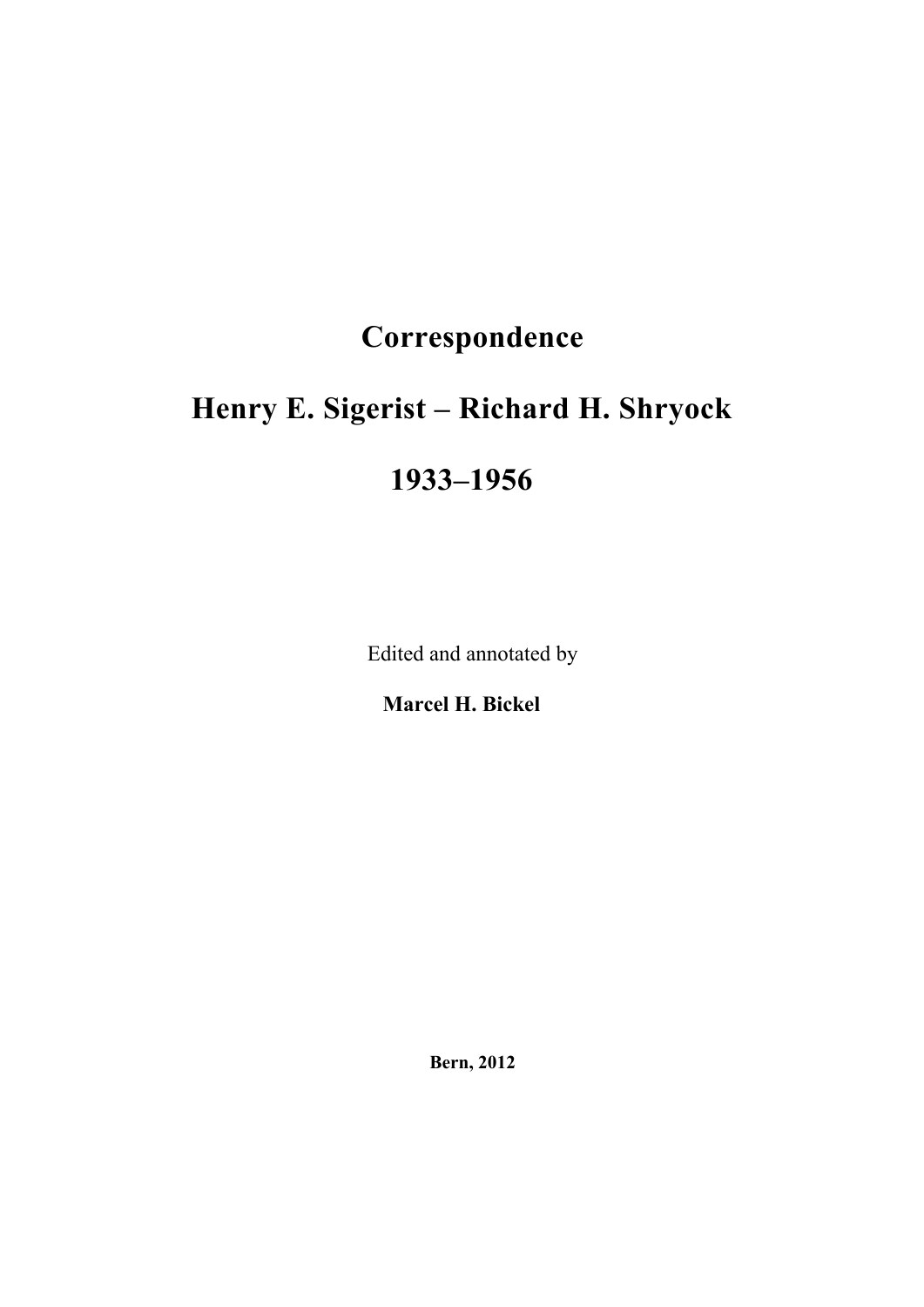## **Table of Contents**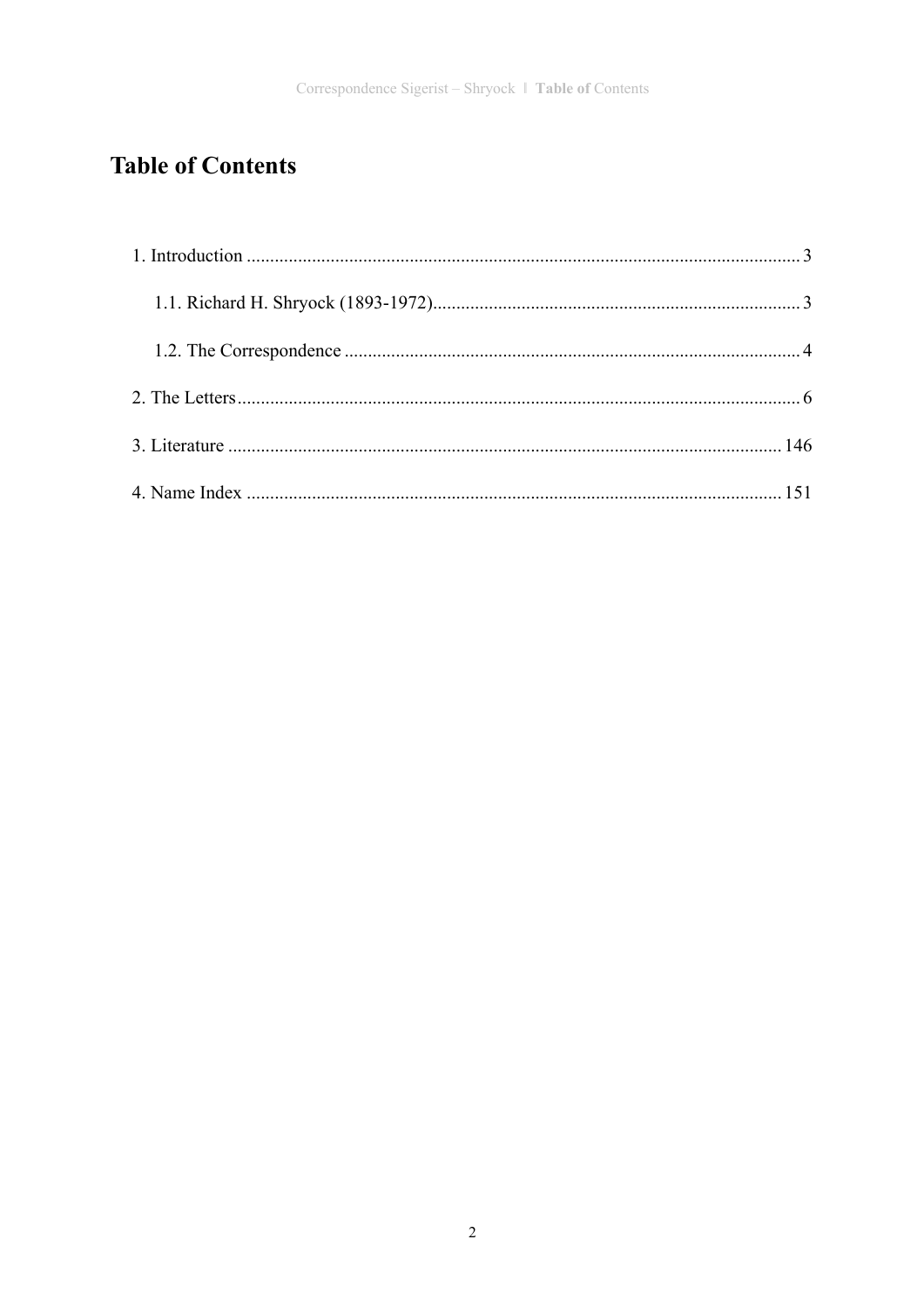## **1. Introduction**

#### **1.1. Richard H. Shryock (1893-1972)**

Shryock was born on March 29th 1893 in Philadelphia where he grew up. He took his B.A. in 1917 and started out his career as a schoolteacher in his home town, then teaching at Ohio State University. In 1924 at the age of 30 he took his Ph.D. in American history at the University of Pennsylvania, and only one year later he became Professor of History at Duke University in Durham, NC. Interested in medicine, he early on established and maintained contacts with the Medical School. He specialized in the field of medical history, and spent a sabbatical in Germany. Shryock's book of 1936, *The Development of Modern Medicine*, was a great success and made him known as a medical historian, actually the first one who was trained as a historian rather than as a physician. He was also one of the first who treated the history of medicine under a social rather than a technical aspect. In this respect he may be seen as an early follower of Henry E. Sigerist in Baltimore with whom he started to correspond while at Duke.

In 1938 Shryock returned to his Alma mater in Philadelphia, this time as a professor of American history to which later on was added the history of medicine. He became a central figure of the history of science and of medicine; he also became president or founder of important learned societies, including the American Association of the History of Medicine. Thus, it was understandable that in 1949 Shryock at the age of 56 was elected to be the successor of Sigerist as Professor of the History of Medicine at the Johns Hopkins University. There he introduced the history of science, while Owsei Temkin, Sigerist's associate and Shryock's later successor, took care of the medical aspects.

When he retired in 1958 he once more settled in Philadelphia, working as librarian of the American Philosophical Society's Library and as part-time professor at the University of Pennsylvania. As a person he was characterized as "an able, intelligent, industrious, courteous man, sincerely devoted to scholarship" (Ackerknecht 1972). He died on February 1, 1972 as one of the leading historians of science and of medicine and the author of important books such as

*The Development of Modern Medicine American Medical Research; Past and Present The National Tuberculosis Association, 1904-1954 The History of Nursing Medicine and Society in America, 1660-1860 Medicine in America. Historical Essays* 

The list of Shryock's publications is given in (Stevenson 1968). More information on the man and his work can be found in (Stevenson 1968), (Temkin 1972), and in the articles of a 1974 symposium on Shryock by (Risse 1974), (Curti 1974), and (Bell 1974).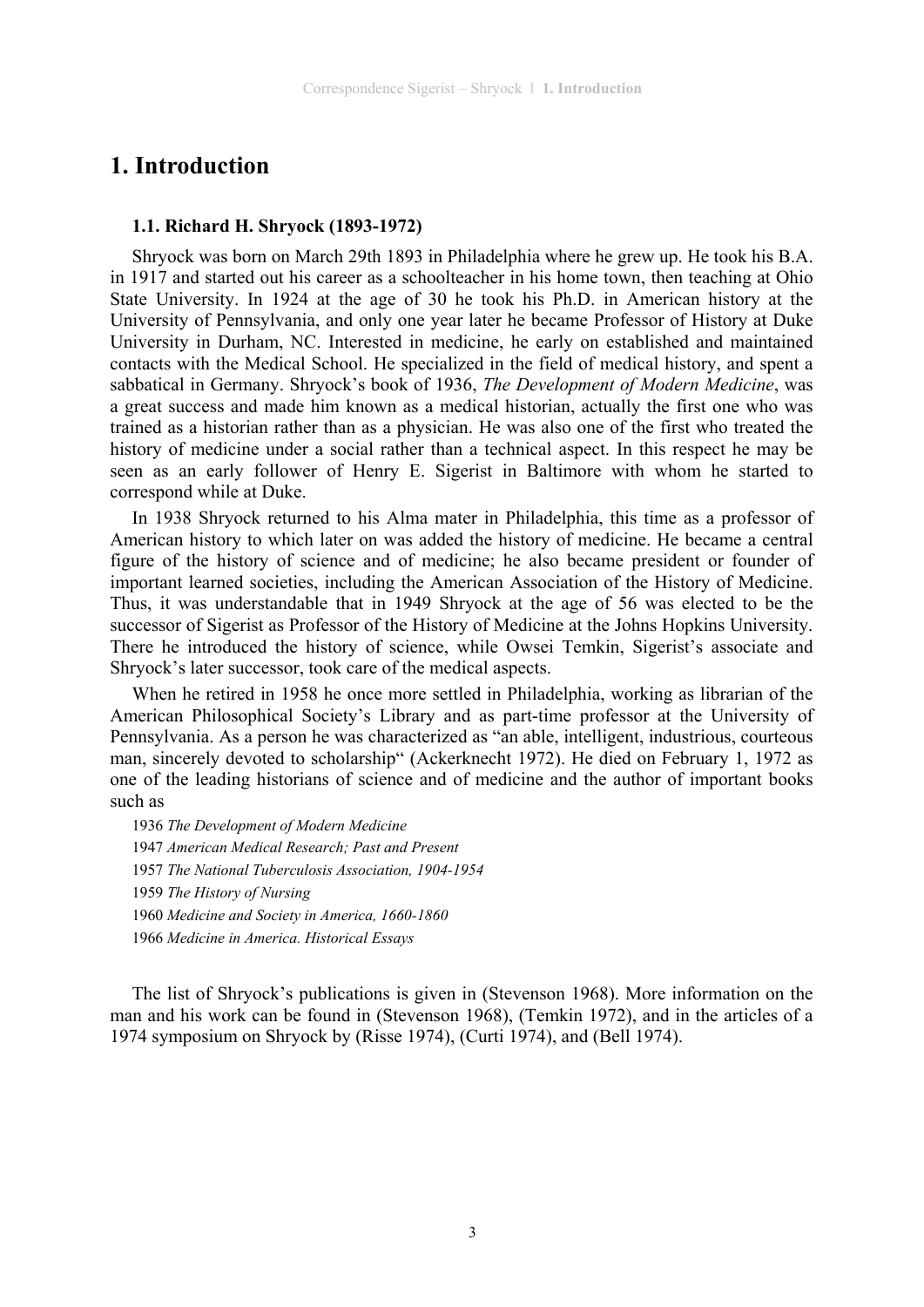#### **1.2. The Correspondence**

There is a total of 137 letters of Shryock to Sigerist and 100 letters of Sigerist to Shryock, including some telegrams and some letters of their secretaries which fill gaps in the correspondents' exchange. A few letters mentioned in the correspondence are missing, however, there is no evidence of larger amounts of missing ones. The missing letters are predominantly Sigerist's, in all likeliness long-hand letters of which he did not make carbon copies.

Practically all letters are dated, and the majority of the letters are typed. Some of Shryock's letters are in long-hand. Sigerist liked to write in long-hand, yet he used typing in order to have his own carbon-copies made. Spelling errors were transcribed as such, but are followed by the sign [sic], whereas the frequent errors in punctuation were left unchanged and unmarked as long as they did not distort the sense of a sentence. Literary works are given as, e.g., (Ackerknecht 1972) and listed in chapter 3.

The annotations are given in small print following each transcribed letter. They are meant to help understanding the contents of the letters rather than to interpret them and are therefore kept to a minimum. They also serve as links to former letters and annotations so that persons or things can be explained once only. Persons sufficiently characterized and explained in the letter may not appear in the annotations. The term "medical historian" for the characterization of persons is used in a wide sense as, e.g., members of the American Association of the History of Medicine. A few persons, most of them mentioned only once, could not be identified and are marked as such in the annotation. However, all persons mentioned in the letters are listed in the name index (chapter 4). A bibliography of all literature mentioned in the letters and annotations is given in chapter 3.

The correspondence begins in 1933 and lasts all the way to 1956, the year before Sigerist's death. In 1933 Sigerist is professor of the history of medicine in Baltimore, 42 years old, and historian Shryock, two years his junior, is Profesor of history at Duke University in Durham, NC.

From 1932 to 1947 Sigerist is head of the Johns Hopkins Institute of the History of Medicine. During this whole period there is a regular exchange of letters between Baltimore and, first Durham, and then Philadelphia, in addition to many personal encounters. The number of exchanged letters increases to a maximum in 1941.

Shryocks first letter is from his sabbatical in Munich. The following exchange of letters show the mutual interest of the two colleagues in the other. There is an exchange of reprints and other materials, and Shryock's inviting Sigerist for a lecture at Duke. Shryock's main concern is to get his fellow general historians interested in medical history. His increasing administrative activities in several scientific organizations is one of the reasons that the correspondence during the years 1938 to 1946 contains mainly "business" like, e.g., the organization of meetings and conventions.

Things change in 1947. In his letter of 27 February Sigerist explains and rationalizes his plan to quit Johns Hopkins University and move back to Switzerland in order to write his monumental *History of Medicine*. At the same time he hopes that Shryock will become his successor, and when this happens there is an exchange of questions and advices (e.g., 10) March 1948). The correspondence now is between Baltimore and the Swiss village of Pura. Sigerist happily receives the regular news from his old Institute and in turn tells about the slow progress of his *History* and his being overburdened with secondary works. Shryock visits Europe every summer of these post-war years; there is one happy encounter of the two in Pura. Among the topics the discussed by the correspondents are matters of the history of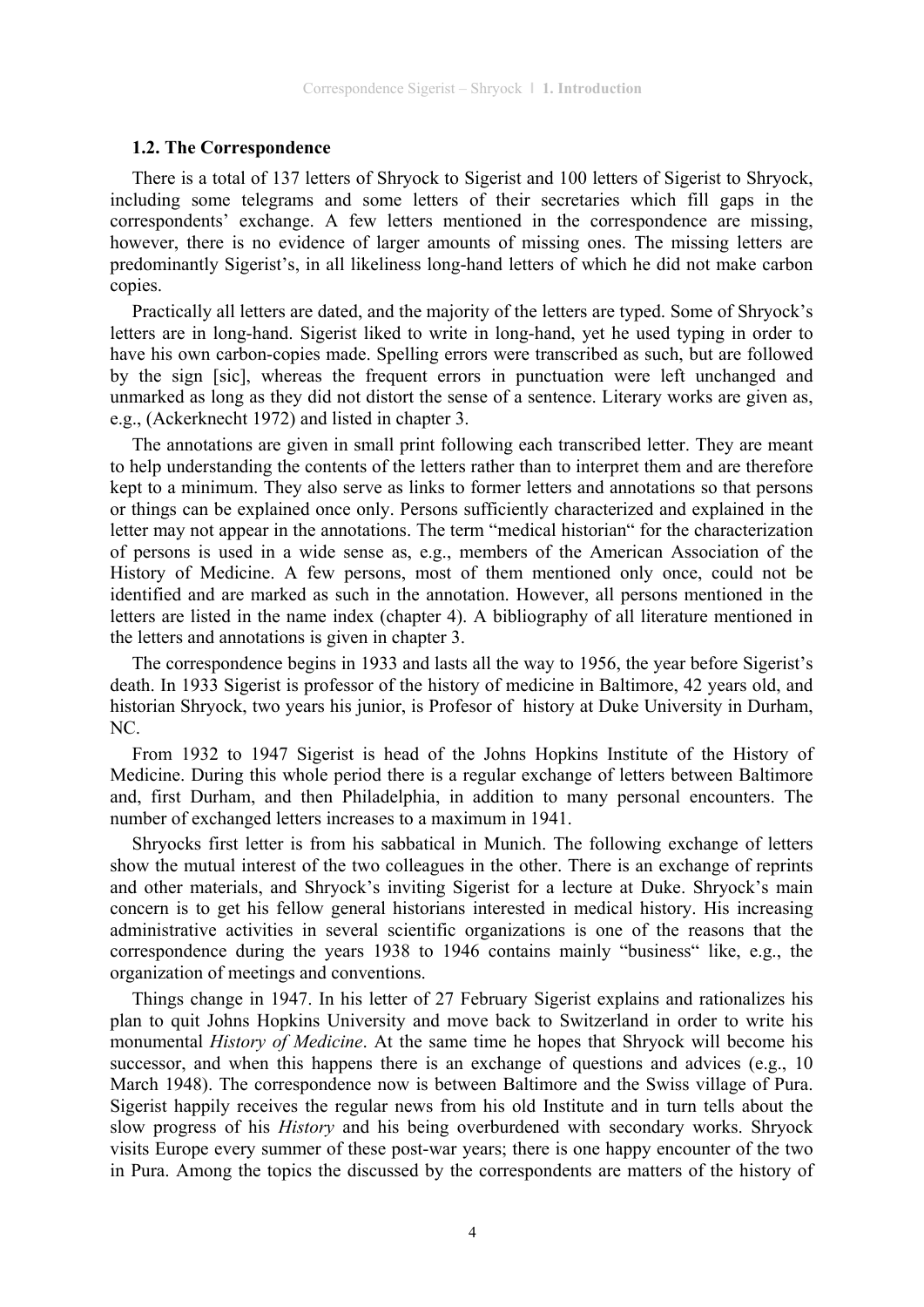medicine, plans and achievements, travels, books and persons. A total of about 100 books and papers are discussed and over 170 persons are mentioned (see chapters 3 and 4). There is no flattering, but mutual admiration of the other's capabilities and achievements, and thus mutual stimulation. The correspondence is a document reflecting many cultural aspects of America and Europe in the first half of the 20th century including the first decade after WWII.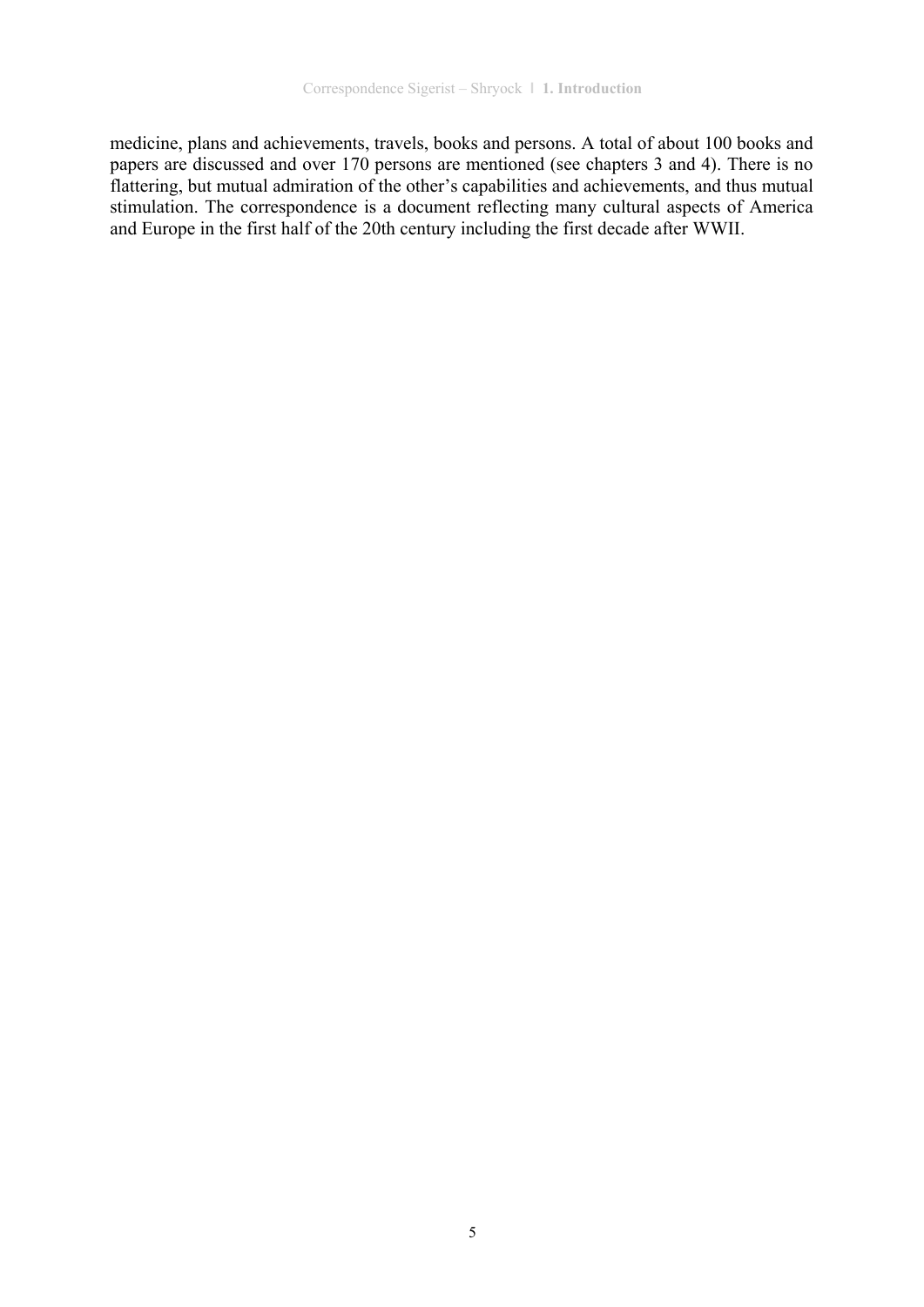## **2. The Letters**

*Sigerist to Shryock, Baltimore ?, 3 April 1933* 

Dear Dr. Shryock:

It was too late to send you the enclosed letters to the boat, but Colonel Garrison gave me your London address, and so I am mailing them there.

I wish you a successful and pleasant trip, and I am looking forward to meeting you in Warsaw.

Very sincerely yours,

Henry E. Sigerist

Fielding H. Garrison (1870-1935) medical historian, at that time librarian of the Welch Medical Library at Johns Hopkins University and S.' staff member (see correspondence Sigerist-Garrison). Warsaw: A congress, however, not of the International Society for the History of Medicine.

*Shryock to Sigerist, Cuxhaven, Germany, 10 August 1933* 

My dear Dr. Sigerist,

This is a somewhat delayed acknowledgement of your kindness in forwarding letters of introduction for me last spring. These reached me in London in due time. I called on Dr. Darmstaeder [sic] in Munich several times but did not find him at home; but I presented your letter to Dr. Martin Müller of the University there, and found him a most pleasant and helpful gentleman. Through his aid I gained access to materials in the Staatsbibliothek, and these together with those in the library of the Munich Aerztlicher Verein, enabled me to go through as much as German literature of the early nineteenth century as time permitted.

Unfortunately, the fall in the value of the dollar -- it has dropped off about 30 % since we arrived - made it necessary to give up all plans to visit Vienna and Warsaw. I shall therefore have to sail shortly for New York, and give up attending the Warsaw Congress. I trust that you will be able to go as you planned and that you were also able to make your expected trip to Italy.

Despite reports to the contrary in the American press, we have found everything pleasant and orderly in Germany, so far as foreigners are concerned. I shall hope to see you in Baltimore, and if possible in Durham, during the fall.

Sincerely yours

[Richard H. Shryock]

P.S. I must thank you also for the several reprints of articles, which I have read with great interest, especially those relating to medical historiography, to the development of medical cosmetics, and to the evolution of the ideal physician. It seems to me that your appreciation of the importance of social elements, and of the whole cultural background, for medical history, will be of great service in the development of medical historiography in the United States.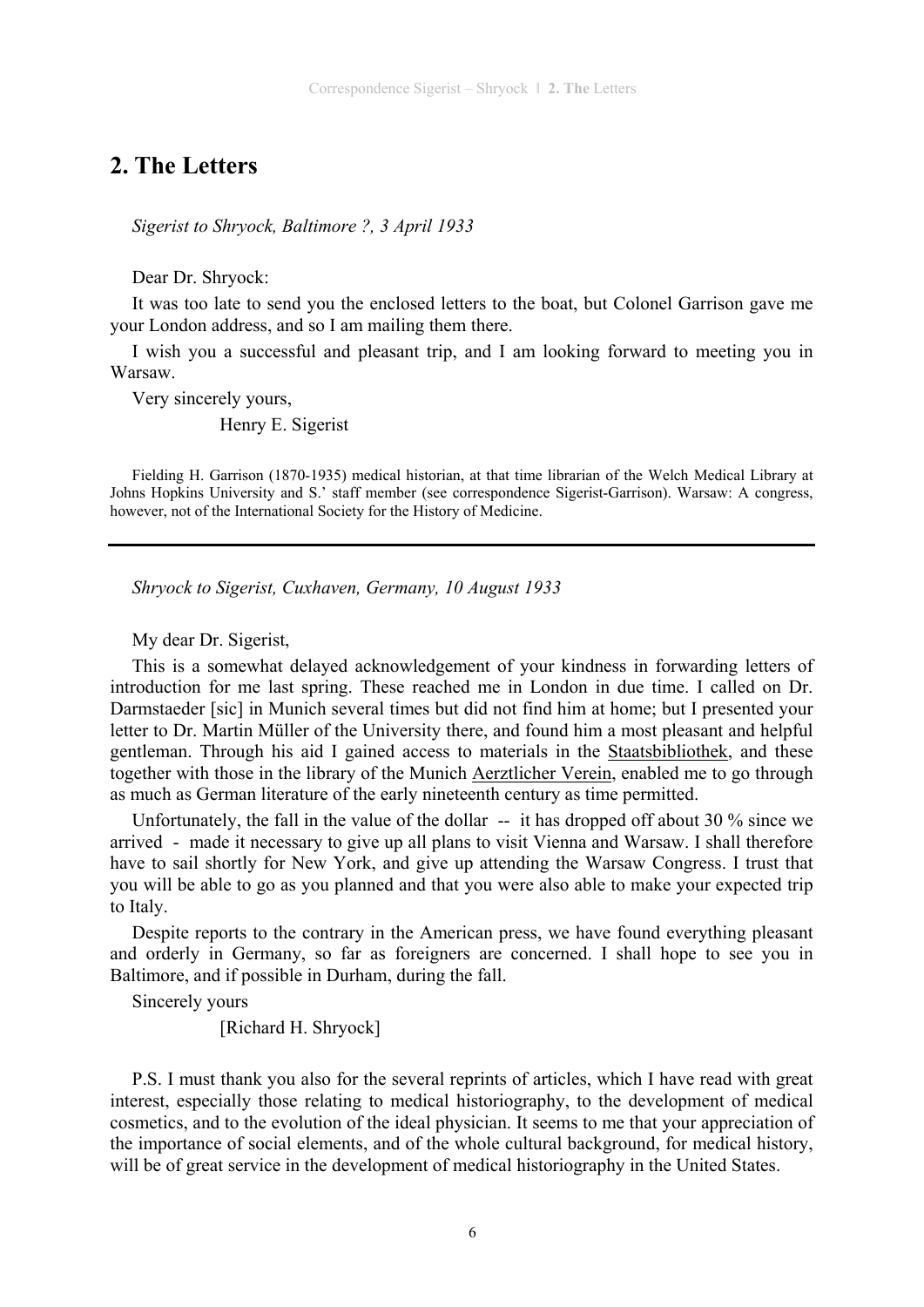#### R.H.S.

I trust you received a reprint of an article on Sylvester Graham and American health cults, which I had mailed to you last March.

The letter is addressed to S. at his mother's in Basel, since S. spent the summer in Europe. Darmstaedter, probably Ernst (born 1877) German chemist and historian of science. Martin Müller (1878-1960) German medical historian. Staatsbibliothek: State Library. Aerztlicher Verein: Society of Physicians. Warsaw Congress see S. to Sh. of 3 April 1933. S.'s trip to Italy (Sigerist 1934). "pleasant and orderly in Germany": An outside view six months after Hitler's seizing power. Sh. was professor at Duke University in Durham, NC. Papers on medical historiography probably (Sigerist 1931a), on medical cosmetics (Sigerist 1931b), on the ideal physician probably (Sigerist 1933a). Sylvester Graham (1794-1851) Presbyterian minister, advocate of temperance movement and vegetarianism (Shryock 1931).

*Shryock to Sigerist, Durham, NC, 15 December 1933* 

#### Dear Dr. Sigerist:

I wish to thank you for the copy of Great Doctors, the receipt of which I should have acknowledged before, had I not been ill with pneumonia at the time it reached me. I had read a number of the biographical articles in the German edition, but of course find it easier to read the rest in English translation. I did this with great pleasure while convalescing, and found the articles very stimulating and enjoyable. I am impressed by the manner in which you have told the major aspects of the whole story of medical history in these biographical sketches, and at the same time suggested the intellectual climate surrounding each particular man in turn.

I was glad to have received your letter from Warsaw and to learn that the Congress there proved interesting. Since last seeing you I have written a small book based to some extent upon the short article which I showed you in Baltimore last spring. My hope is that this study may prove of some interest to physicians, but more especially that it may serve to introduce the history of medicine to the general historians. I do not believe the latter usually appreciate the place which medical history should occupy in cultural history as a whole. Dr. Garrison has been kind enough to make critical suggestions on parts of the manuscript for me.

You may recall that we had hoped to have you lecture before our medical school here two years ago, but that you were unable to visit us at that time. We still hope that you will be able to do so and I am therefore writing to ask whether you could lecture in the medical school sometime during the coming spring - probably sometime in March at your convenience. I regret to say that necessary economies here (including faculty salary reductions) make it impossible to offer fees to visiting lecturers, but we should of course be glad to pay the necessary expenses of the trip. Mrs. Shryock and I would be happy to have you stay as a guest with us, if that happened to be convenient. In any case, I trust that you may be able to come under these circumstances.

It is possible that I shall be in Baltimore one of the days during the holidays and, if so, I trust that I may find you and Dr. Garrison at the Library.

Sincerely yours,

Richard H. Shryock

*Great Doctors* (Sigerist 1933b). S.'s letter from Warsaw is missing. Warsaw Congress see S. to Sh. of 3 April 1933. "The small book" is prabably (Shryock 1936a). "Baltimore last spring" was probably the first encounter of S. and Sh.. Medical history before the late 20th century was a domain of physicians; Sh. was one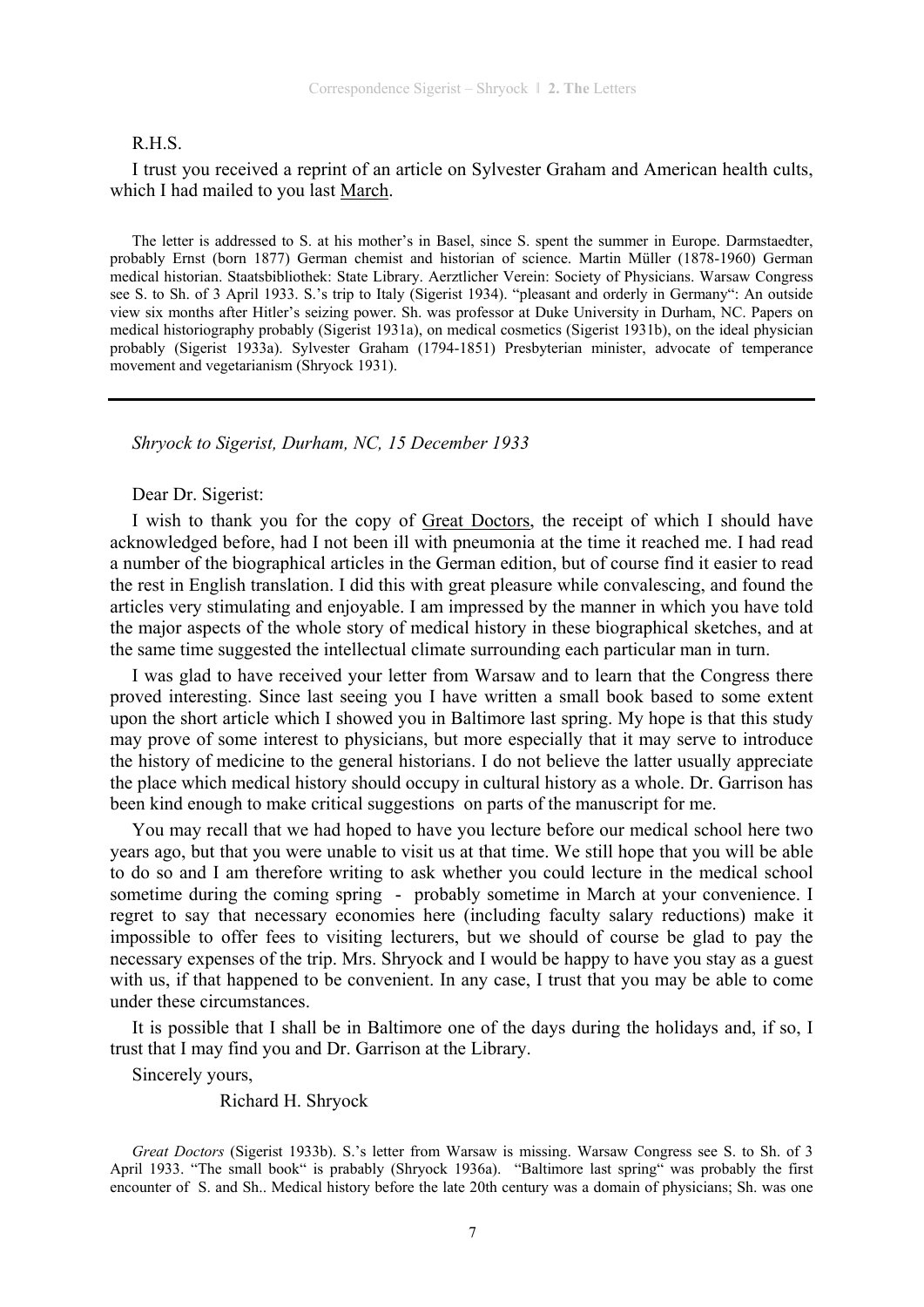of the first general historians dealing with the history of medicine. Garrison see S. to Sh. of 3 April 1933. "lecture two years ago", i.e., during S.'s lecture tour of 1931/32, before being chairman of the Baltimore Institute. "salary reductions" due to the economic crisis after the stock exchange crash of 1929. Shryock's wife Rheva.

*Sigerist to Shryock, Baltimore ?, 22 December 1933* 

Dear Prof. Shryock:

I want to thank you for your very kind letter of December 15th. I do not know exactly what my program will be in March, but if I ever can arrange it I will be glad to lecture at Duke University. Prof. MacKinney, Professor of Medieval History at the University of North Carolina, is very much interested in the history of medieval medicine, and he once told me that he would like me to lecture in his university. You could perhaps get in touch with him so that both lectures could be combined.

It would be delightful to see you in Baltimore. I am attending a meeting of the History of Science Society in Boston (28-30th), but otherwise shall be in town.

With best wishes for Christmas and a Happy New Year, I am,

 Very sincerely yours, Henry E. Sigerist

Loren MacKinney, University of North Carolina, Chapel Hill, NC.

*Shryock to Sigerist, Durham, 1 March 1934* 

Dear Dr. Sigerist:

You may recall that I wrote you in December about the possibility of your coming here to lecture in our Medical School some time during the spring. You thought at that time that you might be able to do so; and suggested that I get in touch with Professor MacKinney of the University of North Carolina with the view to a possible lecture in that institution as well. Since then I have talked the matter over carefully with Professor MacKinney, and we have both decided that it would be most advisable to give just one lecture here at Duke, and to invite the University of North Carolina people to attend it. The latter University has no funds whatever to devote to lecture purposes, and I think that for this reason they feel somewhat embarrassed in availing themselves of lecturers whom we have brought here. Hence it is better for us to give the lecture and simply to invite them to attend, which they say they are most interested in doing.

I am now authorized formally by the Committee on Visiting Lecturers of our Medical School to invite you to lecture on some phase of medical history of your own choosing. The Committee would prefer now to put the date off somewhat later, preferably in the early part of May, if that is convenient for you. They will be glad, as I think I wrote before, to pay all expenses but regret that they have no funds to pay any regular fee.

My own suggestion would be that you might tell us how the history of American medicine impresses the European scholar, since an American medical audience rarely has an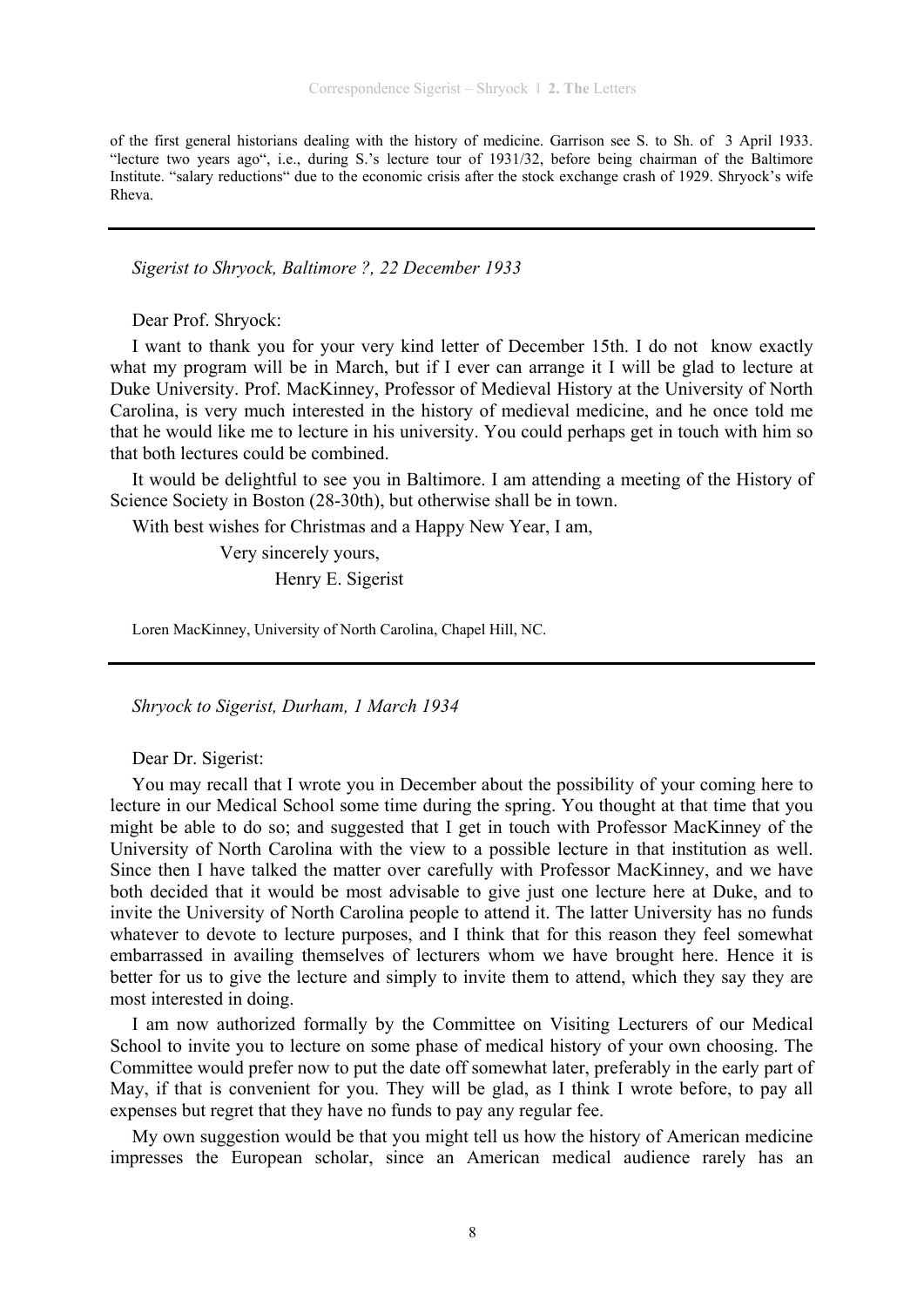opportunity to hear discussions of this sort. However, we leave the choice of the subject entirely to you.

We hope very much that you will be able to visit us. I shall probably go through Baltimore on the thirteenth or fourteenth of this month and shall be glad to call and talk over the details of the arrangement if you think that advisable.

With best wishes,

 Sincerely yours, Richard H. Shryock

MacKinney see S. to Sh. of 22 December 1933.

*Sigerist to Shryock, Baltimore ?, 8 March 1934* 

Dear Prof. Shryock:

I wish to thank you for your very kind letter of March 1st, and gladly accept your invitation to deliver a lecture at Duke University in the early part of May. I am sailing for Europe on May 30th, but the beginning of the month will be quite convenient. As I told you before, I am most anxious to see your university, and to have a glimpse of the South.

As to the subject, I would be delighted to speak on the history of American medicine, how I studied it, and the way it impressed me. And this reminds me of the fact that I have not sent you my book. I mailed a copy of the German edition to your address today. An English edition is being prepared and will be out towards the end of the year.

I have to be in New York from March 14-16, but will not leave Baltimore before the evening of March 13th. I will be delighted to see you, and it would give me great pleasure if you could have lunch with me.

With kind regards, I am,

Very sincerely yours,

Henry E. Sigerist

"sailing for Europe": From 1933 to 1939 S. spent every summer in Switzerland and other parts of Europe. "glimpse of the South": This would probably be the S.'s first visit to a southeastern state. "My book": (Sigerist 1933c).

*Shryock to Sigerist, Durham, 11 March 1934* 

My dear Dr. Sigerist,

I am very glad indeed to hear that you can lecture in our Medical School early in May. I had hoped to call on you at the Institute on the 13th; to arrange a definite date, but find now that it will be impossible to come up this week. My present plan is to be in Washington on the 20th; and if you expect to be at your office on Wednesday, the 21st, I will call on you in Baltimore that day. I should be glad to avail myself of your kind invitation to luncheon, if that date happens to be convenient for you.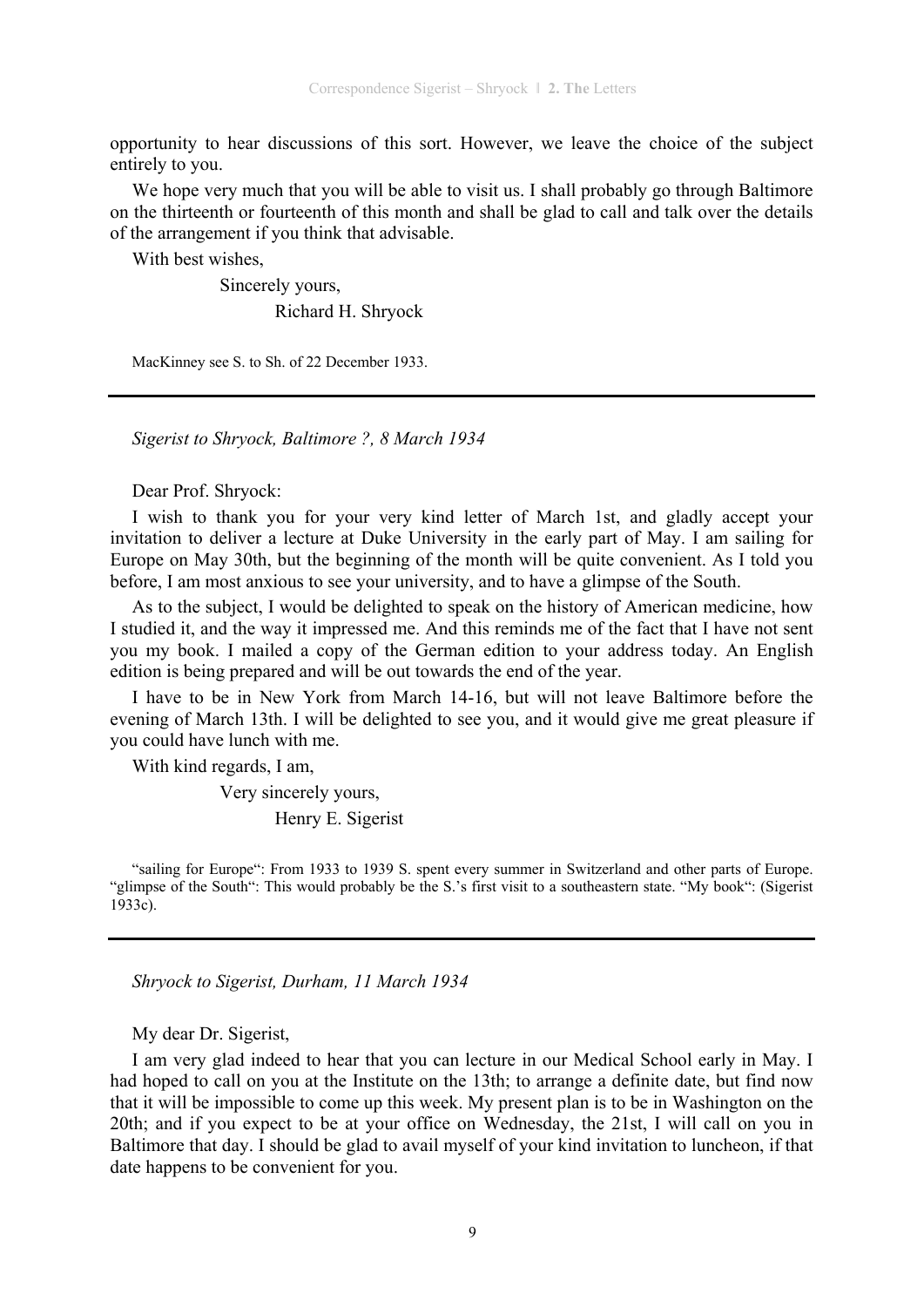I am sure that everyone here would be much interested to hear your impressions of the development of American medicine[.] I shall also look forward to seeing your book on the subject, and thank you for having a copy sent to me.

Sincerely yours,

Richard H. Shryock

"Your book": (Sigerist 1933c).

*Sigerist to Shryock, Baltimore ?, 13 March 1934* 

Dear Professor Shryock:

Just a line to tell you that Wednesday the 21st is very convenient for me, and that I am looking forward with great pleasure to seeing you at my office and to having you for lunch,

Very sincerely yours,

Henry E. Sigerist

*Shryock to Sigerist, Durham, 5 April 1934* 

My dear Dr. Sigerist:

I have postponed writing about a definite date for your lecture here, until I could consult the medical school authorities. I am now authorized to suggest Friday, May 11, if that is convenient for you. If not, please inform me, and we will try another day. If you can come on Friday, the Medical School Committee trusts that you will be able to spend Saturday also at the University. As I wrote before, they will be glad to pay all expenses, but regret that they are unable to afford an honorarium.

Mrs. Shryock and I would be happy to have you stay with us as our guest, should that be convenient.

Sincerely yours,

Richard H. Shryock

Mrs. Shryock see Sh. to S. of 15 December 1933.

*Sigerist to Shryock, Baltimore ?, 9 April 1934* 

Dear Professor Shryock:

May 11 suits me very well, and I am looking forward with great pleasure to being with you soon.

I also gladly accept your very kind invitation to be your guest on that occasion and will gladly spend Saturday also at the unversity.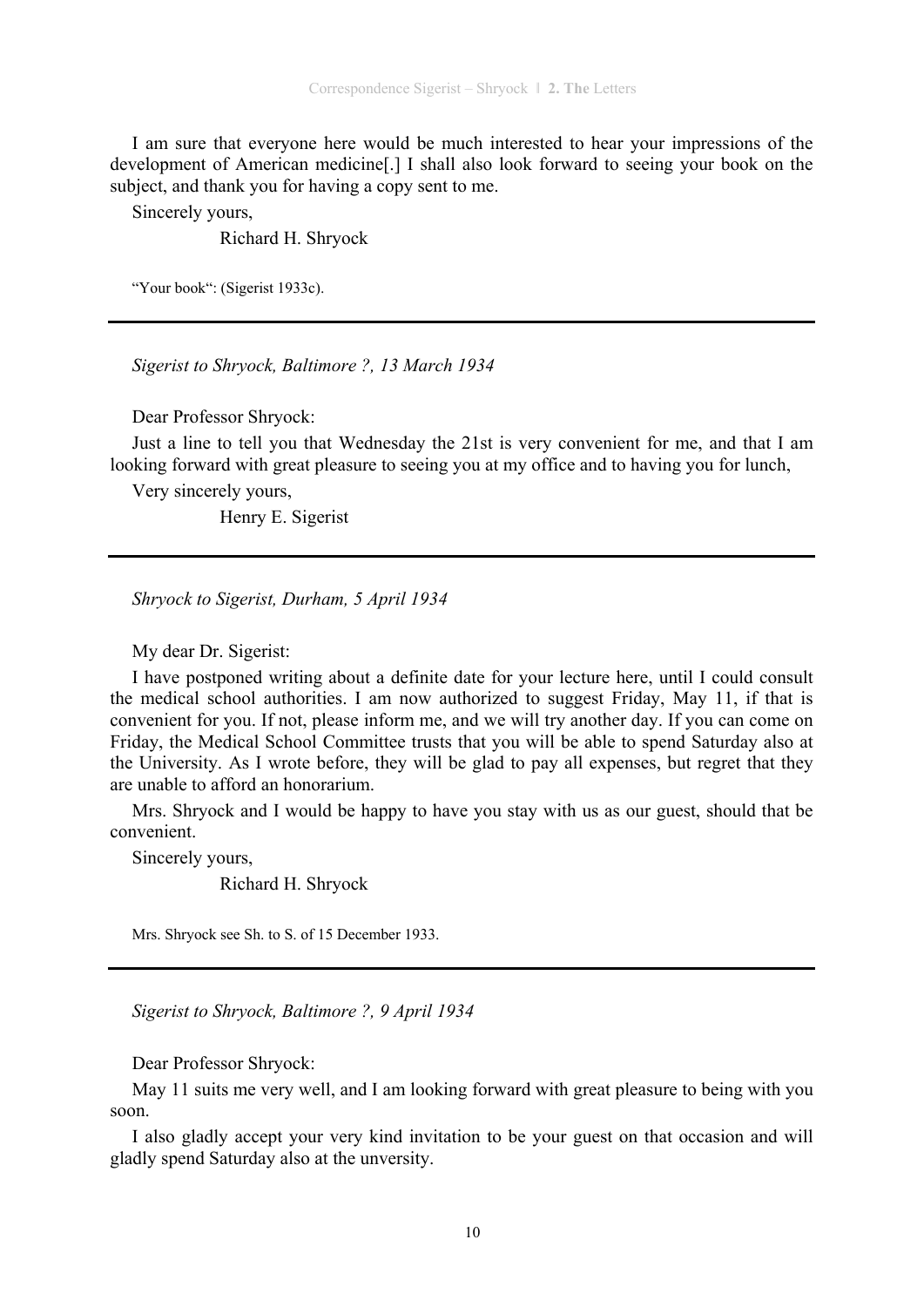With kind regards, I am Very sincerely yours Henry E. Sigerist

*Shryock to Sigerist, Durham, 3 May 1934* 

My dear Dr. Sigerist:

I wrote you last week to say that the Lecture Committee of our Medical School wished to suggest a later date for your lecture here, due to an unforeseen conflict with a county medical society meeting here on May 11. Since then, Dr. Shands informs me that you wrote him that the later dates suggested were not convenient ones. In talking it over with Dr. Shands today, the best plan seemed to be to suggest that you give one lecture on the morning of Saturday, May 12 (at 11:30 a.m.), in the Medical School, and another that evening before the medical fraternity he mentioned. If this plan is acceptable, you could come down here on the night of May 11, and plan to stay over Sunday with us.

I am sorry that it became necessary to trouble you about such changes in schedule. Dr. Shands is also writing you today.

We are all very sorry to hear of Dr. Welch's death early in the week.

With best wishes,

 Sincerely yours, Richard H. Shryock

Alfred R. Shands (1899-1981) orthopedist at Duke University. William H. Welch (1850-1934) pathologist, hygienist, medical historian; founder and first director of the Hopkins Institute of the History of Medicine 1929- 1932, S.'s predecessor.

*Sigerist to Shryock, Baltimore ?, 5 May 1934* 

Dear Professor Shryock:

Thanks ever so much for your letter of May 3. I had not received your former note suggesting later dates. However, May 12 will be entirely satisfactory, and I shall arrive in the morning 8:20.

I will be glad to stay over Sunday, as I am most anxious to have a glimpse of Chapel Hill. I suppose there is a night train on Sunday evening that will bring me back to Baltimore on Mnday morning.

Looking forward with great pleasure to seeing you soon, I am,

 Very sincerely yours, Henry E. Sigerist

Chapel Hill, NC, site of the University of North Carolina.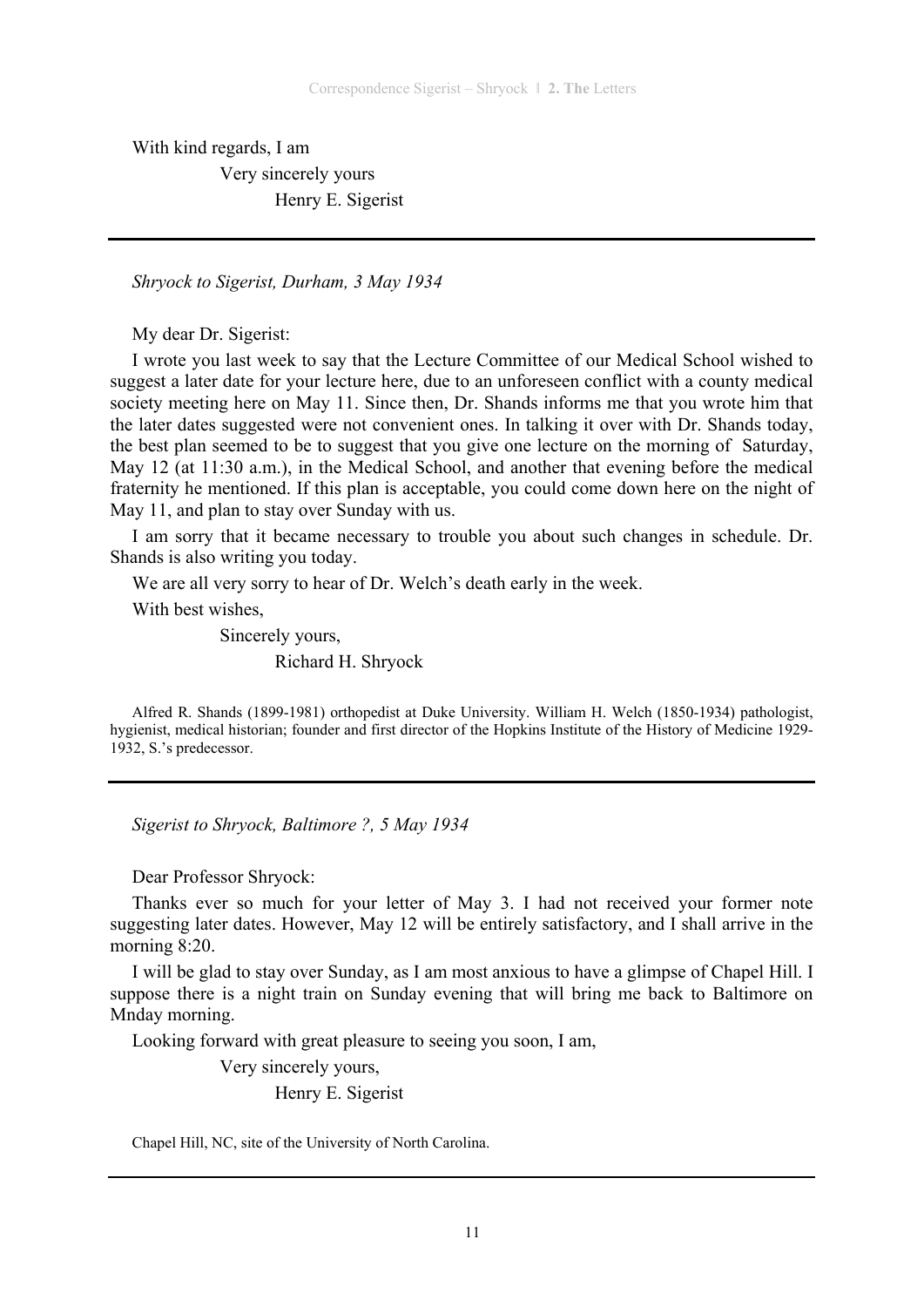*Sigerist to Shryock, Baltimore ?, 16 May 1934* 

Dear Professor Shryock:

I wish to thank you and Mrs. Shryock most cordially for your delightful hospitality. I do not remember having enjoyed a week-end as much as I did those two days in North Carolina. The whole country is delightful, and the University impressed me very much.

With kind regards to Mrs. Shryock and yourself, I am,

 Yours very sincerely, Henry E. Sigerist

Mrs. Shryock see Sh. to S. of 15 December 1933.

*Shryock to Sigerist, Durham, 27 May 1934* 

Dear Dr. Sigerist,

I intended to write before, in order to express again our appreciation of your lectures here at the Medical School. I have heard many of the men of the faculty there refer to them in the most complimentary manner, and I believe that everyone enjoyed them. It was a real pleasure to have you stay with us during your visit.

In case this does not reach Baltimore before you sail, I trust that it will be forwarded, in order to wish you a good summer abroad.

Sincerely yours,

Richard H. Shryock

*Shryock to Sigerist, New York, 30 January 1936* 

Dear Dr. Sigerist:

I have taken the first opportunity upon returning from a trip to California to read your open letter to Dr. Sarton in the last issue of the Bulletin.

Permit me to say that I think this is very fine. It seems to me a perfect synthesis of the recognition due Dr. Sarton's ability and the comment which his rather absurd attitude required.

In line with the request I made when last in Baltimore, I may ask you for some aid in selecting what I would call "action" illustrations for my manuscript. As I may get to Baltimore during the next two or three weeks, however, I shall postpone this, pending a possible call at your office.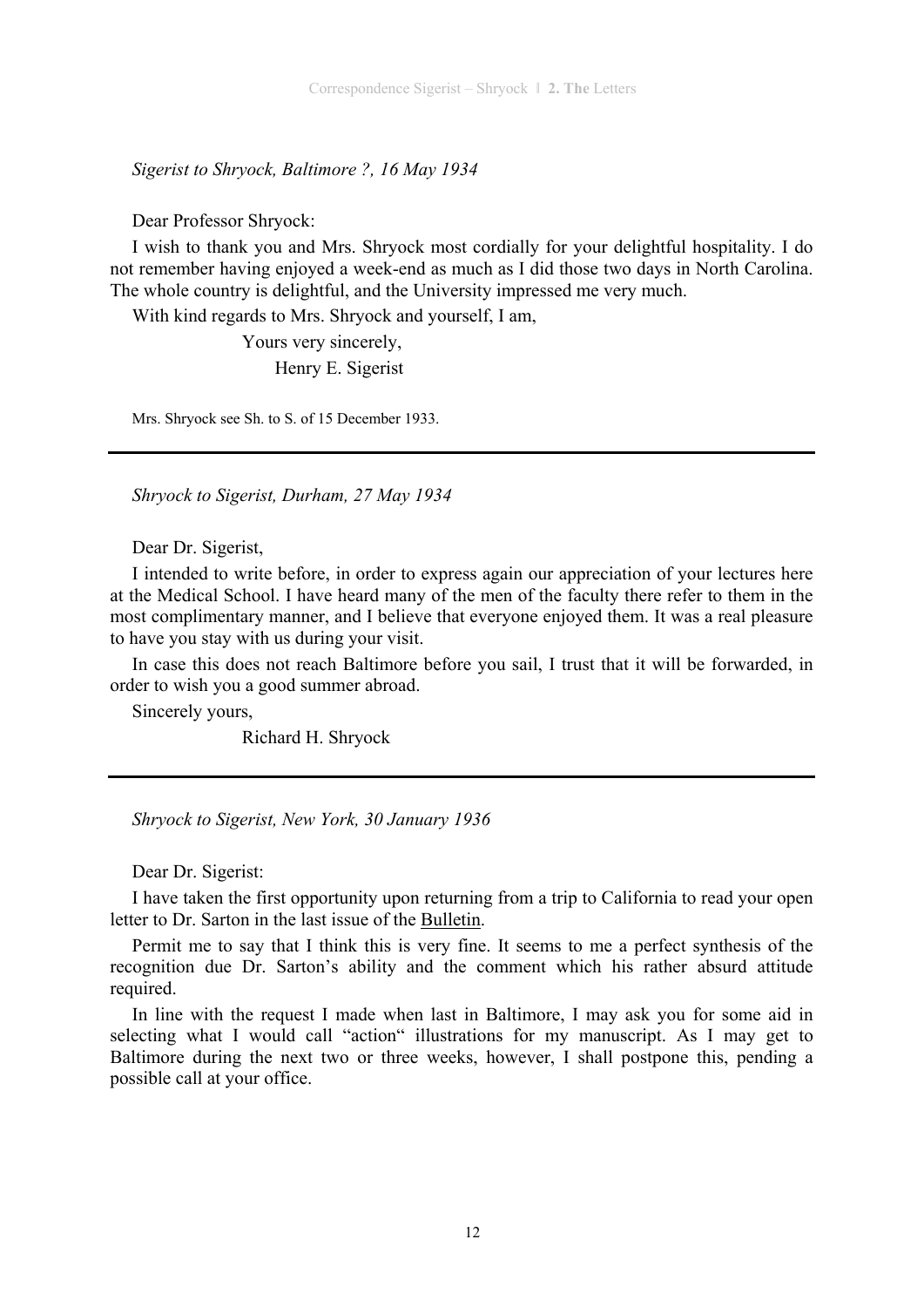With best wishes,

 Sincerely yours, Richard H. Shryock

There is an apparent gap of over one and a half years since the last letter. Letter-head: Social Science Research Council, New York. "Bulletin" of the History of Medicine. "open letter" (Sigerist 1936). George Sarton (1884-1956) Belgian-American historian of science at Harvard University.

*Sigerist to Shryock, Baltimore ?, 5 March 1936* 

Dear Professor Shryock:

I remember that in the talk you gave in Washington last year you referred to Celli's work on malaria in the Roman Campagna. In the meantime Mrs. Celli has published an exceedingly interesting paper with a collection of texts illustrating the influence of malaria on some major historical events. Mrs. Celli would very much like to have the attention of the historians drawn to that paper. I am sending you enclosed the only reprint that we have here (the stingy publisher does not allow more than ten reprints) and I wonder if you would be good enough to review this paper for some historical journal, at least if you think it worthwhile.

With kind regards, I am,

 Very sincerely yours, Henry E. Sigerist

Anna Celli-Fraentzel; her mentioned works: (Celli 1933) and probably (Celli 1935).

*Shryock to Sigerist, New York, 6 March 1936* 

Dear Dr. Sigerist:

Your letter of March 5th relative to Mrs. Celli's study was received this morning and also a copy of her work enclosed. I shall be glad to call this to the attention of Dr. Bourne of the American Historical Review at the first opportunity, and shall also be glad to review it in case he is willing to accept it. I must add, however, that I cannot do this until late in the Spring or early in the summer as I am quite rushed at present and am behind in several other reviews.

I have been going over with interest the last set of papers you were kind enough to send from the Institute and have found particularly suggestive your article on surgery in the preantiseptic period. I think your emphasis on the relation of general points of view in patheology [sic] to the progress of surgery in the 19th century is most important and commonly overlooked.

I may be in Baltimore for a short time next Tuesday morning and if so I shall try to get in touch with you.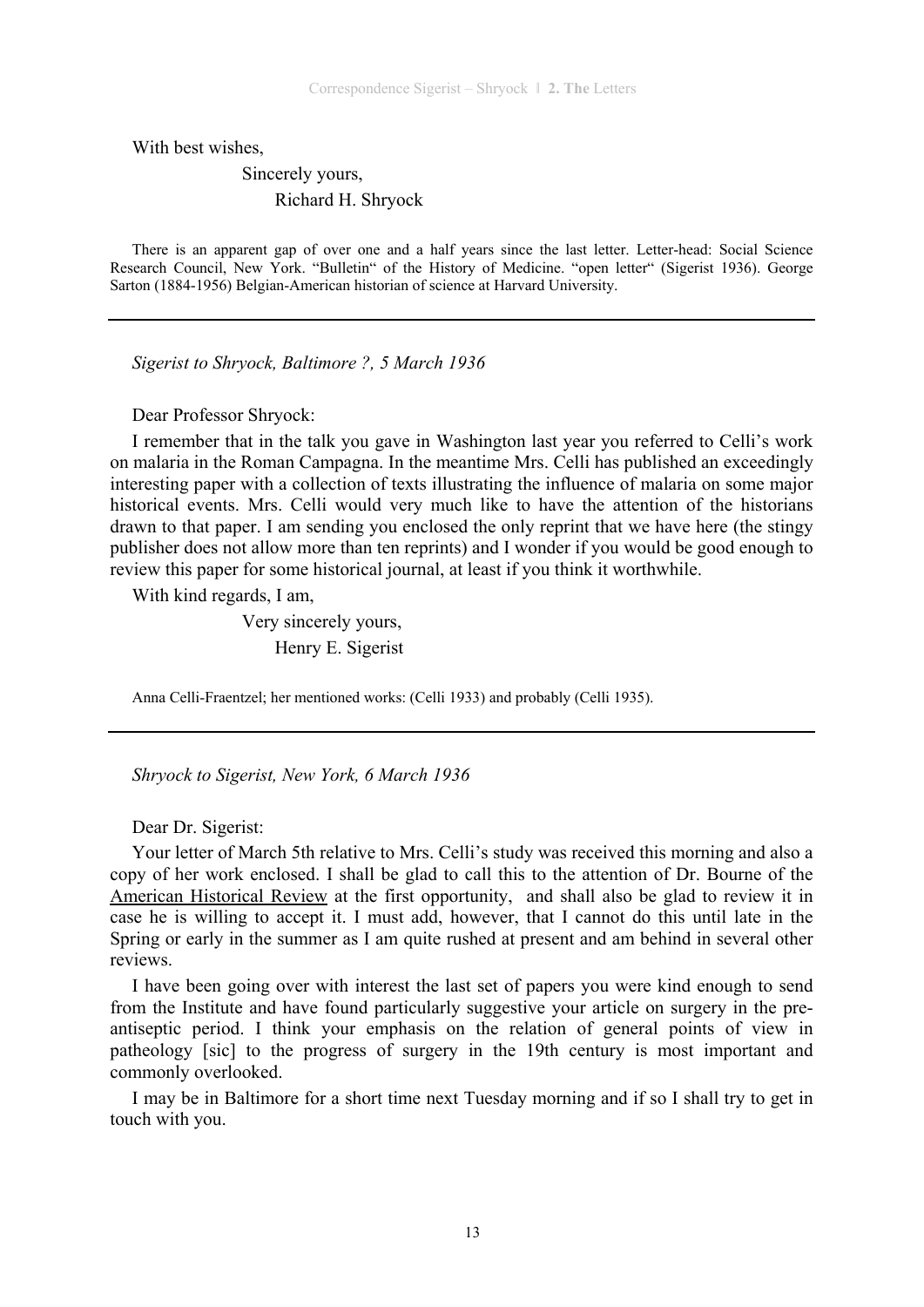Sincerely yours,

#### Richard H. Shryock

Celli see S. to Sh. of 5 March 1936. S.'s paper on surgery (Sigerist 1935).

*Shryock to Sigerist, New York, 16 March 1936* 

Dear Dr. Sigerist:

Thank you very much for the set of reprints which reached me last week. It now looks as though I may be in Baltimore about the 30th or the 31st and I hope to see you and and Dr. Larkey at that time.

I regret very much to say that our Fellowship Committee did not feel able to make an award to Dr. Gordon at its recent meeting. For several years they have declined to waive the age limit and Dr. Gordon was so far behind this that it was not possible to aid him.

With best wishes , I am

 Sincerely yours, Richard H. Shryock

Sanford V. Larkey (1898-1968) medical historian, from 1935 on head of the Welch Medical Library at Johns Hopkins University. Gordon, possibly Benjamin L. (1870-1965) (medical) author.

*Sigerist to Shryock, Baltimore ?, 19 March 1936* 

Dear Professor Shryock:

It will be a great pleasure to see you in Baltimore toward the end of the month. I am expecting Professor Talcott Parsons of Harvard University who is making a sociological study on medical service, at about the same time. I plan to have a little dinner in his honor on March 31st. I would like to bring him in contact with the men most interested in the social aspects of medicine here. If you happen to be in Baltimore on the thirty-first, please keep the evening free and join us. I am sure that we will have quite an interesting discussion.

With kind regards, I am

 Very sincerely yours, Henry E. Sigerist

Talcott Parsons (1902-1979) sociologist.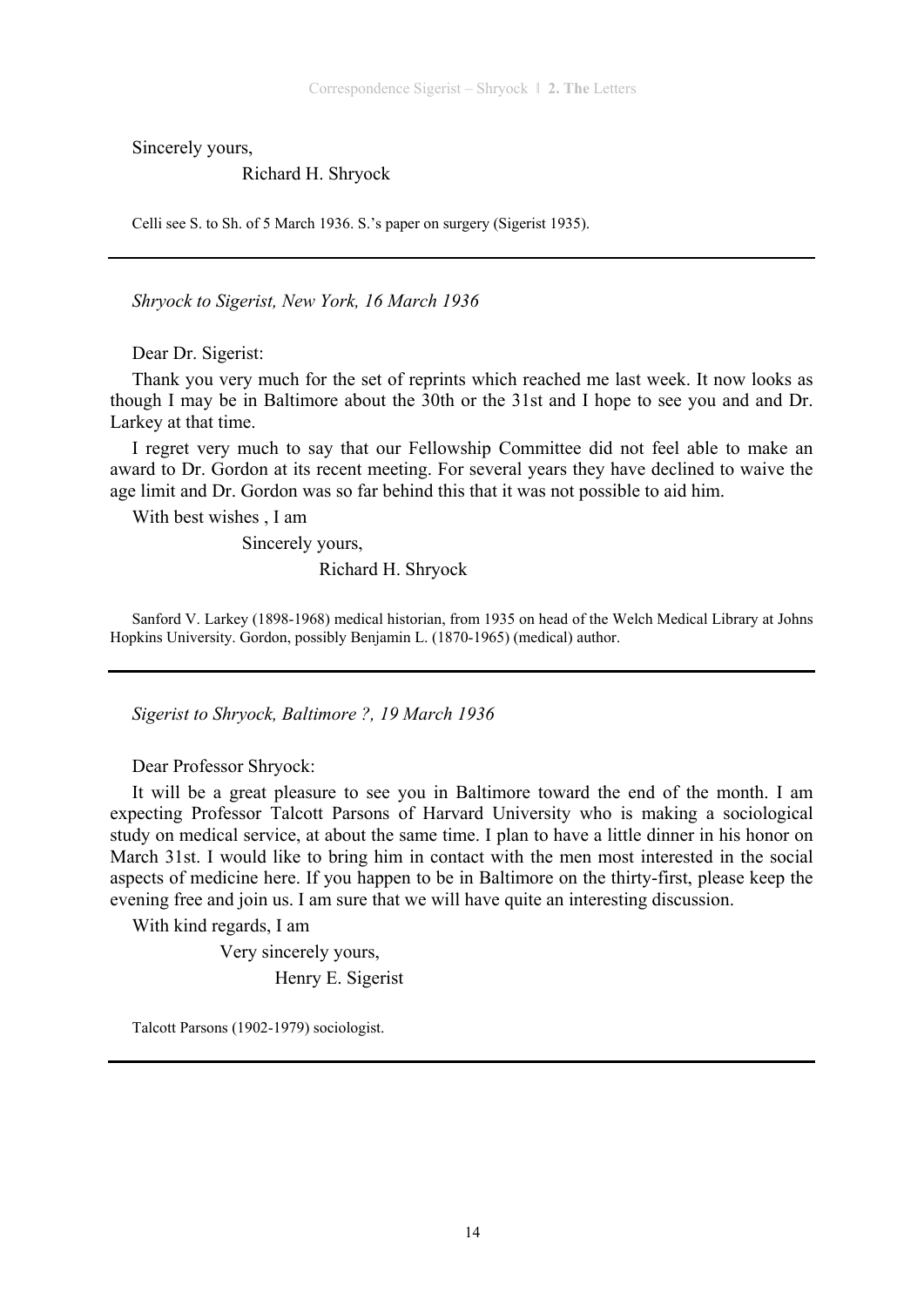*Shryock to Sigerist, B&O Railroad, 25 March 1936* 

My dear Dr. Sigerist,

Thank you for the kind invitation to have dinner with you on Tuesday evening next. I should be most happy to do so, were it not that I must return to Philadelphia and New York on Monday night. I hope, however, that I may find you at your office on Monday afternoon, when I plan to stop at Baltimore on my return from Atlanta. With apologies for this haste,

Sincerely yours,

Richard H. Shryock

*Sigerist to Shryock, Baltimore ?, 23 April 1936* 

Dear Shryock:

I am delighted that your paper is out, and I am most happy to have a copy of it. I hope it will be read by many historians and draw their attention to a wide and so far little cultivated field.

Yours ever,

Henry E. Sigerist

The paper is (Shryock 1936b).

*Shryock to Sigerist, New York, 29 April 1936* 

Dear Sigerist:

Thank you for the kind comment on my article on medical sources. I hope that it may interest some of the general historians, though I am not entirely optimistic about this.

As I believe I said before, I hope to come down to the Institute in the near future in order to look for illustrations for my book. I should of course like to do this before you get away, and wonder if you could remind me when this will be. I expect to read a paper on medical materials, particularly those having social significance, before the coming sessions of the American Library Association at Richmond. This will be about May 12th, and I will of course come through Baltimore in that connection. I am afraid, however, that you may be leaving before that date, and in this case, will try to come down some time next week.

Did you happen to see the article by Dr. A. F. Kuhlman in the March issue of Social Forces, which is published by the Williams and Wilkens [sic] Press ? This is entitled: "Neglected categories of research materials bearing upon social aspects of medicine". It is quite suggestive.

Please give my regards to Doctor Larkey.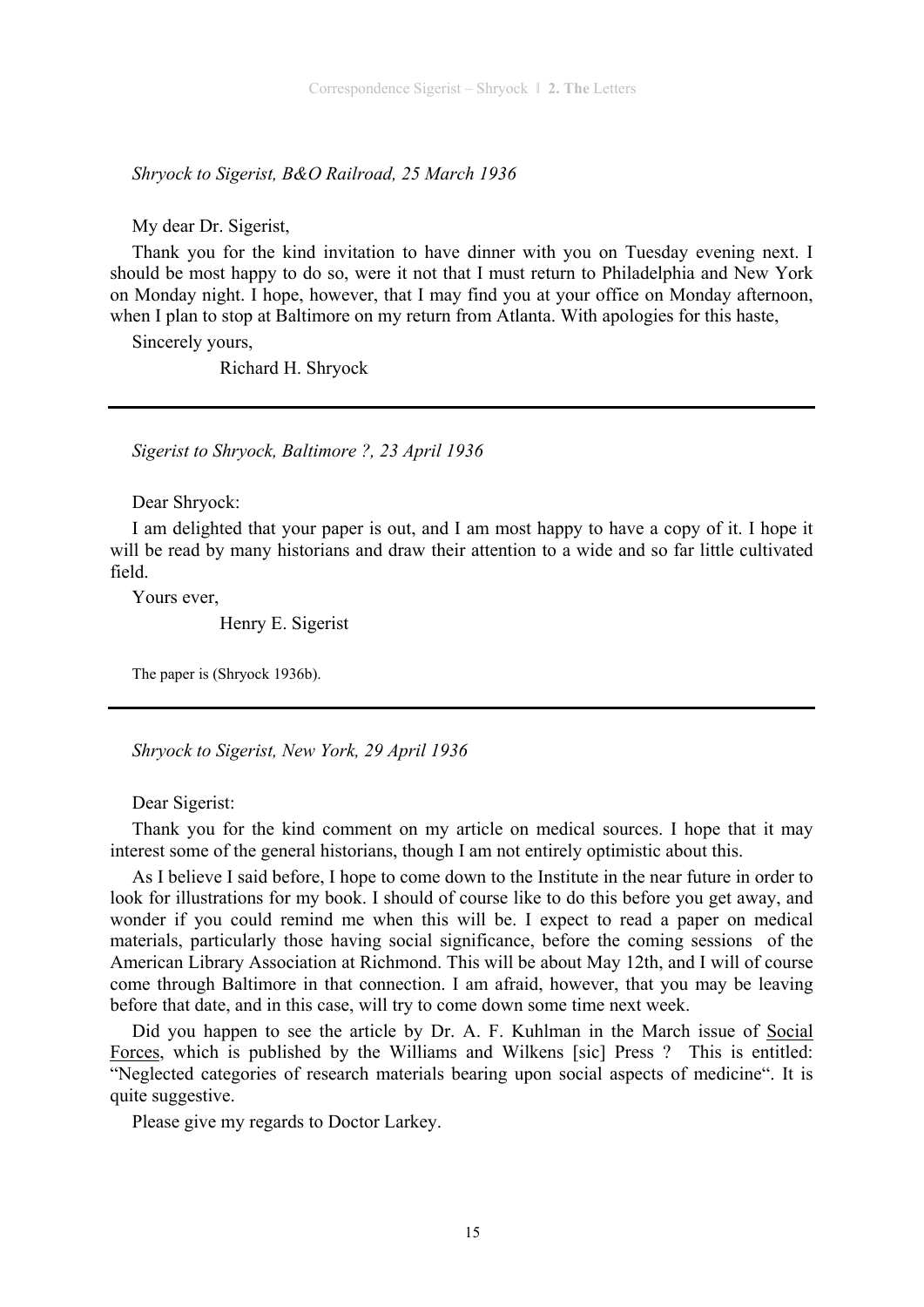### Yours sincerely Richard H. Shryock

Article on medical sources (Shryock 1936b). "my book" (Shryock 1936a). (Kuhlman 1936). Williams & Wilkins: Publisher. Larkey see Sh. to S. of 16 March 1936.

*Sigerist to Shryock, Baltimore ?, 6 May 1936* 

Dear Shryock:

I am leaving Baltimore on May 25th and I will be out of town on May 11th to 12th and May 18th to 19th. Otherwise, I will be here and will be glad to see you at any time that suits you.

I greatly appreciate your reference to Kuhlman's article which I had not seen. Very sincerely yours Henry E. Sigerist

Kuhlman see Sh. to S. of 29 April 1936.

*Shryock to Sigerist, New York, 17 August 1936* 

Dear Dr. Sigerist:

I do not know the exact date of your return to this country, but if it is not later than next month perhaps this could be held until then. I am enclosing a note from one of my former students with reference to what appears to be a considerable collection of various nineteenth century devices for the restraint of mental cases. It appears that the owner, Dr. George W. Zeller, wishes to give them to some institution which could preserve them permanently.

If such a collection would be of any interest to you, I should be glad to get in touch with him immediately. If not, it may be that some other institution would be glad to have them. I am sending a copy of this letter to Dr. Larkey, against the possibility that he may have already returned to Baltimore.

I trust that you had the best possible time on the trip to Russia, personally and professionally, and I am looking forward to your publications in the Russian field. I have been corresponding recently with Dr. Leake and with Mr. Brasch with relation to the Christmas meetings of the History of Science Society at Providence. We hope that you will be able to appear upon the program, and you may already have heard from Mr. Brasch about the matter.

I am returning to Duke University in the fall, and hope to call upon you in Baltimore at mutual convenience. My book on the general development of modern medicine will be published by the University of Pennsylvania Press about October, and I shall send you a copy as soon as it is available.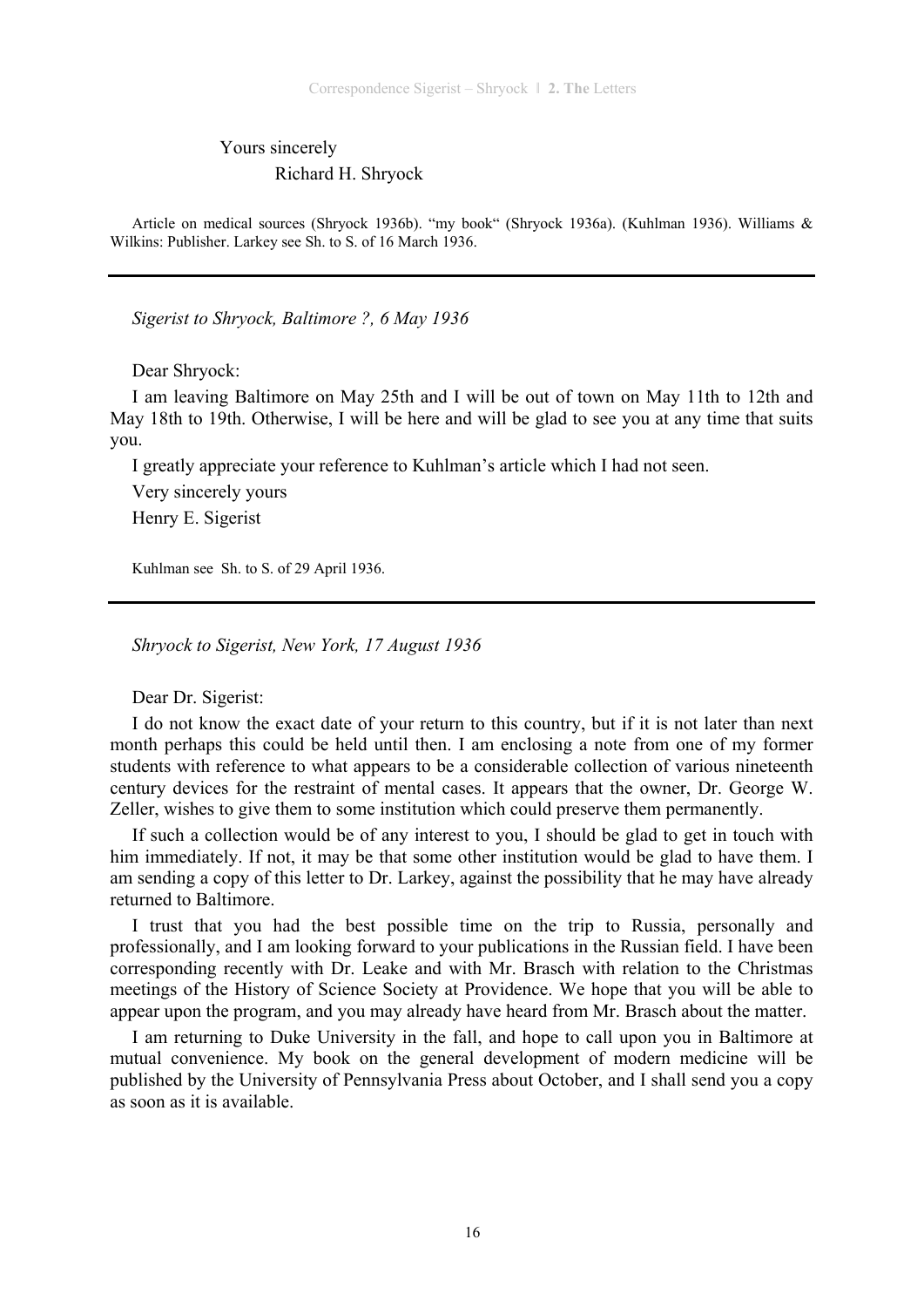With best wishes,

### Sincerely yours, Richard H. Shryock

Zeller, probably a psychiatrist. Larkey see Sh. to S. of 16 March 1936. "trip to Russia": S.'s second study tour. "publications in the Russian Field": (Sigerist 1937a). Chauncey D. Leake (1896-1978) pharmacologist and medical historian, see Sigerist-Leake correspondence. Brasch, F. E.: Secretary of the History of Science Society. "general development": (Shryock 1936a).

*Sigerist's secretary to Shryock, Baltimore ?, 18 August 1936* 

Dear Dr. Shryock:

Thank you for your letter of August 17th and for your kindness in suggesting that the Institute might be interested in receiving the collection of nineteenth century devices for the restraint of mental cases.

Dr. Sigerist is still in Europe but your letter and a copy of Miss Marshall's is being forwarded to him today in the hopes that he will receive them in time to write you.

 $\_$  , and the contribution of the contribution of  $\mathcal{L}_\mathcal{A}$  , and the contribution of  $\mathcal{L}_\mathcal{A}$ 

Very truly yours,

 [Pauline Brown] Research Secretary to Dr. Henry E. Sigerist

 $\overline{\phantom{a}}$ 

*Shryock to Sigerist, New York, 25 August 1936* 

Dear Dr. Sigerist:

I am sending the enclosed review (and hope it may be of some interest) because it will appear in a journal (The Annals of the American Academy of Political and Social Science) which you may not have time to follow. The essential point is that I think Himes may have confused the relative significance of what economists would term "supply and demand" factors in the history of contraception. It is so easy to overlook the essential question of priority where several variables are involved.

Your own very suggestive essay on the relation of antiseptics and anaesthetics to modern surgery affords another illustration in point. It is a curious fact also, although I do not mention it in this review, that Himes largely overlooks the medical journals as a source pertinent to his inquiries. I think, however, that the book as a whole is a very real contribution.

Yours sincerely,

Richard H. Shryock

Sh.'s review of (Himes 1936). S.'s essay (Sigerist 1935).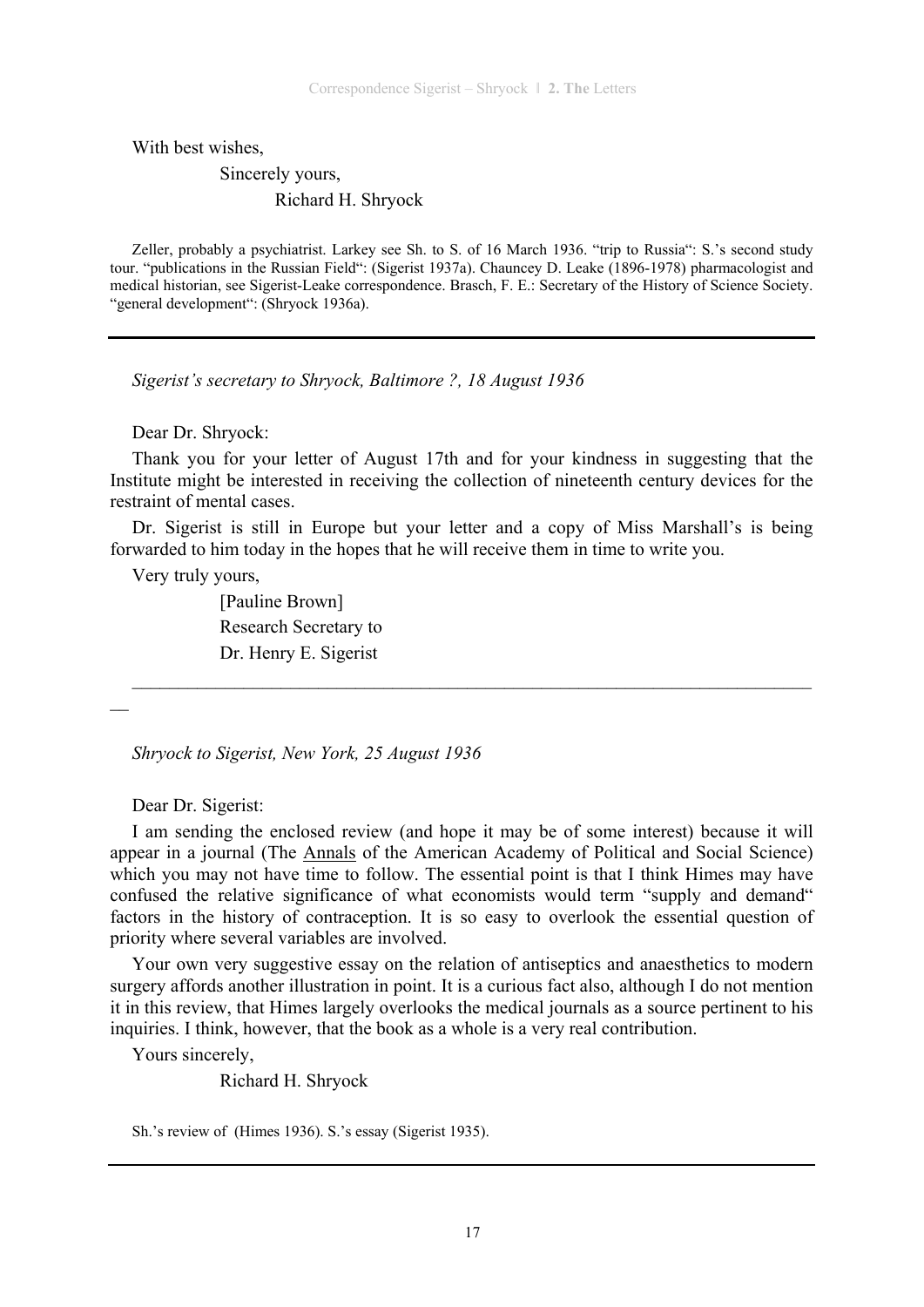*Sigerist's secretary to Shryock, Baltimore ?, 27 August 1936* 

Dear Dr. Shryock:

Thank you very much for your kind letter of August 25th and the enclosed review.

They will be brought to Dr. Sigerist's attention upon his return to the Institute in October. I know he will be interested in reading them.

Very truly yours,

 [Pauline Brown] Research Secretary to Dr. Henry E. Sigerist

*Shryock to Sigerist, Durham, 8 May 1937* 

Dear Sigerist:

It just occured to me, after leaving the Institute the other day, that I had never inquired whether you received a personal copy of my book last fall. I had of course placed your name on a personal list sent to the publishers but have found that one or two of these were not received. I am most sorry if by any chance yours miscarried. In this case, please do let me know and I shall ask that one be sent immediately. If you already have a review copy, perhaps you could still find some use for it.

I had dinner with Brasch in Washington and find that he still hopes very much that it might be possible for Dr. Larkey to succeed him as Secretary of the History of Science Society. He was somewhat concerned lest Dr. Larkey might not feel free to do so, and I trust that the latter will be able to reassure him on this point.

I shall probably revise the short paper read at Atlantic City, in order to show the relationship of your training program at the Institute to the general situation; and I wonder if you could find time to look it over and send me your suggestions before I send it in to one of the journals. I should, of course, be glad to submit it to you for the Bulletin, but assume that it so overlaps with your own statements and papers that it might seem there somewhat unnecessary or repetitious. In that case, I might send it to one of the other journals of medical history.

I am much interested to learn that your work in Russia is so nearly completed and shall look forward with great interest to seeing it in the fall. With best wishes.

Sincerely yours,

Richard H. Shryock

Sh. has returned to Duke University in Durham, NC. "my book": (Shryock 1936a). Brasch and Larkey see Sh. to S. of 17 August and 16 March 1936, respectively. "short paper": (Shryock 1937); this was indeed published in S.'s Bulletin of the History of Medicine. "work in Russia": (Sigerist 1937a).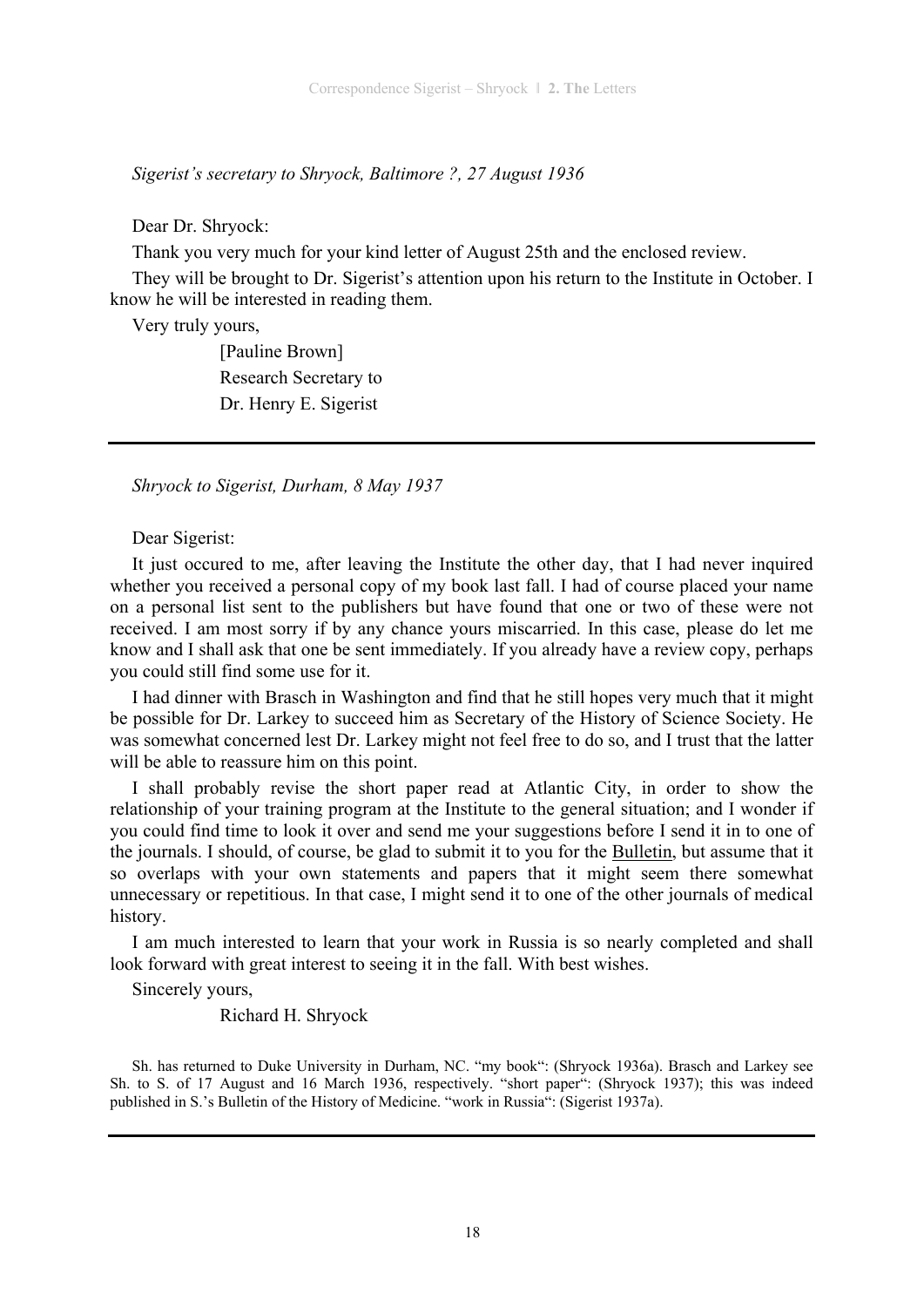*Sigerist to Shryock, Baltimore ?, 21 May 1937* 

Dear Shryock:

Thanks for your letter of May 8. Don't bother about a copy of your book. I received two copies, one from the Nation and one from the Baltimore Sun, and I gave one of them to the Library. I am going to write the review in the next few days.

I would very much like to publish the paper you read in Atlantic City in our Bulletin. What you stated can not be repeated often enough.

I am very hopeful that Dr. Larkey can be persuaded to succeed Brasch as Secretary of the History of Science Society.

My Soviet book goes to print on June 1 and will be out in September. I am still struggling with the last chapter.

With kind regards, I am

 Very sincerely yours, Henry E. Sigerist

See Shryock to Sigerist of 8 May 1937.

*Sigerist's secretary to Shryock, Baltimore ?, 25 June 1937* 

Dear Professor Shryock:

As you probably know Dr. Sigerist is in Europe and will not return until the end of September but I should like to take the liberty of thanking you most kindly for your book, "The Development of Modern Medicine" which you presented. As soon as possible, I shall write and tell Dr. Sigerist of your gift to him and he will be delighted to find it waiting for him in the fall.

Thanking you once more in his behalf, I am

 Very sincerely yours, [Hope Trebing] Secretary to Dr. Sigerist

*Shryock to Sigerist, Durham, 29 September 1937* 

Dear Sigerist:

You may recall that you wrote me May 21 last, that you would be glad to publish the paper I read in Atlantic City last spring on "The Historian Looks at Medicine". I have revised this, with particular reference to the significance of your work at the Institute of Medical History, and I am enclosing it herewith. I trust that you find it satisfactory, that you will not hesitate to use editorial discretion at any point you think necessary.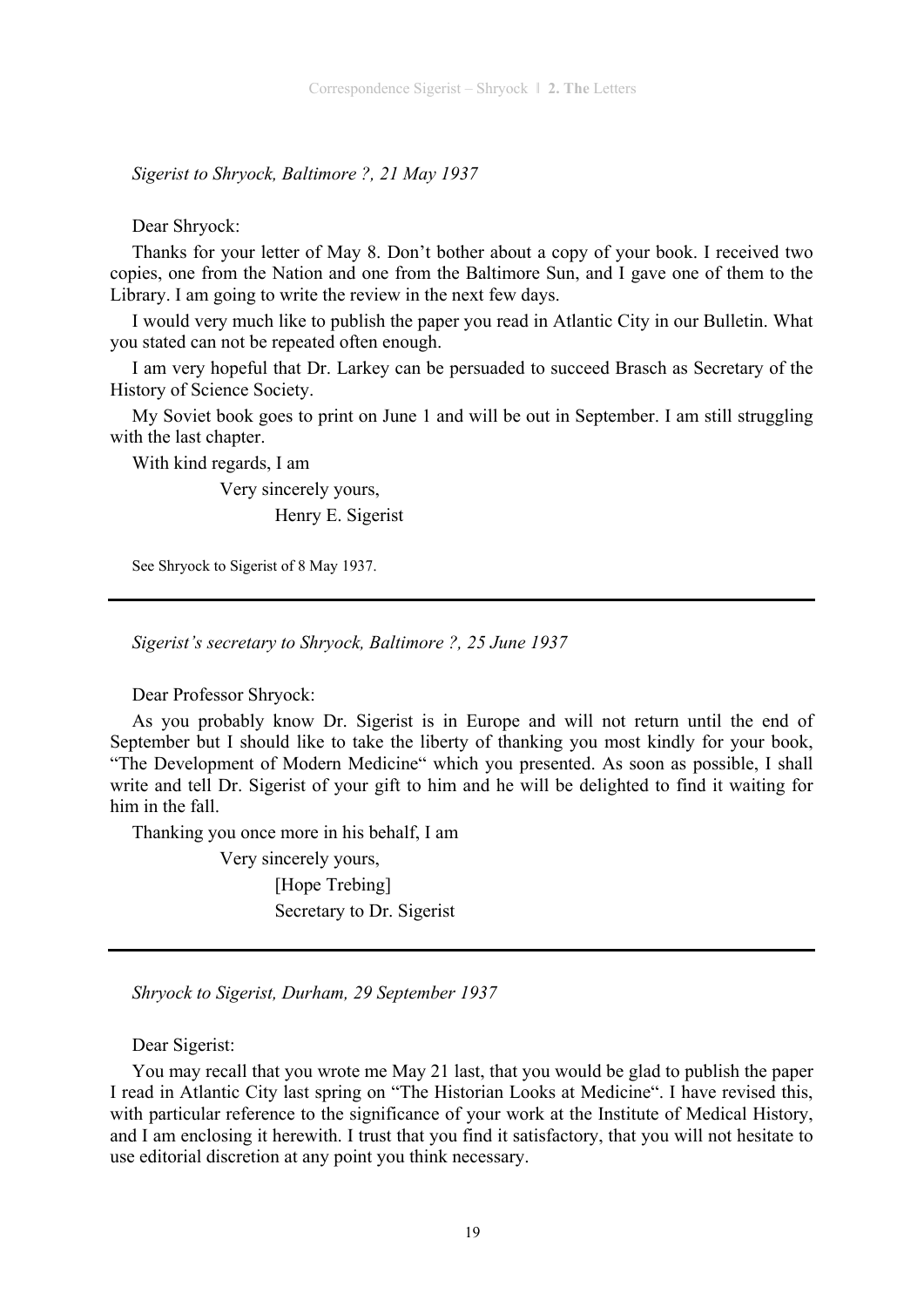I assume that you have already returned to Baltimore or that you will do so shortly. Some time after you left, I forwarded a personal copy of my book on "Modern Medicine" to you, with renewed apologies for the unfortunate mistake involved in not sending one early in the winter. I have just read MacKinney's lectures with real interest. Meanwhile, I trust you had a pleasant and profitable summer abroad and that the Soviet book is about to appear.

I hope to see Brasch early in October, to urge again all possible plans be made to invite Dr. Larkey to succeed him as Secretary of the History of Science Society. I regret to find that my membership on the Council has expired, but shall be glad to do anything I can towards this end.

With best wishes,

Sincerely yours,

Richard H. Shryock

Atlantic City paper: (Shryock 1937). *Modern Medicine* (Shryock 1936a). MacKinney see S. to Sh. of 22 December 1933; his lectures not identified. Soviet book: (Sigerist 1937a). Brasch and Larkey see Sh. to S. of 17 August and 16 March 1936, respectively.

*Sigerist to Shryock, Baltimore ?, 4 October 1937* 

Dear Shryock:

I came back from Europe a few days ago and found your letter of September 29. I am delighted to have your manuscript and will be glad to print it in one of the next numbers of the Bulletin.

I also wish to thank you most cordially for having sent me a personal copy of your book. I greatly appreciate the gift and will be glad to let you have my Soviet book as soon as it comes out.

With kind regards, I am

 Very sincerely yours, Henry E. Sigerist

"your manuscript": (Shryock 1937). "your book": (Shryock 1936a). Soviet book: (Sigerist 1937a).

*Sigerist to Shryock, Baltimore ?, 4 April 1938* 

Dear Shryock:

Many thanks for your letter of March 25th and check. We are all delighted to have you with us for the graduate course. We have 27 registrations so far from all over the country and we expect several more. It will be just the right group and I am looking forward to our discussions with a great deal of pleasure.

My most sincere congratulations upon your appointment at the University of Pennsylvania. I am delighted to know that you will be in our neighborhood in the future and I hope to see you very often.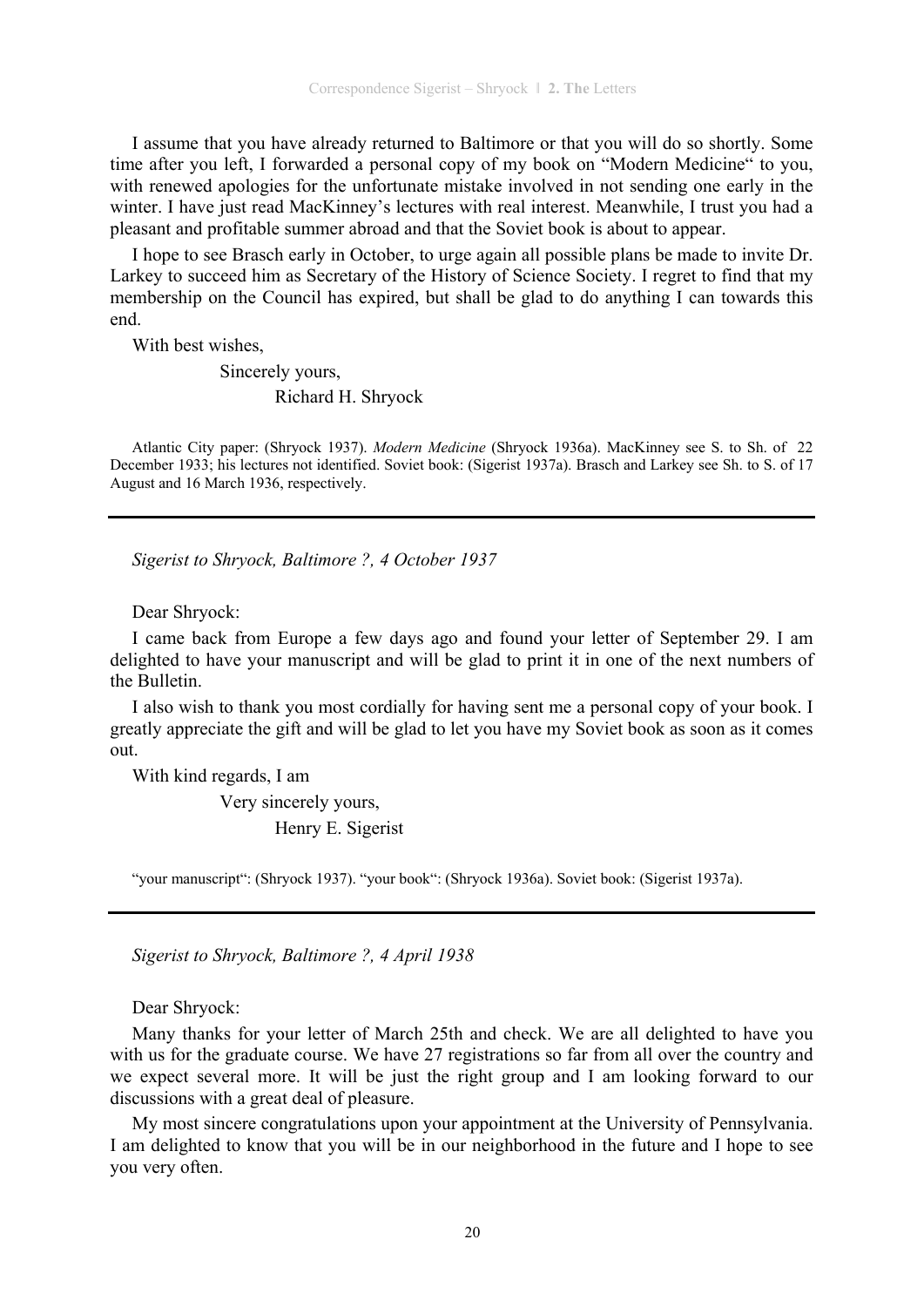Yours very sincerely,

Henry E. Sigerist

Sh.'s letter is missing. S. and his Institute had organized a first Graduate Week in the history of medicine from April 18-23 with 33 participants; there were lectures, seminars, an exhibition, a film, a concert, and receptions (see also Sh. to S. of 25 April 1938)..

*Shryock to Sigerist, Durham, 25 April 1938* 

#### Dear Sigerist:

With the most pleasant recollections still fresh in my mind, I am writing to say how much I enjoyed the recent meetings at the Institute. I do not believe I ever saw a series of conferences in which effective planning was so happily combined with informality and genial hospitality. The meetings certainly must have been of very real value to those who attended, and I trust that you are planning similar occasions in the future. One of the most valuable features, of course, was the opportunity afforded to meet others interested in medical history; I particularly appreciated the introduction to Dr. Tempkin [sic] and Dr. Edelstein of your staff. One rarely meets men of such reputation who at the same time are so unassuming in manner.

I was also most favorably impressed by your plans for the reorganization of the American Association for the History of Medicine. These are certainly calculated to make of it an effective national organization. Subsequently to your description of these plans, one critical question occurs to me; namely, whether the proposal for electing members of the Council would tend to exclude general historians or medical librarians. I am hopeful that we can interest a few of the general historians in the Association; but as they are not usually members of local societies of medical history, they would presumably never be chosen as delegates from the same. The point is probably not of great importance, since only a few men would be involved in any case; but if the medical men interested wish to do so, it might be a desirable gesture to make possible their full participation in the affairs of the Association. Perhaps I did not entirely understand the proposed arrangement; but otherwise I think the question might be worthy of consideration. In general, I think the proposed membership on the Council is an excellent one.

I appreciated the opportunity of meeting Mrs. Sigerist at the dinner; and only regret that it was necessary to rush for a train before the end of the evening.

With renewed appreciation of the very pleasant and profitable week,

Sincerely yours,

Richard H. Shryock

"recent meetings": S.'s Graduate Week, see S. to Sh. of 4 April 1938. "planning similar occasions": A second Graduate Week took place in 1939, a third in 1942. Owsei Temkin (1902-2002) medical historian, S.'s associate in Leipzig and Baltimore. Ludwig Edelstein (1902-1965) German classical scholar and medical historian, dismissed as a Jew by Diepgen in Berlin 1933 he became S.'s coworker in Baltimore.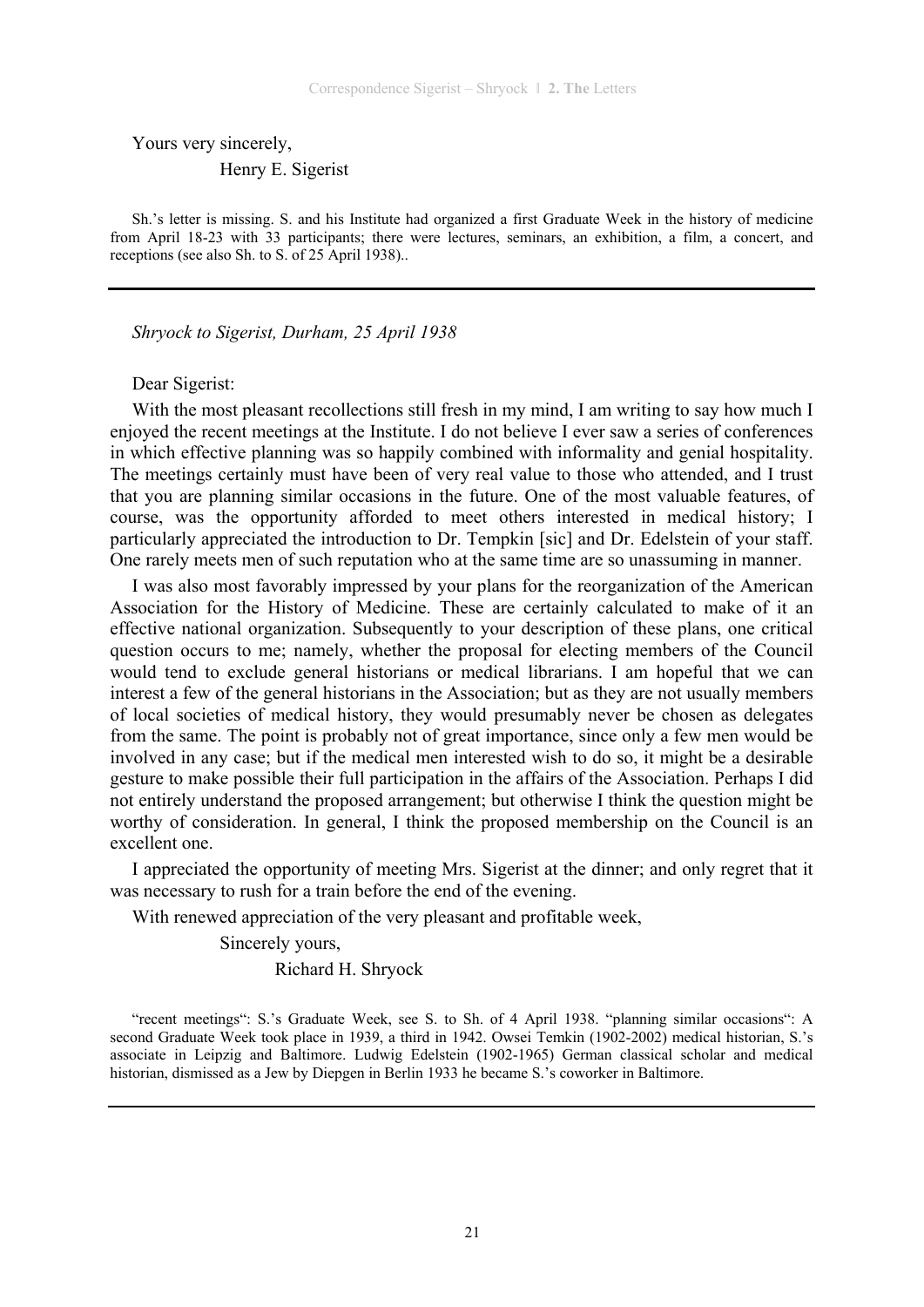*Shryock to Sigerist, Durham, 28 April 1938* 

Dear Sigerist:

Since writing you recently, Dr. Chauncey Leake has asked me to serve as chairman of the joint program of the History of Science Society with the American Historical Association at Chicago next Christmas. I should appreciate any suggestions which you might care to make in connection with this program. It is my offhand impression that it might be well to have still another paper on the significance of the history of science for general history. This is an old theme, but I have the impression that many professional historians are not very conscious of it even now - with the exception of medievalists. Larkey is more optimistic in this connection, however, and I may be wrong about it.

Sincerely yours,

Richard H. Shryock

Leake and Larkey see Sh. to S. of 17 August and 16 March 1936, respectively.

*Sigerist to Shryock, Baltimore ?, 5 May 1938* 

Dear Shryock:

Many thanks for your letters. At the annual meeting of the Association of the History of Medicine in Atlantic City, the new constitution was adopted unanimously and I was appointed secretary for the next two years. I am very optimistic as to the future of the Association and I think that it can be made a very vital and important society.

I agree with you that it would be advisable to have historians on the Council. The constitution allows this without any difficulty because the Council all consist not only of the delegates of the local groups but also of the officers and all the past presidents of the Association. In addition to that, members of the Association may be elected to the Council as honorary members.

As to the program of the next meeting of the History of Science Society, I have no particular suggestions to make but will think the matter over. I agree with you that a paper on the importance of the history of science for general history would be advisable.

When I was in Chicago recently, I heard that there is going to be a paper on medieval technology in one of the sections and I was invited to discuss the paper.

It just occurs to me that our section might devote some time to discussion how the history of science could be introduced into the teaching of science in elementary schools, high schools and colleges. We discussed the matter last year informally at the dinner table, and all of us agreed that our methods of teaching science could be greatly improved if historical considerations were included.

With kind regards, I am

 Very sincerely yours, Henry E. Sigerist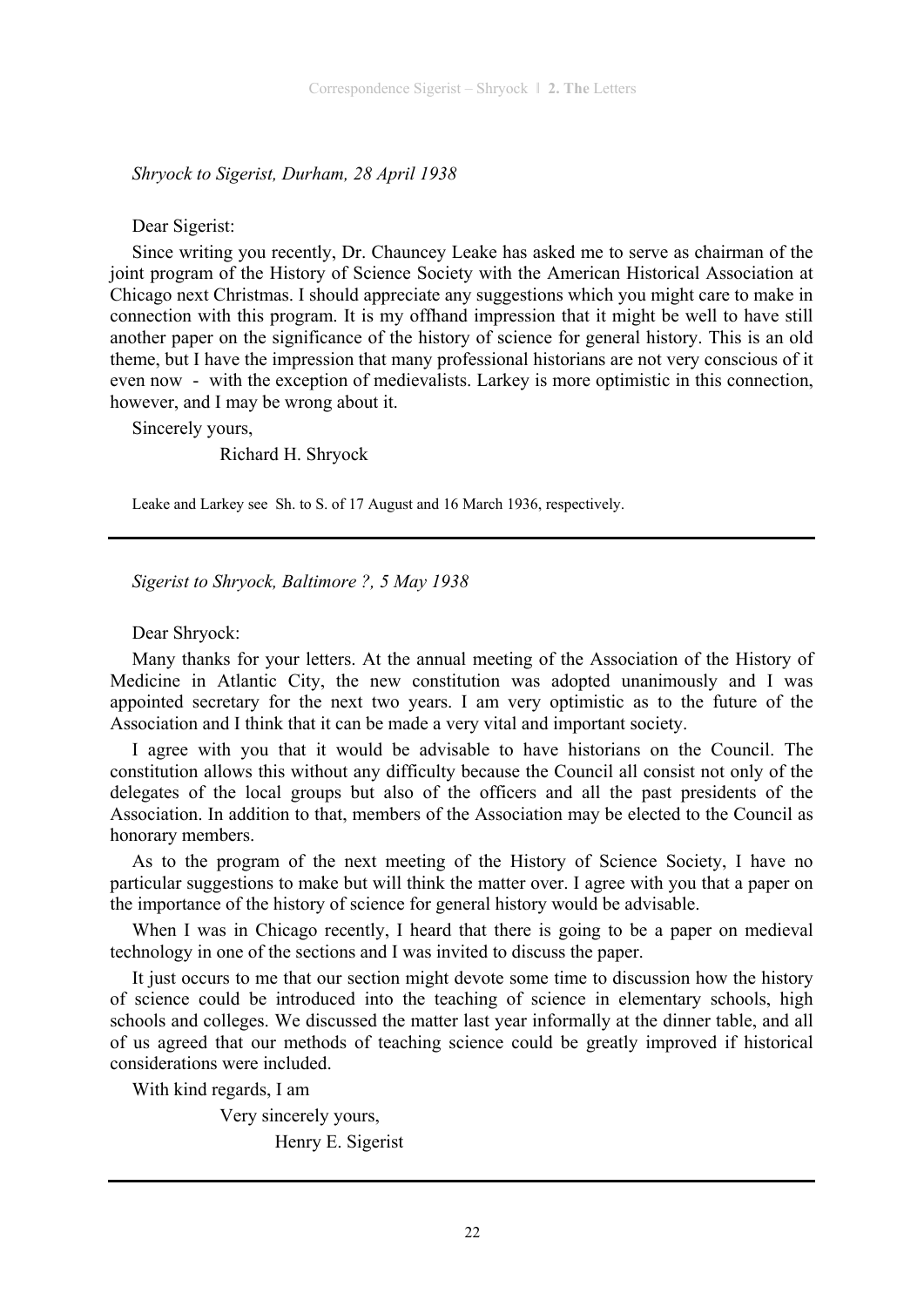*Shryock to Sigerist, Durham, 9 May 1938* 

Dear Sigerist:

Thank you for your reply of May 5. I am glad to learn that the new constitution was adopted unanimously at Atlantic City and that you will serve as secretary for the next two years. This will certainly mean an entirely new life for the Association.

Thank you also for the suggestions about the joint meeting of the History of Science Society with the A.H.S. next Christmas. It occurs to me that we might combine the idea of the role of science in general history with your suggestion about the teaching of the history of science. It might be feasible to ask someone to read a paper on the present treatment of the history of science in representative American history textbooks - perhaps on the high school and college levels. These texts obviously express the prevailing views among historians of the general importance of the history of science; and a discussion of the text would naturally lead into a discussion of these views. There might be a second paper relating to methods of improving the whole situation. Would you or Dr. Larkey care to prepare a paper on the first theme suggested here ? We might also have a single paper - that would make three in all on some specific theme in the history of American science. Dean Stimson of Goucher suggests that we might ask Professor Morison of Harvard to discuss some of his findings about science in the New England colonies.

I should appreciate your further advice.

With best wishes,

Sincerely yours,

Richard H. Shryock

"new constitution", of the American Association of the History of Medicine. A.H.S.: American Historical Society. Sh. started his career as a teacher of history. Larkey see Sh. to S. of 16 March 1936. Dorothy Stimson (1890-1988) historian of science at Goucher College in Baltimore. Samuel E. Morison (1887-1975) historian.

*Shryock to Sigerist, Philadelphia, 15 September 1938* 

Dear Dr. Sigerist:

Thank you for the reprints which were sent recently from the Institute. I have found your own papers suggestive as always; especially those on the development of medicine in this country and on the history of the academies.

I am sure that we are all impressed by the remarkable development of the Institute as reviewed in the July number of the Bulletin and I am much pleased to hear of the increase in the Rockefeller Foundation grant. In like manner I would compliment you on the excellent reorganization of the American Association of the History of Medicine. This obviously provides a basis for the successful development of a truly national society and I trust that it may be possible to secure membership for it in the A.C.L.S. If I can ever be of any assistance in this connection please let me know.

I was sorry to lose touch with you when you went abroad last summer, after Dr. Leake had asked me to arrange a program for the History of Science Society next Christmas. We have since arranged tentatively for a joint session with the A.H.A. on "The Place of the History of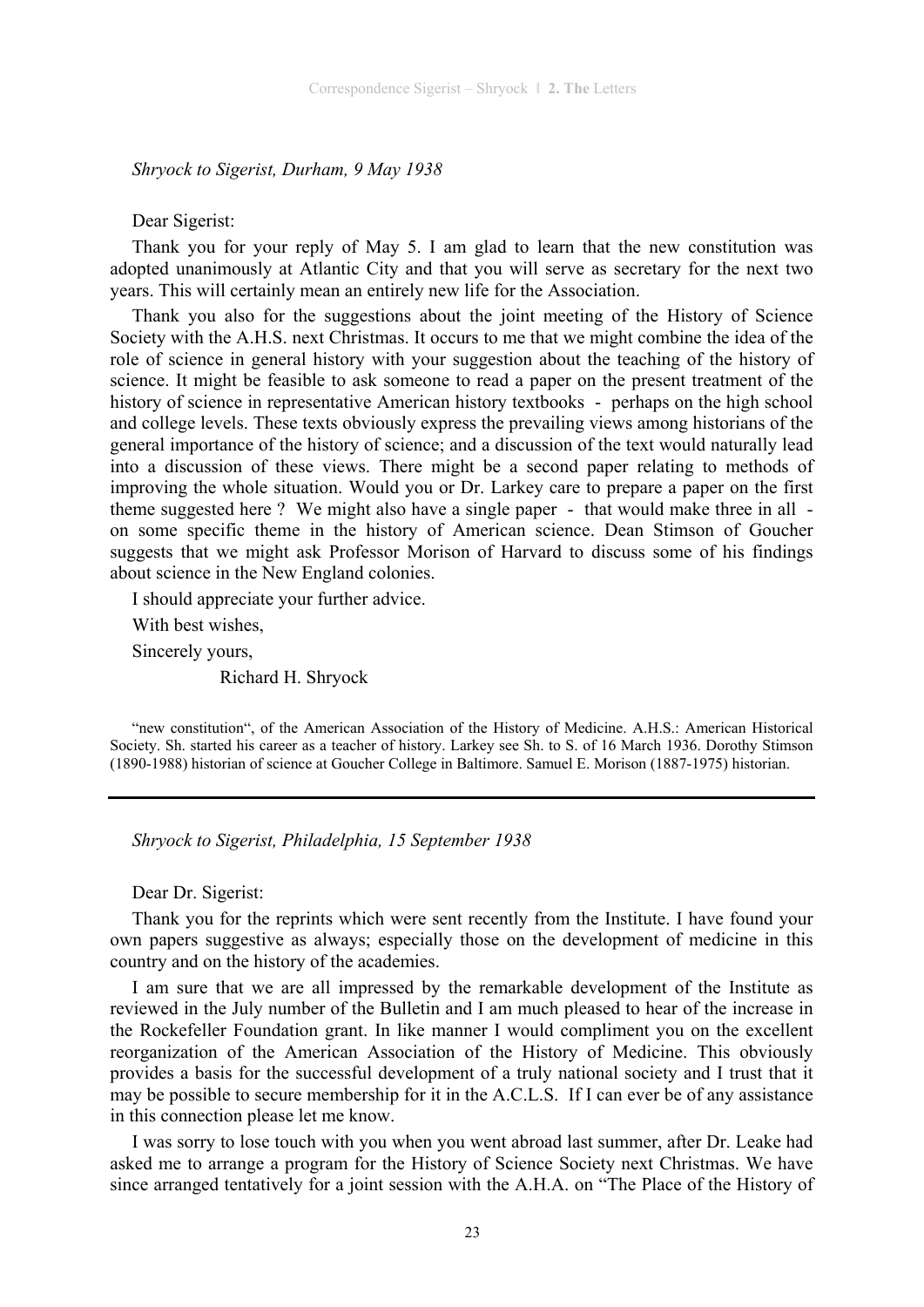Science in General History". We are requesting Professor Morison of Harvard to lead a Round Table discussion on this theme. The subject is hardly a novel one but I think there is a tactical advantage in asking a distinguished historian to discuss it at a joint meeting with the A.H.A.

We also plan a joint meeting with the American Oriental Society, at which we hope to have Dr. Sarton and Dr. Ranke (who is coming to Pennsylvania this fall) on the program.

I trust that if you or other members of the staff are in Philadelphia, that you will get in touch with me here at the University.

With best wishes,

 Sincerely yours, Richard H. Shryock

Letter-head: University of Pennsylvania, Philadelphia. Sigerist's reprints (Sigerist 1938a, 1937b). On development of the Institute (Sigerist 1938b). A.C.L.S.: American Council of Learned Societies. Leake and Sarton see Sh. to S. of 17 August and 30 November 1936, respectively. A.H.A.: American Historical Association. Morison see Sh. to S. of 9 May 1938. Ranke, probably Hermann Ranke (born 1878) egyptologist in Heidelberg, Germany.

*Sigerist's secretary to Shryock, Baltimore ?, 21 September 1938* 

Dear Professor Shryock:

Thank you for your letter of September 15 to Dr. Sigerist. He has not as yet returned from Europe, but your letter will be brought to his immediate attention upon his arrival, October 3.

Sincerely yours,

[Hope Trebing ?] Secretary to Dr. Sigerist

*Shryock to Sigerist, Philadelphia, 14 October 1938* 

Dear Sigerist:

You may recall that early last summer Dr. Leake requested me to act as chairman of the Program Committee of the History of Science Society for the Christmas meeting, and I wrote you then to inquire whether you could speak at these sessions. This letter apparently arrived after your departure for Europe and so may have escaped your attention. I trust that you are now back in Baltimore and therefore am writing again to express the hope that you can aid us in this way. If possible I wish you could give us an informal talk on "The Place of the History of Science in General History". As I probably wrote before, we hope to devote the joint session with the A.H.A. to this topic in order to bring it to the attention of the general historians. I am asking Dr. Barry, who is professor of the History of Science at Columbia, to speak on the same program.

Without any intention of flattering, I know of no one who could do this more effectively than yourself; and as we plan in informal procedure, it would probably not make any great demand upon your time. I know that you may already be committed to one of the other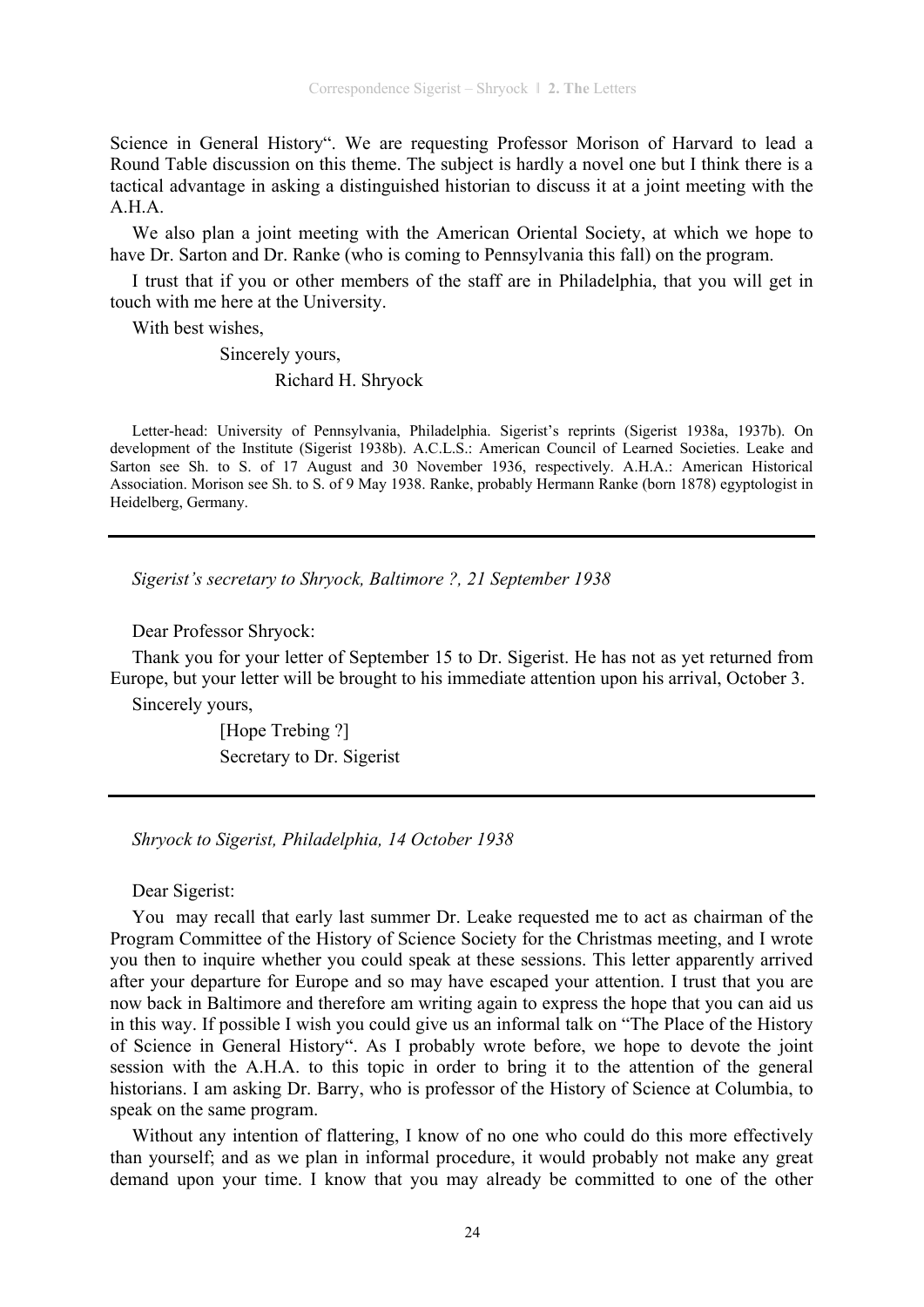sessions, but believe that it would be very helpful to the Society if you could also give the talk suggested. Trusting that you may be able to give a favorable answer, I am

Sincerely yours,

Richard H. Shryock

Leake see Sh. to S. of 17 August 1936. A.H.A.: American Historical Association. Frederick Barry.

*Sigerist to Shryock, Baltimore ?, 17 October 1938* 

Dear Shryock:

Many thanks for your letter of October 14. I came back two weeks ago after a very interesting and rather exciting summer in Europe. It was very kind of you to ask me to speak on "The Place of the History of Science in General History" but I hesitate to accept. I already promised to take part in a symposium of another group and to discuss a paper on mediaeval technology. In addition I have so many literary engagements for the next few months that I have very little time. The subject is so important that it should be presented after a very careful preparation.

I should appreciate it if you would attempt to find somebody else. However, if you do not succeed, write me again and I will reconsider the matter.

Very sincerely yours,

Henry E. Sigerist

*Shryock to Sigerist, Philadelphia, 18 October 1938* 

Dear Sigerist:

Thank you for your reply of the 17th. I can quite understand your hesitation to give the paper suggested in my letter, in view of your other commitments. I shall try immediately, to see if Dr. Conkling, Secretary of the American Philosophical Society here, can give the talk suggested.

I am encouraged, however, by your willingness to reconsider the matter in case I cannot find another qualified speaker. The difficulty is, as you know, that there are few scientific men - even among those who take some interest in the history of their immediate technical field - who have much appreciation of the relation of science to general history. In addition to this, the possible choice is narrowed still further by the fact that we need a man that is both well known to general historians and who is an effective speaker. The two latter qualifications are obviously important in view of the purpose of the discussion, which is primarily to arouse the interest of the general historians.

I may therefore write you again in a few days, in case we cannot find the right person shortly, and I sincerely hope that you will be willing then to reconsider. It would certainly be of the greatest help to the Society if you could do so. I would add in this connection, Dr. Leake and I both feel that the talks at this session should be quite informal and intended primarily to arouse general discussion. We may simply list the speakers under the heading of "Discussion led by" etc. This would make it legitimate and even desirable to express one's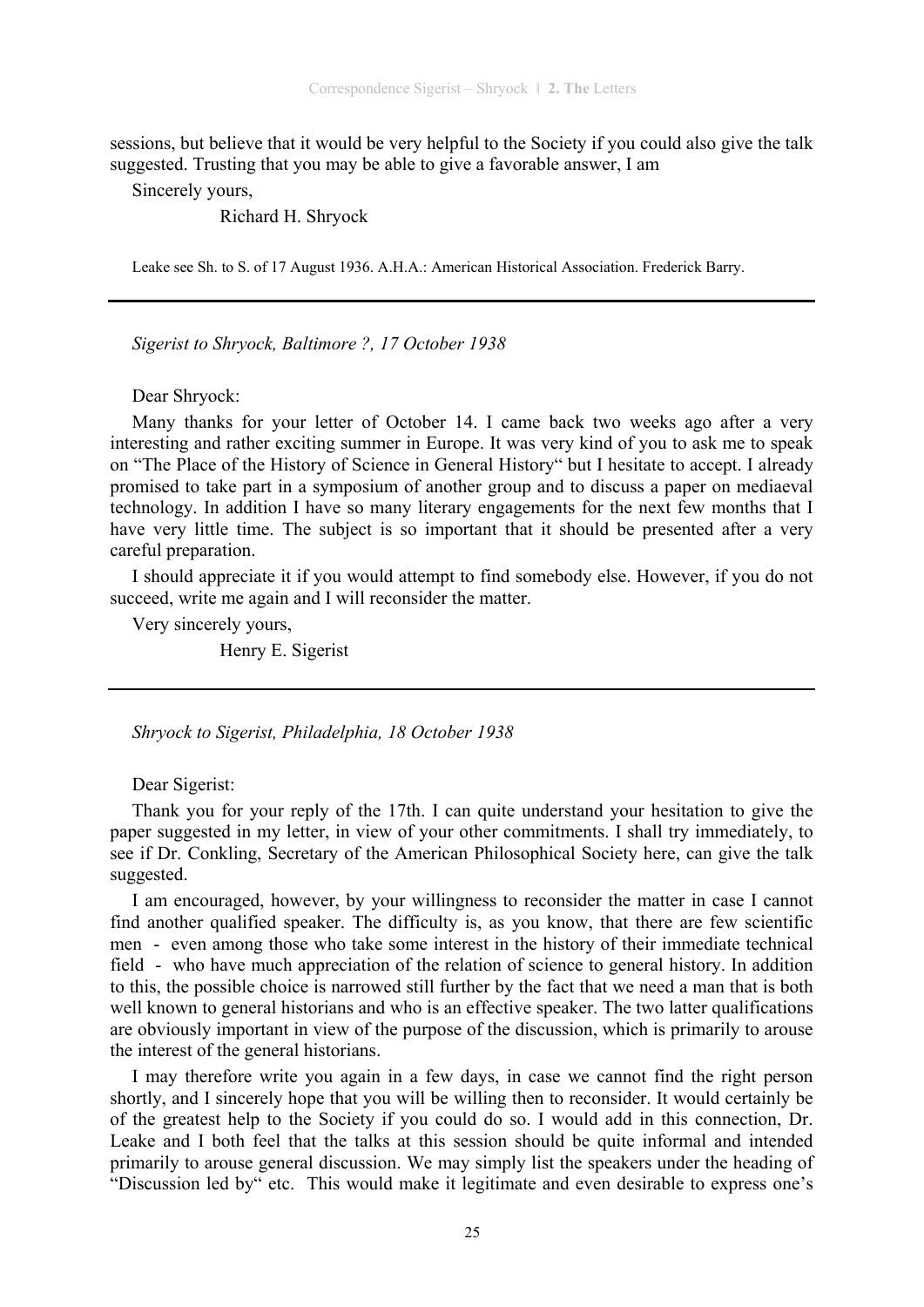general opinions off-hand rather than to prepare a regular paper, and I hope that this might minimize preparation necessary for those who take part.

With best wishes,

 Sincerely yours, Richard H. Shryock

Leake see Sh. to S. of 17 August 1936.

*Shryock to Sigerist, Philadelphia, 25 October 1938* 

Dear Sigerist:

In reference to my recent letter, I saw Dr. Conkling of the American Philosophical Society here and discovered that he cannot possibly attend our Chicago session because of his responsibility for the Richmond meeting of the A.A.A.S. Meanwhile Professor Frederick Barry has accepted and so will be one of the leaders at our discussion. I am therefore hopeful that you will also be able to reconsider and participate.

Dr. Leake has suggested that we might entitle the session simply "History, Science, and Society", so as to allow very broad limits for the discussion and at the same time to imply some relationship to the present. I have in mind now, if Dr. Viets approves, an informal discussion under this heading in which we might not even give titles to papers but simply announce that the discussion would be led by Professor Barry and one or two other men. In such a case, those participating would not necessarily prepare any actual paper and could talk informally within such time limits as might be necessary. I still feel that it would be most valuable to the Society to have you participate and trust that you may be able to accept under these informal conditions. Please let me know your feeling in the matter as soon as possible, as we are now being pushed by the general Program Committee of the A.H.A. in Chicago.

With best wishes,

Sincerely yours,

Richard H. Shryock

Conkling and Barry see Sh. to S. of 18 and 14 October 1938, respectively. A.A.A.S.: American Association for the Advancement of Science. Leake see Sh. to S. of 17 August 1936. Viets, Henry R. (1890-1969) medical historian. A.H.A.: American Historical Association.

*Sigerist to Shryock, Baltimore ?, 1 November 1938* 

Dear Shryock:

Many thanks for your letter of October 25. As you do not expect an elaborate paper, I shall be very glad to take part in the discussion "History, Science, and Society" or whatever you may call it.

I am just getting ready to leave for Yale University where I am giving a few lectures.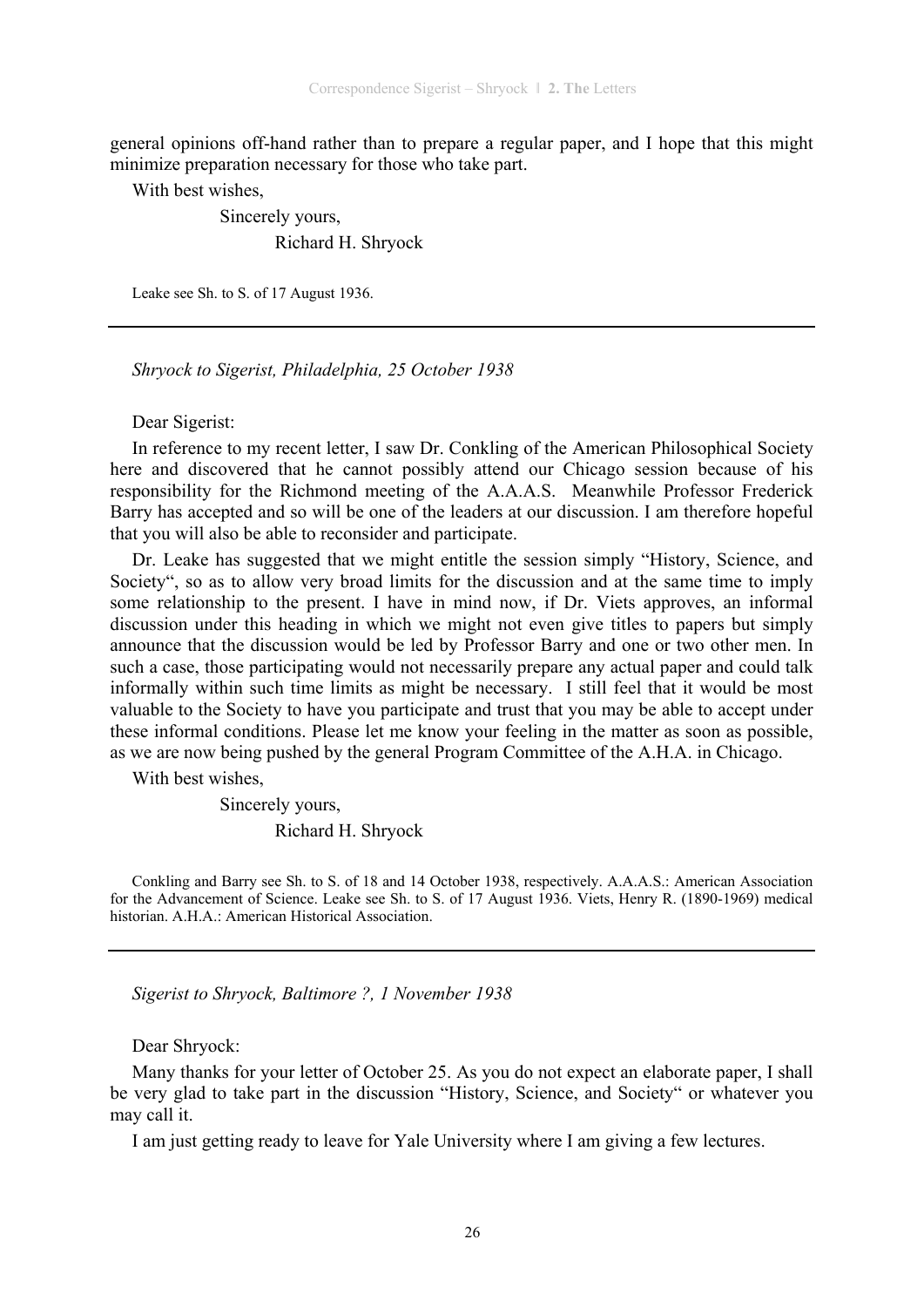Yours very sincerely, Henry E. Sigerist

At Yale University S. gave the three Terry Lectures on "The significance of Disease", "The significance of Health", and "The Physician's Mission"; they have been published as a book (Sigerist 1941a).

*Shryock to Sigerist, Philadelphia, 3 January 1939* 

Dear Sigerist:

I am writing to congratulate you upon election as President of the History of Science Society and express my best personal wishes to you in that office. I really believe that your election, coming after the recent administration of Dr. Leake and the appointment of Dr. Viets as Secretary, places the society on a much stronger basis throughout.

I was sorry to miss the last dinner and Dr. Sarton's paper but found that I was much more tired than I realized and that it was wise not to attempt anything more. I meant to tell you before leaving that a former colleague of mine, Douglas Maggs, has just completed for the Attorney General the case against the A.M.A. and the D.C. Medical Association, and that he assured me in Chicago that he felt they had a strong case - particularly against the latter organization.

With best wishes,

 Sincerely yours, Richard H. Shryock

Leake, Viets, Sarton see Sh. to S. of 17 August 1936, 25 October 1938, and 30 January 1936, respectively. Douglas B. Maggs (died 1962) Duke University professor of law. A.M.A.: American Medical Association. D.C. District of Columbia.

*Sigerist to Shryock, Baltimore ?, 7 January 1939* 

Dear Shryock:

Many thanks for your letter of January 3 and your good wishes. The History of Science Society is a splendid organization and I enjoyed every minute of the last meeting. I am sorry that you missed Sarton's address. It was one of the best talks he ever made.

I am afraid that you will have to help me a great deal during this coming year. I have accepted a visiting lectureship in South Africa for August, September and October and will not be back in Baltimore before December. I hope to see you some time in the spring so that we can discuss the program for next winter.

I hope you will recover soon and completely. I was most upset to hear about your accident.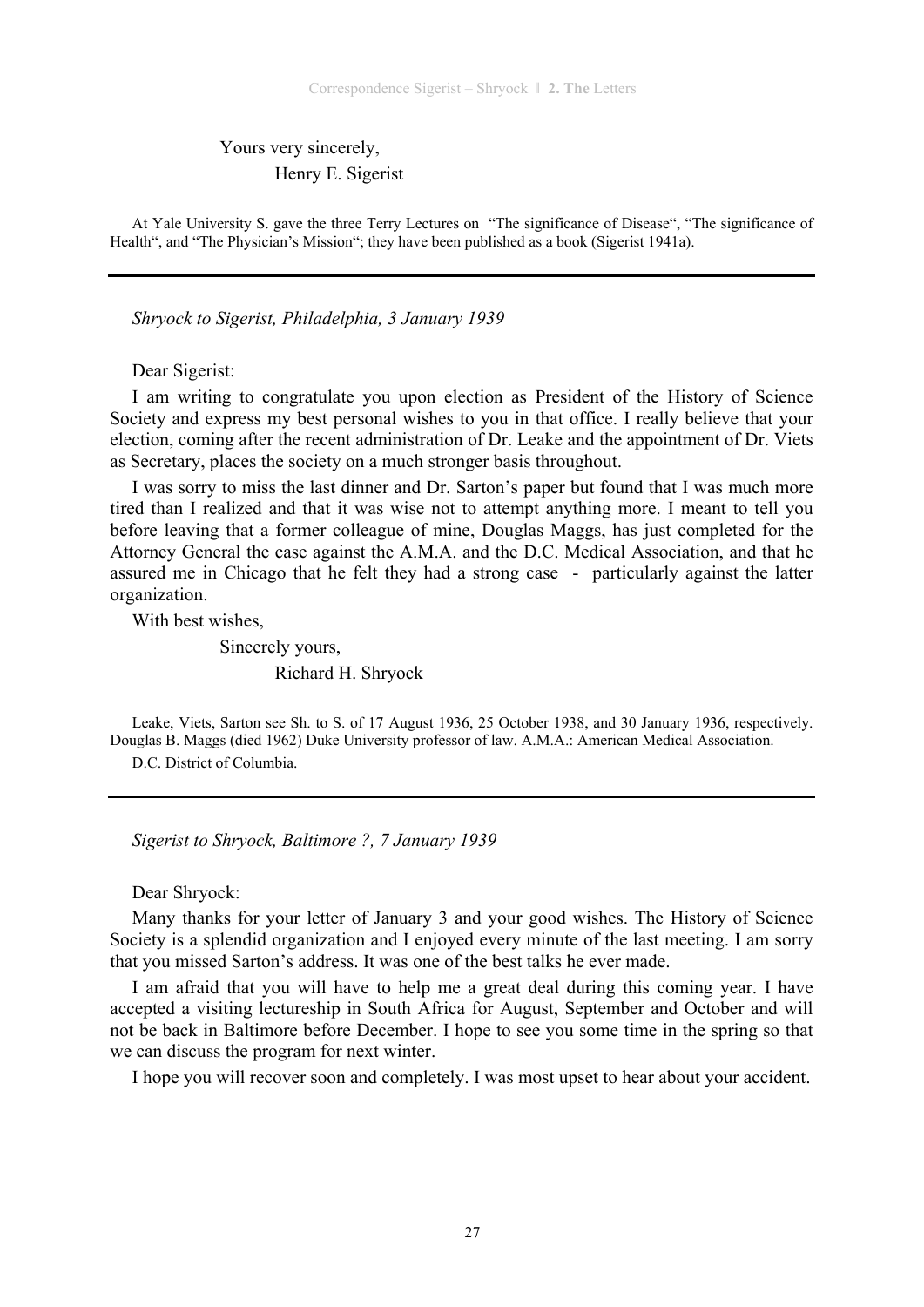With all good wishes, I am Yours very sincerely Henry E. Sigerist

This letter's background is S.'s election as president of the History of Science Society. Sarton see Sh. to S. of 30 January 1936.

*Shryock to Sigerist, Philadelphia, 20 January 1939* 

Dear Sigerist:

This is just a line to say that I have several long letters from Dr. Robert Kuhn, who is apparently a refugee and who expresses a desire to get in touch with medical historians in this country. You have probably already heard from him, but I have taken the liberty of suggesting that he might write you. He apparently is an able man who was trained in Munich and who conducted for some ten years a section on obstetrics in the Muenchn. Med. Wochenschr. I am afraid it is one of the many unhappy cases where it is very difficult to know what to do, but trust you do not mind at least having him get in touch with you.

Sincerely yours,

Richard H. Shryock

S. helped several German refugees find positions in the U.S. before WWII. Münchener Medizinische Wochenschrift: A German medical weekly journal.

*Sigerist to Shryock, Baltimore ?, 1 February 1939* 

Dear Shryock:

I intend to bring a comprehensive project on research in American medicine before the annual meeting of the American Association of the History of Medicine. The plan is not formulated yet, and I am most anxious to discuss it with you in detail. I would like to mobilize all our Constituent Societies so that they may take an active part in the project.

I very much hope that you can come to Baltimore some day so that we could spend an evening together with the members of my staff in order to draw up a regular ordre de bataille.

Yours ever,

Henry E. Sigerist

*Shryock to Sigerist, Philadelphia, 2 February 1939* 

Dear Sigerist:

I am interested to learn that you plan to bring a comprehensive project on research in American medicine before the annual meeting of the American Association of Medicine [sic],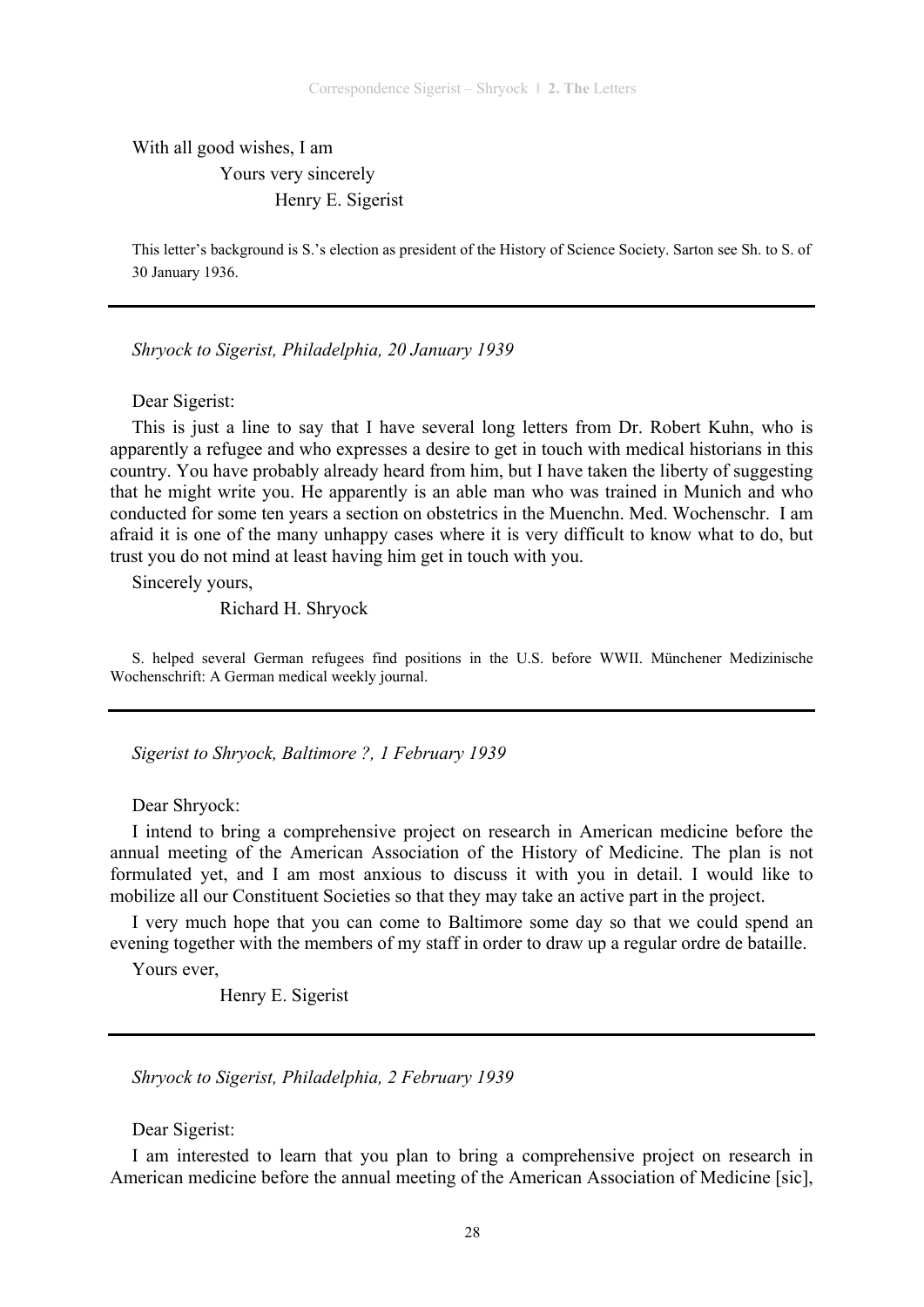and should, of course, be very glad to discuss it with you. I shall probably be going to Washington at some time during the next few weeks and could stop off in Baltimore in order to visit you at the Institute. If you can suggest one or two possible dates at your convenience, I will try to fit these into my own program.

The chairman of the program committee of the American Historical Association has requested me to outline a session on the history of science for the next annual meeting in Washington, and I should appreciate highly any suggestions you may care to make in this connection. The program should appeal as far as possible to the general historians. There is always, I suppose, a choice between papers on the history of science as such, and such academic matters as the place of the history of science in the courses in general history or general science.

I was much interested in the recent article relating to your work in TIME, which I should think on the whole might prove helpful in developing intelligent public opinion on the whole subject of social medicine.

With best wishes,

Sincerely yours,

Richard H. Shryock

"American Association" of the History of Medicine. Time Magazine of 30 January had S. as a frontispiece and an article on him (O.N. 1939); in it S. is called the internationally leading medical historian as well as an authority on compulsory health insurance and health policy in America.

*Sigerist to Shryock, Baltimore ?, 7 February 1939* 

Dear Shryock:

Many thanks for your letter of February 2. I shall be out of town from February 18 to 19 and have luncheon engagements for February 22 and 23 but otherwise I am free, and any date that suits you will be convenient to us.

Let me know a few days in advance when we may expect you and arrange to come for luncheon so that we can discuss the project at leisure.

Yours ever,

Henry E. Sigerist

*Shryock to Sigerist, Philadelphia, 17 February 1939* 

Dear Sigerist:

Thank you for your note of February 7th. It happens that I am rather tied up for all of next week except Thursday, the 23rd, and I note that you are not free that particular day. Would it suit you if I came down on Monday, the 27th ? If not, it is possible that I can make it the following day.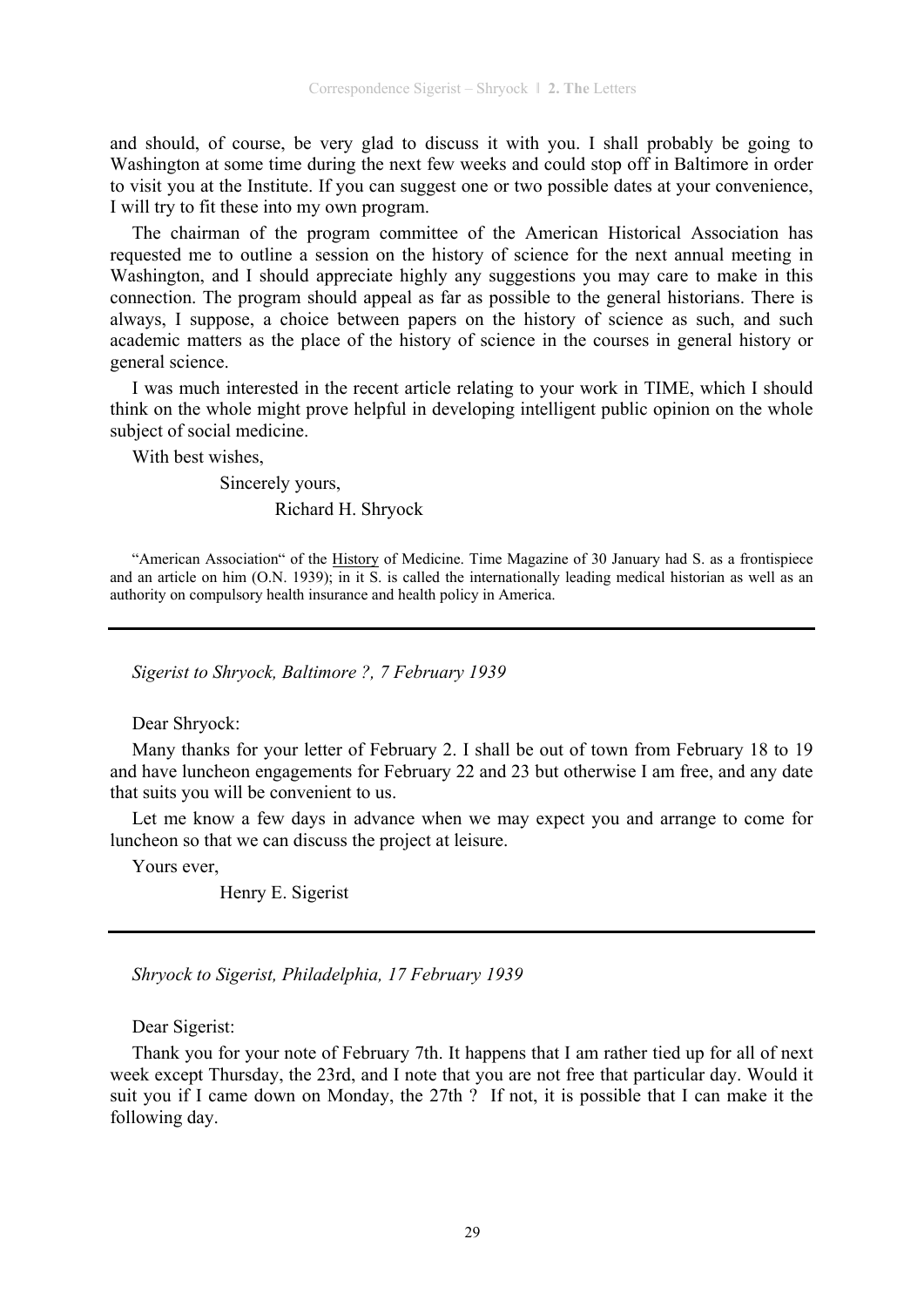Sincerely yours,

Richard H. Shryock

*Sigerist to Shryock, Baltimore ?, 23 February 1939 (Telegram)* 

WILL BE DELIGHTED TO SEE YOU MONDAY FEBRUARY TWENTYTWO. SHALL HAVE LUNCH AT FOURTEEN WEST HAMILTON STREET CLUB AT ONE OCLOCK WITH MEMBERS OF STAFF **SIGERIST** 

*Shryock to Sigerist, Philadelphia, 24 February 1939* 

Dear Sigerist:

Thank you for your wire of the 23rd which reached me last night. Unless something unexpected prevents, I believe that I can come down on Monday 27th, and shall be glad to join you at the time and place suggested. If anything makes this difficult at the last minute, I shall let you know. I shall look forward to seeing you and the staff again.

Sincerely yours,

Richard H. Shryock

*Shryock to Sigerist, Philadelphia, 28 February 1939* 

Dear Sigerist:

This is just a line to give you the address of Dr. Ralph Bunche, the colored scholar about whom I spoke yesterday. He is Head of the Department of Political Science at Howard University in Washington and as far as I know, he is in residence there this year.

He is an unusually interesting and attractive man and has had wide training and experience in the anthropological aspects of colonial administration in the French, British and Dutch colonies - including South Africa. I shall take the liberty of writing him that he may hear from you.

I enjoyed the opportunity of lunching with you and your staff yesterday very much indeed, and think your whole program for the Association most promising.

With best wishes, I am

Sincerely yours,

Richard H. Shryock

Ralph J. Bunche (1904-1971) taught at Howard and Harvad Universities, had U.N. assignements, was awarded the 1950 Nobel Peace Prize. "Association", American, of the History of Medicine.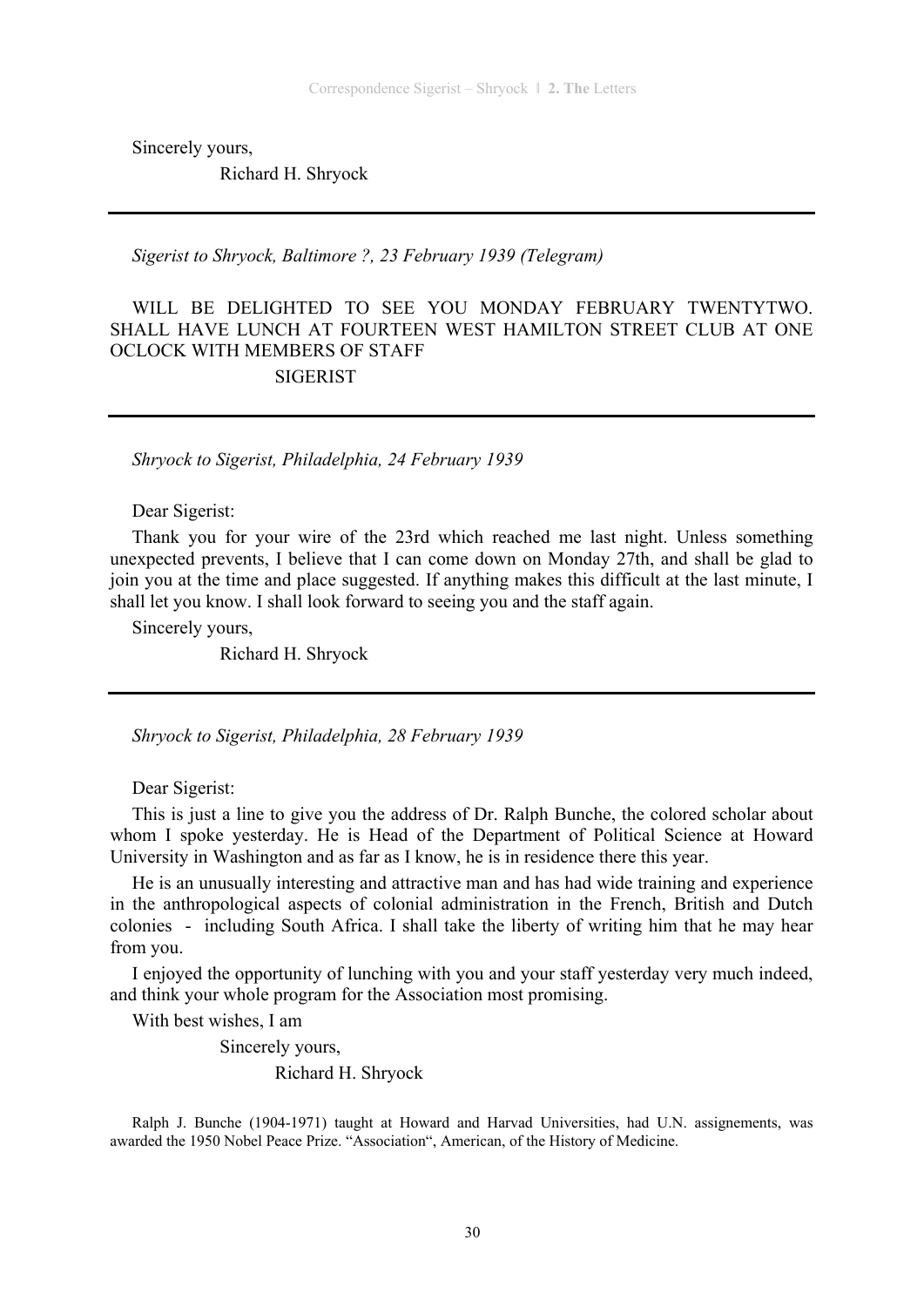In September WWII broke out; S. was stuck in South Africa, and his return was much delayed.

*Shryock to Sigerist, Philadelphia, 11 January 1940* 

Dear Dr. Sigerist:

While I am not certain as to the date of your return to this country, I trust that you are already safely back in Baltimore, and that it may be possible to see you some time during the next few weeks, in relation to the future of the History of Science Society. Dr. Viets has doubtless already written you about the general situation produced by the withdrawal of support of the Carnegie Institution for Dr. Sarton and his work. This situation involves obvious difficulties, but I think also may possibly provide a real opportunity for the future of the Society.

I am writing now in the more specific matter of requesting your opinion of the work of two of the younger medievalists who have been interested in the history of science. I have in mind Dr. Dana Durand of Harvard and Dr. Lynn White of Stanford. There will be a vacancy in Medieval History in this Department next year and - other things being equal - I should personally like to bring in a man who is interested in this field. If you have any opinion as to the relative merits of these two men or if you know of any other scholar of about their age in this field, I should appreciate your writing me in confidence about them.

I trust that you had a most pleasant and profitable stay in South Africa. With best wishes,

Sincerely yours,

Richard H. Shryock

Viets and Sarton see Sh. to S. of 15 October 1938 and 30 January 1936, respectively. Lynn T. White (1907- 1987) became professor of medieval history at several universities. "this Department" of History at the University of Pennsylvania.

*Sigerist to Shryock, Baltimore ?, 16 January 1940* 

Dear Shryock:

At long last I am back. I got stuck in Africa on account of the war. All sailing schedules were upset and I had to wait for passage on an American ship. This gave me five additional weeks that were not lost. I made a delightful trip through Zululand and the Transkeian territory where I studied health conditions and medical services among tribal natives.

I have had some correspondence with Henry Viets concerning the History of Science Society. There are indeed very urgent problems to discuss and since Viets and I are attending the meeting of the American Council of Learned Societies in Philadelphia, January 25-27, I suggest that our Committee of the HSS meet Saturday, January 27 at 1 p.m. at the Ritz Carlton Hotel. We could have lunch together and discuss our problems. I am writing Karpinski by the same mail and hope that he can come also.

I am ashamed to say that I know little about the work of Dana Durand and Lynn White but like yourself, I met and heard them both at the meeting in Chicago 1939. I had a very good impression of both but I was particularly impressed by the enthusiastic approach and warm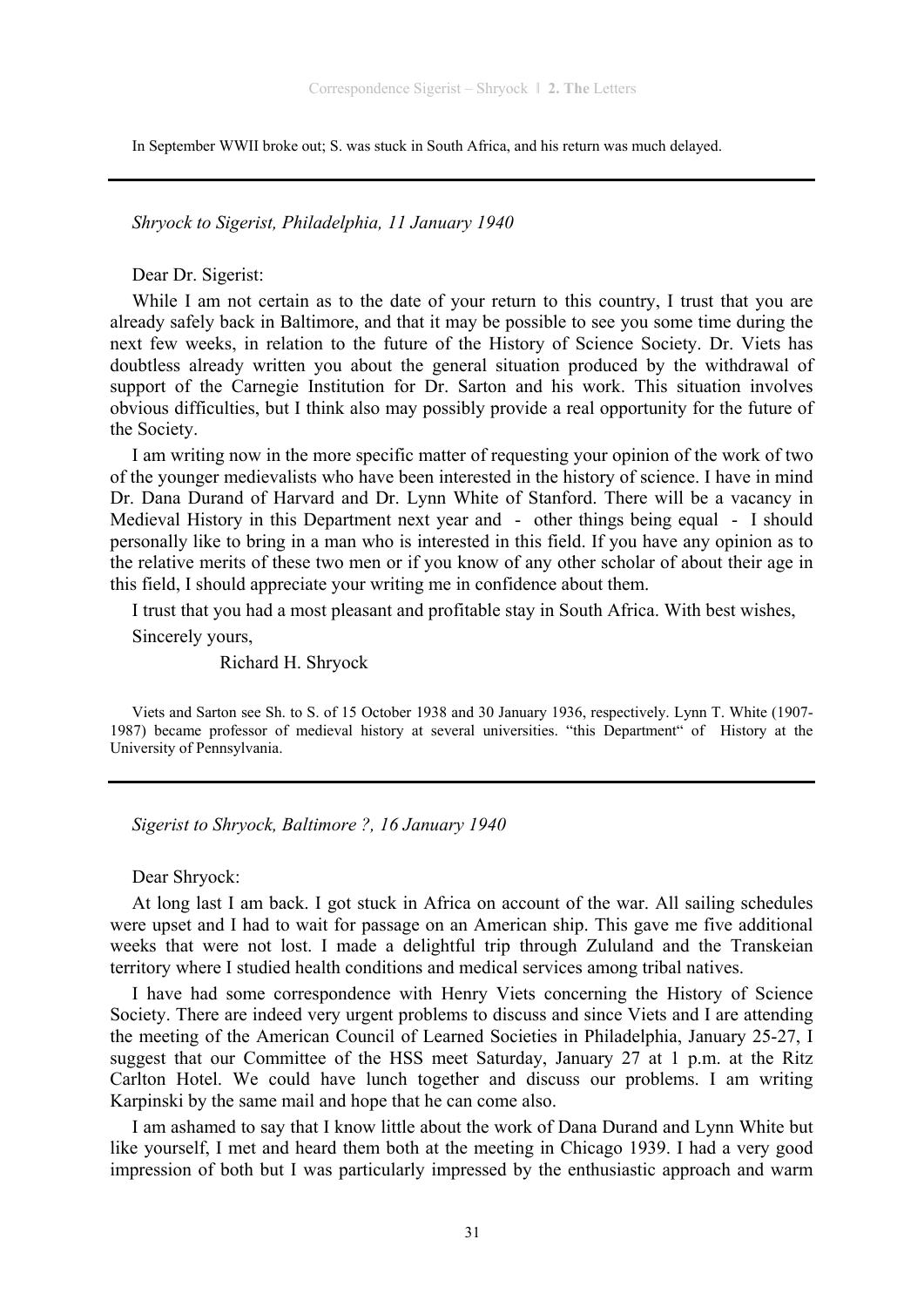presentation that White gave us on mediaeval technology. From what I heard he is a very promising young man and since he is interested in mediaeval technology, I am sure it would be splendid to have him in Philadelphia where he would be quite close to the Index of Christian Art in Princeton.

Looking forward to seeing you soon, I am

Very sincerely yours,

Henry E. Sigerist

S. spent the final months of 1939 on a study tour in South Africa. Viets see Sh. to S. of 25 October 1938. HSS: History of Science Society. Louis C. Karpinski (1878-1956) historian of mathematics. Durand and White see Sh. to S. of 11 January 1940.

*Shryock to Sigerist, Philadelphia, 18 January 1940* 

Dear Sigerist:

Thank you for your reply of January 16th. I am very glad to learn of your safe return and of the successful conclusion of your work in Africa. I shall look forward to either hearing or reading something of your impressions received in this connection. I shall be glad to meet with the other officers of the History of Science Society as you suggest about 1 P.M. on Saturday, January 27th, at the Ritz Carlton here. I should add that I have an examination that morning from 11 to 1 here on the campus, and that I therefore could probably not get in town until about 1.15 or 1.20. If I do not hear to the contrary I shall assume that you think this would be all right.

In connection with the meeting of the ACLS here about that time may I call your attention to the fact that I am under the impression the Society is entitled to another delegate in that organization. My colleague Professor Lingelbach who, I believe, is chairman, assures me that the secretaries of the constituent societies are entitled to attend the sessions ex-officio and that Dr. Viets therefore is entitled to attend in his secretarial capacity. I have already called this to his attention, and he will probably take it up with you. Please let me know, however, if I am mistaken in this and if we already have two formal delegates in addition to the secretary. You have doubtless received Dr. Leake's letter concerning Dr. Sarton and the Society. I saw Sarton at Cambridge a few weeks ago and he insisted at that time that under no circumstances could he carry on with the editing of Isis. I am not clear whether Dr. Leake's letter implies a change of mind in this connection, on Sarton's part, or whether it simply expresses Leake's own personal reactions.

I hope there will be an opportunity in the near future to talk over the work of the committee on medical history, which was appointed at the last meeting in Atlantic City.

With best wishes, and looking forward to seeing you, here, I am

Sincerely yours,

Richard H. Shryock

S.'s report on South Africa (Sigerist 1940a). ACLS: American Council of Learned Societies. William E. Lingelbach (1871-1961) head of History Department, U. of Pennsylvania. Viets, Leake, Sarton see Sh. to S. of 25 January 1938, 17 August 1938, and 30 January 1936, respectively. Isis: A journal of the history of science.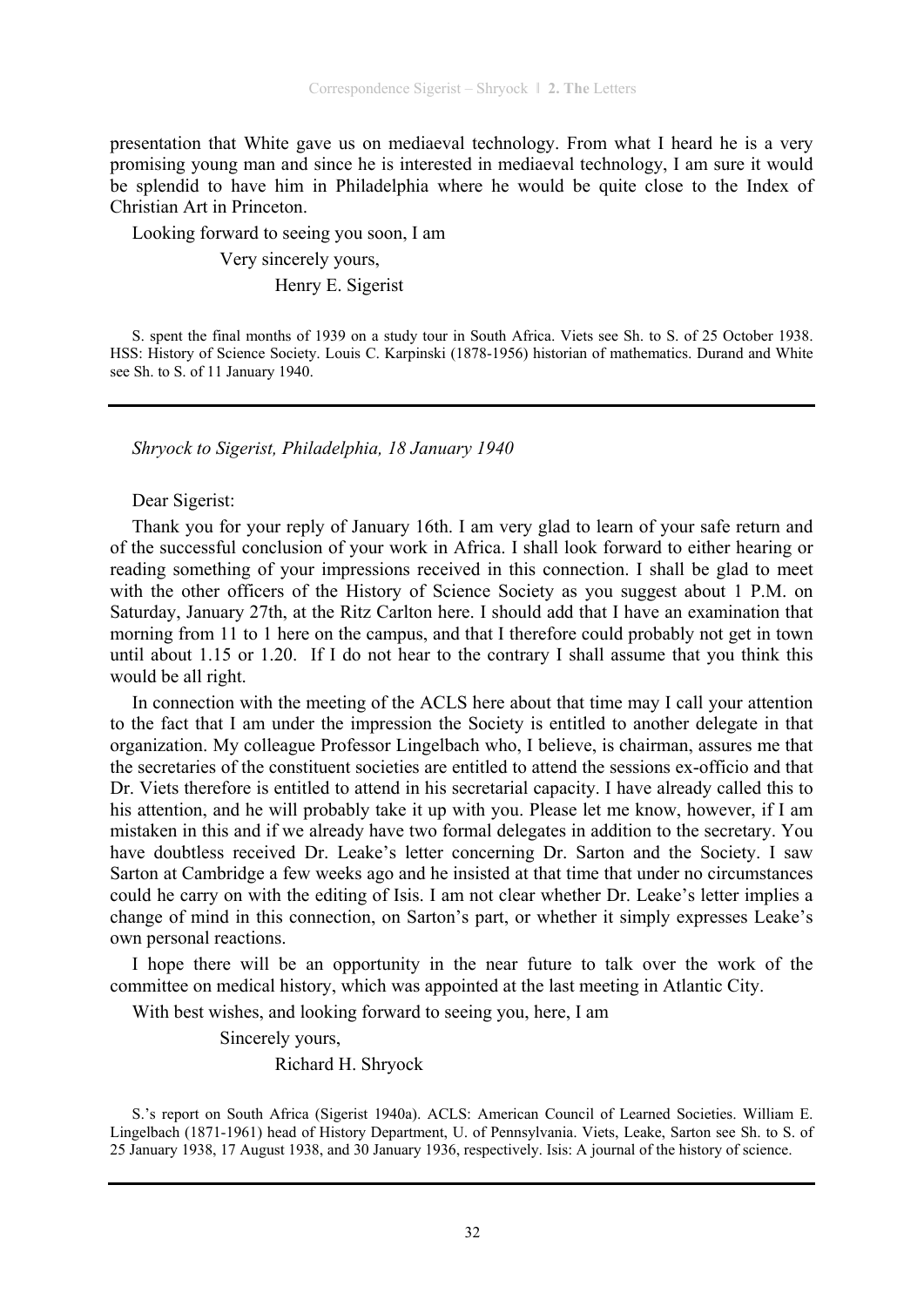*Sigerist to Shryock, Baltimore ?, 22 January 1940* 

Dear Shryock:

Thanks for your letter of January 18. I am looking forward to seeing you on Satrurday and we shall wait for you for lunch.

You are quite correct that we are entitled to a second delegate. The secretaries of the constituent societies have their own meeting and attend the council's meetings ex-officio but without vote. The delegates, however, should be elected by the Society and I do not think we can do anything about it before December. Since I am a member of the advisory board, however, the HSS will be actually represented by three members.

I also received a copy of Chauncey Leake's letter and I wrote him about our meeting. I also had several letters from Sarton and my impression is that the basic trouble lies in the conflict between him and the Carnegie Institute. At any rate, it is very good that we shall have an opportunity to discuss these problems.

Very sincerely yours,

Henry E. Sigerist

Leake and Sarton see Sh. to S. of 17 August 1938, and 30 January 1936, respectively.

*Shryock to Sigerist, Philadelphia, 23 January 1940* 

Dear Sigerist:

Thank you for your reply of January 22. I am interested to know that I am correct about the representation of the Society in the ACLS, but am sure that under the circumstances we are quite adequately represented for the current year.

I am also glad to find that it will be convenient for you to wait for me at luncheon on Saturday, and shall look forward to seeing you and Dr. Viets at that time.

Did you receive a letter from Dr. Conway Zirkle in reference to the costs of publication ? I think we would like to talk to our Committee on this matter and if you care to have him join us on Saturday, I should be glad to pass on the word. This is, of course, not necessary in case you think it would be better to have only the members of the Committee present.

Dr. Karpinski has just sent me a copy of his letter to you in which, I am sorry to learn, he says that he will not be able to be with us.

Sincerely yours,

Richard H. Shryock

"Society", History of Science. ACLS: American Council of Learned Societies. Viets and Karpinski see Sh. to S. of 25 October 1938 and 16 January 1940, respectively. Conway Zirkle (1895-1972) biologist at the University of Pennsylvania.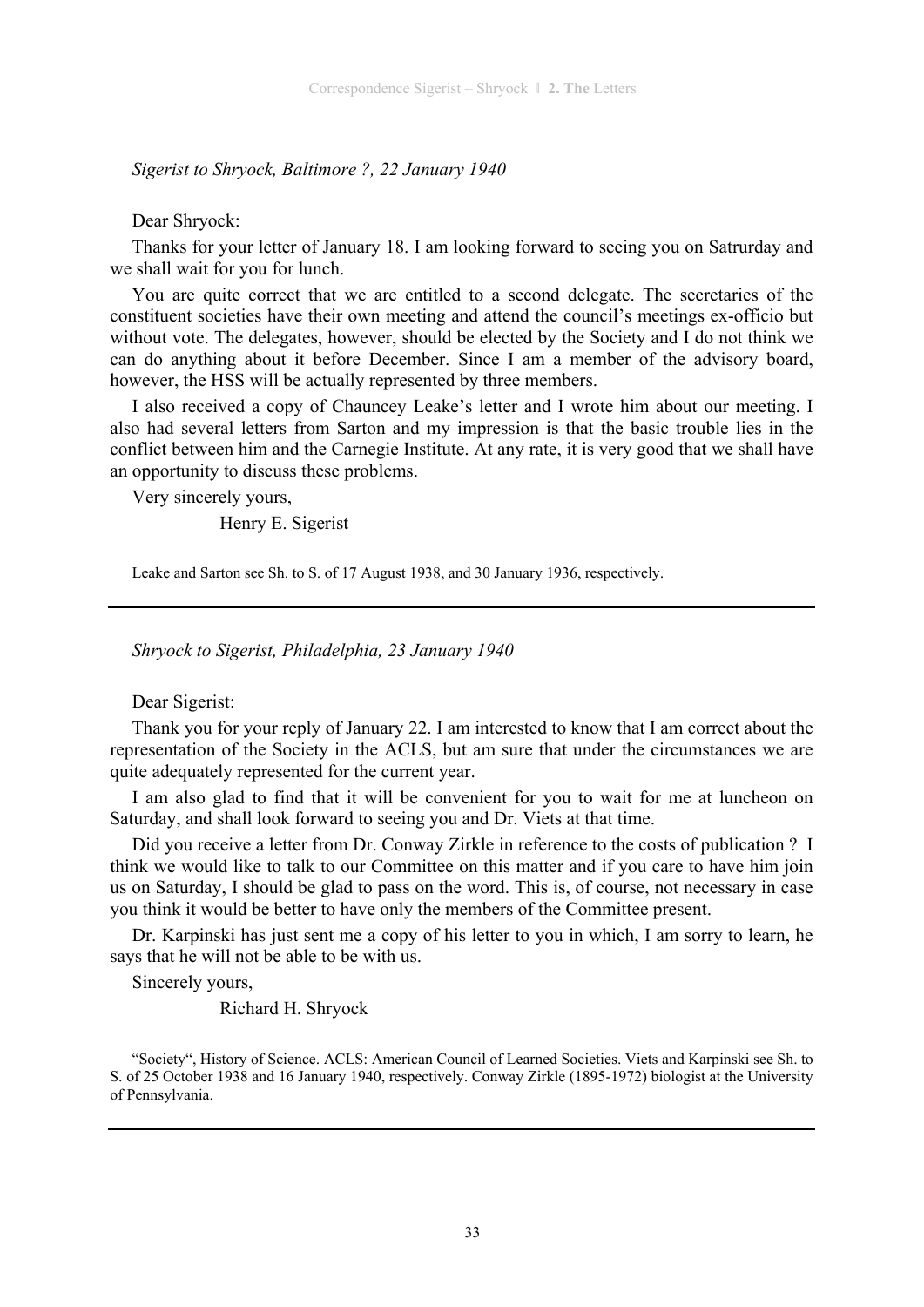*Sigerist's secretary to Shryock, Baltimore ?, 25 January 1940* 

Dear Professor Shryock:

Your letter of January 23 did not reach Dr. Sigerist at his office this morning. May I suggest that you get in touch with him about its contents at the Hotel Ritz-Carlton ? Probably the best time would be either in the mornings before 10 a.m. or later in the evenings when the meeting-sessions are over.

I hope you will not feel that I am intruding but I have not forwarded your letter to Dr. Sigerist and thought you would prefer speaking with him directly.

Very sincerely yours,

[Hope Trebing ?] Secretary to Dr. Sigerist

*Sigerist to Shryock, Baltimore ?, 21 March 1940* 

Dear Shryock:

First let me congratulate you on the German edition of your book. I just saw it announced in a Swiss medical journal, and I think it is a great compliment to have had your book translated.

Could you tell me where the meeting of the American Historical Association will be held this year ?

I hope you can come to Atlantic City on May 5. Viets will also be there and we could then discuss the program of the meeting of the History of Science Society.

With kind regards, I am

Yours ever,

Henry E. Sigerist

German translation of (Shryock 1936a). Viets see Sh. to S. of 25 October 1938.

*Shryock to Sigerist, Philadelphia, 26 March 1940* 

Dear Sigerist:

Thank you for your letter of March 21 and for the kind comment on the German translation of my book. I had never expected it to be completed as all the actual printing was done after the outbreak of the war. I hope my appreciation of the interest which Diepgen and others took in the matter - which was largely responsible for the translation - will not be interpreted as an approval of the present regime. As far as I can recall, none of those with whom I had any contact in Germany were Nazis or owed their position originally to the Nazi government. Hence, I expressed my appreciation of the older German scholarship, rather than of the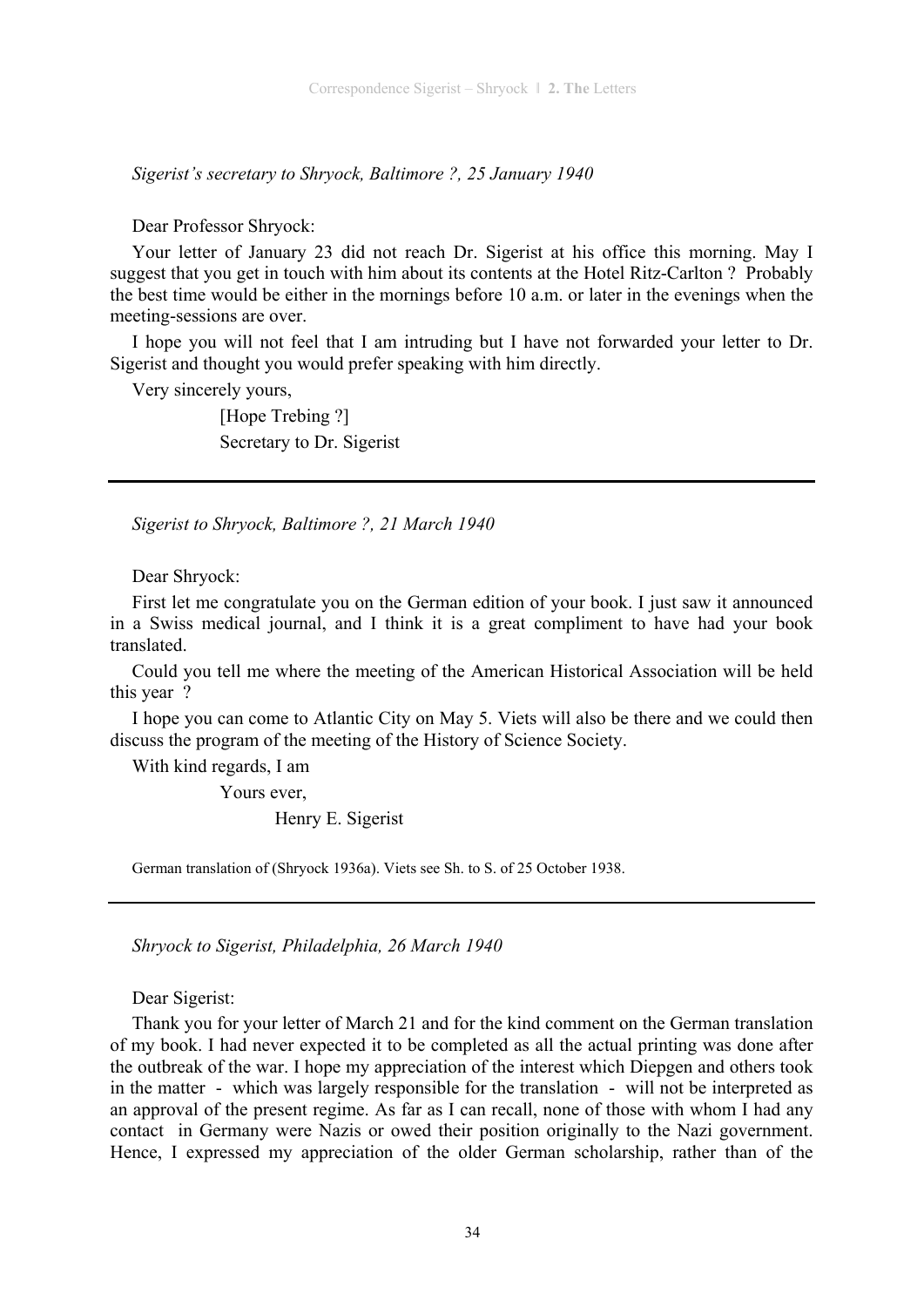limited type which is now dominant. I find that one sentence has been omitted, but otherwise the text does not seem to have been tempered with.

 The American Historical Association will meet this year in New York City. I believe there is some plan to meet hereafter only in New York, Chicago, and Washington, in successive years.

I expect to go down to Atlantic City on May 4th and 5th and shall hope to see you and Dr. Viets at that time. I may be in Washington Wednesday or Thursday of this week, and if possible will try to call on you in Baltimore en route.

I believe I told you how much I enjoyed reading your articles in the Bulletin in regard to your South African lectures.

With best wishes, I am

 Sincerely yours, Richard H. Shryock

Paul Diepgen (1878-1966) director of the Institute of the History of Medicine in Berlin. Viets see Sh. to S. of 25 October 1938. "South African lectures": (Sigerist 1940a).

*Shryock to Sigerist, Philadelphia, 30 May 1940* 

#### Dear Sigerist:

I trust that you are coming up to the Osler celebration on Saturday, June 8, and in line with our earlier letters am suggesting that we hold a meeting of the Committee on American Medical History that afternoon at 5 P.M. at the Franklin Inn Club in this city.

I am giving a small informal medical dinner to Dr. Viets at the Club that same evening at 7 and hope that you can be my guest at that time.

Dr. Krumbhaar assures me there is no special medical meeting that evening and I hope, therefore, that we can meet informally as a committee and then adjourn for dinner. Please let me know as soon as it is convenient if you can be with us.

Sincerely yours,

Richard H. Shryock

William Osler (1849-1919) professor of medicine at McGill University, Johns Hopkins, and Oxford, England. Viets see Sh. to S. of 25 October 1938. Edward B. Krumbhaar (1882-1966) pathologist, medical historian and founder of the American Association of the History of Medicine in 1925.

*Sigerist to Shryock, Baltimore ?, 1 June 1940* 

#### Dear Shryock:

Many thanks for your letter of May 30. Yes, I intend to be in Philadelphia on June 8 and will be very glad to attend a committee meeting at five o'clock and also to be present at your dinner at seven. Thanks ever so much for your kind invitation. I am looking forward to being with you with the greatest pleasure.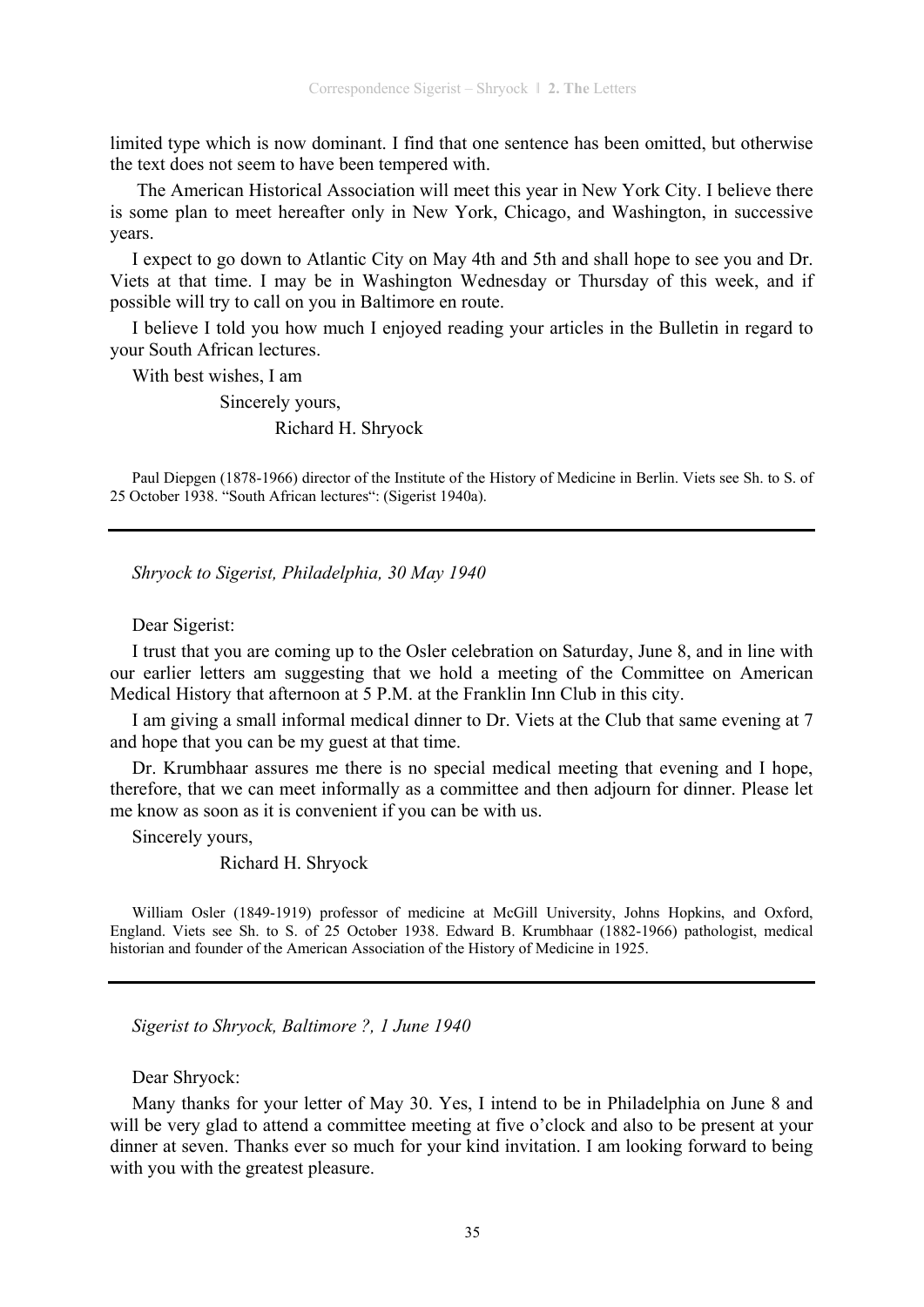Sincerely yours,

Henry E. Sigerist

*Shryock to Sigerist, Philadelphia, 24 September 1940* 

Dear Sigerist:

Thank you for the copy of your letter of September 23 to Dr. Viets.

This seems to me an excellent summary of the discussions at our meeting here last week, and I hope will elicit a favorable response.

 $\mathcal{L}_\text{max} = \mathcal{L}_\text{max} = \mathcal{L}_\text{max} = \mathcal{L}_\text{max} = \mathcal{L}_\text{max} = \mathcal{L}_\text{max} = \mathcal{L}_\text{max} = \mathcal{L}_\text{max} = \mathcal{L}_\text{max} = \mathcal{L}_\text{max} = \mathcal{L}_\text{max} = \mathcal{L}_\text{max} = \mathcal{L}_\text{max} = \mathcal{L}_\text{max} = \mathcal{L}_\text{max} = \mathcal{L}_\text{max} = \mathcal{L}_\text{max} = \mathcal{L}_\text{max} = \mathcal{$ 

Sincerely yours,

Richard H. Shryock

*Shryock to Sigerist, Philadelphia, 29 September (probably October) 1940* 

Dear Sigerist:

 $\overline{\phantom{a}}$ 

I am very sorry indeed to learn of your illness through Dr. Viets, but trust that you are much improved by this time.

At the latter's request, I have arranged a joint session for the Society with the American Historical Association on Friday morning, December 27, at the Hotel McAlpin in New York City. I enclose a carbon of my last letter to Viets which is self-explanatory. He writes me that he thinks this is probably all the formal program shall need this year, and I trust these arrangements meet with your approval.

With best wishes for a rapid recovery, I am

Sincerely yours,

Richard H. Shryock

"Society", probably History of Science Society. "Carbon" copy. Viets see Sh. to S. of 25 October 1938.

*Sigerist's secretary to Shryock, Baltimore ?, 30 October 1940* 

Dear Professor Shryock:

I wish to thank you for your kind letter of October 29 to Dr. Sigerist. He has almost completely recovered and at the moment is at Cornell University in Ithaca where he will be for three weeks delivering the Messenger Lectures. I sent him a copy of your letter for his information.

We expect him back in the middle of November.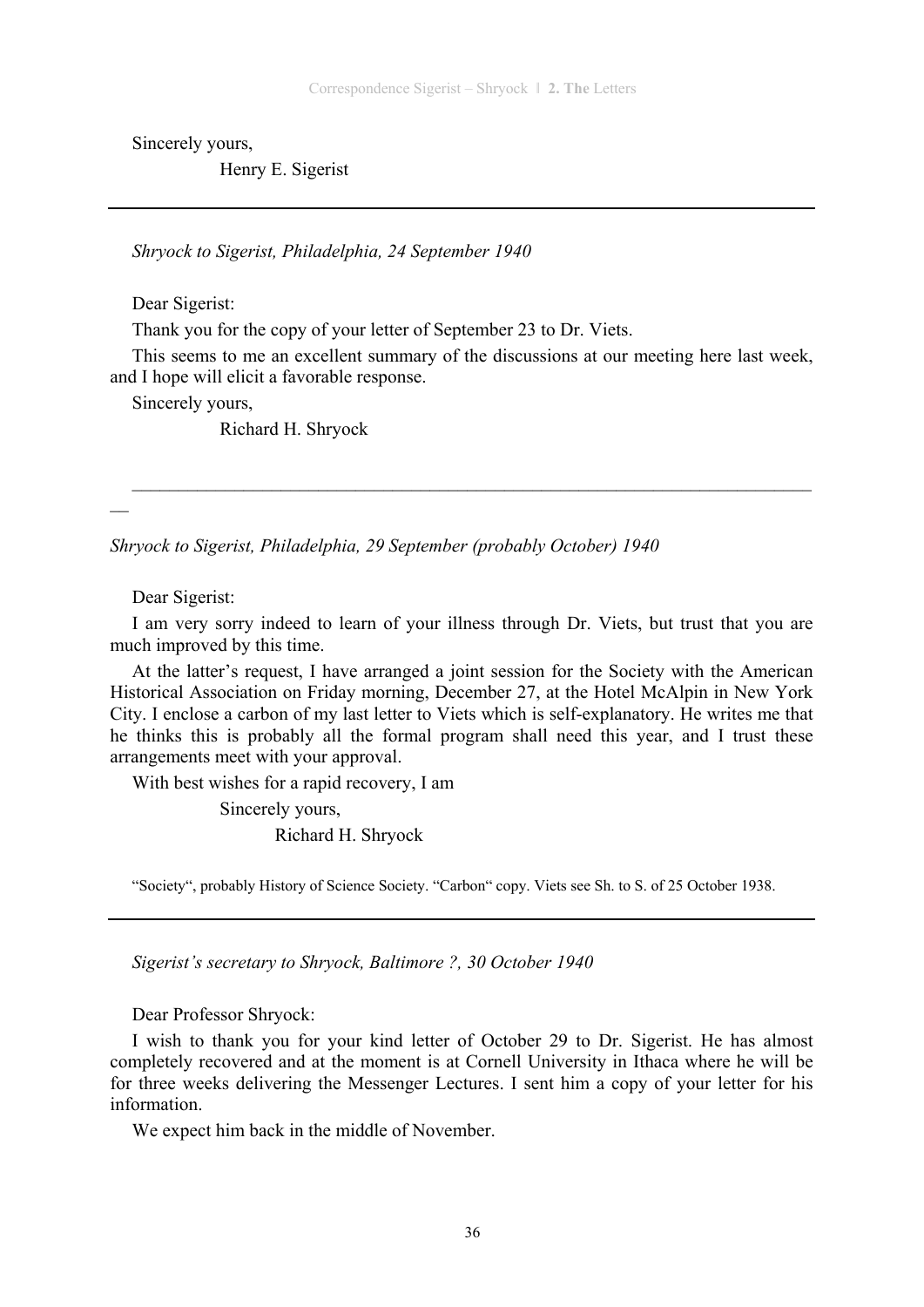Sincerely yours, [Hope Trebing ?] Secretary to Dr. Sigerist

Messenger Lectures: A gift from Cornell alumnus Hiram Messenger in 1924; S. gave six lectures on the general subject of *Civilization and Disease*, see also (Sigerist 1943a).

*Sigerist to Shryock, Baltimore ?, 23 November 1940* 

Dear Shryock:

I have just spent three very pleasant weeks at Cornell University in Ithaca and on my return I found your letter of October 29.

The program for the History of Science Society meeting looks very promising and I am looking forward to attending the session.

I shall have a rather crowded week because I must talk to the Association of Medical Students in Boston on the 28th and to the AAAS in Philadelphia on the 30th.

I am looking forward to seeing you and I am sure that after the Council meeting we shall have time to discuss various problems.

With kind regards, I am

Yours ever,

Henry E. Sigerist

AAAS: American Association for the Advancement of Science.

*Sigerist to Shryock, Baltimore ?, 17 December 1940* 

Dear Shryock:

I saw Lingelbach in Washington the other day and he told me that you are or are going to give courses at the Medical School. Congratulations to you and to the Medical School. I am delighted to see that a medical school has for once shown some wisdom in the matter of medical history.

I also heard from our historians that you will lecture at Hopkins in January, and I am looking forward to seeing you here with greatest pleasure.

I recently had a letter from Dr. Leaman, Jr., 3700 Baring Street, Philadelphia. He happens to be Clerk of the Section on Medical History of the College of Physicians. He complains about the lack of interest in their meetings. Can you not help them out ? There are so many people interested in the history of medicine and in the history of science in Philadelphia that I cannot understand why there should not be more interest in those meetings.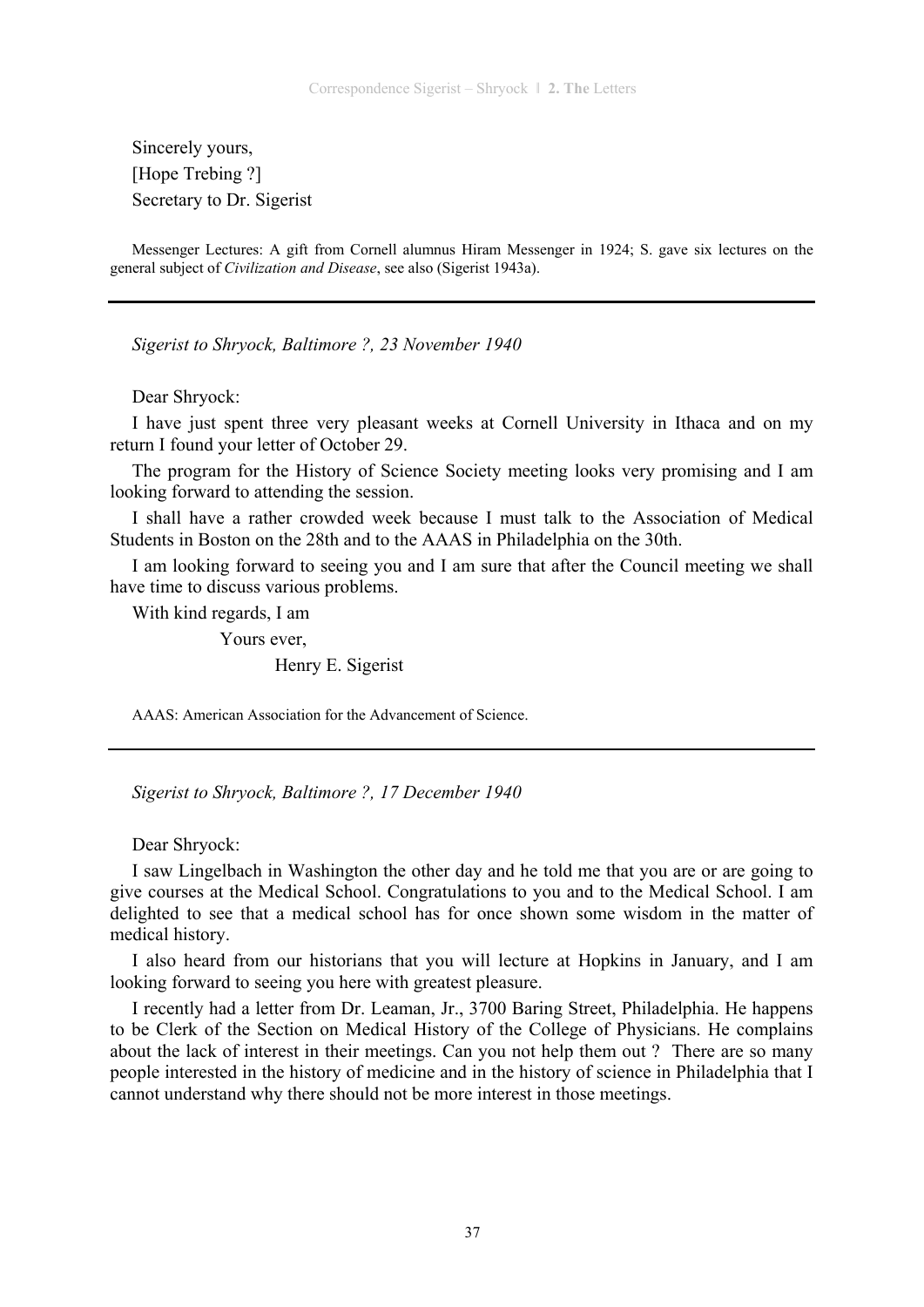With kind regards, I am

Yours very sincerely,

Henry E. Sigerist

Lingelbach see Sh. to S. of 18 January 1940. "Medical School" of the University of Pennsylvania, in addition to Department of History.

*Shryock to Sigerist, Philadelphia, 20 December 1940* 

Dear Sigerist:

Thank you for your kind letter of December 17. We do not actually know yet just what will be done about medical history in the Medical School. I have been appointed Chairman of the Department of Medical History in the Graduate School, but this has always been a paper department, rather than a real, working unit. As you know, Dr. Riesman gave a general lecture course in the Medical School, but as far as I know he has not been replaced in that connection.

I hope to meet soon after the holidays with Dr. Krumbhaar and Dr. Packard, the other members of the Department noted, in order to see what plans can be made. I hope I may have a chance to talk this situation over with you.

I am sorry to learn that Dr. Leaman is discouraged about the lack of interest in the meetings of the section on medical history of the College of Physicians. I like to attend when possible, but notification has been somewhat irregular in the past and one did not always know when the meetings were actually being held. Certainly there is enough potential interest in this area to support the Section very effectively and there ought to be some way of mobilizing this interest.

I do plan to come down to Hopkins in January and shall look forward to seeing you there. Meanwhile, I shall also probably see you at the History of Science Council meeting next Friday in New York City.

I trust everything goes well at the Institute.

With best wishes, I am

Sincerely yours,

Richard H. Shryock

David Riesman, Sr. (1867-1940) and Francis R. Packard (1870-1950) medical historians. Krumbhaar see Sh. to S. of 30 May 1940. Leaman see S. to Sh. 17 December 1940.

*Shryock to Sigerist, Philadelphia, 6 January 1941* 

Dear Sigerist:

I am glad to report that the adjourned session of the History of Science Society went off very well last Monday morning in New York. While I was sorry to miss the Symposium here in Philadelphia, it seemed best to return and see that this meeting was held. There were about 35 people present and papers were followed by a good discussion. I do not yet understand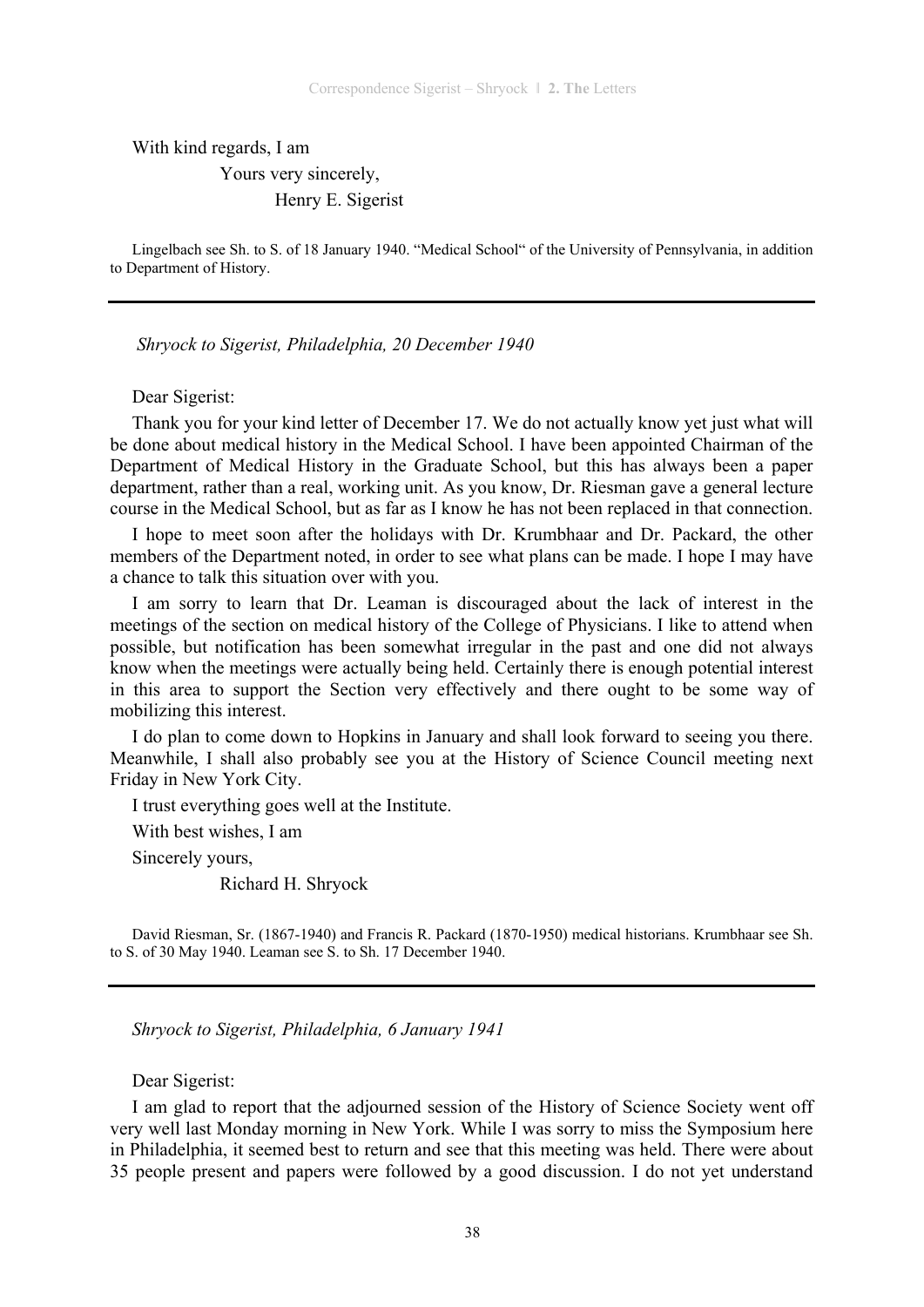how the confusion in the program occurred, as I find on checking that the A.H.A. program committee definitely assured me that the meeting would be scheduled for Friday morning at the McAlpin, and I have forwarded the pertinent correspondence to Viets.

Perhaps you will recall that I raised with you the question of a possible deposit of the historical materials of the National Tuberculosis Association in the library of the Institute, and that you thought this might possibly be arranged. I have brought the matter up before a meeting of the Association's committee on History and Archives in New York last Friday, and the committee agreed that the Institute of Medical History would be the best possible national depository if the proper arrangements could be made. These materials, both publications and manuscripts, are works of considerable value with relation to the history of public health , and I should think would have, therefore, a logical place in your collections. As I said, the committee feels that the collection should be kept intact and assumes that materials deposited would be indexed by the Institute's library. As far as we can estimate roughly the collections which will be available in the near future would require about 45 feet of shelf space - perhaps roughly equivalent of a single alcove - and perhaps one or two drawers or a filling case for a number of manuscripts.

I hope that you may still feel that it is possible to make such an arrangement, and if so I shall communicate immediately with the proper officers in the national office of the Association. They will then begin preparing to send down the materials this winter or spring at your convenience.

I hope to write you shortly again with regard to the next program of the History of Science Society. Perhaps we can arrange a meeting during the next meeting of the ACLS. I had a long talk with Esmond Long the other day and I believe he will be interested in serving the Society in the Council.

With best wishes,

# Sincerely yours,

### Richard H. Shryock

A.H.A.: American Historical Association. McAlpin, a New York Hotel. Viets see Sh. to S. of 25 October 1938. Sh. was a member of the National Tuberculosis Association, used its stationary for this letter, and later would write its history (Shryock 1957). ACLS: American Council of Learned Societies. Esmond R. Long (1890- 1979) pathologist and medical historian.

*Sigerist to Shryock, Baltimore ?, 13 January 1941* 

Dear Shryock:

Both your talks were splendid and, as you noticed, created a great deal of interest. As I told you, I should very much like to publish the paper you gave to the History of Ideas Club; send the manuscript whenever it is ready and I shall bring it out in the next number.

When you were here, I forgot to thank you for your letter concerning the National Tuberculosis Association. I am very anxious to have the material here so that it will be preserved for future historians, and I feel that I should bring the matter before the Library Committee since we shall, in all probability, have to use shelf space of the Welch Library.

I think we shall have a meeting of the Library Committee soon and I will then give you a definite answer.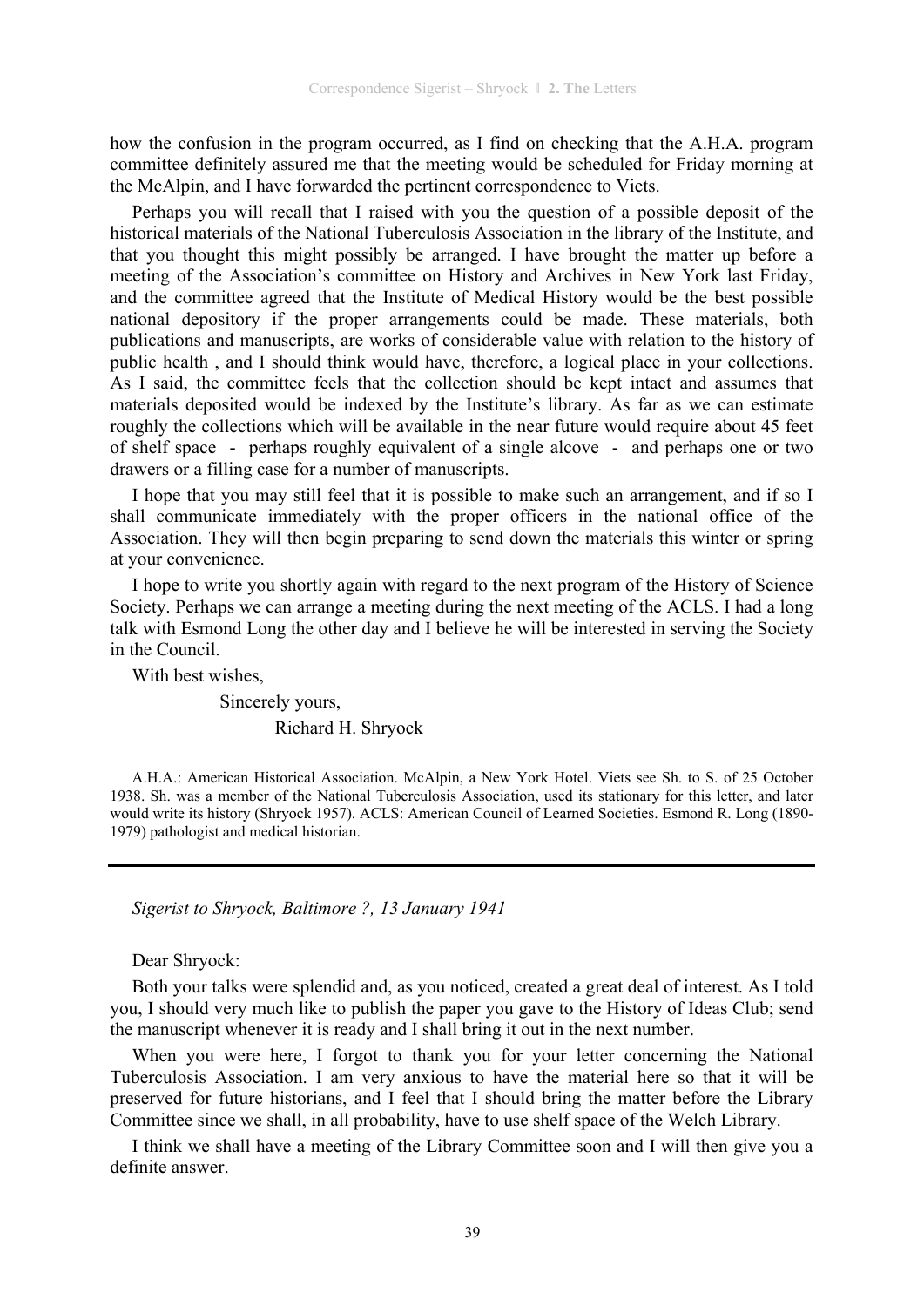With kind regards, I am Yours ever,

Henry E. Sigerist

S. meant to publish Sh.'s paper in the Bulletin of the History of Medicine, however, there did not appear an article by Sh. in the coming years. National Tuberculosis Association see Sh. to S. of 6 January 1941.

*Shryock to Sigerist, Philadelphia, 14 January 1941* 

Dear Sigerist:

It was very good of you to come over to my recent talks at Johns Hopkins. I forgot to ask you, while there, whether you received my letter inquiring about the possibility of depositing materials of the National Tuberculosis Association with the Institute Library. You were kind enough to suggest in New York that this could probably be done, and I will get in touch with the NTA people as soon as I can hear from you definitely.

I hope to call a preliminary meeting of the Program Committee of the History of Science Society in Washington during the ACLS meetings, and hope that you and Viets can attend. We might also get Esmond Long to sit in. I have asked Viets to let me know a time when it would be convenient to get together.

Sincerely yours,

Richard H. Shryock

P.S.. Thanks for your last note, which just arrived. I shall hope for favorable action by your Library Committee.

R.H.S.

Long and Viets see Sh. to S. of 6 January 1941 and 25 October 1938, respectively.

*Shryock to Sigerist, Philadelphia, 23 January 1941* 

Dear Dr. Sigerist:

At the suggestion of Dr. Viets, we shall try to hold a meeting on the next program of the History of Science Society immediately after the last session of the ACLS at Washington, at 1 P.M. on Saturday, February 1. We shall try to get together at the Hotel Washington, 15th Street, N.W., at that time.

I hope that you can join us and shall probably ask Long and one or two others likewise. The assumption is that you will all be there in the hotel at that time and that we might have luncheon together.

Sincerely yours,

Richard H. Shryock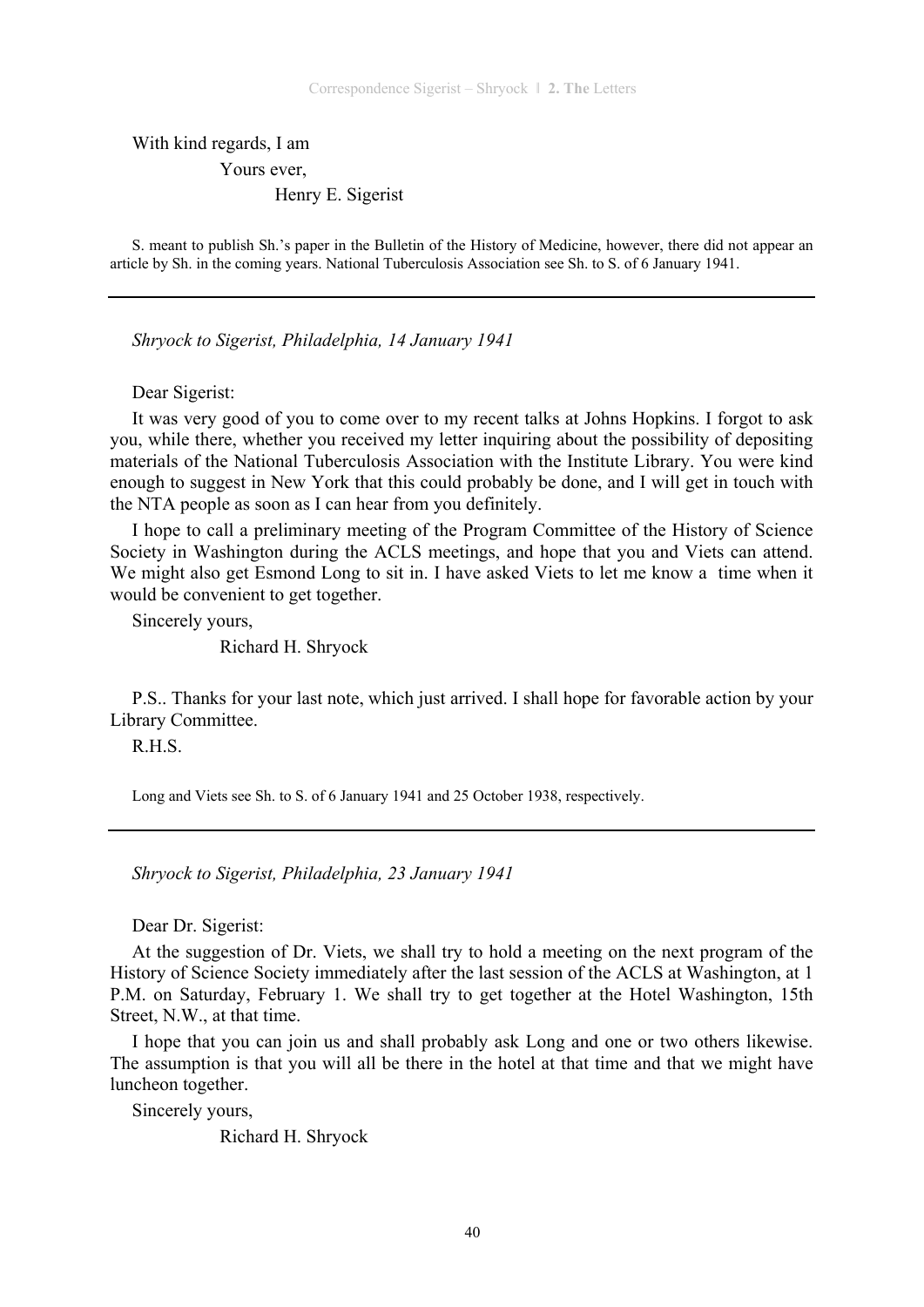P.S. I neglected to thank you in my last letter for the invitation to send you the paper I read at Hopkins recently for the Bulletin. I shall be glad to do so, but assume that you are in no immediate hurry and that I may hold it for two or three weeks to revise it.

Long and Viets see Sh. to S. of 6 January 1941 and 25 October 1938, respectively. Paper for the Bulletin see S. to Sh. of 13 January 1941.

*Sigerist to Shryock, Baltimore ?, 28 January 1941* 

Dear Shryock:

Many thanks for your letters. I think it is a very good idea to meet on Saturday for luncheon to discuss the program of the HSS and you can count on me.

There is no hurry with your manuscript; send it whenever it is convenient.

With kind regards, I am

Yours ever,

Henry E. Sigerist

*Shryock to Sigerist, Philadelphia, 5 February 1941* 

Dear Sigerist:

Thank you for forwarding the letter from Professor Bessie Pierce. This looks encouraging as it would seem to imply that she will make the major local arrangements for us. I have written her immediately about our tentative program.

I enjoyed our committee meeting in Washington last week and believe that we ought to be able to work out an interesting program. I have already written to Dean Stimson and to Professor Lynn White along the lines agreed upon.

With best wishes, I am

Sincerely yours,

Richard H. Shryock

Bessie L. Pierce (1888-1974) historian. Stimson and White see Sh. to S. of 9 May 1938 and 11 January 1940, respectively.

*Shryock to Sigerist, Philadelphia, 4 March 1941* 

Dear Sigerist:

Just a line to say that Dr. Conklin has just informed me that the APS has granted us

\$ 1000 in aid of Isis which seems most encouraging.

I regret very much that I missed your talk here a few weeks ago before the College of Physicians. The Secretary of their historical section has promised several times to send me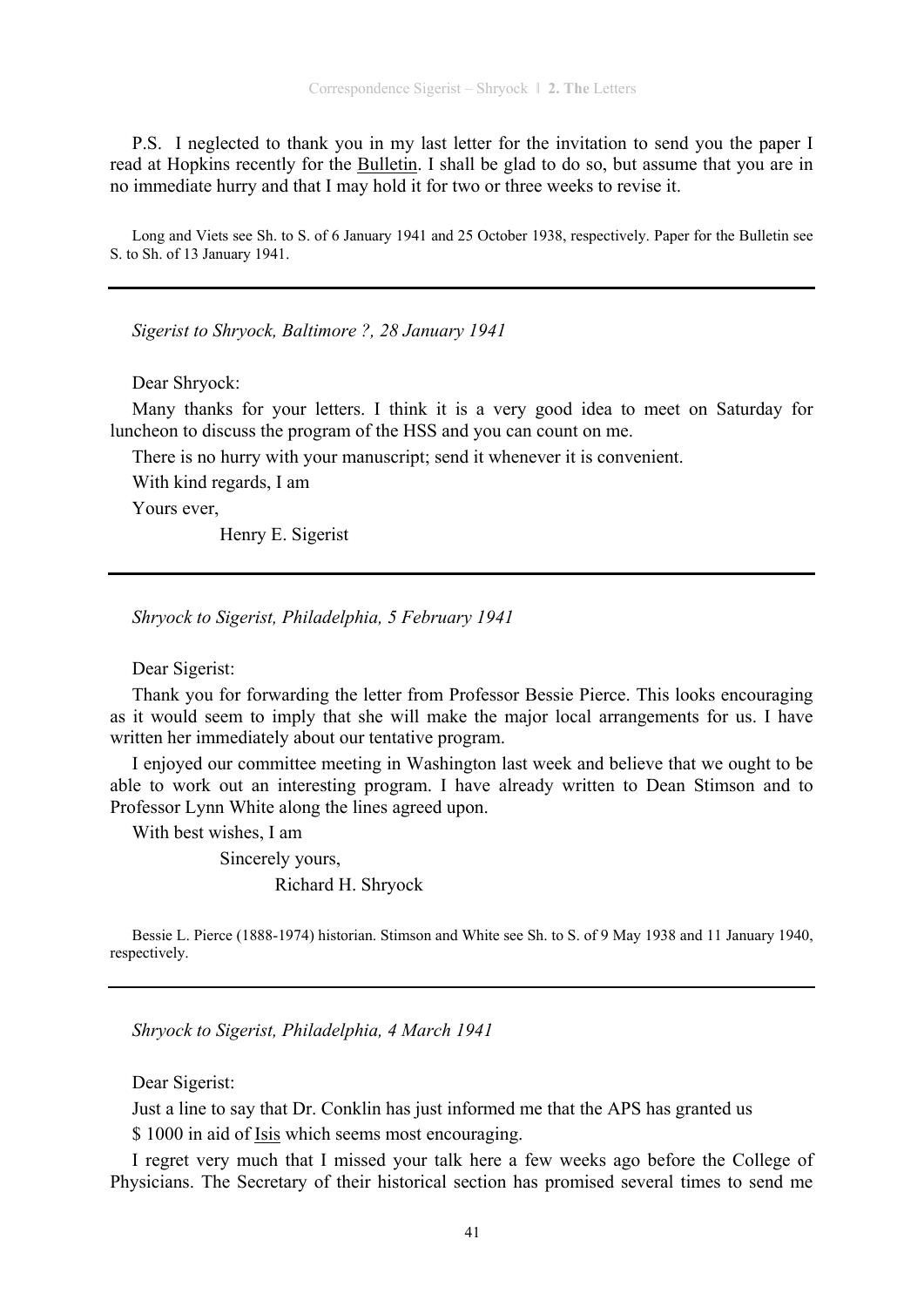notices of meetings, but they rarely come through and as a result I did not know the date until after the event. I am particularly sorry to have missed this paper, both because of my interest in the subject, and because of your helpful contributions during my talks at Hopkins in January.

Professor Lynn White of Stanford has agreed to arrange our medieval session at Chicago next fall. Dean Stimson has agreed to read a paper at a general session and I hope will consent to select the other papers for that meeting. Should you see her, I wish you could encourage her to do so. Meanwhile, I trust that you and Dr. Long will be able to arrange something for the proposed joint meeting with the AHA on recent medical developments.

Professor Morrison [sic] of Harvard is unable to give us a dinner paper as he is already committed to another session. We shall therefore have to find another speaker for this occasion.

With best wishes, I am Sincerely yours, Richard H. Shryock

For this letter Sh. uses stationary of the History of Science Society of which he is president and Viets is secretary. Conkling see Sh. to S. of 18 October 1938. APS: American Philosophical Society, see following letter. Isis: A journal of the history of science. S.'s lecture in Philadelphia was possibly (Sigerist 1941b). "Secretary of the historical section" Leaman, see S. to Sh. of 17 December 1940. White, Stimson, Long see Sh. to S. of 11 January 1940, 9 May 1938, and 6 January 1941, respectively. AHA: American Historical Association. Morison see Sh. to S. of 9 May 1938.

*Sigerist to Shryock, Baltimore ?, 11 March 1941* 

Dear Shryock:

I was delighted to hear that the American Philosophical Society has granted Isis a thousand dollars. This will be a tremendous help, particularly now in the period of readjustment.

On the enclosed sheet you will find a suggestion for a symposium for the December meeting of the H.S.S. I should think that this is a subject which should have considerable interest for the historians. The idea of the first paper would be that a number of diseases, such as tuberculosis, that used to attack all groups of society are now prevalent chiefly among the low income groups.

The second paper would show that certain other diseases have been pushed out of the economically advanced countries but are still prevalent in the backward countries.

The history of influenza would be a good subject since it can be traced back pretty far and since we are just now in a period between two pandemics. I could perhaps take care of that paper as I did some work on it years ago.

And finally, the last paper would discuss the Sweating Sickness which played such an important part in the 16th century and which may have been influenza or a disease related to it.

Please consider this a mere suggestion. I am sending a carbon to Long and he may have much better ideas.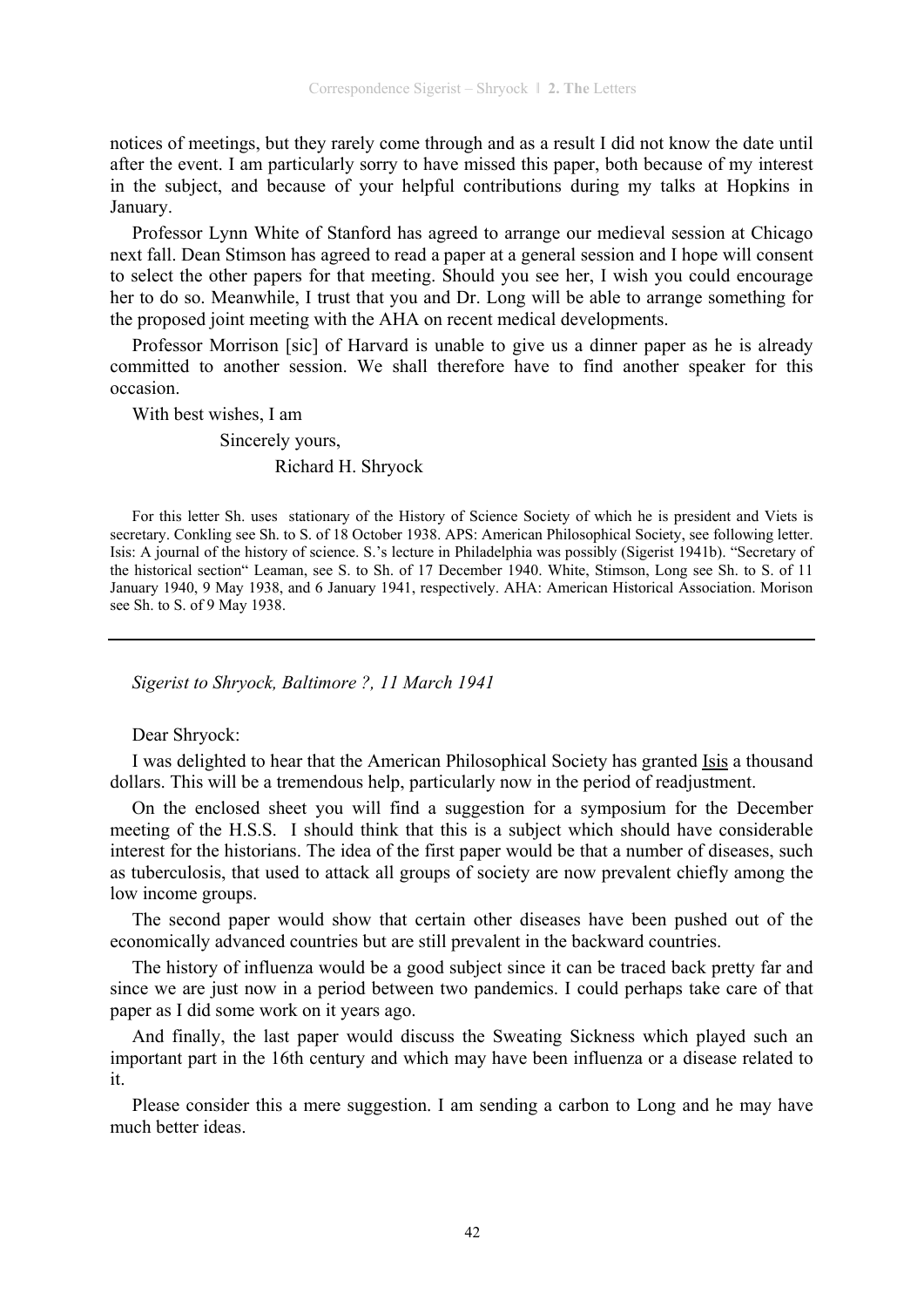Yours very sincerely,

### Henry E. Sigerist

Isis: A journal of the history of science. H.S.S.: History of Science Society. S. did field work during the 1918 influenza epidemic in Switzerland and wrote an article (Sigerist 1918). "Carbon" copy. Long see Sh. to S. of 6 January 1941.

*Shryock to Sigerist, Philadelphia, 13 March 1941* 

Dear Dr. Sigerist:

Thank you for your recent letter. I think the suggestion for a session on the history of disease for the Chicago meetings is excellent. Dr. Long has just sent me a copy of his letter of March 12 to you. I assume that you will reach some agreement concerning his suggestion about the fourth paper. My only comment would be the obvious one that we ought to limit either the number of papers or the length of each. I think we have all seen many sessions hurt by too extended a program. If there are to be four papers, can it not be understood that the chairman will enforce a brief time limit ?

Was it your intention to suggest the session on diease as a substitute for the one proposed on recent developments in medicine, or did you intend to make it a fourth session ? You will recall that we plan a first session on medieval science (Dr. Lynn White of Stanford has agreed to arrange this) and a second general one which I hope Dean Stimson will look after. I would personally prefer to make the program on disease a fourth session, rather than to omit the other medical topics. I believe it was our feeling that the latter would make a particular appeal to general historians and that we ought therefore to use it for our one joint session with the A.H.A.

I trust that you will let me know if your library committee is able to approve the request of the N.T.A. that its historical materials be deposited with the library of the Institute. This would be of great service to the Association, and at the same time I believe the materials are really of historical significance.

With best wishes,

 Sincerely yours, Richard H. Shryock

White, Stimson, Long see Sh. to S. of 11 January 1940, 9 May 1938, and 6 January 1941, respectively. A.H.A.: American Historical Association. N.T.A.: National Tuberculosis Association.

*Shryock to Sigerist, Philadelphia, 14. March 1941* 

Dear Sigerist:

The enclosed copy of a letter from Dean Stimson is self-explanatory. If you do not see any serious objection, I believe I shall tell her to go ahead with the proposed session on the 17th century. Most of the promising papers that have occurred to anyone seem to fall in that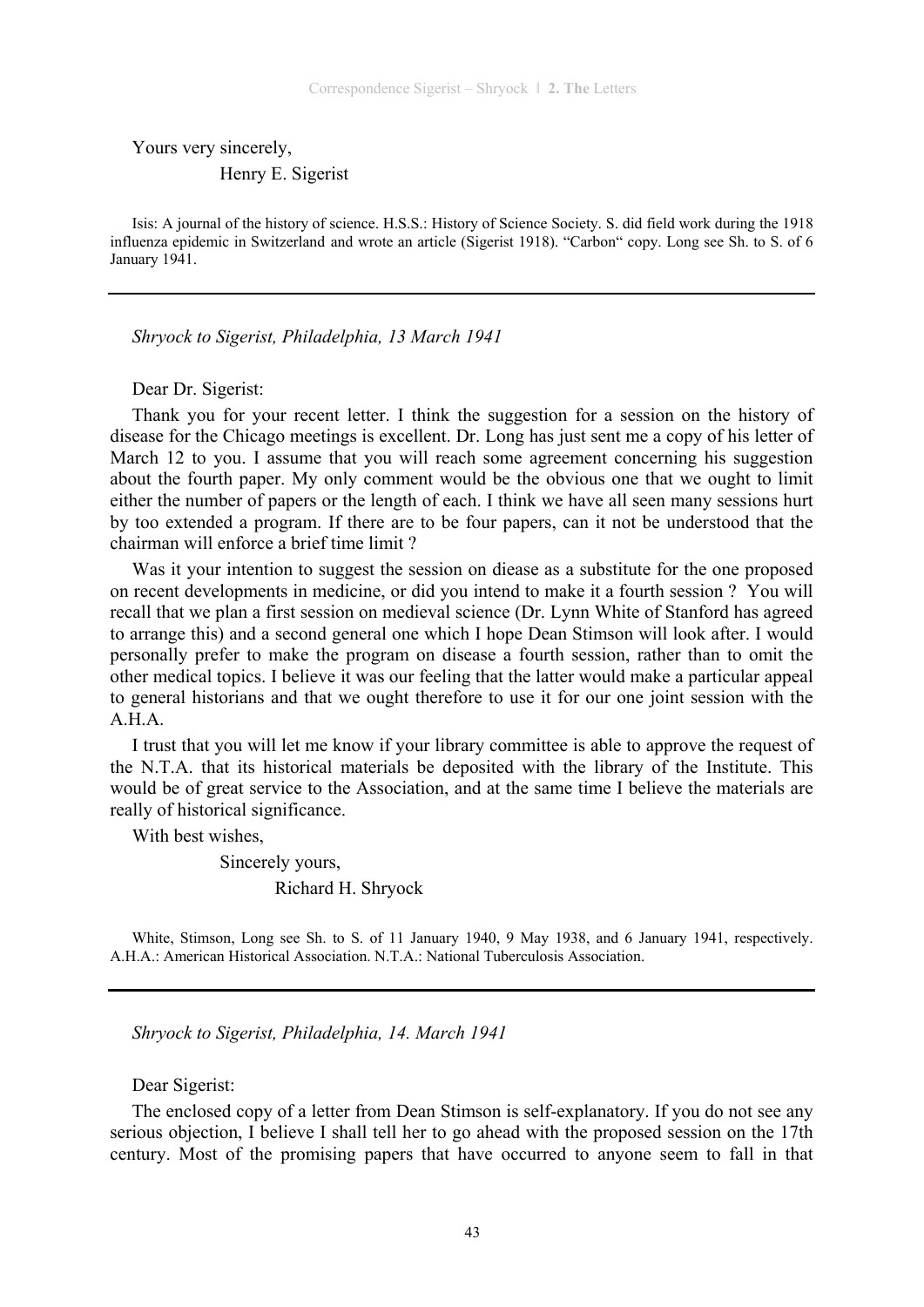period. It is also evidently a session which Dean Stimson herself would like to plan and I think this is important in itself.

If her proposal is accepted by the Committee, we shall be fairly well along in our general plans for the Chicago meeting. Lynn White of Stanford will look after the medieval session, Dean Stimson, the one just noted, and you and Dr. Long agreed to look after the joint session on recent medical developments. There is also the proposed session on disease history about which we had some correspondence recently.

As Professor Morrison [sic] has declined to speak at our dinner meeting, what would you think of asking Miss Nicolson of Columbia ? She is a distinguished woman, has long been interested in the history of 17th century science, and her name is suggested in Dean Stimson's letter. This, of course, is only an off-hand suggestion.

I think we can assume that the Program Committee consists officially of yourself, Dean Stimson, Professor White, Dr. Long, and Dr. Viets and myself, ex officio.

Sincerely yours,

Richard H. Shryock

White, Stimson, Long see Sh. to S. of 11 January 1940, 9 May 1938, and 6 January 1941, respectively. Morison see Sh. to S. of 9 May 1938. Marjorie Hope Nicolson (1894-1981) scholar of English Renaissance, first female full professor of Columbia University.

*Sigerist to Shryock, Baltimore ?, 19 March 1941* 

### Dear Shryock:

Many thanks for your letters of March 13 and 14. My suggestion was not meant to be a substitute for the one proposed on recent developments in medicine nor an addition, but I thought that the progress of medicine in its recent developments can be illustrated best by the effects it had on the incidence of illness.

I quite agree with Long that it might be better to drop the subject on the Sweating Sickness. It is an extremely puzzling disease that has played a great part in history but Long is probably right that there is very little to add to what has been said about it before.

I also very much like Long's suggestion of a paper on the changing age structure of the population. He must be persuaded to discuss it himself as he has done some splendid work in the field.

If the four papers are kept down to twenty minutes, which can easily be done, it should not be too many if we have a half day available for the symposium.

Dean Stimson's program appeals to me very much and I am all in favor of asking Miss Nicolson who has always taken a very active part in the work of the HSS.

This would give us three sessions, one on medieval science, one on the 17th century, and the medical session.

I should advise you to get in touch with Long about the medical session since you are living in the same city and it is easier for you to get together. If you or Long would prefer to drop the scheme I have suggested and to take some other medical subject, I have no objection to it at all. My idea, as I said, was merely to illustrate the recent developments in medicine by the effect they have on the incidence of illness which is a most important factor in social history.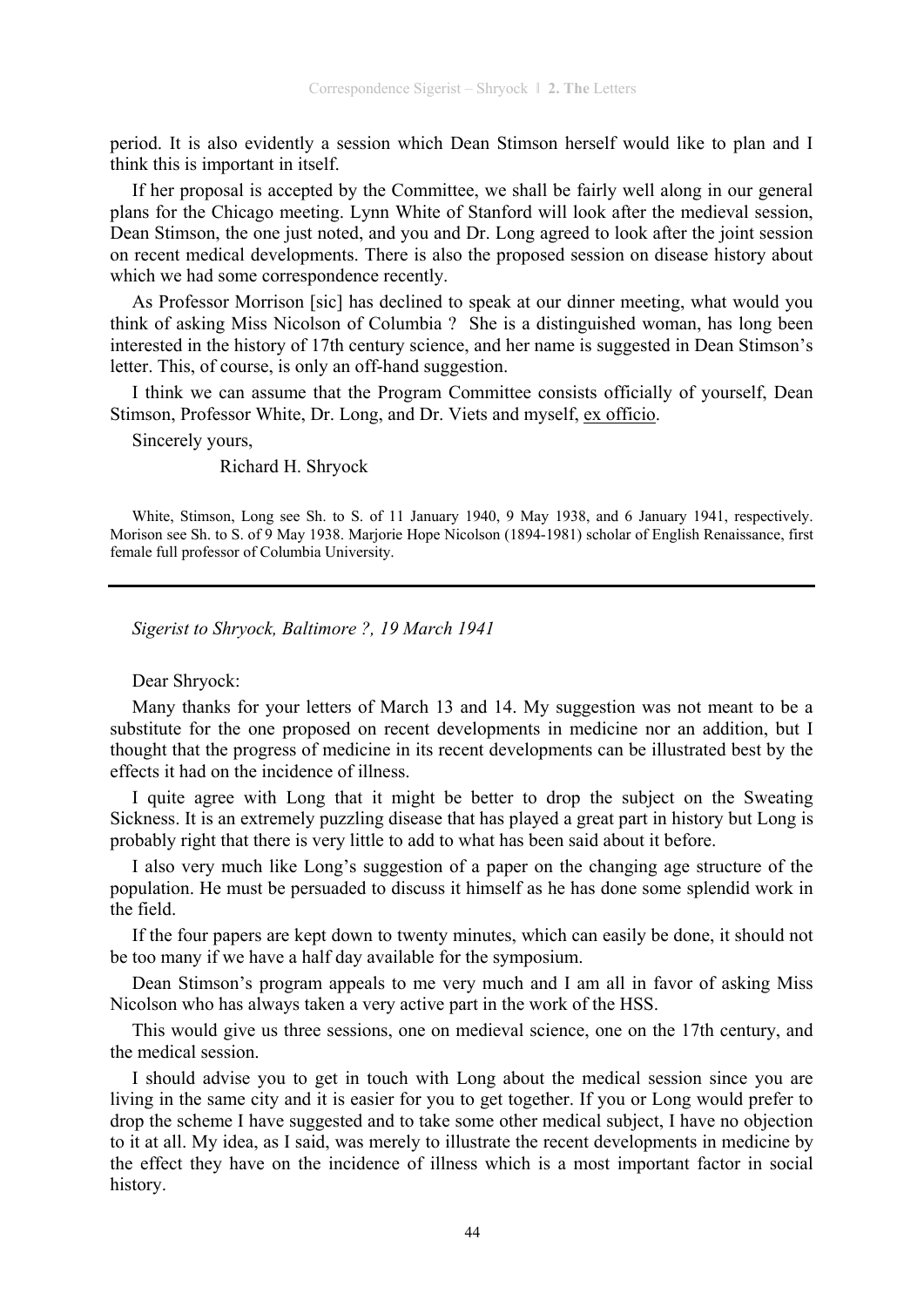With kind regards, I am

 Yours very cordially, Henry E. Sigerist

P.S. Our Library Committee discussed the matter of the National Tuberculosis Association at its last meeting but did not come to a final decision. I was asked to have a look at the material the next time I go to New York, whereupon the Committee will take the matter up again.

Long, Stimson see Sh. to S. of 6 January 1941 and 9 May 1938, respectively. Nicolson see Sh. to S. of 14 March 1941. HSS: History od Science Society.

*Shryock to Sigerist, Philadelphia, 20 March 1941* 

My dear Sigerist:

Just a line to thank you for the reprints from the staff of the Institute, which reached me last week, and which I should have acknowledged before. I am very glad indeed to receive these.

Sincerely yours,

Richard H. Shryock

*Shryock to Sigerist, Philadelphia, 4 April 1941* 

Dear Sigerist:

The general arrangements for the program for the History of Science Society seem to be going along fairly well. Dean Stimson, Lynn White, and Professor Geiser of Dallas have all agreed to look out for the several sessions already agreed upon. I am writing Miss Nicholson [sic] to invite her to give the dinner paper.

The only uncertainty now seems to be the matter of the medical session and I am asking the opinion of several members of the Program Committee as to whether they would prefer a session on recent medical developments or one on the history of disease with its social implications. From a personal point of view, I prefer your suggestion of the latter theme. The question is whether or not this would attract the attention of general historians as effectively as the rather dramatic story of such recent developments as those in chemo-therapy, etc. This is to be our one joint meeting with the AHA and should have, I suppose, a preliminary missionary objective. I shall get the opinions of Long, Viets, and Dean Stimson and then let you know the general consensus of opinion. In any case, I hope that you and Dr. Long will plan the session.

Thank you for your recent note with regard to the question of a national depository for the historical records of the National Tuberculosis Association. Would it be possible for your Library Committee to reach a decision in the matter prior to the next meeting of the NTA Archives Committee - which will be held in connection with the Atlantic City meetings on May 3rd or 4th ? I hope, of course, that they may decide in the affirmative, since this would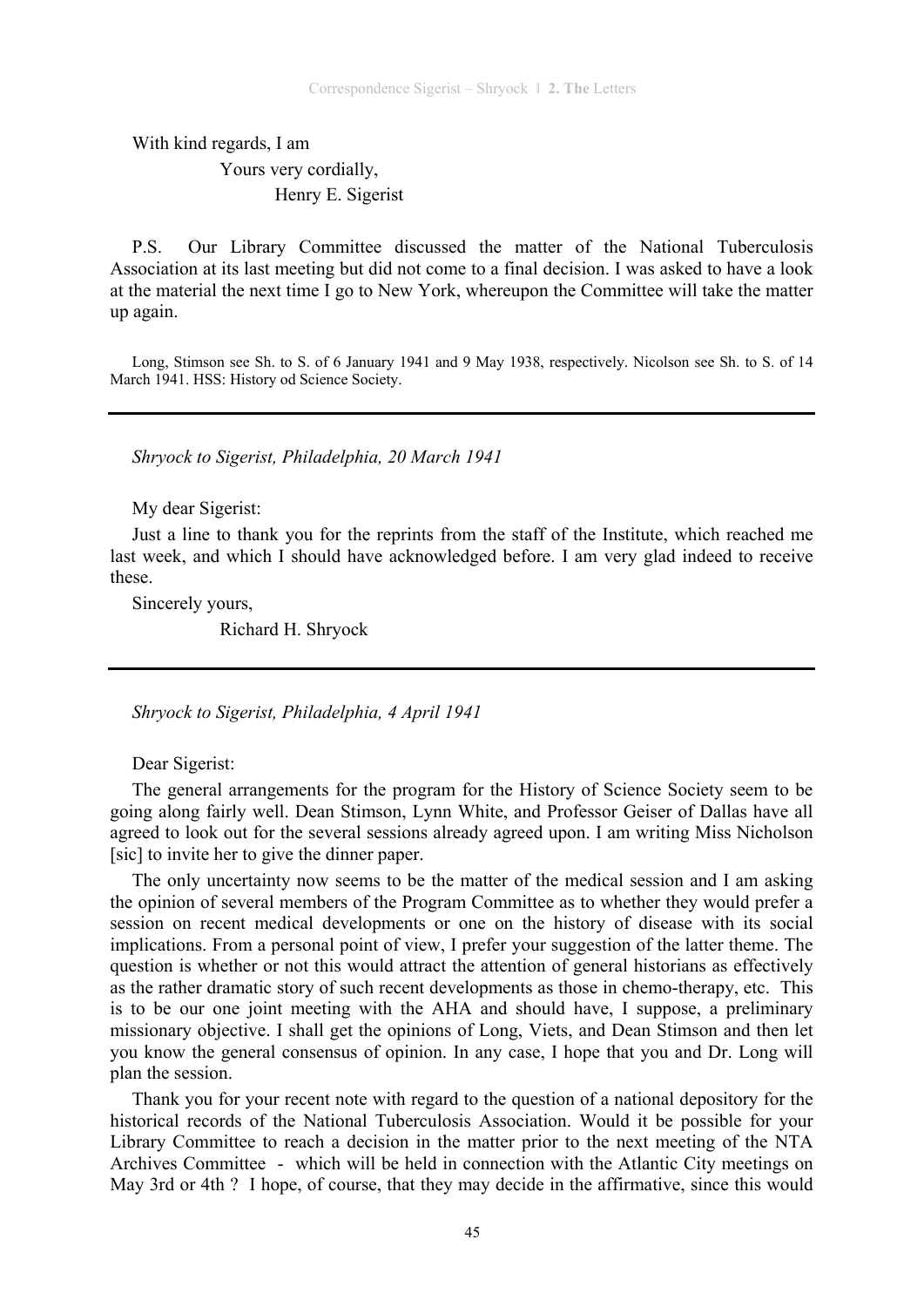be of real service to the NTA and ought also to bring some worthwhile records to the Institute. But in any case, it would aid the Committee to know the decision before the next meeting.

With best wishes, I am

# Sincerely yours Richard H. Shryock

Stimson, White see Sh. to S. of 9 May 1938 and 11 January 1940, respectively. Geiser not identified. Nicolson see Sh. to S. of 14 March 1941. AHA: American Historical Association.

*Shryock to Sigerist, Philadelphia, 14 April 1941* 

Dear Sigerist:

With reference to the History of Science program for Chicago, Dean Stimson prefers that our medical session be devoted to the theme you suggested; i.e., the history of disease and its influence on society. As Dr. Long and I have no strong preference in the matter, I shall assume that we will go ahead with this subject unless I hear to the contrary from Long in the next few days. I have also written to him that I hope he can give us a paper at this session, and I trust you and he can arrange the others. I also wish very much that you could give a paper but leave this to your discretion.

Dean Marjorie Nicolson would be glad to give a paper for our dinner meeting, if we can arrange a date at which she does not have to attend the meetings of the Modern Language Association. I shall try to straighten this out immediately if possible.

Sincerely yours,

Richard H. Shryock

Stimson, Long, Nicolson see Sh. to S. of 9 May 1938, 6 January 1941, and 14 March 1941, respectively.

*Shryock to Sigerist, Philadelphia, 17 May 1941* 

Dear Dr. Sigerist:

Since last writing you about the program of the History of Science Society, Dean Marjorie Nicolson of Smith has agreed to address our dinner meeting. As she must be in Indianapolis on Tuesday, December 30, I would suggest that we set this dinner for Wednesday, December 31, in order that she can be with us. Our whole program could then be arranged as follows:

> Tuesday, December 30 A.M.Medieval History – Lynn White, (Leland Stanford) Chairman P.M. 17th Century Science - Dean Stimson, (Goucher Chairman Wednesday, December 31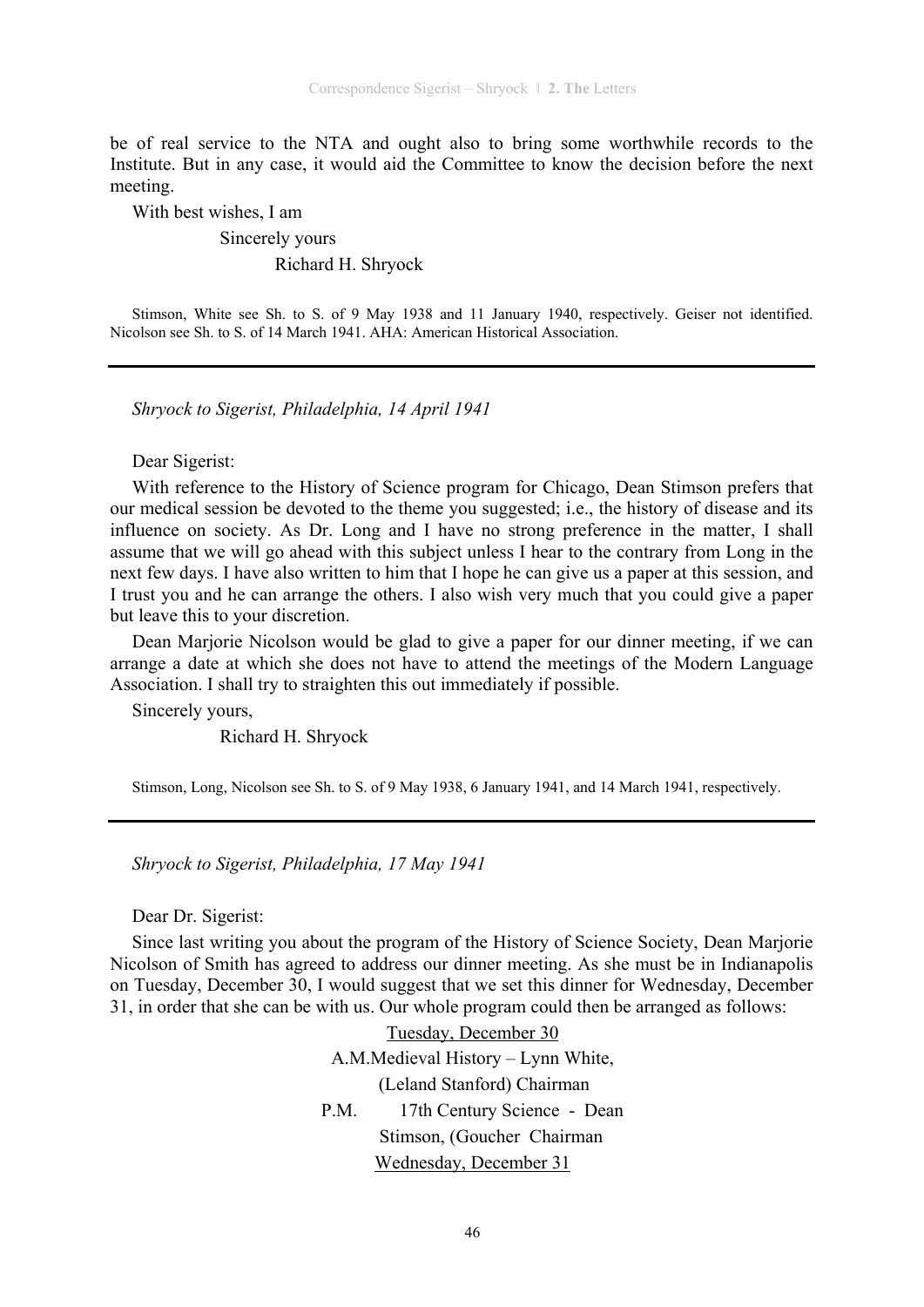A.M.Joint Session with AHA, History of Disease and Demography - Sigerist and Long, Co-Chairman 6:30 P.M.Annual Dinner - Dean Marjorie Nicolson, (Smith) Speaker

Other things being equal, I would prefer not to set our dinner until the last day (the AHA is meeting Monday, Tuesday and Wednesday of the week), but I think this is justifiable in order to have Miss Nicolson with us, and assume that most of our members would be willing to remain in Chicago through Wednesday afternoon in order to hear her that evening. Council sessions can be held at luncheon on Tuesday and Wednesday if necessary.

If you see any objections to this tentative schedule or have other suggestions, please let me know. Unless I hear to the contrary, I shall assume that you consider these arrangements satisfactory. I hope it may be possible to insert this tentative program in the next issue of Isis for the information of our members.

Please let me know as soon as it is convenient what plans it may have been possible to make with regard to the session of which you are Chairman.

With renewed appreciation of your cooperation, I am

 Sincerely yours, Richard H. Shryock

P.S. I am, of course, leaving to the Chairmen the matter of procedure in their respective sessions. I would like to suggest for your consideration, however, the possibility of encouraging general discussions by limiting the number of papers to two or three or by the usual device of appointing in advance someone to lead the discussion.

Nicolson, see Sh. to S. of 14 March 1941, taught at Smith College in Northampton, MA, and at Columbia University in New York. AHA: American Historical Association. Isis: A journal on the history of science.

*Shryock to Sigerist, Philadelphia, 22 May 1941* 

Dear Sigerist:

I am very sorry to learn that you have been ill and trust that you are feeling much better by this time.

This is just a line to say that Dr. Long thinks the tentative program for the Chicago sessions of the HSS is O.K. He requests that you act as the actual Chairman of the session on the History of Disease since he must attend the Dallas meeting. I trust that you will be willing to do this, and have requested Dr. Long to send his own suggestions directly to you. I hope that you will be willing to contribute a paper to this session. I had also hoped that Dr. Long would give one, but am not sure whether this is feasible if he cannot be present.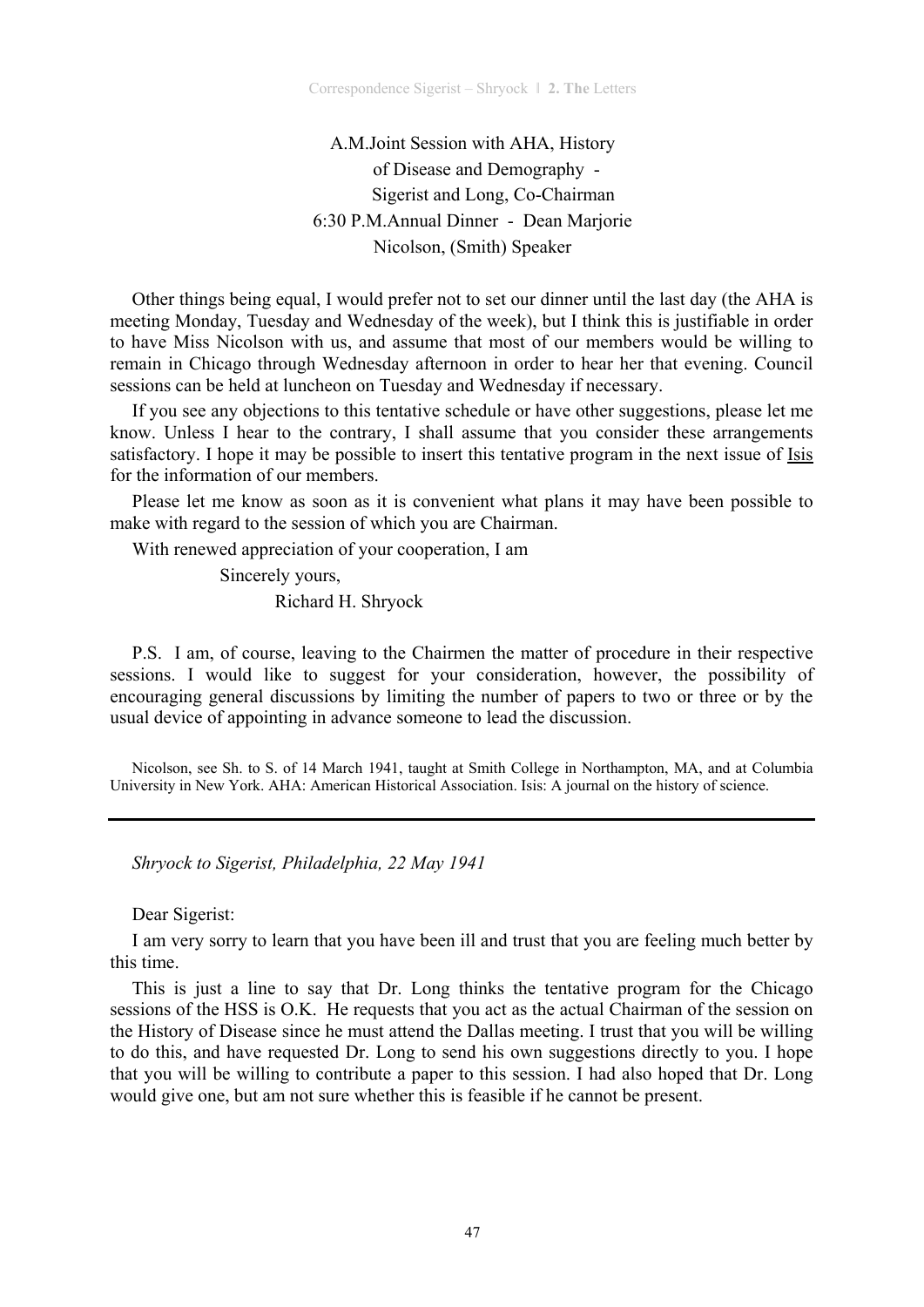Sincerely yours,

Richard H. Shryock

HSS: History of Science Society.

*Sigerist's secretary to Shryock, Baltimore ?, 23 May 1941* 

Dear Dr. Shryock:

Dr. Sigerist is leaving for Colorado and has asked me to tell you that he will answer your letter of May 17 as soon as he is back, which will be around the first part of June. I hope the delay will not be inconvenient.

Sincerely yours,

 [Hope Trebing ?] Secretary to Dr. Sigerist

*Shryock to Sigerist's research secretary, Philadelphia, 29 May 1941* 

Dear Miss Miller,

This will introduce to you one of my graduate students, Mr. Whitfield J. Bell, Jr., who intends to do some work on 18th century medicine in Baltimore this summer. I would appreciate any courtesies of the library which it may be possible for you to show him.

Sincerely yours,

Richard H. Shryock

Genevieve Miller joined S.'s staff as research secretary in 1938 after graduating at Goucher College. Whitfield J. Bell, Jr. (born 1914) historian.

*Shryock to Sigerist, Philadelphia, 3 June 1941* 

Dear Dr. Sigerist:

This is just a line to say that the statement of our tentative program will be published in the September issue of Isis. If it is possible to determine the exact papers to be given in our session prior to about August 1, please send this information directly to Dr. Viets so that it may be included in the September statement.

My own address from June 10 to July 20 will be "care of the History Department, Duke University, Durham, N.C." Thereafter it will again be at this University. I appreciate very much the care which you are giving to the arrangement of this program.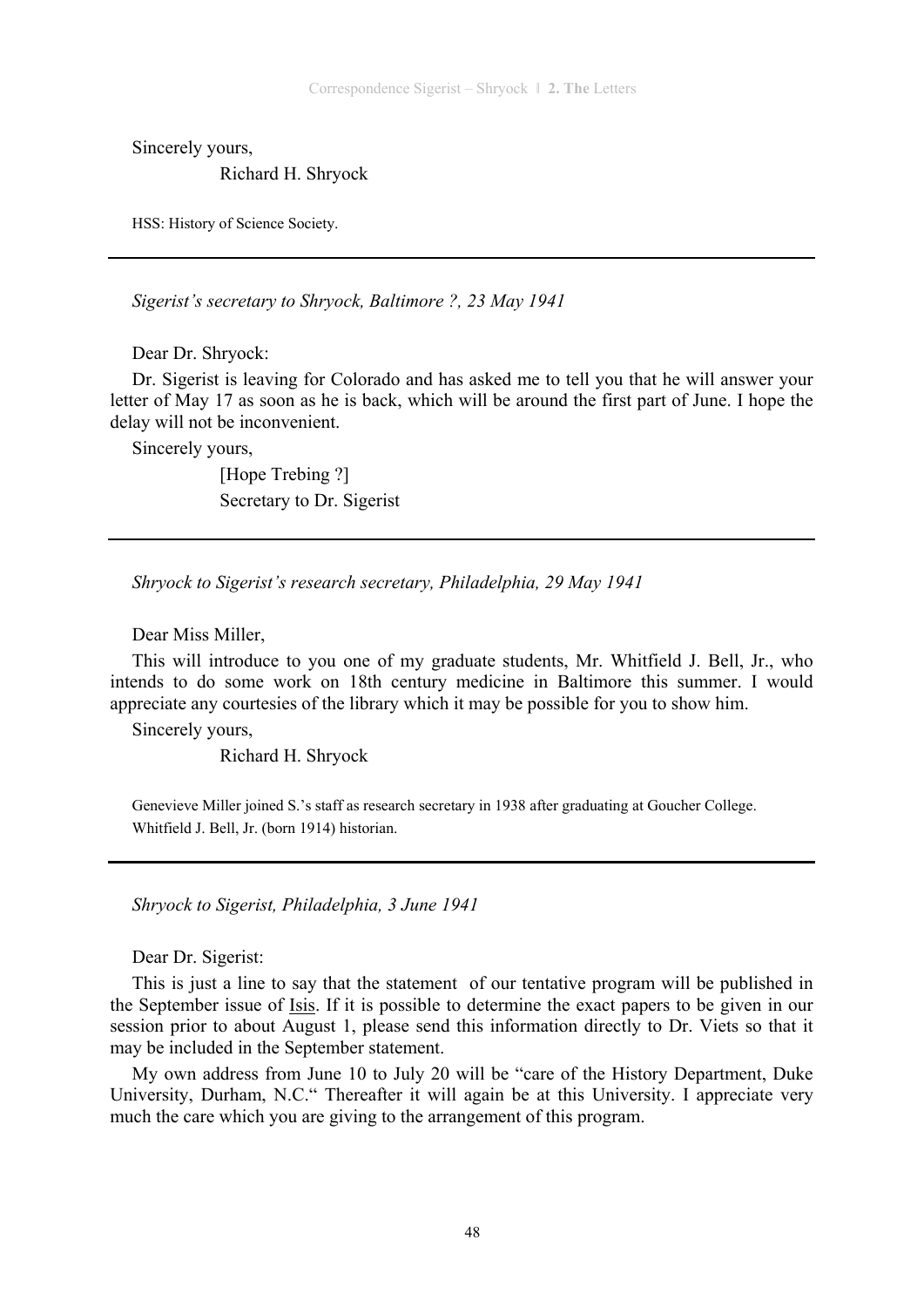With best wishes,

 Sincerely yours, Richard H. Shryock President

Letter-head: History of Science Society. Isis see Sh. to S. of 29 May 1941.

*Shryock to Sigerist, Durham, 13 June 1941* 

Dear Sigerist:

Thank you for your letters of June 6 and 10. I shall be glad to appoint the sub-committee on psychiatry which you suggested. Do you wish me to write each person directly or can they be notified by you as Secretary ? In the former case, could you be so kind as to send me again the names and addresses involved as I am afraid I did not bring these down here with me this week. I quite agree that it would be wise to have a meeting of the committee on research in the American Historical Association sometime in the fall and will get in touch with you about it from Philadelphia.

Professor Curtis B.[sic] Nettels of the University of Wisconsin (Chairman of the A.H.A. program) requests that we send him as soon as possible the list of participants and the papers for our one joint session with the A.H.A. This is the session of which you are Chairman. Nettels hopes in a few weeks to mimeograph a first draft of the whole program, and would let you have our papers included if possible. It might save time if you could send him a tentative list of speakers and papers directly whenever you and Dr. Long have decided upon them. There is no hurry as far as we are concerned, but it is doubtless well to cooperate with the A.H.A. committee as far as possible. It would, of course, be well also to send the details to Dr. Viets for the announcement in the next issue of Isis.

I am of course hoping that you will contribute a paper to this session. With best wishes,

Sincerely yours,

Richard H. Shryock

S.'s two letters are missing. Sub-committee of the history of psychiatry: Gregory Zilboorg, Albert Deutsch, Henry E. Sigerist. Curtis P. Nettels (1898-1981) historian. Isis see Sh. to S. of 29 May 1941.

*Sigerist to Shryock, Baltimore ?, 27 June 1941* 

Dear Shryock:

Thanks for your letter of June 13. I am just sending the minutes of the Council Meeting of the Association to the printer and to be sure that I have things straight, I am sending you enclosed a list of members of the Committee on Research in the History of American Medicine and its two sub-committees.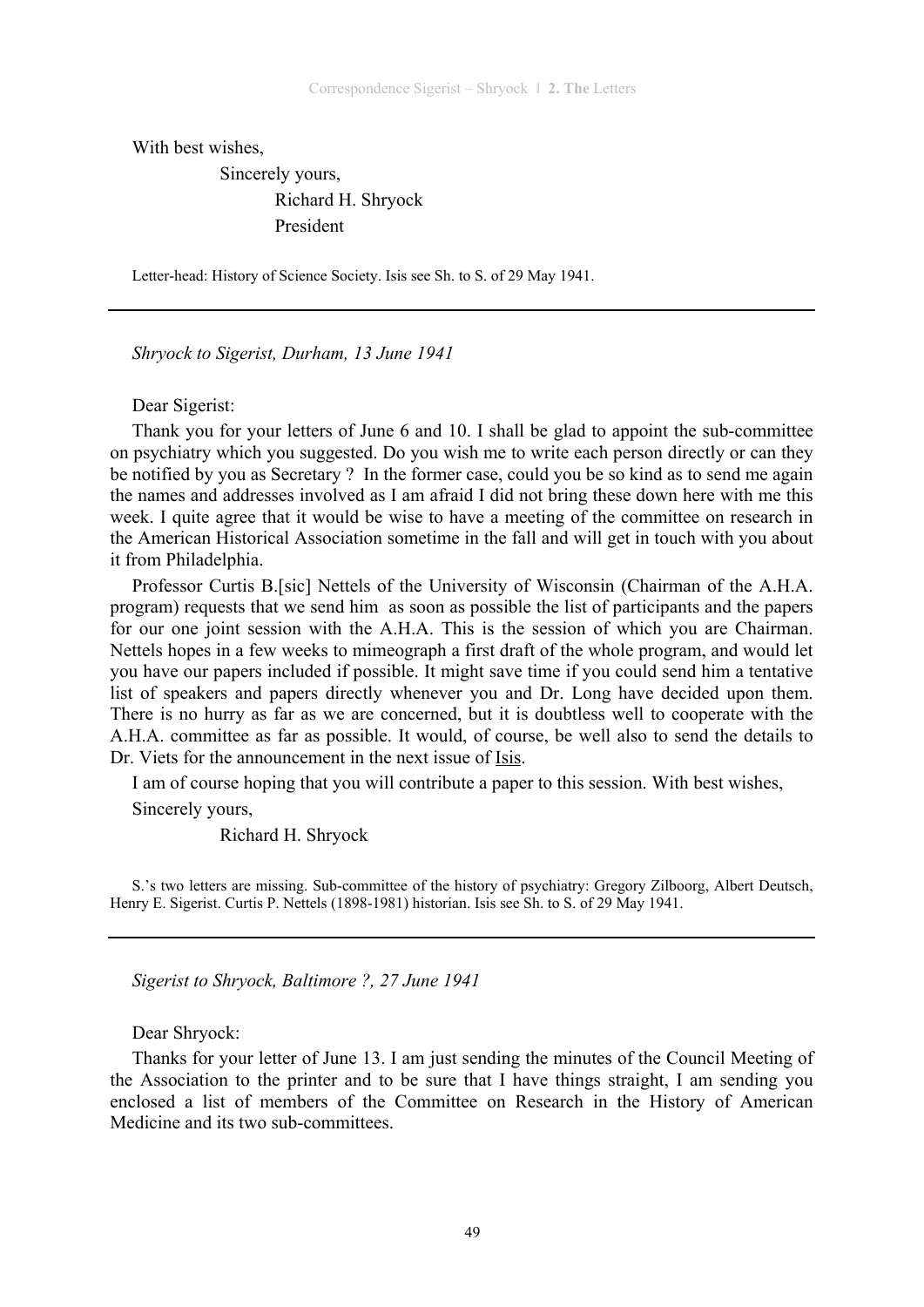You will remember that Elliot suggested that a Canadian member be appointed to the Sub-Committee on Bibliography and I think that W. W. Francis would be the best since he is librarian of the Osler Library at McGill.

I shall be very glad to notify the new members of the sub-committees so that you need not bother about it.

I will be glad to write Professor Nettles [sic] about the program of the symposium of the History of Science Society and will do it next week as soon as I am away from here. My summer address from July 2 on will be: Bailey Cottage, Bolton Landing, New York.

Long unfortunately is in South America so that it will be difficult to reach him but I think we have agreed in principle so that a tentative program could be drawn.

I was frightfully busy in the last few weeks trying to get the Transaction number of the Association into print so that it will come out without delay. This is done, however, by now.

With kind regards, I am

Yours very sincerely,

Henry E. Sigerist

Committee on Research in the History of American Medicine: Shryock (Chairman), Iago Galdston, Wyndham B. Blanton, Howard Dittrick, Sigerist, Jabez H. Elliot. Nettel see Sh. to S. of 13 June 1941. Transaction number: Probably (Sigerist 1942).

*Shryock to Sigerist, Durham, 3 July 1941* 

Dear Sigerist:

Thank you for your reply of June 27 and for the enclosed list of committee members. Thank you also for notifying the new members of the sub-committees. I think it would be excellent to appoint W. W. Francis of McGill to the Bibliographical Committee, as you suggest.

I am glad you will be able to write Professor Nettels [sic] soon about the papers for the joint session of the History of Science Society and the A.H.A. on the history of disease and demography. Nettels [sic] is ansious [sic] to get the exact program as soon as possible. \*

I assume that you will act as chairman of this session if you so desire, but I also hope very much that you will contribute a paper; and in the latter case it would probably be best for someone else to preside. Probably I should do so as President unless there were someone who seemed particularly indicated.

I find that Professor Nettels [sic] has scheduled an A.H.A. session on "Science and Technology since 1750," for Wednesday morning, December 31, which is the same time we had set for our joint session. I am, therefore, suggesting to him that, in order to avoid a conflict of interest, we might shift our joint session to Tuesday afternoon.

I hope you are having a pleasant vacation. It is hot as the deuce here, but I am enjoying renewing old associations. I should appreciate it if you could let me know about the program you are sending to Nettels [sic]. His address is 192 Bascom Hall, University of Wisconsin.

With best wishes,

 Sincerely yours, Richard H. Shryock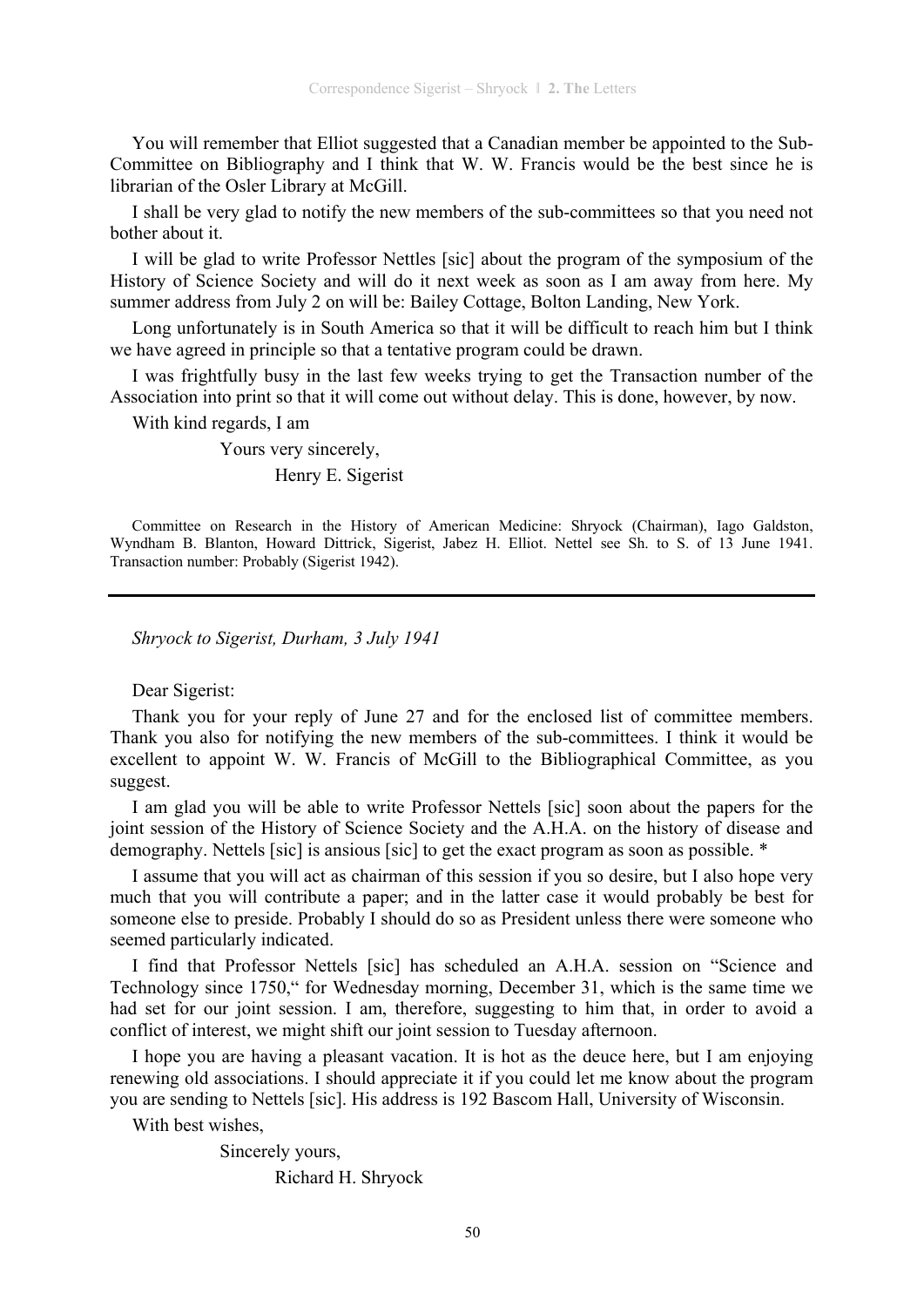\* What would you think of limiting the session to two 40 m. or to three 30 m. papers, and then appointing one or two men in advance to discuss them ? Nettles [sic] is following this procedure with some of his sessions.

Francis see S. to Sh. of 27 June 1941. Nettel see Sh. to S. of 13 June 1941. A.H.A.: American Historical Association.

*Shryock to Sigerist, Durham, 17 July 1941* 

Dear Sigerist:

The enclosed letter is self-explanatory. It hardly looks as if it would fit into your program, but I promised Hall to send it on for your consideration. He is likely to do careful work and his paper might well be interesting if you can tie it in with others you have in mind.

Perhaps I wrote you before that Professor Curtis Nettels [sic], the program chairman of the A.H.A., would like to have our exact program as soon as the papers can be arranged. Whenever you have determined it, would you be kind enough to send copies of your program to both Dr. Viets and myself ? I am sorry to have to bother you on vacation.

With best wishes,

 Sincerely yours Richard H. Shryock

Hall not identified. Nettel see Sh. to S. of 13 June 1941. A.H.A.: American Historical Association.

*Sigerist's secretary to Shryock, Baltimore ?, 23 July 1941* 

Dear Dr. Shryock:

I wish to acknowledge the receipt of your letter of July 17. I am forwarding it to Dr. Sigerist immediately.

Last week I had the pleasure of meeting your student, Mr. Whitfield Bell, who is now working in the Institute. I hope that we have some books that will help him in his work.

The printed slips to be used for the articles in the American Bibliography are now ready and will be sent out as soon as I have some time. Everyone is on their vacation here, and my days are quite full.

With best wishes,

Yours very sincerely,

[Genevieve Miller] Research Secretary

Bell see Sh. to S. of 29 May 1941. Miller see Sh. to S. of 29 May 1941.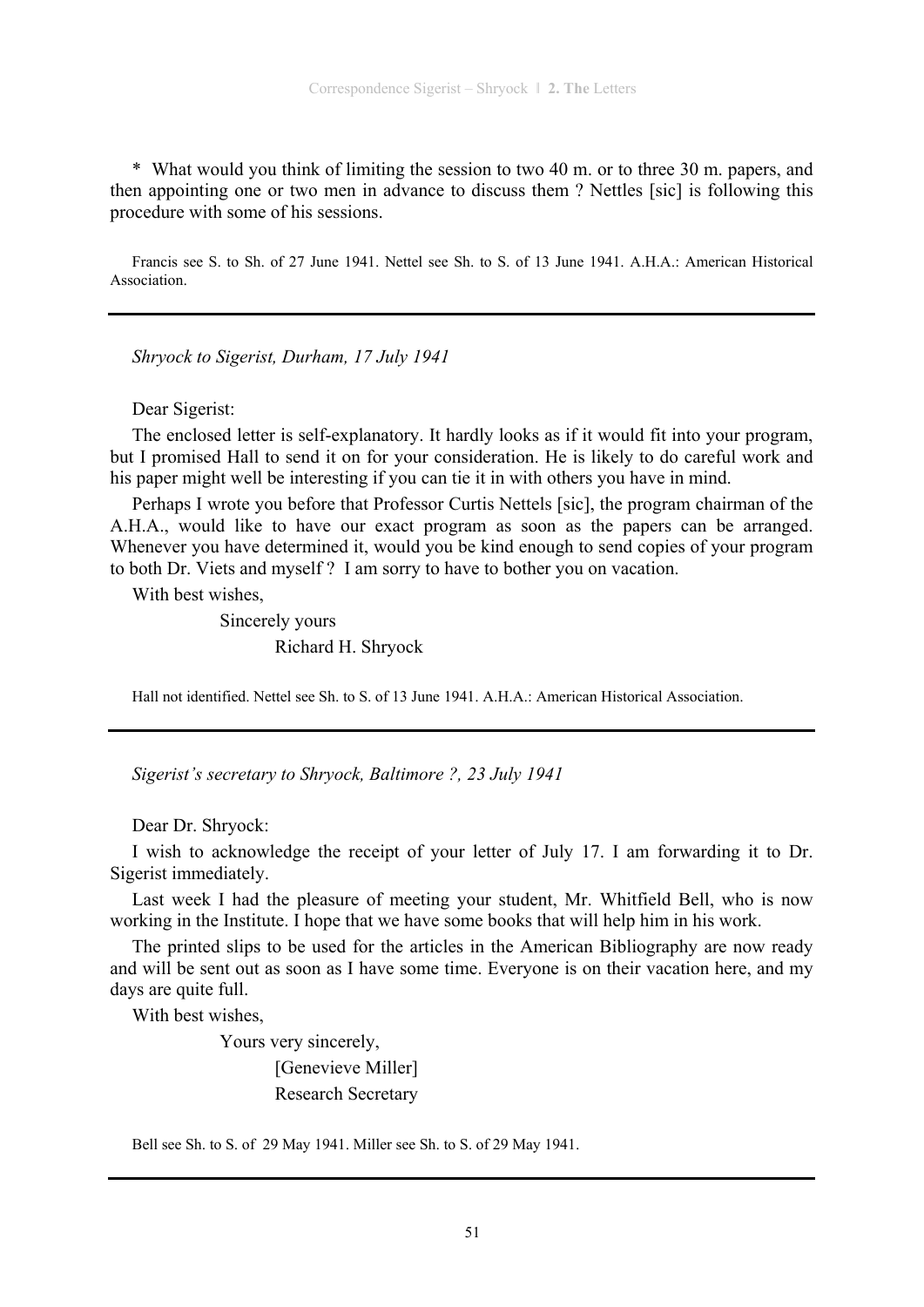*Sigerist to Shryock, Bolton Landing, NY, 26 July 1941* 

Dear Shryock:

I am sorry that the program of our symposium is not quite ready yet. The trouble is, that I forgot to take my correspondence with Esmond Long with me and Miss Trebing is motoring in the West somewhere. I hope to receive the letters in the next few days however, and to be able to settle the program soon.

Since Long is away I can not consult him and I would not like to do anything against his wishes, but I hope to have the matter ready in a few days and will let you know.

Very sincerely yours

Henry E. Sigerist

Long see Sh. to S. of 6 January 1941. Hope M. Trebing: S.'s secretary.

*Shryock to Sigerist's secretary, Philadelphia, 28 July 1941* 

Dear Miss Miller:

Thank you for your note of July 23, and for your kindness in aiding my student Mr. Bell. He had already written me that you had been most helpful. I can well imagine that you must be very busy with most of the staff away. I shall be glad to receive the bibliographical references whenever it is convenient, and thank you meanwhile for forwarding my letter to Dr. Sigerist.

With best wishes,

 Sincerely yours Richard H. Shryock

Bell see Sh. to S. of 29 May 1941.

*Shryock to Sigerist, Sachems Head, CT, 28 August 1941* 

Dear Sigerist,

Thank you for your letter of the 12th, which was forwarded to me here. I am sorry you feel uncertain about arrangeing [sic] the proposed session on the history of disease, but hope you still feel it possible to plan one meeting for us.

The main problem is that we need a program, for the one joint session with the A.H.A., which will attract the attention of general historians. I do not believe that any of the others now arranged - the medieval or the 17th century topics - or a miscellaneous program would do this. We could perhaps go back to our original theme of recent developments in the medical sciences. This ought to attract attention, but might also involve difficulties in securing good speakers.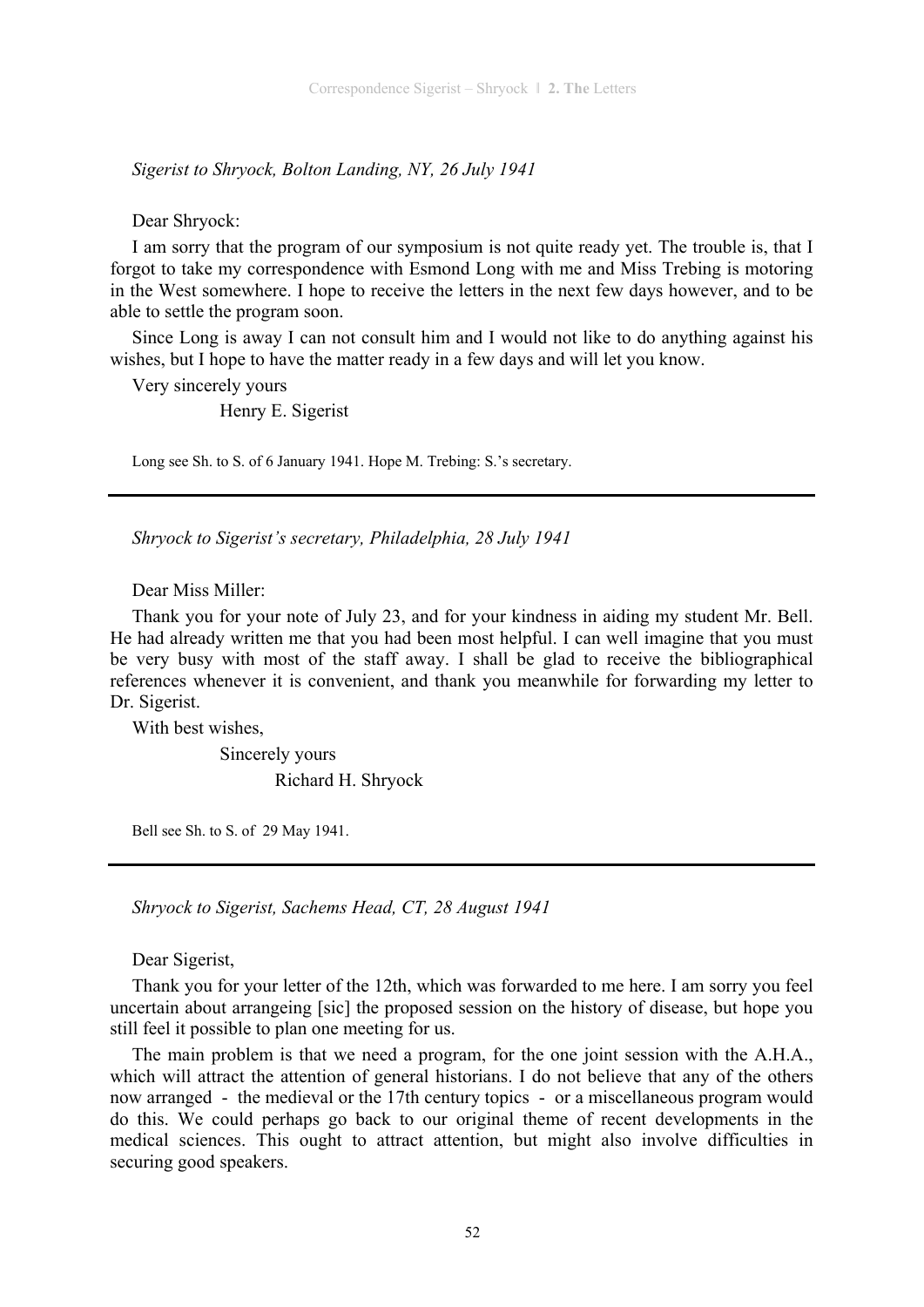I have just had a note from Dr. Iago Galdston to the effect that he plans a paper for October for the N.Y. Med. Hist. Soc. on "New Plagues for Old" - the title relating to changes in the nature of modern plagues. Do you think this might fit in with papers by yourself and Long, so that we could use these three for the demographic session after all ? Long, I believe, said that he could send a paper. If so, we might invite Dr. Galdston to elaborate his October paper and give it at Chicago. Or we might find a general historian who is interested in demography.

If this latter topic can still be used this year - and I do hope that you and Dr. Long continue to feel that you can give me the papers suggested - we might then plan well in advance a session on recent medicine for the next year. In any case, I hope you can see your way clear to planning the session on one of these themes for our joint meeting in December.

The program as a whole seems to be rounding out well. Papers are promised and local arrangements made. Dr. Viets will enter a tentative program in the next issue of Isis. At present, he has simply the title "History of Disease and Demography" for the joint session; but if you wish to change this for his announcement, I would suggest that you write him directly as soon as possible.

I am sorry to say that the financial status of Isis seems precarious, despite the

\$ 1,000 grant which we secured from the Amer. Phil. Soc. last winter. I therefore wrote Dr. Viets in June that we should have to call our [?] special meeting of the Council in the fall to take such action as seemed necessary. A month or so later Dr. Sarton, without consulting any of the officers as far as I know, wrote Dr. Viets directly to protest against his management of the Isis finances, and subsequently Dr. Pogo sent me a long protest signed by several members of the H.S.S. This complicates the situation, but I wrote Pogo that no action seems called for other than the Council meeting which I had already informed Dr. Viets would be necessary. I hope you will be able to attend this. In any case I shall hope to hear from you as soon as possible regarding the program.

Sincerely yours,

Richard H. Shryock

S.'s letter is missing. A.H.A.: American Historical Association. Iago Galdston (1895-1989) medical historian at New York Academy of Medicine. Isis: A journal on the history of science. Sarton see Sh. to S. of 30 January 1936. Dr. A. Pogo, historian of science.

*Sigerist to Shryock, Bolton Landing, NY, 1 September 1941* 

Dear Shryock.

Thanks for your letter of August 28. I also received a carbon from Sarton's statement, complaining against Viets. I quite agree with you, that the only thing to do is to call a council meeting, sometime in the fall, and to have the whole matter discussed and threshed out in the presence of Viets and Sarton.

As to the program I think Galdston's paper would fit beautifully into the program. You can count on my paper and if you can persuade Long to give his address, we should have a good symposium after all.

I am terribly sorry that I will not be able to do anything in the matter in the next three weeks. I had endless trouble with my health throughout the summer and tomorrow morning I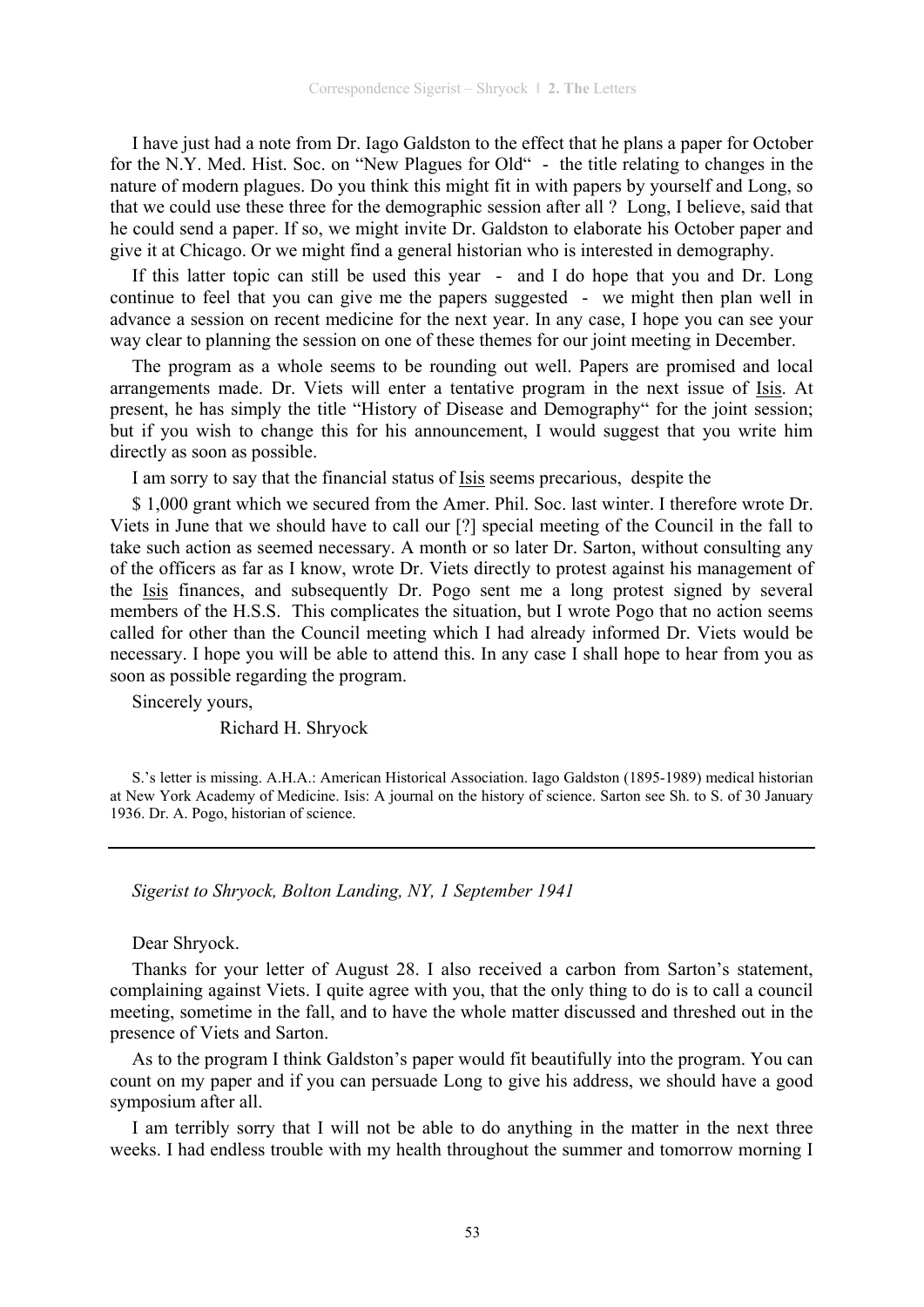am beginning a three weeks' treatment in Saratoga Springs which will not leave me any time for correspondence.

I feel very badly that I am leaving you holding the bag, but I really had the most unpleasant summer. I worked without a day's break inspite of a very painfull attack of [xxxx] and several other ailments. Now I must try to become fit again before the academic year begins.

With all good wishes, I am

Yours ever,

[Henry E. Sigerist]

"Carbon" copy. Sarton and Galdston see Sh. to S. of 30 January 1938 and 28 August 1941, respectively. [xxxx] Protected Health Information of the Alan Mason Chesney Archive of the Johns Hopkins Medical Institutions.

*Shryock to Sigerist, Philadelphia, 15 September 1941* 

Dear Sigerist:

Thank you for your reply of September 1. I am very sorry indeed to learn that you have not been well during the summer. I hope that the treatment at Saratoga will be a real help and that you will feel much better by the time you return to Baltimore. There is no need for forwarding this letter. I just want to let you know that, as you approved it, I have written Dr. Galdston about his paper. I trust that he will be able to give it to us; in any case will let us know about this after you return.

Thank you very much for the set of reprints which I found upon returning here recently. I am very glad to have these. Permit me to congratulate you on the interesting annual report for the Institute.

With best wishes,

 Sincerely yours Richard H. Shryock

Galdston see Sh. to S. of 28 August 1941. "Annual report": (Sigerist 1940b or 1941c).

*Sigerist's secretary to Shryock, Baltimore ?, 16 September 1941* 

Dear Professor Shryock:

Just a line to tell you that your letter of September 15 will be brought to Dr. Sigerist's attention as soon as he returns to his office the first of October.

Sincerely yours,

 Hope Trebing Secretary to Dr. Sigerist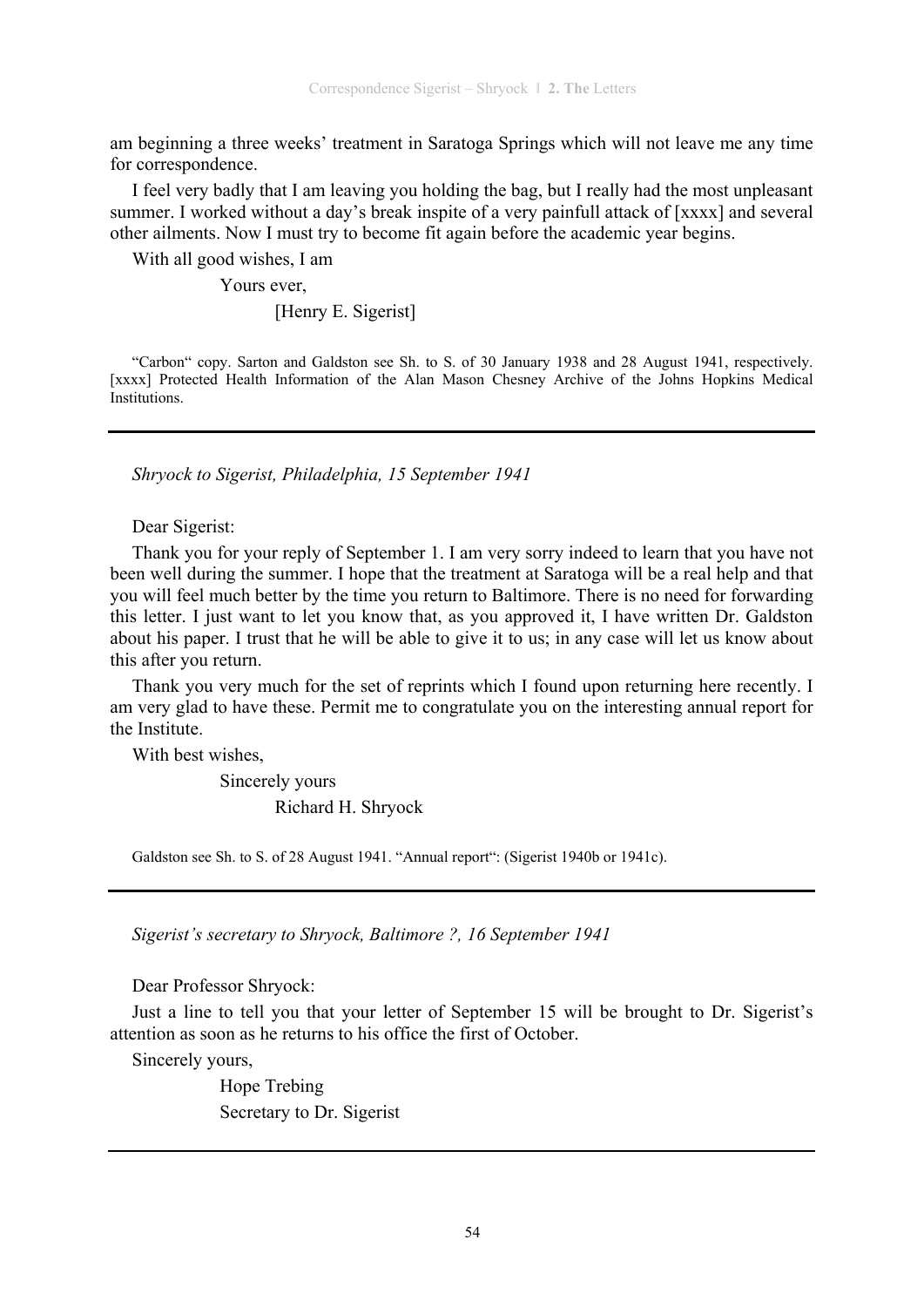*Shryock to Sigerist's secretary, Philadelphia, 17 September 1941* 

Dear Miss Trebing:

Thank you for your note and for holding my letter to Dr. Sigerist. Will you please add a note to the effect that Dr. Galdston has accepted the invitation to give a paper in the session of which Dr. Sigerist is in charge ? I am writing Dr. Galdston that Dr. Sigerist will probably send him particulars during the fall.

Sincerely yours,

Richard H. Shryock

*Shryock to Sigerist, Philadelphia, 4 October 1941* 

Dear Sigerist:

I am sorry to bother you again when you may not yet have returned to a full schedule, but I have just had word from the Program Chairman of the American Historical Association to the effect that October 28 is the deadline on titles for their meetings. As your session on the history of disease is to be a joint one with the American Historical Association, your paper and those of Long and Galdston should go in their program. I hope therefore that you will be able to send the title of your own paper as soon as possible to Dr. Viets, so that he can relay it on to the American Historical Association people.

With best wishes,

 Sincerely yours Richard H. Shryock

Long, Galdston, Viets see Sh. to S. of 6 January 1941, 28 August 1941, and 25 October 1938, respectively.

*Sigerist's secretary to Shryock, Baltimore ?, 13 October 1941* 

Dear Dr. Shryock:

Dr. Sigerist left this morning to be in Canada for a week and before leaving he asked me to tell you that he had written Dr. Viets giving him the title of his paper for the History of Science Society meeting.

The title is:

Changes in the Social Distribution of Disease

Sincerely yours,

 Hope Trebing Secretary to Dr. Sigerist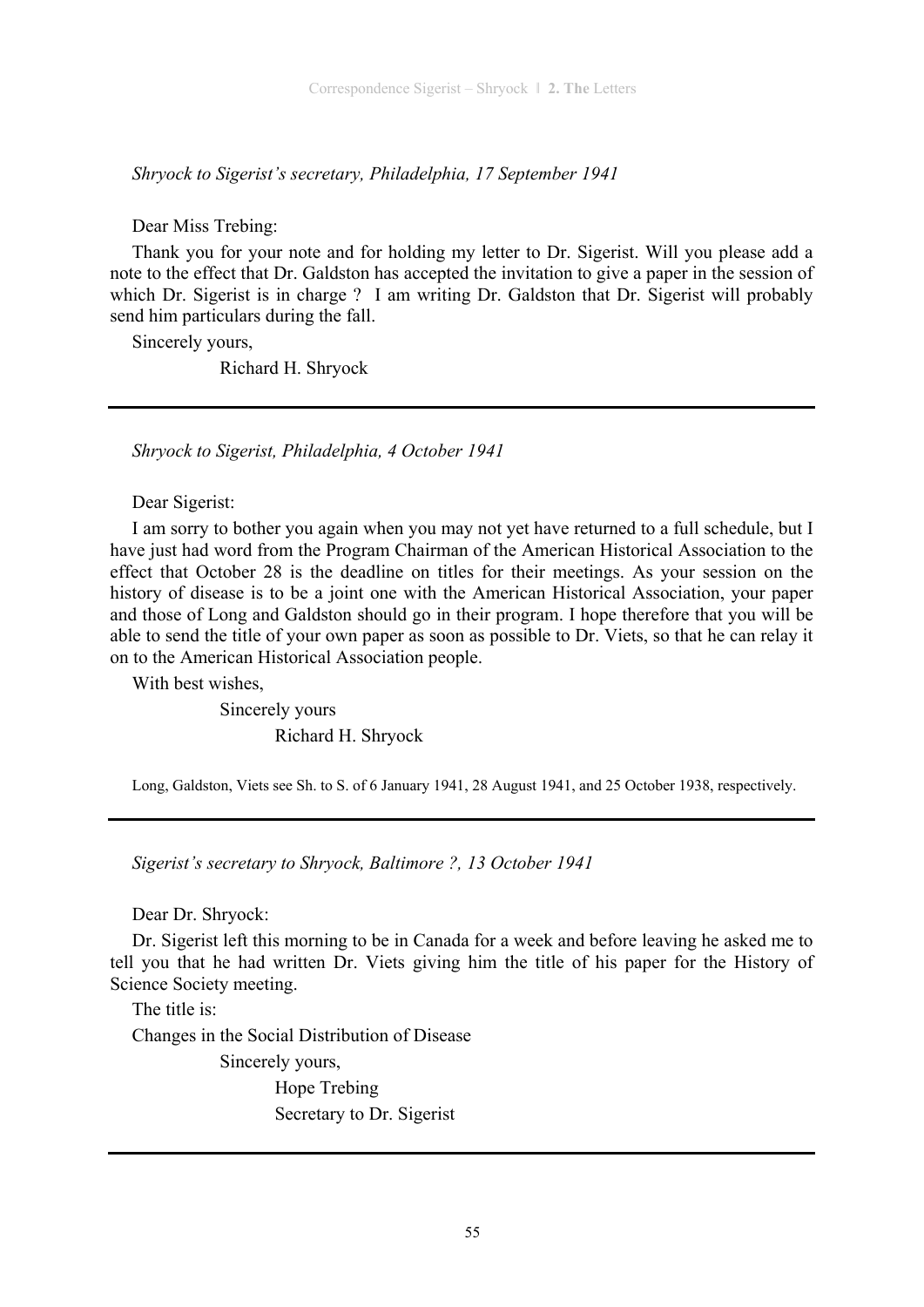*Shryock to Sigerist, Philadelphia, 14 November 1941* 

### Dear Sigerist:

The Chairman of the Program Committee of the American Historical Association has just written asking me to notify those to present papers at our joint session with the A.H.A., to limit their papers to about 30 minutes in length. I realize that this is difficult, but hope that you may be able to do this in the interest of the session as a whole. As we have three papers this ought to leave us a little time for a general discussion, which I think would be very desirable.

As Dr. Long can probably not attend in person I am suggesting that he send a copy of his paper to you in advance, since you have been in charge of this session. The program as a whole seems to be in good shape and will probably be printed in Isis as well as on the program for the H.S.S. The joint session in which your paper is to be given, will also be printed in the general program of the A.H.A.

I was sorry that you were not able to attend the meeting of the Council of the H.S.S. in New York on November 2. The Council voted unanimously, in principle, to change the format of Isis in line with the recommendations made by our Publications Committee more than a year ago. They also inaugurated a general revision of the By-Laws of the Society, and you have doubtless received a copy of the proposed changes and a request for your vote on the same. Dr. Viets opposed the proposed changes in Isis, and upon their being adopted in principle, announced his resignation as Secretary-Treasurer. I therefore have no choice but to request the Council to nominate and elect a Secretary-Treasurer pro-temps to serve until the meeting of the Council at Chicago, and I shall write the members thereof about this in the near future.

I shall look forward to seeing you in Chicago. With best wishes,

 Sincerely yours, Richard H. Shryock

Isis: A journal on the history of science. H.S.S.: History of Science Society. In a circular letter to the members of the Council, including S., Sh. asks for a vote by mail of the Secretary-Treasurer, giving the nominations already submitted: A. Pogo and Dana B. Durand.

*Sigerist to Shryock, Baltimore ?, 26 November 1941* 

Dear Shryock:

I am sorry that there has been trouble with Viets and I very much regret that I could not attend the meeting in New York. I fully endorse all the decisions you took. Personally I do not particularly care for a two-column journal but since experience has shown that it cannot be done financially the other way, I agree with any change that the Committee on Publications proposes.

As to the Secretary-Treasurer, I am in favor of either Pogo or Durand. If I remember correctly, Pogo lives in Washington while Durand is at Harvard. If this is correct, I would cast my vote for Durand since it would be an advantage to have the Secretary in Boston and close to Sarton.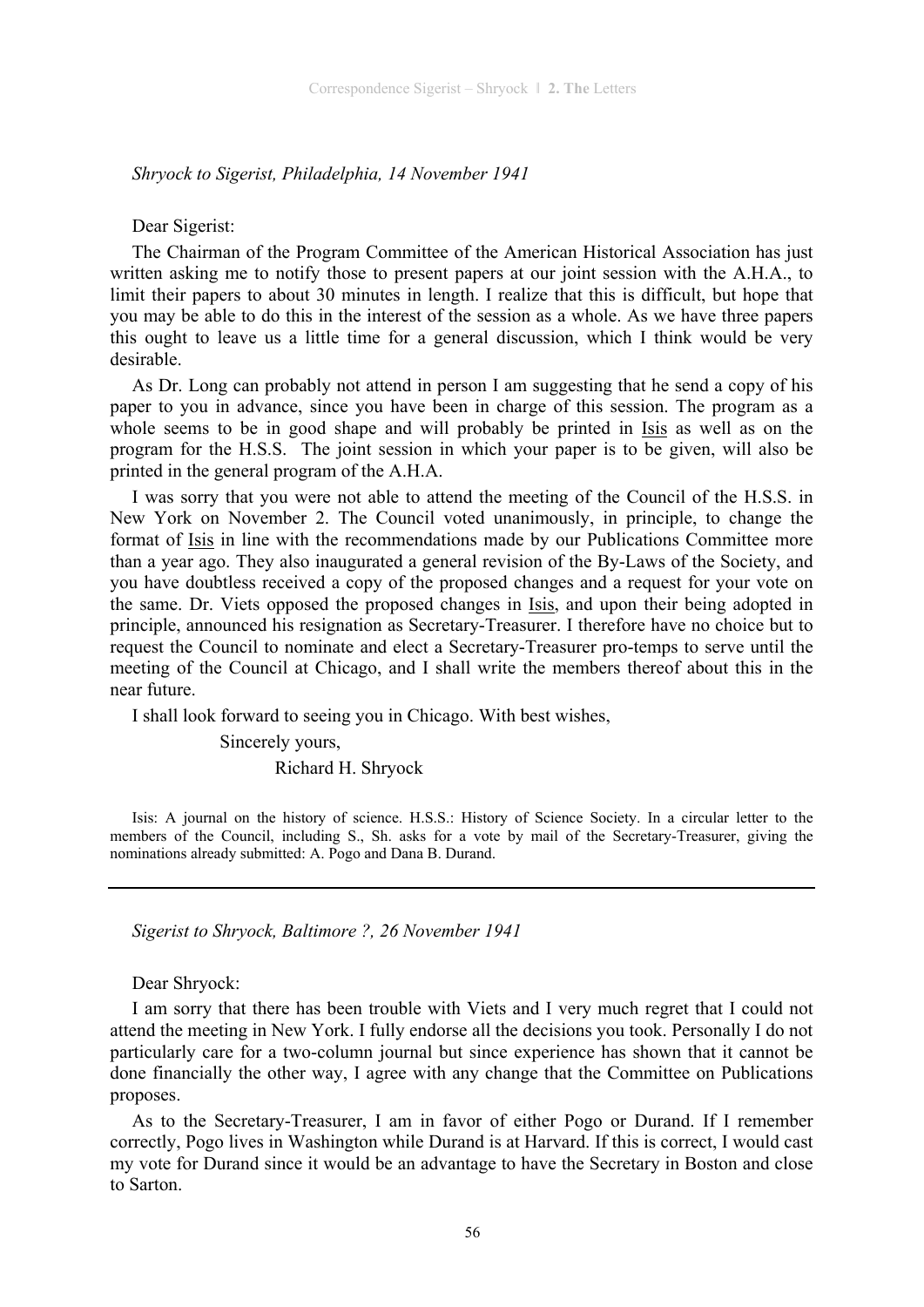Let me know when you plan to have a meeting of the Research Committee of the American Association of the History of Medicine. I am delighted to have the Committee meet at the Institute and will arrange to have a little luncheon or dinner for the members of the **Committee** 

I am looking forward to seeing you in Chicago. One half an hour is all that I need for my paper.

With kind regards, I am

Yours ever,

Henry E. Sigerist

Pogo and Durand see Sh. to S. of 28 August 1941 and 11 January 1940, respectively.

*Shryock to Sigerist, Philadelphia, 26 November 1941* 

Dear Dr. Sigerist:

Professor Nettles [sic] Chairman of the Program Committee of the American Historical Association, requests that each of the speakers at our joint session with the A.H.A., send a copy of his paper in advance to the Chairman of that meeting. This will be Dr. Arno B. Luckhardt, 5216 Greenwood Avenue, Chicago, Illinois. I am sorry to have to bother you about this matter again, but hope that it may be possible for you to send a copy as requested.

The formal program of our Society should have reached you by this time. The large program of the A.H.A. is also out and includes our joint session.

I shall look forward to seeing you in Chicago.

 Sincerely yours, Richard H. Shryock

Nettel see Sh. to S. of 13 June 1941. A.H.A.: American Historical Association. Arno B. Luckhardt, medical historian. "our Society": History of Science.

*Sigerist to Shryock, Baltimore ?, 28 November 1941* 

Dear Shryock:

Many thanks for your letter of November 26. I am terribly sorry that I cannot send the manuscript of my paper in advance because I shall not have any. I shall be talking from notes as I always do.

I simply cannot write a paper before I have presented it and in this particular case, I shall probably not write it at all because one of my students is working on the same subject and I intend to turn over my notes to her.

If the Society should insist on having a manuscript in advance, I would have to withdraw my paper.

Your student, Mr. Bell, was here this morning and attended one of our seminars. It was a great pleasure to have him with us.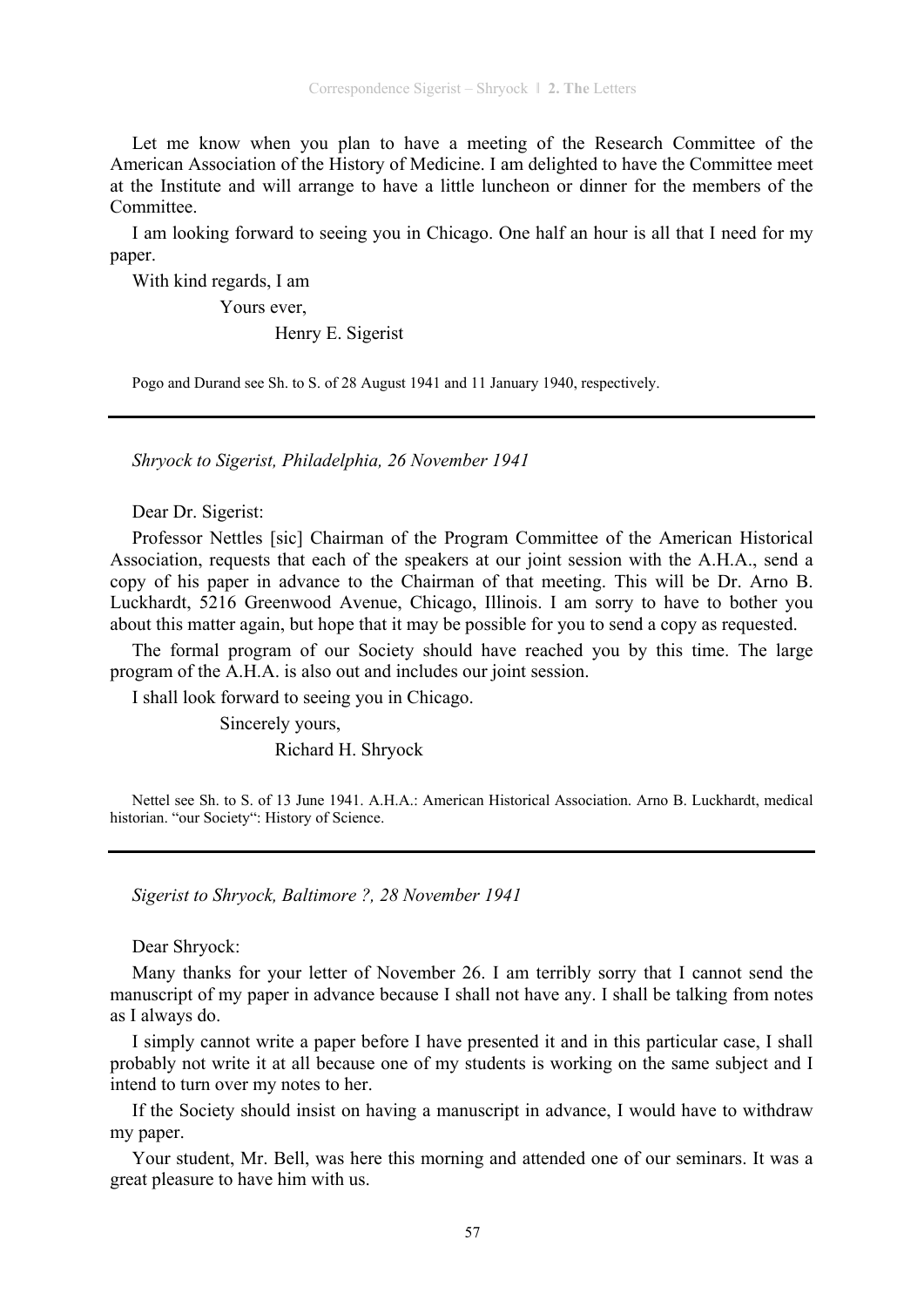Yours very sincerely,

Henry E. Sigerist

Bell see Sh. to S. of 29 May 1941.

*Shryock to Sigerist, Philadelphia, 28 November 1941* 

Dear Sigerist:

Your letter of the 26th has just reached me. It would be helpful if you could give me your first choice between Pogo and Durand to fill the temporary vacancy created by Dr. Viets' resignation. Durand is now at Mt. Holyoke College, South Hadley, Massachusetts, and Pogo has his office, I believe, in the Harvard University Library. If this would change your vote for Durand, please let me know as soon as possible. Otherwise I will assume, to save you another letter if it is unnecessary, that your vote for Durand stands.

It is very kind of you to extend your hospitality for a meeting of the Research Committee of the American Association and I am sure all the members will appreciate this highly. I shall try to check the dates as soon as possible.

Sincerely yours,

Richard H. Shryock

Pogo and Durand see Sh. to S. of 28 August 1941 and 11 January 1940, respectively. "American Association" of the History of Medicine.

*Sigerist to Shryock, Baltimore ?, 29 November 1941* 

Dear Shryock:

I just received your two letters of November 28. I really have no preference as to Pogo or Durand particularly since it is only a temporary appointment.

I am delighted to know there is a good chance of having you here on February 2 as guest of the Johns Hopkins Medical History Club. Your subject is perfectly acceptable and there is no objection at all to the fact that part of your material has already been published. I know from my own experience that it is perfectly impossible to have entirely new material for every lecture that one has to give.

In that case, I think February 2 would be the ideal day for the meeting of the Research Committee of the Association.

As to Zilboorg's committee, I would prefer Philadelphia as meeting place but would not mind going to New York if this would be far more convenient. I have a very heavy schedule in December and find that Saturday, December 20 would be the first possible date.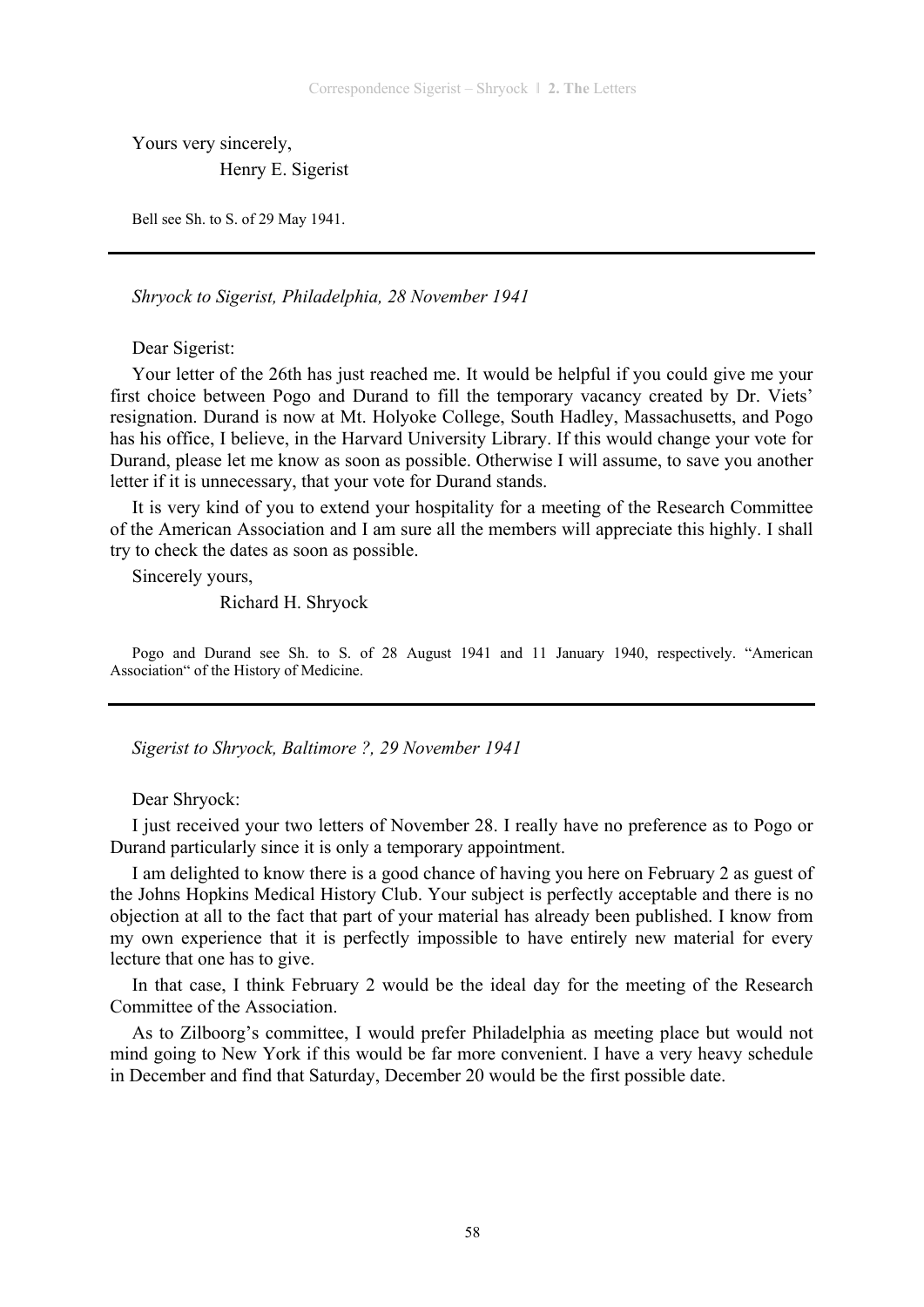With kind regards, I am Yours ever, Henry E. Sigerist

One of Sh.'s two letters of 28 November is missing. Pogo and Durand see Sh. to S. of 28 August 1941 and 11 January 1940, respectively. "Association", American, of the History of Medicine. Gregory Zilboorg (1890-1959) psychiatrist in New York. Zilboorg's committee see Sh. to S. of 13 June 1941.

*Shryock's secretary to Sigerist's secretary, Philadelphia, 1 December 1941* 

Dear Miss Miller:

I am writing for Dr. Richard H. Shryock to ask if you would be so kind as to send the address of Dr. Albert Deutsch. Dr. Shryock wishes to correspond with him and would appreciate this information.

Sincerely yours,

 Betty Devitt (Miss) Secretary

Genevieve Miller see Sh. to S. of 29 May 1941. Albert Deutsch (1905-1961) historian, member of Zilboorg's committee, see Sh. to S, of 13 June 1941.

*Sigerist's secretary to Shryock's secretary, Baltimore ?, 2 December 1941* 

Dear Miss Devitt<sup>.</sup> For Dr. Shryock's information, the address of Mr. Albert Deutsch is: 115 East 189th St. New York City Yours very sincerely, [Genevieve Miller] Research Secretary

Deutsch see Sh. to S. of 1 December 1941.

*Shryock to Sigerist, Philadelphia, 9 December 1941* 

Dear Sigerist:

Thank you for your wire, to which I replied by wire this morning. Unfortunately, I cannot be here on the 16th but I am inquiring whether you could come up for dinner on the 17th or 18th. If this is not feasible, would it be satisfactory to you if I simply went over to New York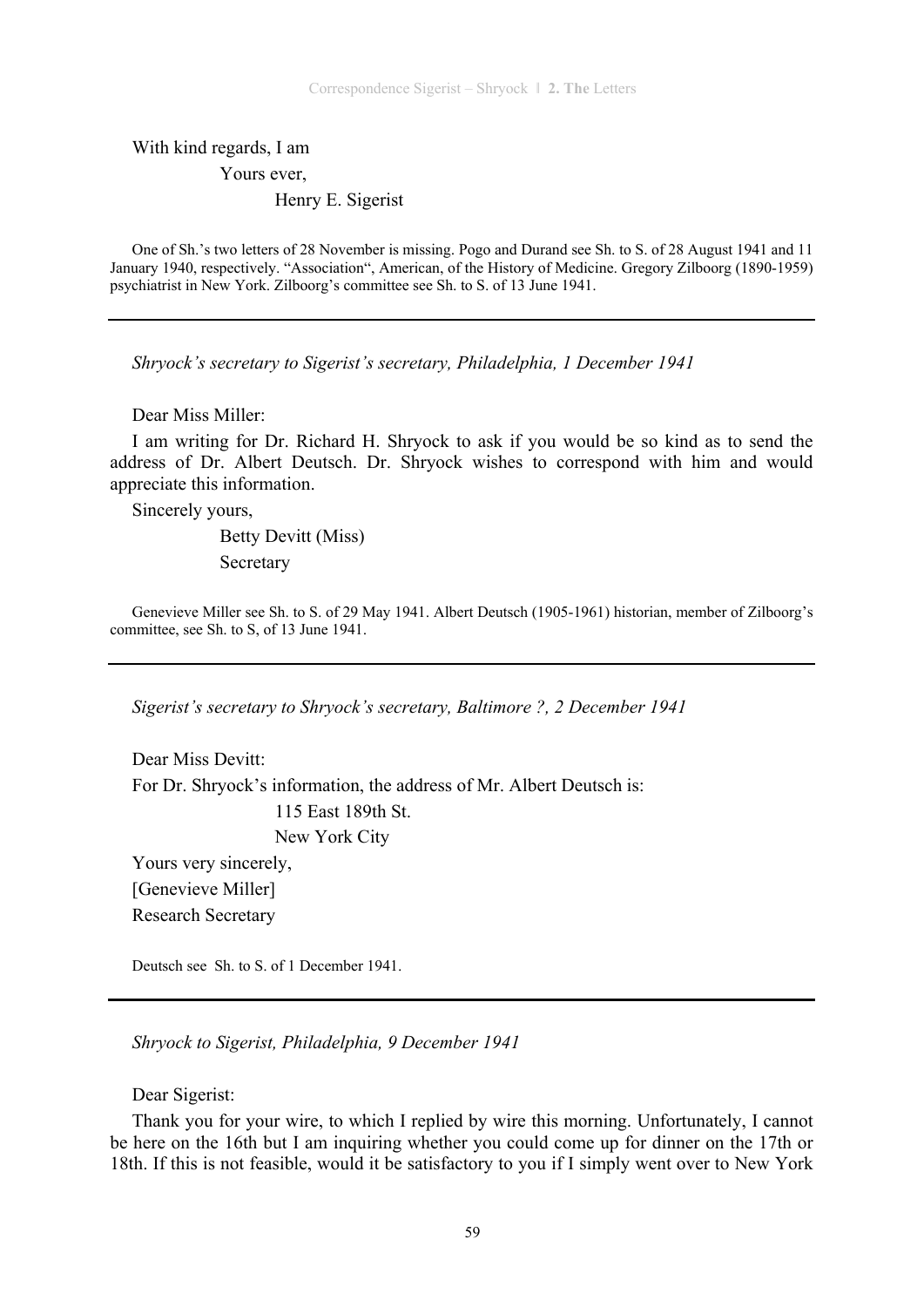and met Dr. Zilboorg and Dr. Deutsch by myself ? I hope, of course, that we can all get together but it may be impossible to find a date of mutual convenience before the 20th.

I am writing now on another matter; namely, to inquire whether you have at the Institute that very interesting film on Harvey which I had the pleasure of seeing at one of your Graduate Week programs. If so, can it be rented to show before our medical students here ? I have not yet inquired at our Medical School what facilities they have for this purpose, but should like to do so if the film is available.

I shall appreciate it very much if you could let me know about this as soon as it is possible.

I am sending shortly a form letter to members of the Council of the H.S.S. to state that Dr. Durand has been elected temporary Secretary-Treasurer of the Society.

Sincerely yours,

Richard H. Shryock

Zilboorg and Deutsch see S. to Sh. of 29 November and 2 December 1941, respectively. William Harvey (1578-1657) British physician and physiologist, discoverer of the blood circulation. Durand see Sh. to S. of 11 January 1940. Sh.'s form letter of the same day informs about the election and about final preparations for the Chicago meeting.

*Sigerist to Shryock, Baltimore ?, 12 December 1941* 

Dear Shryock:

Yes, we have the Harvey film at the Institute. It is beginning to be slightly worn and we usually do not lend it out any more, but we are always glad to make exceptions and you are most welcome to have the film when you want it. There is no charge for it and all you would have to do would be to take care of the cost of shipping.

We also have a very interesting film that you may not have seen on the work of Anthony van Leeuwenhoek in microbiology.

Both films are 35 mm. films.

Yours very sincerely,

Henty E. Sigerist

Harvey see Sh. to S. of 9 December 1941. Antony van Leeuwenhoek (1632-1723) Dutch scientific biologist, discoverer of microorganisms.

*Shryock to Sigerist, Philadelphia, 13 December 1941* 

Dear Sigerist:

Thank you for your reply of December 12 and for your kindness in offering to loan the Harvey and the Leeuwenhoek films to us. I hope now that the Medical School here can provide the proper facilities for showing them and will write again shortly about this.

I believe that I wrote that we would join Dr. Zilboorg and Mr. Deutsch at the Bellevue-Stratford Hotel here at 6 P.M. on the 18th. I now find that I cannot get there myself until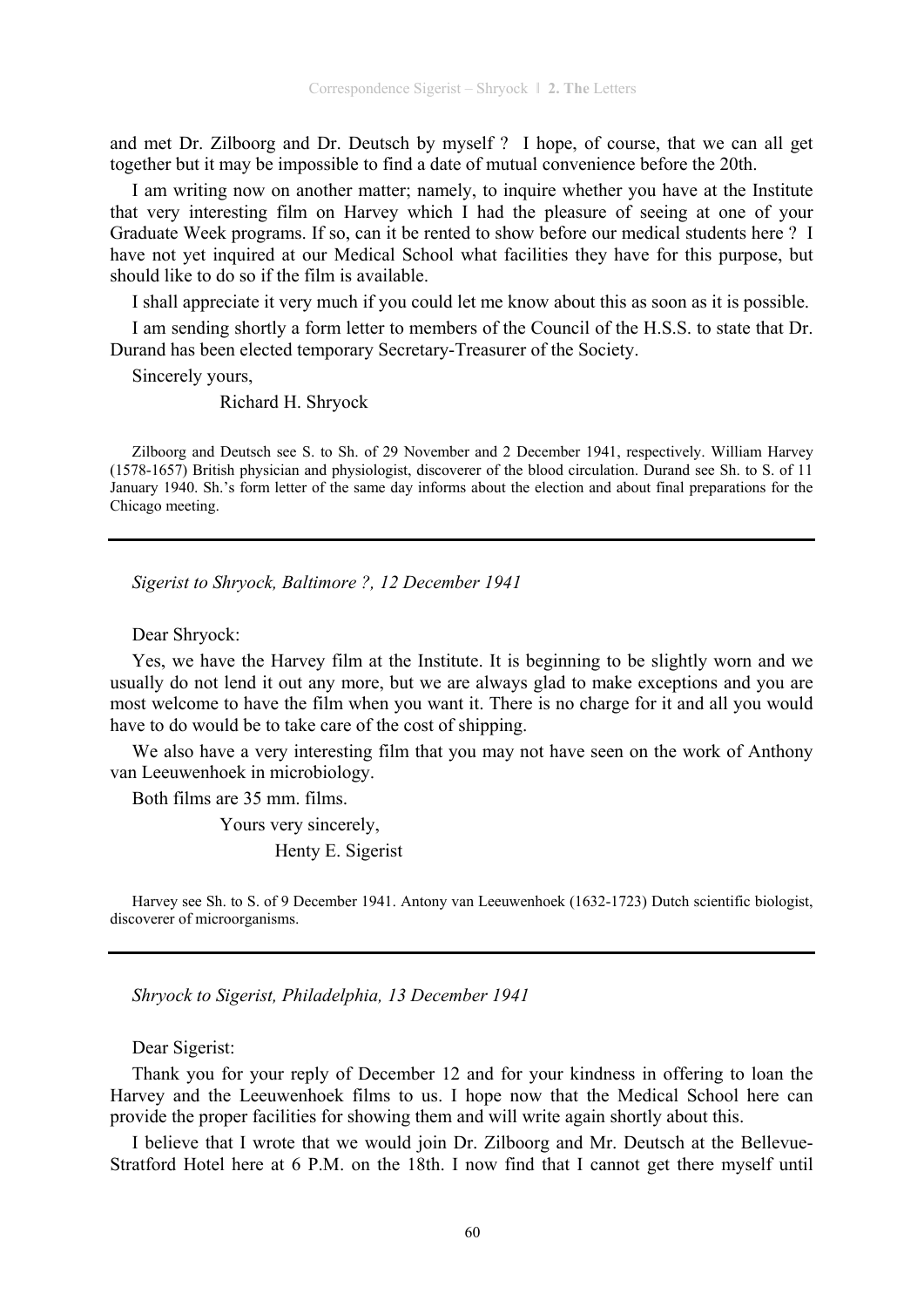about 6:20, but trust that this slight delay will not inconvenience anyone. Our little dinner will be entirely informal.

Sincerely yours,

Richard H. Shryock

Harvey see Sh. to S. of 9 December 1941. Leeuwenhoek, Zilboorg, Deutsch see S. to Sh. of 12 December, 29 November and 2 December 1941, respectively.

*Sigerist to Shryock, Baltimore ?, 15 December 1941* 

Dear Shryock:

Just a line to tell you that I shall be in the lobby of the Bellevue-Stratford Thursday, December 18 at 6 p.m.

I am glad that we found a date that suits us all and I am looking forward to seeing you soon.

Yours ever,

Henry E. Sigerist

*Shryock to Sigerist, Philadelphia, 16 December 1941 (Telegram)* 

PLEASE SEND HARVEY FILM AS SOON AS POSSIBLE AT OUR EXPENSE TO DOCTOR KRUMBHAAR AT OUR MEDICAL SCHOOL MANY THANKS RICHARD H SHRYOCK

Krumbhaar see Sh. to S. of 30 May 1940.

*Sigerist's secretary to Shryock, Baltimore ?, 17 December 1941* 

Dear Dr. Shryock:

I wish to acknowledge your telegram of December 16 to Dr. Sigerist and to tell you that the Harvey Film has been sent C.O.D. today, via Railway Express, to Dr. Krumbhaar and addressed to the Medical School.

Very sincerely yours

 [Hope Trebing] Secretary to Dr. Sigerist

Krumbhaar see Sh. to S. of 30 May 1940.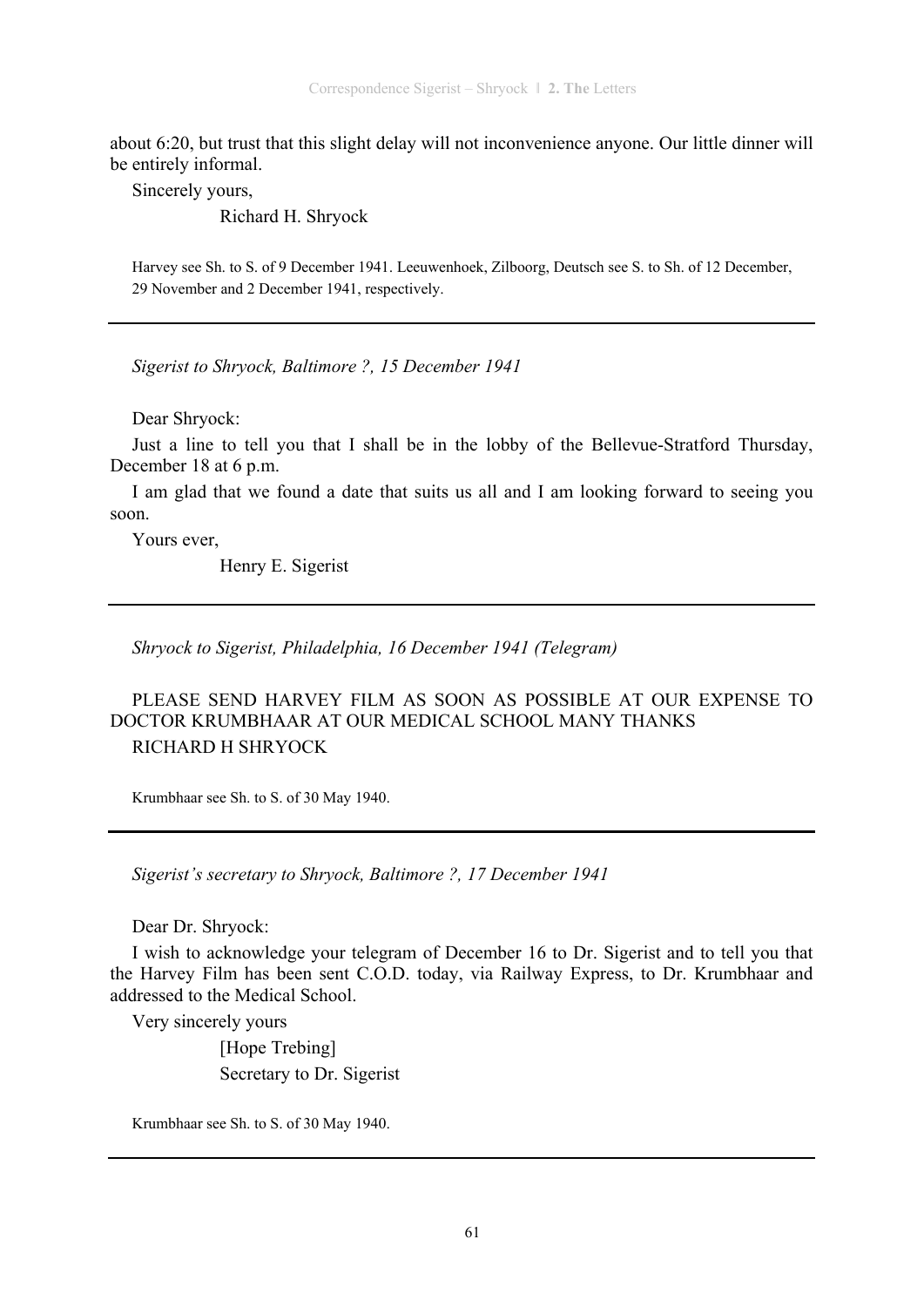*Shryock to Sigerist's secretary, Philadelphia, 18 December 1941* 

Dear Miss Trabing [sic]:

Thank you for your note of December 17, and for your kindness in sending the Harvey Film C.O.D. to Dr. Krumbhaar of our Medical School. We appreciate your loaning this to us very much indeed and will expect to return it in the same manner next week.

Sincerely yours,

Richard H. Shryock

Hope Trebing see S. to Sh. of 26 July 1941.

*Sigerist to Shryock, Baltimore ?, 10 January 1942* 

Dear Shryock:

I should greatly appreciate it if you could let me have the exact title of the paper that you are going to present at the meeting of the Johns Hopkins Medical History Club on February 2. Programs must be printed in the next few days.

Very sincerely yours, Henry E. Sigerist

*Shryock to Sigerist, Philadelphia, 12 January 1942* 

Dear Sigerist:

Thank you for your note of the 10th. I believe some such title as the following, would describe about what I have in mind for the paper on February 2: "Factors Influencing Medical Research in Philadelphia, 1800-1860".

It was very pleasant to see you again in Chicago. Durand seems to be getting under way promptly as Secretary of the History of Science Society.

Sincerely yours,

Richard H. Shryock

Sh.'s topic widened and became central in the following years, see (Shryock 1943a, 1947). Durand see Sh. to S. of 11 January 1940.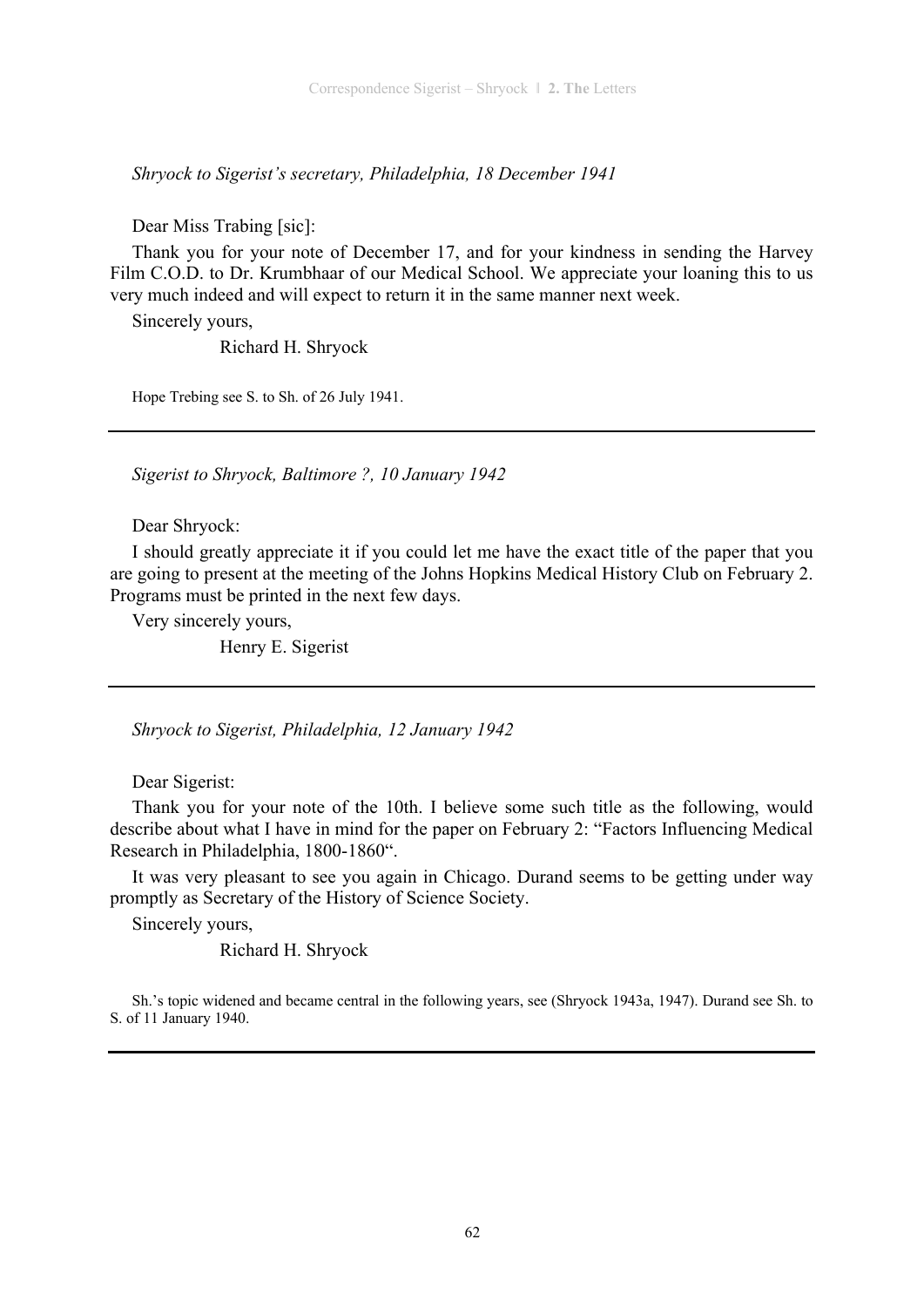*Sigerist's secretary to Shryock, Baltimore ?, 24 January 1942* 

Dear Professor Shryock:

Just a line to ask you if you wish me to make any hotel reservation for you for the evening of February 2 when you will be in Baltimore. I shall be glad to help you in any way possible.

Sincerely yours,

 Hope Trebing Secretary to Dr. Sigerist

*Shryock to Sigerist's secretary, Philadelphia ?, 28 January 1942* 

Dear Miss Trabing [sic]:

Thank you for your note of January 24. It is kind of you to offer to make hotel reservations for me for the evening of February 2, and I wish you would do so. Any good hotel, convenient either to the Railroad station or the Institute, would be all-right.

I believe that we plan to hold a meeting of the Committee on American Medical History at 1 P.M. that day, and I think Dr. Sigerist suggested that he might arrange a luncheon for the Committee. Perhaps you could be kind enough to remind him of this. Dr. Galdston and Dr. Blanton thought they could attend, but Dr. Dittrick will be unable to do so.

Sincerely yours,

Richard H. Shryock

Hope Trebing. Galdston see Sh. to S. of 28 August 1941. Wyndham B. Blanton and Howard Dittrick see S. to Sh. of 27 June 1941.

*Sigerist to Shryock, Baltimore ?, 12 February 1942* 

Dear Shryock:

Just a line to tell you how very much we enjoyed having you with us the other day. Your paper was fascinating. The subject is most interesting and you presented it and developed it in a most dramatic way. Everybody agreed that this was one of the best meetings we have had for a long time.

I was also very satisfied with the meeting of our Committee. I feel that we have made a step forward and that our policy is much clearer now. Miss Miller is preparing a memorandum that will be submitted to you as soon as it is ready.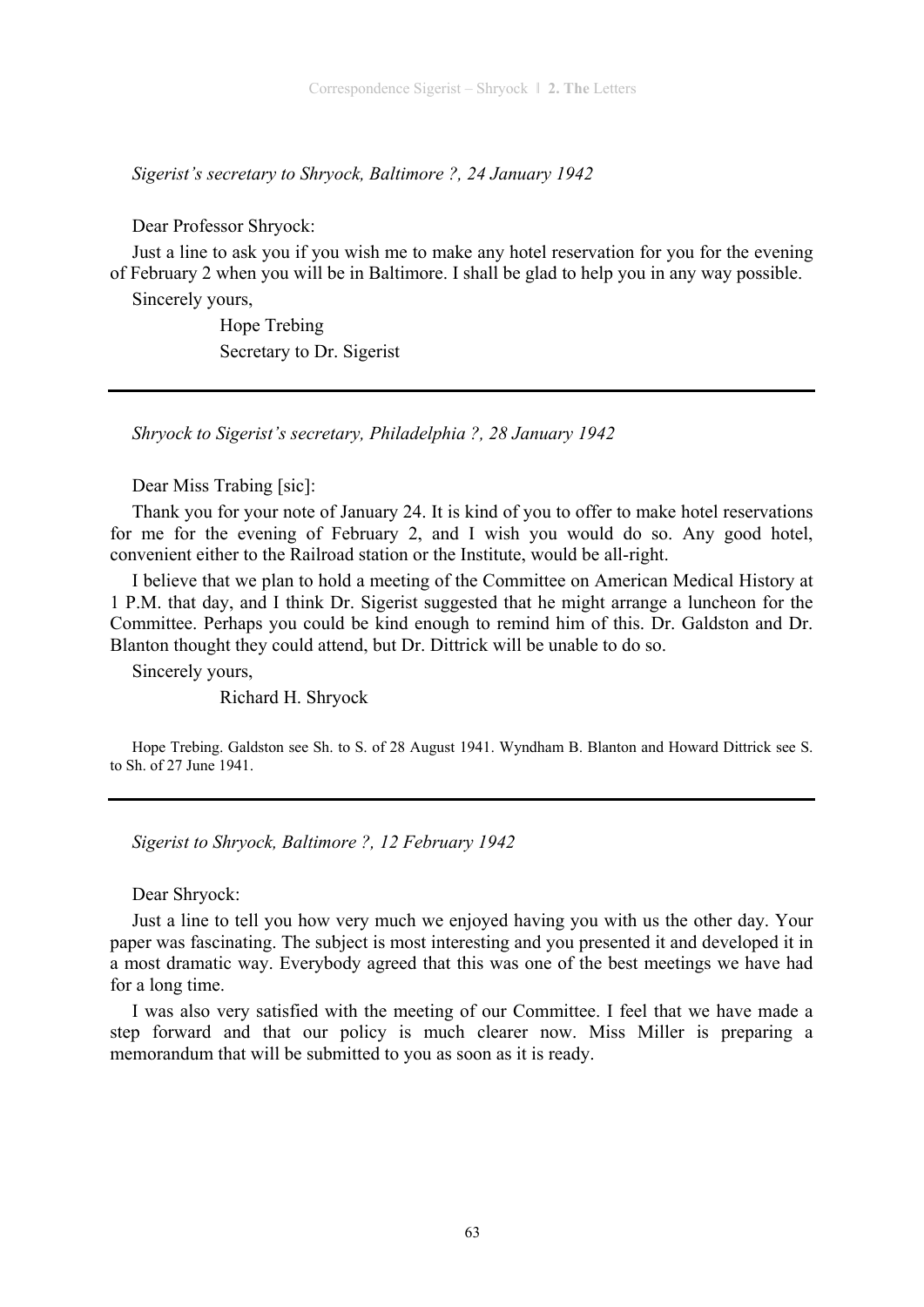With kind regards, I am

 Yours very sincerely, Henry E. Sigerist

Genevieve Miller see Sh. to S. of 29 May 1941.

*Shryock to Sigerist, Philadelphia, 13 February 1942* 

Dear Sigerist:

Thank you for your letter of the 12th and for the very kind comments on my talk at the Institute. I appreciated the opportunity of being with you. I also shared your feeling that we had accomplished something in the Committee meeting and shall look forward to seeing Miss Miller's memorandum. Let me also add how much I enjoyed your hospitality at luncheon and again at dinner.

With best wishes,

 Sincerely yours, Richard H. Shryock

Genevieve Miller see Sh. to S. of 29 May 1941.

*Shryock to Sigerist, Philadelphia, 18 April 1942* 

Dear Sigerist:

Dr. George Rosen has applied formally to this Society for a recommendation of his manuscript on the diseases of miners to the ACLS. As you know, the procedure in such cases is to appoint a committee for the Society which in turn passes on its recommendation to the American Council. Rosen writes me that you have already read the study and I wonder therefore if you would be willing to serve as chairman of such a committee ? My thought is that you would have to give no further time to the matter, since your own opinion is already formed. I shall also probably ask the Director of the U.S. Bureau of Mines to serve in the same capacity, since I understand that he has read the work. I shall request Dr. Long to make a third if he can find time for the purpose. If you can act as chairman, the other men will be requested to report to you and you could then submit your recommendation directly to Dr. Durand as secretary.

Miss Miller sent me the annual bibliography some time ago and it seemed to me in generally good shape. Unfortunately I have been under such pressure that I have not been able to be of any service in the preparation of this, and I really feel - that some qualified person who can give the necessary time should be made chairman of the Committee on the Bibliography. I have also asked Miss Miller to send me if possible the minutes of the meeting of our Committee on American Medical History which was held at the Institute during the winter, as I shall need these in order to report at the annual meeting.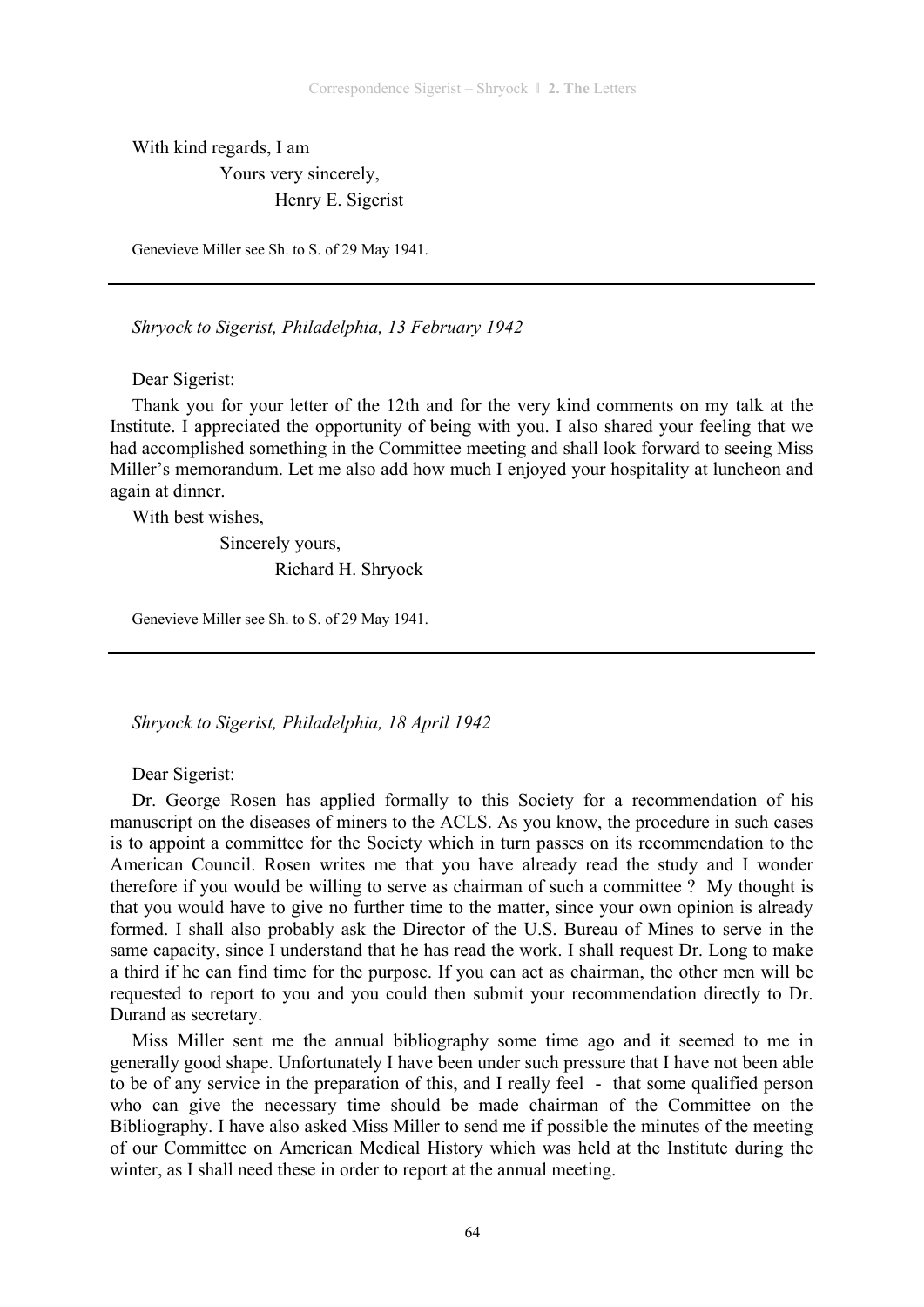The Program of the annual meeting has just reached me. I congratulate you on its attractive form. I am hoping to run down for one or two days during Graduate Week and also to see you at the Atlantic City sessions.

With best wishes,

## Sincerely yours, Richard H. Shryock

George Rosen (1910-1977) medical historian; his study (Rosen 1943). "this Society": Letter head: History of Science Society, President Richard H. Shryock. ACLS: American Council of Learned Societies. Long, Durand, Miller see Sh. to S. of 6 June 1941, 11 January 1940 and 29 May 1941, respectively. S.'s 3rd Graduate Week was held from 27 April to 2 May 1942 on "Contributions of Greece and Rome to Medicine".

*Sigerist to Shryock, Baltimore ?, 21 April 1942* 

Dear Shryock:

Thanks for your letter of April 18. I shall be very glad to serve as chairman of the committee for examination of Rosen's book. I know it very well. It is a very good piece of work that we can fully endorse.

As soon as I hear from the director of the U.S. Bureau of Mines and from Long, I shall make the report as requested.

You will receive the minutes of our Research Committee in the next few days. Zilboorg will present a separate report on the work of the Sub-Committee in the History of Psychiatry.

I was glad to hear that you like our program. I think it looks very attractive.

Yours very sincerely,

Henry E. Sigerist

Rosen and his book see Sh. to S. of 18 April 1942 and (Rosen 1943). Zilboorg see S. to Sh. of 29 November 1941.

*Shryock to Sigerist, Philadelphia, 22 April 1942* 

Dear Dr. Sigerist:

Thank you for your reply of the 21st and for your kindness in serving as Chairman of the Committee on Dr. Rosen's book. Dr. Long has also agreed to serve and you will doubtless hear from him as soon as he can examine the study. I have also written Dr. R. R. Sayers of the U.S. Bureau of Mines, who has already read the work, to serve as a third member and to report to you. You are familiar with all the procedures involved. It is my understanding that your report as Chairman and the manuscript itself should both go when possible to Dr. Durand, as Secretary, who will then forward them to the ACLS. I also assume that Dr. Rosen himself and his publisher will secure and fill in the usual Council blanks.

I should be glad to receive the minutes of the Research Committee.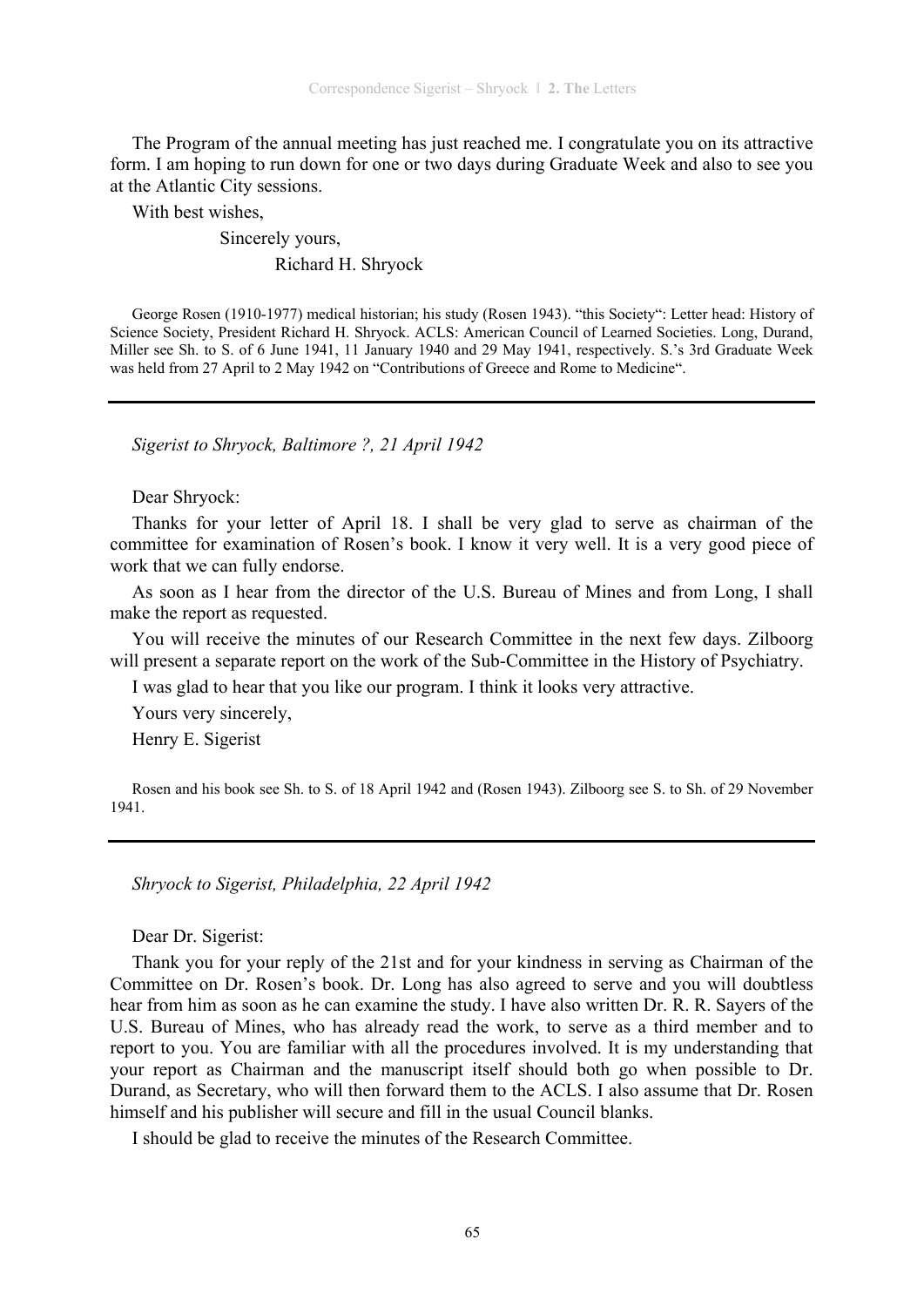Thank you also for the invitation to attend the dinner on Monday during the graduate week. I should be glad to accept if the lack of a black tie is not too embarrassing. As I can only come down for the day, it might be difficult to dress for dinner.

Sincerely yours,

Richard H. Shryock

Rosen and his book see Sh. to S. of 18 April 1942 and (Rosen 1943). ACLS: American Council of Learned Societies. Graduate Week see Sh. to S. of 18 April 1942.

*Sigerist to Shryock, Baltimore ?, 22 April 1942* 

Dear Dr. Shryock:

I am sending you enclosed minutes of the meeting we had on February 2, drawn up by Miss Miller. You will find them useful as a basis for your report.

Very sincerely yours,

Henry E. Sigerist

Genevieve Miller see Sh. to S. of 29 May 1941.

*Sigerist's secretary to Shryock, Baltimore ?, 24 April 1942* 

Dear Dr. Shryock:

Dr. Sigerist asked me to thank you for your letter of April 22 and to tell you that not wearing dinner jacket makes not the slightest bit of difference as there will certainly be others who do not come in black tie.

So I shall mark you as accepting and with kind regards, I am

 Very sincerely yours, Hope Trebing Secretary to Dr. Sigerist

*Shryock to Sigerist, Philadelphia, 7 May 1942* 

Dear Sigerist:

Mr. R. R. Sayers, Director of the U.S. Bureau of Mines, has agreed to act as the third member of our Committee on Dr. Rosen's manuscript. I am requesting him as well as Dr. Long, to forward their opinions to you as soon as is convenient.

I enjoyed the Atlantic City meetings and thought the program and arrangements excellent. I was only sorry to have to rush away from the dinner.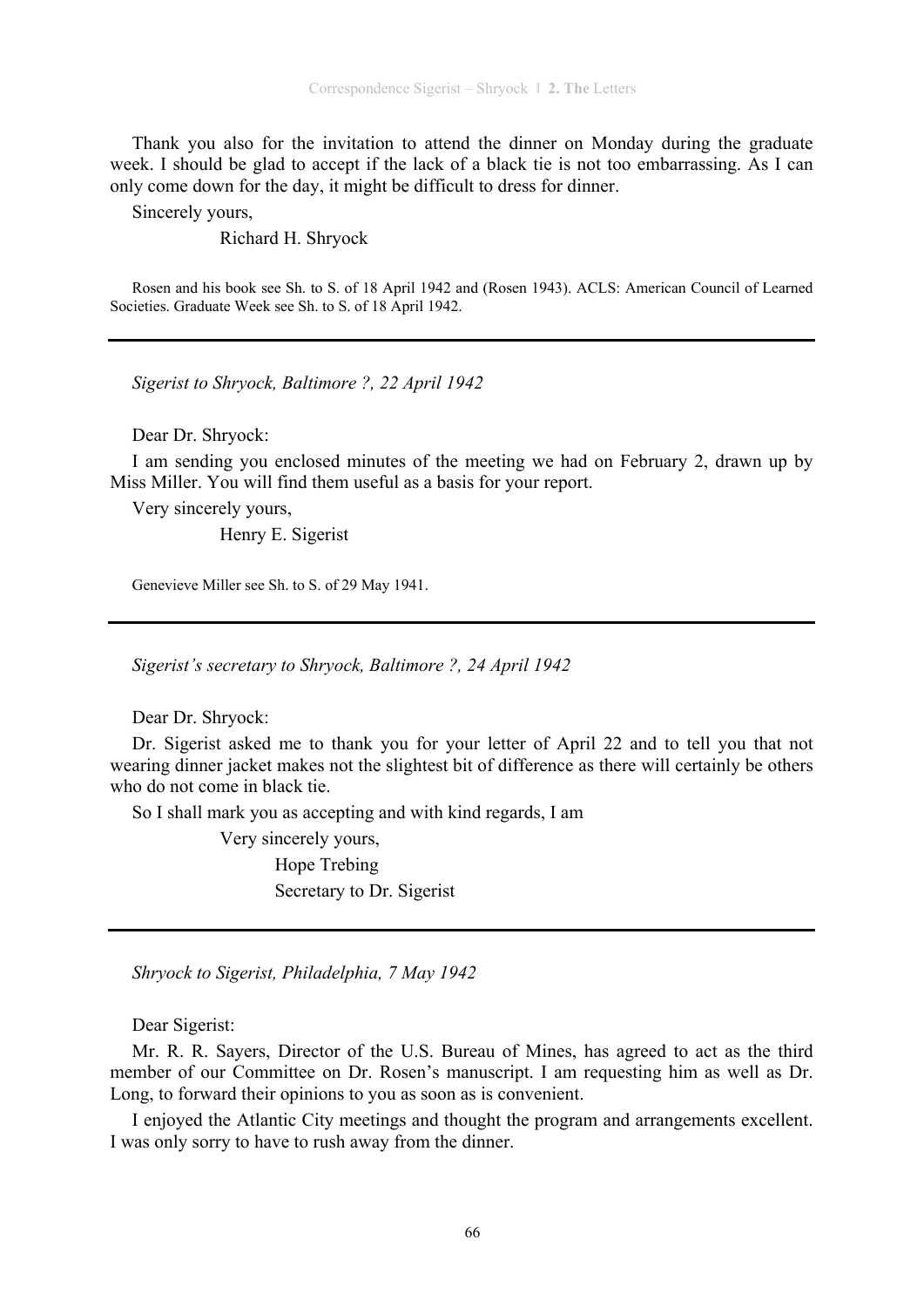With best wishes,

 Sincerely yours, Richard H. Shryock

Sayers see Sh. to S. of 22 April 1942. Rosen and his book see Sh. to S. of 18 April 1942 and (Rosen 1943).

*Shryock to Sigerist, Philadelphia, 18 May 1942* 

Dear Dr. Sigerist:

Reports have just reached me on Dr. Rosen's study from Dr. Long and Dr. Sayers. Each feels that this is well worth publishing but that there should be considerable editing , some abridgments, and some additions. I therefore do not see how we can rush this application through in time for the meeting of the ACLS Advisory Board the latter part of this week. But it probably would be correct for you to report to Dr. Durand - if your own opinion is favorable - that the Committee plans to recommend the study as soon as certain changes have been made therein.

If Dr. Long has no objection, I will forward his letter to you shortly, as it contains specific suggestions that might be helpful to Rosen. I have requested Dr. Long to write you directly, but am sending this on to you in case he has not done so.

Sincerely yours,

Richard H. Shryock

Rosen and his book see Sh. to S. of 18 April 1942 and (Rosen 1943). Sayers see Sh. to S. of 22 April 1942. ACLS: American Council of Learned Societies.

*Sigerist to Shryock, Baltimore ?, 18 May 1942* 

Dear Dr. Shryock:

As I heard the Committee on grants-in-aid of publication of the American Council of Learned Societies is meeting on May 24, I would like to inform you that you will find an application of my Department pending. It is for the publication of a two volume book that Dr. Edelstein has just completed on Asclepius and his cult.

I think Edelstein and his wife have done a splendid piece of work. For six years, they have collected all literary testimonies on Asclepius and on the basis of this huge material, they have come to a totally new interpretation of Asclepius, his relation to physicians and medicine, and on the cult at large.

The first volume is a collection of all the texts in Greek with English translation, and I think this volume will be of invaluable help to a wide range of historians. The material is very much scattered and often difficult of access and many of the texts are by no means easy so that the translation should prove very valuable. I think this first volume should be very useful not only to philologists and archaeologists but to historians of medicine and religion. It should be to this field what the collection of Diels is to pre-Socratic philosophy.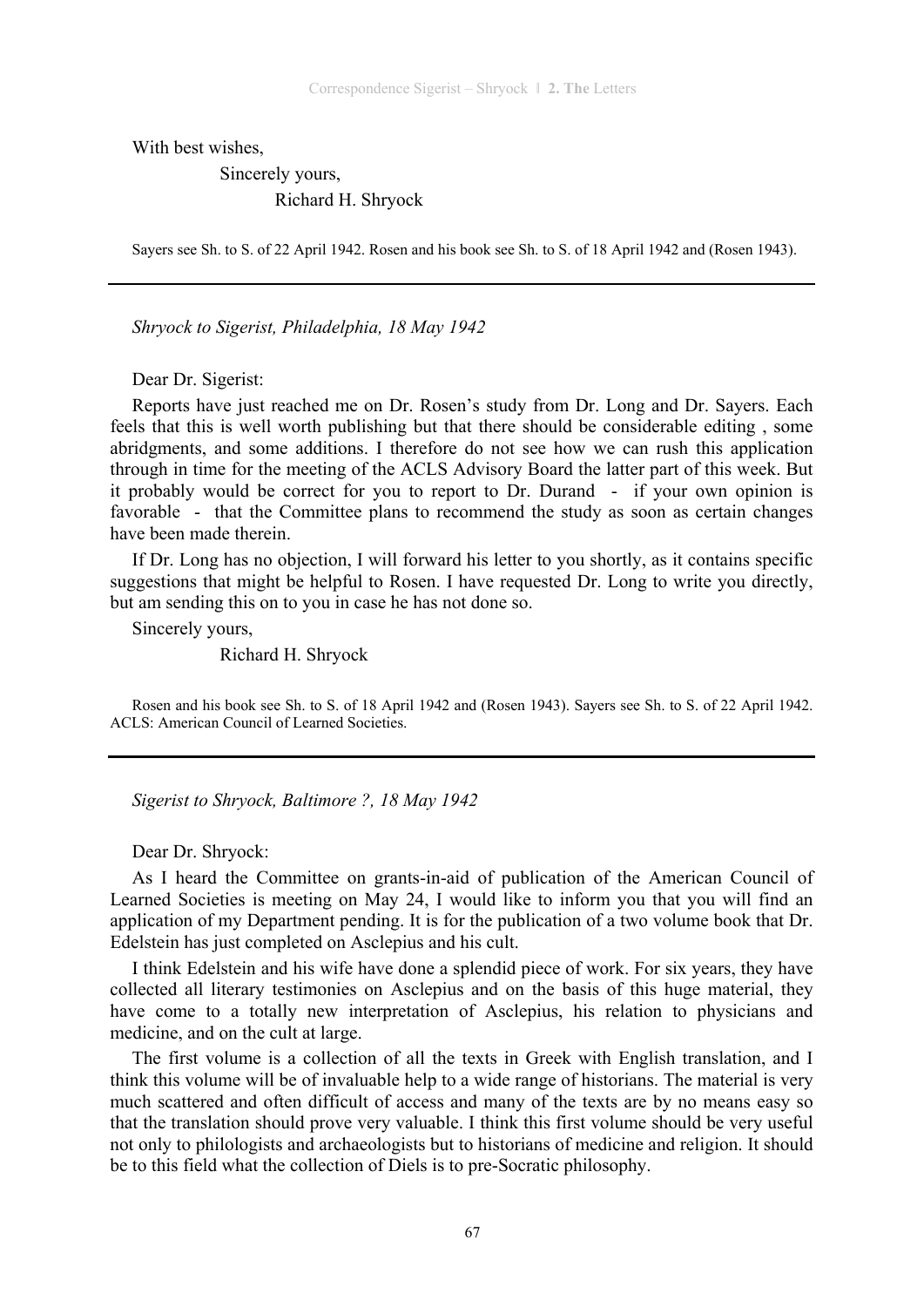The second volume which is based on the materials of the first and refers to it constantly gives the history of the god and his cult. The interpretation is so new that it will undoubtedly meet with a good deal of opposition from philologists, but I and others find that the scholarship is absolutely sound and I personally find the results perfectly convincing.

I have no hesitation to say that I consider this the most important and most scholarly study that has come from my Department in the last ten years and I would be very much indebted to you if you would support our application.

I did not send the book in through the History of Science Society because this would have taken a good deal of time and there is a possibility that Edelstein may be called to the Army. I am therefore anxious to publish the book as soon as possible as long as he is here.

With kind regards, I am

 Yours very sincerely, Henry E. Sigerist

Ludwig Edelstein see Sh. to S. of 25 April 1938; Emma J. Edelstein, his wife and co-worker. (Edelstein/Edelstein 1945). Asclepius: Healing god of Greeco-Roman Antiquity. Hermann Diels (1848-1922) editor of texts of pre-socratric philosophers.

*Shryock to Sigerist, Philadelphia, 19 May 1942* 

Dear Sigerist:

Thank you for your letter of May 18, in reference to the application to the American Council of Learned Societies on behalf of Dr. Edelstein's study of Asclepius. I should much like to see this manuscript and will, of course, be glad to support it to the best of my ability. Your letter will be very helpful, and I assume that you have no objection to my reading it if there is an opportunity to do so.

I am sorry that we cannot get Dr. Rosen's book before the meeting of this week, but it hardly seems possible under the circumstances.

Sincerely yours,

Richard H. Shryock

Edelstein and his study see S. to Sh. of 18 May 1942. Rosen see Sh. to S. of 18 April 1942.

*Shryock to Sigerist, Philadelphia, 1 June 1942* 

Dear Sigerist:

Copies of the letters from Cherniss and Nock relating to Edelstein's manuscript, have just reached me this morning from Dr. Goodchild. I am sorry that I had no opportunity to see these in advance, as it would then have been possible to have defended the study more effectively. In confidence, what happened was this. Edelstein's work was presented last and these letters were read hurriedly - concluding with that by Nock. Both the older members of the Advisory Board seized upon the latter as indicating that the work should not be supported. They particularly criticized the printing and translation of standard texts, although I pointed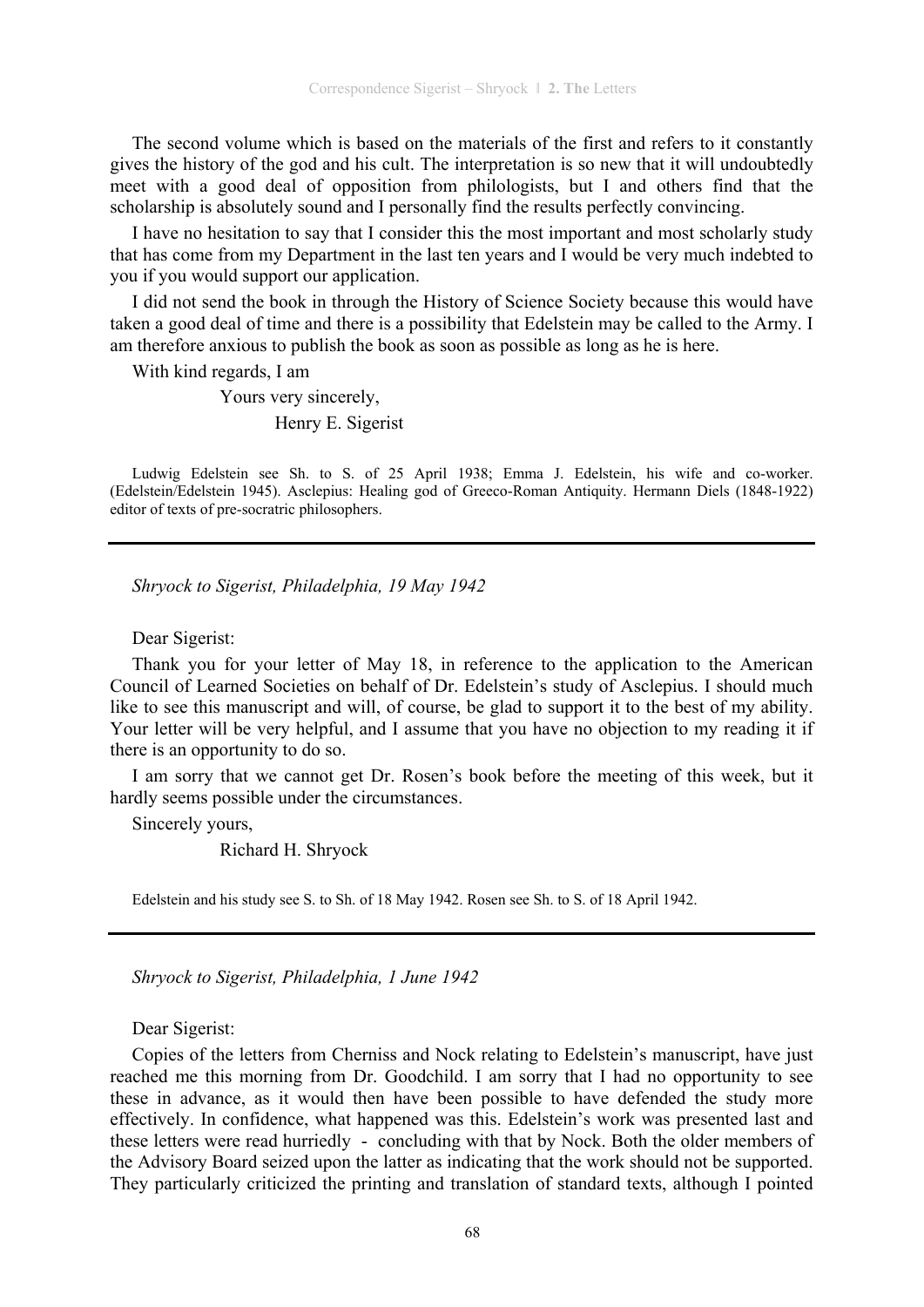out that the work could be used primarily by medical historians rather than by philologists. I believe that two other members of the Board - Curti and Sabin - were new and knowing nothing about the matter, were inclined to go along with these criticisms. It was quite evident that the Board was about to reject the work, so that it seemed the only way to save it was to suggest that it be referred back to the History of Science Society. This proposal was well accepted, although it was urged that Professor Carl Kareling of Yale be appointed to our Examining Committee. I agreed to this, since I can appoint two or three other men who will presumably be medical historians.

I quite understand why Dr. Edelstein hoped to save time by not referring the study first to the Society. On the other hand, I observed that the Board was inclined to be deferential to recommendations made by constituent societies. Hence I suspect a certain risk is taken in submitting a work without such backing. I would hope that if our Committee recommends the study strongly, it ought to receive more serious consideration at the fall meeting. As I said on the phone, I would appreciate any suggestion you would care to make as to possible members of such a Committee. I have in mind someone like Castiglioni. Would Robinson, the archeologist at Hopkins, be desirable ? I would also like to find one medical historian who was not a specialist in the ancient period, just to bring out the interest of general readers. I will appoint the Committee immediately upon hearing from you.

I enclose herewith Long's letter concerning the Rosen study. I requested him to write you directly, but apparently this was not done.

The enclosed letter from Dr. Weinberger reached me two days ago. I also enclose a copy of my reply. Do you share my feeling that this is a matter we ought to avoid if possible ? Please return the Weinberger letter at your convenience.

I much enjoyed reading during the winter, your Yale lectures on "Medicine and Human Welfare." These impressed me as remarkable syntheses both in form and substance. My review will appear in one of the next issues of the Annals of the American Academy here.

Sincerely yours,

Richard H. Shryock

*Medicine and Human Welfare* (Sigerist 1941a).

New names:

Castiglioni, Arturo (1874-1953): Italian medical historian, in exile at Yale University

Cherniss, Harold F. 1904-1987): expert on ancient philosophy

Curti, Merle (1897-1996): historian

Goodchild: not identified

Kareling, Carl: not identified

Nock, possibly Albert J. (1872-1945): author on educational and social matters

Robinson, D.M.: archeologist at Johns Hopkins University

Sabin: not identified

Weinberger: not identified, see also S. to Sh. of 5 June 1942

Names mentioned before:

Edelstein see Sh. to S. of 25 April 1938

Long see Sh. to S. of 6 January 1941

Rosen see Sh. to S. of 18 April 1942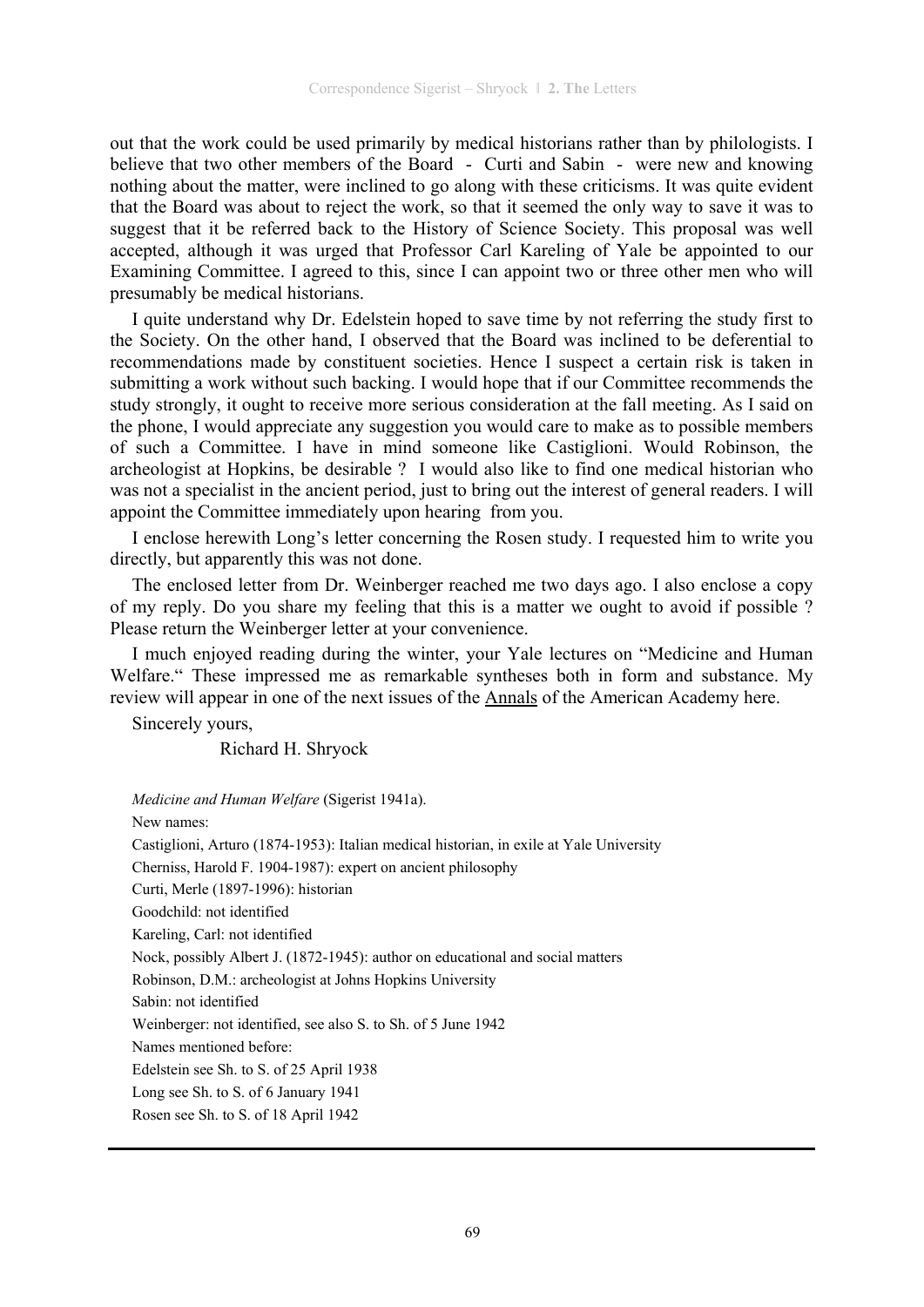### *Sigerist to Shryock, Baltimore ?, 5 June 1942*

### Dear Shryock:

Many thanks for your letter of June 1. Let me tell you how very much I appreciated all you have done for the Edelstein manuscript. I have asked Goodchild to send it to you so that you can have a look at it yourself and I am sure you will agree with me that it is a perfectly remarkable piece of work.

As to the committee you intend to appoint, I am sure that Castiglioni would be a good choice and I would also suggest Sarton. His voice would carry a great deal of weight and if I remember correctly, he has done some work on the history of religion himself.

I quite agree with you that it would have been safer to present the manuscript through the History of Science Society from the beginning, but I felt that the Institute of the History of Medicine was a respectable applicant and Edelstein was very impatient. He may be called to the Army and after having worked so many years on this book, he was anxious to see it through the Press himself.

As things now stand, I am sure that the procedure that you have suggested is by far the best and I only hope that we will succeed in obtaining the grant in the fall.

Thanks for sending me Long's letter. I had a copy made of it so that I am returning the original enclosed. I am also adding a copy of my report to Durand. I think we all agree that the book is a good piece of work and can be recommended wholeheartedly. If I remember correctly, Rosen intends to write some day a second volume dealing with the 20th century. This answers some of Long's objections. I think Rosen did well to stop at the end of the 19th century because a survey of the development in the 20th century would actually be a study in modern public health.[sic] that could not be dealt with in a few chapters.

The Weinberger controversy is very unpleasant indeed, and I feel as you do that it would be desirable for the Association to keep out of it. I think the best would be to delay the matter in the hope that it will die out. Your suggestion to bring the matter before the Research Committee was good since it will take some time before the Committee meets.

I greatly appreciated your very kind comments on MEDICINE AND HUMAN WELFARE. The book has had an astonishingly good sale in spite of its prohibitive price.

With kind regards, I am

Yours very cordially,

Henry E. Sigerist

Goodchild and Castiglioni see Sh. to S. of 1 June 1942. Report to Durand about (Rosen 1943); a second volume to this book has not been published. *Medicine and Human Welfare* (Sigerist 1941a).

Names mentioned before:

Castiglioni see Sh. to S. of 1 June 1942

Durand see Sh. to S. of 11 January 1940

Edelstein see Sh. to S. of 25 April 1938

Goodchild see Sh. to S. of 1 June 1842

Long see Sh. to S. of 6 January 1941

Rosen see Sh. to S. of 18 April 1942

Sarton see Sh. to S. of 30 January 1936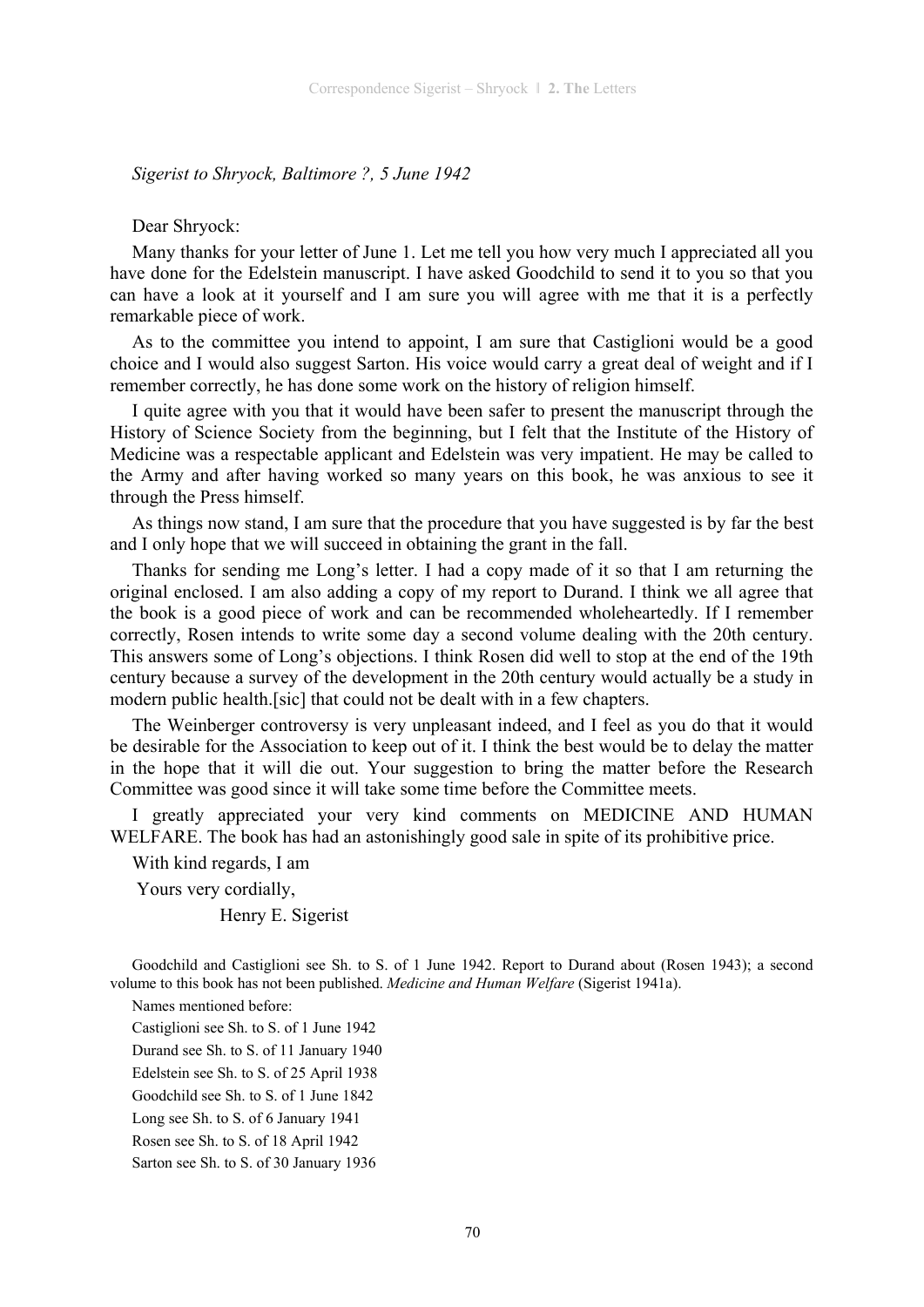Weinberger see Sh. to S. of 1 June 1942

*Shryock to Sigerist, Philadelphia, 6 June 1942* 

Dear Sigerist:

Thank you for your reply of June 5. I shall request Castiglioni and Sarton to serve as members of our Committee on Dr. Edelstein's study. I shall be glad to see it personally and then can forward it to one of the men who accepts appointments to our Committee.

Thank you for sending the report on Dr. Rosen's study to Dr. Durand.

I am glad you agree with me about the Weinberg matter. In reply to your letter, he wrote that he would be in Philadelphia on the 11th and felt that he must see me. I shall tell him that I cannot possibly find time to go into the case personally, but I fear that he will not heed my general advice to let the matter drop. If he insists that we present it to the Committee on American Medical History, that will as you say take a very long time.

Sincerely yours,

Richard H. Shryock

Names already mentioned see S. to Sh. of 5 June 1942.

*Shryock to Sigerist, Guilford, CT, 30 June 1942* 

Dear Sigerist,

Thank you for sending Dr. Edelstein's manuscript on to me. It arrived the day on which I was leaving for a brief vacation here. Hence I looked through it hurriedly and then forwarded it to Dr. Sarton as I did not want to delay getting it to our Committee too long. I was impressed by the thoroughness with which Dr. Edelstein had used the secondary as well as the original materials; and as far as I could judge - as an outsider to the field - his interpretation seemed ballanced [sic] and reasonable. The survey of different historical interpretations, and comments thereon, were most interesting. I hope we will get a favorable report from our Committee.

Dr. Durand has just written that he expects to go into some sort of Government service in Washington about August 1st. This will necessitate finding at least a temporary Secretary-Treasurer for the History of Science Society.

Dr. Galdston has probably sent you a copy of his proposed brief paper on the activities of local medical historical societies. Could you be kind enough to send him the address of the Cleveland member of the Com't on American Medicine ? He wants to send the paper to all members. With best wishes, Sincerely yours,

Richard H. Shryock

Edelstein and his study see S. to Sh. of 18 May 1942. Sarton, Durans, and Galdston see Sh. to S. of 30 January 1936, 11 January 1940, and 28 August 1941, respectively.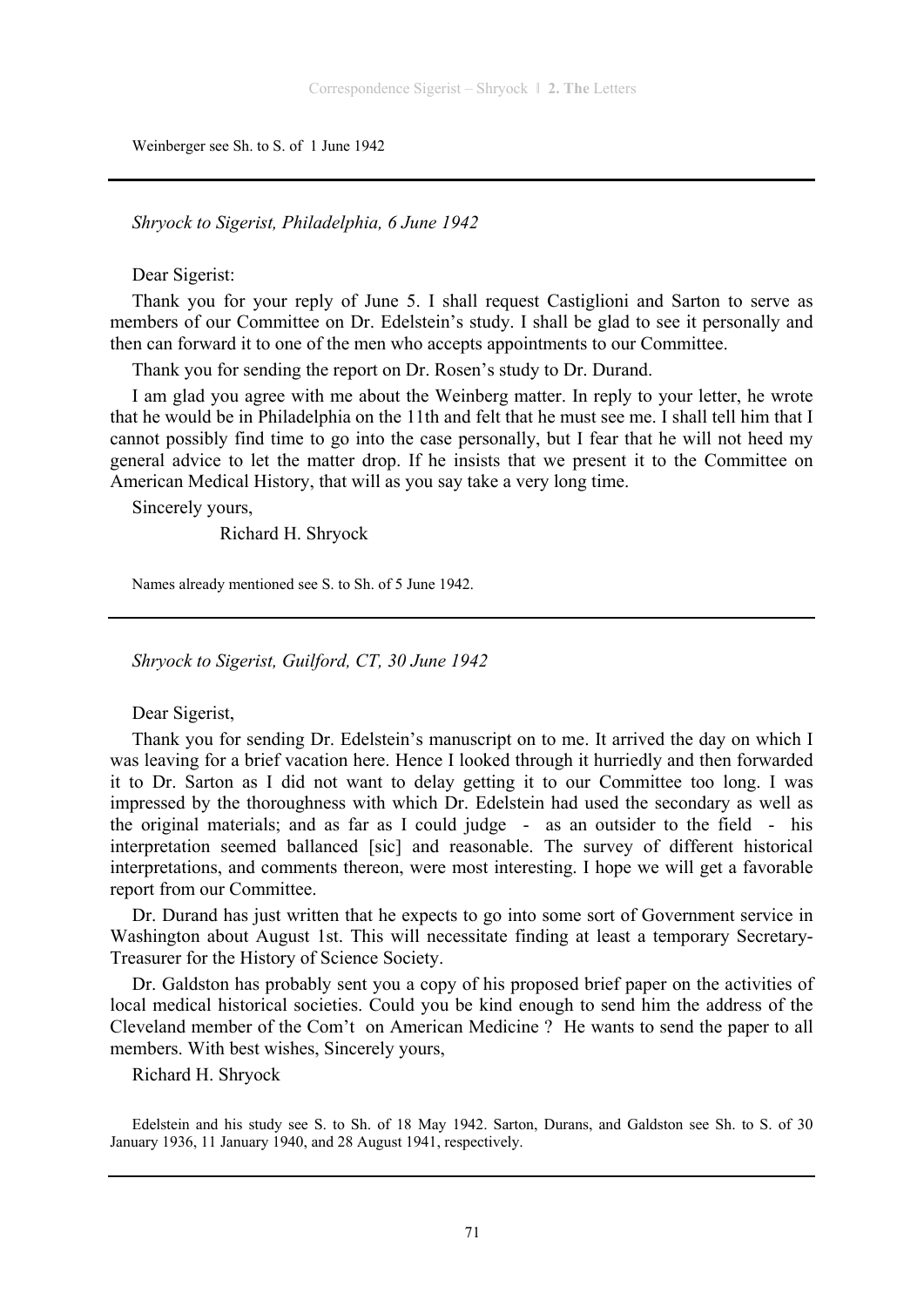*Sigerist's secretary to Shryock, Baltimore ?, 14 September 1942* 

Dear Dr. Shryock:

I wish to thank you for your letter to the Officers, Council, and Committee Members of the History of Science Society. Dr. Sigerist will be at the Institute later in the week and I shall bring it to his immediate attention at that time.

Sincerely yours,

 Hope Trebing Secretary to Dr. Sigerist

*Shryock to Sigerist, Philadelphia, 23 September 1942* 

Dear Sigerist:

I do not know as yet just when the Advisory Board of the ACLS meets during the fall, but wish to refresh my memory on the two manuscripts which we will presumably submit for the HSS at that time. As I recall it, you are Chairman of our Committee on the Rosen study, which I believe was favorably reported upon by Dr. Long, Dr. R. R. Sayers, and yourself. You are more familiar than I with the procedures involved. If it is customary, could you send your Committee report directly to the ACLS office ? Would it be well to enclose the specific statements by Long and Sayers, as well as your own ? I believe I have forwarded you copies of their letters.

Of course, this could all be put through Dr. Pogo's office as Acting Secretary, but it might save him trouble if you could send the report on directly. By the way, do you now have the manuscript or is it still in the hands of one of the Committee ? I suppose that must also be forwarded to the ACLS.

I believe I wrote you early in the summer that I had appointed a Committee on the Edelstein study, consisting of Dr. Sarton. Dr. Castiglioni, and Dr. Ernst Riess. The latter is a philologist and Greek scholar. I added him at the suggestion of one of the members of the Advisory Board who opposed recommending the study for publication. Since I did this deliberately in order to disarm possible criticism he might have made of the Committee, I am much pleased to say that Dr. Riess has now sent me a critical but definitely favorable report. Sarton also reported favorably. I do not seem to have any statement from Castiglioni as yet, but will check that immediately. I am hopeful that we shall have a unanimous and favorable Committee report.

Dr. Riess is sending the manuscript on to you, and I am suggesting that he also forward to Dr. Edelstein some specific corrections, which I thought the latter might wish to consider. Will you please, in turn, forward the manuscript to the ACLS office ? I will send the Committee report on myself, or relay it through Dr. Pogo.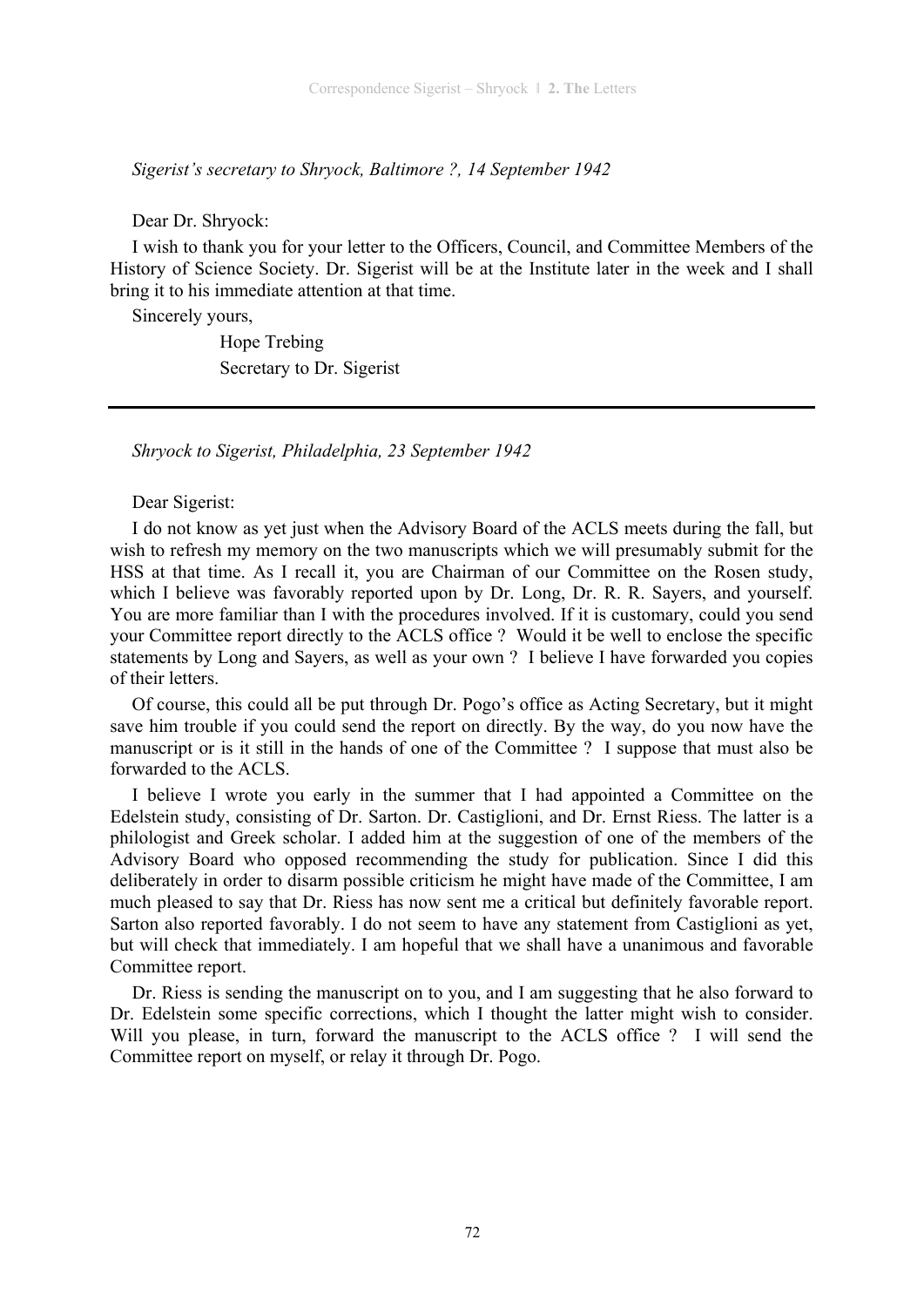With best wishes

 Sincerely yours, Richard H. Shryock

ACLS: American Council of Learned Societies. HSS: History of Science Society. Rosen and his study see Sh. to S. of 18 April 1942. Edelstein and his study see S. to Sh. of 18 May 1942.

Names mentioned before: Castiglioni see Sh. to S. of 1 June 1942 Long see Sh. to S. of 6 January 1941 Pogo see Sh. to S. of 28 August 1941 Sarton see Sh. to S. of 30 January 1936 Sayers see Sh. to S. of 22 April 1942

*Sigerist to Shryock, Baltimore ?, 29 September 1942* 

Dear Shryock:

Let me first answer your circular letter concerning the History of Science Society. I am all in favor of having Pogo continue as acting Secretary-Treasurer while Dr. Durand will be on leave of absence.

The question of the annual meeting is difficult to decide and I suppose that we are going to face the same problem very soon with the American Association of the History of Medicine. Columbus, Ohio is rather far and travelling in these overcrowded trains is anything but pleasant. I am not sure that I could attend the meeting in Columbus.

If a separate meeting were considered, it should be held in cities like Philadelphia, New York or Boston that can be reached easily and where the HSS has a relatively large membership. I think such a separate meeting should be considered if the A.H.A. cancels its meeting. It is always bad to interrupt the continuity of an organization's work and it takes a good deal of time and effort to resume the work after the war once it has been interrupted. Such a meeting could be held as some kind of an enlarged Council session. The Council should meet at any rate and I would certainly be willing to attend such a meeting.

Now to your letter of September 23. I sent my recommendations as chairman of the Committee on the Rosen study to Dr. Durand last Spring, and I suppose that all the reports on Rosen's book are in the hands of the Secretary - that is, at the moment - of Pogo. They should be sent to the ACLS as soon as possible so that they have time to be mimeographed. The specific statements by Long and Sayers should be included. The manuscript must also be in Pogo's hands.

Concerning Edelstein, I was very pleased to hear that Sarton and Riess have both passed favorably on the manuscript. The manuscript itself has just arrived here and will be forwarded to the office of the ACLS.

I think this answers your letters. If there is anything else I can do, please let me know.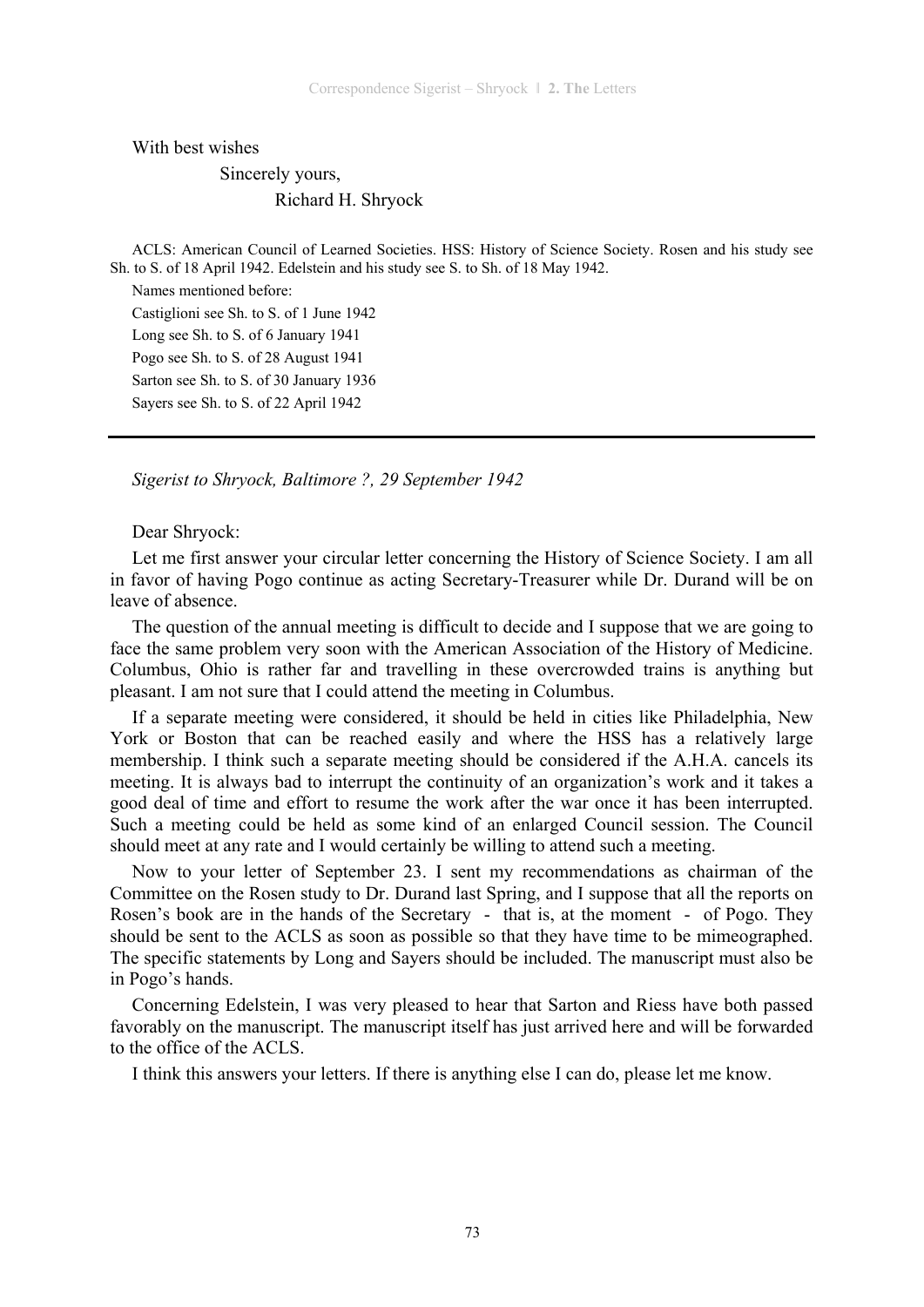With kind regards, I am

 Yours very cordially, Henry E. Sigerist

Durand see Sh. to S. of 11 January 1940. A.H.A.: American Historical Association. Other names and abbreviations see Sh. to S. of 23 September 1942.

*Sigerist to Shryock, Baltimore ?, 31 May 1943 [?]* 

Dear Shryock,

There are a lot of things I am anxious to discuss with you, and I wonder if you could have lunch with me in Baltimore. Wednesday, Thursday, or Friday June 4-6 would suit me very well. Just call me up and let me know when I may expect you. My telephone number at the Institute is Wolfe 4700 extension 32 and at home Belmont 5785.

Hoping to see you soon I am with kind regards

 Yours very cordially, Henry E. Sigerist

*Shryock to Sigerist, Philadelphia, 2 June 1943* 

Dear Sigerist:

It is O.K. for the dinner at the Franklin Inn here on the evening of Wednesday,

June 9. I have told the steward that the group will be from ten to fifteen in number; but if you could send me the exact number , that would be helpful.

I hoped to call on you yesterday afternoon before leaving Baltimore but was held up on Coast Guard business until train time. I shall look forward to seeing you and the other men on the 9th.

With best wishes.

 Sincerely yours, Richard H. Shryock

P.S. I seem to have forgotten the dinner hour which you gave on your card. Unless I hear to the contrary, I will assume that 6:30 P.M. is the satisfactory time.

Shryock served in the Coast Guard during WWII. S.'s card is missing.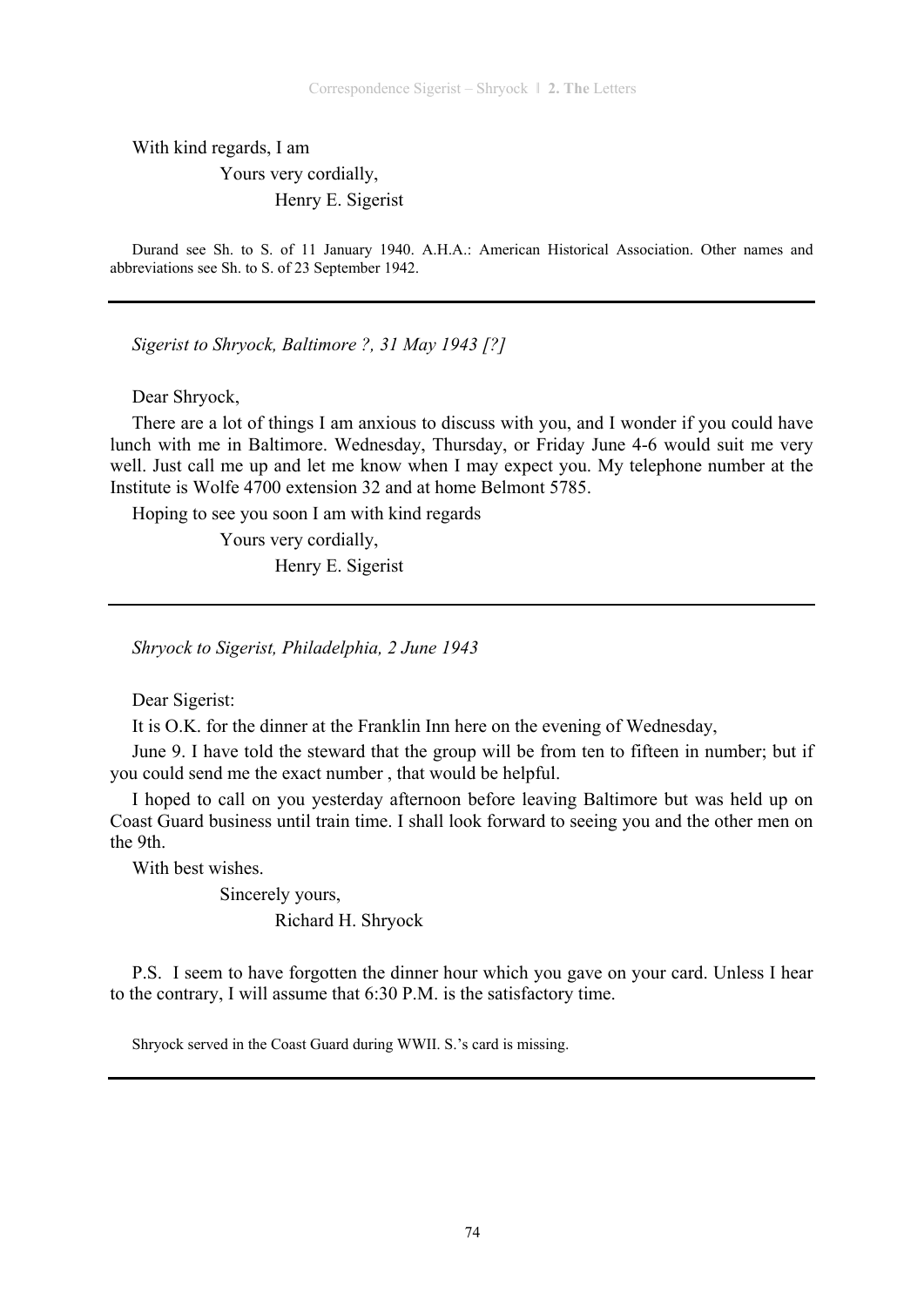*Shryock to Sigerist, Philadelphia, 5 October 1943* 

#### Dear Sigerist:

I was very sorry to miss your talk before the Committee of the New York Academy last Friday, but I had to be in Washington that day.

I have just read with interest your article on the universities in the last issue of the Bulletin. I think you were quite right that the burden of administrative duties is a serious threat to research. I am inclined to think that this is all the more true, because of the prestige which administrative functions carry in this country. Am I correct in the impression that this prestige was not so great in the German universities ? Many American professors not only find administrative work necessary as chairmen or deans, but actually desire the power and influence that goes with these positions. Perhaps this can be blamed on what used to be termed here as "the commercialism of our age", with a resulting tendency of trustees and administrative officers to receive primary recognition and to view professors as high-grade employees. The analogy with dominant business institutions is obvious enough.

On the other hand, if there are four or five professors in a department, only one of them in any case should be burdened particularly with administrative functions. This ought to leave the other four fairly free; and yet frequently it leads to little original work. I suspect there are other factors at work here in the whole complex of our university environment.

Sincerely yours,

Richard H. Shryock

"New York Academy" of Medicine. "Article on the universities" (Sigerist 1943b). Sh. is likely to have in mind the German universities of the 19th century.

*Sigerist to Shryock, Baltimore ?, 8 October 1943* 

#### Dear Shryock:

Very many thanks for your letter. I think the point you made is very good. It never occurred to me but I am quite sure that you are correct and that this actually is a factor that has led to an overdevelopment of administrative work in our universities. We had a good deal of administrative work in Germany too but we all cursed it and I never saw anybody who liked it.

Zilboorg told me the other day how delighted he was with your contribution for the psychiatry volume. I should very much appreciate it if you could send me a carbon for a few days. I am still working on my chapter and since it follows yours, it would be very helpful if I could see it.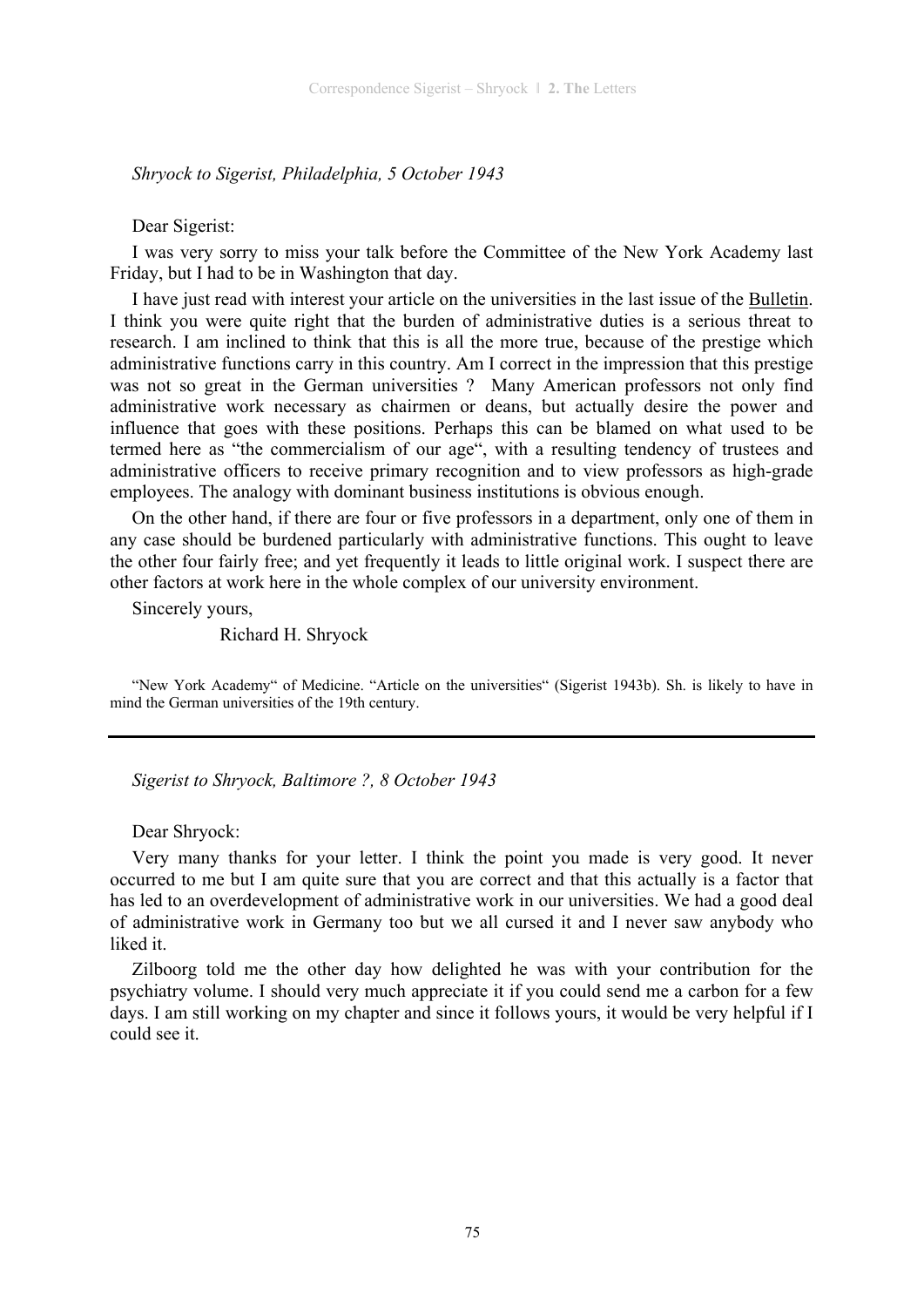With kind regards, I am

Yours as ever,

Henry E. Sigerist

S. refers to Sh. to S. of 5 October 1943. "administrative work in Germany": Leipzig 1925-1932. Zilboorg see S. to Sh. of 29 November 1941. "Psychiatry volume": (Shryock 1944a) and (Sigerist 1944a). "carbon" copy.

*Shryock to Sigerist, Philadelphia, 11 October 1943* 

Dear Sigerist:

Thank you for your note of October 8. I am much interested in your comment that German university men so disliked administrative work. I have the impression that full professors nevertheless had large influence in determining policies in Continental institutions. Here, policy seems to be largely in the hands of administrative officers and this may explain the attraction of administrative appointments for faculty personnel. I once declined a deanship at Duke, and am human enough to be proud of it.

I am glad that Zilboorg liked my chapter, though you will certainly find weaknesses in it. Enclosed is a carbon copy in which the citations are not complete, but it probably will serve your purpose. Zilboorg probably edited the last page or two in order to prevent overlapping with your chapter, and it might be helpful to check with him on this.

I was very sorry to miss your talk before the Committee of the New York Academy last week.

With best wishes,

 Sincerely yours, Richard H. Shryock

Zilboorg see S. to Sh. of 29 November 1941. "my chapter": (Shryock 1944a). "your chapter": (Sigerist 1944a).

*Shryock to Sigerist, Philadelphia, 29 October 1943* 

Dear Sigerist:

Thank you for the program for the Vesalius celebration next Monday. This looks most interesting; and I am very sorry that a class here that evening will prevent my coming down.

Sincerely yours,

Richard H. Shryock

Andreas Vesalius (1514-1564) anatomist. At S.'s Institute there was both a celebration and exhibition on Vesalius; a special issue of the Bulletin of the History of Medicine (14, 541-715, 1943) was devoted to Vesalius.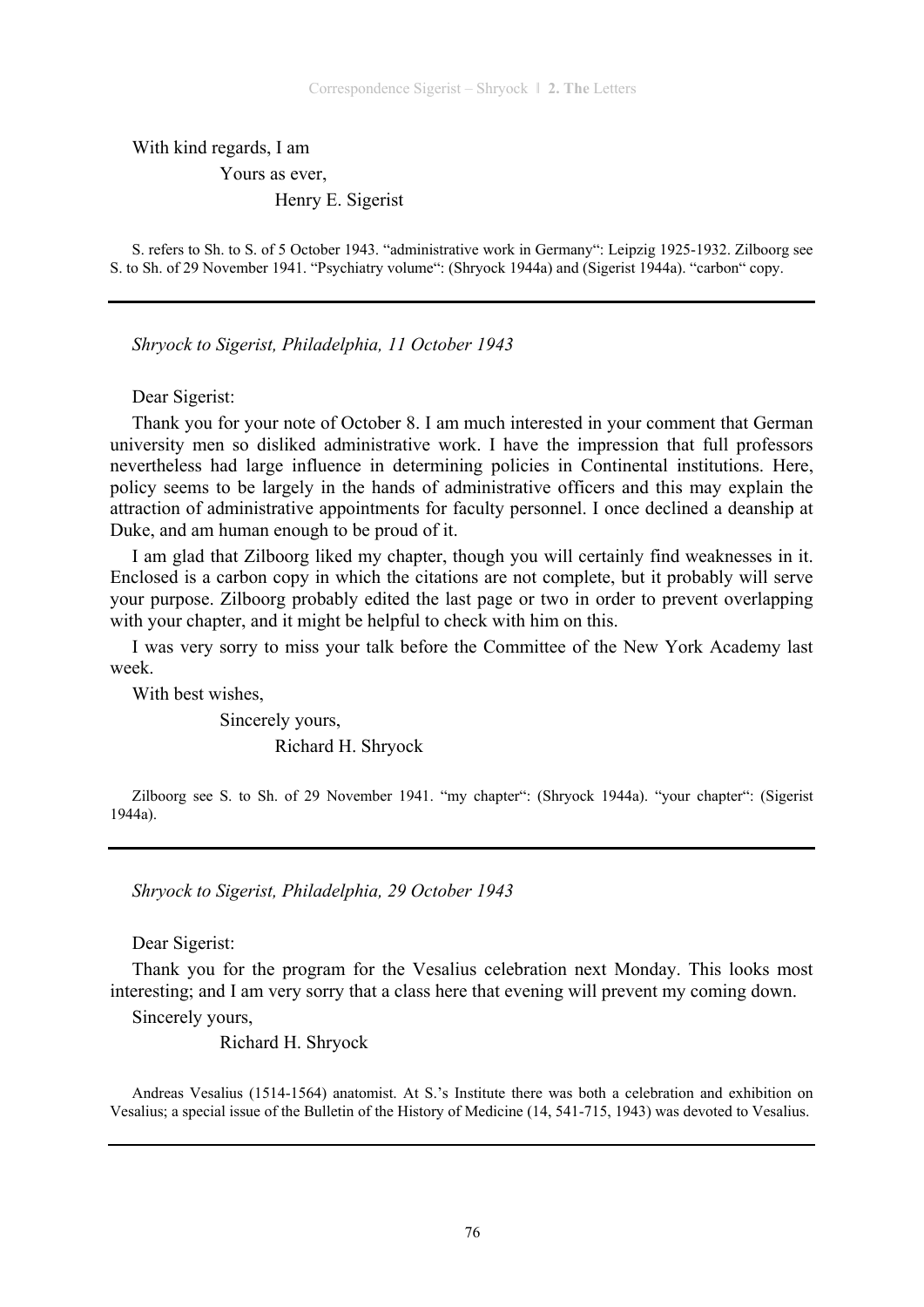*Shryock to Sigerist, Philadelphia, 15 December 1943* 

Dear Sigerist:

My apologies for not having acknowledged before your kindness in forwarding the collection of reprints from the Institute. I was particularly interested in your essays about which I wrote before, and in Dr. Edelstein's scholarly and suggestive interpretation of the Hippocratic Oath. It is of course good also to have the last annual issue of Miss Miller's Bibliography.

With best wishes,

Sincerely yours,

Richard H. Shryock

Edelstein see Sh. to S. of 25 April 1938 and (Edelstein 1943). Bibliography: (Miller 1943).

*Sigerist to Shryock, Baltimore ?, 4 January 1944* 

Dear Shryock:

It was a great pleasure to see you in New York the other day and I only regret that I could not hear the papers on Thursday. I was kept down town at the editorial office of the American Review of Soviet Medicine and when I was finally through with the work, it was too late for the meeting.

I always meant to write you and to tell you how very much I enjoyed your reprints, the contents of the one I already knew from the lecture you gave here some time ago; and I was particularly interested in your paper on American historiography which gives a splendid analysis of the subject.

I also wish to thank you for having let me have the carbon of your contribution to the psychiatry volume. I found it very useful and I am returning it enclosed.

I wonder if you would be willing to review a little book for the Bulletin of the History of Medicine ? It is by Otto Eisenschiml, "The Case of A.L -, Age 56", and deals with some medical aspects of Lincoln's death. You know the kind of reviews we publish in the Bulletin and I could not think of anybody better qualified to review this particular item. I may add that the books reviewed remain the property of the reviewers. Let me know if I may send you the book.

With kind regards, I am

Yours very sincerely,

Henry E. Sigerist

S. was on the editorial board of the newly founded American Review of Soviet Medicine. "American historiography": (Shryock 1943b). "psychiatry volume": (Shryock 1944a) and Sigerist 1944a). Otto Eisenschiml (1880-1963) Austrian-born chemist and author; (Eisenschiml 1943). Abraham Lincoln (1809-1865) 16th President of the U.S.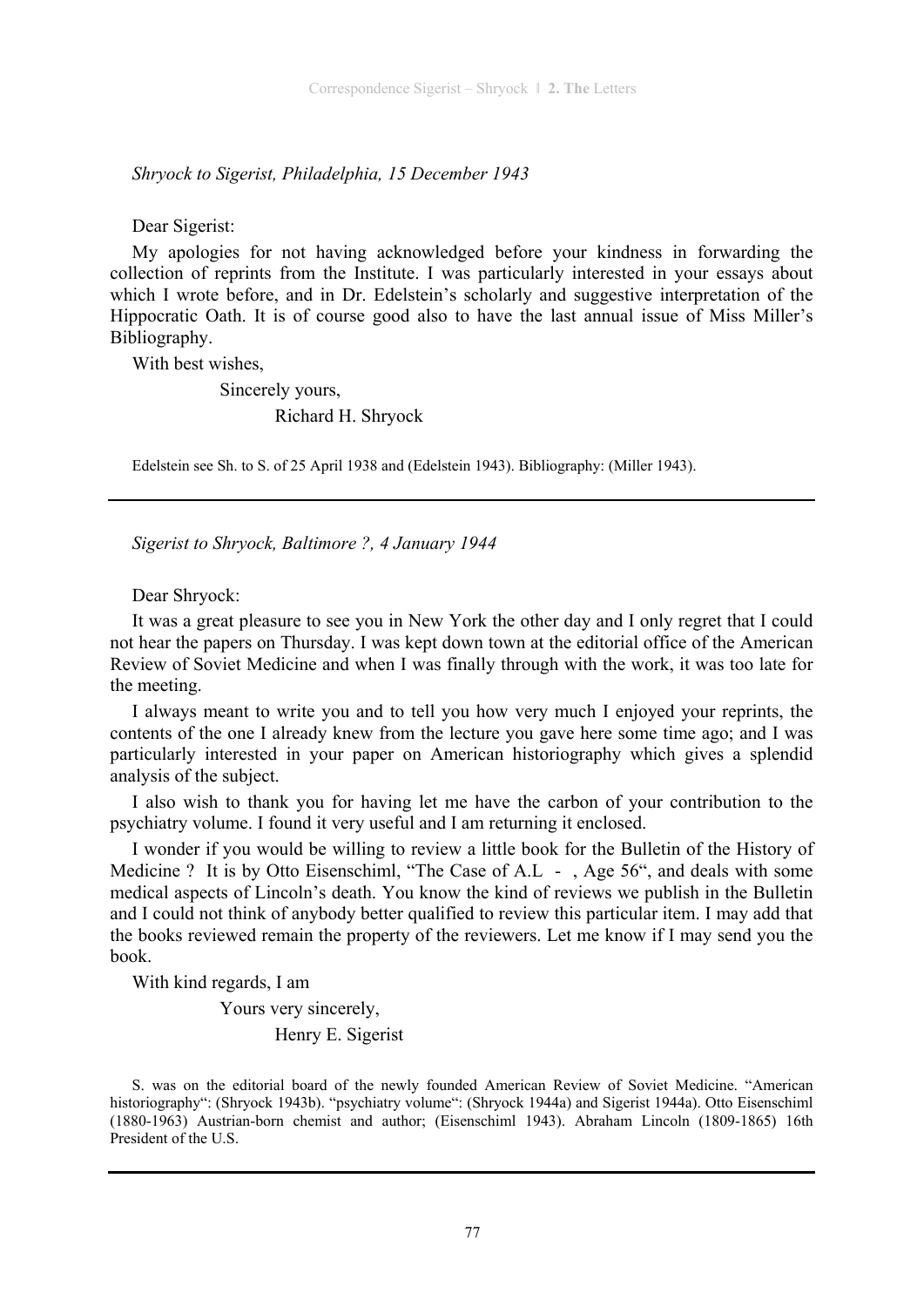*Shryock to Sigerist, Philadelphia, 10 January 1944* 

Dear Sigerist:

Thank you for your letter of January 4, and the kind comment on the paper on American historiography. I should be glad to review the book by Eisenschiml, "The Case of A.L. - ", if you do not mind quite a brief statement.

I think things worked out pretty well at the History of Science Society meeting. As I said there, I am urging the Advisory Board of the A.C.L.S. to encourage a program for work on the history of science in this country. The Committees of the A.C.L.S. are being somewhat reorganized, and the Advisory Board will be relieved of the publication awards, and will be expected rather to advise on general policies. These will include such matters as were hitherto assigned to the Committee on American Culture.

With best wishes,

 Sincerely yours, Richard H. Shryock

Eisenschiml and his book see S. to Sh. of 4 January 1944; Sh.'s review (Shryock 1944b). A.C.L.S.:

*Sigerist's secretary to Shryock, Baltimore ?, 15 January 1944* 

Dear Dr. Shryock:

American Council of Learned Societies.

Dr. Sigerist has asked me to thank you for your letter of January 10 and to tell you how very pleased he is that you will review the book by Eisenschiml for the Bulletin. I am sending it enclosed.

With kind regards from Dr. Sigerist, I remain

Sincerely yours,

 Hope Trebing Secretary to Dr. Sigerist

*Shryock to Sigerist, Philadelphia, 25 April 1944* 

Dear Sigerist:

Thank you for your kind letter of the 23rd. My contribution in Isis was simply prepared as a memorandum for the ACLS and it did not occur to me originally that Sarton would wish to publish it. Hence, I am much pleased that you think it of value and that you will quote it in the introduction to Norwood's book.

Leland intends to send out some reprints of the statement in order to secure some reactions, before the ACLS undertakes to work out some sort of program. Hence, I would appreciate it if you could find time just to send a note to Leland lending moral support to the idea. The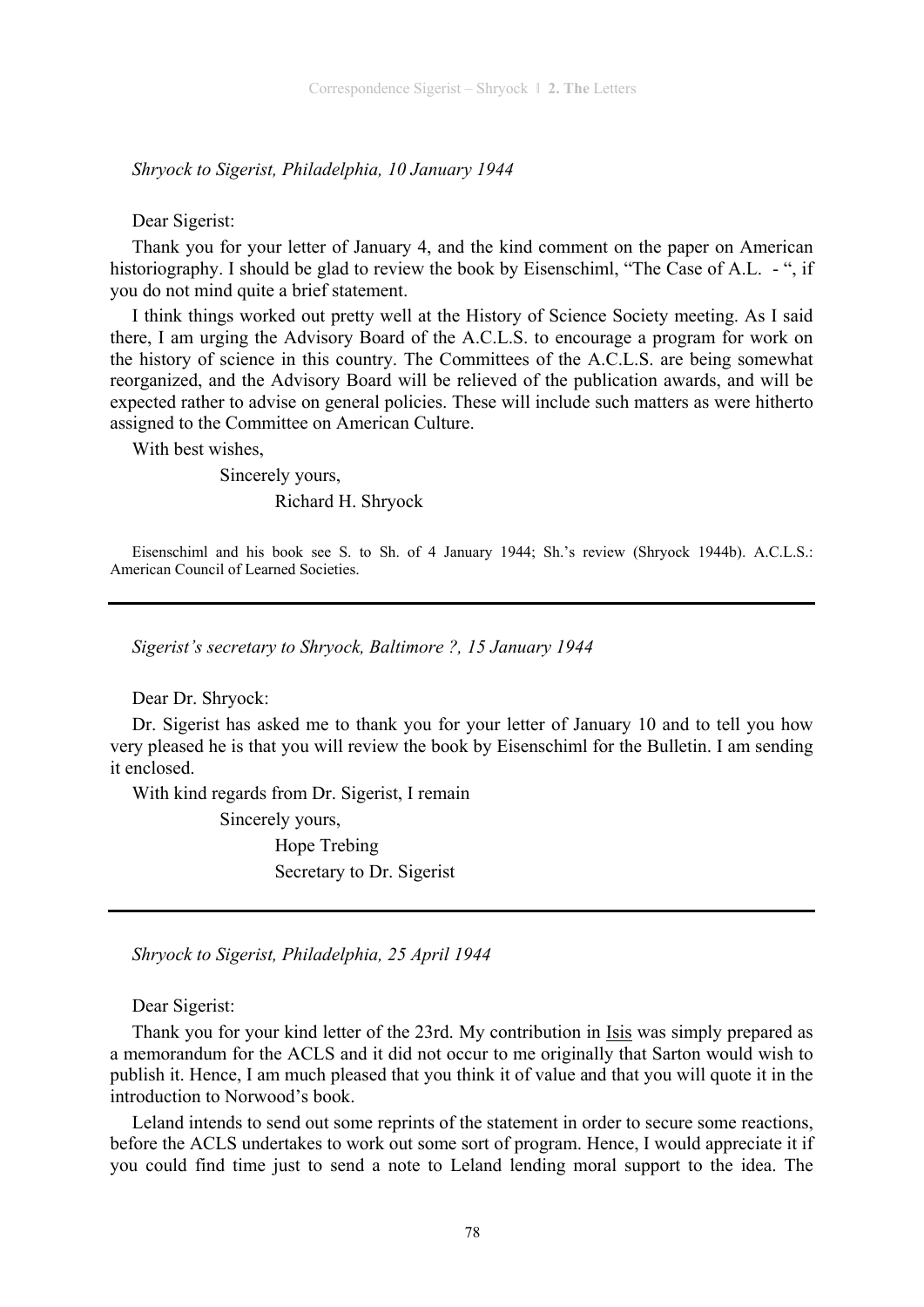Executive Committee and Advisory Board of the ACLS have approved in principle support for some sort of program in the history of American science, and I should much like to talk to you about this at the first opportunity.

It was pleasant to see you in New York, and I much admired your paper on Castiglioni. I shall look forward to seeing you at the coming meetings here, in Philadelphia.

With best wishes,

Sincerely yours,

#### Richard H. Shryock

S.'s letter is missing. Isis: A journal of the history of science, and (Shryock 1944c). ACLS: American Council of Learned Societies. Sarton and Castiglioni see Sh. to S. of 30 January 1936 and 1 June 1942, respectively. "introduction to Norwood": (Sigerist 1944b). Leland, Waldo G. (1879-1966) historian, founder and director of American Council of Learned Societies. Paper on Castiglioni (Sigerist 1944c).

*Shryock to Sigerist, Philadelphia, 21 August 1944* 

## Dear Sigerist:

Thank you for your letter of July 31st and the kind invitation to visit you in Lewes. It would be very pleasant to run down and if I can find a day free shall wire you about it. But as I have just returned to this city after three weeks' vacation and find things piled up, it may not be possible before the end of the month.

In any case, there will be time to talk over the proposed program in the history of American science after you return to Baltimore early in October. I shall be making tentative plans for the general character of the work and for bringing together a small group representing the different sciences as a sort of planning board. But nothing has to be final until I submit a preliminary report to the ACLS at its next meeting which will not come before late October. So I assume that if I cannot get down to Lewes, I can discuss this with you in Baltimore early that month.

An invitation to make a medical survey of Saskatchewan sounds most inviting and I congratulate you on the opportunity. It sounded like a chance to do a pioneer job of permanent significance.

With best wishes,

 Sincerely yours, Richard H. Shryock

S.'s letter is missing, probably a long-hand letter without copy. Lewes, Delaware. ACLS: American Council of Learned Societies. In September 1944 S. was in Saskatchewan as a consultant for a new system of medical care for the people of the province which had elected a leftist government (Sigerist 1944d)..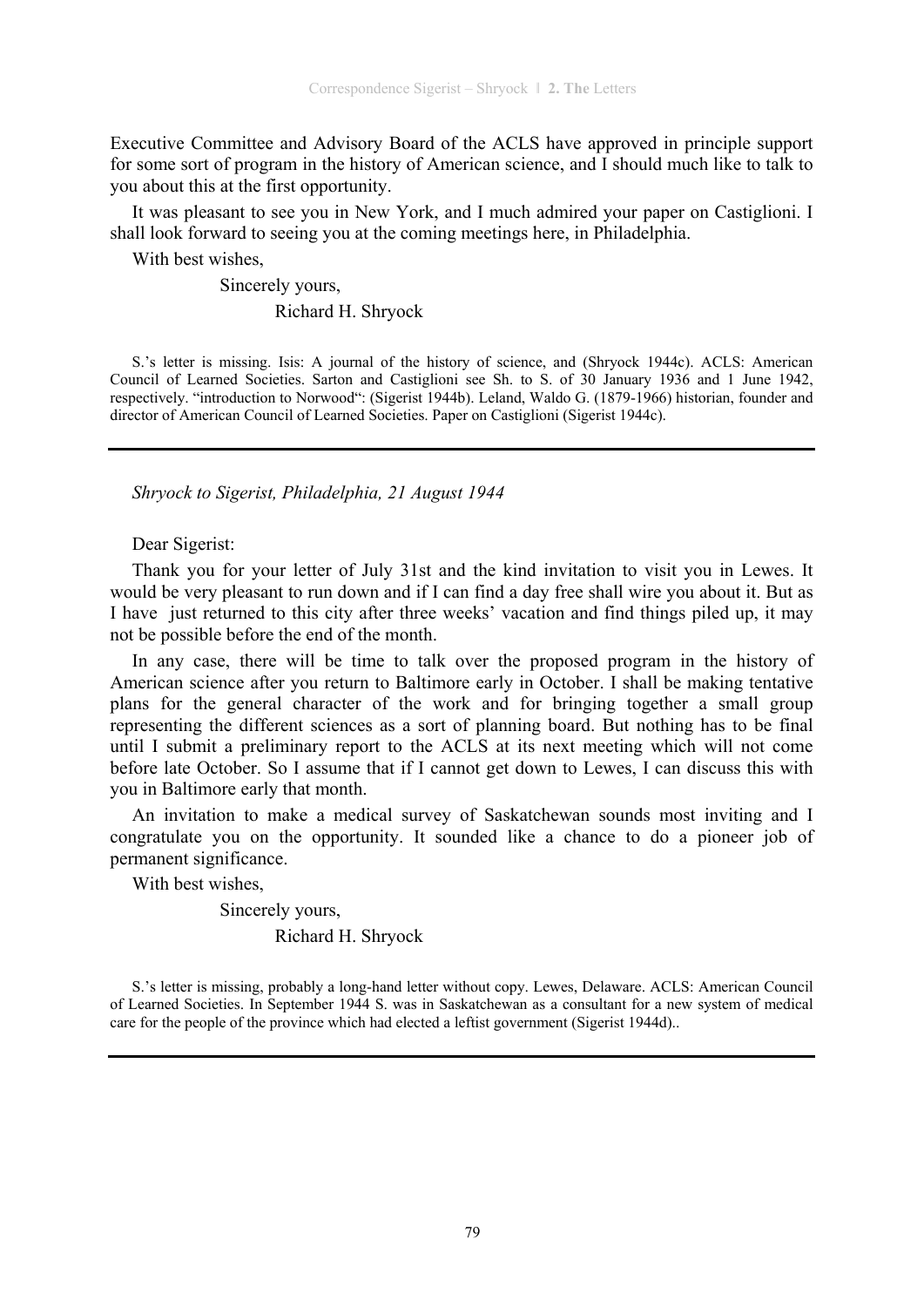*Shryock to Sigerist, Philadelphia, 23 October 1944* 

Dear Sigerist:

McDaniel just happened to tell me last Saturday, that you were planning to leave shortly for India. I hoped to see you shortly and am sorry this will make it impossible; but I congratulate you on this further opportunity. I trust that meanwhile you had an interesting time of it in Canada.

If you plan to be back by mid-winter as McDaniel suggested, I shall hope to tell you then of any progress on the A.C.L.S. project for the "history of science in the U.S."

With best wishes,

Sincerely yours,

Richard H. Shryock

McDaniel, Walton B. (1897-1975) medical historian. In November, invited by the State Department, S. would visit India as a consultant for post-war health organization and administration (Sigerist 1945); he travelled on an Air Force plane by way of Cairo and (possibly) Tehran. Canada and ACLS project see Sh. to S. of 21 August 1944.

*Sigerist's secretary to Shryock, Baltimore ?, 25 October 1944* 

Dear Dr. Shryock:

Dr. Sigerist left for India yesterday and in his absence, I wish to thank you for your letter of October 23. We expect Dr. Sigerist back sometime in January and I am sure that he will be very glad to find your letter in his mail upon his return.

Sincerely yours,

 [Hope Trebing ?] Secretary to Dr. Sigerist

*Sigerist's associate to Shryock, Baltimore ?, 9 November 1944* 

Dear Dr. Shryock:

We have received a review copy of George Rosen's The Specialization of Medicine with Particular Reference to Ophthalmology, Froben Press, 1944. Since the problem is attacked chiefly from the sociological angle, we thought that perhaps you would be interested in reviewing it for the Bulletin.

I shall be pleased to send you the book if you consent to review it.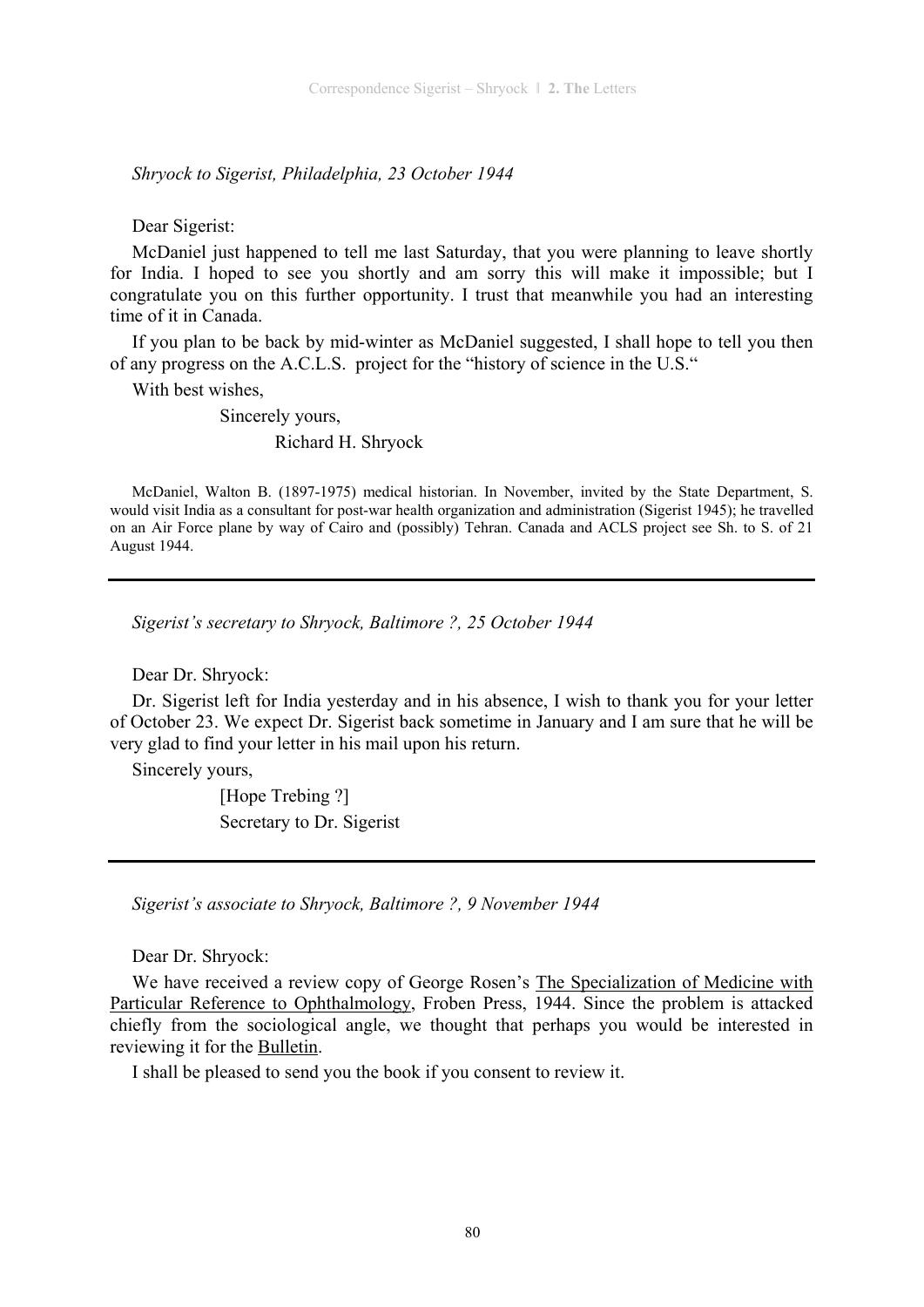With kind regards, Yours very sincerely, [Genevieve Miller] Associate editor

Rosen see Sh. to S. of 18 April 1942. (Rosen 1944). "Associate editor" of the Bulletin of the History of Medicine.

*Shryock to Sigerist's associate, Philadelphia, 10 November 1944* 

Dear Miss Miller:

Thank you for your note of November 9 and the invitation to review the work by George Rosen. I should be glad to review this if you could wait for two or three months for the review - I am in a jam until after the first of the year.

When do you expect Dr. Sigerist to return ? I have received several interesting letters from Whitfield Bell in Italy, in which he always speaks of you and the Institute.

With best wishes,

 Sincerely yours, Richard H. Shryock

Miss Genevieve Miller. Rosen and his work see S. to Sh. of 9 November 1944. Bell see Sh. to S. of 29 May 1941.

*Sigerist's associate to Shryock, Baltimore ?, 11 November 1944* 

Dear Dr. Shryock:

We are very glad that you consent to review the book "The Specialization of Medicine" by George Rosen, and it is perfectly agreeable if you do not submit it until after the first of the year. The book will be forwarded to you immediately.

We do not now [sic] exactly when Dr. Sigerist will return. The very earliest possibility is around Christmas, but he may stay over a few weeks longer. His itinerary was not rigid in that regard.

It is heartening to see how keen Whitfield Bell is to get back into historical research again. I hope it won't be long until he can.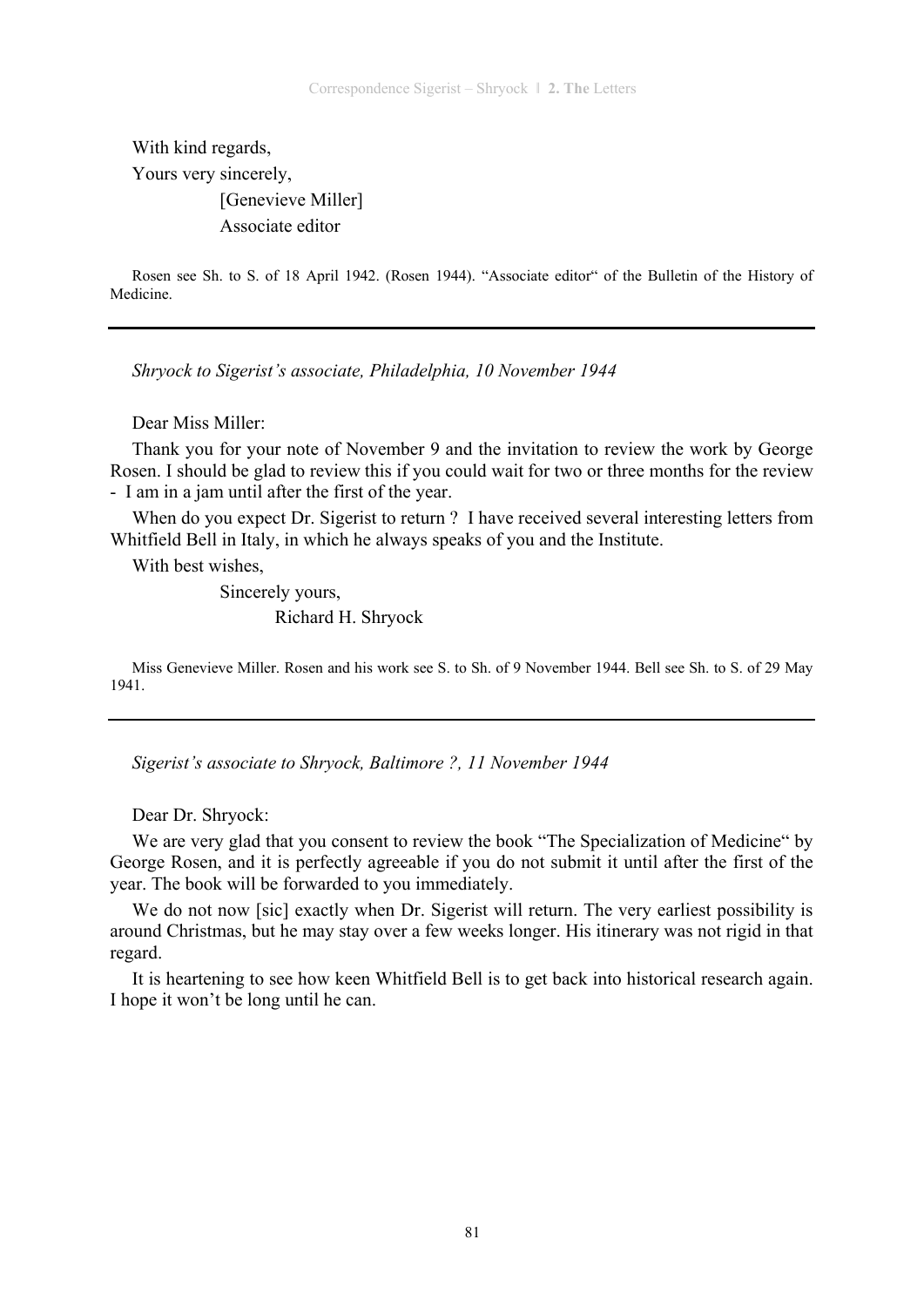Kindest regards,

 Yours sincerely, [Genevieve Miller] Assistant

Rosen and his work see S. to Sh. of 9 November 1944. "S. will return" from India. Bell, see Sh. to S. of 29 May 1941, probably was in Italy with the Armed Forces.

*Shryock to Sigerist, Philadelphia, 3 February 1945a* 

Dear Sigerist:

Thank you for your reply of January 22 and for the kind invitation to come down to the research conference on February 6th. I should have acknowledged this before, but was in Boston for a week and have fallen behind in everything here in the meantime.

I am very glad that you are interested in the history of science project and should much like to discuss it with your research conference, but fear that I could not make it on next Tuesday. Perhaps this could be arranged for later in the month ? Off-hand, I think Tuesday the 27th would be convenient for me.

There are, as you know, serious difficulties to be faced and I would enjoy an opportunity of talking this over with you and the others informally.

With best wishes,

 Sincerely yours, Richard H. Shryock

S.'s letter is missing.

*Shryock to Sigerist, Philadelphia, 3 February 1945b* 

Dear Sigerist,

On second thought, after writing you this morning, I think I had better not attempt coming down to the research conference on Feb. 27 as suggested, since I shall be in something of a jam for the rest of this month. But I appreciate the invitation, and should much like to do this at some time of mutual convenience in the spring. We shall probably hold a small conference on the matter at the ACLS in May, so that there is no immediate hurry for preliminary discussions.

Sincerely yours,

Richard H. Shryock

ACLS: American Council of Learned Societies.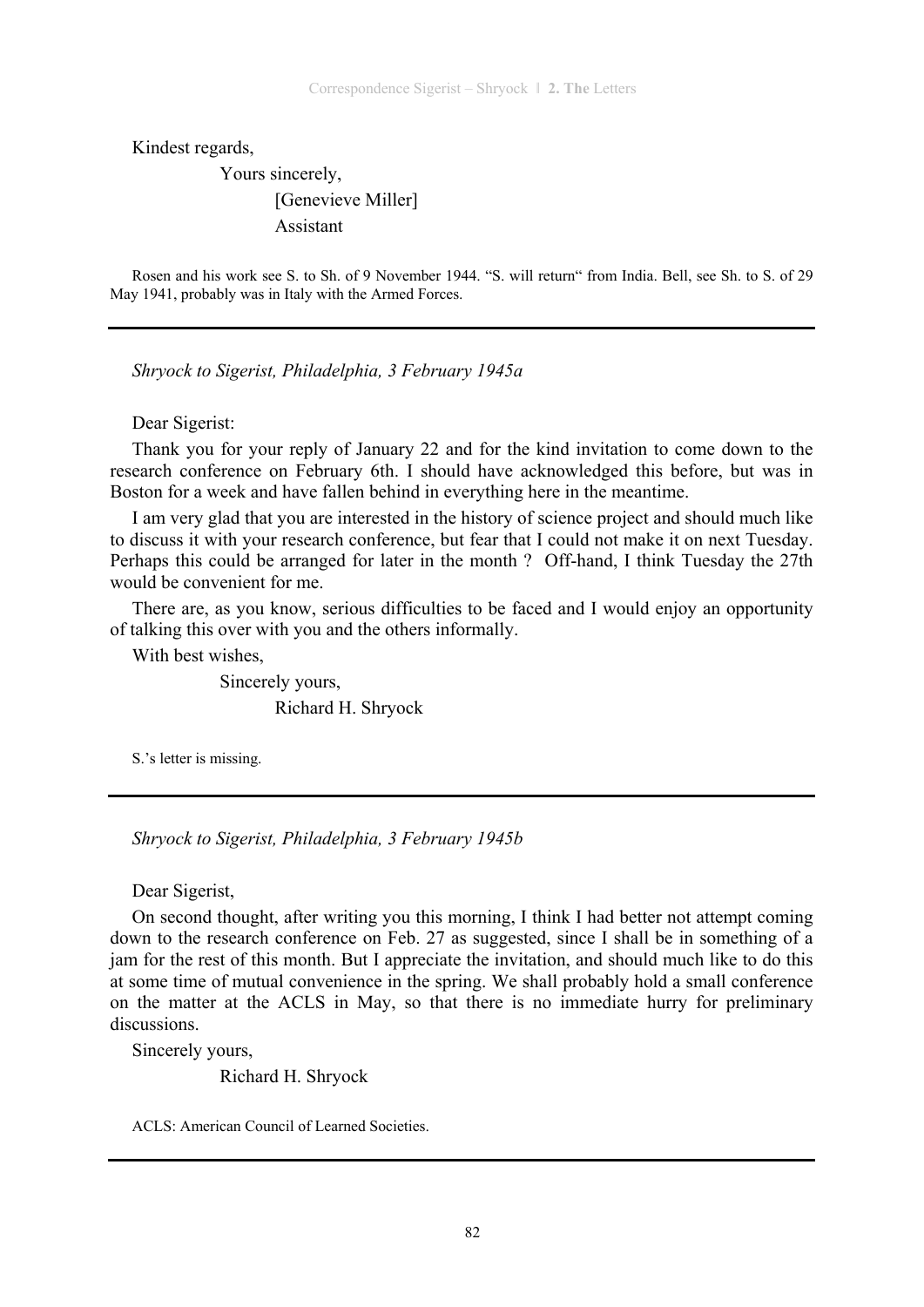*Sigerist to Shryock, Baltimore ?, 5 February 1945* 

Dear Shryock:

Thanks for your letter of February 3. Tuesday, February 27 would suit us very well and it will be a pleasure to have you with us.

Very cordially yours,

Henry E. Sigerist

*Shryock to Sigerist, Philadelphia, 9 May 1945* 

Dear Sigerist:

It was my intention some time ago to send my congratulations upon your election to the American Philosophical Society. The delay does not in any way lessen the sincerity with which these congratulations are extended. I believe you will find that participation in the activities of the Society will be of real interest, and I shall look forward to seeing you at its meetings.

With best wishes,

 Sincerely yours, Richard H. Shryock

*Sigerist to Shryock, 13 May 1945* 

Dear Shryock:

Many thanks for your letter of May 9. Nothing could have pleased me more than to have been elected to the American Philosophical Society. Knowing its history, I am very proud to belong to it and to be able to use its collections. I am also looking forward to seeing you at the meetings.

I take advantage of the opportunity to thank you for your recent reprints that I have read with great interest.

With kind regards, I am

Yours very cordially,

Henry E. Sigerist

The A.P.S., founded in 1743 by Benjamin Franklin, has an extensive library and advances study in a wide variety of disciplines in the humanities and sciences.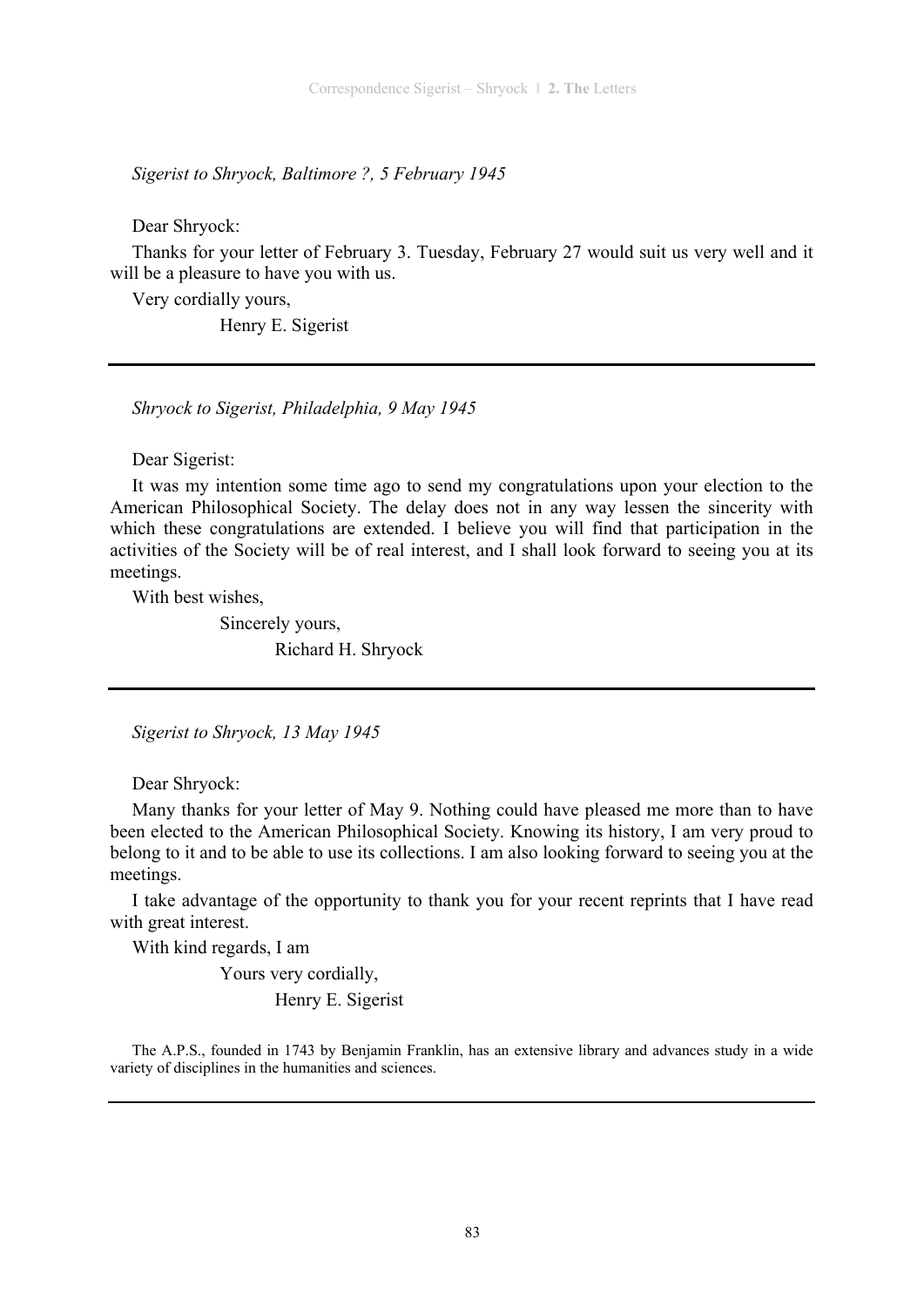*Shryock to Sigerist, Philadelphia, 20 December 1945* 

#### Dear Sigerist:

Dr. Max Neuburger has just sent me a reprint of his article on British and German Psychiatry from the July Bulletin. I should like to acknoweledge this but do not have his address. Could you be kind enough to send me this, if it is right at hand ? I was much interested also in his earlier article in the Bulletin on early nineteenth century medicine.

It was very pleasant to see you at the recent A.P.S. meetings here, and was sorry not to be able to come down for the recent Benjamin Rush meetings. Has Krumbhaar taken any action yet as to the spring meeting of the Association ? I presume this will call for some planning in advance.

With best wishes

 Sincerely yours, Richard H. Shryock

Max Neuburger (1868-1955) Professor of Medical History in Vienna. After the occupation of Austria by Nazi-Germany in 1938 Neuburger as a Jew was forced to leave his country and emigrated 1939 to England (Sigerist 1943c). (Neuburger 1945a,b). A.P.S.: American Philosophical Society. Benjamin Rush (1745-1813) Pennsylvanian physician, writer, teacher. Krumbhaar see Sh. to S. of 30 May 1940. "Association", American of the History of Medicine.

#### *Sigerist to Shryock, Baltimore ?, 29 December 1945*

Dear Shryock:

Max Neuburger is still in London and his present address is: The Wellcome Historical Medical Museum, 183 Euston Road, London N.W.1, England.

I am sorry you could not come for our Rush meeting. It was a good evening with three substantial papers and we have a very attractive exhibit. This will be kept for some time so that you may see it on some other occasion.

I have not heard from Krumbhaar concerning the Atlantic City meeting but I have written to McDaniel and have urged them to invite a Garrison Lecturer and to appoint a program committee. If you have the opportunity, do talk to McDaniel and try to activate Krumbhaar. We should really have a first-rate meeting after this long interruption. In spite of all inactivity, we have increased our membership during the war but now we owe it a really good meeting. From all I hear, we may assume that the traffic jam will be over by May.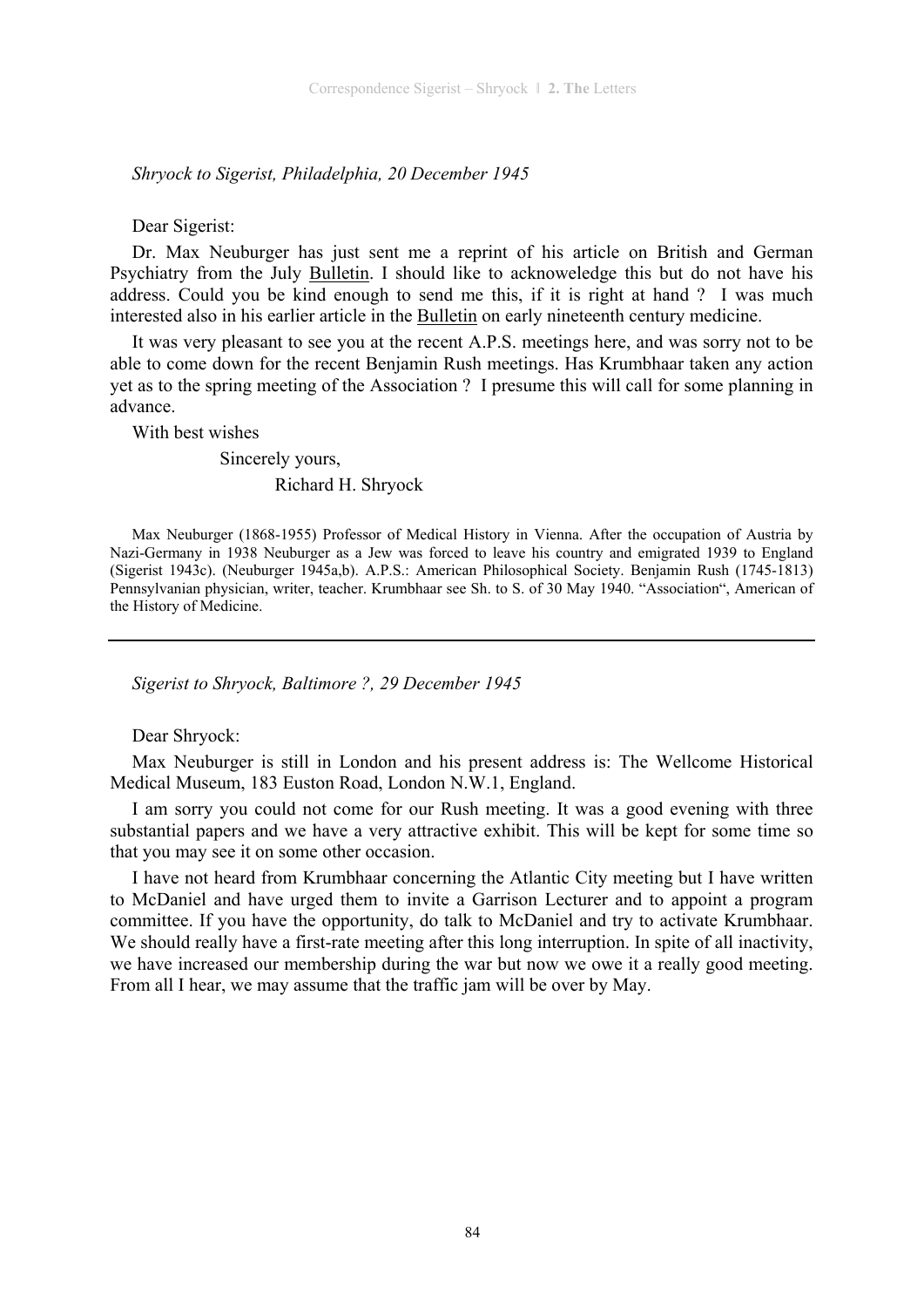# With all good wishes for the New Year, I am Yours very cordially, Henry E. Sigerist

Neuburger and Rush see Sh. to S. of 20 December 1945. "attractive exhibit" at S.'s Institute. Krumbhaar and McDaniel see Sh. to S. of 30 May 1940 and 23 October 1944, respectively. "Atlantic City meeting" of the American Association of the History of Medicine (AAHM). "long interruption" the annual meetings of the AAHM were suspended during WWII.

*Shryock to Sigerist, Philadelphia, 2 January 1946* 

# Dear Sigerist:

Thank you for your reply of December 29 and for Neuburger's address. I did not know that he was at present at the Wellcome Museum.

I expect to meet Krumbhaar, Leaman, and McDaniel on the 10th in order to talk over the spring meeting of the Association. This at least ought to start things moving. I assume Krumbhaar will keep in touch with you in the matter.

We had a good business meeting of the History of Science Society at the New York Academy last week with Dr. Fulton in the chair. Plans were made to participate with section L at the spring meetings of the A.A.A.S.

With best wishes for the New Year.

Sincerely yours,

Richard H. Shryock

Neuburger, Krumbhaar, and McDaniel see Sh. to S. of 20 December 1945, 30 May 1940, and 23 October 1944, respectively. Leaman see S. to Sh. of 17 December 1940. "Association", American of the History of Medicine. "New York Academy" of Medicine. John F. Fulton (1899-1960) physiologist and medical historian at Yale University. A.A.A.S.: American Association for the Advancement of Science.

*Shryock to Sigerist, Washington ?, 13 November 1946* 

Dear Sigerist:

Do you happen to know the gentleman who signed the enclosed card ? It seems to me to be a rather curious item. If you do not know him, it is not necessary to return the card.

Sincerely yours,

Richard H. Shryock

Letter-head: American Council of Learned Societies, Washington, DC.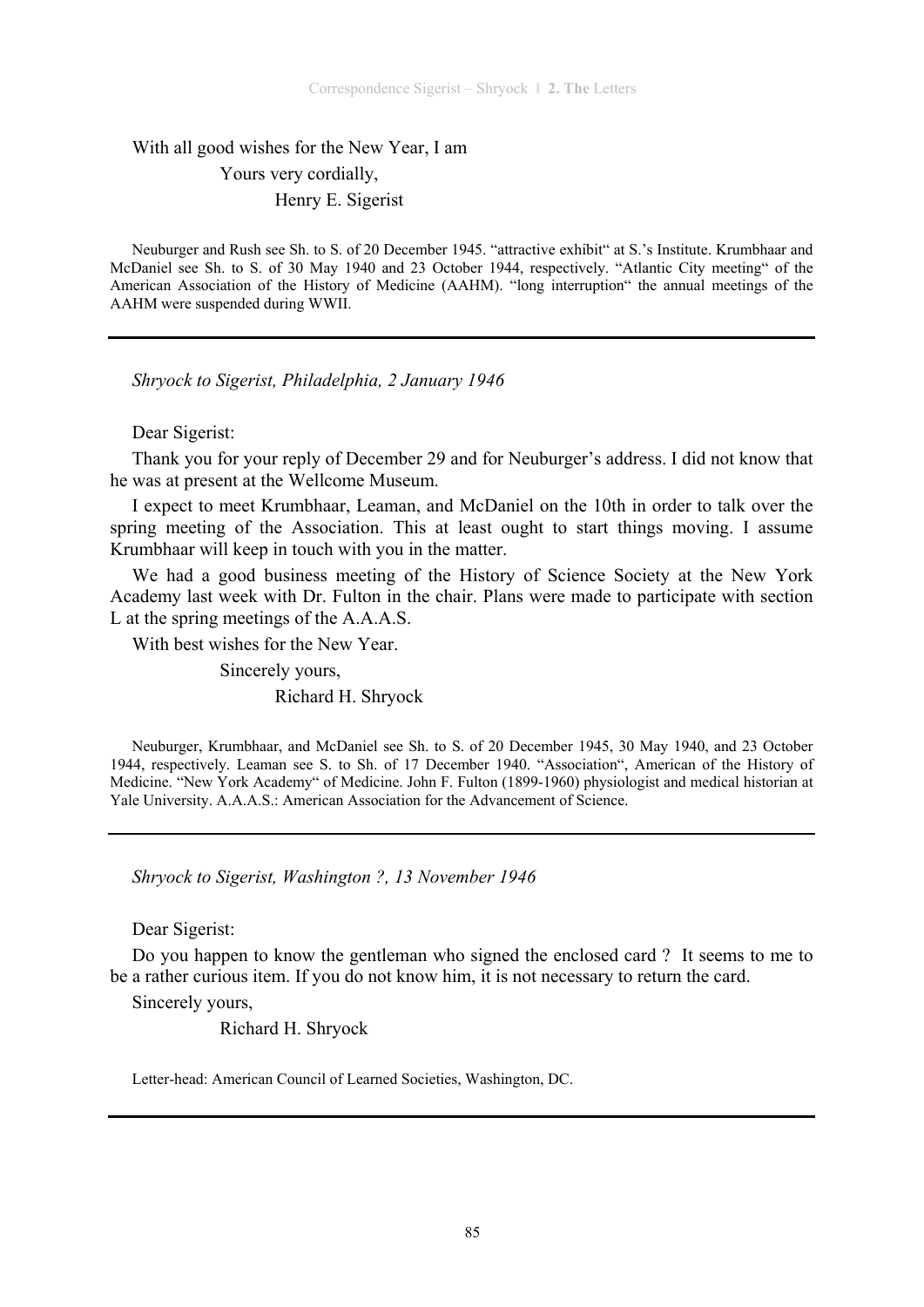*Sigerist to Shryock, Baltimore ?, 16 November 1946* 

Dear Shryock:

I have no idea who the man is who signed the enclosed card but I received similar cards myself. I suppose this is just a small scale racket and nothing else.

I had a much better message some time ago myself when an Italian wrote me from a small village in Sicily that I had been elected an honorary member of the American-Sicilian Culture Society and at the end asked me to send him 5 lbs. of good coffee. I am sure that the Society never existed and I did not send the coffee.

The Bulletin of the History of Medicine is sent to a number of Italian libraries and this [is] probably where they find our names.

With kind regards, I am

 Yours very cordially, Henry E. Sigerist

*Shryock to Sigerist's associate, Washington ?, 7 January 1947* 

Dear Miss Miller:

I do not seem to have Dr. Trent's address. Would you be good enough to forward the enclosed letter to him ?

Sincerely yours,

Richard H. Shryock

Josiah Charles Trent (1914-1948) medical historian, member of AAHM, Durham, NC.

*Shryock to Sigerist, Washington, 13 February 1947* 

Dear Sigerist:

Thank you very much for the set of your reprints and for the other recent publications of the Institute. I am very glad to have these for my files. Incidentally, I re-read with pleasure your article on truffles.

I am glad to hear from Dr. Dittrick, that you can speak at one of the sessions of the Association at the Cleveland meetings in May, and I believe that the session will be devoted entirely to your program. But I am disturbed by the report, now circulating, that you may return permanently to Switzerland during the coming summer. This would be an irreparable loss to medical historiography in this country, and for this reason I much hope that the report is exaggerated. If not, I realize that there must be good reasons for the decision, and at least trust that you will continue to keep in close touch with us here.

You have doubtless seen the appointments of committees which I sent out some time ago for the Association, after consulting with you and other officers. Subsequently, - not having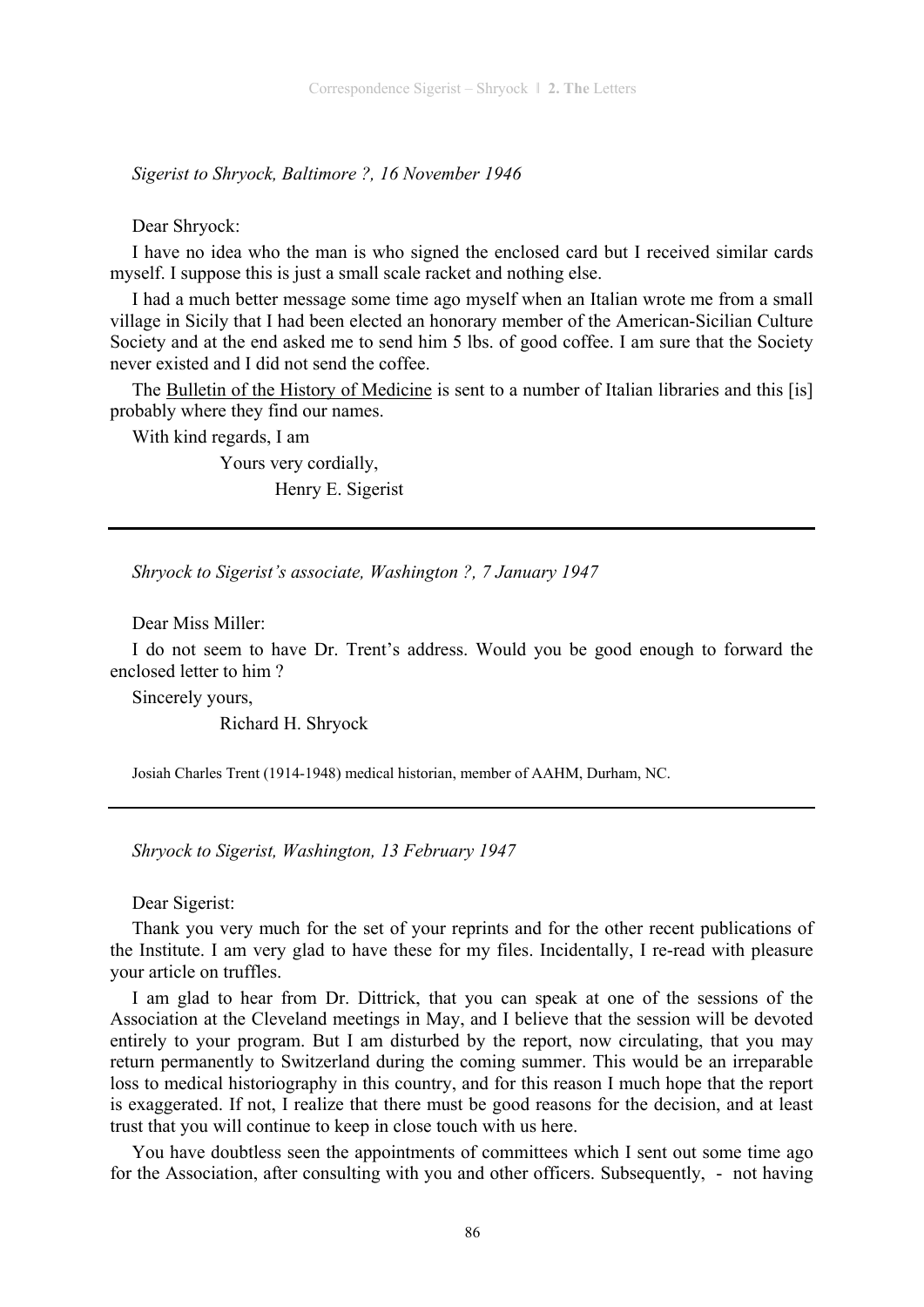a copy of the constitution at that point - I discovered that committees are appointed by the Council, and the program determined by the President. I am inclined to think that these functions should be reversed, but meanwhile hope that the Council will confirm my premature appointments.

Do you ever come to Washington ? If so, I hope you will call me here, so that we can arrange to have luncheon or dinner together at the Cosmos Club.

With best wishes,

 Sincerely yours, Richard H. Shryock

Article on truffles (Sigerist 1944e). Dittrick see S. to Sh. of 27 June 1941. "Association", American, of the History of Medicine.

*Sigerist to Shryock, Baltimore ?, 27 February 1947* 

Dear Shryock:

Thanks for your letter of February 13. I am afraid that the report about my leaving to which you refer is not exaggerated. I have actually resigned my position at Hopkins, the resignation has been accepted and I will be leaving the country on June 22.

It was a very difficult decision to make and I have pondered over it for more than a year but I had reached the point where I simply had to make a choice between a very pleasant job with all the security it implies and a very exacting task. I came to the conclusion that the best contribution I can make at the moment is through my writings, summing up a lifetime's studies and experiences in two books, a History of Medicine in 8 volumes and if I have enough years left, a Sociology of Medicine in 4 volumes. I have the basic materials for both books; all I need is the time and leisure to write one volume a year - things that I do not have in my present position when academic and administrative duties are becoming increasingly heavy.

If I could have found a research position in one of the universities of this country, I would have considered it very seriously but you know yourself how things are. There are innumerable openings for promising young people but when a scholar has reached my age, he is expected to be an administrator. And so, I decided to break away from the University altogether although I know that I will miss teaching very much. We plan to settle down in a village of the Italian section of Switzerland where the climate is good and the general atmosphere very congenial. I have a good collection of books myself. The University of Zurich of which I am an alumnus will send me books and I will have to use microfilms, much as I dislike them. Life is not expensive in such a village. I have my Retirement Annuity. I have been promised some foundation support for the beginning and later the book will bring in royalties. Thus I hope to manage as a free lance researcher and writer.

I am looking forward with great pleasure to seeing you in New York on the 19th of March at the Symposium of the Academy of Medicine. Galdston has written you in the matter. We have the whole morning to introduce the subject of social medicine historically. Temkin will discuss the relation between medicine and society up to and including the Renaissance. George Rosen will have the period of Enlightenment and will discuss attitudes such as they are revealed in the work of Johann Peter Frank and in the philosophy of Rousseau. I thought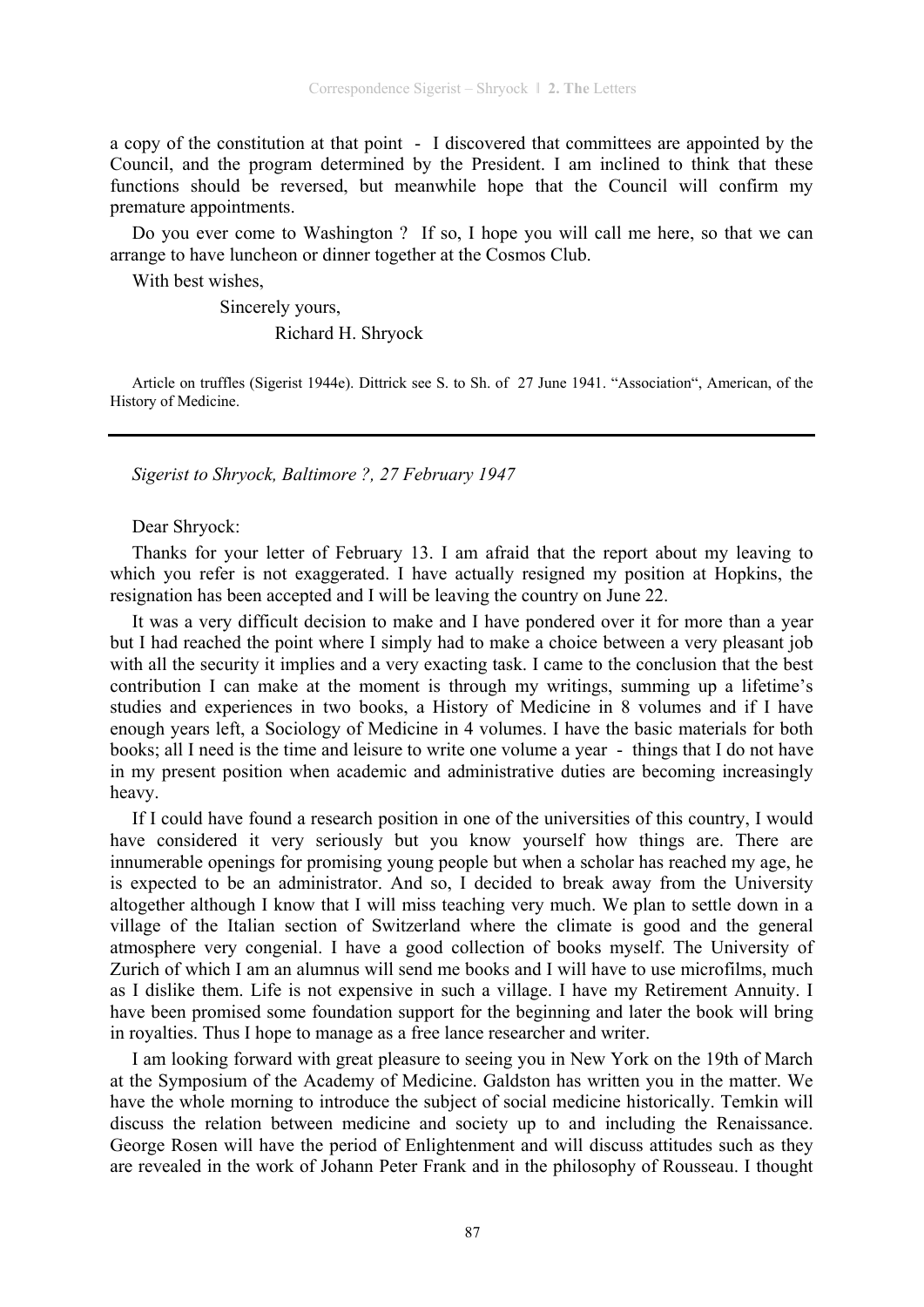that your part should be to discuss the impact of the Industrial Revolution, the British health movement, Virchow's reform program, movements that culminated in the 1840's. I will then take over and present the period from Bismarck to our days. Each one of us will have 20 minutes' time.

I was also very pleased that our Institute was invited to present a symposium at Cleveland. Since this is a year of centenaries, I suggested to Dittrick the following program:

| Medicine in 1847                                 |  |
|--------------------------------------------------|--|
| Continental Europe  Owsei Temkin                 |  |
|                                                  |  |
| The United States  Genevieve Miller              |  |
| Medical Historiography in 1847  Ludwig Edelstein |  |

Each one of us will speak not more than 15 minutes and I think that together we might be able to give a picture of what the situation was a hundered years ago.

I think that the appointment of a joint committee of the History of Science Society and the Association of the History of Medicine was an excellent idea and I am sure that much will come from the work of such a committee.

I have not been in Washington for quite some time but should I ever go there, I would certainly get in touch with you.

With kind regards, I am

 Yours very sincerely, Henry E. Sigerist

"foundation support": Rockefeller and Whitney Foundations. S. was too optimistic with regard to 12 volumes and royalties.

New names:

Bismarck, Otto von (1815-1898): chancellor of the 2nd German empire

Frank, Johann Peter (1745-1821): German social hygienist

Rousseau, Jean-Jacques (1712-1778): French philosopher and writer

Virchow, Rudolf (1821-1902): German physician, anthropologist, statesman

Names mentioned before:

Dittrick see S. to Sh. of 27 June 1941

Edelstein see Sh. to S. of 25 April 1938

Galdston see Sh. to S. of 28 August 1941

Larkey see Sh. to S. of 16 March 1936

Miller see Sh. to S. of 29 May 1941

Rosen see Sh. to S. of 18 April 1942

Temkin see Sh. to S. of 25 April 1938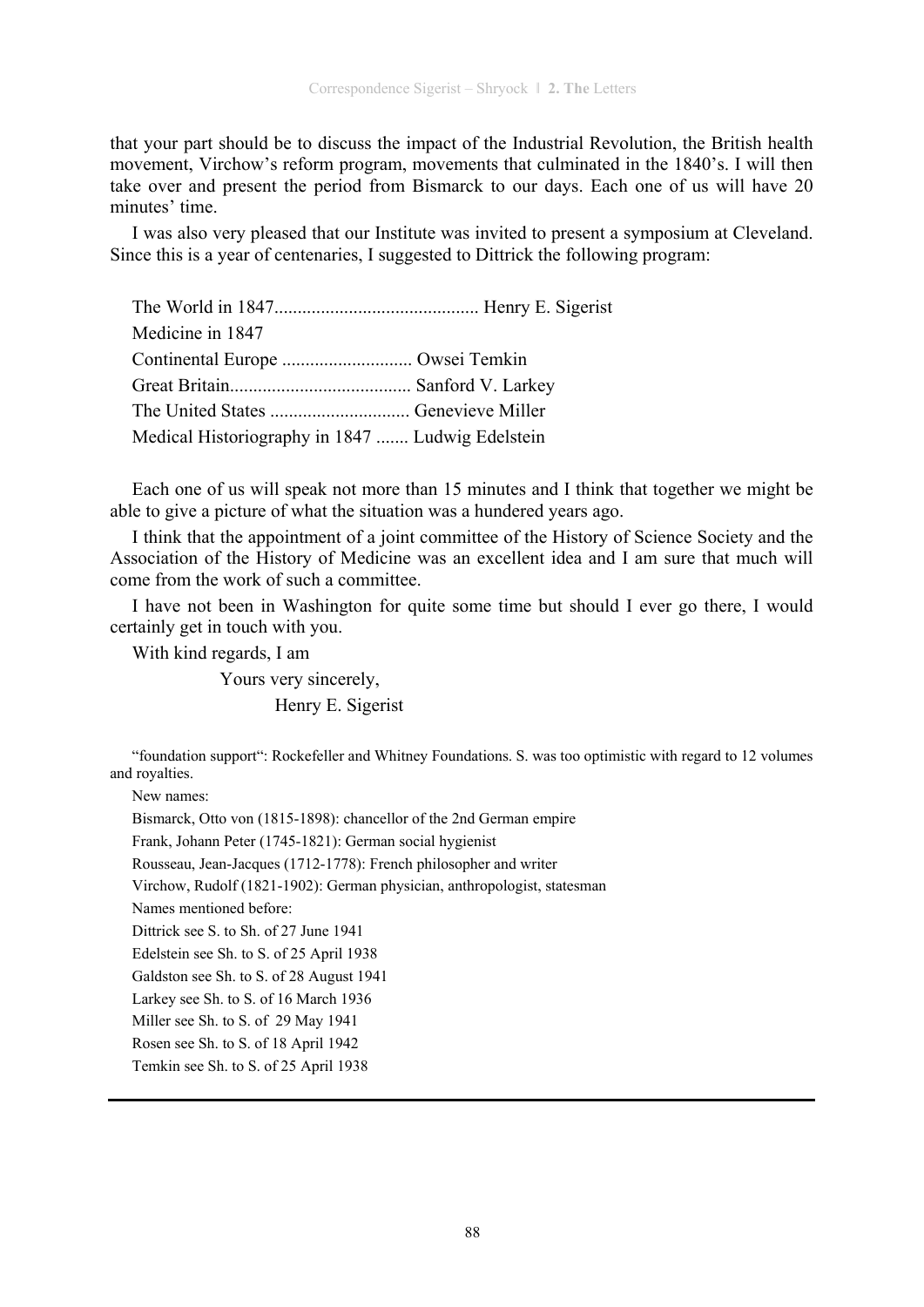*Shryock to Sigerist, Washington ?, 28 February 1947* 

#### Dear Sigerist:

Your reply of the 27th came in this morning. I am most sorry to learn of your resignation, though I understand the circumstances. Apart from the personal aspect, I am disturbed by your conclusion that it was necessary to pull out of university life in order to complete your writing, for surely that is one of the most important functions the universities should support. I know too well the prestige of administration in this country; but it has always seemed to me an indication of cultural immaturity in our society, or, perhaps, a reflection of what Dr. Samuel Jackson called, a century ago, "our commercially-minded civilization."

I shall certainly look forward to seeing you and the others at the New York Academy on March 19, and have already written Rosen about it. This worries me somewhat, however, because I am under such pressure here - again as an administrator - that there will be no time to prepare any adequate statement.

I am particularly happy that you and the staff will be able to present the program at the Cleveland meetings in May. If you are unable to come over to Washington, I should like to call in Baltimore some time at mutual convenience to talk over the affairs of the Association.

In many ways, the location in Switzerland ought to be most pleasant. My son, who was a sergeant of infantry in Italy, went to Zurich on furlough, and was so charmed by the whole setting that he hopes to be able to go to the University of Zurich after completing his undergraduate work at Pennsylvania during the next two years. I hope that this may be possible. I share your feelings about microfilms, but assume you will be able to keep in close contact with the University.

Sincerely yours,

 Richard H. Shryock Acting Director

The letter-head is still "American Council of Learned Societies, Washington, DC". Samuel Jackson (1787- 1872) physician, educator, author. "New York Academy" of Medicine. Rosen see Sh. to S. of 18 April 1942. "Cleveland meeting" of the American Association of the History of Medicine. After WWII GIs serving in Europe were invited for a leave in Switzerland.

*Sigerist to Shryock, Pura, Switzerland, 30 July 1947* 

Dear Shryock,

I think it would simplify matters greatly if I resigned now as Editor of the Association and if Miss Miller could be appointed Editor ad interim. This would make her a member of the Executive Committee to which I am useless now being so far away. So, please, consider this my letter of resignation.

We had a very good trip and are getting settled by and by but my library is still in chaotic condition.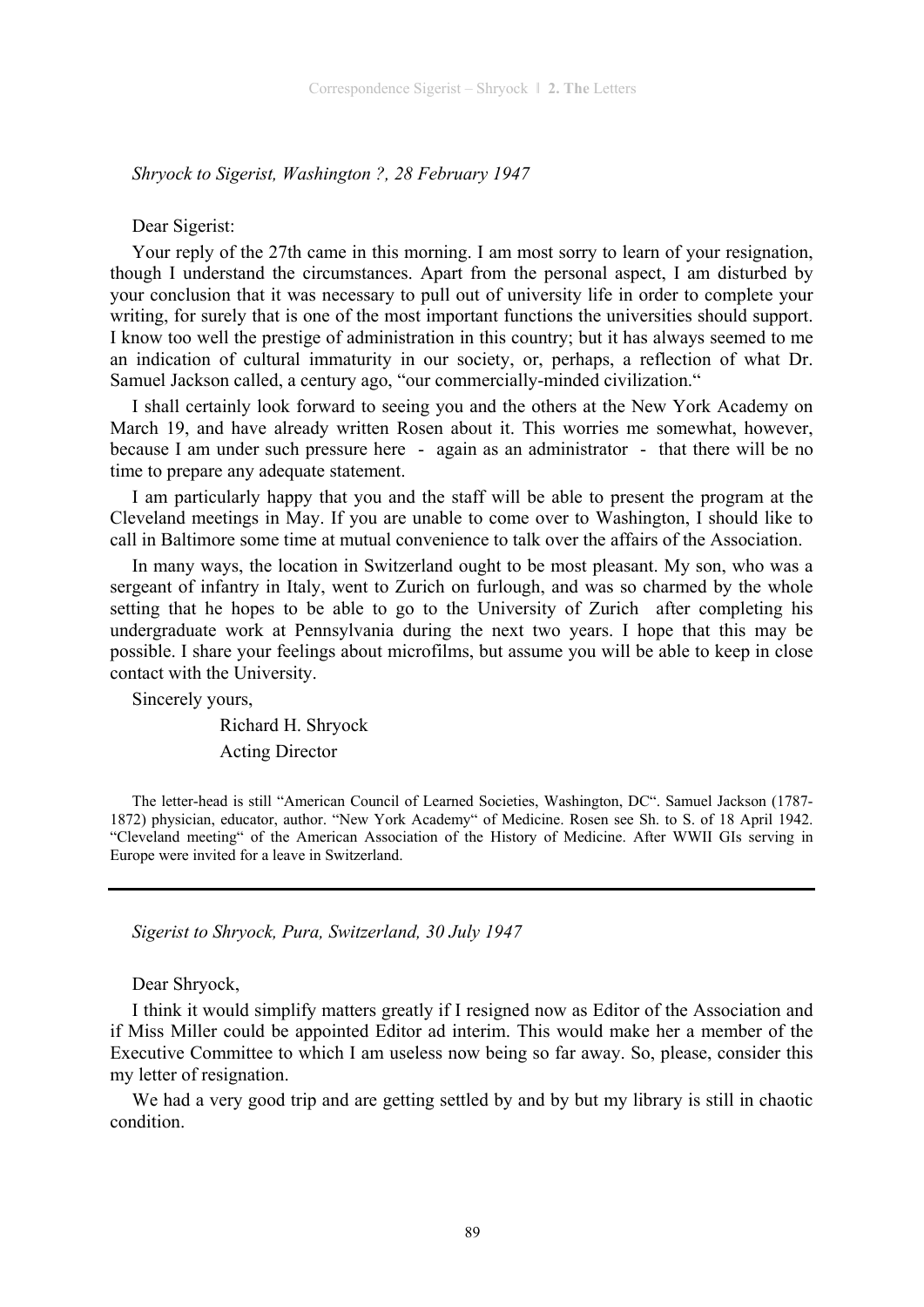With best wishes I am

# Yours very cordially Henry E. Sigerist

S. settled in the "Casa Serena" in Pura a few weeks before this letter was written. He had been Editor of the Bulletin of the History of Medicine, the official publication of the AAHM, from 1933 to 1947, followed by Genevieve Miller, acting Editor in 1948, and Owsei Temkin 1949 to 1968. Sh. was president of the AAHM 1947 and 1948.

*Shryock to Sigerist, Washington, 14 August 1947* 

## Dear Sigerist:

It was very good to receive your letter of July 30 a few days ago and learn that you had all arrived safely in Switzerland. I am truly sorry to have to receive your resignation as Editor of the Association, but realize that this will be helpful in clarifying Miss Miller's status.

My term as Acting Director here will end about September 10. The work has involved many headaches but has also been most interesting and I believe the Council will be in good shape when Dr. Krusé takes over.

I have heard nothing further about the directorship of the Institute at Hopkins, and assume that in view of all the difficulties the Committee will take its time in reaching a decision. While I am not sure whether it would be wise for me to accept the directorship even if it were offered, I do want you to know how much I appreciate your interest in this. I quite sincerely consider it an honor that you should suggest it.

I trust that you all are enjoying the return to Switzerland, and that conditions for your work shape up well in the midst of the beautiful surroundings.

We shall all look forward to your first volume. Knopf will bring out this month a revised edition of my "Development of Modern Medicine" and the Commonwealth Fund will publish about October my work on "American Medical Research: Past and Present" which will be included in the series for the New York Academy's Committee. I shall try to send you a copy of these when available.

With all good wishes,

 Sincerely yours, Richard H. Shryock Acting Director

"had all arrived", i.e., S. with wife Emmy and daughter Erica; daughter Nora remained in New York. "Editor of the Association" see S. to Sh. of 30 July 1947. Miller see Sh. to S. of 29 May 1941. "Acting Director" of the American Council of Learned Societies in Washington, DC. Cornelius W. Krusé (1913-1982), sanitary engineer. S. may have told Sh. that he would suggest him as successor. Knopf: Publisher. *Development ....*  (Shryock 1936a). *American Medical Research* (Shryock 1947).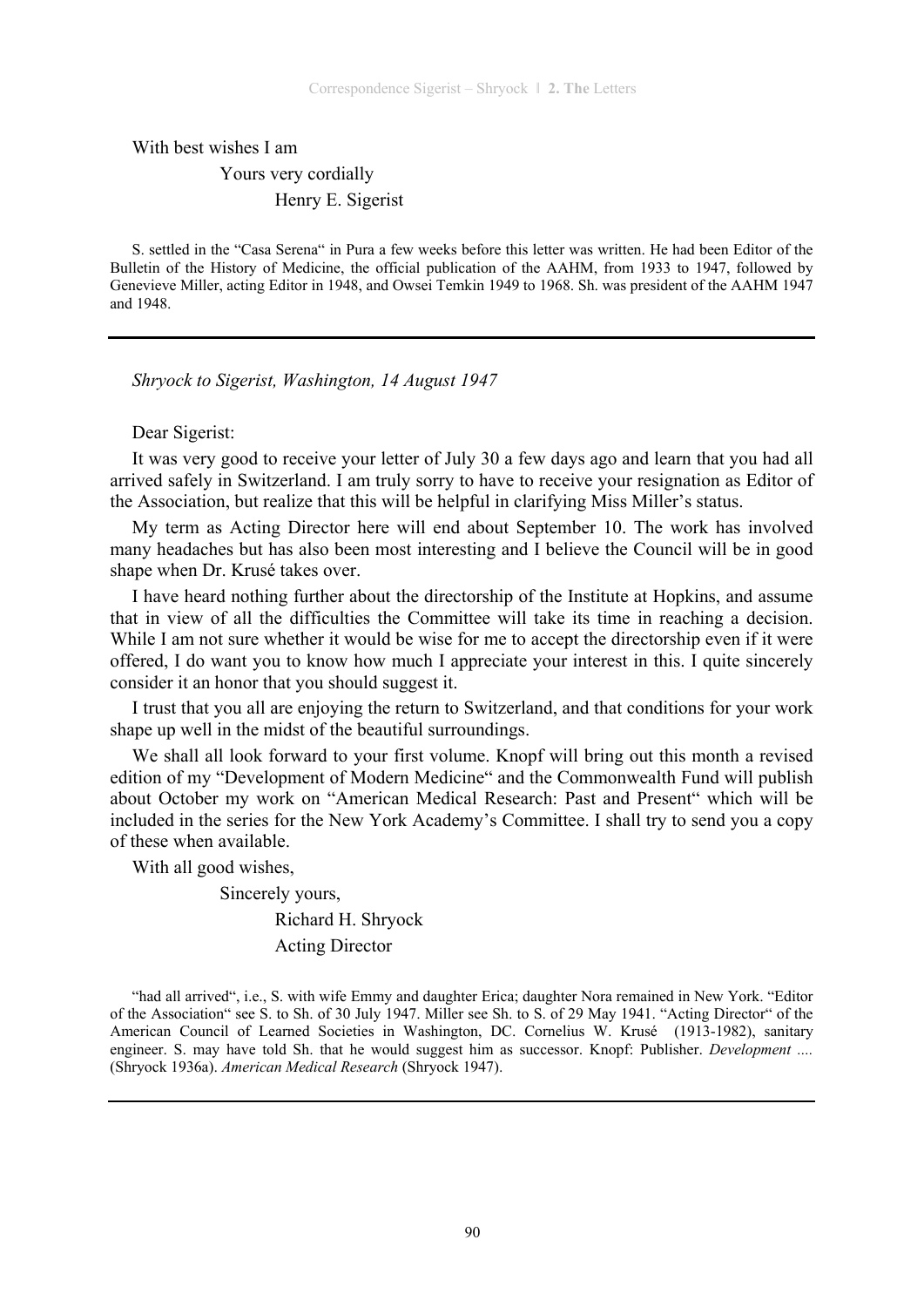*Shryock to Sigerist, Lausanne, Switzerland, 3 October 1947* 

Dear Sigerist,

This is just a line to say how sorry I was not to find you at the Congress on the History of Science now in session here in Lausanne. My own attendance was quite unexpected; but I came on a few days notice to a UNESCO conference on the humanities at Paris and also represented the A.C.L.S. at the first post-war meeting of the International Union of Academies at Brussels. Since I was on this side of the Atlantic, I also came down to the Lausanne meetings at the last moment.

Castiglioni is here, and tells me he saw you recently. The sessions were enlivened by the arrival of Karpinski as a "delegate from the University of Michigan." Apparently, he came all the way from Ann Arbor to air his grievances against Sarton and the History of Science Society, under cover of the title: "The History of Science in the U.S." He created a scene by being personally abusive and the chairman finally stopped the session. His behavior was really pathologic and suggested illusions of persecution. All this was unfortunate; but on the other hand, it has been most interesting to meet some of the other men here, and to have a glimpse of Switzerland. It seems quite pre-war.

Having come this close, I wish it were possible to call on you; but I am already due back in the U.S. and am trying to get plane reservations back on the 8th or as soon thereafter as possible. As you said, the trip is quite remarkable. It was hard to believe that we had dinner in New York one evening (the 19th of Sept.) and in Paris the next ! It is just possible that Mrs. Shryock and I will come over again in the spring - I am on leave this year - in which case, I hope we can call on you. My year as Acting Director of the ACLS ended about Sept. 10, and I am now free for my own work. Cornelius Krusé, president of the American Philosophical Asso has now taken over as Director.

I trust the work on your first volume, to which we all look forward with the greatest interest, progresses as you would wish. Upon my return, I will try to remember to send you a revised edition of my "Development of Modern Medicine" and of a new book on the history of medical research in the U.S. (in the N.Y. Academy series). Please keep me in mind if you do any articles meanwhile.

We are going to miss you tremendously at home, as there is literally no one in the U.S. who can really take your place. Please give my regards to Mrs. Sigerist and to your daughter.

With best wishes

#### Richard H. Shryock

This letter was received weeks later; see Sh. to S. of 19 October 1947. UNESCO: United Nations Educational, Scientific, and Cultural Organization. ACLS: American Council of Learned Societies. *Development ....* (Shryock 1936a). *Medical Research in U.S.* (Shryock 1947). Mrs. Emmy Sigerist and daughter Erica.

Names mentioned before: Castiglioni see Sh. to S. of 1 June 1942 Karpinski see Sh. to S. of 16 January 1940 Krusé see Sh. to S. of 14 August 1947 Sarton see Sh. to S. of 30 January 1936 Shryock, Mrs see Sh. to S. of 15 December 1933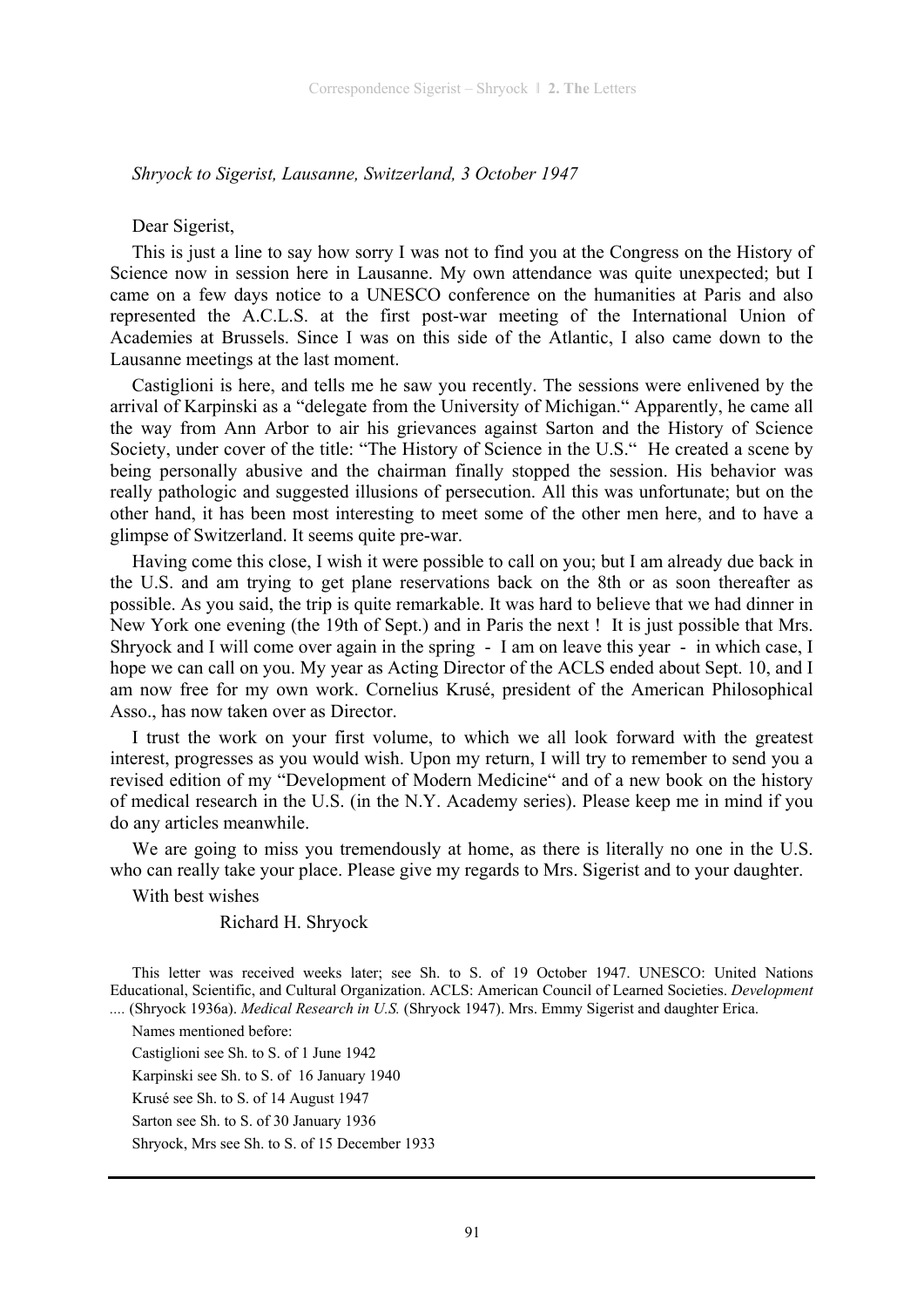*Shryock to Sigerist, Philadelphia, 19 October 1947* 

Dear Sigerist,

The enclosed letter was written at Lausanne about two weeks ago - after which I unfortunately discovered that the mailing list brought with me did not include your new address in Switzerland. Hence it was necessary to bring the letter back to the U.S. and to mail it here upon returning this week. There were no plane reservations (back to New York) available before mid-November, but UNESCO was able to get me a State Department priority on a PWA plane. The trip back was uneventful, but still leaves me with a sense of amazement at the speed !

With best wishes,

 Sincerely, Richard H. Shryock

"The enclosed letter" is Sh. to S. of 3 October 1947. PWA: Possibly Pratt and Whitney aircraft.

*Sigerist to Shryock, Pura, 28 October 1947* 

Dear Shryock,

Thanks ever so much for your letters of October 3 and 19. I heard from Castiglioni that you had attended the Lausanne Conference, and I was very sorry that you could not come and visit with us. I understand, of course, that the time was too short, but I very much hope that Mrs. Shryock and you will come to Pura next year. We have a guestroom and by that time we should even have a maid. Getting maids is just as difficult here as in the States, and we have to import them from Italy. The Swiss government prescribes the wages so that the wage level will not be lowered, and at the present rate of exchange the wages of an Italian maid in Switzerland are sufficient to support her entire family including grandparents, uncles, aunts and the whole clan. You will find Pura a most delightful spot particularly in the spring and summer.

I did not go to Lausanne because I felt that I had deserved to have a whole year without any conventions. Besides I had just resumed working on my book and did not want to interrupt it, particularly since I had several interruptions before on account of my 82-year old mother who broke her leg and developed pneumonia so that I had to go to Basel several times. I am glad to say, however, that she recovered in an astonishing way.

Karpinski is just crazy. He is not so wrong with his accusations, but he has an exasperating way of bringing them forth and creates scandals wherever he goes.

Do not bother about sending me the revised edition of your Development of modern medicine" because I am going to review it for the Bulletin and Genevieve is sending me a copy. I am also very anxious to see your other book on medical research in the U.S., and I am sure that the Bulletin will have a review copy that Genevieve will send me. I am writing a book review every week-end and find it an excellent way of keeping up-to-date. Much has been published in Europe during the last few years, and through my reviews I hope to make these books known in the United States.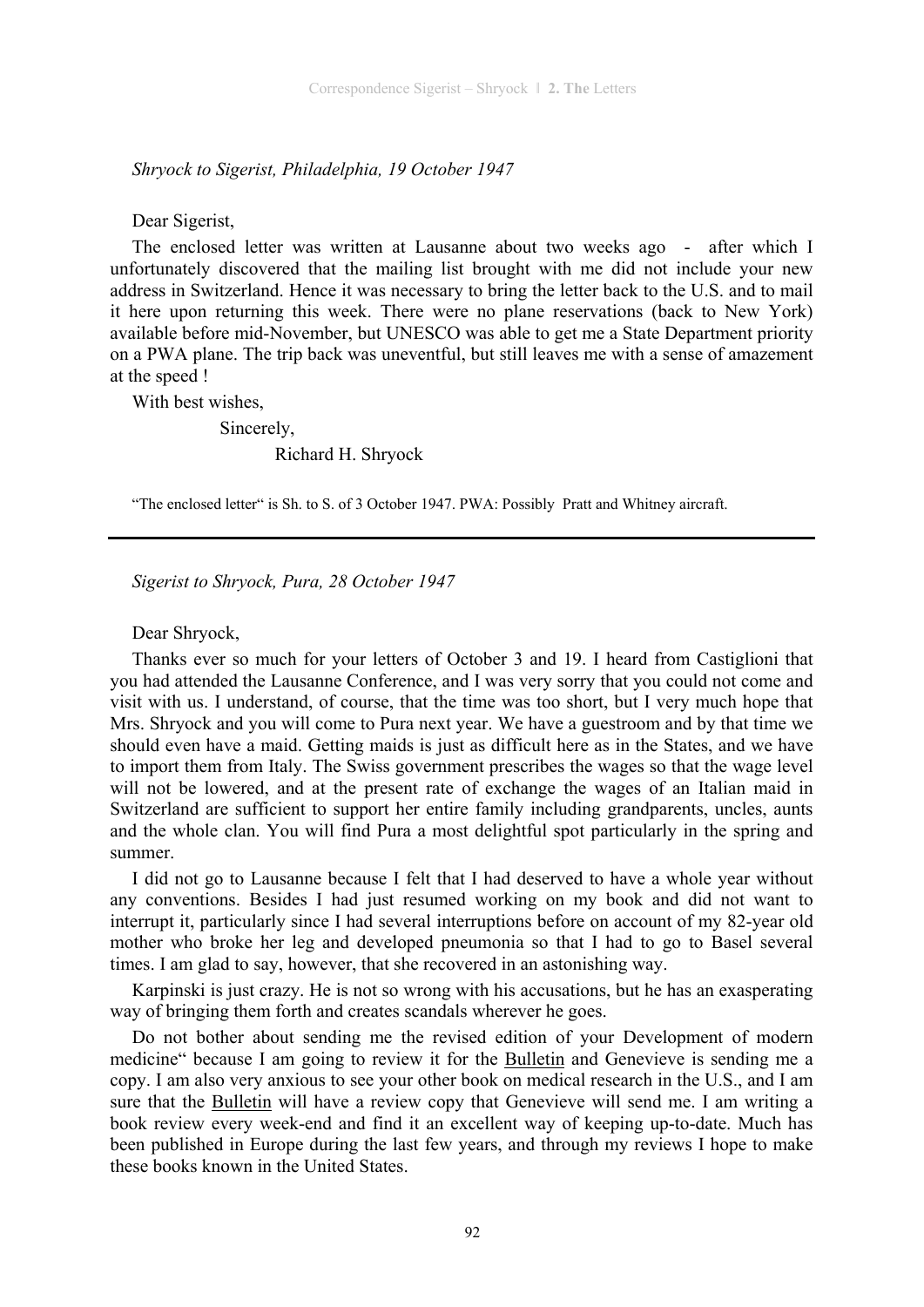I still very much hope that Hopkins will approach you and offer you my old job and that you will consider the matter seriously because I cannot think of anybody better equipped for the task. It is not only a matter of scholarship but also of diplomacy. The Institute needs guidance, funds, friends, and much else that you would bring to it and that neither Temkin nor Rosen would be prepared to contribute. The fact that you are not a physician is in my opinion an advantage because the AMA would swallow you much more readily than they did me. If you take a progressive line, they can always say that you are only a Ph.D. after all.

It is autumn here and beginning to be quite cold, but we are fortunate in having central heating and sufficient fuel. The Ticino is always a little better off than other cantons. I harvested my grapes and made about fifty quarts of wine. I will save a few bottles that you will have to taste in the spring, but these are mere sidelines, and THE BOOK is progressing according to schedule.

With all good wishes to Mrs. Shryock and yourself I am

 Yours very cordially, [Henry E. Sigerist]

"Lausanne Conference", International, of the History of Science. S.'s mother, Emma Sigerist, living in Basel. *Development ....*(Shryock 1936a). "Genevieve" Miller. *Medical research in the U.S.* (Shryock 1947). AMA: American Medical Association.

Names mentioned before:

Castiglioni see Sh. to S. of 1 June 1942 Karpinski see Sh. to S. of 16 January 1940 Rosen see Sh. to S. of 18 April 1942 Temkin see Sh. to S. of 25 April 1938

*Sigerist to Shryock, Pura, 8 November 1947* 

Dear Shryock,

I received the carbon of your letter of October 27 addressed to Dittrick in which you ask for information about the present status of the International Society of the History of Medicine. Since I am a Vice-president of it and have been in touch recently with the President and the Secretary-general, I am very glad to let you know what the present situation is.

The eleventh International Congress of the History of Medicine was held in Yugoslavia in September 1938. Germany and Italy had sent large delegations so that they could pack all the meetings. They forced a vote according to which the 12.[sic] Congress was to be held in 1940 in Berlin and the 13.[sic] in 1942 in Rome. The outbreak of hostilities in 1939 interrupted all activities of the Society.

At that time the President was Prof. V. Gomoiu, Calea Vergului, 21, Bucharest, Rumania, a prominent Rumanian surgeon, who wrote a number of books on the history of Rumanian medicine. The Society furthermore had 3 Vice-presidents 1) Laignel-Lavastine, at that time professor of the history of medicine at the University of Paris, now retired, 2) Paul Diepgen who is still professor of the history of medicine at the University of Berlin, 3) myself. It was customary that the first Vice-pres. succeeded in the presidency but he had to be confirmed by the Council. In other words Gomoiu is still President today at least nominally. Laignel-Lavastine is supposed to succeed him if he is confirmed. My personal opinion is that he is an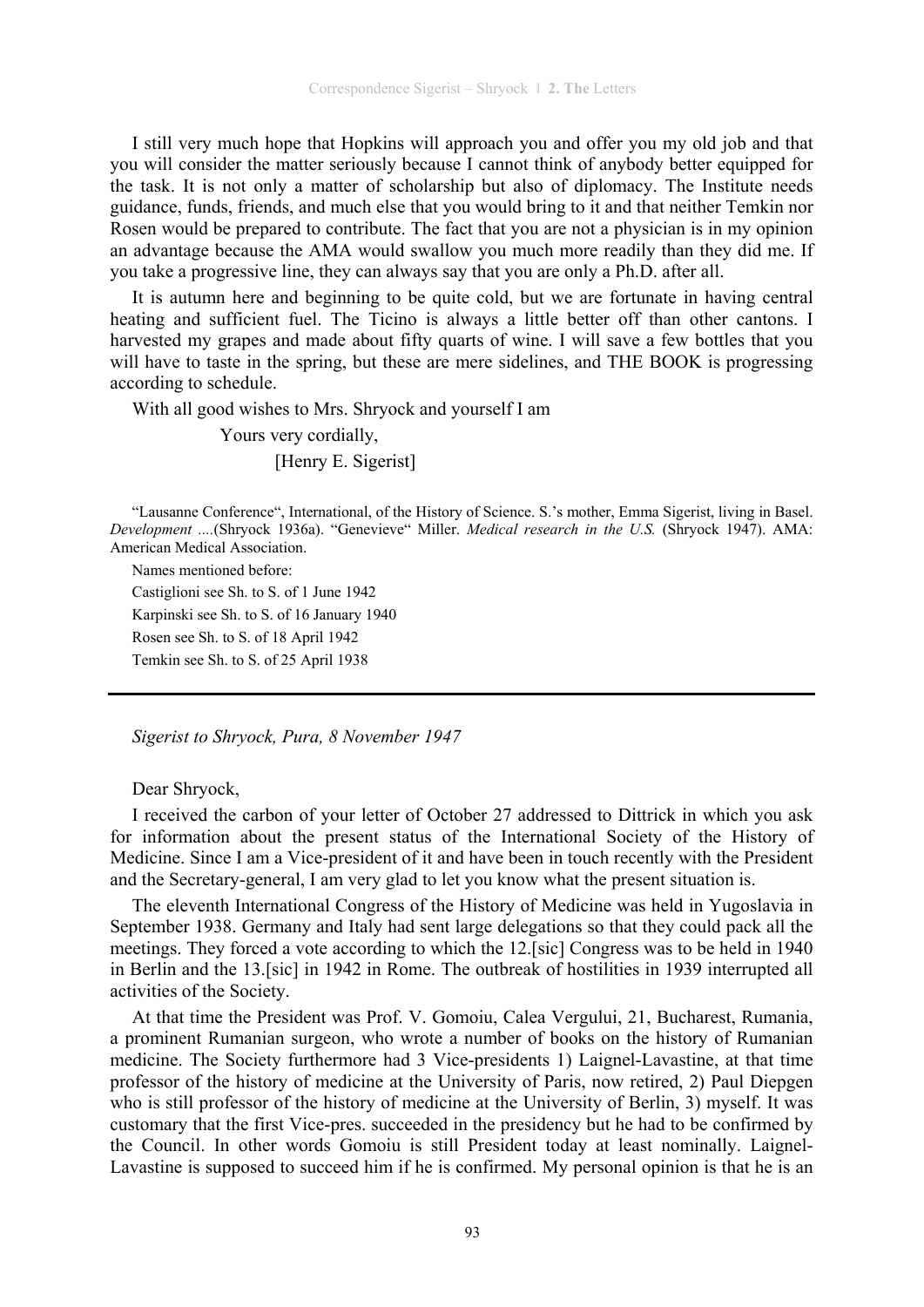old fogey and that it would be a tremendous mistake to make him President. The Society needs complete reorganisation and rejuvenation and Laignel-Lavastine would undoubtedly be the worst man for such a task. Diepgen is out anyway, and I myself would never accept the Presidency, since you know well enough that I am trying to keep out of all such jobs.

Secretary-general was and still is Prof. Jules Guiart, Faculté de Médecine, Université de Lyon , Lyon, France, a man who is also past seventy. The Society was ruled by a Council of delegates from the various countries that met once a year in Paris and also at the time of the international conventions. Since the American Association of the History of Medicine functioned as a local section of the International Society for the U.S. as well as for Canada, we were entitled to 2 delegations, one for each country. In 1942-43 the U.S. delegate was E. B. Krumbhaar and his alternate myself. The delegate of Canada was Dr. Jabez H. Elliott and his alternate W. W. Francis. In 1944-45 the U.S. delegation remained the same, but since Elliott had died Francis succeeded him as delegate and no alternate was appointed. No delegates were named thereafter, since the International Soc. had become entirely inactive. The delegates used to be appointed by the Council, and at the moment I do not remember if this has been changed.

This is about the present situation. Gomoiu wrote me that he would like to see the Society revived, but in Rumania he seems to be pretty much isolated, so that the initiative will have to come from America.

My personal candid opinion is that the Society did a pretty poor job in the past. Its only achievement was that it organized eleven international conventions which were pleasant social events, but not much more. The men who played the leading parts in the Society, Tricot-Royer, Laignel-Lavastine, Van Schevensteen, Gomoiu, etc. were non-entities as far as medical history was concerned, amateurs who made use of the Soc. to get decorations and to satisfy the vanity that they could not satisfy in their real field. The official organ of the Soc. was Aesculape, a commercial sheet, put out for advertising purposes by French pharmaceutical firms. The Soc. repeatedly appointed committees, which[,] however[,] never did anything.

An international society of the history of medicine is highly desirable, and with the help of UNESCO it should not be too difficult financially to reconstitute the Society. What is needeed most urgently is new personnel, and I feel very strongly that the young generation should have a voice and play a part in any such organization. An international journal corresponding to Archeion would also be very desirable particularly since many European countries are unable at the moment to publish their own periodicals.

I think it should not be difficult with the help of UNESCO to call a meeting of delegates in Paris that would reconstitute the Society, give it a new constitution, and develop a program for the next few years. Since most of the former delegates of the various countries are either dead or have not been reappointed, the fairest procedure would be to invite the various national societies to appoint a delegate for the purpose.

With kind regards I am

 Yours very cordially, Henry E. Sigerist

"carbon" copy. "Diepgen is out anyway": Probably as a former supporter of the Nazis. New names: Gomoiu, Victor (1882-1960) Guiart, Jules (born 1870)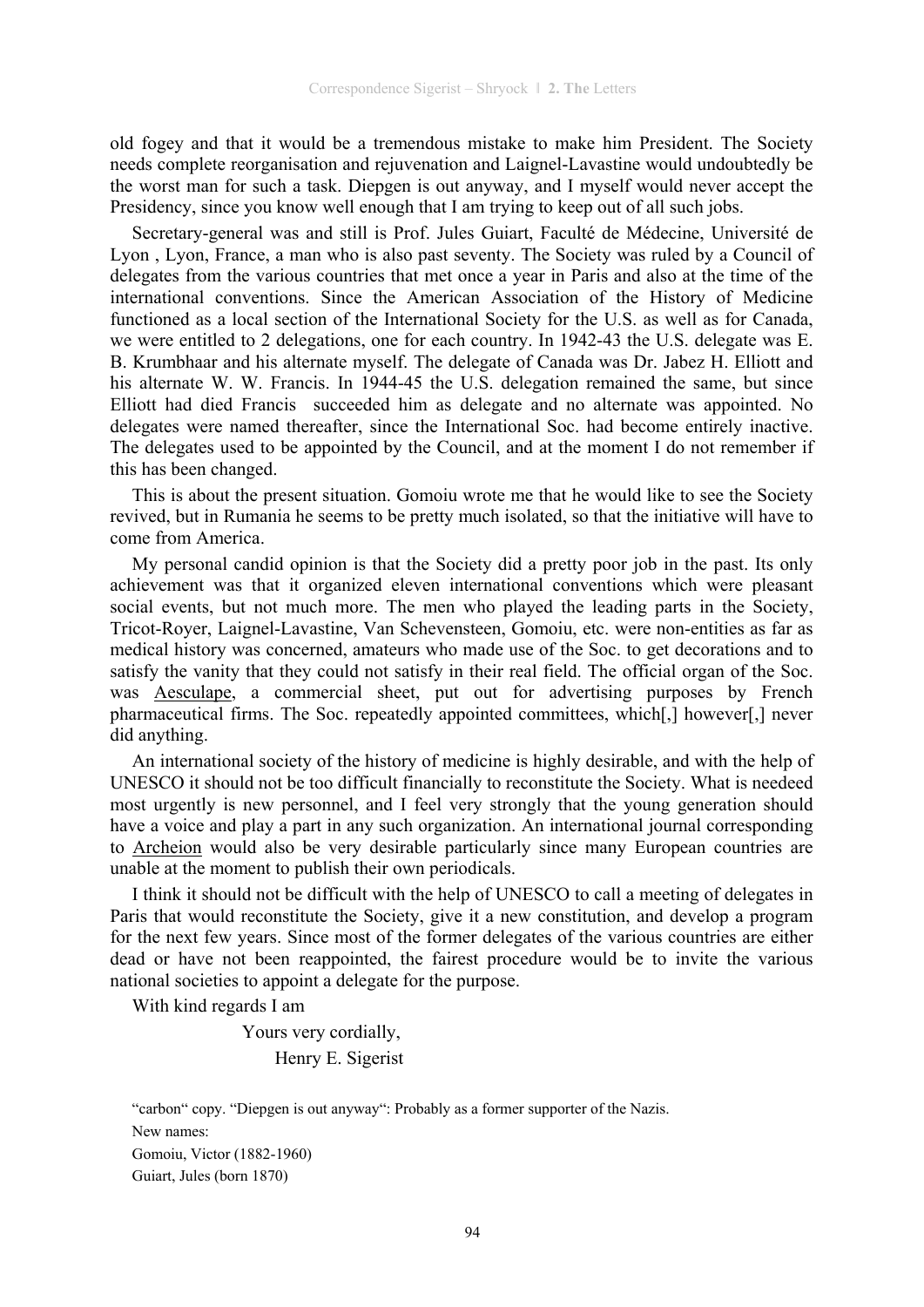Laignel-Lavastine, P. M. Maxime (1875-1953) Tricot-Royer, Jean-Joseph (1875-1951) Van Schevensteen, A. F. C. Names mentioned before: Diepgen see Sh. to S. of 26 March 1940 Dittrick see S. to Sh. of 27 June 1941 Elliot, Jabez H. see S. to Sh. of 27 June 1941 Francis see S. to Sh. of 27 June 1941 Krumbhaar see Sh. to S. of 30 May 1940

*Shryock to Sigerist, Philadelphia, 13 November 1947* 

## Dear Sigerist:

Your letter of November 8 came in today which seems very good time and I appreciate your sending me this information so promptly. I wish we could revive the International Society, but it is not easy to see just how to begin. You would certainly be the best person to inaugurate things in view of your present location as well as both your official and unofficial positions. I much wish you would undertake it; but if you feel it absolutely impossible, perhaps I could start something through UNESCO if their response happened to be sympathetic - which could not be guaranteed in advance.

We could write to one or two members of their staff most likely to respond; but even to do this I suppose we would have to send them the addresses of interested individuals in various countries. You mention the fact that our American Association serves as a "local section" of the International Society. Were there similar sections in other countries and would there be any way of securing the names of their secretaries or other officers ? If it is impossible to secure these, it might be better than nothing just to name our own lists and see if UNESCO could do anything about calling those named to a conference. Did delegates pay all their own expenses in the past or was some subsidy provided ? In the former case, do you think it likely that under present conditions those invited would be able to travel to Paris or some other central point ?

I would gather from your letter that you do not think the present secretary of the International Society (Jules Guiart) would be the man to handle all this. Please let me have any further suggestions.

With best wishes,

 Sincerely yours, Richard H. Shryock

"International Society" of the History of Medicine. UNESCO: United Nations Educational, Scientific, and Cultural Organisation. "American Association" of the History of Medicine. Guiart see S. to Sh. of 8 November 1947.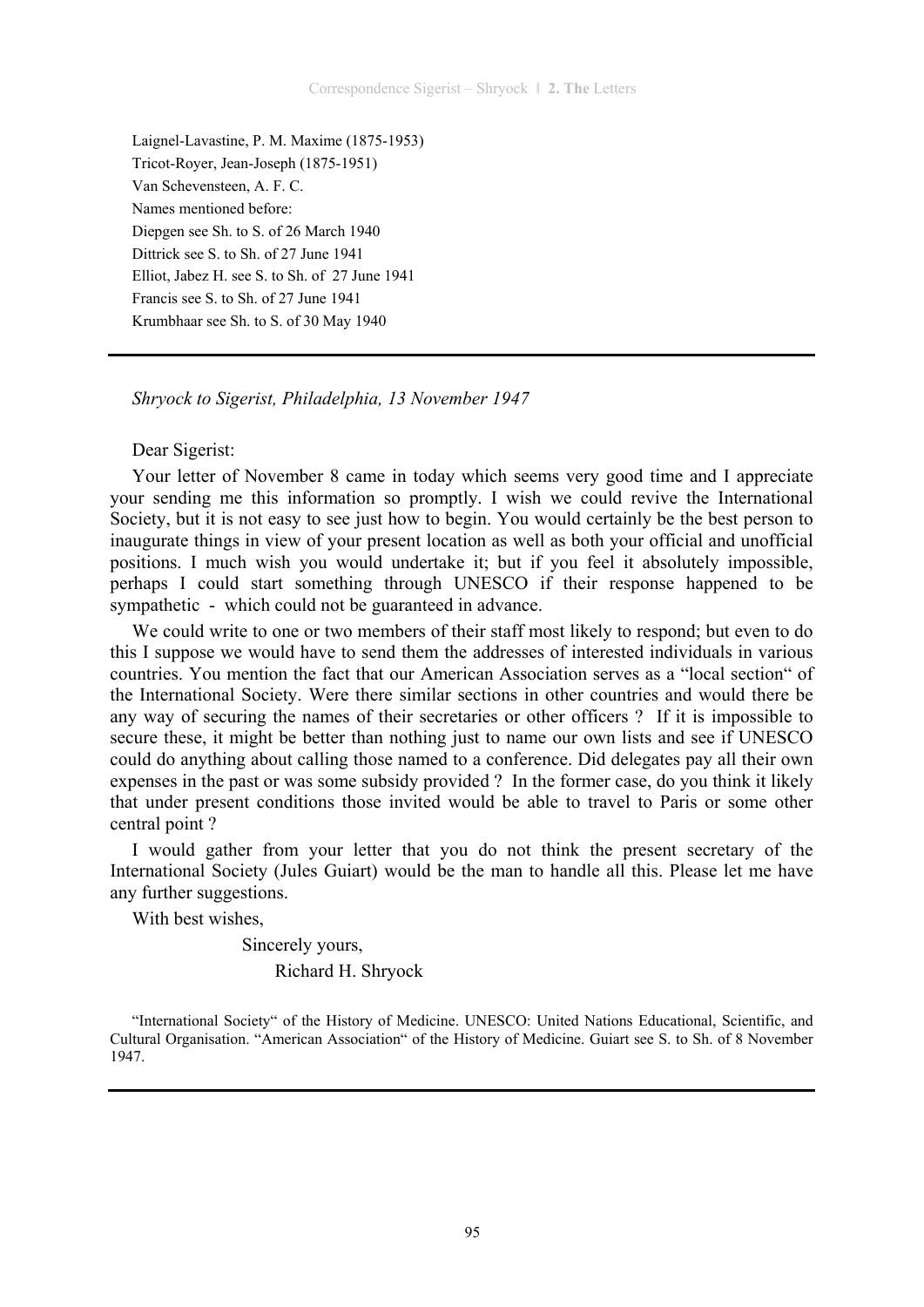*Sigerist to Shryock, Pura, 25 November 1947* 

#### Dear Shryock,

Thank you for your letter of November 13 concerning the International Society of the History of Medicine. I know it sounds frightfully selfish when I say that I wish to be left out of the matter, since I am located in Europe and know the people involved, but travelling wears me out. As long as I can stay in Pura I feel very well and work twelve hours a day without effort, but the moment I leave the place I am awfully tired and of no use to anybody. I also feel very strongly that I can carry out my work only if I keep free of entanglements because it is an extremely time-consuming piece of work.

In this connection you might be interested to hear that a few days ago I was offered the chair of the History of Medicine and Science at the University of Berlin, Diepgen's chair, but I obviously turned it down.

The International Society of the History of Medicine had a local section in most countries. Wherever there was a National Association this took the place of it, otherwise a special committee was organized for the purpose. I would advise you to get in touch with Jules Guiart, the present Secretary-General, in Lyon, France, who can give you names and addresses. He is a pretty old man, and I do not think he would be a good secretary for the future, but for the time being you may find him very helpful.

Do also try to get the Annual Reports of the International Society that Gomoiu useed to publish. The Johns Hopkins Institute probably has a copy and in that case Genevieve will send it to you, or Dittrick may have a copy in the archives of the Association, or Krumbhaar as delegate of America. If I remember correctly these Annual Reports also contain the Constitution of the Society.

Delegates who attended meetings had to pay their own expenses except in the cases of Germany and Italy. The fascist states took care of all expenses and were anxious to be represented. I am quite sure that under present conditions and with all the currency restrictions most European delegates would not be able to pay their own way, and UNESCO would have to help as it has done in the case of the History of Science Society.

On the positive side one may point out that the International Society has published a respectable series of volumes of Transactions of the International Congresses, of which you can probably find a complete set at the Army Medical Library, and it is likely that your College of Physicians has most of them also.

If there is anything I can do to help you with letters, do not hesitate to let me know because I have very efficient help in my daughter Erica.

With best wishes I am yours very cordially

[Henry E. Sigerist]

Diepgen, Guiart, Gomoiu, Dittrick, Krumbhaar see S. to Sh. of 8 November 1947. "Genevieve" Miller. Erica Sigerist served her father as secretary in 1947 and 1948.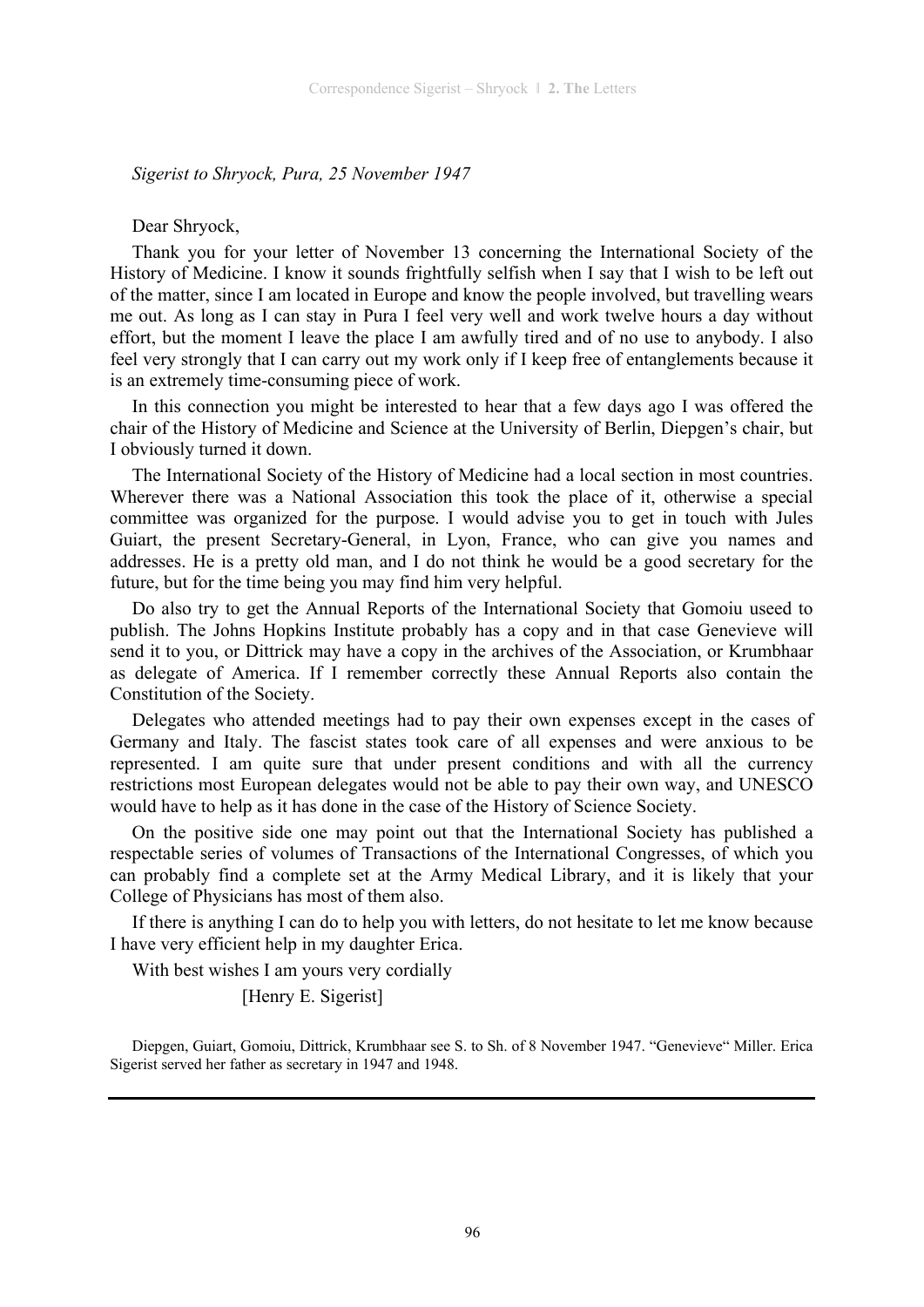*Shryock to Sigerist, Pasadena, CA, 1 March 1948* 

#### Dear Sigerist,

About two weeks ago, Miss Miller wrote that you had heard the Hopkins chair had been offered to me and that I had declined it. As no such invitation had been received, I immediately wrote Miss Miller to that effect and requested her to pass this on to you. Then, only two days later, there arrived a formal invitation from President Bowman. This coincidence is somewhat embarrassing: as when Miss Miller learns of this, sooner or later, she may suspect a lack of candor on my part. I hesitate to write her at once, however, since the invitation should presumably be considered confidential until I return East about April 1 and am able to discuss it with Hopkins authorities.

The need for keeping the matter confidential is twofold. First, this would presumably be Dr. Bowman's wish. Second, there is an awkward situation at Pennsylvania, resulting from the fact that I am now on leave of absence there at full salary. I was also on leave last year, while Acting Director of the A.C.L.S. in Washington, though not on University salary. Under these conditions, the University authorities might not consider it ethical for me to accept an appointment for next year. Hence it would be unfortunate if any rumor reached them before I could bring the matter up directly. It is too bad that the invitation was not extended by last summer, when I would have been a relatively free agent.

In any case, and in strict confidence for the next month or two, I want you to know the circumstances. I realize the honor of the invitation, especially as it involves the

distinction - though also the difficult responsibility - of becoming your successor. And I appreciate your support, which is doubtless responsible in large measure for the proffered appointment.

As soon as I return East, I will discuss the whole matter with Dr. Bowman, in order to see, first, whether the appointment could be postponed until 1949. Is [sic] so, no ethical question would be involved. Then, also, I must ascertain all the conditions; since it is necessary in any case to decide whether I would wish to accept in principle. It would be most helpful in this connection, if I could receive - also in strict confidence - your advice on a number of points.

My first question is a very general one. Do you really think it wise for a layman to accept the post ? Apart from the technical limitations of any layman, how would medical men in general and those at Hopkins in particular react to this ? Presumably, their cooperation will be needed. Hopkins must have considered this, but I would value your own frank opinion.

More specifically, can you advise me about conditions at the Institute itself ? Anything you could tell me on that score - regarding the finances, the staff, relations with the President and Deans, the actual courses and training program, the Bulletin, etc., would be invaluable. I would naturally hesitate to accept if the financial prospects were uncertain , if there were questions about cooperation of the staff, or if difficulties were to be expected in dealing with the President. This sort of information, as we all know, is vital but usually cannot be secured during a day of formal discussions. A great opportunity merits taking some chances; but at the same time, one naturally wants to look at the whole situation with his eyes open. I shall therefore much hope to hear, and assure you that I will not mention your observations to anyone.

Plans for the annual meeting of the Association at Philadelphia on May 24-25, are well under way. Meanwhile, I have just heard from Dr. Guiart at Lyon that the Permanent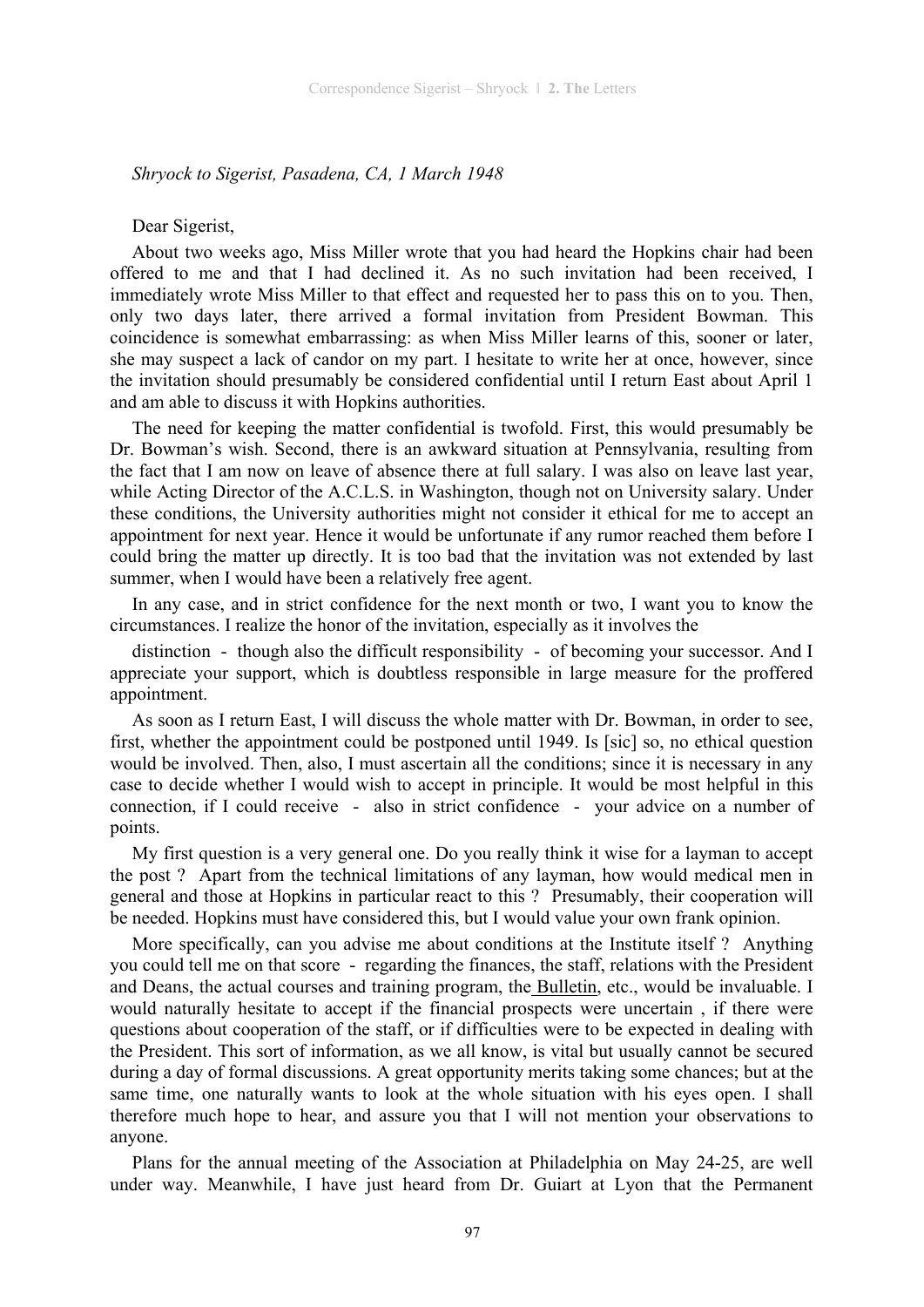Committee of the International Society expects to meet in Paris on June 5 in order to plan the next Congress. He has kindly invited me to attend. Mrs. Shryock and I do hope to come over early in June, but to date have been unable to secure steamer reservations. If feasible, I should like to meet this group; but in any case, we can doubtless learn later what plans have been made.

We came out here early in February and have found Pasadena most attractive and the climate all that they claim for it. Dr. Castiglioni wrote recently from Rome that he was enjoying spring weather while we were doubtless suffering from American snow; but actually, the winter environment here has much in common with the Mediterranean.

I trust everything goes well with the work on your History, and that the location in Ticino is all that could be wished. Mrs. Shryock joins me in best wishes to Mrs. Sigerist, your daughter and yourself.

Sincerely yours,

## Richard H. Shryock

P.S. This will be mailed March 1, and will perhaps reach you between the 7th and the 12th. We plan to leave here March 24 and to arrive in Philadelphia by the 29th. Perhaps it would be safer, it [sic] it is not too much trouble, if you could address me here and also send a copy to my home address (317 Cherry Bend, Merion Station, Penna.).

Miss Genevieve Miller. Isaiah Bowman (1878-1950) President of Johns Hopkins University. A.C.L.S.: American Council of Learned Societies. "Association", American, of the History of Medicine. "International Society" of the History of Medicine. Guiart see S. to Sh. of 8 November 1947. Castiglioni see Sh. to S. of 1 June 1942.

*Sigerist to Shryock, Pura, 10 March 1948* 

# Dear Shryock,

First of all let me congratulate you most warmly and tell you how delighted I am that the chair has been offered to you. I could not think of a better choice, and I hope that you will see your way clear to accept the post, because it still has great possibilities of development particularly now when there is such a nationwide interest in the history of science.

Dr. Temkin who was my closest co-worker for many years is a very fine scholar, and whatever he writes is firstrate, but he is not a good administrator because he is afraid of assuming responsibility, and you know as well as I do that the head of an active department, especially in such a field, has to be both a good scholar and a good administrator.

You may be quite sure that I will keep the matter strictly confidential, as I fully appreciate the reasons for doing it at this time. You need not write Genevieve Miller, and I know that she will understand the situation when the offer becomes known later.

I understand your feelings toward the University of Pennsylvania, because I was very much in the same situation when the Hopkins job was offered to me in 1931. I had a leave of absence from the University of Leipzig with full salary for 8 months, and I came back to Germany in April 1932 pretty much determined to leave. Well, they realized my predicament, and the man from the Ministry with whom I had to discuss the matter was Robert Ulich, who is now Professor of Adult Education at Harvard. I have no doubt that some arrangement could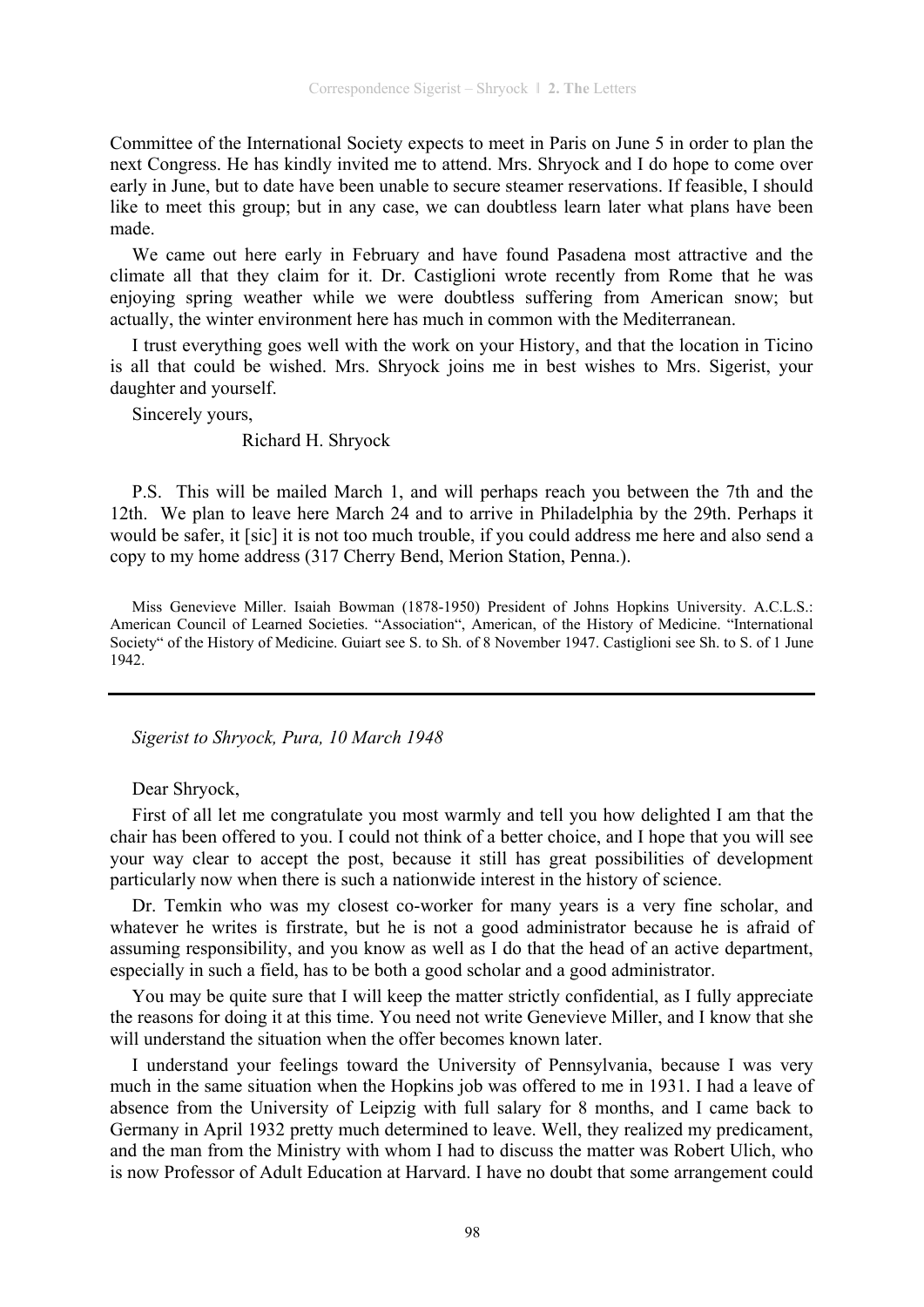be made with the U. of Penna., and I am also confident that Hopkins would wait until 1949, because they would be only too glad to get you on the faculty. I remember similar cases where a compromise solution was found by having the professor assume his duties after the first semester. This really is a secondary problem, which I am sure will be easily solved.

Now let me answer your specific questions:

1) I think the fact that you are not a medical man is not a disadvantage, but on the contrary may prove to be a real asset, and I have no doubt that the Hopkins physicians will receive you with open arms. You will probably feel much freer than I did. Being a member of the medical fraternity I was always looked upon with the greatest suspicion whenever I came out for instance for health insurance, while you can speak as a historian and sociologist, and the guild will be much more tolerant. You have worked with physicians at the New York Academy and you saw yourself how gladly they accepted you and your work. You can compensate limitations in the field of research easily through your staff.

2) As to finances. The budget of the Institute so far came from five different sources:

a) Income from an endowment fund of \$ 500,000 (in 1940 it had a book value of \$ 404,000 and I do not know what it is now) established in 1930 by the General Education Board.

b) Income from Fund for Retiring Allowance for Professor of History of Medicine, a fund close to \$ 12,000 established in 1932 from unexpended income.

c) Half the income of an endowment fund of \$ 68,000 left from the estate of Dr. Welch.

d) Sale of Institute publications.

e) Annual grant of \$ 15,000 from the Rockefeller Foundation. From the foundation of the Institute on, the Rockefeller Foundation contributed an annual grant of \$ 12,500. Ten years ago it was increased to \$ 15,000 and the grant will have to be renewed. I feel very confident that if you accept the job, the Rockefeller Foundation will not only renew the grant, but may even increase it considerably. You of course must make your acceptance conditional upon the renewal of this grant. The line I would take is that the scope of the Institute should be extended, so as to include the history of science, which means a larger staff and hence more funds. But with a larger staff the Institute could also give instruction at the College of Arts and Sciences, and I should think that the foundations would now be very receptive to suggestions concerning the teaching of the history and the social implications of science. From all I hear, money is still easily available in America, and it would not be too difficult to increase the budget of the Institute quite considerably.

As you know, I wrote a report on the activities of the Institute every year, and if you go through the files of the Bulletin you will find a great deal of detailed information, particularly in the report for the year 1940-1941 (Bull. Hist. Med., 1941, 10: 364-416). This was the most detailed report I ever wrote and in which I discussed the various problems at length including the financial side.

3) As to staff, you will have a completely free hand and will be able to select your own people. Ackerknecht as you know is Professor at the University of Wisconsin, Edelstein is at the U. of Washington in Seattle and as I hear is being considered very seriously for the U. of California to take Cherniss' place. Genevieve Miller is leaving on June 30. The only member of the old guard left is Temkin, who I am sure would be a great asset to you. He was my righthand man ever since 1929, is an excellent Greek, Latin and Arabic scholar, has some knowledge of Assyrian, is a good general historian and also well versed in philosophy. He is, moreover, completely familiar with the affairs of the Institute and very conscientious.

4)As to relations with the President and Deans. Pres. Bowman is not a pleasant individual, although I must say in all fairness that I never had the slightest difficulty with him, and that he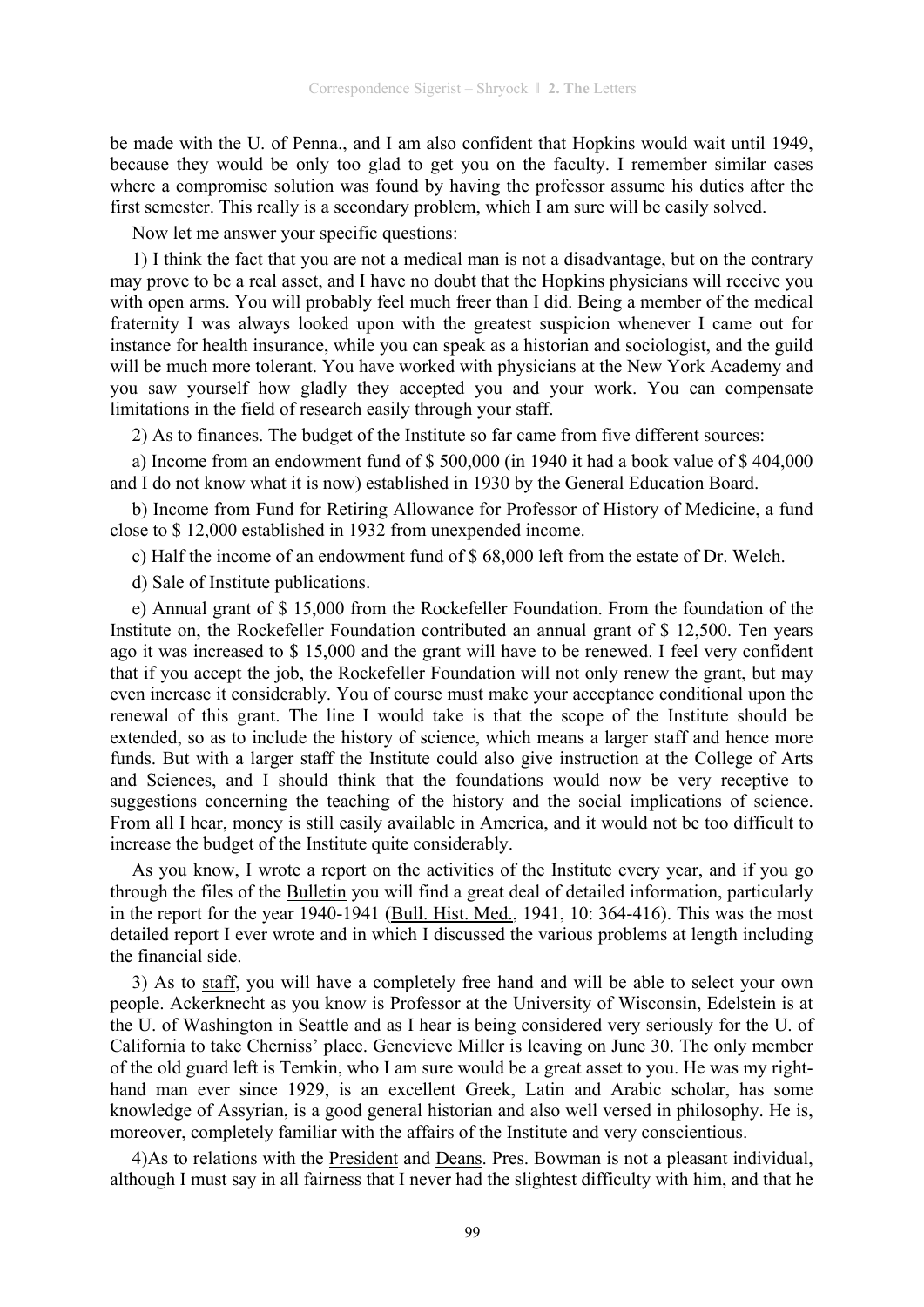never tried to interfere in the affairs of the Institute in any way. He did not like me, and I did not like him, but we had always the most correct relations and respected one another, and there was never any unpleasantness. He is an autocrat as you experienced yourself, but you may have seen in the papers that he is retiring definitely this year. My daughter in New York just sent me a clipping to that effect. In other words, you will have to negotiate with Bowman, but since he is going out you will probably find him quite amenable.

The University now has a Vicepresident who does most of the President's work. He is the former Dean of the School of Hygiene, Lowell J. Reed, a perfectly delightful individual, most cooperative and helpful. His successor as Dean of the School of Hygiene is Ernest L. Stebbins, the former Health Commissioner of New York, who is not only a brilliant public health administrator but also a very lovable person and extremely liberal.

The Dean of the School of Medicine, Alan M. Chesney, is a typical inborn Hopkins product. To him there is Hopkins and nothing else in the world, and whatever is Hopkins is good by definition. He is one of the last Osler students.You will find him very pleasant to deal with; he never interferes in any department's affairs; on the contrary he has the view that the Dean's job is to do all the unpleasant work of the department heads.

I cannot tell you who the present Dean of the College of Arts and Sciences is, because he is a new man with whom I never had anything to do. The Graduate School in Homewood, strangely enough, has no Dean, but is administered by the Senate and the President directly.

5)The courses that have been given in the past years you will all find in the Bulletin, but you would have a completely free hand to give whatever courses you wished. So far they have all been elective, for the only reason that I personally dislike required courses, but if you wish to have some courses required and if you wish students to be examined in them, this can be done without any difficulty.

The training programs for candidates of MA or PhD are outlined in Bull. Hist. Med.,

1941, 10: 368 ff., but here again you could make requirements as you please as long as they conform to the basic requirements of the School of Higher Studies of the Faculty of Philosophy. While the Institute administratively is a Department of the School of Medicine, it is also considered a Department of the School of Higher Studies of the Faculty of Philosophy and students need not be medical students to take higher degrees in the Institute. Ilza Veith whom you know is such an example. You will find that Hopkins is extremely liberal as far as requirements are concerned. There is no credit system, and students as a rule are admitted for examination when the Department thinks that they are ready.

6)The Bulletin of the History of Medicine is owned by the Institute[,] and the Director becomes automatically its Editor. I dropped out or rather will drop out with the last number of volume 21, and the University has appointed Genevieve Miller Acting Editor until my successor has been found. I don't know what her plans are when she leaves Hopkins in the summer. She was an excellent Associate Editor who did all the technical work for me. The Bulletin had an annual deficit, a matter that was forseen from the very beginning. When publication costs increased considerably we had to cut down somewhat, and as you know are now publishing only one volume a year. But here again, the Director of the Institute will be able to do with the Bulletin whatever he pleases and to make any changes he likes. The Hopkins Press, unfortunately, is extraordinarily inefficient, and I am sure that any other press would have sold twice as many copies of all our publications. But the manager of the press is also close to retiring, and I hope they will appoint a young and experienced man in his stead.

I think this answers your questions. Make sure that the annual grant of the Rockefeller Foundation is renewed before you accept, and do not be modest as far as your personal salary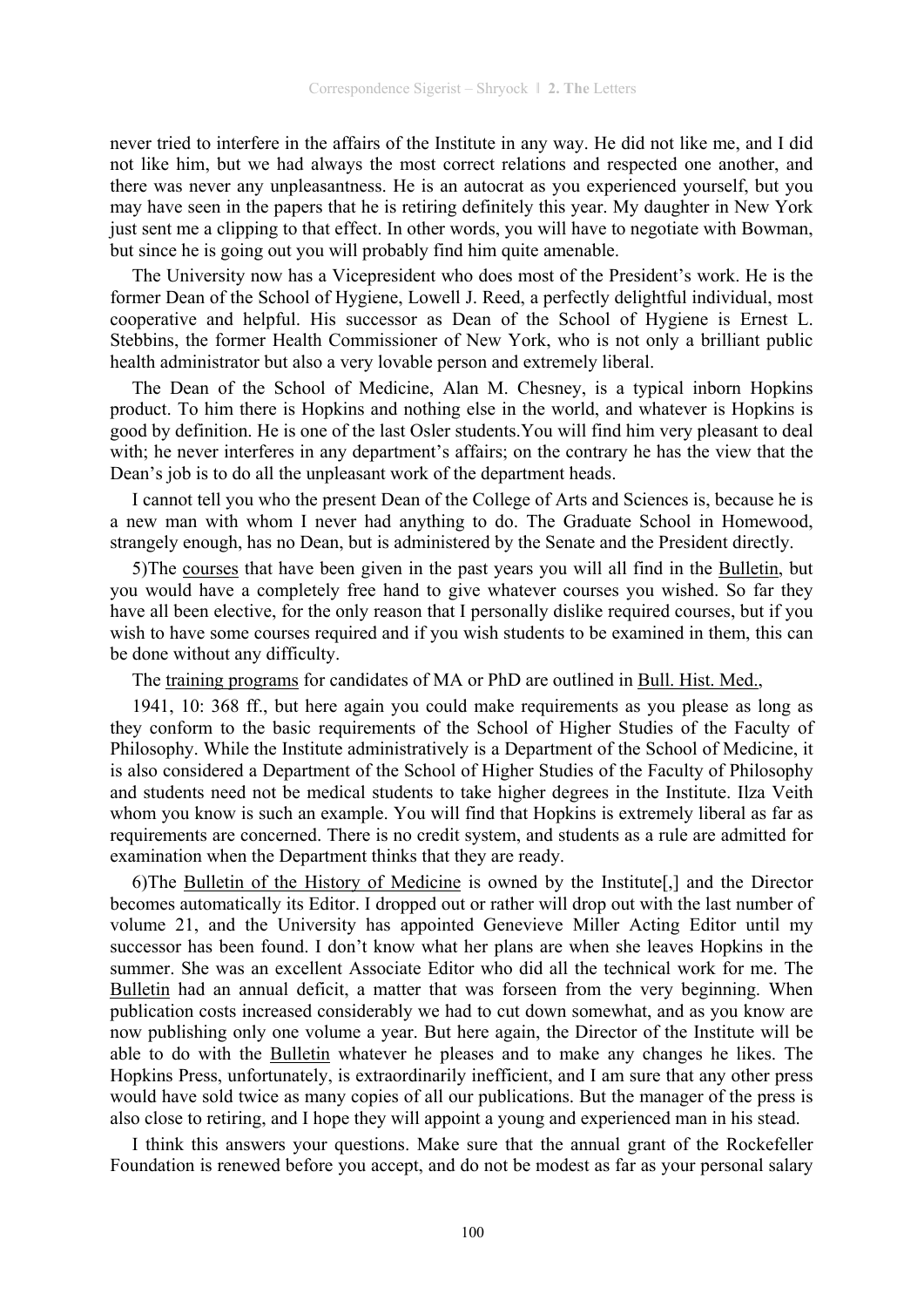is concerned. I had \$ 10,000 like the other pre-clinical professors, had in addition until the war broke out \$ 1000 a year for travelling expenses, because I wanted to go to Europe every year in the summer, and the University also paid between \$ 400-500 a year toward my retirement annuity. I do not see why your salary should not be at least \$ 12,000. Prices are so much higher now than they were 15 years ago that salaries must be raised.

I hope that you will consider the matter very seriously, because I am convinced that the Institute has enormous possibilities for development and because it would be a tragedy to see it go to pieces. The Welch Library and the collections of the Institute are simply excellent, and while they are not as rich in rare books as other libraries, yet they have infinitely better reference books and other tools for research.

We are looking forward with greatest pleasure to seeing Mrs. Shryock and you here in June and hope you can stay in our neighborhood a while. If I can make any reservations for you, I shall be glad to do so. My New York daughter and her husband will be with us all summer. He is a composer and instructor in the Department of Music at Columbia and has just been awarded the Prix de Rome, which will give him one or two years at the American Academy in Rome.

I remember Pasadena as an enchanting spot, as sane and cultured as Hollywood and Los Angeles are crazy and barbaric. They used to have a very nice little theatre in Pasadena, where I used to spend some pleasant evenings.

We shall have to discuss the matter of the International Society when you come in the summer. There seems to be some trouble among the members of the old guard. The non-French members are complaining that the French are trying to grab the organization etc. What the Society needs is rejuvenation.

I am sending a carbon of this letter to your Pennsylvania address, and with all good wishes to Mrs. Shryock and yourself I am

Yours as ever

Henry E. Sigerist

This four page letter answers the "specific questions" asked in the letter of Sh. to S. of 1 March 1948. "General Education Board" of the Rockefeller Foundation. The history of science and instruction at the College of Arts and Sciences were indeed introduced when Shryock became head of the Institute in 1949. "My daughter" Nora in New York. "Welch Library" of the Johns Hopkins School of Medicine. "International Society" of the History of Medicine.

New names:

Ackerknecht, Erwin H. (1906-1988): medical historian in the U.S. and Europe.

Beeson, Jack (born 1921)

Chesney, Alan M. (1888-1964)

Reed, Lowell J.: Biostatistician, Vice President of Johns Hopkins University

Sigerist Beeson, Nora: S.'s younger daughter, born 1922

Strebbins, Ernest L.: Physician, Dean of Hopkins School of Hygiene and Public Health

Ulich, Robert (1890-1977): around 1930 counselor of the Saxon ministry of education

Veith, Ilza (born 1915): medical historian, pupil of S.

Names mentioned before:

Bowman see Sh. to S. of 1 March 1948

Cherniss see Sh. to S. of 1 June 1942

Edelstein see Sh. to S. of 25 April 1938

Osler see Sh. to S. of 30 May 1940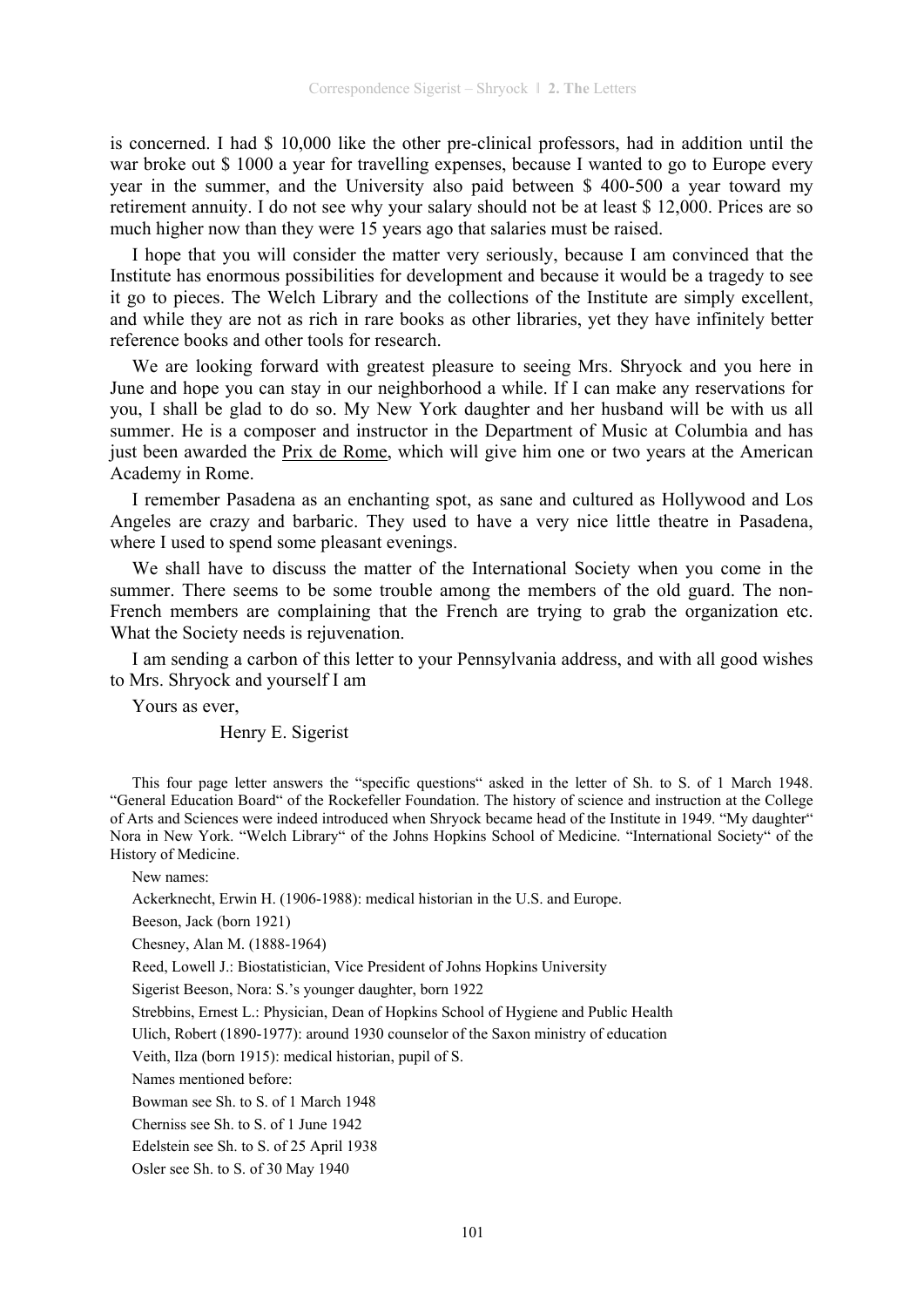Temkin see Sh. to S. of 25 April 1938 Welch see Sh. to S. of 3 May 1934

# *Shryock to Sigerist, Pasadena, CA, 16 March 1948*

Dear Sigerist,

Your letter of 10 March has just arrived, and I much appreciate your kindness in answering all my questions with such care. I shall of course consider the invitation most seriously, and your comments are most helpful in this connection. The salary offered is

\$ 12,000, which is in line with your suggestions, and is about \$ 1,300 more than my present one at Pennsylvania. Hence the salary is ample, but not really a determining factor. I am glad to receive your suggestion re the annual Rockefeller grant, with which I agree entirely. I suppose Alan Gregg is the key man in this ? And I am encouraged by your view that Hopkins, if I wished to accept, would probably wait until 1949. There is no certainty, but I suspect that the Dean of my College at Pennsylvania, Glenn Marrow is meticulous in ethical matters.

Your account of administrative personnel and arrangements is encouraging. Just after writing you, by the way, a note appeared in Time about Bowman's retirement. If I were to accept, I am sure that within the Institute, Temkin would be most valuable; but I would greatly regret loosing Genevieve Miller - especially with reference to the Bulletin.

My schedule calls for a return East about March 29th, and I expect to get in touch with Bowman within a few days thereafter - meanwhile keeping you informed. Our plans for the summer remain uncertain as we have to date been unable to secure steamer reservations (applied for about 1 December) and Mrs. Shryock does not want to travel by air. But I hope some way can be found, and would look forward in that case to seeing you. I am sorry to hear there are some difficulties in the International Society. With renewed appreciation,

Sincerely yours,

Richard H. Shryock

Alan Gregg (1890-1957) Rockefeller Foundation officer, S.'s friend (see Sigerist-Gregg correspondence). Bowman and Temkin see Sh. to S. of 1 March 1948 and 25 April 1938, respectively. "International Society" of the History of Medicine.

*Shryock to Sigerist, Philadelphia, 18 April 1948* 

Dear Sigerist,

This is just to inform you about developments re the invitation to join the Institute at Hopkins. On [?] appointment, I finally spent a pleasant day in Baltimore on the 15th. President Bowman was emphatic and optimistic about the future of the Institute and Dean Chesney was gracious and devoted a good part of his day to me. Larkey and Temkin, as well as Genevieve Miller, were most cordial. Apparently, the new Director can be assured of the cooperation of the Medical School people and also of the present staff, which is of course most important.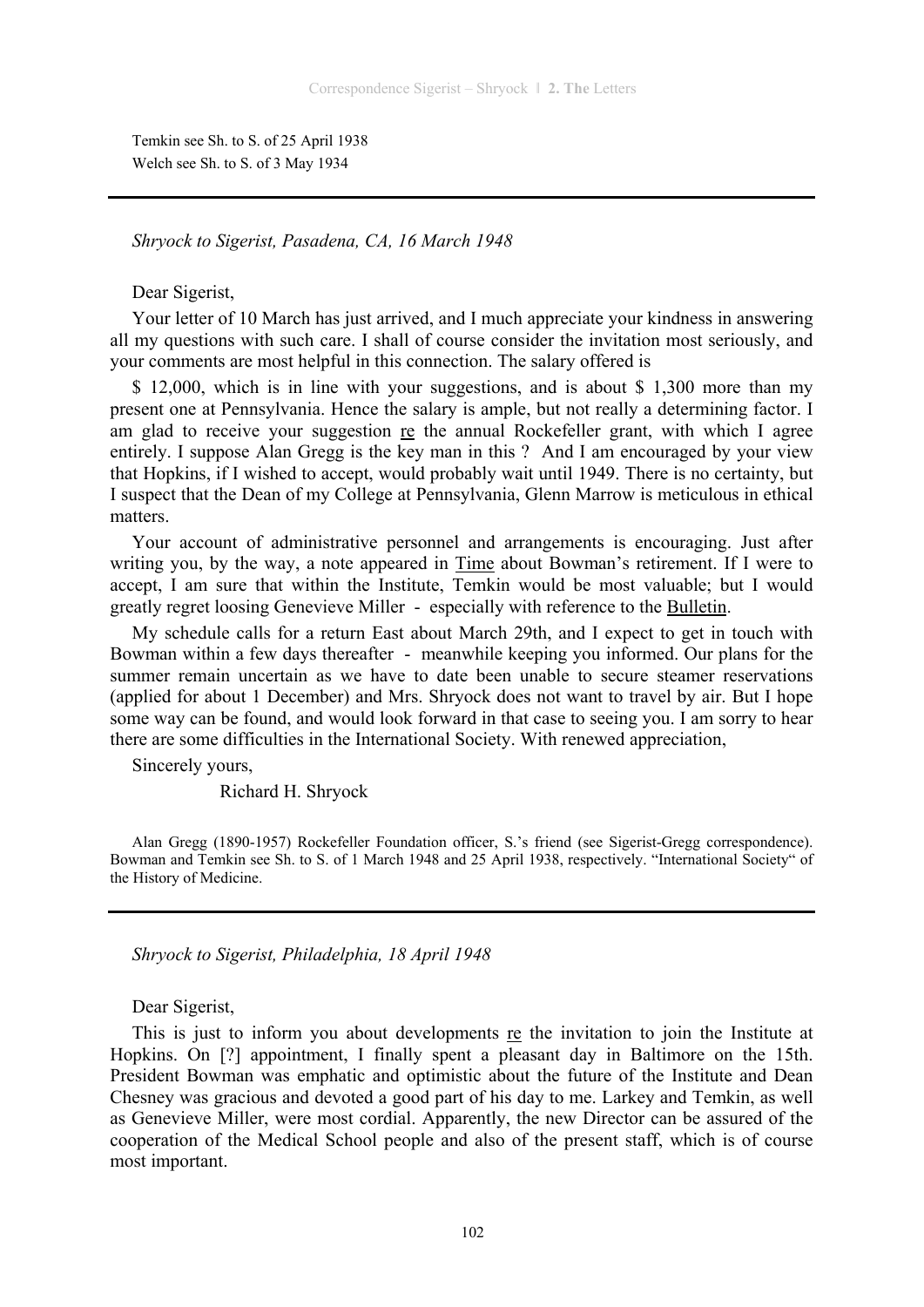It probably will not be possible for me to make any decision, however, until more can be known about the financial prospects of the Institute. The present income from endowment is about \$ 18,000 a year. This could do little more than provide the salaries for the Director and Dr. Temkin; and Dr. Bowman informed me that no funds were available for the Bulletin beyond this year. Dr. Chesney plans, however, to apply to the R.F. for a ten-year grant perhaps for as much as \$ 50,000 a year. If this were given, it would make possible a real program. Meanwhile, I shall not attempt to make any decision until the outcome of this application is known.

Do you plan to attend the meeting of the permanent Committee of the International Society at Paris, early in June ? The A.C.L.S. has asked me to represent them at the Brussels meetings of the International Union of Academies, later that month (June 14-17); and if steamer reservations can be secured, I shall probably do so.

With best wishes,

 Sincerely yours, Richard H. Shryock

Bowman and Larkey see Sh. to S. of 1 March 1948 and 16 March 1936, respectively. Chesney see S. to Sh. of 10 March 1948. R.F.: Rockefeller Foundation. Final paragraph see S. to Sh. of 10 March 1948.

*Sigerist to Shryock, Pura, 24 April 1948* 

Dear Shryock,

Thank you very much for your letter of April 18. I was sure that you would be given a warm reception at Hopkins and I was particularly pleased to hear that President Bowman as well as Chesney are optimistic as to the future of the Institute and that steps are being taken to secure funds. It is perfectly obvious that you cannot make any decision before the financial question is settled. Unless considerable money can be secured there is no point in trying to run the place.

My fifteen years were the years of depression, war, and post-war confusion, but now is the moment to put the Department on a solid financial basis, so you really can develop a program.

I have written a personal letter to Alan Gregg. I felt that I could do it, because we are old friends and because he might care to know what my opinion is.

I do not plan to attend the meeting in Paris in June, but if you do, I hope you will come to see me. You can fly from Paris to Zurich in less than 2 hours and from there to Lugano is only a 4 hour train ride.

I have no words to tell you how very much I hope that funds can be secured and that you may see your way clear to accept the job. With you as Director, the Institute is going to flourish as never before and you will attract students and young scholars at a moment when there is a great need for teachers in the history of medicine and science. Without you, I do not see any future for the Institute.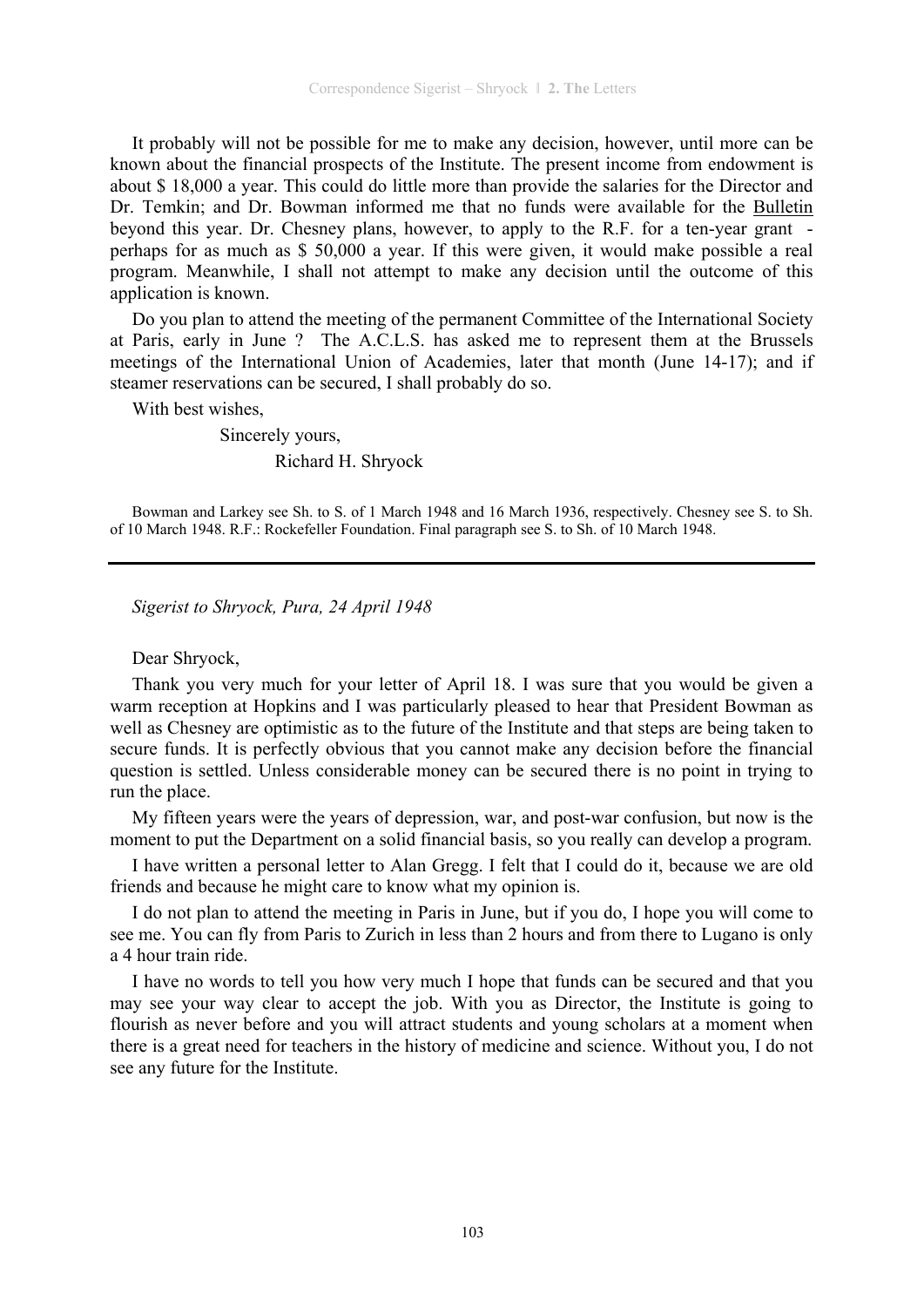With kind regards I am

 Yours very sincerely, Henry E. Sigerist

Bowman and Gregg see Sh. to S. of 1 and 16 March 1948, respectively. Chesney see S. to Sh. of 10 March 1948.

*Shryock to Sigerist, Philadelphia, 12 May 1948* 

#### Dear Sigerist:

Just a hurried line to let you know of the developments at Hopkins. With the approval of Dr. Bowman and Dean Chesney, I had a long and friendly discussion with Dr. Gregg. He intends, at present, to recommend a five-year grant of \$ 30,000 a year to the Institute; but does not expect to do this until about next January. Whether the date is due to the fact that I could not, in any case, leave Pennsylvania before September, 1949, I do not know. This is not a formal commitment by Gregg, but states his present intentions. On the whole, his interest seems encouraging.

On the other hand, Gregg emphasized the fact that he could not be certain that his Board would actually make the grant. The appointment of a new president is now going in to effect, whose interests are yet unknown. This being the case, it will apparently be impossible to know what the immediate financial future will be until next winter. Under the circumstances I do not believe it would be wise for me to attempt to make a decision until that time; and I have so informed Dean Chesney. I am sorry that this may involve further delays for him; but I turned out to be just the innocent bystander in the situation. I informed Dr. Chesney that I should quite understand it if the thought he should offer the place immediately to someone else; adding that, from a personal point of view, I hoped he would keep it open.

Mrs. Shryock and I have secured steamer reservations for June 2. We hope to reach Lausanne about July 1. I shall try to get in touch with you from there. After June 2 I can probably be reached via the U.S. lines at Southampton until about June 9. We are traveling on the America. Care of Thomas Cook and Sons, London, England, for about two weeks thereafter.

Please pardon this typing, it seems about as good as we can secure here. Plans have been about completed for the May 26,27 meetings of the Association here. You will be sincerely and greatly missed.

With all good wishes,

 Sincerely yours, Richard H. Shryock

Bowman, Chesney, and Gregg see preceeding letter. "leave Pennsylvania" University of. The final paragraph was added in long-hand. The 1948 meeting of the American Association of the History of Medicine took place in Philadelphia.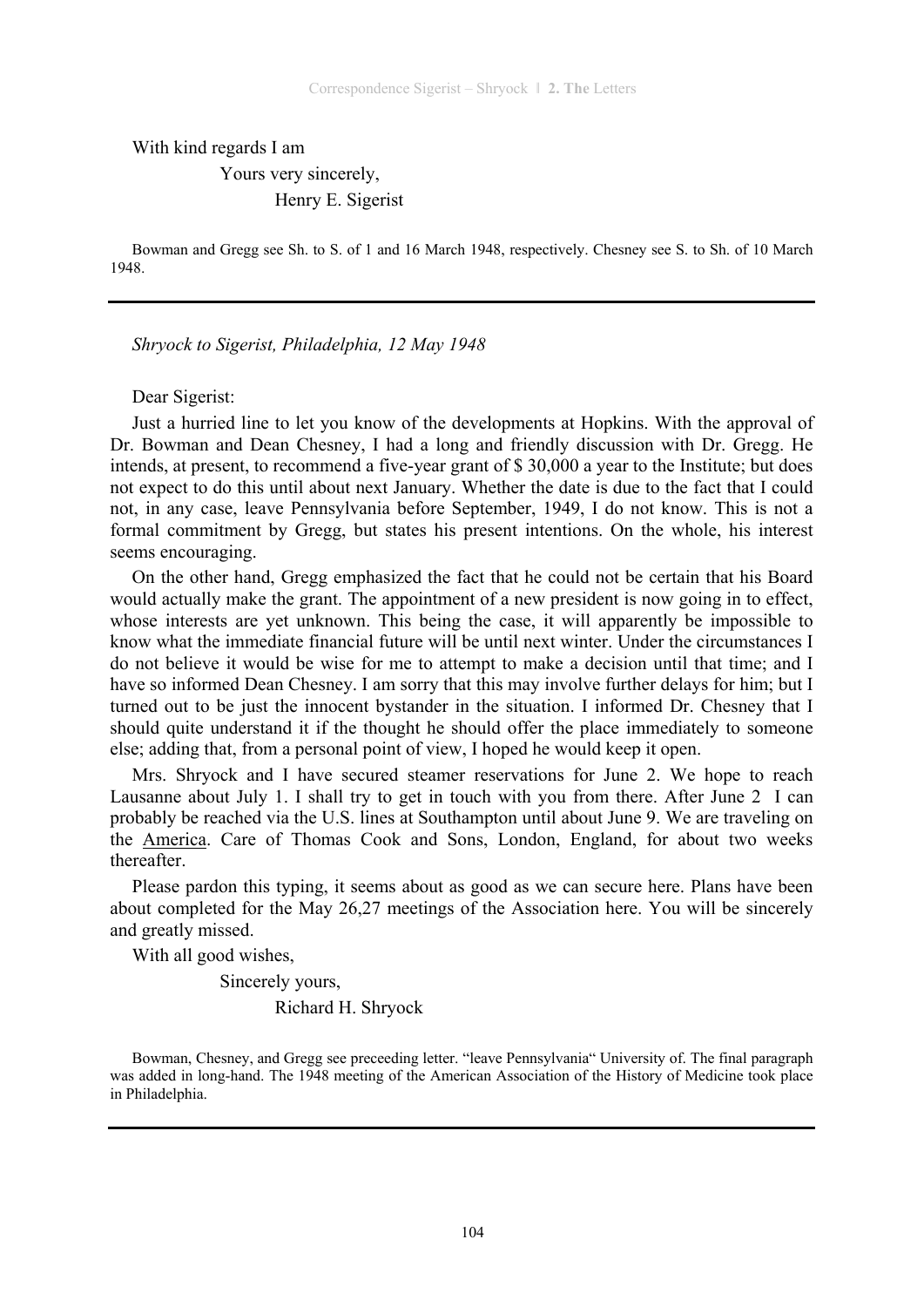*Sigerist to Shryock, Pura, 19 May 1948* 

Dear Shryock,

When your letter came, I was just thinking of you because at the moment I am reading your two books that I will review for the Bulletin. Both are splendid contributions, and I am glad that they came out now at the best possible moment. Last week I reviewed Fishbein's History of the AMA. I tried to be as tactful as possible, but I could not help making the remark that this was about the most primitive type of historiography one could think of. Reading your book after having just read Fishbein is like entering a new world. I think it was a great mistake of the AMA not to have a real historian undertake the job, but I suppose that what they wanted was not a detached history but a book that would justify their actions, and Fishbein of course was the man to plead his own cause.

I was delighted to hear that you saw Alan Gregg and that he continues to be interested in the Institute. Actually I never doubted that he would, and I sincerely hope that he will get through with his recommendation. \$ 30,000 a year in addition to the \$ 18,000 from endowment would give you a very handsome budget. Of course, you cannot make any decision before the financial question is settled, and I am quite sure that the Hopkins authorities will more than understand this and will be only too glad to wait.

I am very happy to hear that Mrs. Shryock and you will be here in July. Let me know when you reach Switzerland. We are not in the telephone directory yet, but we have a phone (Pura 3 61 52). We count on your visit and are looking forward to it with greatest pleasure,

With kindest regards I am Yours very sincerely,

Henry E. Sigerist

"two books": (Shryock 1936a, 1947). Morris Fishbein (1889-1976) conservative editor of the Journal of the American Medical Association (AMA), S.'s review (Sigerist 1948a) of (Fishbein 1947) is rather devastating. Gregg see Sh. to S. of 16 March 1948.

*Shryock to Sigerist, Lausanne, Switzerland, 3 July 1948* 

# Dear Sigerist,

We arrived here yesterday after leaving New York on June 2, and spending about two weeks in Paris and several days each in London and Brussels. We expect to spend about a week here, and then to go on to Interlaken and probably to Zurich. But our plans are somewhat uncertain, because the U.S. Military Government has invited me to lecture for a week at a summer session at Heidelberg, and no permits or directions for entering Germany have yet caught up with us. If I should go to Germany, it would be for the week following July 23. Then we must return to Paris via Lausanne about Aug. 9th, in order to sail from Havre for New York on Aug. 12.

In between these various trips, we should much like to call on you at Pura if the schedule can be worked out. As we shall be rather pushed for time, would it be possible to begin a return trip to Lausanne on the same day ? Or to Zurich ? In any case, perhaps you could advise me on the railroad connections between Pura and both of these cities ? In a general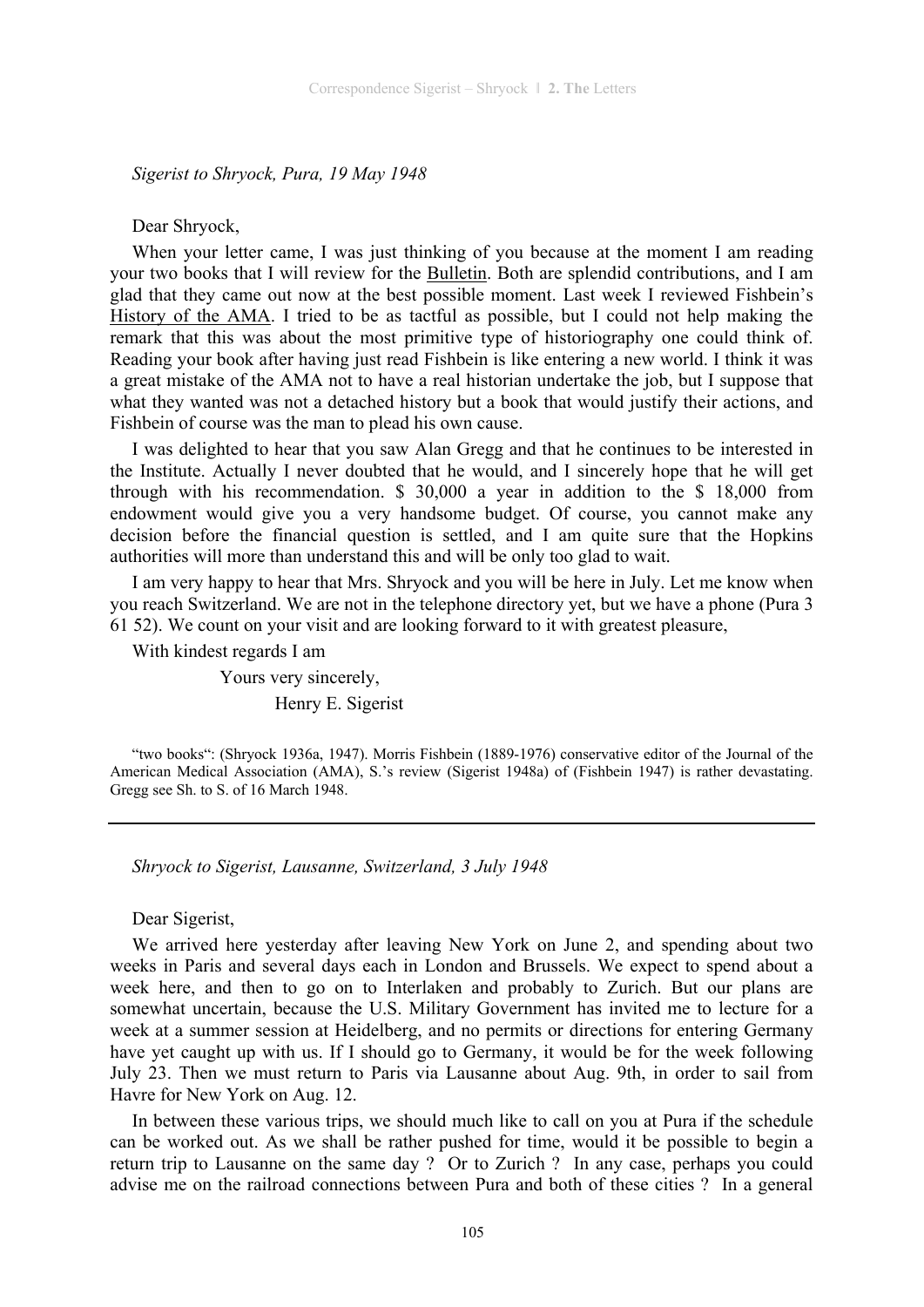way, we have thought of buying roundtrip, reduced fare tickets in a circle - from Lausanne to Interlaken, Zurich, Pura and return - if that is feasible. Is Pura near Lugano,

 etc. ? Or might it be better to go to Pura from Zurich and to return there, before coming back to Lausanne ?

I have just had a note from Sarton, who is staying at Montreux-Territet, near here.

 With best wishes, Sincerely, Richard H. Shryock

Our best to Mrs. Sigerist, and to your daughter.

Sarton see Sh. to S. of 30 January 1936. Montreux: Near Lausanne on Lake of Geneva. "your daughter": Erica and/or Nora.

*Sigerist to Shryock, Pura, 6 July 1948* 

Dear Shryock,

I just received your letter of July 3 and was delighted to know that you are in Switzerland. We very much count on your visit. It is not quite easy to reach the Ticino from Lausanne because the Alps are in between, and I would rather suggest that you make the trip from Zurich, because from Zurich to Lugano through the St. Gotthard takes only 4 hours. There is an excellent train leaving Zurich at 9:39 A.M. which reaches Lugano at 1:23 P.M. Pura is only about 10 miles from Lugano, but since we have no car and since our house is not in the village but in midst of vineyards it is not quite easy to reach it. I would meet you in Lugano at the Station from where we reach Pura in 10 minutes by postal automobile. All you would have to do would be to call me up from Zurich (telephone Pura 3 61 52).

I would suggest that you spend the night in Pura. Our guestroom is occupied at the moment because my New York daughter and her husband are here. But there is a little pension five minutes from the house where we would be very happy to have Mrs. Shryock and you stay as our guests. The following day you could return to Zurich whenever it suits you, because there are plenty of trains. This would give us a good afternoon, evening and morning during which we could discuss a lot, and I am sure that Mrs. Shryock and you would enjoy this perfectly beautiful region. I need not tell you explicitly that if you have more time to spend here, we should be only too glad to have you. This is a region that was settled by the Etruscans and the Celts and was then colonized by the Romans, and I am sure that you would be interested in seeing it.

I shall be here all through the summer, so that any date would suit me for your visit.

With kind regards to Mrs. Shryock and yourself in which the family joins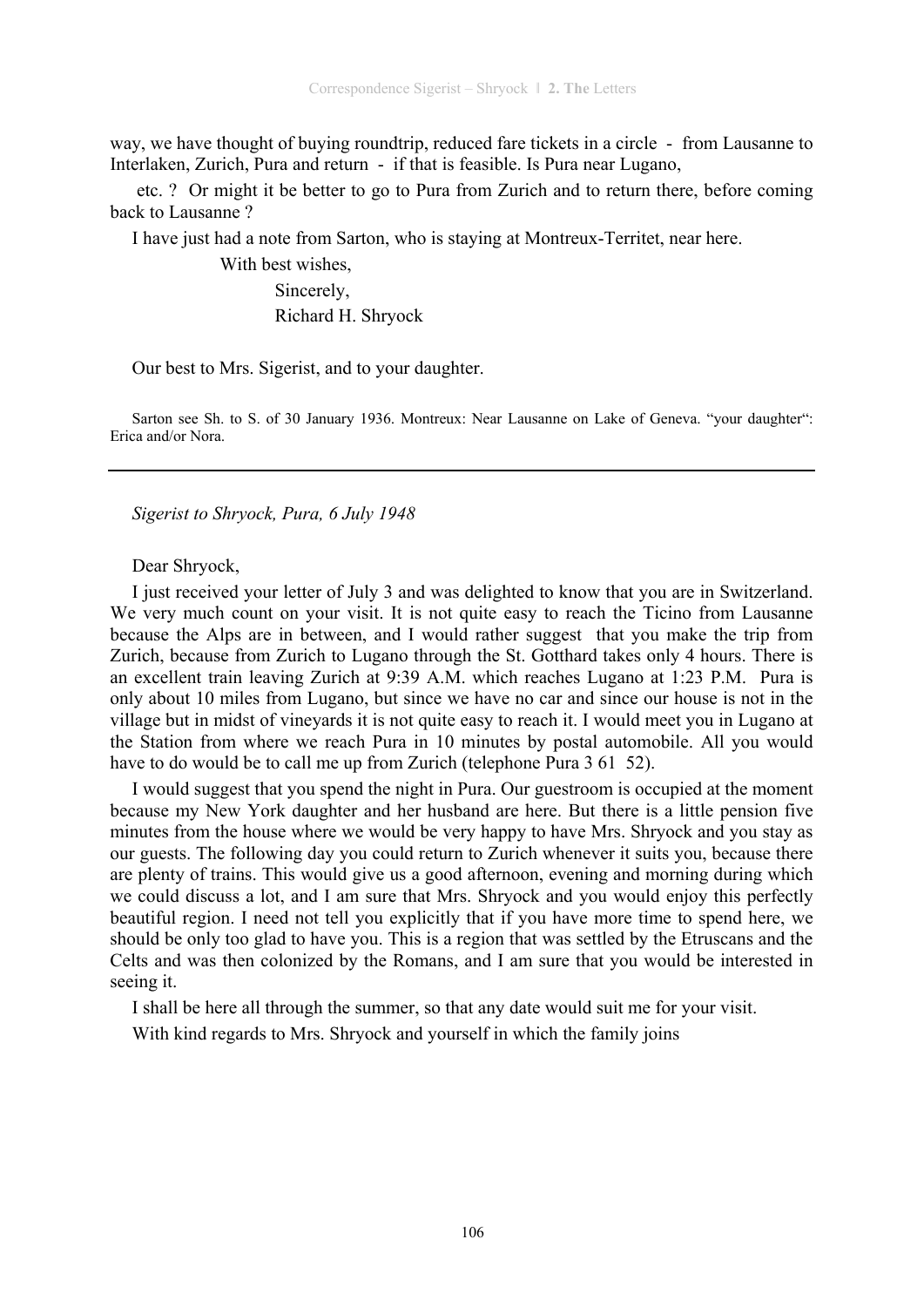I am

# Yours very cordially Henry E. Sigerist

"we have no car": in the first year in Pura. New York daughter and her husband: Nora Sigerist and Jack Beeson.

*Shryock to Sigerist, Interlaken, Switzerland, 15 July 1948* 

Dear Sigerist,

Your reply reached us in Lausanne and we much appreciate the invitation to stay overnight at Pura. We plan to reach Pura on July 20, where I hope to find out promptly from the U.S. Military Government office whether or not I am to lecture at their Heidelberg summer session July 24-30. The timing of our trip to Lugano will depend on whether or not this Heidelberg visit materializes, and I am glad to know that any date is convenient for you. In any case, I shall phone you from the Hotel Central in Zurich, where we shall be staying for at least the first two or three days.

We are looking forward to seeing you, and also to a glimpse of the Lugano region. Castiglioni, in a recent letter, kindly urges that we also go down from there to Milano. All this, also, will depend on whether we go to Germany and on how much time we could spend at Lugano. If several days are available for this trip, it would probably be best to make our headquarters at a hotel in Lugano. But we can discuss this by phone.

With all good wishes,

 Sincerely yours, Richard H. Shryock

Castiglioni see Sh. to S. of 1 June 1942; he left his exile in New Haven after WWII and returned to Milan. Sh.'s planned visit in Pura did not materialize, because he "suddenly got scared about the Berlin situation and thought that war would break out at any moment. So he sailed back to America on the first opportunity" (Sigerist 1948b).

*Shryock to Sigerist, Philadelphia, 7 May 1949* 

Dear Henry:

As you have doubtless heard, the Rockefeller Foundation about a month ago finally renewed the grants to the Hopkins Institute - extending \$ 30,000 per year for the next three years beginning July 1. The Hopkins authorities thereupon renewed the invitation to me to become the Welch Professor and Director of the Institute. After careful consideration, I have decided to accept the appointment. There was of course no question about the professional opportunity, but it was difficult to give up our personal associations in Philadelphia. But the professional outlook was made even more attractive by the appointment of my friend Detlev Bronk as President of the University, and by his kindness and that of Dean Chesney in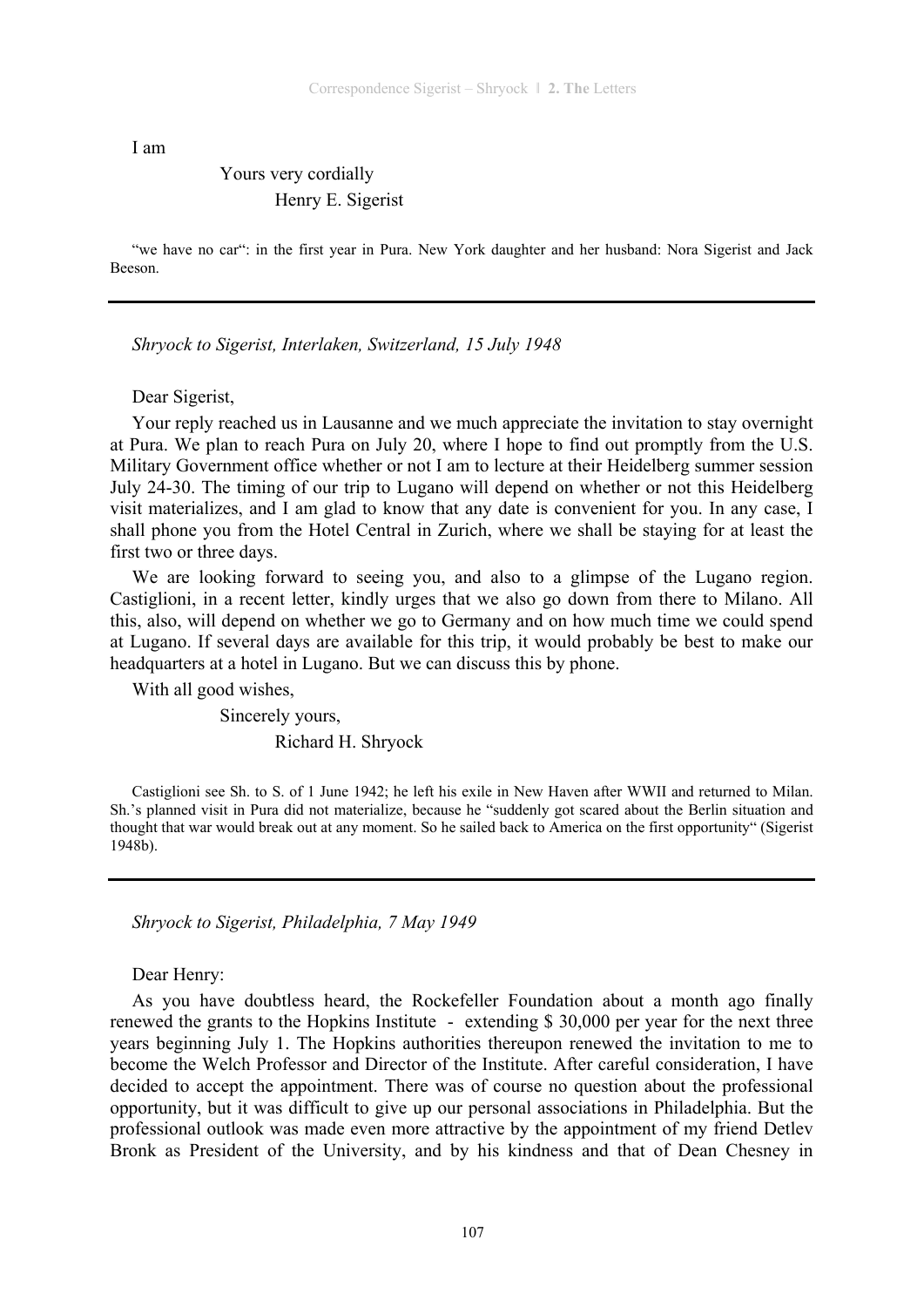making all possible personal adjustments to fit my case. Bronk is a very able man and I believe his appointment is a promising one for Hopkins.

On reaching my decision, I was of course influenced by your own encouragement. I have just re-read the letters you sent me when this invitation was first extended, and wish again to express my appreciation of the careful analysis of the whole situation which these gave me at that time. I need hardly add that I shall hope to receive your continued advice in taking over my new responsibilities.

It happens that I am now in the midst of term-end pressures here as chairman of this department, so that I will have little opportunity to really think out policies until some time in June. I shall take the liberty of writing you further in this connection at that time. Meanwhile I must discuss shortly with Dean Chesney the Institute's budget for next year, and shall have to do the best that can be done in a rather impromptu manner. There is, however, one specific item already passed on to me, with regard to which I would appreciate your advice. As soon as my appointment was announced, Dr. Hume wrote from New York saying that he would like to give several "seminar lectures" on Chinese history at the Institute next fall. As I know little about his past associations with you, it would be helpful to have your opinion on whether it would be advisable to make this arrangement at the present time.

I trust everything goes well with you and your family, and with the work on your history. I wish that it were possible to see you in the near future, but it is not feasible for me to visit Europe again this summer. I do plan, however, to visit Europe in the summer of 1950, and shall probably spend either the spring or the fall months there as well as the summer. Among other things, I hope to attend the International Congress of the History of Science and also that to be held by the International Committee of the Historical Sciences. Mrs. Shryock will probably accompany me.

Our best wishes to you, Mrs. Sigerist, and your daughter.

 Sincerely yours, Richard H. Shryock

Detlev W. Bronk (1897-1975) biologist. Chesney see S. to Sh. of 10 March 1948. "re-read the letters" of 10 March, 24 April, and 19 May 1948. Edward H. Hume (1876-1957) former staff member of S.'s Institute; see S. to Sh. of 13 May 1949.

*Sigerist to Shryock, Pura, 13 May 1949* 

Dear Richard,

Your letter just arrived and I am perfectly delighted.

I am so deeply attached to the Institute, to which I have devoted the best years of my life, that I worried a great deal about its future. Now I am very happy to know that it is in the best possible hands, and I have no doubt that it will flourish under your leadership, will again be productive, play its part in the University and community and make new friends all over the country. I feel that I have been relieved of a great burden.

You have all the qualifications and the personality needed for such a post, and the fact that Bronk is a peronal friend of yours, will facilitate your task in the future. I am well aware how deeply rooted you are in Philadelphia, and that giving up your present position is a sacrifice. I sincerely hope that Mrs. Shryock and you will feel at home in Baltimore soon, and that you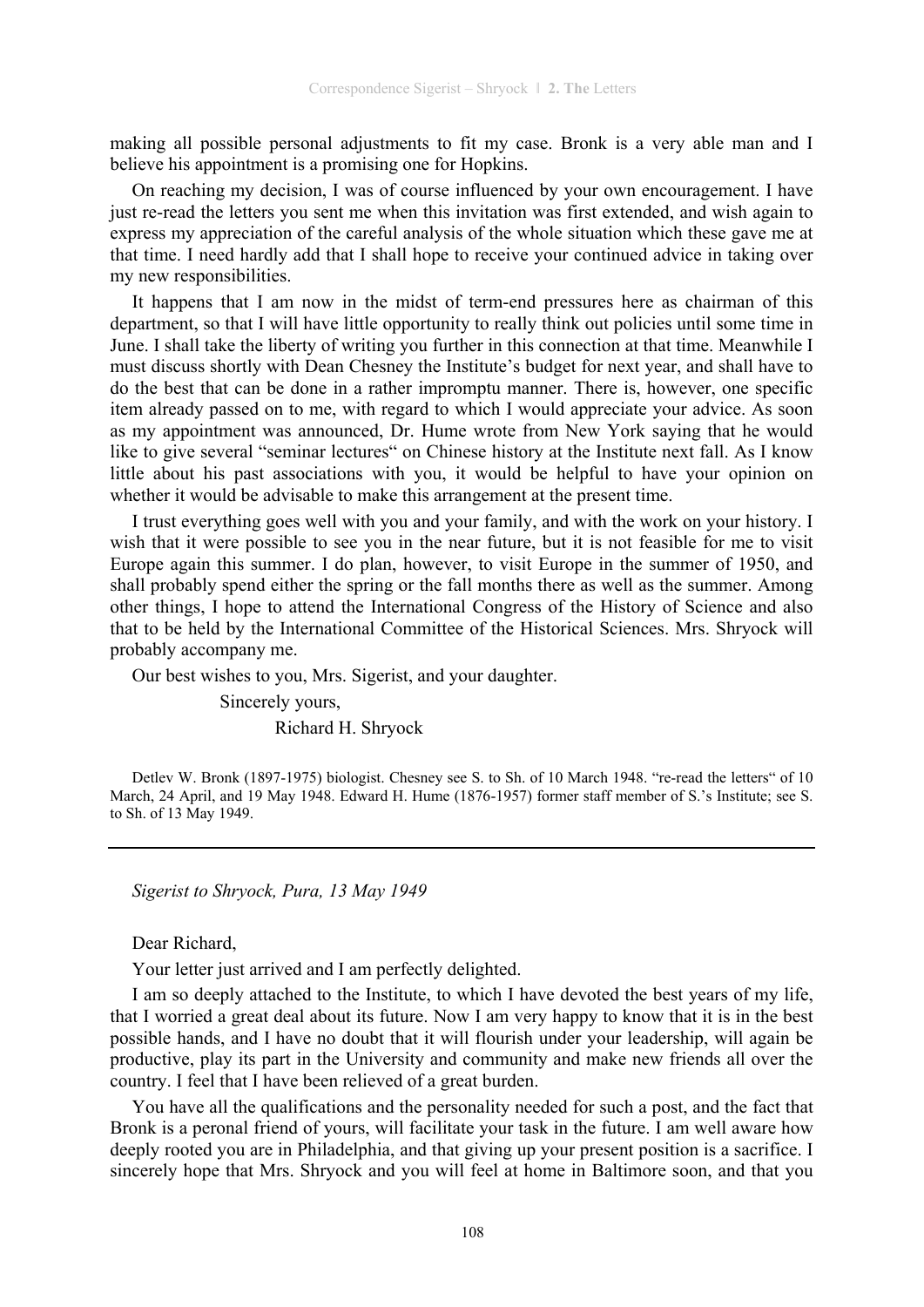will find full satisfaction in your work at the Institute. You have a handsome budget now, that should be adequate, and I feel confident that the Rockefeller Foundation will renew the grant after three years.

Now to Dr. Hume. As you know he is lecturer in the History of Medicine, an honorary post which does not carry any salary but gives its holder the privilege to teach, of course, in consultation and with the approval of the head of the department. Larkey holds the same position at the Institute. Dr. Hume is an old Hopkins graduate, was a protégé of Dr. Welch, and as you probably know made a distinguished career as Dean of the Medical School of Yale in China. He once gave a series of Noguchi Lectures at the Institute, and being desirous of having a closer connection to Hopkins, he applied for a lectureship and the faculty was glad to give it to him. He knows Chinese very well, masters a half a dozen Indian languages, and as I was interested in oriental studies, I liked to consult with him from time to time. In the past Dr. Hume usually gave three lectures every year on some subject of Chinese medicine. They were given in the seminar room to a small group and were followed by a discussion. When we had sufficient money, we refunded Hume his expenses. Hume is getting on in age, and the lectures were not always very good but I certainly see no harm in allowing him to continue with his lectures. The oriental students of the School of Hygiene were always invited to attend them and usually enjoyed them very much.

I would like to warn you against one man who in all probability will approach you and ask you for a lectureship, namely Dr. I. Macht [sic]. You may have seen some of his papers in the Bulletin in which he tries to prove that the entire modern medicine may be found in the Old Testament. He is a pharmacologist by training, was on the staff of Abel, went then into industry and always tried to squeeze into Hopkins in some way or another; when he failed in pharmacology, he tried at the Institute and he pestered me a great deal. He is a most unpleasant individual.

The first volume of my History is with the publisher in New York, who wanted to bring the volume out in the fall, but it would have been a rushed job and I would like to correct the proofs of the first volume slowly and carefully. So we agreed to postpone publication to the spring 1950, whereupon I hope to bring out a volume every year.

At the moment I am busy with Volume II, which will be rather unconventional because I will give India almost as much space as Greece. It is very striking how parallel the course of Greek and Indian culture and medicine ran in antiquity, with the difference of course, that one civilization unfolded itself in a temperate and the other in a tropical area. I am also making plans for volume III, in which Arabic medicine will take a central place. The Arabs, after all, were the immediate successors to the Greeks and the link between East and West. From volume IV, that is from the Renaissance on, the chief accent will be on the West, where the significant developments in medicine took place. It is a gigantic piece of work which absorbs me entirely, and I greatly enjoy it.

If I can be of help in any way, feel free to write me and I will answer your letters by return of the mail. I am sorry that you are not coming to Europe this year, but it will be splendid to have you here next year.

Once more I wish to say how very happy I am to know you are at the head of the Institute, and with my warmest wishes to Mrs. Shryock and yourself, I am

Yours as ever,

Henry E. Sigerist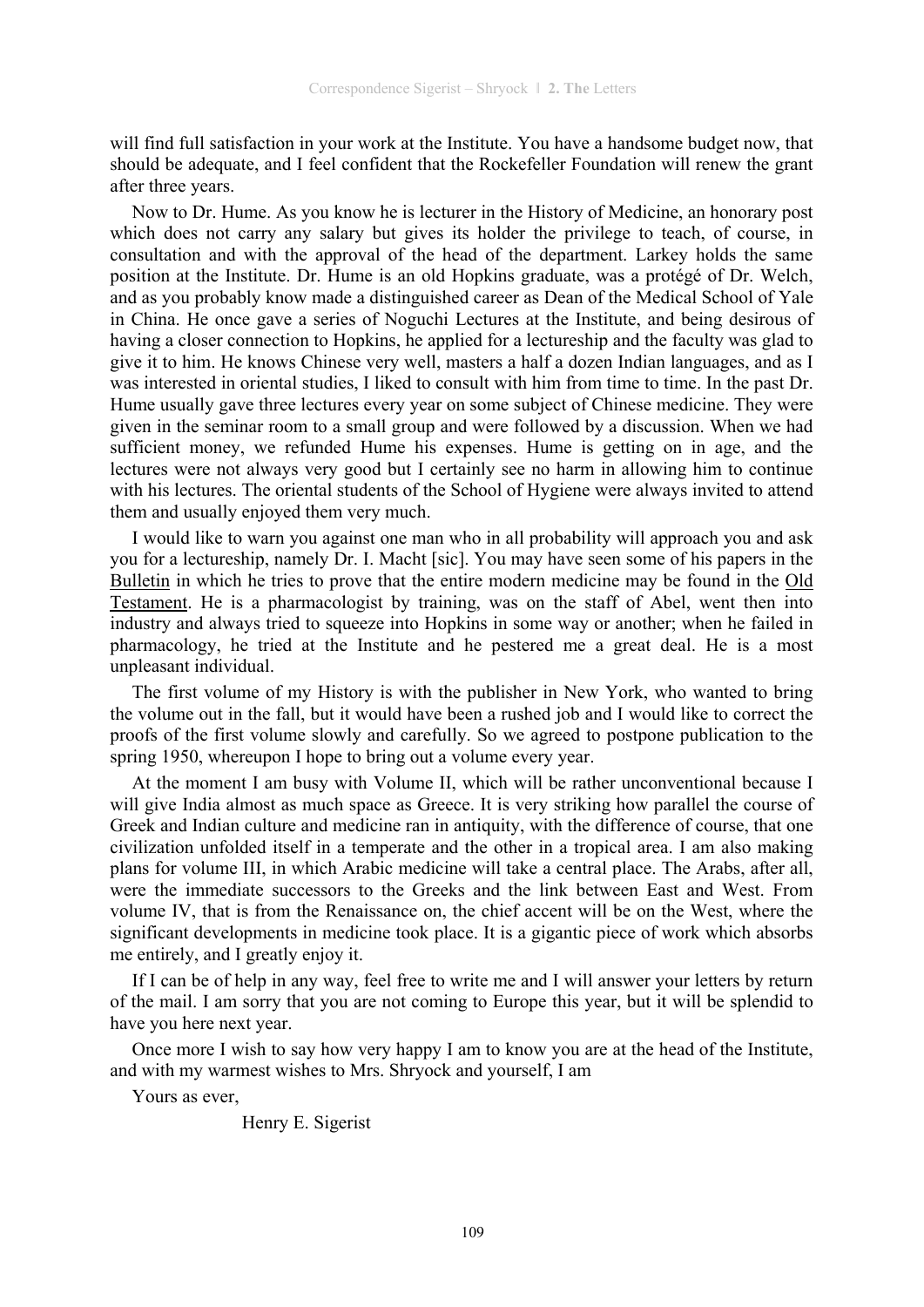P.S. Every letter I get from Baltimore speaks in most enthusiastic terms of the new President. A change was badly needed and from all I hear I think that Bronk was an excellent choice.

Bronk and Hume see Sh. to S. of 7 May 1949. "present position": As head of the Department of History. Larkey and Welch see Sh. to S. of 16 March 1936 and 3 May 19344, respectively. Noguchi Lectures: Lecture series at S.'s former Institute. David Israel Macht (1882-1961) pharmacologist. John J. Abel (1857-1938) pharmacologist at Johns Hopkins University. S.'s volume I appeared in 1951, volume II unfinished posthumous.

*Sigerist to Shryock, Pura, 19 August 1949* 

Dear Richard,

Yesterday I had the very great pleasure of having the visit of Barbara and Jack and Miss Gotwald. What delightful young people they are. It was a real joy to be able to show them the place and my workshop, and I only wish time had been longer. They were in fine shape and seemed to enjoy their European trip very much. They were here on their way to Venice and Florence, and I advised them to go to Florence by way of Ravenna which is unique in its kind and has suffered very little from the war. I was very happy to hear from them that you are already making reservations for coming over next year, and we are looking forward to seeing you and Mrs. Shryock then.

Henry Guerlac and his family were here last Sunday and I was very glad to see them. He is an excellent man, and it is most encouraging to know that we have now several bright young people in the history of science. Gregory Zilboorg was also here a few days ago, and I saw Sanford Larkey in Basel recently so that I feel up to date with the latest gossip.

I am deep in my second volume in which I give India almost as much space as Greece. I am brushing up on my Sanskrit and find it great fun.

Hoping that you are having a good vacation and wishing you a good beginning in Baltimore, I am with warm regards to Mrs. Shryock and yourself

Yours very cordially,

Henry E. Sigerist

Barbara and Jack Gotwald are friends of Sh. from his sabbatical in Munich in the 1930s; see Sh. to S. of 24 August 1949. Henry Guerlac (1910-1982) historian of science. Zilboorg see S. to Sh. of 29 November 1941. Larkey see Sh. to S. of 16 March 1936. S.'s place was flooded with up to 100 visitors every year (Bickel 1997).

*Shryock to Sigerist, Sachen's Head, CT, 24 August 1949* 

Dear Henry:

Your letter of August 19th has just reached me here, where I am on partial vacation until September 10th. It was most kind of you to entertain the young people and I am sure they appreciated it. It means much to Americans, as you know, to have some personal associations in Europe which, so to speak, take them a little behind the scenes. This is Barbara's first trip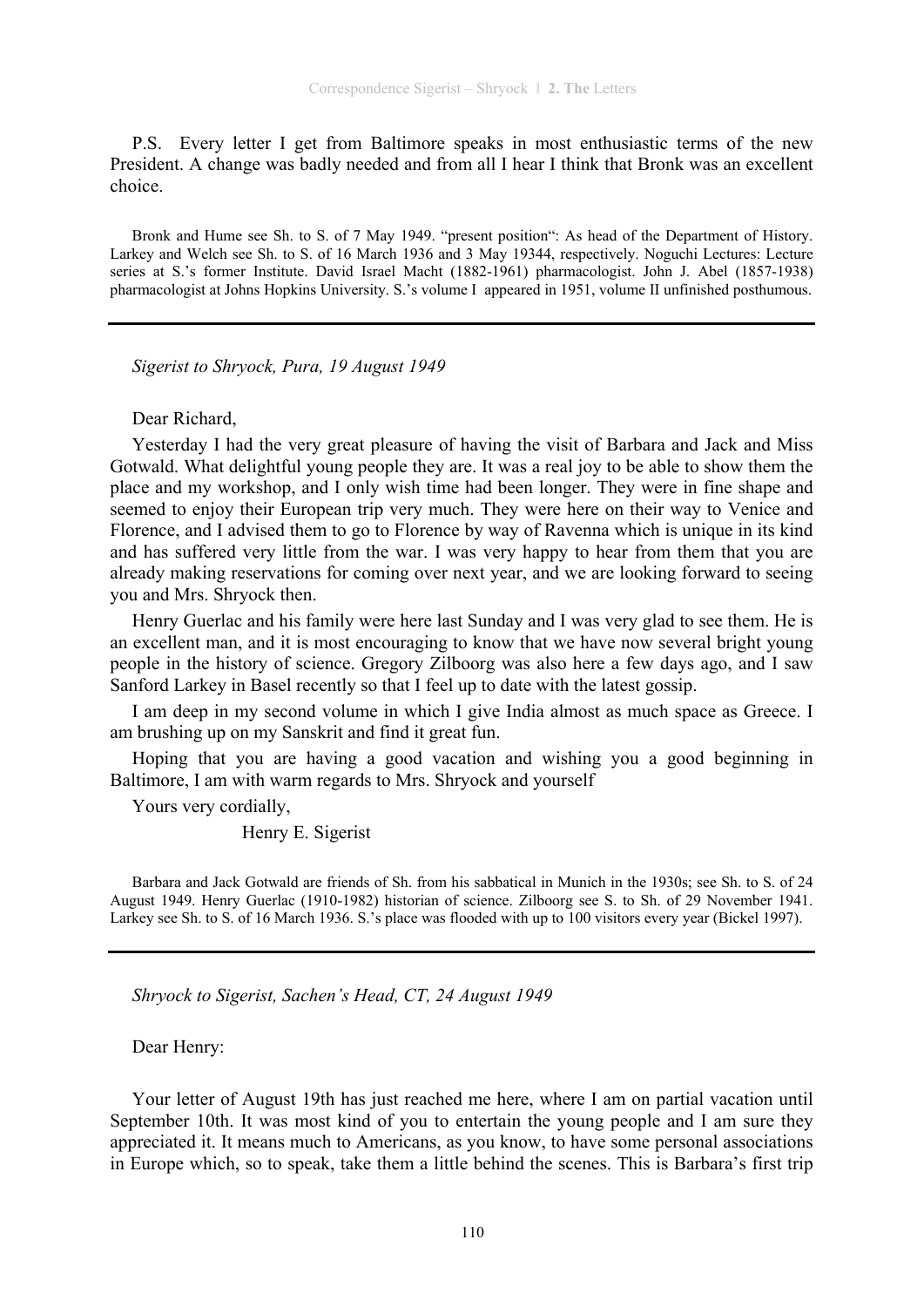abroad since 1933, when she lived with us in Munich for several months, and she seems to be enjoying it greatly.

I talked to Larkey by phone about two weeks ago, when he said that he had seen you in Basel. Guerlac wrote me in the spring; likewise Geniveve [sic] Miller, who is arranging for him some of the details of a session on the history of science for the December meeting of the American Historical Association. Interest in this field is slowly spreading among professional historians, and several able young men are now writing on the history of disease, public health, the relations of science to intellectual trends, etc. in this country. But I hope we can also bring a few students with full scientific training into the picture.

I now understand that no separate Congress of the International Society of the History of Medicine is planned for 1950, but that the Society may meet with the Congress of the International Association of the History of Science. Guerlac also said something about sessions on the history of medicine and other sciences, at the 1950 meetings of the International Committee of the Historical Sciences. But I have no details as yet on either of these programs. We plan to spend part of next June in Britain, (if this does not conflict with the meetings), and then come over to the Continent for the rest of the summer and the early fall.

We now have a pleasant apartment at 4210 N. Charles Street in Baltimore. This is the property of the University, which is probably the reason we were able to secure it apartments still being very scarce. Temkin and I have worked out the Institute program for next year, in which I included a seminar for one quarter on the Homewood campus; and I assume that a copy of the catalogue will be sent to you. Things will probably pick up slowly this next year; but by the following one I hope we will have several advanced graduate students who hold a doctor's degree or have at least completed residence for the same. I also hope to bring in a Visiting Professor by that time. Temkin will continue to edit The Bulletin next year. Prospects seem good for pleasant relations with the Homewood faculty, and I hope the same will be true of the medical staff. Temkin doubtless wrote you that the Institute floor had been declared structurally unsafe, but repairs are now being made.

I am much interested to learn that you are already working on Volume II and admire your energy in "brushing up" on Sanskrit. When is the publication of I due ?

With all good wishes to you, Mrs. Sigerist and your daughter,

 Sincerely yours, Richard H. Shryock

Barbara Gotwald and Guerlac see S. to Sh. of 17 August 1949. Larkey see Sh. to S. of 16 March 1936. Homewood: The non-medical campus of Johns Hopkins University. "Your daughter": Erica Sigerist had become librarian at the WHO in Geneva and had been replaced by S.'s new American secretary, Claire Bacher.

*Sigerist to Shryock, Pura, 25 October 1949* 

Dear Richard,

There are three matters I would like to have your opinion on:

1) I am sending you under separate cover a short manuscript entitled Letters from Pura. As the plural indicates, there will be others if you like the idea. I thought I would write every two months such a letter reporting on medical-historical activities in Europe and commenting on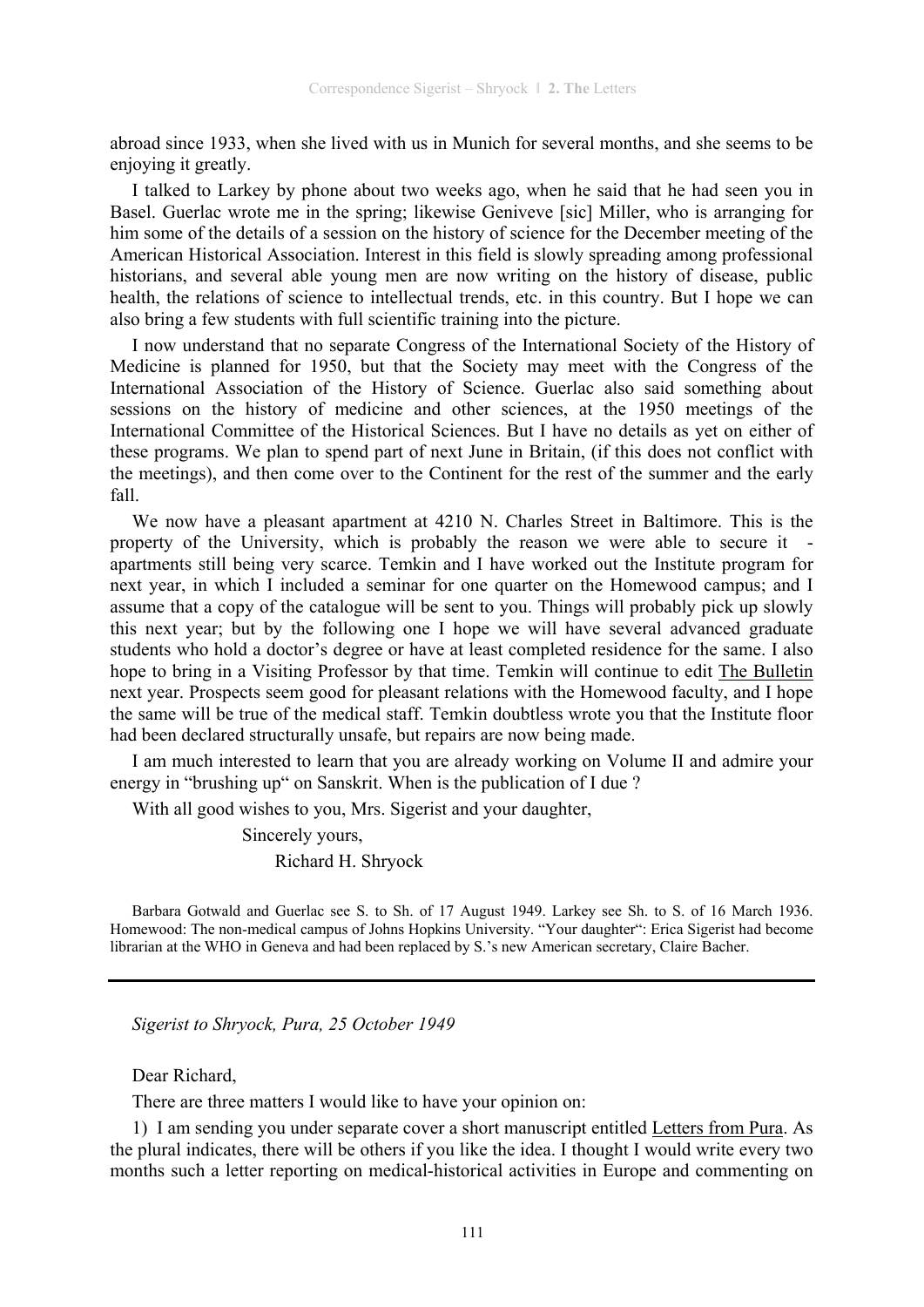books and events just as the spirit moves me. To me this would be a welcome opportunity to keep in touch with my American friends, and also a means of relaxation because you cannot work on one book all the time.

These letters, as you will see, will be very informal and you may find that they are not suitable for publication in the Bulletin. I do not know what the future policy of the Bulletin will be and if you and Dr. Temkin prefer not to publish such letters, please tell me so quite frankly; I shall not be offended in any way.

If on the other hand, the idea appeals to you, I will send you other such letters so that there could be one in every, or almost every number of the Bulletin next year. The next such letter would deal primarily with the three epidemics of plague that affected our region and with a few recent books on the subject. I might add a few remarks on the half century that is just coming to an end.

2) This concerns the letters of Jean de Carro to Macet, which are in the Jacobs' collection. I prepared them for publication with an introduction and footnotes, and the original plan was to publish them together with the Jenner letters and other manuscript documents to the history of vaccination, as a special volume that would have been issued as part of the catalogue of the Jacobs' collection.

Three years ago, I discussed Jean de Carro and his letters at a meeting in Zurich and ever since, I have been asked when the manuscript would be published. Carro was a Geneva man and the people there have a particular brand of hero worship. Again I do not know what plans you may have in regard to the Jacobs' catalogue, but I am sure that Genevieve will not be ready to publish the Jenner letters so soon.

Now it occurred to me that it might be possible to publish the Carro letters separately, perhaps in the Bulletin, or if the manuscript should be too long, as a supplement, or it could be published in Switzerland. The chief difficulty, however, is that I have not checked my typescript with the original letters, and this is particularly difficult because I began editing the letters while I was copying them, applying very much the same rules that Corner followed when he edited the Rush manuscripts. In other words, I would have to see the original manuscript, or possibly microfilms, of it. Please let me know what you think of the whole plan and again be quite frank about it. Dr. Temkin knows where the manuscript is.

3) I think Genevieve wrote you that plans are being made for holding a conference in Pura next summer. I am most enthusiastic about the idea, and would suggest that we meet here for about a week preceding the Amsterdam convention, which you know will be held August

14-21. Pura now has a very delightful and comfortable small hotel. It was a run-down "Pension" that has been completely rebuilt and reconditioned, and with all this, is remarkably inexpensive.

A one week's symposium in Pura could be extremely stimulating and would at the same time be a pleasant vacation for the participants. We could arrange for a boat ride on the Lake, for a tour to one of the mountains near by, etc., so that it would not be work all the time.

Genevieve will keep you informed how things develop. I think the symposium should have a central theme, and Henry Shuman [sic] might be persuaded to publish the papers as a special volume. The Amsterdam convention has two such excellent themes that it is difficult to find anything better, but we may perhaps select a subject from the social history of medicine. Please do think the matter over.

 Thanks for your good letter. I am delighted to know that you found an apartment in Baltimore and I have no doubt that you have been received in the friendliest way; Baltimore really is a most hospitable city.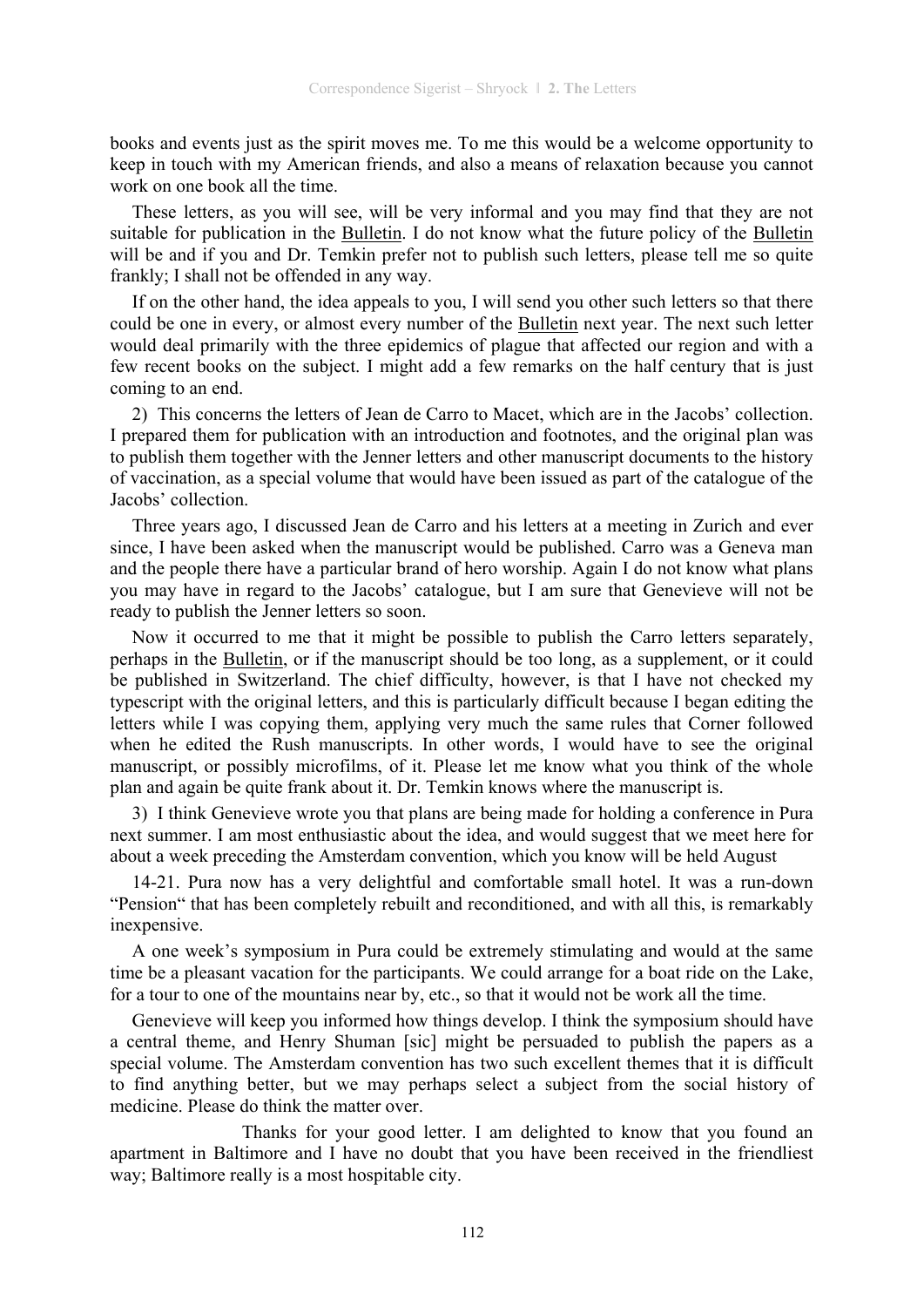I hope that the building of the Welch Library has been made safe by now. What a shame that such a beautiful new structure was not better built.

With all good wishes, I am

Yours as ever,

Henry E. Sigerist

Only one *Letter from Pura* was published (Sigerist 1950a). "cannot work on one book all the time": In addition to his two volumes of the *History of Medicine* S. in Pura wrote many articles and reviews. Jean de Carro (1770-1857) physician in Vienna and Carlsbad; Alexandre Marcet (1770-1822) physician in Geneva and London; Carro/Marcet correspondence (Sigerist 1950b). Henry Barton Jacobs (early 20th ct.) physician and medical historian; donated his collection to Johns Hopkins University. Jenner's letters were published much later (Miller 1983). George Washington Corner (1889-1982) anatomist and medical historian. Rush see Sh. to S. of 20 December 1945; (Corner 1948). Pura Symposium see Sh. to S. of 28 July 1950. "Amsterdam convention" of the International Society of the History of Medicine. Henry Schuman, publisher in New York. Welch Library: The building also contained the Institute of the History of Medicine.

*Shryock to Sigerist, Baltimore, 31 October 1949* 

Dear Henry:

This is just a hurried note to say that I moved into the office early in the month and am now beginning to get my bearings. Of course there is still much to be learned about the local situation; but everyone has been cordial and Dr. Bronk particularly helpful. We have just moved our things down from Philadelphia to Baltimore this week and ought to be fairly well settled within a few days.

I enclose a memorandum on the Institute which was submitted to President Bronk and Dean Chesney. It is of a general character, since it seemed well to formulate a tentative statement of program at the start. I should much appreciate any comments you may care to make on this, as these would be particularly helpful at this formative stage.

My chief difficulty at this point is that all the commitments undertaken before coming to the Institute necessarily carry over; so that for a time I have to carry on with these, when it would be better if all attention could be given to the new obligations. I shall try to write you later in more detail.

With best wishes,

Sincerely yours,

#### Richard H. Shryock

Bronk see Sh. to S. of 7 May 1949. Chesney see S. to Sh. of 10 March 1948. The major points of Sh.'s ninepage memorandum are the continued emphasis on social history and the introduction of the history of science.

*Shryock to Sigerist, Baltimore, 3 November 1949* 

Dear Henry:

Your letter of October 25 and also the "Letters from Pura" have just arrived, and I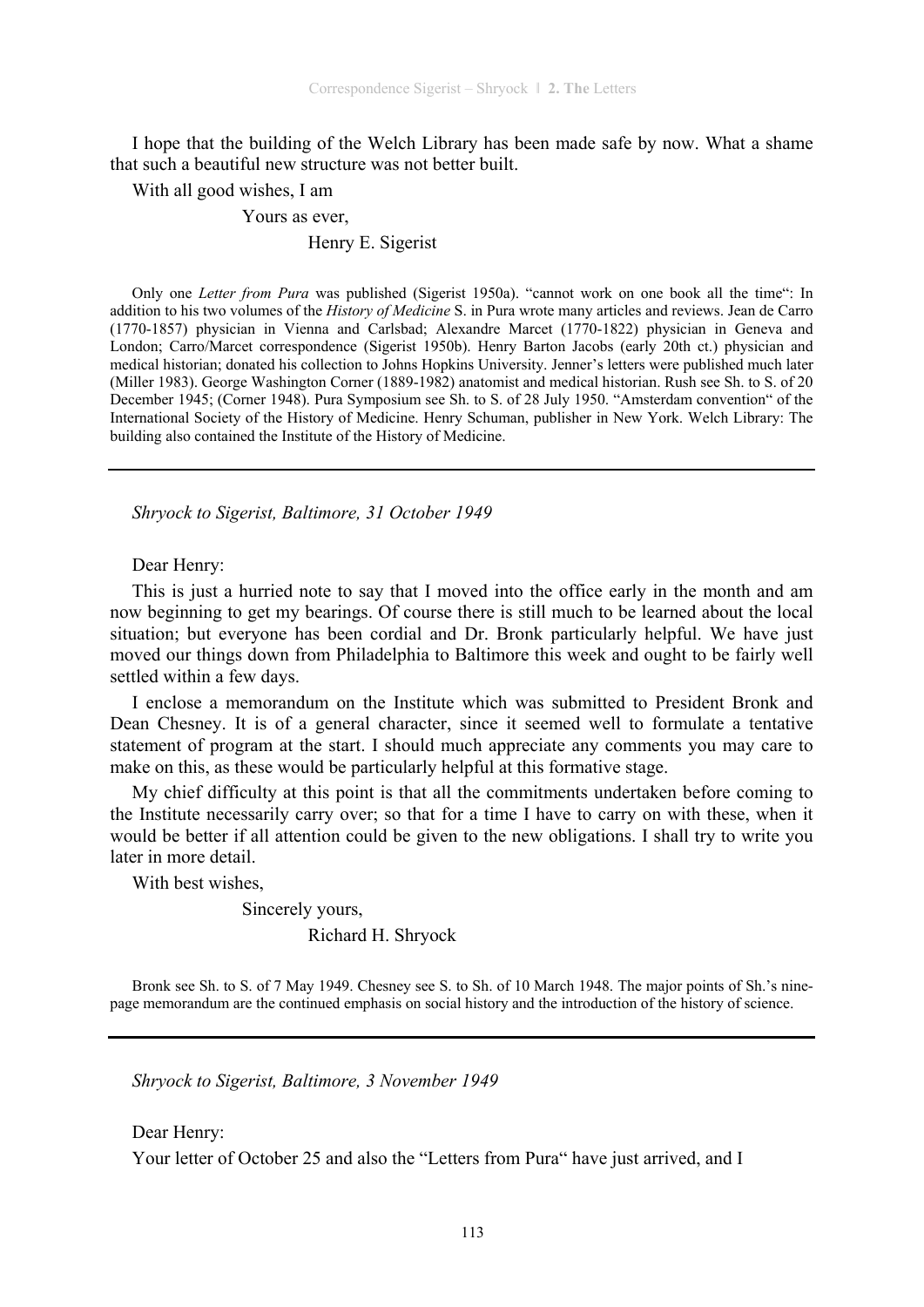have already read the latter with great interest. The accounts of the recent meetings at Milan and Lausanne provide just the sort of information about medical-historical activities in Italy and Switzerland which should appeal to readers of the Bulletin; that is, news about meetings, personalities, journals, general trends in the field, ertc. It need hardly be added that your own historical perspective lends meaning to many points in the narrative. I appreciate your sending us the Letters and should much like to see them appear in the Bulletin. Indeed, I would wish to enlarge on the idea; if we could find a few other correspondents abroad who could give us anything of the same sort for - let us say - Britain or Latin America. It may, of course, be hard to find anyone else who is "up to it".

It might be possible to organize the news section of the Bulletin in such a way as to provide for one or two such foreign letters in each issue. It would be necessary for practical reasons, of course, to set limits to their length - I should say that your first was just about right in that respect, but that we could not go much beyond this in the number of pages. I would add, quite frankly, that we are under pressure to limit the total size of the journal; and we may, for this reason, have to review from time to time the whole matter of space available for such elements as original articles, texts, Association documents, and new notes. For the present, however, I think we can go ahead with this interesting experiment in raising the news section above the level of simple announcements.

I think it would be helpful in this connection, if you could distinguish in your own mind between contributions which focus definitely on current activities (like this first letter) and those which could be viewed as general articles. The latter could be handled by the editor just like any other article, and so would not add to the length of the news section. In other words, I would personally prefer to see le "Letters" focus on current activities so as to justify their inclusion in the news section - hoping that you would continue to pen these in the same informal manner, and that you would also offer us separate articles from time to time.

I have taken these matters up with Dr. Temkin, since he continues to serve as editor. He shares the views just noted and also my appreciation of the "Letters", and will therefore be glad to accept them for the Bulletin. The copy just received will probably appear in the January-February issue, and we shall hope to receive others in due time.

With regard to the Carro letters, Dr. Larkey informs me that these are the property of the Welch Library. I shall therefore request permission for their publication at the next meeting of the Library Committee. Dr. Temkin thinks the letters are too long for the Bulletin; but I should like to take advantage of your services in editing them by publishing them as a Supplement if the details can be worked out. Dr. Temkin estimates that publication would cost about \$ 700, and if this is approximately correct, I think we could handle it out of the budget fund for supplementary publications. I do not believe that Dr. Larkey would wish to trust the originals to the mails, but I would be glad to look into the possibility of sending you microfilms if you can use these. Please let me know about this as soon as is feasible, and also advise me on the time you would need to complete the editorial work. From my viewpoint, it would simplify matters if the proposed Supplement could be charged to our 1949-1950 budget.

Genevieve Miller did write about the proposed symposium in Pura, which seems to me a most attractive idea - in personal as well as historical terms. She has not written again but I shall hope to hear from her again whenever further plans are made. Word has not reached me yet as to the themes adopted for the Amsterdam meetings, but I may have overlooked some statement in the Archives internationale [sic] or in Isis. At any rate, some other theme can presumably be found for informal discussion at Pura.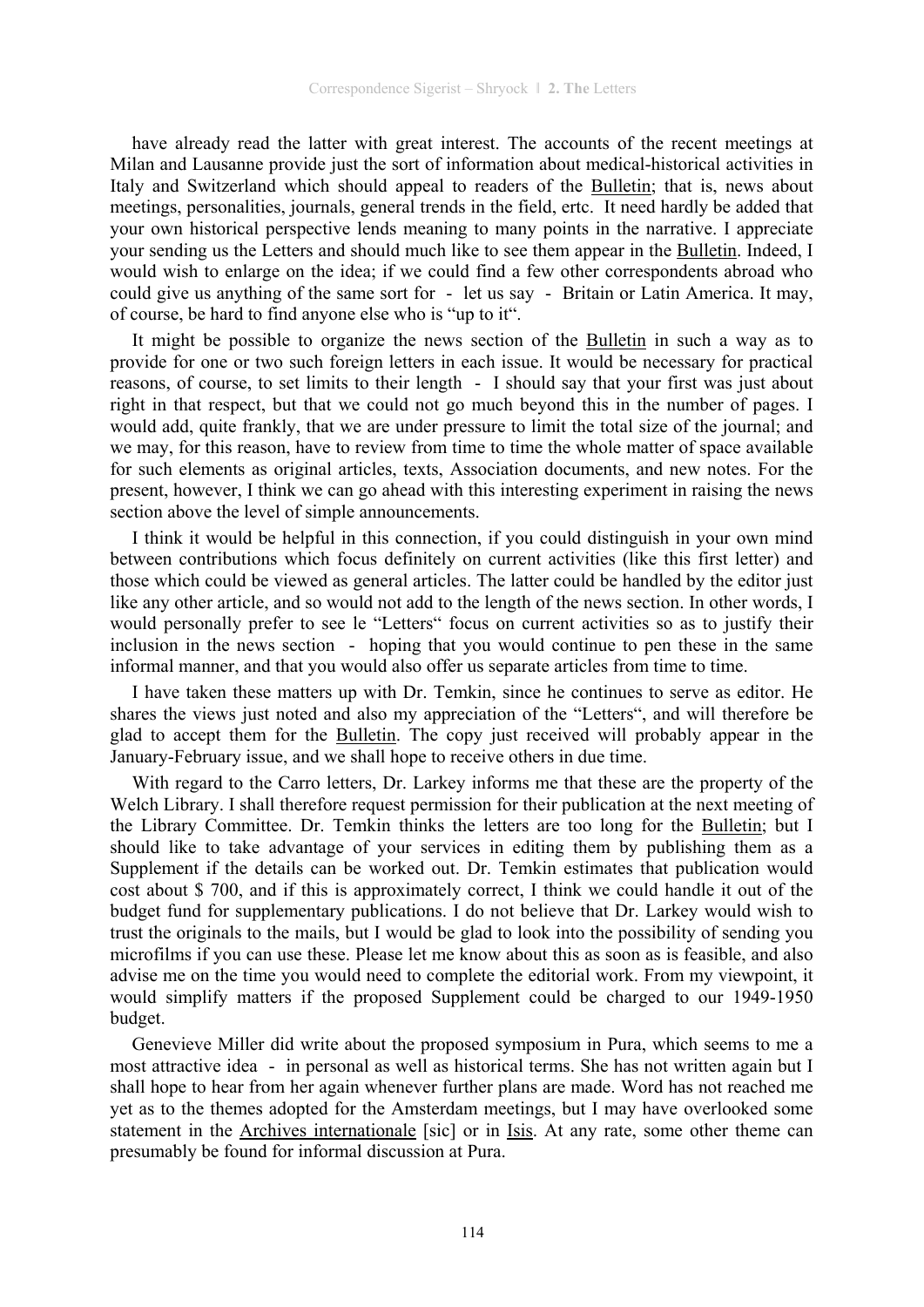We finally sold our house near Philadelphia and moved our things down here only last week. In the midst of all this, I am gradually orientating myself in the work of the Institute. Several days ago I mailed you a memorandum on a general program, really written to clarify my own ideas and then submitted to the Dean. Everyone seems cordial and we are looking forward to associations with both the Homewood and the medical faculties. We have not yet had time to explore the city, but our apartment is a pleasant one and we expect to enjoy the Faculty Club. The structural work on the Library building is completed. Later, the walls must be washed and then painted; but meanwhile, we are using the floor without hindrance.

With best wishes

Sincerely yours,

Richard H. Shryock

This letter answers S. to Sh. of 25 October 1949; see annotations there. "Association", American, of the History of Medicine. Larkey see Sh. to S. of 16 March 1936. "Archives internationales" d'histoire des sciences; Isis: Journals of the history of science. Memorandum see Sh. to S. of 31 October 1949. Homewood: The nonmedical campus of Johns Hopkins University.

*Sigerist to Shryock, Pura, 4 November 1949* 

Dear Richard,

Many thanks for your letter of October 31 and for your memorandum. I read it very carefully and I think that it states the point admirably and outlines a very constructive program.

An extention [sic] of the Institute so as to include the history of science would be very desirable but as you correctly say, should not be considered before adequate funds were available. The Leipzig Institute changed its name into Karl Sudhoff Institute of the History of Medicine and Science, but in all these years did not produce one single publication devoted to the history of science. This is bad policy.

I was glad to see that you will continue studies and instruction in sociology and economics of medicine because I strongly feel that the Institute can make a real contribution in these fields in spite of the fact that the Medical School has a Department of Preventive Medicine and the School of Hygiene a chair of social medicine. The historical approach to these problems is extremely important and is something that the other departments cannot give the students.

I often felt that a required, or at least strongly recommended course, in the history of hygiene and public health should be given to the students of the School of Hygiene who are working for their M.P.H. It struck me that they completely lack philosophic, historical and sociological orientation. They learn the most advanced techniques but know little of the spirit behind them. Yet this is a very responsive group of students because they are more mature than the medical students and they have all had practical experience and have been in close touch with people.

One important matter which I am sorry to say I neglected, but which you undoubtedly will develop much more strongly, is the contact with the History Department in Homewood. I attended the advanced history seminar at times but not regularly. It is unfortunate that the campus of the Medical School is so far away from the University. I am sure that a closer cooperation between the two departments would work out for the benefit of both.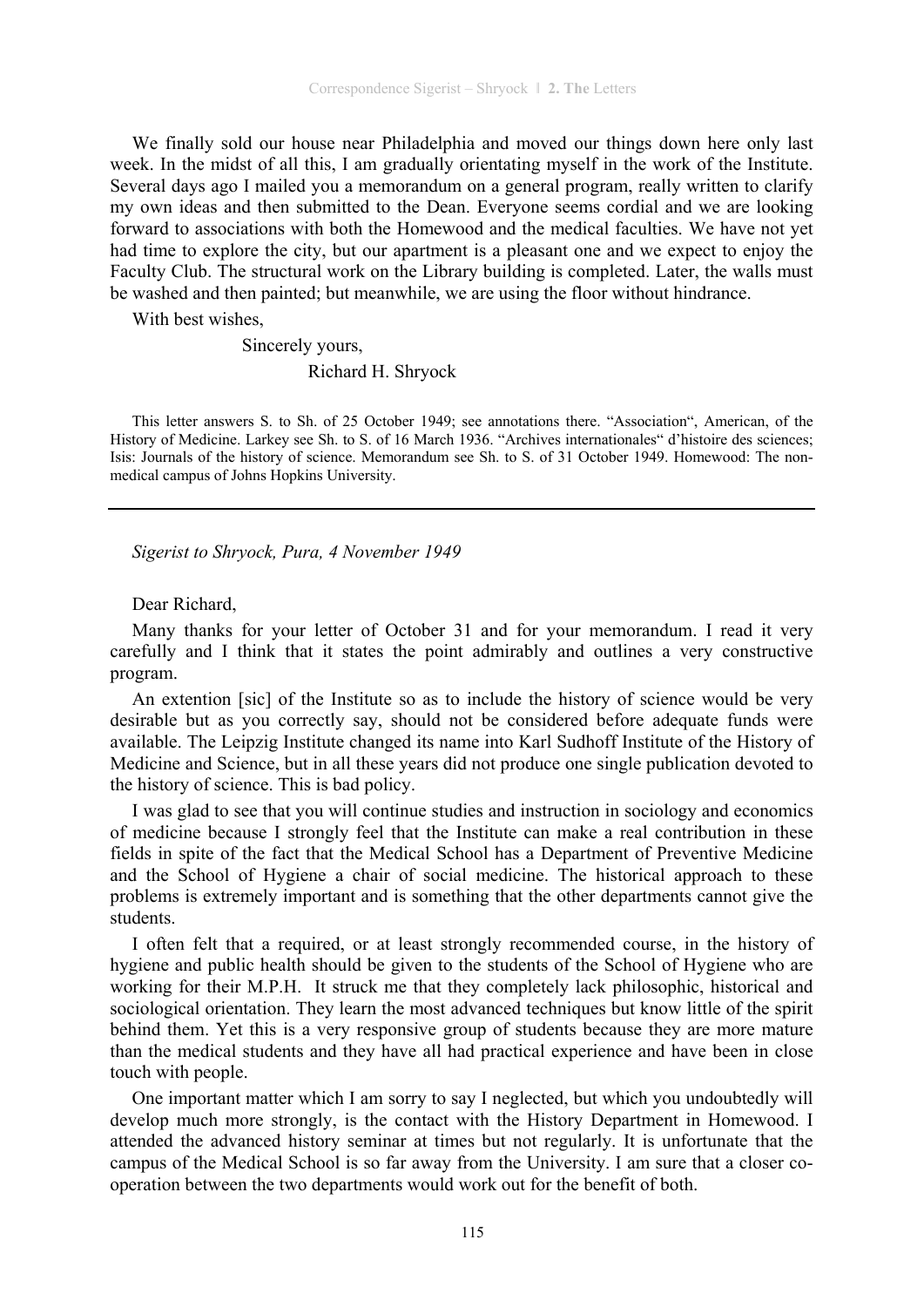I am glad to know that you are so well launched and with warm wishes, I am Yours very cordially, Henry E. Sigerist

Karl Sudhoff (1853-1938) medical historian in Leipzig, S.'s teacher. M.P.H.: Master of Public Health. Homewood: The non-medical campus of Johns Hopkins University on the North side of Baltimore; the medical campus is on the East side.

*Sigerist to Shryock, Pura, 8 November 1949* 

Dear Richard,

Many thanks for your letter of November 3. I hasten to answer it in regard to the Carro letters. Microfilms would be perfectly satisfactory as I have a reading machine here. I think I could deliver a manuscript ready for the press about one month after I got the material. The introduction is finished and so are the footnotes; all I have to do is check my transcription and do the final editing of the text. This should not take very much time. The letters are really very interesting due to the wide range of interests of de Carro. I am sure that they would make a good supplement, and you should certainly be able to get it on the current year's budget. You would have to send me not only the microfilms but also my manuscript of introduction, footnotes and transcriptions. Dr. Temkin undoubtedly knows where the material is.

The themes for the Amsterdam meeting are Precursors and Influences and [?] Scientific Relations between Orient and Occident.

As to the Letters from Pura, I will gladly follow your suggestion and will limit myself in the future to medico-historical activities. If you or Dr. Temkin would like to omit the last two sections of the Letter I sent you, please feel free to do so.

So much for today and with warm regards, I am

Yours as ever,

Henry E. Sigerist

For the topics of this letter see Sh. to S. of 3 November 1949.

*Shryock to Sigerist, Baltimore, 9 November 1949* 

Dear Henry:

It was good to receive your letter of November 4 and I appreciate your helpful comments on my memorandum concerning the program of the Institute. I quite agree that we ought to approach the larger history of science with caution, until we actually have facilities to handle it. I also agree that a course in the history of hygiene and public health would be valuable in the School of Hygiene and would much like to give this myself. I shall try to establish contacts in the School as occasion permits, in order to find whether we can secure cooperation. If they do not wish to introduce this formally, perhaps I could offer it in the Institute next year in the hope that some of their students will come over.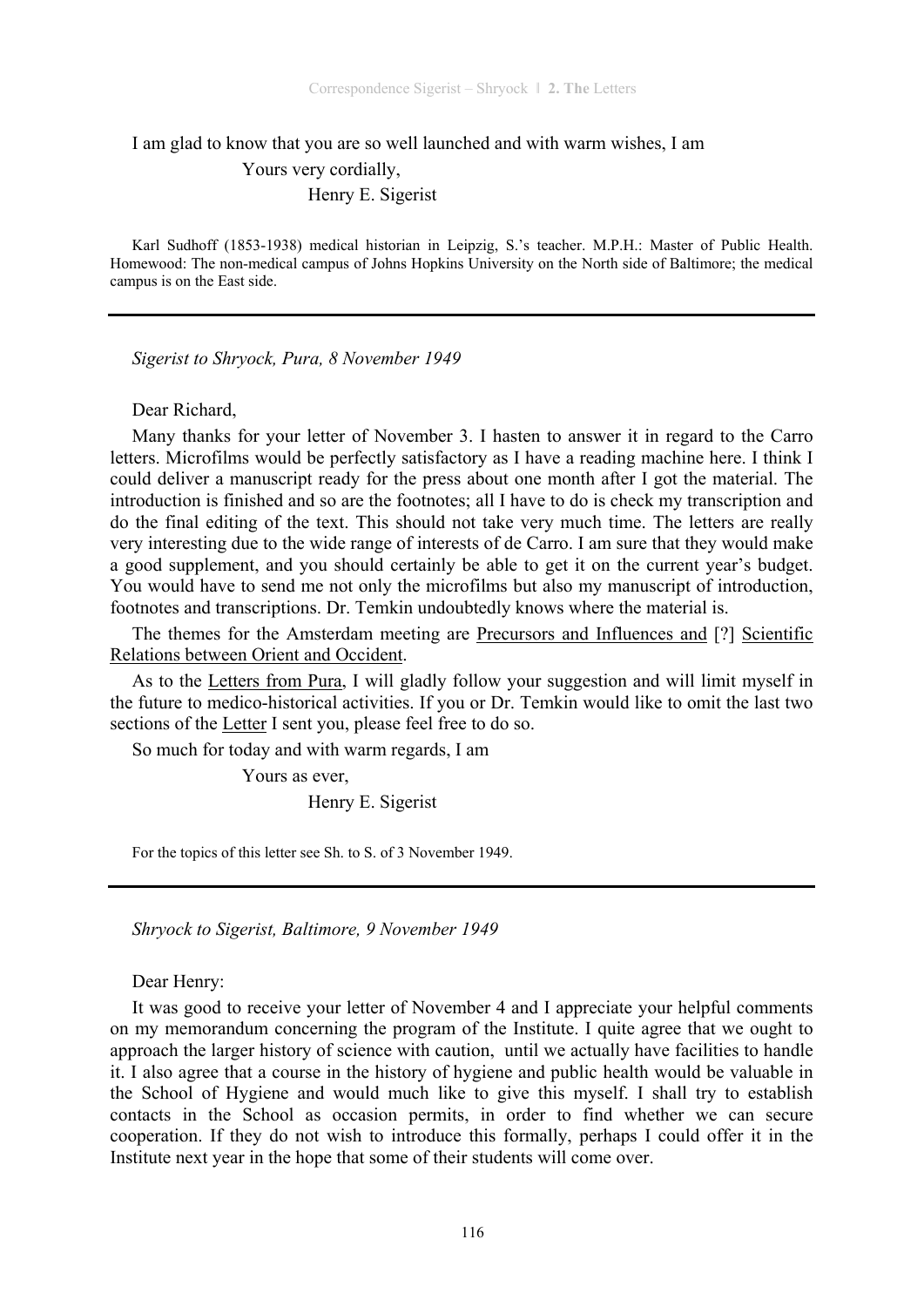I am of course anxious to establish close contacts with the History Department in Homewood, and am giving a course with them this fall. All the members seem entirely cordial.

You have doubtless received by this time my letter acknowledging receipt of your first "Letter from Pura", and Temkin plans to include this in the first available issue of the Bulletin.

Best wishes,

 Sincerely yours, Richard H. Shryock

Memorandum see Sh. to S. of 31 October 1949. *Letter from Pura* (Sigerist 1950a).

*Shryock to Sigerist, Baltimore, 16 November 1949* 

Dear Henry:

Your letter of the 8th arrived yesterday and I am glad to learn that the editorial work on the Carro letters is so near completion. I cleared the matter with Dr. Larkey and we will have the microfilms made and forwarded as soon as possible. Dr. Temkin will also forward your manuscript in this connection.

We shall look forward to further "letters from Pura" and I hope you will also send us articles.

I may go to Paris for a week beginning about 12 December, to attend a UNESCO conference on their project for a world history which would emphasize the development of science and culture. The project looks rather grandiose to me, and I think they are overoptimistic regarding the ease and speed with which elaborate collaborative procedures could be completed. But it seems worth while to follow what they are planning to do, in the hope that realistic attitudes can prevail. Perhaps the program would be more feasible if it were limited to Western culture and the modern period.

With best wishes,

Sincerely yours,

Richard H. Shryock

For the first part of this letter see Sh. to S. of 3 November 1949. UNESCO: United Nations Educational, Scientific, and Cultural Organization.

*Shryock to Sigerist, Baltimore 28 February 1950* 

Dear Henry:

Many thanks for the copy of Peyer's work on Goethe, which looks like a careful study. I am sure that Temkin, who read a paper recently on Goethe and Science, will also be interested in this.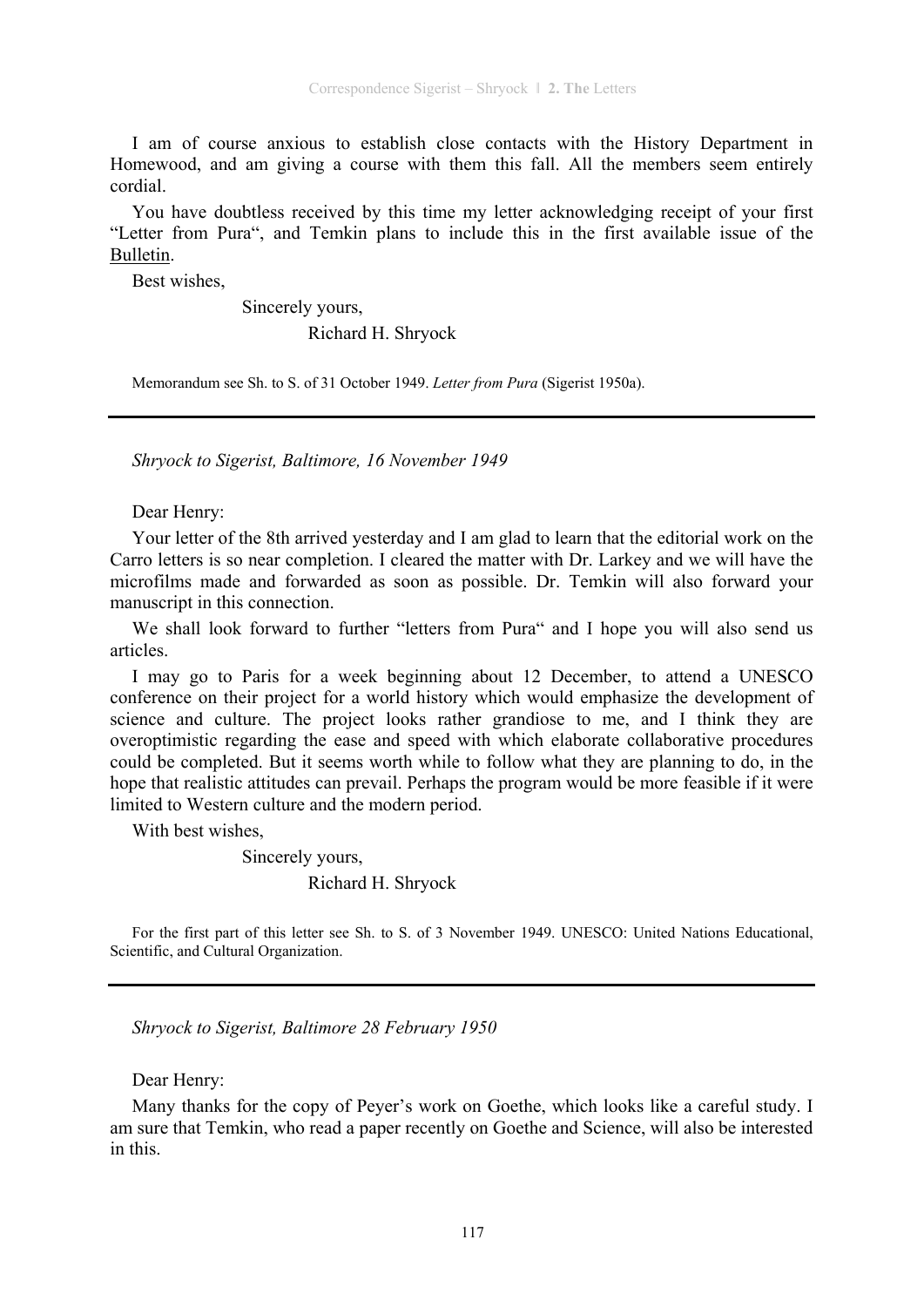Genevieve Miller has written me about the plans which she is formulating for discussions with you at Pura in August. I of course like the general theme which you have proposed and am looking forward to being with you and the others. Genevieve indicates that a number of good people will probably be available.

For the past two or three weeks we have been in the midst of a re-decorating job here in the building. This makes things a bit chaotic but completion of the work ought to put the interior in good shape.

With best wishes,

Sincerely yours,

Richard H. Shryock

(Peyer 1950). Pura symposium see S. to Sh. of 25 October 1949.

*Shryock to Sigerist, Baltimore, 9 June 1950* 

Dear Henry:

Just a line to say again that we hope to join your group at Pura about August 9. I have requested reservations at the Pension there and just the other day received confirmation from them.

We are planning to sail from New York on the 9th, travelling through Britain, Norway and Denmark before we reach Paris the middle of July. Our address in Paris, for at least several days after July 13, will be the Hotel Montalembert, 3 Rue de Montalembert, Paris VII. You can always reach me by addressing the Institute, allowing for the delay of forwarding.

There are many things which we can talk over about the Institute, but this can probably go until I see you.

Our best to you and Mrs. Sigerist.

 Sincerely yours, Richard H. Shryock

*Sigerist to Shryock, Pura, 11 July 1950* 

My dear Richard,

Just a line to welcome you to the Continent and to tell you how very much we are looking forward to seeing Mrs. Shryock and you in August. I expect Genevieve Miller to-morrow and we shall soon draw up a program for the symposium. I think we shall have a small but very good group and this is just what we want.

I spent two weeks in England and saw Needham who was very enthusiastic about his visit in Baltimore. So many people wrote me and said how happy they were that there was new life at the Institute. I think you did wonders in a very short time.

I am looking forward to having a good talk with you and in the mean-time I am with all good wishes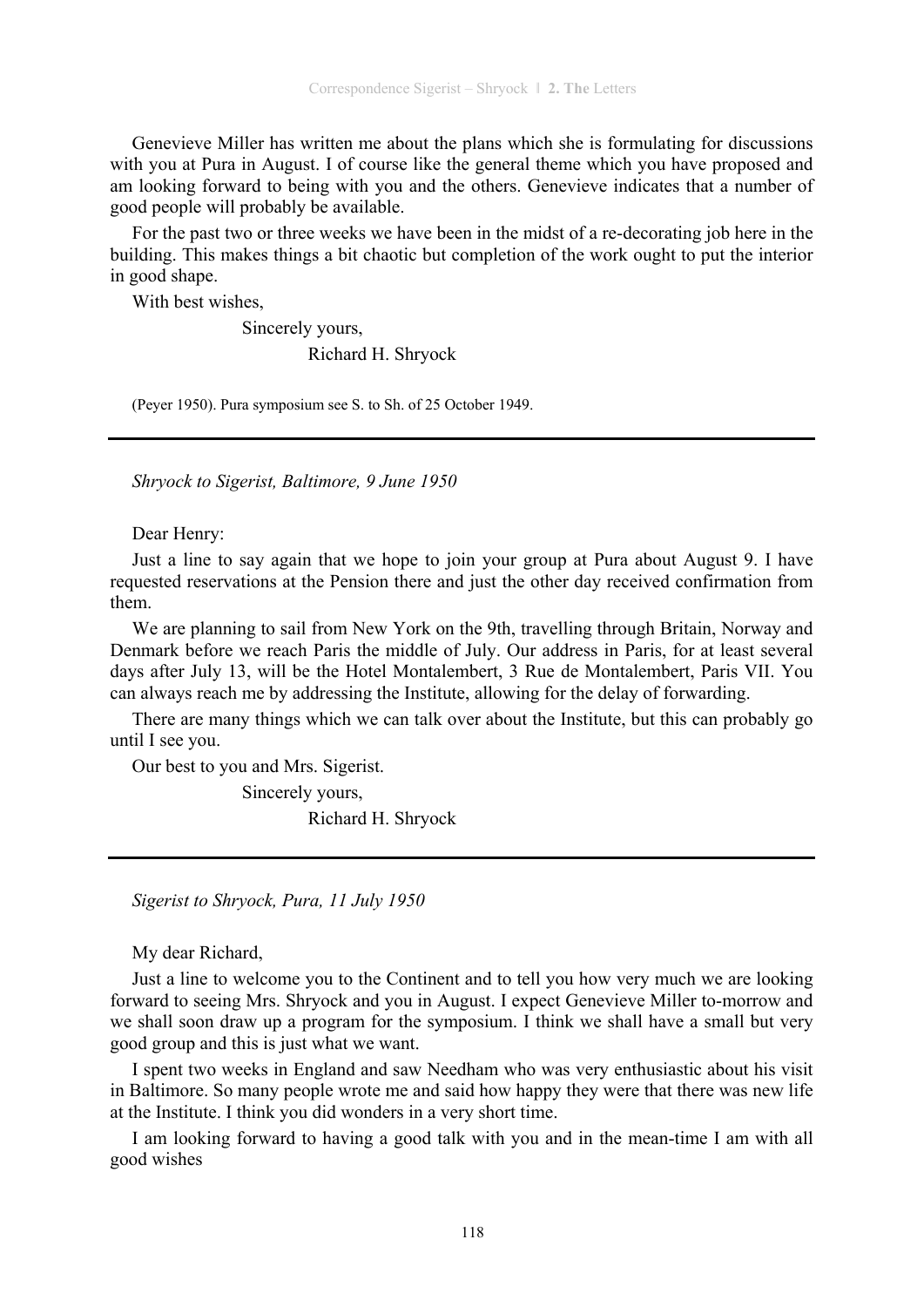Yours very cordially

#### Henry E. Sigerist

Joseph Needham (1900-1995) British biochemist and medical historian; he gave the Noguchi Lecture at Sh.'s Institute.

*Shryock to Sigerist, Eaglesmere, PA, 28 July 1950* 

#### Dear Henry:

I am writing, with the greatest regret, to say that it will not be possible for me to join in the gathering at Pura next month as originally planned. Rheva and I visited England and Scotland in June where I gave talks in London and Edinburgh, and later went to travel in Norway. We had intended to spend July in France and thence to Pura and Amsterdam, in August; but a combination of circumstances led us to return to this country early in July. Having suffered from a chronic cold and associated deafness since March, I found it very wearing to move from one ship or hotel to the next. In addition, we were disturbed by the Korean situation, and feared that the international tension would continue to worry us over the next month in France. It therefore seemed best just to cut the trip short, returning by plane from Oslo to New York.

To date our anxiety about the international situation has proved unfounded, and I earnestly hope that this will continue to be the case. But in this country, and I think now to some extent in Britain, the gravest views are taken concerning the danger of another world war.

In any case, I would not now be able to visit Europe again long enough this summer to "take in" the Pura gathering. I had looked forward greatly to seeing you and the others again, and to participating in the discussions. Do express my most sincere regrets to the group, and particularly to Genevieve Miller for any trouble my absence may cause her in regard to the agenda. I trust that any such difficulty will be minmal, in view of the general informality of her plans.

There is still just a possibility that I will fly over to spend a short time at the Amsterdam meetings; although this seems unlikely, in view of the trouble and expense which would be involved.

Not the least of my regrets is that there now will be no opportunity to talk over informally the affairs of the Institute, at least, during the current year. Things went smoothly enough during the past year, as far as I could judge; but there are problems concerning a better integration of the Institute - both with the Medical School and with Homewood - on which I should have much liked to have had your opinion. Fortunately, Bronk is a great asset as President, and Temkin has been very helpful. I shall hope to write you further about future plans early in the fall. I am already discovering that administering even a small department takes quite a little of one's time, and that outside lecturing is also distracting but difficult to avoid if one wishes to maintain good "public relations." But I know that you experienced all this in greater measure.

I hope that the work on your History goes forward without such interruptions. Rheva joins me in all good wishes to you and to Mrs. Sigerist.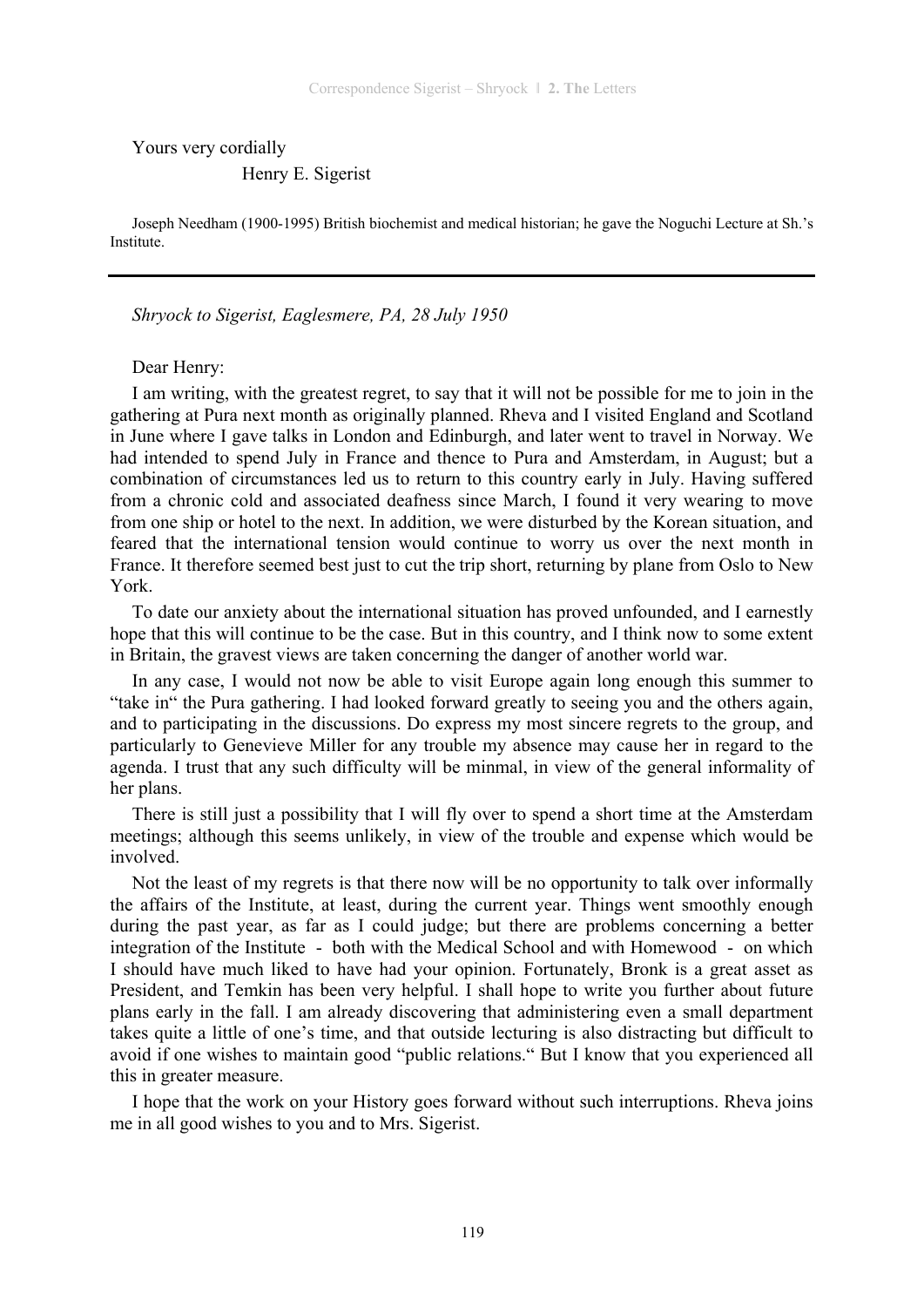Sincerely,

#### Richard H. Shryock

This was the third time in a row Sh. had to cancel a planned visit of S. in Pura. Rheva: Sh.'s wife. "Korean situation": Begin of the Korean War with the invasion of South Korea by communist North Korea. The Anglo-American symposium in Pura took place August 9-11, 1950 with Urdang (Madison, WI), W. R. Bett (London), Genevieve Miller (Baltimore), P. William (New York), E. A. Underwood (London), E. R. Weinerman (California), J. N. Morris (London), P. Kimbre (New York), I. Perry (California). Amsterdam: Convention of the International Society of the History of Medicine. Bronk see Sh. to S. of 7 May 1949.

*Shryock to Sigerist, Baltimore, 14 December 1950* 

#### Dear Henry:

It was good to receive your November letter and to hear something more of the Pura meetings of last summer. I share your liking for these small gatherings - indeed I have come to feel that large professional meetings are pretty hectic - and am glad to know that the discussions of the social history of medicine proved stimulating. We had a similarly small meeting here at the Institute two weeks ago; in this case, a small conference on the Teaching of Medical History and its present status in this country. Some eighteen people attended and it was possible to see everyone individually. We shall probably work the results up into a report which might be worth publishing in the Bulletin.

I was interested in your article on the Swiss situation in the Neue Zürcher Zeitung, and to learn of the prospects of an Institute at Zurich in connection with the historical collection already available there. There are of course much the same possibilities at Yale in this country as you well know; and I am interested to note John Fulton's comments on this in the Report of the Historical Library for 1949-50.

With regard to the program here in the Institute, my Annual Report in the next issue of the Bulletin will suggest much of what we have in mind; and I also enclose a recent report to President Bronk which will supplement the picture. I hope to send you such materials from time to time so as to keep you informed, and in the hope you will send me critical comments. The report for the Conference noted above may also be available in preliminary form in a week or two, and I could send you a copy of this before it is formally submitted to the Association. It will suggest impressions of the current situation in the country at large.

I have heard nothing further about the International Society of the History of Medicine since last seeing Lavastine in Paris two years ago. There was a program at Amsterdam; but the French officers apparently make little effort to keep foreigners informed. I do not even know whether the Bulletin of the French Society was ever resumed after the war.

I am glad to hear that you can keep in touch so effectively with professional personnel and current developments while living in Pura; and that you are able to concentrate now on volumes II and III of the History. I received order forms from Schuman for volume I some time ago -- is he acting as agent for the Oxford Press ?

Our best wishes to you and Mrs. Sigerist for the Christmas season.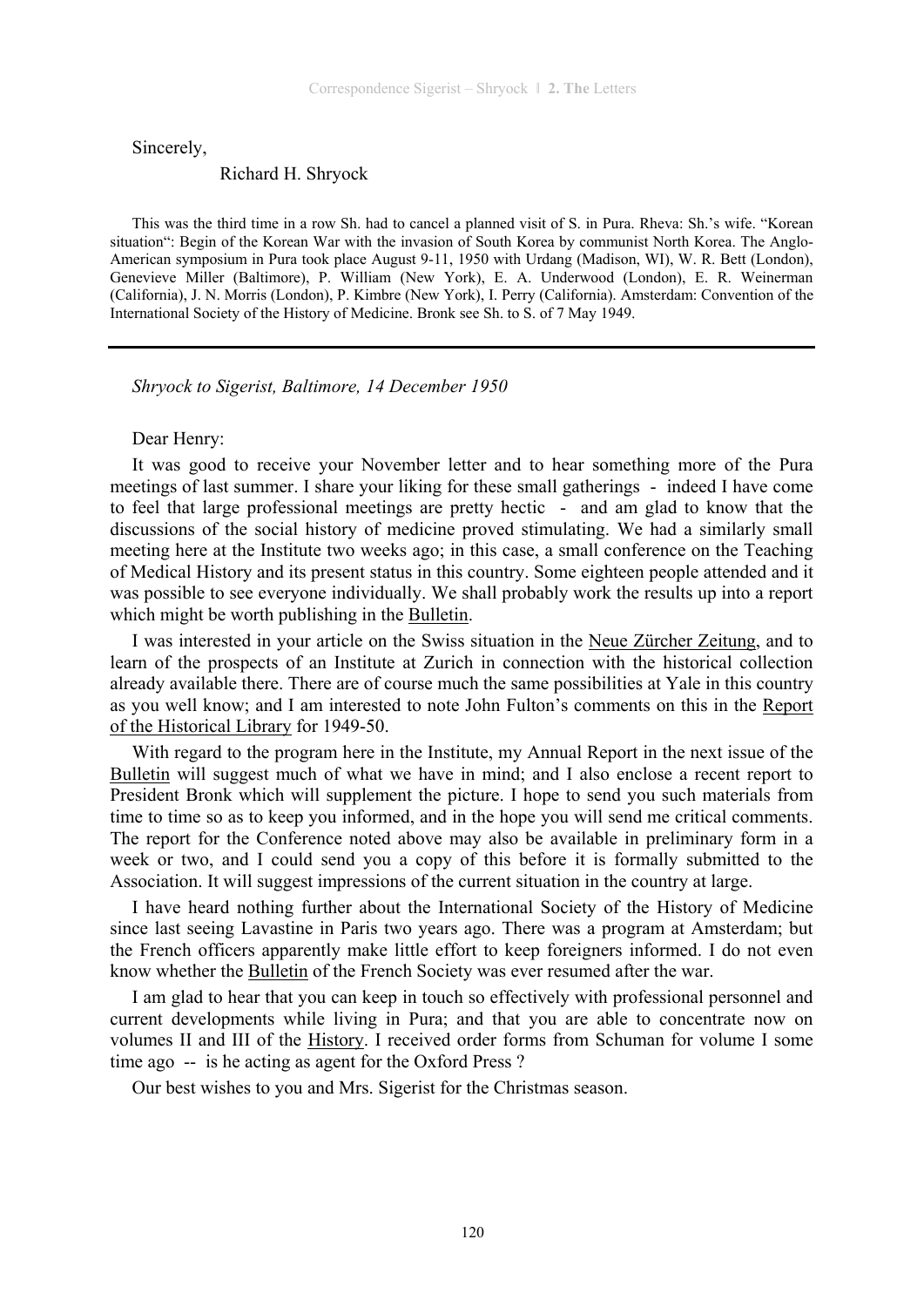## Sincerely yours, Richard H. Shryock

S.'s letter is missing. Pura meeting see Sh. to S. of 28 July 1950. On teaching of medical history, see Sh. to S. of 27 March 1951, (Galdston/Temkin/Shryock 1951). The Institute of the History of Medicine in Zurich (Sigerist 1950c) was founded in 1951, that of Yale University under the direction of Fulton in the same year. Fulton see Sh. to S. of 2 January 1946. Report on the Historical Library (Fulton 1950). Annual Report on Sh.'s Institute (Shryock 1950a). Sh.'s report to President Bronk deals with the institutionalization of the history of science at Johns Hopkins. "Association", American, of the History of Medicine. Laignel-Lavastine see S. to Sh. of 8 November 1947. Amsterdam: Convention of the International Society of the History of Medicine. Schuman and Oxford Press: Publishers in New York; the latter published S.'s *History.* 

*Shryock to Sigerist, Baltimore, 27 March 1951* 

Dear Henry:

It was my intention to write long before this. First, please accept my sincere congratulations for your sixtieth birthday in April. It will be widely remembered in this country; and I only wish that you could come over for the meetings of the Association of the History of Medicine on May 3-5, so that we could celebrate the occasion fittingly. The Association is meeting here at the Institute this year, and I enclose copies of the preliminary announcements.

Larkey, Temkin and I had no desire to serve on the program committee, but it seemed wise to do so in order to guide the planning. Associations, as you know, have their ups and downs; and the last two meetings of the A.A. of H.M. were not vigorous ones. I therefore thought it best to invite them here, in order to do what we can to revive interest and tighten up on administration.

To the same end, I arranged a conference on the Teaching of Medical History at the Institute last November. On the basis of the discussions then held, I prepared a general statement to be presented to the Association in May, and perhaps subsequentely to deans and other authorities. This has been all winter in Dr. Galdston's hands, as a member of our editorial committee, but we hope to get in [sic] in shape by May 1.

The whole program of medical education in the U.S. is now being reconsidered, and it may be an opportune time to again call attention to the significance of medical history. Teaching of the subject may have lost ground over the last decade, and we need a new survey to check on this. There are some encouraging signs, however, such as John Fulton's appointment to the chair at Yale, which would seem to assure an Institute there, although this title is not yet employed.

Many thanks for the copy of the first volume of your History, Which I am now reading. This is really exciting, not only for its immediate contents but for the promise of what is to follow. I think everyone who is at all familiar with the field realizes the truth of what Singer says in his recent review in the Bulletin; i.e., that you are the only person living who is capable of preparing this great synthesis. As he observes, the total work will not only become the standard, but will do much to broaden the perspective and raise the status of the discipline. Meantime, the present volume provides - in addition to its most interesting chapters on primitive and Egyptian medicine, etc. - the best statements in English on the nature and method of medical historiography. As such, it should prove very stimulating as well as enlightening to all students in this country.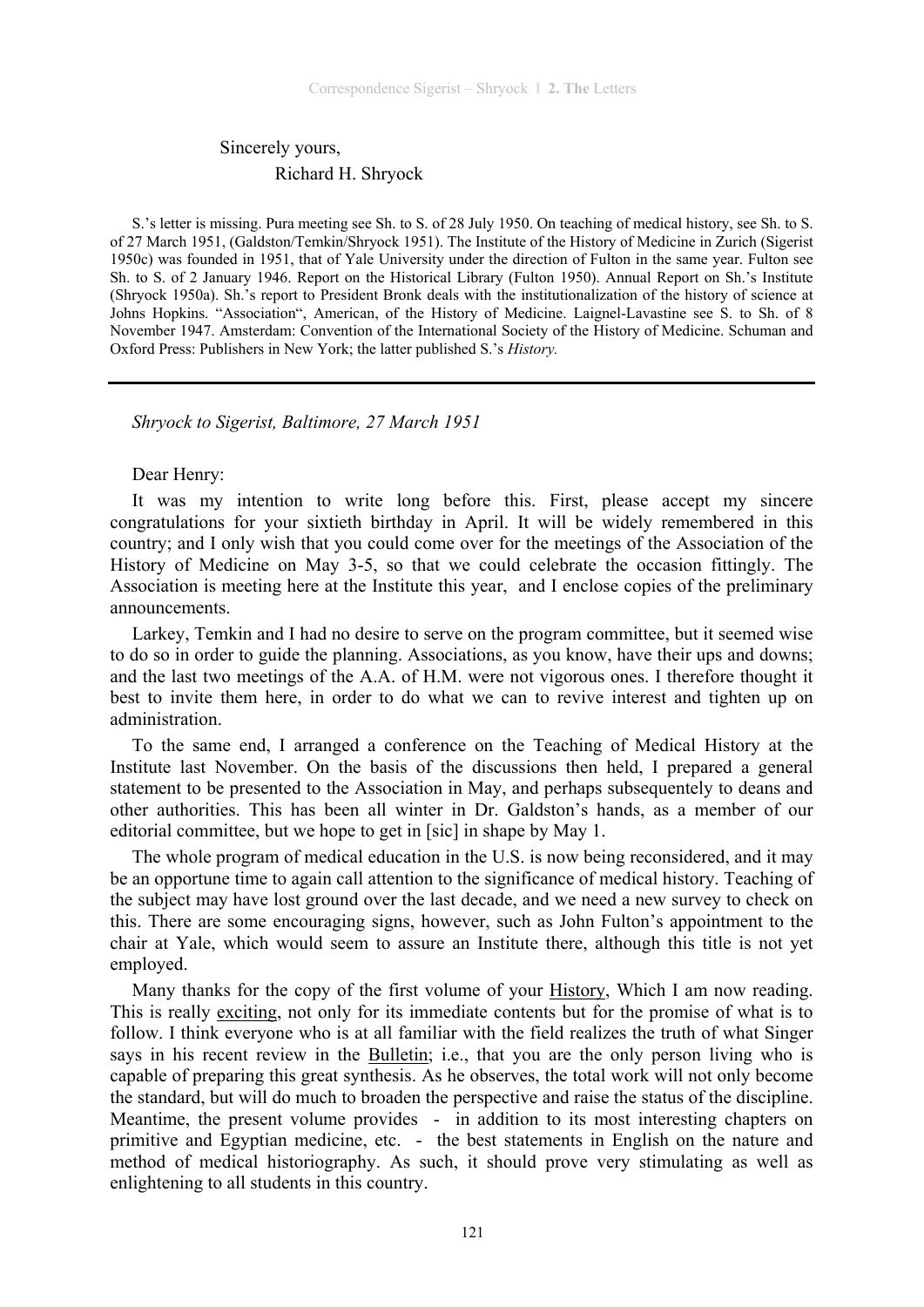Let me add here my great appreciation of the reviews of my two books which you have kindly done for the Bulletin. Temkin assumed that you would approve my seeing them before publication. These are too generous, for I am aware of at least some of the limitations of each work; but I am hardly the one to object on this score.

There is much to be talked over concerning the Institute, if space permitted. I enjoy the freedom from heavy teaching schedules, the excellent facilities, and the traditions of the School of Medicine in general and of the Institute in particular. Relations with the medical faculty have been courteous enough, though I do not detect much interest in medical history among the majority. There seems to be more promise of actual cooperation with the School of Hygiene, and with the Homewood staff. No doubt you have seen the brief statement of policies in my Annual Report for 1949-50 in the Bulletin. I should really appreciate any suggestions you could make about policies here, particularly in the light of your own experience. The renewed Rockefeller grants, made in 1949 for three years beginning July 1, 1949, were extended last year to cover 1952-53. There is no certainty that the grants will be continued from year to year, but this "forward financing" procedure has some obvious advantages.

My chief difficulties result from the time demanded by talks, lectures, local committees, extra-mural offices and commissions, etc. This must have a familiar ring to it. It has been difficult to know where to draw the line during these first two years - some local matters are command performances, while some outside activities are interesting in themselves and others presumably encourage good public relations. In the case of the AAUP, which provides this stationary, I have a real sense of moral obligation. Then there have been obligations undertaken in Philadelphia which still require another year to complete. But I hope to cut down definitely on outside demands after another year. I plan to go to Lima in mid-May to represent the School of Medicine at the San Marcos celebrations, and Rheva will go with me. Whether there will be time to go on to Santiago or Buenos Aires is not clear. Do you know personally any of the medical historians in these cities ? We expect to return by about June 20, and July and August should be available for my own work. We may come to Europe in September, as I should like to attend the meeting of the International Association of University Professors in Nice. In that case, I shall hope to get in touch with you.

We continue to live at 4210 N. Charles St., in a six room apartment owned by the University. It is so pleasant, convenient, and economical that we have to date resisted the temptation to buy a house. I still straddle Philadelphia and Baltimore in some degree, since my club memberships are in the former; athough university contacts are of course entirely here. I have, however, worked up a brief series of lectures on general medical history for all the Philadelphia schools, in which Temkin shares. In these, because certain of the schools require attendance, we reach far more students than in Baltimore - a somewhat incongruous situation.

Is there any news about the International Society of Medical History, which I believe also met at Amsterdam ? I have heard nothing from M. Lavastine.

Our best wishes to you and Mrs. Sigerist, and renewed felicitations on your anniversary.

Sincerely yours,

Richard H. Shryock

During his 11 years in Pura S. has never been back in the U.S.. Larkey, Galdston, and Fulton see Sh. to S. of 16 March 1936, 28 August 1941, and 2 January 1946, respectively. The first volume of S.'s *History* (Sigerist 1951a). Charles Singer (1876-1960) English historian of medicine . Two reviews (Sigerist 1951b). Annual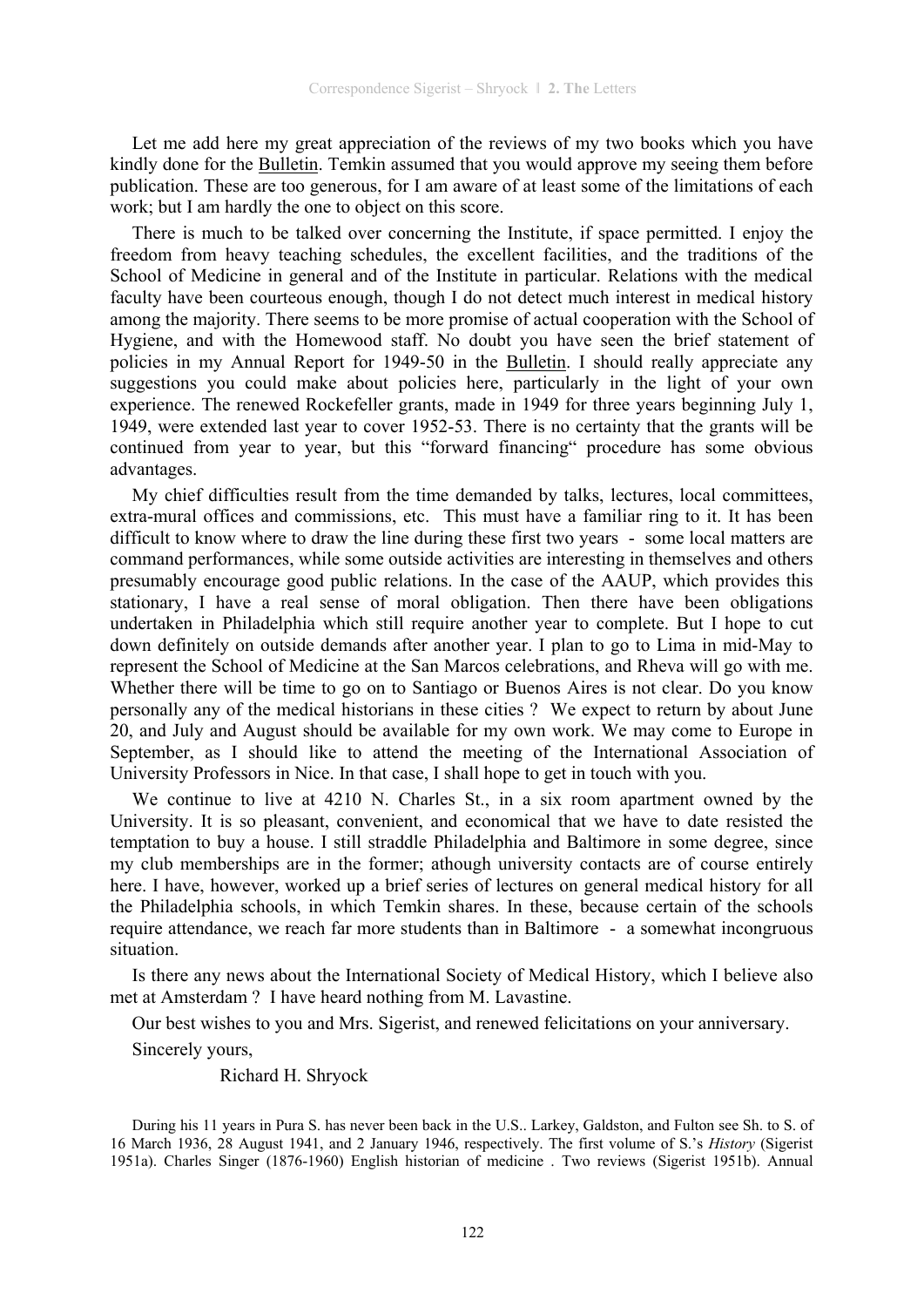Report: (Shryock 1950a). AAUP: American Association of University Professors. Rheva: Sh.'s wife. Laignel-Lavastine see S. to Sh. of 8 November 1947.

*Shryock to Sigerist, Baltimore, 8 August 1951* 

Dear Henry:

It now seems probable that I shall leave New York on August 18 by the American Export Line "Independence" for Genoa, where we are due about August 27. The primary purpose of the trip is to attend the meetings of the International Association of University Professors at Nice on September 20-24; I am this year president of the American Association of University Professors, and have been interested in affiliating this with the International, so that it seems an appropriate time to attend the latter's meetings.

Prior to the Nice sessions, we shall probably travel via Milano and Lugano to Zurich, Stuttgart and Munchen [sic]. I wonder whether you expect to be at home in Pura about August 31 when we will probably be traveling north from Milano. It would be a great pleasure for Rheva and I to come out to see you on the way through if that happened to be entirely convenient. We shall have so little time that it would probably be best just to call on you during the day; but if the connections are too complicated, perhaps we could spend the night at the Inn of which Genevieve wrote me last year.

The "Independence" stops at Gibraltar, Naples and Cannes before reaching Genoa; I presume that mail could be delivered to me in care of the ship at any of these ports - in case there is not time for a reply here before we leave.

Things go well in general at the Institute. The foundation grants have been renewed each year for three years in advance; we expect to have a varied program and a good resident group next fall. Temkin is recovering well from an operation on his ear, which he hopes will improve the hearing. At the moment, Larkey is on his way back from vacation in California.

I trust everything goes well with your work on volume two - or is it now three ? Rheva joins me in best wishes to you and to Mrs. Sigerist.

Sincerely,

Richard H. Shryock

*Sigerist to Shryock, Pura, 23 August 1951* 

My dear Richard:

Welcome to Europe ! I am delighted to know that you will be in our neighborhood soon and, of course, count on your visit. There is so much I would like to discuss with you. I suggest that you plan to spend the night at Pura where we have a very good small hotel. When you know the date just send a telegram addressed to Albergo Paladina Pura Ticino reserving a room and telling when your train arrives in Lugano. They have a car and will meet you at the station in Lugano. Or send the telegram to me and I shall then get in touch with the hotel and make all arrangements. I think this would even be better. We have no car at the moment because my wife is in Geneva nursing my daughter Erica who has typhoid fever. God knows where she got it, probably in France across the border. There has not been a single case in Geneva for the last fifteen years and typhoid is practically unknown in Switzerland.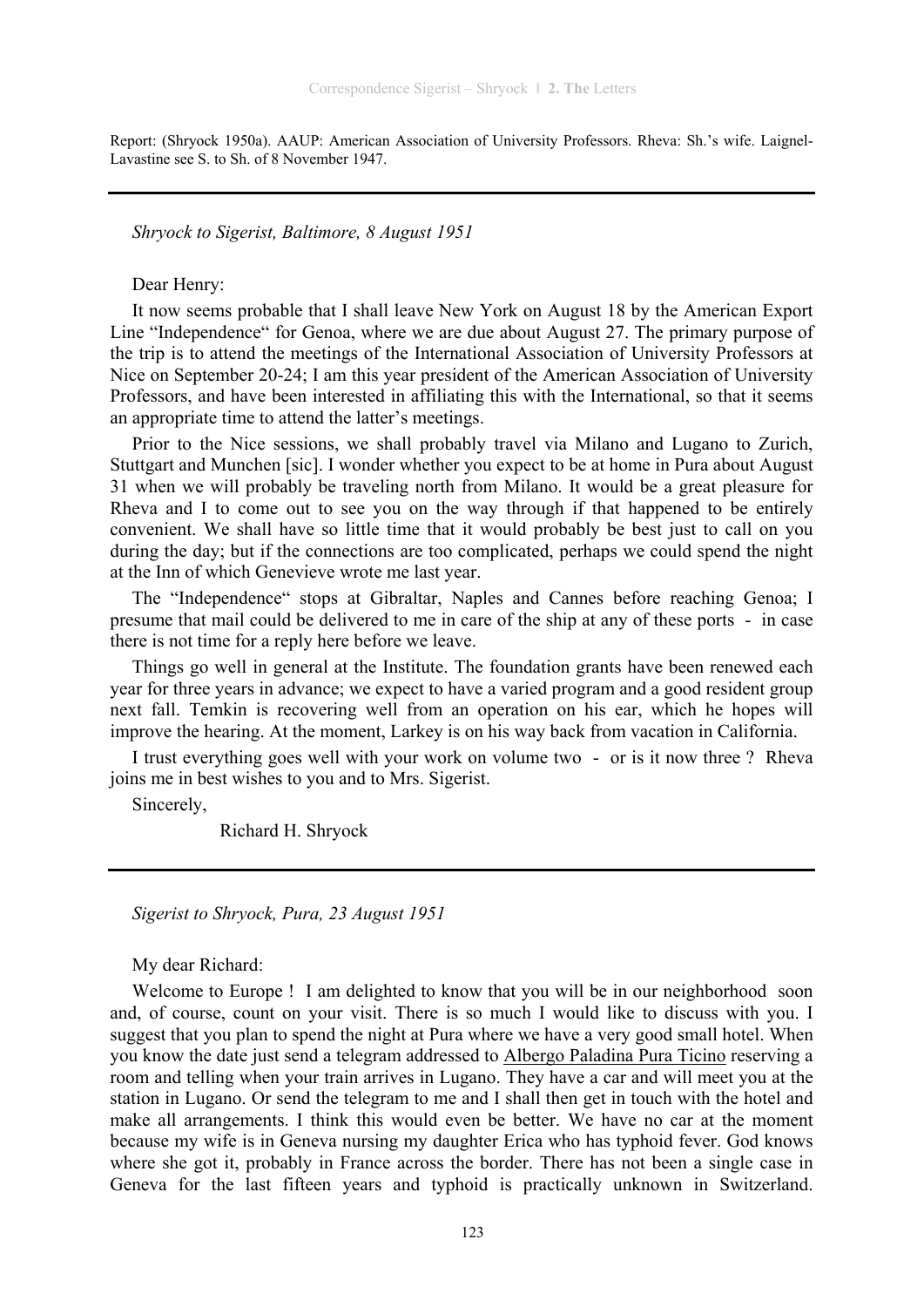Fortunately we have chloromycetin today. It is a miracle drug and her temperature was down after 48 hours. Still, it is a serious illness and I do not know yet when my wife will come back. But I am in Pura and plan to be here until the end of September. I have a maid, so do come and have the meals at my house. It will be such a pleasure to see you both.

I meant to write you long ago but was without secretary and my correspondence suffered a great deal. I have to thank you for so much, for your good wishes for my birthday and for having nominated me for membership in the American Academy of Arts and Sciences. I deeply appreciated this honor. Well, I shall tell you everything by word of mouth next week, I hope. Zilboorg and Galdston were here recently but I am anxious to have news from Baltimore and the Institute. I am much interested in your program which I think is excellent.

Au revoir soon and my warm regards to Mrs. Shryock.

As ever yours

Henry E. Sigerist

Chloromycetin: One of the early antibiotics; no longer in use. Zilboorg see S. to Sh. of 29 November 1941. Galdston see Sh. to S. of 28 August 1941.

*Sigerist to Shryock, Pura, (August 1951) (telegram)* 

# LOOKING FORWARD TO YOUR VISIT BON VOYAGE SIGERIST

*Shryock to Sigerist, Milan, 28 August 1951 (telegram)* 

### DUE LUGANO 11,30 TOMORROW WEDNESDAY HOPE PURA PENSION WILL MEET US. RICHARD SHRYOCK

*Shryock to Sigerist, Basel, 1 September 1951* 

Dear Henry,

It was very good to see you again after so long an interval, and Rheva and I sincerely appreciated all your hospitality. It was also most interesting to see your home, which is so peaceful and at the same time so superb in its location. Combined with all the conveniences which are available, and with the accessibility to Lugano, the setting seems ideal.

Dr. Buess and his wife called on us here at this hotel (which is good), and entertained us at their home last evening. They really devoted themselves yesterday; and he seems a pleasant and able person, who should be an asset to us at the Institute this fall.

We plan to go on to Trier today, and then from there to Stuttgart and Munich - where we can probably be reached care American Express. If possible, I should like to attend the Swiss meeting on Sept. 29 and 30; but cannot be sure of this.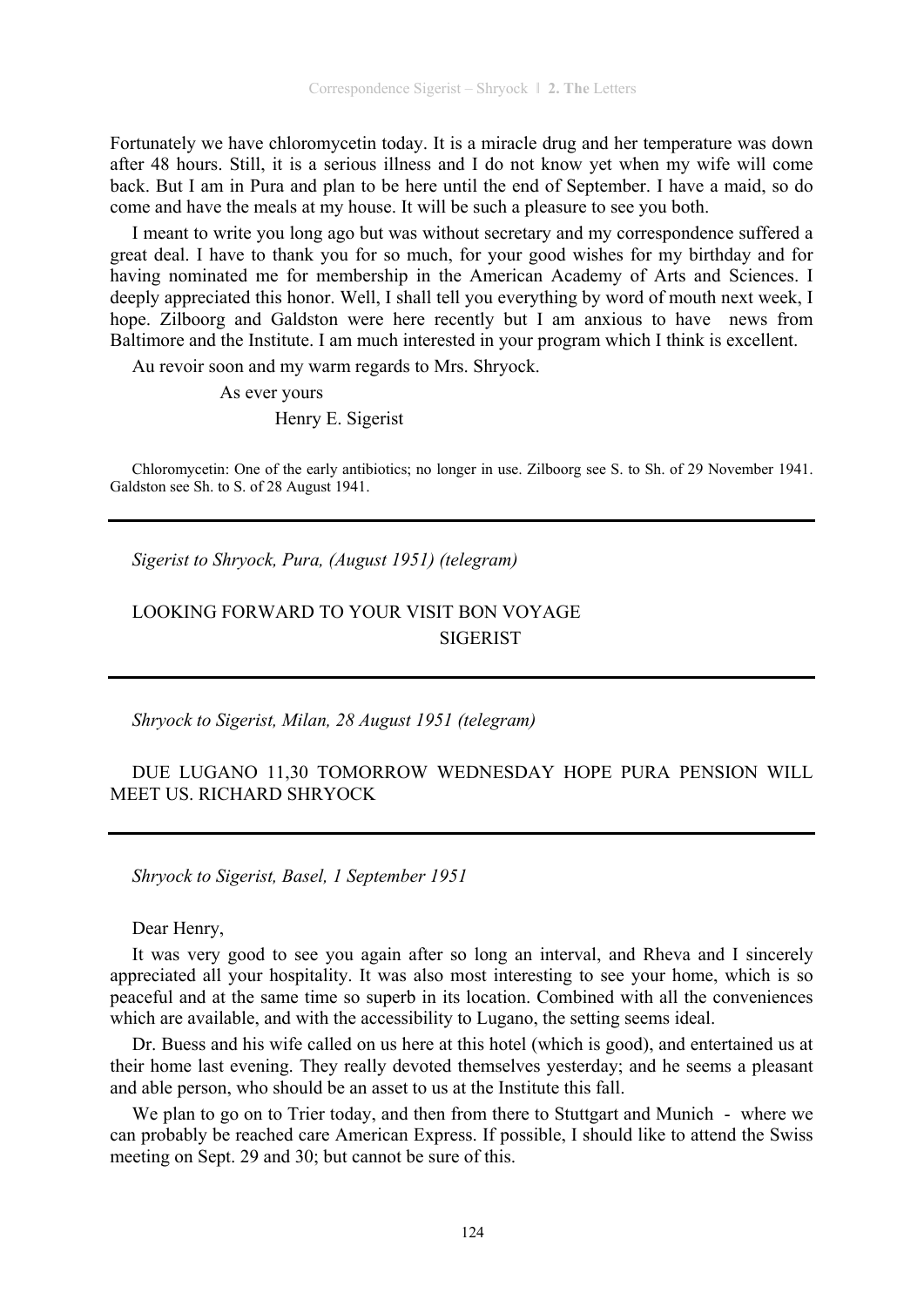We hope that your daughter improves rapidly now, and that you will give our regards to her and to Mrs. Sigerist. With all good wishes,

Sincerely,

Richard H. Shryock

P.S. We have asked the desk porter here to mail the carton of cigarettes to you, and trust that he will be honest enough to do this.

Buess, Heinrich (1911-1984) Swiss medical historian, to make a stage at Johns Hopkins and Yale in 1951. "daughter improves": see S. to Sh. of 23 August 1951.

*Shryock to Sigerist, Paris, 4 October 1951* 

Dear Henry,

It was my hope that I could visit the Swiss Society's meeting at Luzerne [sic] about Sept. 30; but we had by that time reached Paris and had traveled so much that a trip back to Switzerland did not seem feasible. I trust everything went well with the Luzerne [sic] sessions.

After our very pleasant visit at Pura, we spent two days in Basle; where we enjoyed meeting Dr. Buess. Then we went on to Trier to have a look at the new (or reorganized ?) German Society, and saw Diepgen and the Artelts briefly. Wickersheimer of Strassbourg was also there. Subsequently, Martin Müller told me in München that he and perhaps others in Bavaria were not consulted in the organizing of the German Society; so there is apparently a schism there, with which you are more familiar than I. It was pleasant to see Müller again, but I gathered that he is not in close touch with other people in the field at present.

I have not attempted to look up the French members of the International Society here in Paris; since I understand Lavastine is abroad, and I have not met the others. Hence I have no further information about a possible international meeting in 1952. If you hear more definitely about this, I hope you will let us know.

We spent the period from Sept. 20 to 27 with the International Asso. of University Professors at Niece [sic] - with which I have persuaded the American Association to affiliate. The International leaves much to be desired in terms of organization and procedure, but it has potential value.

Here in Paris I looked in on this UNESCO historical Commission of which I am a corresponding member. I enclose a copy of my letter to them re medical history, which may be of passing interest.

Rheva and I wish to express again our appreciation of your hospitality and - I should add - thanks for your wire to Genoa. Our best to Mrs. Sigerist.

Sincerely,

Richard H. Shryock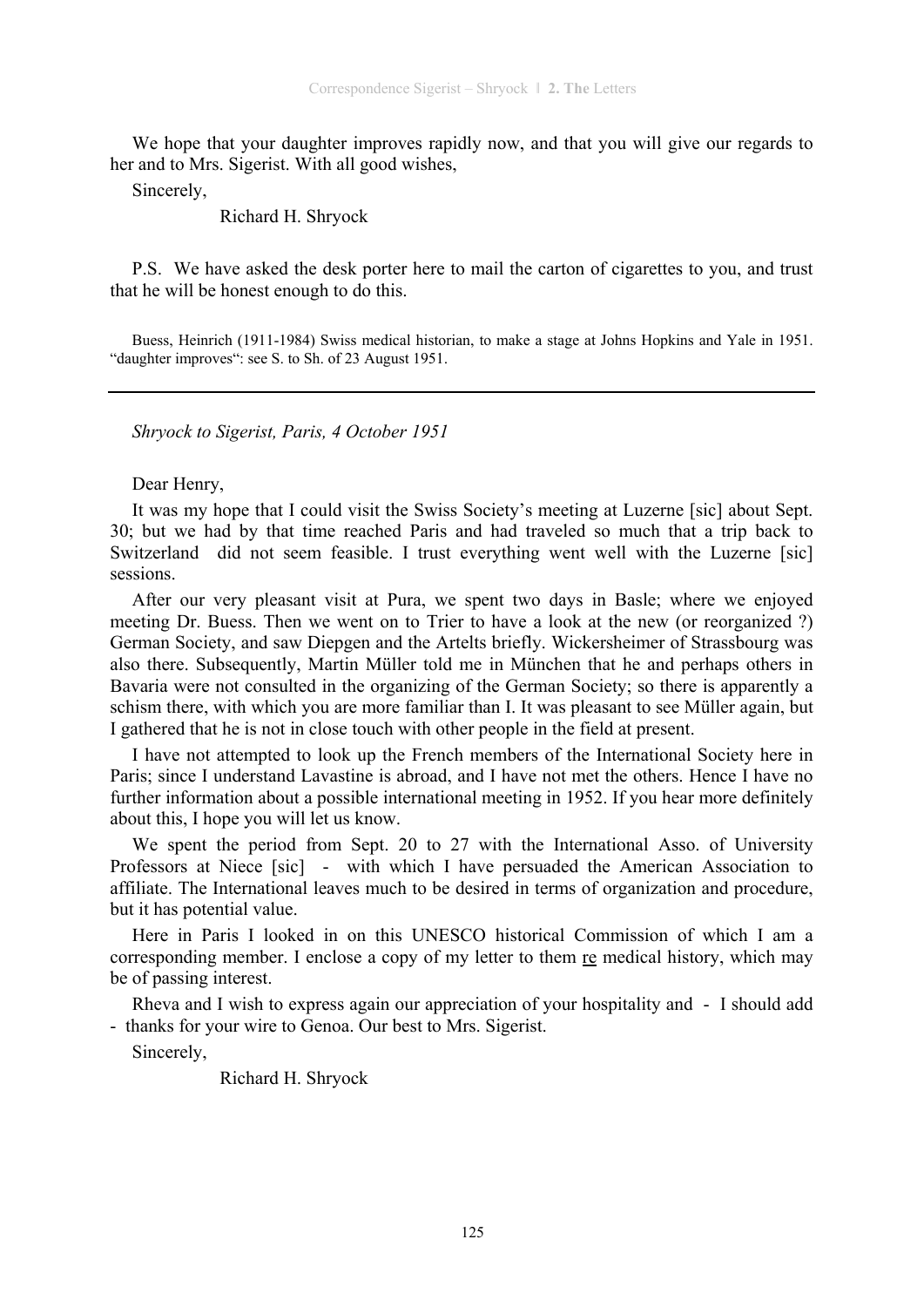#### We leave today by the French Line for New York.

Lucerne meeting of the Swiss Society of the History of Medicine and Sciences. Buess and Diepgen see Sh. to S. of 1 September 1951 and 26 March 1940, respectively. German Society of the History of Medicine and Sciences. Walter Artelt (1906-1976) and his wife Edith Heischkel (1906-1987) German medical historians. Ernest Wickersheimer (1880-1965) French medical historian. Martin Müller see Sh. to S. of 10 August 1938. Laignel-Lavastine see S. to Sh. of 8 November 1947.

*Shryock to Sigerist, Baltimore, 27 October 1951* 

Dear Henry:

It was good to receive your letter of October 5 a few days ago, and to learn that Mrs. Sigerist and your daughter are now back with you in Pura, and that your daughter is recovering. The behavior of these new drugs is very curious, but they are at least helpful within certain limitations.

I was also glad to hear that the meetings of the Swiss Association at Lucerne went well, and was truly sorry that I could not attend them. I am sure that Temkin will appreciate any report that you could send us on these meetings.

Dr. Buess of Basle, by the way, is due to arrive in Baltimore today, and expects to spend some time in Residence here at the Institute. Koyré is already here and seems to be an interesting and pleasant man. As we also have three fellows, we are beginning to build up a little Institute nucleus of our own. Ackerknecht stopped in this morning on his way back to Madison.

I trust everything goes well with your work on Volume 2. Did I tell you how much I enjoyed Volume 1 ? I was particularly interested in the first section on medical historiography, which is both clear and comprehensive, and, as far as I recall, the only good general statement available in the subject.

Thank you also for sending the photographs, which we are very glad to have. I think they happened to turn out particularly well of me.

With our best wishes to you and Mrs. Sigerist,

Sincerely,

#### Richard H. Shryock

S.'s letter is missing, probably a long-hand letter due to his temporary lack of a secretary. "new drugs": Antibiotics. "Swiss Association" of the History of Medicine and Sciences. Buess see Sh. to S. of 1 September 1951. Alexandre Koyré (1892-1964) French philosopher and historian of science. "three fellows": Blake, Gilbert, Fein. Ackerknecht, see S. to Sh. of 10 March 1948, was on his way back from Europe.

*Sigerist to Shryock, Pura, 8 February 1952* 

Dear Richard,

This is a letter of apologies as I have to confess two sins. I just found a very substantial reprint that belongs to the Institute. It is a paper by E. Ingerslev on Rösslin's "Rosegarten", which is part of the Ilberg Collection. I just found it buried in a folder in which I kept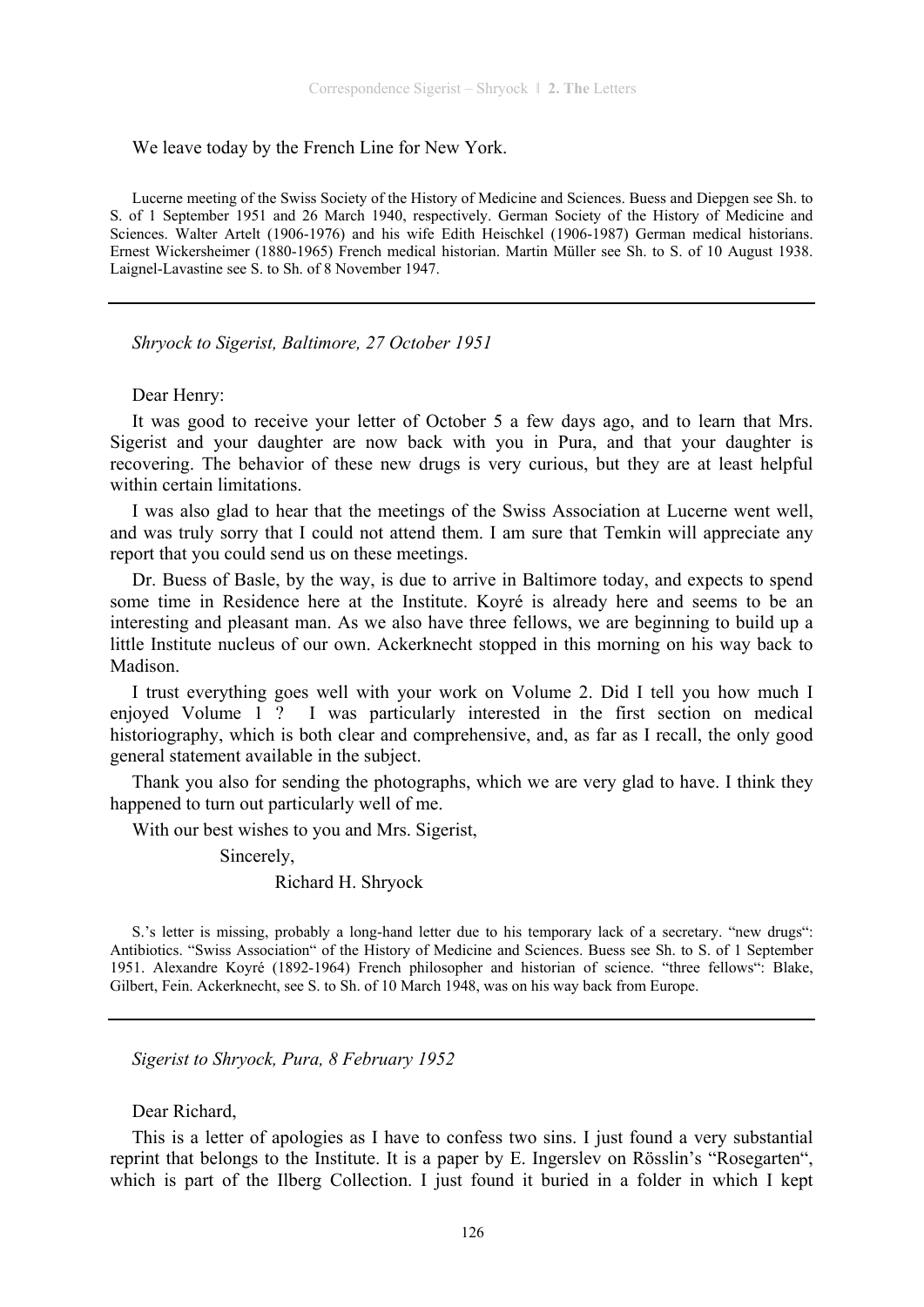materials of a paper that I wrote five years ago for the Singer Anniversary Volume. As you know the volume has not been published yet, and as a result I never touched that folder until a few days ago. I am mailing the reprint under separate cover and hope it has not been missed. The Singer Volume is supposed to come out this year at the Oxford University Press in London, by the way.

Then I must confess to another accident. The Institute very kindly lent me two excellent portraits, one of Pavlov and one of Ramon y Cajal, for the new edition of my Grosse Aerzte which is being prepared in Munich. I sent them to the publisher, J. F. Lehmann, who had cuts made, but when he returned the portraits to me he did not wrap them up properly, and Ramon y Cajal arrived badly damaged. I am awfully sorry that this happened and will try to find another portrait for your collection. In the meantime I am returning Pavlov and the ruin of Ramon y Cajal. I think another time it will be safer to have photographic reproductions made in Baltimore.

Do you plan to attend the international congress of the history of medicine in Southern France next September ? I am playing with the idea of going there, and it would be nice if we could meet on this occasion. At the moment I am frightfully busy with the second volume on [sic] my History. The chief difficulty is to keep it within bounds, I do not want it to exceed 600 printed pages, otherwise the same will happen to me that happened to Neuburger and also to Sarton: every volume grows larger, so much so that you give up after a while. However, I have been making good progress recently. I think I will end the volume with Galen and discuss the following centuries in Volume III. Once I am through with Galen I am sure to be on page 600.

I was in Zurich the other day, Adolph Schultz was just giving his inaugural lecture at the University, a very good lecture, and we had a pleasant lunch afterwards. His department in Zurich is completely independent, he has plenty of space for his collections and seems very happy, but his wife finds it rather difficult to adjust to the new environment.

We have a beautiful winter with plenty of sunshine and spring seems to be very close.

With warm regards, I am,

Yours very cordially,

Henry E. Sigerist

Rösslin's *Rosengarten*, a standard book on childbirth (Rösslin 1513). Ilberg collection of medieval manuscript reproductions. Singer see Sh. to S. of 27 March 1951; Singer Volume (Underwood 1953). A third German edition of S.'s *Great Doctors* (Sigerist 1933b). Neuburger and Sarton see Sh. to S. of 20 December 1945 and

30 January 1936, respectively. New names: Galen (2nd ct.): Greek physician Ingerslev, E.: probably Danish obstetrician Lehmann, J. F.: German publisher Pavlov, Ivan P. (1849-1936): Russian physiologist Ramon y Cajal, Santiago (1852-1934): Spanish neuro-histologist Rösslin, Eucharius (ca. 1470-1513): see above Schultz, Adolph (1891-1976): anthropologist in Baltimore and Zurich Underwood, E. Ashworth (born 1899): British medical historian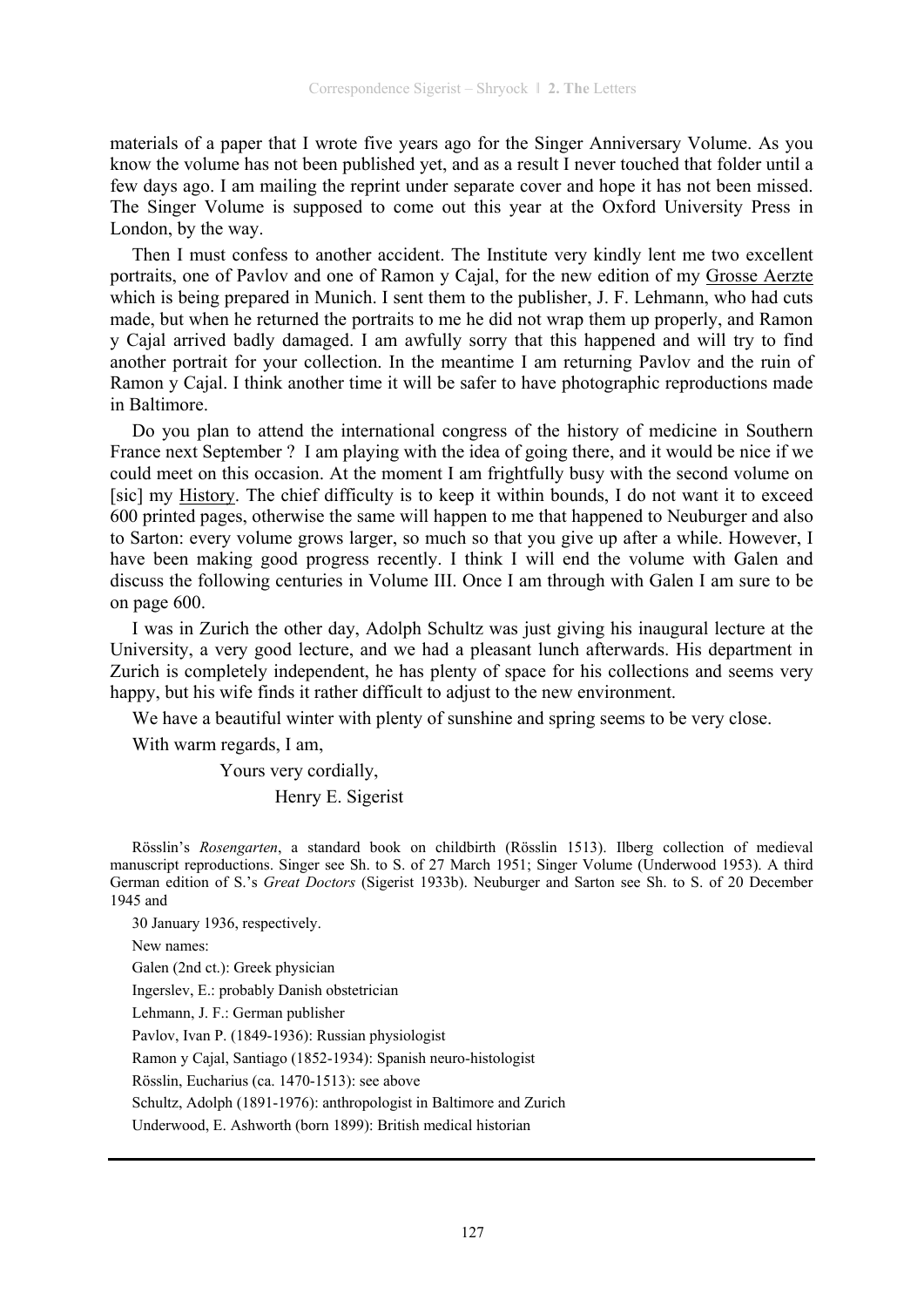*Shryock to Sigerist, Baltimore, 14 February 1952* 

Dear Henry:

It was good to receive your letter of February 8 yesterday. While I am sorry to learn about the damage to the portrait of Ramon y Cajal, I hope you have not worried about it. One would naturally assume that a publisher would be more careful. Meantime, I appreciate your taking the trouble to return the Ingerslev reprint to the Institute.

I have been playing with the thought of attending the meeting of the International Society at Nice in September. The difficulty is that we were abroad twice last summer, and had rather hoped, for both personal and financial reasons, to remain home this year. But it is so long since the Society met that I am tempted to attend, and may finally do so. I also wish that Temkin could go. In any case, I hope that you will be there, and that I may perhaps have a chance of seeing you.

I am glad to hear that Adolph Schultz has completed an able inaugural lecture. I saw his offices in September. He seemed enthusiastic, but we received the same impression about his wife's difficulty in adjusting to the Zurich environment.

You will find my Annual Report for last year in the current issue of the Bulletin, so I will not impress the local developments on you at this point. But I think we are having a good time. There are always problems regarding the Association of History of Medicine, but that is probably bound to have its ups and downs.

Our best to you and Mrs. Sigerist,

 Sincerely Richard H. Shryock

"International Society" of the History of Medicine. Schultz see S. to Sh. of 8 February 1952. Annual Report 1950-51 (Shryock 1951).

*Sigerist to Shryock, Pura, 20 February 1952* 

Dear Richard,

Many thanks for your letter of 14 February. I raised hell with the publisher in Munich for not having wrapt the Ramon y Cajal portrait more carefully, whereupon he immediately sent me two very decent photographs which I am forwarding by surface mail.

It would be very nice indeed if you could attend the International Congress in France in September, and I am sure it would be very good for Temkin to see Europe again after so many years, and to renew acquaintance with colleagues.

As I hear, the Italian Society plans to hold its meeting in Bologna at the end of April, and I may possibly combine it with a short trip to Florence to get illustrations for the second volume of my History.

As every year, the Swiss medical historians will meet in Pura on the last weekend of March, and I think we are going to have quite a good program. Of course I shall let you have a copy of it. These informal conferences have become quite a tradition, and are much more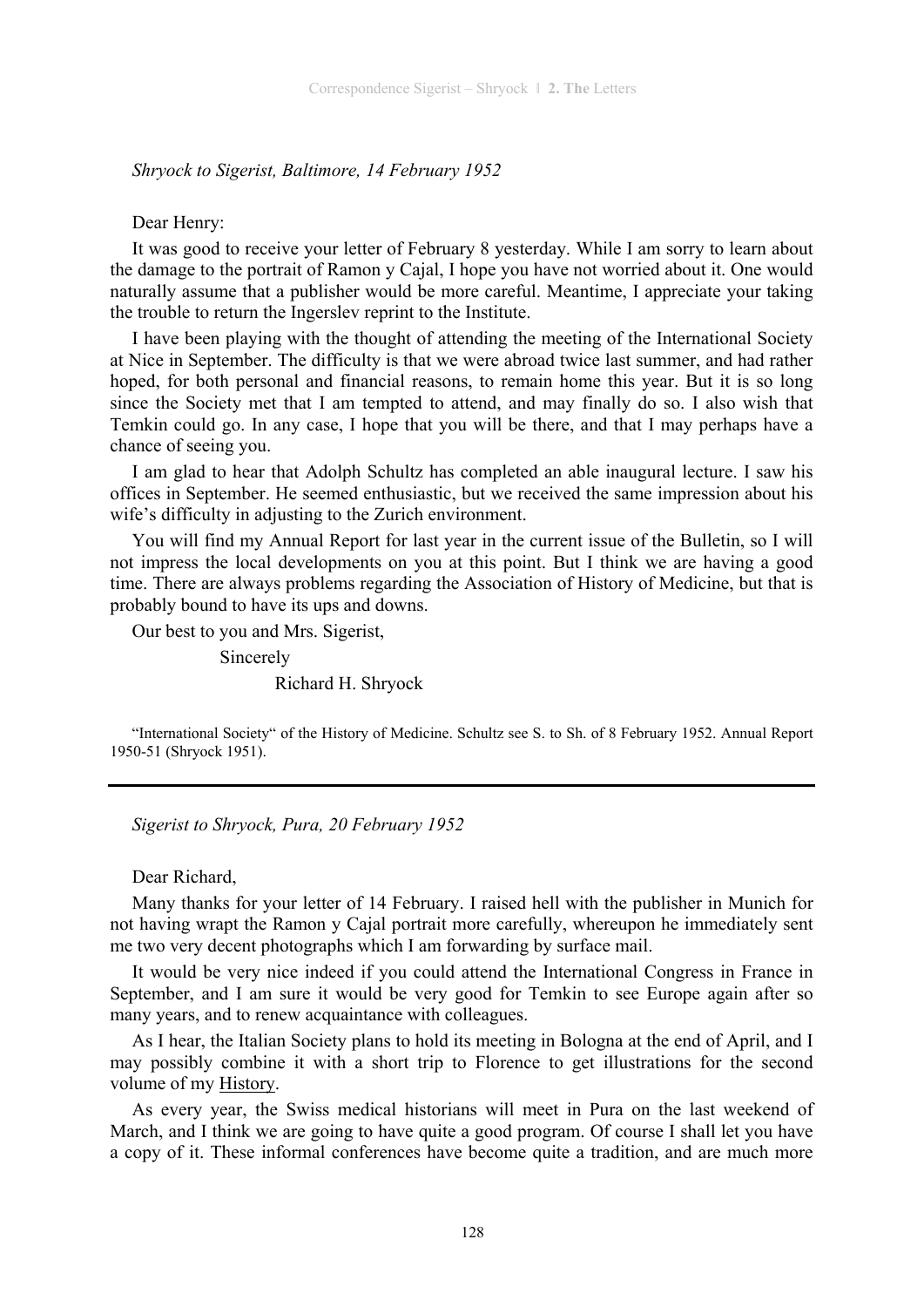popular and satisfactory than the annual meeting of the Swiss Society of the History of Medicine held in autumn.

The latest issue of the Bulletin has not arrived yet, but may come at any moment, and I am of course looking forward to seeing your Annual Report.

Warm regards,

Yours very cordially,

Henry E. Sigerist

"Italian Society" of the History of Medicine. The active medical historians of Switzerland met for the third time at Pura in 1952. Annual Report (Shryock 1951).

*Shryock to Sigerist, Baltimore, 16 April 1952* 

#### Dear Henry:

It was very good of you to write me last month about the reports in the Bulletin, and I much appreciate your kind comments on these and on the Japanese translation of my book on modern medicine. It is interesting to learn that Sogensha had already published translations of some of your own works. Of course, I can make nothing of this translation, but I take a childlike pleasure in looking at it. The Japanese now seem to wish a cultural rapprochement with Americans. I met several of their delegates at the International Association of University Professors at Nice last September; and since then - as president of the American Association - have written to extend formal fellowship to the new Japanese organization. By the way, my presidential address on "The Academic Profession in the United States" will appear in our next A.A.U.P. Bulletin, and I shall try to send you a separate. As you know, the evolution of the profession in this country has been a rather strange and complex one.

I think the meetings of the American Association of Medical History went well here at the Institute last year, and this year we move on to Kansas City. The meetings there are apparently to be well organized, but I suppose the attendance will have to be largely from that area. Although I cannot yet be sure, it is quite possible that Rheva and I will come over to the meetings at Nice beginning September 8, in which case I will hope to see you there and can then tell you more about the American Association.

We have already secured René Habat's [sic] Traité Akkadien de Diagnostics et Pronostics Médicaux which you were kind enough to mention. Thank you also for sending me the program of the Konferenz at Pura last month. Such informal gatherings must be very pleasant, and I think I would prefer them to more formal ones. It was nice to get all the autographs, including yours and Mrs. Sigerist's, and also Goldschmid's, whom I have known at Lausanne.

There are also various developments here about which I should like to let you know, but of which I shall not write at the moment pending the possibility of seeing you in September.

Our best to you and Mrs. Sigerist,

Sincerely,

Richard H. Shryock

S.'s letter is missing. "book on modern medicine": (Shryock 1936a). Sogensha: A Japanese publisher. "presidential address" (Shryock 1952). "meetings at Nice" of the International Society of the History of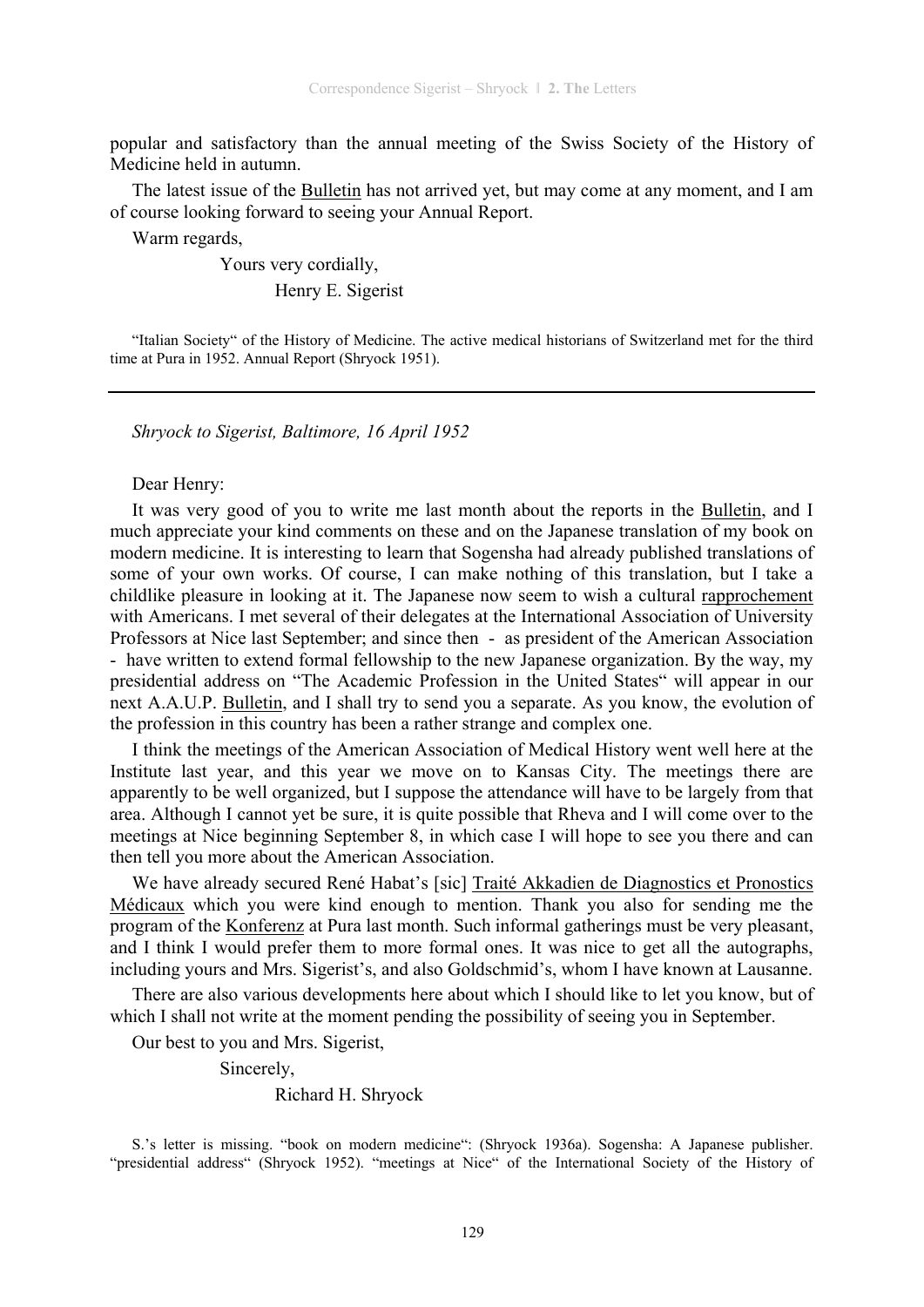Medicine. René Labat (1904-1974) French orientalist, (Labat 1951). Pura conference see S. to Sh. of 20 February 1952. Edgar Goldschmid (1881-1957) German pathologist and medical historian in Switzerland.

*Sigerist to Shryock, Pura ?, 23 April 1952* 

Dear Richard,

Many thanks for your good letter. I am not sure that I will be able to attend the international congress in France, as so many other obligations have been piling up this year, notably a series of lectures I have to give at the London School of Hygiene and Tropical Medicine, and various other meetings that I simply cannot skip. Thus I am going to Bologna at the end of the week to attend the meeting of the Italian Society at which Jerome Webster will be awarded a degree for his beautiful Tagliacozzi book. I will write a short report about it for Dr. Temkin.

Could you do me a great favour ? A new edition of my book Grosse Aerzte will be published in Munich by J. F. Lehmanns Verlag with a number of additional biographies. Now Lehmann's entire archives were destroyed during the War, so that he has no copy of the contract he had with me. My copy of the contract probably still exists and may be in the old files of the Institute that contain my correspondence from 1932 on. Could Janet or somebody else have a look at these early files ? The contract would probably be filed under Lehmann or possibly there might have been a special folder for Grosse Aerzte. But please do not have your people waste much time on this. If the contract could not be found immediately, then I must have misplaced it hopelessly, as I did with several other such documents. Schuman, by the way, thinks of reissuing the English edition of the book.

I shall be very disappointed if I cannot see you in the autumn. Perhaps there may be a possibility of your coming to Pura now that you know where we are.

With all good wishes, I am,

 Yours very cordially, [Henry E. Sigerist]

Jerome Webster (1888-1974) plastic surgeon and medical historian, doctor honoris causa of the University of Bologna. Gaspare Tagliacozzi (1546-1599) Italian plastic surgeon; (Gnudi/Webster 1950). *Grosse Aerzte* see S. to Sh. of 8 February 1952. S.'s correspondence from 1932 on was kept at the Institute, later on transferred to the Alan Mason Chesney Archives of the Johns Hopkins Medical Institutions. "Janet" Koudelka, Assistant Editor of the Bulletin of the History of Medicine. Schuman see S. to Sh. of 25 October 1949. A second etition of *Great Doctors* appeared in 1958.

*Shryock to Sigerist, Baltimore, 8 May 1952* 

Dear Henry:

Your letter came in about a week ago, and I immediately requested Mrs. Durling and Mrs. Koudelka to search your old files for the Lehmann contract on "The Great Doctors". To date this has not been found; but your files are all preserved, and Mrs. Koudelka is still working on it. I can write again shortly as to whether it has been possible to locate it.

I am sorry to learn that you will probably not be able to attend the meetings of the International Society at Nice in September. I have been thinking tentatively of coming over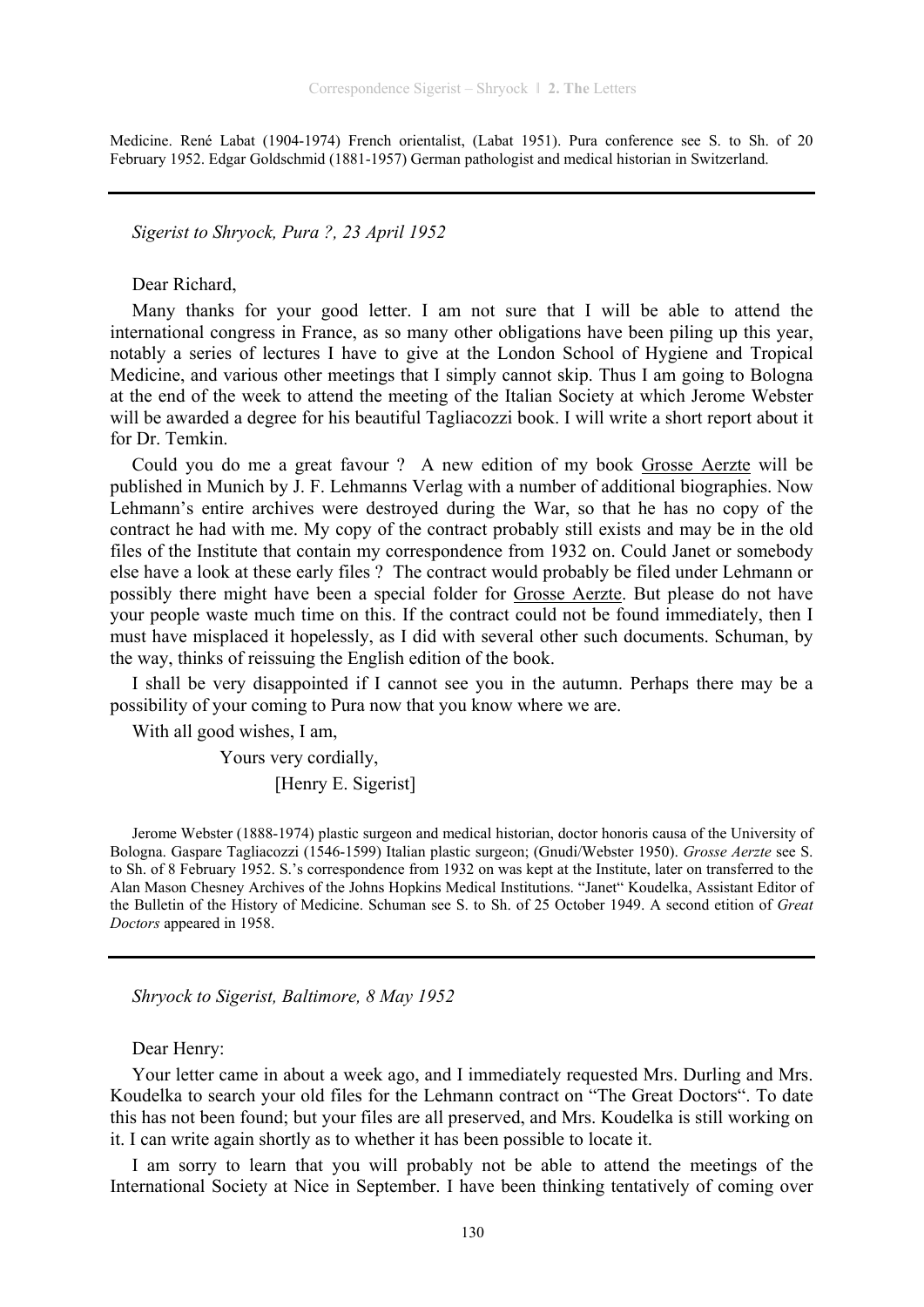for this, but am beginning to wonder how representative a meeting it will actually be. It would be better for my own work, to say nothing of finances, to stay over here during the coming summer. If you have any impressions of the nature of the Congress, or who you think will get to it besides the French, I would appreciate your letting me know.

Things seem to be developing well for the Institute's program next year. As you doubtless know, Edelstein has returned to Hopkins (as a result of the California controversy), and he will offer one of his old courses for us in the fall. We also expect Koyré back from Paris during the first semester. Meantime, I am developing courses, in collaboration with Dr. Wing of the School of Hygiene, which relate to the history of public health, medical care, and medical economics - which will probably make an integral part of the School of Hygiene's offerings. The Medical School has closed its department of preventive medicine, turning this program over to the School of Hygiene: and there is a possibility that the Institute can offer something in this connection which will be required of all the medical students.

Temkin and I have just returned from the Kansas City meetings of the Association of the History of Medicine. These went off smoothly and pleasantly, although the program was very miscellaneous and less than ten people attended from the East. The Association has had some ill luck with its officers over recent years, but I think that we can keep things going. At the present time, e.g., John Fulton - the new president - will be away at Oxford all of next year.

Our best to you and Mrs. Sigerist,

Sincerely,

Richard H. Shryock

Evelyn Durling, Research Assistant. Janet Koudelka, Assistant Editor. Edelstein, Koyré, and Fulton see Sh. to S. of 25 April 1938, 27 October 1951, and 2 January 1946, respectively. California controversy over the (McCarthy) oath; Edelstein belonged to the small group of courageous non-signers. Wilson M. Wing.

*Sigerist to Shryock, Pura ?, 15 July 1952* 

Dear Richard,

I just spent a very pleasant evening reading reprints of your latest papers, and I wish to thank you very much for them. They cover a wide field and I was much interested in all of them. The doctor of one hundred years ago was indeed very different from the doctor of today, although they had a good deal in common. The medical profession has always been a much closer fraternity than the lawyers, engineers, or similar professions. It does have a great deal in common with the clergy, different as the task may be. But the esprit de corps has always been very strong, too strong sometimes.

I also much liked your paper on local history, and I am sure it will be a great encouragement to many people.

I recently had a letter from Gottschalk of the University of Chicago who like you is working on the history of science and civilization of UNESCO. I was interested to hear that they intend to launch next year a journal on world history. He wants me to write a paper for it, and I suggested something like the history of peripheral medicine, that is, medicine as it developed from the Renaissance on in the periphery of Europe, the Americas, South Africa, Asia, and Russia, where it gradually became independent of the centre and developed along its own lines. It is a subject that has fascinated me for a long time.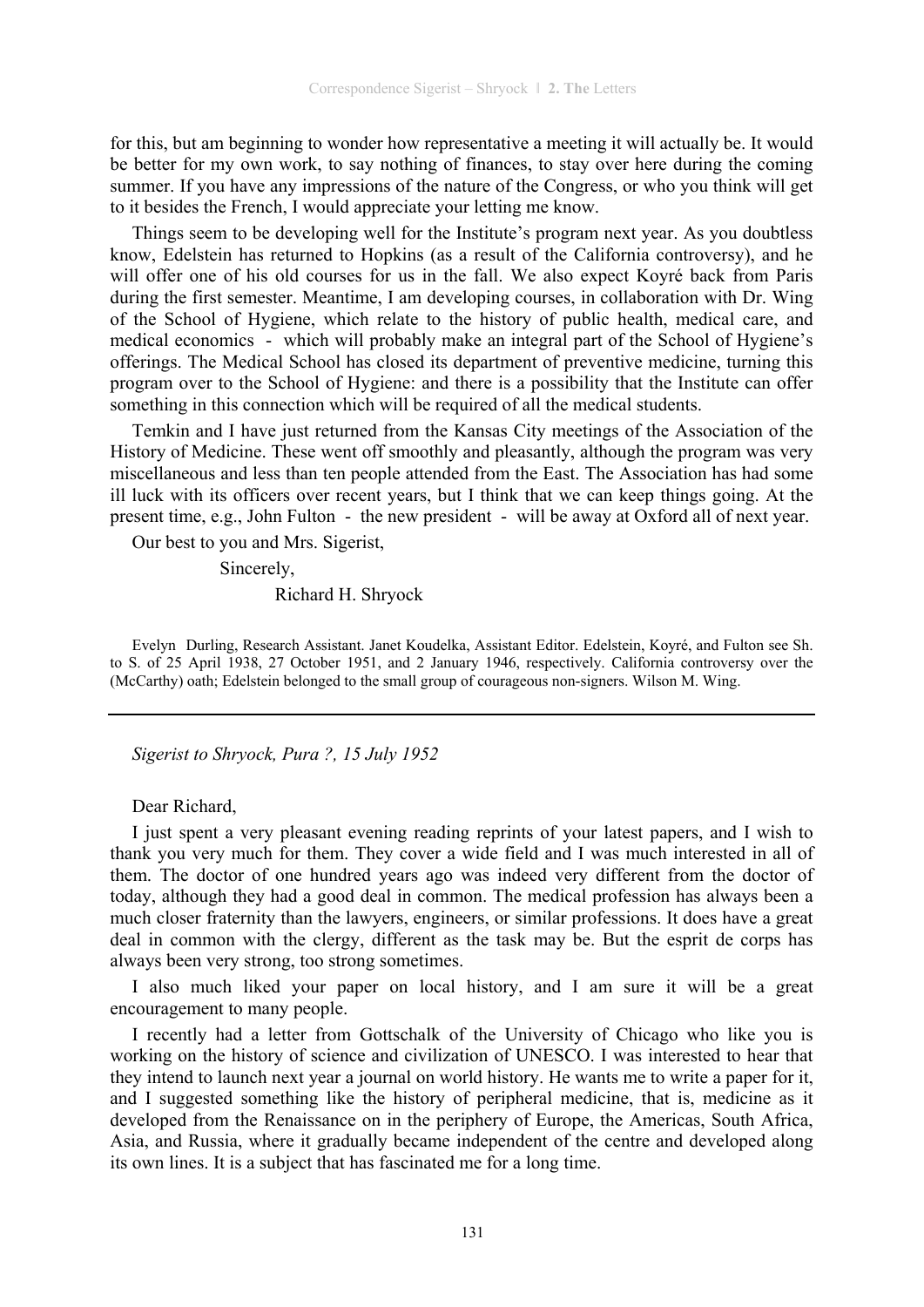O'Malley and his wife were here the other day and of course we talked a lot about the Renaissance. He is following the trail of Vesalius and looking for unpublished archive material. He may not find very much, but it is certainly good for him to get the atmosphere of the places where Vesalius lived and worked. I liked them both very much. His wife is a very remarkable dermatologist.

We are having a very beautiful summer with almost too much sunshine. I of course do not mind it, but the garden does. Temkin wrote me what a nice heatwave you had in Baltimore. I remember only too well what the Baltimore climate can be like at this time of year.

With warm regards to your wife and yourself, I am,

 Yours very cordially, [Henry E. Sigerist]

"doctor of one hundered years ago": probably (Shryock 1949). "local history": (Shryock 1950b). "peripheral medicine": Apparentlly this paper did not materialize. Charles D. O'Malley (medical) historian at Stanford University. Vesalius see Sh. to S. of 29 October 1943.

*Shryock to Sigerist, Baltimore, 12 September 1952* 

#### Dear Henry:

I was most glad to receive your letter in July, and regret this delay in my reply. Thank you for the kind comment on my miscellaneous reprints, which is truly encouraging.

With regard to the UNESCO history of science and civilization about which Gottschalk wrote you, I really think they have a substantial program under way at last. I was a member of a small committee which made the original suggestions about this. We met in Paris in December of 1950 - I left here one weekend and returned the next - ; and our proposals were almost wrecked, in my opinion, by the lack of realism shown by the French members. In consequence, UNESCO had later to reorganize the whole project, and in Relph Turner of Yale they now have a realistic and dynamic director. Their scheme for a journal, in which all materials for the History can be seen and criticized in advance, seems promising. I hope you can prepare the article suggested, which would not only be significant, but involves an unusual perspective.

Rheva and I had our reservations for the trip to the Nice meetings this summer, but these had to be given up because of work accumulating here. Among other things, the Hopkins Fund requested me to write an article on the Johns Hopkins influence in American medicine. This was a kind of command performance, but they assured me that what they wanted was something which could be published in a respectable journal. Its preparation has proved difficult for a number of reasons - so much has been written on the theme, its inherent complexities, the difficulty of being objective about one's own institution, etc. But it will be useful, if in no other way, in orienting myself in the history of the medical institutions. I shall send you a copy if and when it is published and, meantime, also an address of mine on "The Academic Profession in America" which I hope you will find of interest.

Temkin and I both returned this week from vacations; and I am most sorry to writte that we found that Dr. Larkey has been quite ill at the Hopkins Hospital. Some unidentified form of pneumonia is apparently involved along with pleurisy. I fear that he has had a very tough time. The latest report, however, is that his temperature has come down, and I hope that this means improvement.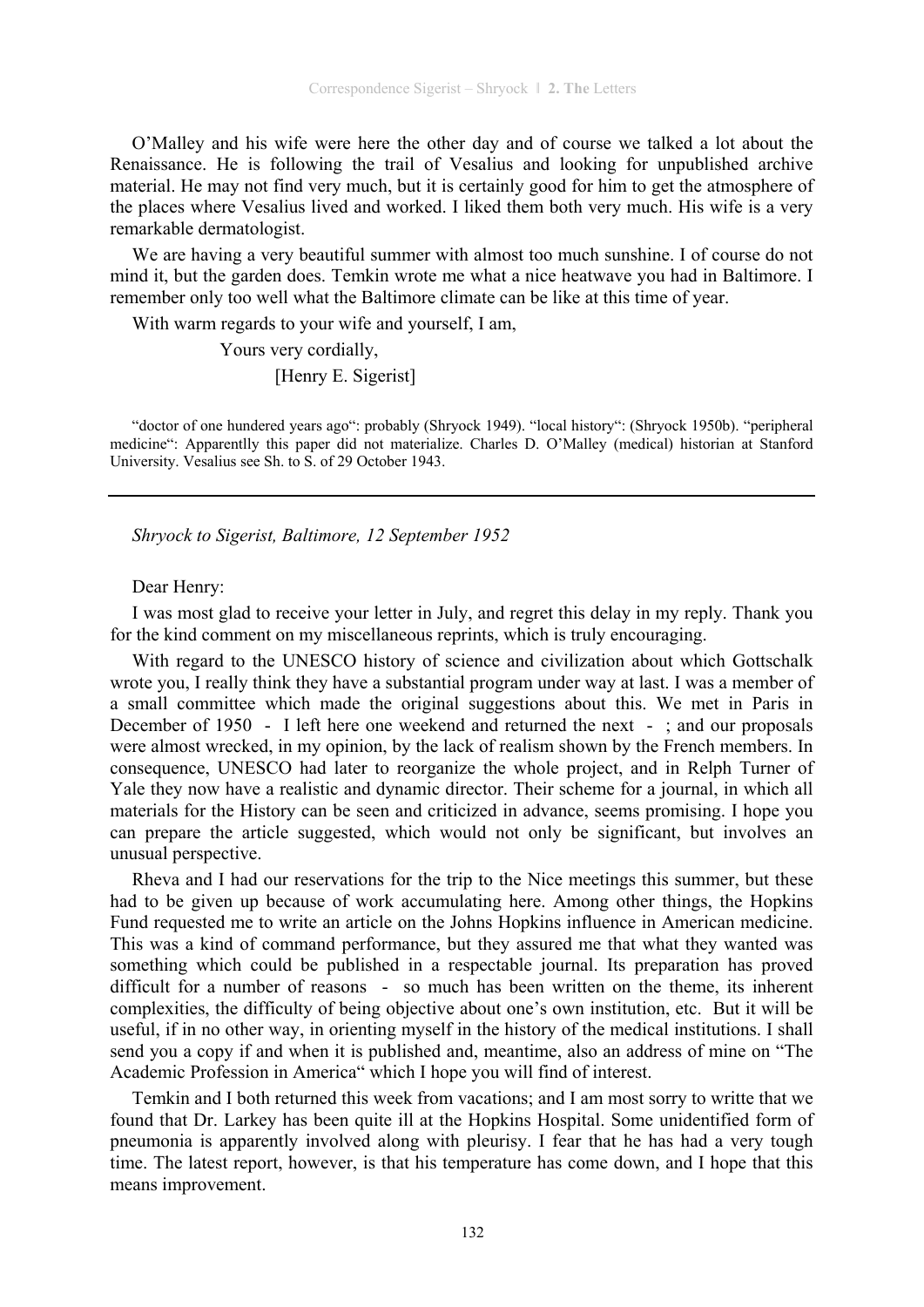Our best wishes to you and Mrs. Sigerist,

Sincerely

Richard H. Shryock

UNESCO, Gottschalk, "article sugested" see S. to Sh. of 15 July 1952. "Johns Hopkins Influence" (Shryock 1953a). "The Academic Profession" (Shryock 1952). Larkey see Sh. to S. of 16 March 1936.

*Sigerist to Shryock, Pura ?, 8 October 1952* 

Dear Richard,

Many thanks for your last letter. I did not go to Nice either, but I saw Underwood and Dorothy Schullian soon after the meeting, so that I had a full report of what went on. It seems that the American delegation was rather small.

I just had a letter from my old friend Professor Stampar who, as you probably know, is the Dean of the School of Public Health in Zagreb and President of the Croatian Academy of Science. He wrote me that one of his very promising students, Dr. Mirko Grmek, is applying for a fellowship in the history of medicine at the Institute and asked me to recommend him. I do not know Dr. Grmek personally, but I am sure that he is a good man, if Stampar says so. I do not know what your present policy is and whether you are considering foreign applications. Stampar is very anxious to have a chair of the history of medicine created at the University of Zagreb, and in his opinion Grmek is the best man for the post. But he obviously would need some specialized training, and there is of course no better place for that than Johns Hopkins.

John Fulton spent a few days here last week. He is very anxious to get an endowment for his new department which would enable him to appoint a regular staff. I very much hope he succeeds, because it would be so important to have the Yale department established on a permanent basis. John is not in good health, and I think he is the only person at the moment who can get the funds for a department at Yale which would continue, even if something would happen to him. We must have a few permanent centres of medical history in the States.

I was delighted to see in the last number of the Bulletin that Edelstein will have some connections with the department again, that you have a lecturer in medical economics, and that Koyré will be with you again during this academic year.

With warm regards, I am,

Yours as ever,

[Henry E. Sigerist]

Underwood see S. to Sh. of 8 February 1952. Dorothy M. Schullian Adelmann (1906-1989) medical historian. Andrija Stampar (1888-1958) expert in social medicine and public health in former Yugoslavia. Mirko D. Grmek (1924-2000) became a French historian of medicine. Fulton, Edelstein, Koyré see Sh. to S. of 2 January 1946, 25 April 1938, and 27 October 1951, respectively. "lecturer of medical economics", probably Wilson M. Wing.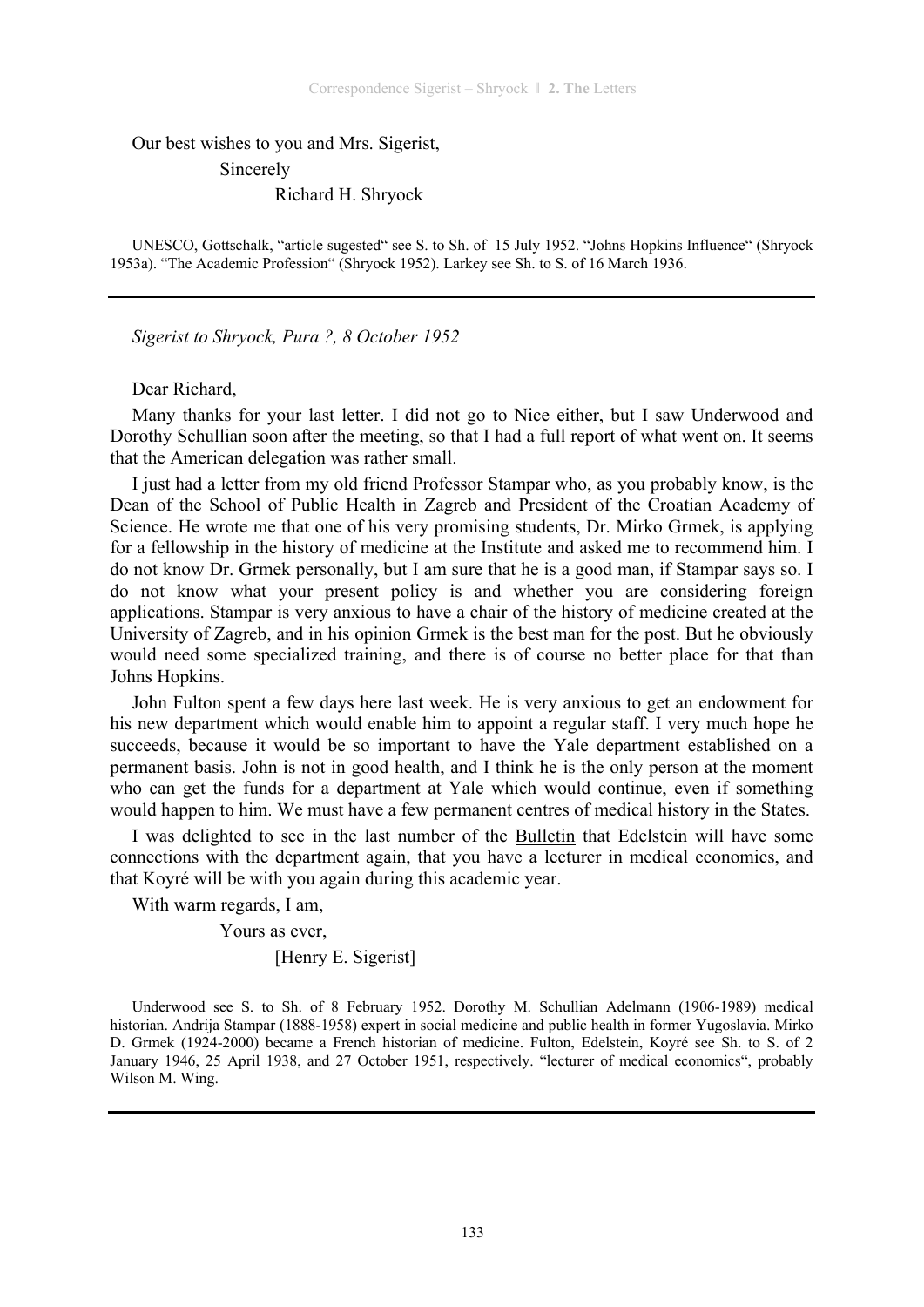#### *Shryock to Sigerist, Baltimore, 24 October 1952*

#### Dear Henry:

It was good to receive your letter of 8 October. The Americans who attended the Nice meetings have now returned - among them Dr. Radbill of Philadelphia, who is the present Secretary of the American Association. He apparently enjoyed the sessions, but implied that he actually found the meetings of the German Society at Schweinfurt more valuable.

I was interested in your suggestion about the application of Dr. Grmek of Zagreb for a possible fellowship here, and I also received a letter from Professor Stampar in the same connection. It would be interesting in many ways to have a Yugoslav scholar resident in the Institute. But next year we shall be able to offer only one or, at most, two fellowships; and the announcement of these, including the statement that they are available only to Americans and Canadians, has already been widely circulated in the American journals. Under these circumstances I have decided, with some regret, that it would not be wise to change this rule in this special instance.

As you doubtless know, Dr. Sarton has retired at Harvard and also as Editor of Isis. The latter journal is being somewhat reorganized by the Council of the H.S.S. and will be edited by I. Bernard Cohen. Sarton has again made some references to what he consideres an overemphasis on the history of medicine - in comparison with history of science - and for this reason I was particularly interested in your recent article in the Acta Medica Scandinavica. I agree entirely with the views you express therein.

I also agree that it would be highly desirable to have several permanent departments of medical history in this country, and hope that John Fulton can develop the Yale program along the lines he has in mind. He has presumably returned from Europe and I hope his health is better, but I have not yet seen him.

With best wishes,

Sincerely,

#### Richard H. Shryock

"Nice meeting" of the International Society of the History of Medicine. Samuel X. Radbill, medical historian. "American Association" of the History of Medicine. Grmek, Stampar see S. to Sh. of 8 October 1952. Sarton and Fulton see Sh. to S. of 30 January 1936 and 2 January 1946, respectively. Isis: A journal of the history of science. H.S.S.: History of Science Society. I. Bernard Cohen (1914-2003) historian of science. "recent article" (Sigerist 1952).

*Shryock to Sigerist, Baltimore, 15 April 1953* 

Dear Henry:

It was good of you to send me the program for the Fifth Historical Conference at Pura last month, and I appreciate the good wishes and the autographs. It would have been a real pleasure to have been present.

Temkin and I have just returned from the meetings of the Association of the History of Medicine at Columbus, Ohio. The average quality of the papers was not too high - with certain exceptions. But the Council and business meetings went smoothly, and - in the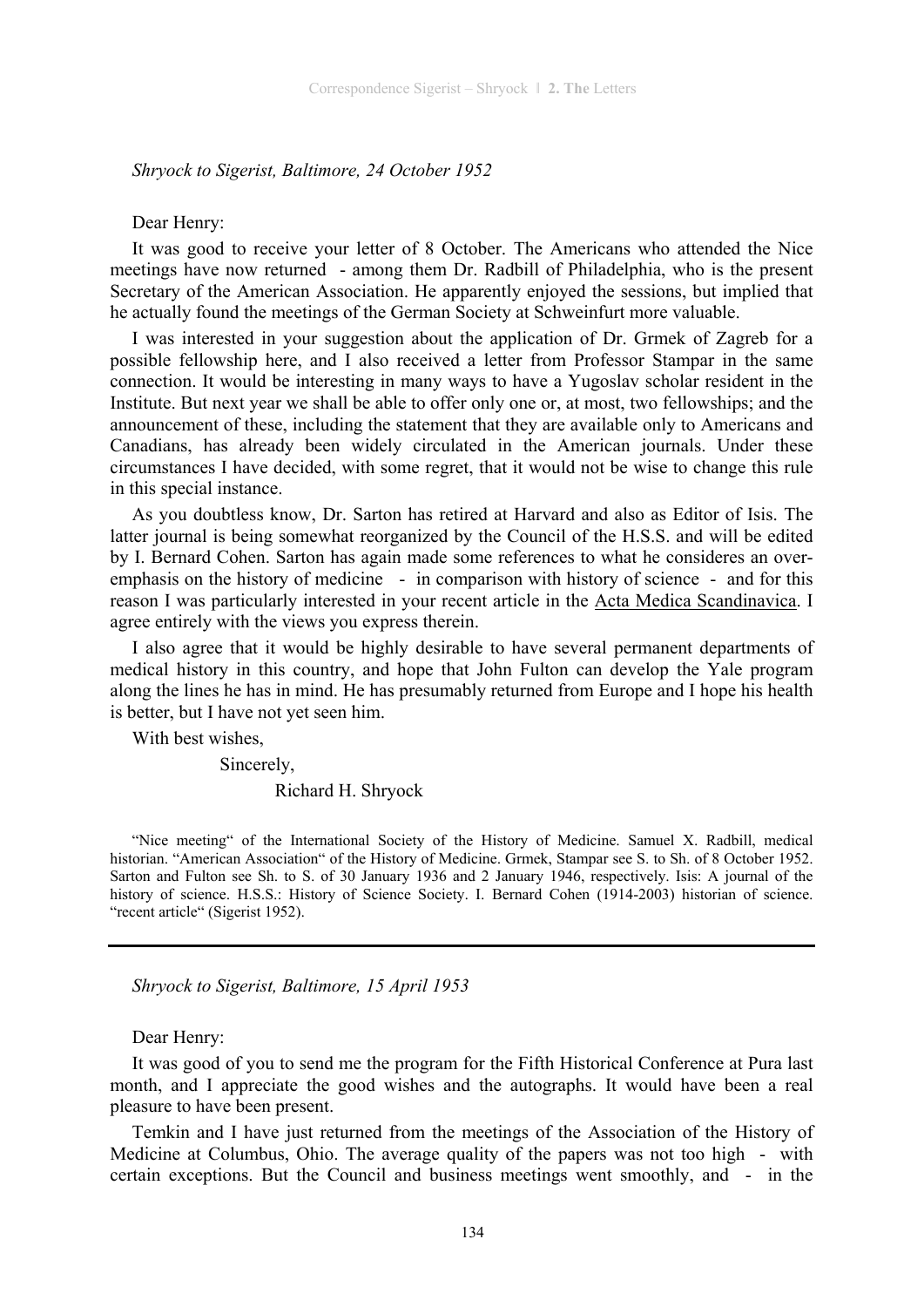American vernacular - a good time was had by all. The Welch Medal was awarded to Dr. Ackerknecht. Dr. Fulton remains President until the next annual meeting, which will be held in New Haven.

We have had a pleasant, active year at the Institute to date. Besides the usual courses, Koyré of Paris was here again for the first semester offering courses in the history and philosophy of physical sciences. Meantime, I have been collaborating with one or two men in the School of Hygiene in offering work in the history of public health, medical care, etc. Temkin and I have also continued to give a short series of lectures on general medical history at the College of Physicians of Philadelphia, which are attended by first year classes of the five schools in that city.

You doubtless heard of the general conference on medical history which was held by the New York Academy of Medicine last month, largely under Dr. Galdston's direction. This provided some discussions concerning the training of professional medical historians; but I think that this will continue to proceed on a very small scale unless and until more full-time chairs are provided. I have had some discussions with medical deans in the Association of Medical Colleges in this connection; but you know how much inertia or resistance there is to the founding of any additional departments in the schools.

I shall send you a few reprints later in the spring. Centaurus at Copenhagen plans to publish soon a long article of mine - in book form - on "The Unique Influence of the Johns Hopkins University on American Medicine," which may be of interest to you.

I am not yet sure whether Rheva and I will get to Europe this summer or not. If we do, we shall of course hope to get in touch with you. Meantime, our best wishes to you and to Mrs. Sigerist.

Sincerely,

Richard H. Shryock

1953 was the year of the fourth Pura Conference. Ackerknecht see S. to Sh. of 10 March 1948. Fulton, Koyré, and Galdston see Sh. to S. of 2 January 1946, 27 October 1951, and 28 August 1941, respectively. "five schools" of medicine (Hahnemann, Jefferson, Pennsylvania, Temple, Woman's Medical). Centaurus: Danish journal of the history of medicine. *The Unique Influence ....* (Shryock 1953a).

*Sigerist to Shryock, Pura, 3 November 1953* 

Dear Shryock,

I am having the medieval section of my library, books pamphlets and reprints catalogued in preparation for Volume III of the History. In the process of cataloguing two reprints were recently found which belong to the Institute, namely:

The Venerable Bede, De munitione [sic] sanguinis sive de phlebotomia',

Kühlwein, ,Mitteilungen aus seiner alten lateinischen Uebersetzung der Aphorismen

des Hippokrates'

We sent them by surface mail and I hope they have not been missed during the past years. Should anything else turn up I will mail it immediately.

I recently attended the annual meeting of the Italian Society of the History of Medicine which was held at Verona and centered around Fracastoro. It was a very pleasant convention and the general standard of the papers was very high. Pellegrini who is the expert on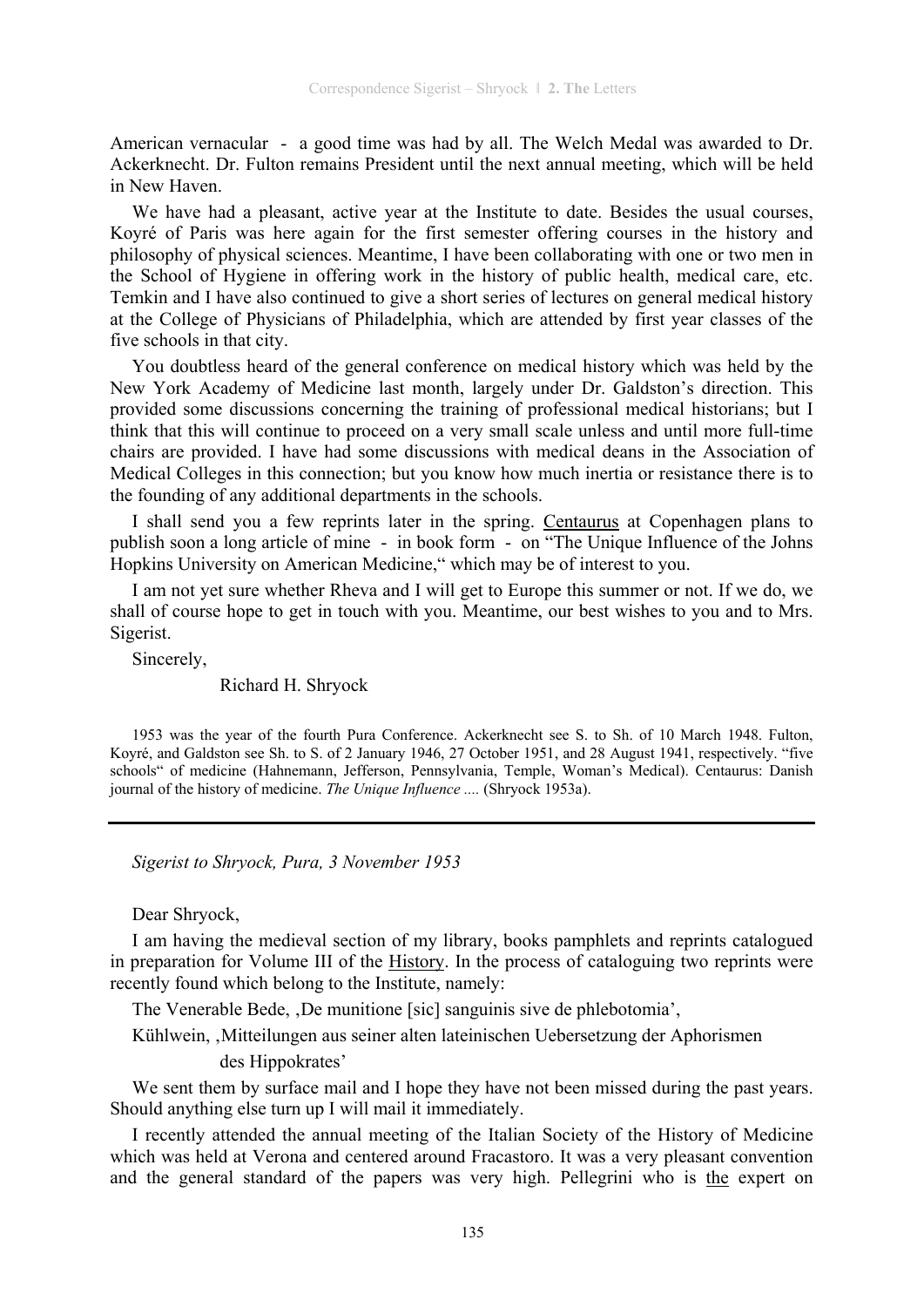Fracastoro presented two superb papers on Fracastoro the physician and humanist. The local Academy is preparing a volume of Inedita of Fracastoro. The library possesses two manuscript volumes by him with treatises that have never been published so far.

In Verona I had a long talk with Adalberto Pazzini, who as you know is Professor of the History of Medicine in Rome and [the] only full time Medical Historian in Italy. He is President of the next International Congress at which occasion we shall inaugurate the new building of his Institute.

You probably heard that Laignel-Lavastine died recently, so that we shall have to have a new President for the International Society. I think that Pazzini would be a good choice. He is still young, is energetic, full of plans and has a very devoted staff. Laignel-Lavastine had become an institution and under his direction the society [sic] had not developed, but on the contrary deteriorated. It is time for a younger man to take over. Much as I would like to see an American as president I think it is better to elect a European this year at least as long as the secretariat is in Europe.

The Congress by the way promises to be very brilliant. Pazzini told me that at this early date over a hundred papers had been announced so that we shall have to meet in sections. I accepted the invitation to give one of the main addresses on The Influence of Medicine upon Civilization'. I hope to see you in Rome, if not before. Do try to persuade Temkin to come also. He has not seen Europe for a very long time and it will be twenty four years since we attended an International Convention in Rome together.

I had a frightfully busy and rather unsatisfactory summer as so much had come together. I am struggling to finish Volume II of the History. The manuscript of the German translation of Volume I is on my desk. The German publisher wants me to read and approve of it and I am anxious to make a few corrections. Volume III is being prepared, but then in addition I also had to write the Heath Clark Lectures that I gave at the London School of Tropical Hygiene [sic] which the London branch of the Oxford Press will publish. Then I prepared a new edition of the Great Doctors, and since all my friends and former classmates are reaching the Festschriftage I have to write more papers than I like. Next year when I will be working on Volume III I hope to have a little more time and leisure because I hate to rush work.

With all good wishes, I am,

Yours very cordially,

Henry E. Sigerist

P.S.. I just received Centaurus. What a beautiful number Lilley prepared. Your paper will be the first that I shall read.

The Venerable Bede (ca. 673-735), (Lazenby 1993?). Fracastoro, Girolamo (1478-1553) Italian physician, anatomist, poet. Francesco Pellegrini (born 1881). Adalberto Pazzini (1898-1975) Italian medical historian. Laignel-Lavastine see S. to Sh. of 8 November 1947. S.'s main address in Rome (Sigerist 1955a). German translation of volume I of S.'s *A History of Medicine* (Sigerist 1963). Heath Clark Lectures (Sigerist 1956). *Great Doctors* see S. to Sh. of 23 April 1952. Centaurus: Danish journal of the history of medicine; its first number of 1953 contained "Essays on the Social History of Science", edited by S. Lilley, among these essays (Shryock 1953b).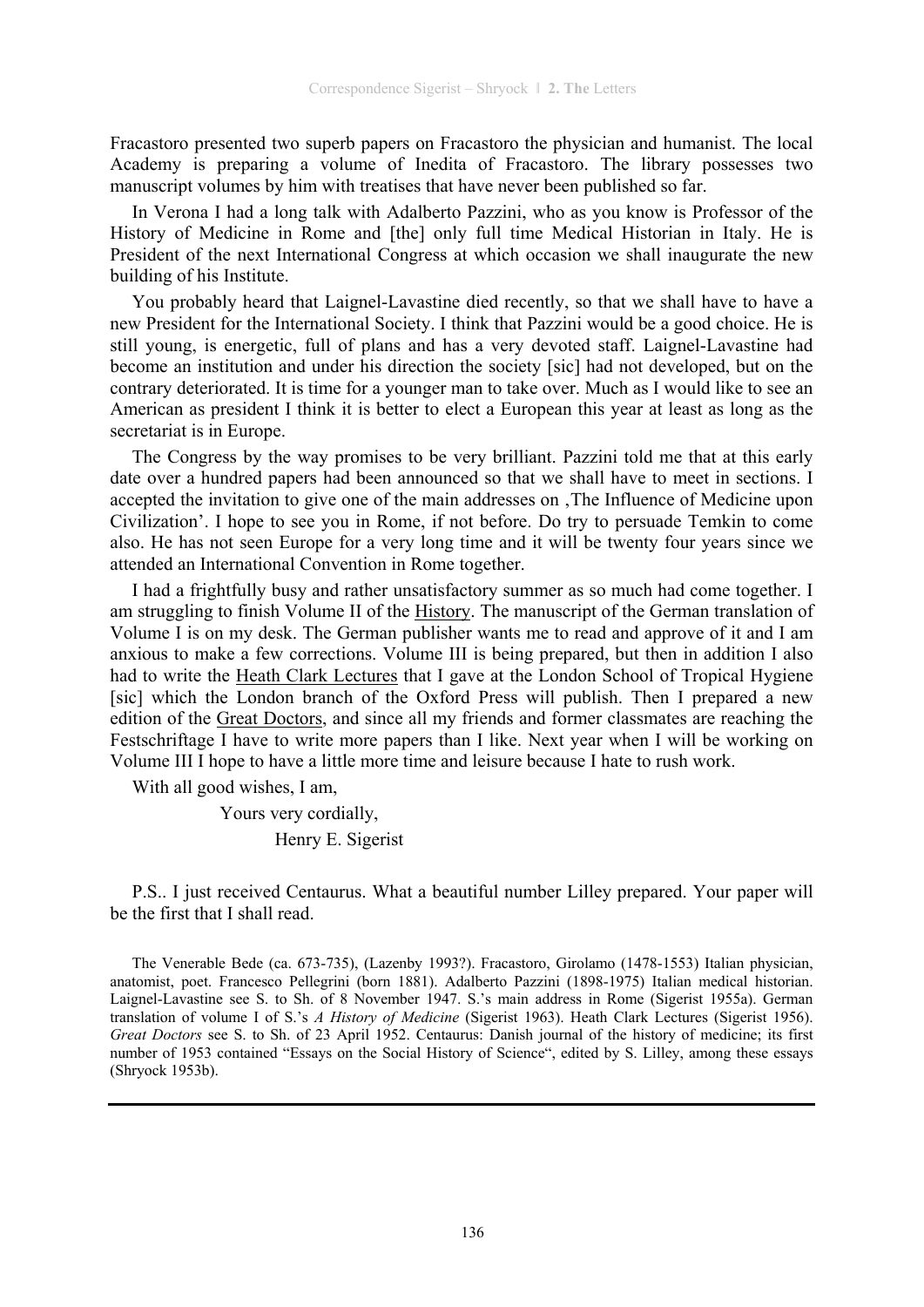#### *Shryock to Sigerist, Baltimore, 3 December 1953*

Dear Henry:

It was good to hear from you again in your letter of 3 November. Thank you for returning the two reprints mentioned. So far as I know, they have not been missed; but we shall be glad to return them to the collections here. I might add that the catalogue cards on the collection of reprints here had fallen behind in recent years, but we are now bringing these up to date.

Meantime, I have sent you one or two reprints and also a copy of a little book on the Hopkins influence on American medicine, which has just been brought out by the firm in Copenhagen that handles Centaurus. I have not yet seen the Centaurus issue containing my own article, but it will doubtless be along shortly. Much the same article also appeared over here in the Scientific Monthly (a reprint of this was probably forwarded to you). This duplication occurred when Lilley gave me the right.of-way in publishing over here, but then subsequently sent the article to Centaurus without clearing with me first. Everyone had the best of intentions, and both publishers seem reconciled to the incident.

I am much interested in what you say about Pazzini, and the possibility that he may become President of the International Society. I am not at all clear about the structure or procedures in that body. Nor had I heard, until you wrote, of Lavastine's death. It is encouraging that you think the prospects for the Rome Congress so promising. Rheva and I hope to attend, and I have also urged Temkin to do so. Indeed, I have been urging him for several years to renew European contacts, and believe I could probably secure a travel grant for him from the Philosophical Society. But I have had no success to date.

I am sorry you had a somewhat hectic summer. It is certainly difficult to focus on any one major work, in view of the many other pressures brought to bear. The secondary obligations are so often important in themselves that it is difficult to put them aside altogether.

Later in the year I hope to send you a book entitled "The Reverend Cotton Mather: First Significant Figure in American Medicine," which I have prepared in collaboration with a former student. This relates especially to a substantial, unpublished, medical manuscript of 1725, which affords an earlier picture of American medical thought than has hitherto been available.

We are planning to revive the "Graduate Week" idea here in June by calling a three-day conference on the teaching of medical history. The primary purpose is to bring together those who have been involved in the teaching of the subject, and to focus on this theme rather than on medical history as such. I am sure that the conference would highly appreciate any message which you might send them.

With best wishes,

Sincerely

Richard H. Shryock

<sup>&</sup>quot;Hopkins influence" (Shryock 1953a), also published separately by E. Munksgaard Ltd. and by Scientific Monthly. Lilley and Pazzini see S. to Sh. of 3 November 1953. "International Society" of the History of Medicine. Laignel-Lavastine see S. to Sh. of 8 November 1947. Cotton Mather (Beall/Shryock 1954). "Graduate Week" see Conference (Shryock 1954).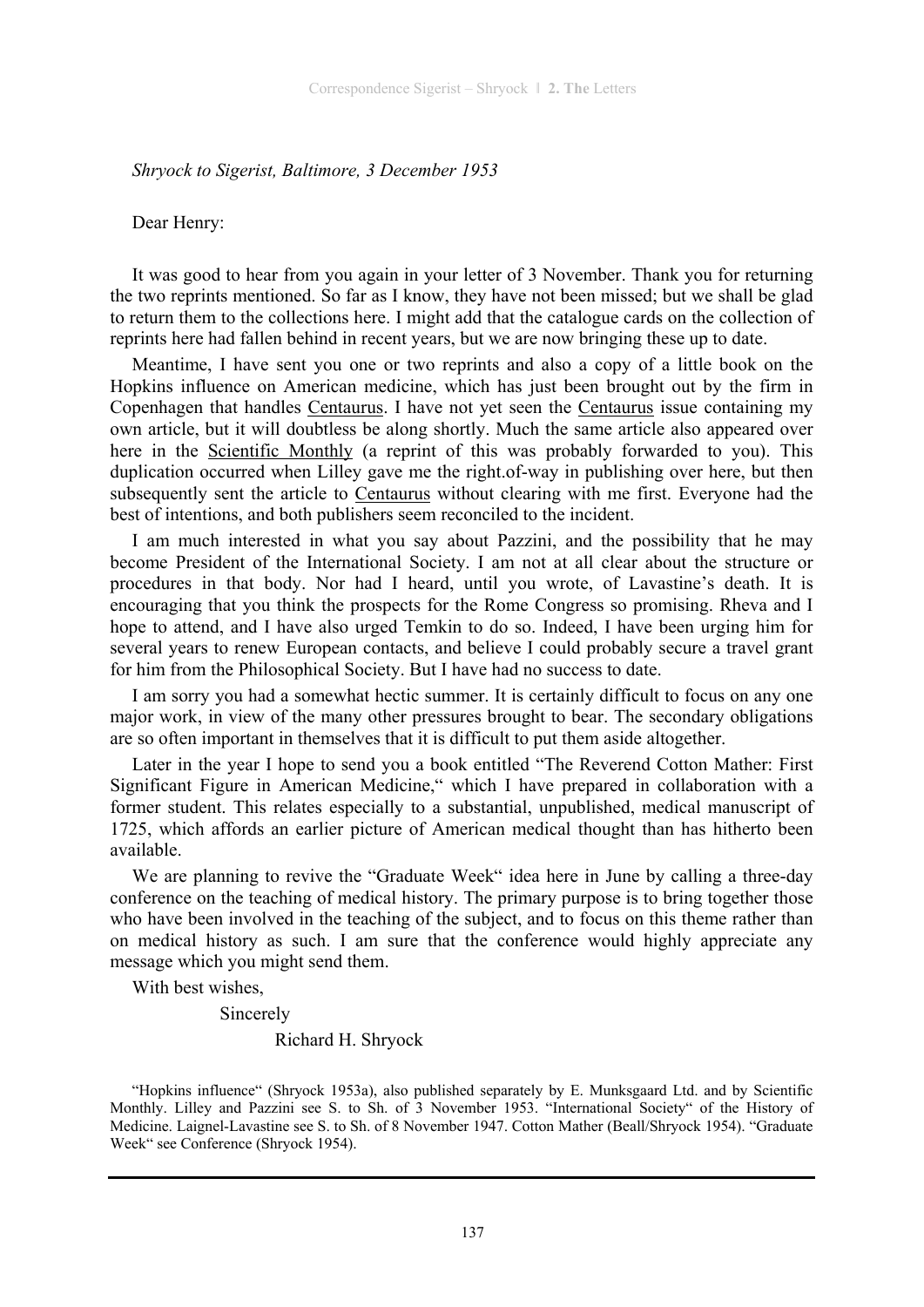*Sigerist to Shryock, Pura, 7 December 1953* 

#### Dear Richard,

Thanks for your letter and for the very beautiful little book on the Johns Hopkins which I shall review for Isis and for some very fascinating papers. I was particularly interested in the one on the academic profession in the United States. I think your analysis is a very excellent one and answers the question why the Professor is not as highly respected in the States as he is in Europe and even more so in Asia. I think tradition plays a very important part. Thus you find in America that among poor Jewish families the boy who wants to become a rabbi or a professor is highly respected and members of the family will pool their resources to see him launched on his career. In China the scholar was for thousands of years on the top of society. He was often very poor, but enjoyed the greatest social prestige. One of my former Chinese students who works with WHO in Geneva was on home leave in Peking recently for half a year, and what he reported was extremely interesting. The present government obviously needs highly trained academic people, but before giving them well paid responsible positions asks them to go to the country and live and work with a farmer for a number of months, so that they may come to know their own people. My student who comes from a very well to do family was very enthusiastic about this plan and admitted that academic people used to have many priveleges [sic] and lived remote from their own people, so that they actually did not know what conditions were in the country.

I was glad to hear that you are revising the idea of the "graduate week". I always found them very satisfactory, much more so than large meetings where people get lost. Let me know the dates and I will send you a message.

I just spent a very pleasant week in London where I had a lecture and had to attend an academic function. I saw the Edelsteins who seemed to be tired of Oxford and were looking forward to being back in Baltimore soon.

All my best wishes to Rheva and yourself, I am,

Yours as ever,

Henry E. Sigerist

"book on Johns Hopkins" (Shryock 1953a). Isis: A journal of the history of science. "academic profession" (Shryock 1952). WHO: World Health Organization. "graduate week" see Sh. to S. of 3. December 1953. S.'s lecture in London (Sigerist 1955b). "academic function": The University of London awarded S. his fourth honorary degree. Edelstein see Sh. to S. of 25 April 1938.

*Shryock to Sigerist, Baltimore, 25 March 1954* 

#### Dear Henry:

Many thanks for forwarding the copy of your review of my little book on Johns Hopkins. This is more kind than I could have hoped for, and I much appreciate it.

I trust everything goes well with your work on the History. I may have written you that I completed, in collaboration with a former student, a study of Cotton Mather's medicine as it evolved at Boston in the early 1700's. I shall hope to send you a copy of this when it appears.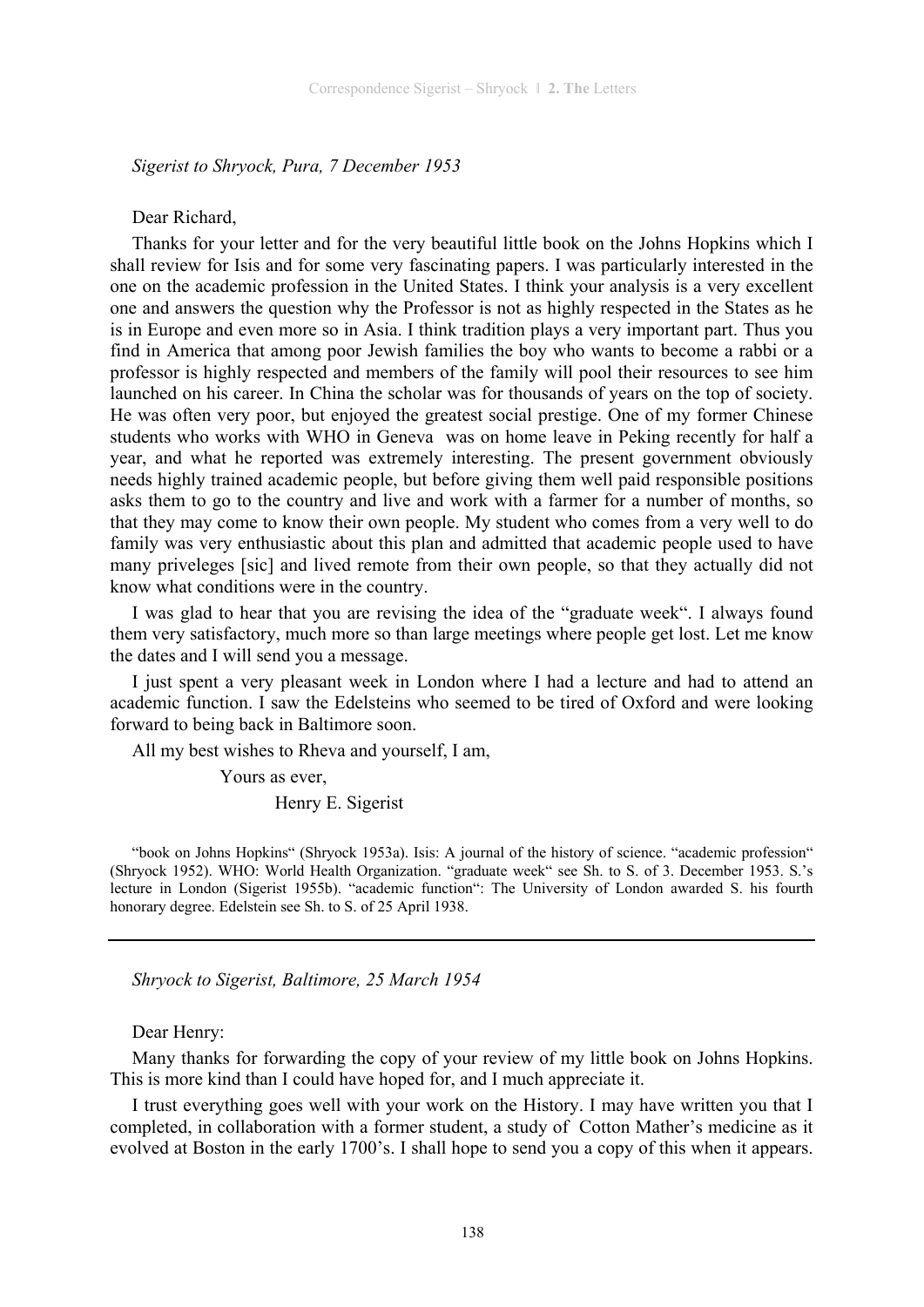Meantime I am immersed in the history of the tuberculosis movement in this country, some aspects of which are rather routine, but others are quite interesting.

Mrs. Shryock and I will probably sail from New York on July 8, landing in France or England and gradually working our way down to Rome for the September meetings. We shall look forward to seeing you and Mrs. Sigerist there.

With all good wishes,

Sincerely

Richard H. Shryock

"book on Johns Hopkins" (Shryock 1953a); S.'s review (Sigerist 1954). Cotton Mather (Beall/Shryock 1954). Tuberculosis movement (Shryock 1957).

*Sigerist to Shryock, Pura, 2 April 1954* 

Dear Richard,

Thanks for your very kind letter of the 25th March. I was very happy to hear that you will come to Europe again this year. We shall certainly meet in Rome, but if on your way to Rome you pass through our region do come and see us. It would be a very great pleasure to welcome you and your wife here. You know where we are so that you will not have trouble finding us.

It was good news to hear that your work on Cotton Mather was completed and I am looking forward to seeing it, and the history of the Tuberculosis movement in America must be very interesting.

My wife is going to the States this summer to visit our daughter Nora and her family and I wish that I could go along, but I cannot leave my study. The work on volume II of the History has been dragging on endlessly as I had to interrupt it repeatedly preparing new editions of old books and writing addresses and prefaces and other matter that I hoped to escape here, but they seem to be unavoidable.

With warm regards, I am,

Yours very sincerely,

Henry E. Sigerist

Cotton Mather (Beall/Shryock 1954). Tuberculosis movement (Shryock 1957). Nora and her family in New York. During his Pura period S. never returned to the United States. During the period 1954 to 1957 there appeared 12 articles, 5 addresses, and 14 book reviews of S.; he also worked on 4 new editions of his old books.

*Sigerist to Shryock, Pura, 22 June 1954* 

Dear Richard,

I was perfectly overwhelmed when I received the lovely programme of your conference with all the signatures. They were all old friends and seeing their names made me feel quite homesick for America. I was also very pleased the see that Fürst is printing the same kind of attractive programmes that we used to have in the past.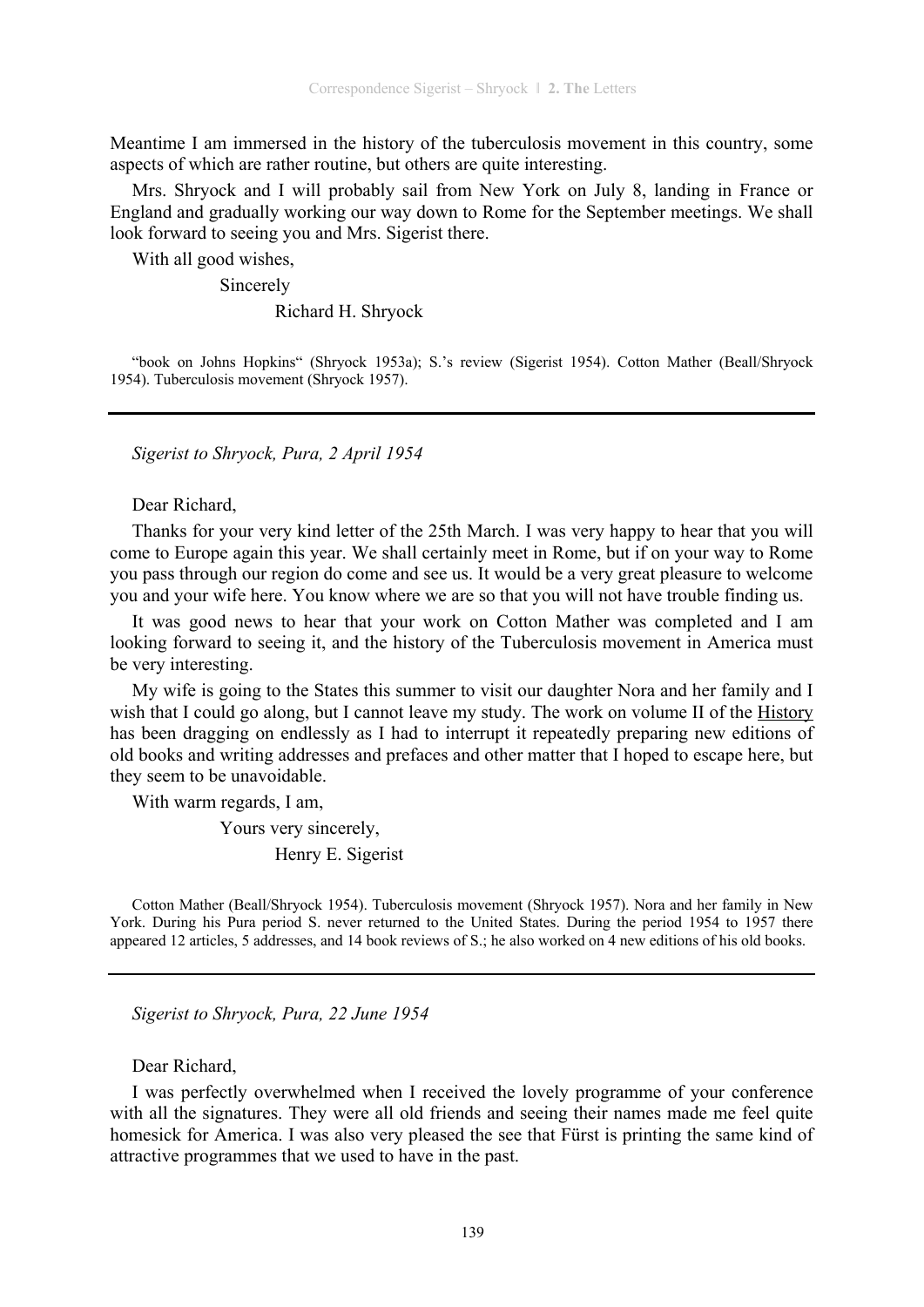In the meantime I had various reports of the conference and they were all enthusiastic, so I can only congratulate you on a splendid performance. It is most gratifying to hear that there is such widespread interest in the teaching of medical history.

In the past few months I have been taking some far reaching decisions about the future of my History of Medicine. I am getting old, my health is not the best and I think one must be realistic in the matter. So I think that from Volume IV on the book should be made a cooperative undertaking. We have the people in America and abroad to take over certain chapters and I would do all the editorial work and I think that in this way we skould be able to bring out the eight volumes within a few years, which I would never be able to do alone. I would also very much like to edit the Sociology of Medicine in four volumes which I had planned for many years and which could be written by myself and my old students.

There is no doubt that we need a detailed History of Medicine. We have several good one or two volume books but we need a comprehensive one as a synthesis and as a starting point for further research. A Sociology of Medicine in the broad sense of the word has never been written and should be very welcome also at this particular moment. Of course I would need your and your department's co-operation for these two books and would love to discuss my plans with you in the autumn. I do not remember what your plans for the autumn are, but if you come to Pura before the Rome meeting you will find John Fulton, Ilza Veith and Genevieve Miller here and probably a few others , which will give us a chance to discuss projects which might have a far reaching influence on the development of medicine.

Thanking you ever so much for your kind remembrance I am with warm wishes to yourself and the members of your staff,

Yours as ever,

Henry E. Sigerist

#### *Shryock to Sigerist, Baltimore, 8 July 1954*

Dear Henry:

It was good to receive your letter of 22 June and to know that the inscribed program reached you. Everyone seems to have had a good time at our small Conference and I am glad that we decided to hold it.

I am truly sorry to hear that your health is not too good, but fear that our generation is reaching the point where we have to expect difficulties. I personally have been fortunate so far, but I am already aware of factors which might make trouble in the future. I am sure it is wise to face such things realistically, and should think that you would want assistance in your major work beyond the first two or three volumes. I hope that you can develop the Sociology of Medicine since, as you say, this has really never been done in any comprehensive manner.

I should like to hear more of your plans when I see you early in the fall. Reva [sic] and I expect to arrive in Paris July 13, where you can reach me at the Hotel Montalembert, 3 Rue de

<sup>&</sup>quot;your conference" on Teaching of Medical History (Shryock 1954); papers were given by Ackerknecht, Edelstein, Galdston, Genevieve Miller, Rosen, Shryock, Stevenson, Temkin and others. J. H. Fürst Printing Company in Baltimore. Neither the volumes III-VIII of S.'s *History* nor the *Sociology* ever appeared. Before S.'s planned comprehensive History of Medicine some of the predecessors were: (Garrison 1913), (Castiglioni 1927), (Laignel-Lavastine 1936), (Diepgen 1949). Fulton see Sh. to S. of 2 January 1946. Veith see S. to Sh. of 10 March 1948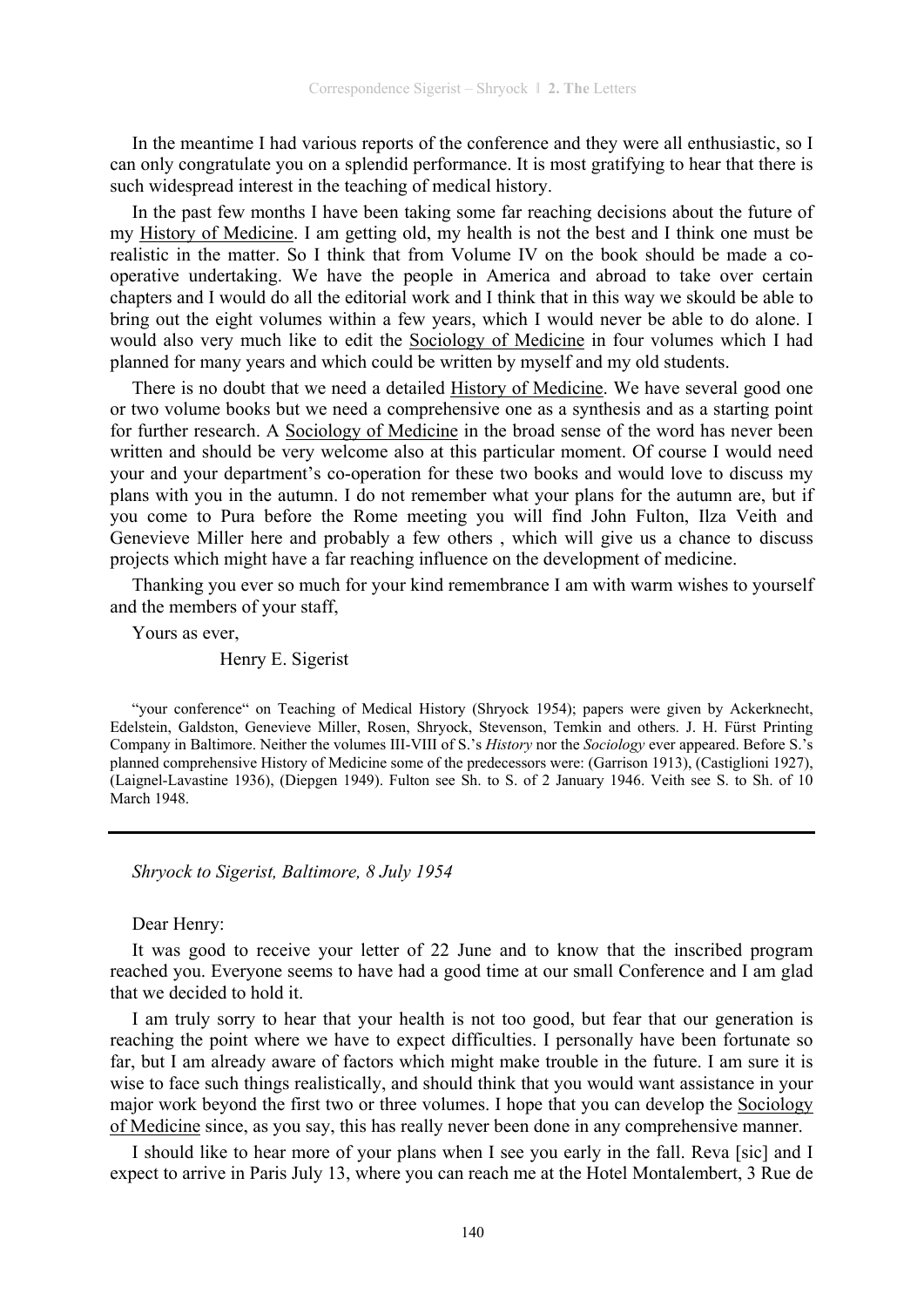Montalembert, Paris VII<sup>e</sup>, until the morning of the 17th. We then travel to Copenhagen, then south to Innsbrück [sic] via Munich. About August 1 we hope to go to Alpbach in the Tyrol near Innsbrück [sic] for about a month. From September 6 to 11 I expect to be at the Hotel Graben in Vienna and then come down to Rome to the international gathering. We should much like to see you and the others in Pura but I am not yet sure whether we can work this in - in any case we shall hope to see you and Mrs. Sigerist in Rome. I tried to persuade Temkin to come over, but again no luck. I am sending you by ship mail a copy of my book on Cotton Mather: First Significant Figure in American Medicine, on which one of my former students collaborated by collecting some of the materials. I found Mather intriguing, both because of his clerical background and because he antedates the later 18th century American physicians who are better known.

All good wishes to you and Mrs. Sigerist.

Sincerely

Richard H. Shryock

"Conference" see S. to Sh. of 22 June 1954. Innsbruck: Capital city of Tyrol (Austria). Cotton Mather (Beall/Shryock 1954).

*Shryock to Sigerist, Vienna, 1 September 1954* 

Dear Henry,

Having spent several weeks in Germany, we are now staying in Wien awaiting the meetings of the International Association of University Professors here next week. We then leave on 12 September by direct train to Rome, for the Congress on medical history, and are scheduled to stay there - at least at first - at the Grand Hotel.

Originally, we had expected to go from Rome back to Paris, and had hoped to route ourselves through Switzerland so as to stop off briefly at Pura. But we find that it will be so much simpler and less expensive to sail right from Naples, that we shall have to give up the chance of seeing you in the Ticino. But we shall hope to see you and Mrs. Sigerist at the Rome sessions. No copy of the program has yet reached me, but I assume that it is all prepared by this time.

Is the International Society still more or less under French control or will the Italians now take over ? I have not seen Dr. Diepgen, but saw Dr. Martin Müller in München and understand that some Germans are coming. No doubt some of the Americans have already visited you in Pura - I believe Dr. Larkey and Genevieve Miller are already in Europe. But I was again unable to persuade Temkin to come over.

This is our first visit to Wien and we find it most interesting, though it is obviously not the city that it once was. On the other hand, it is surprising that - under the circumstances - so much has survived.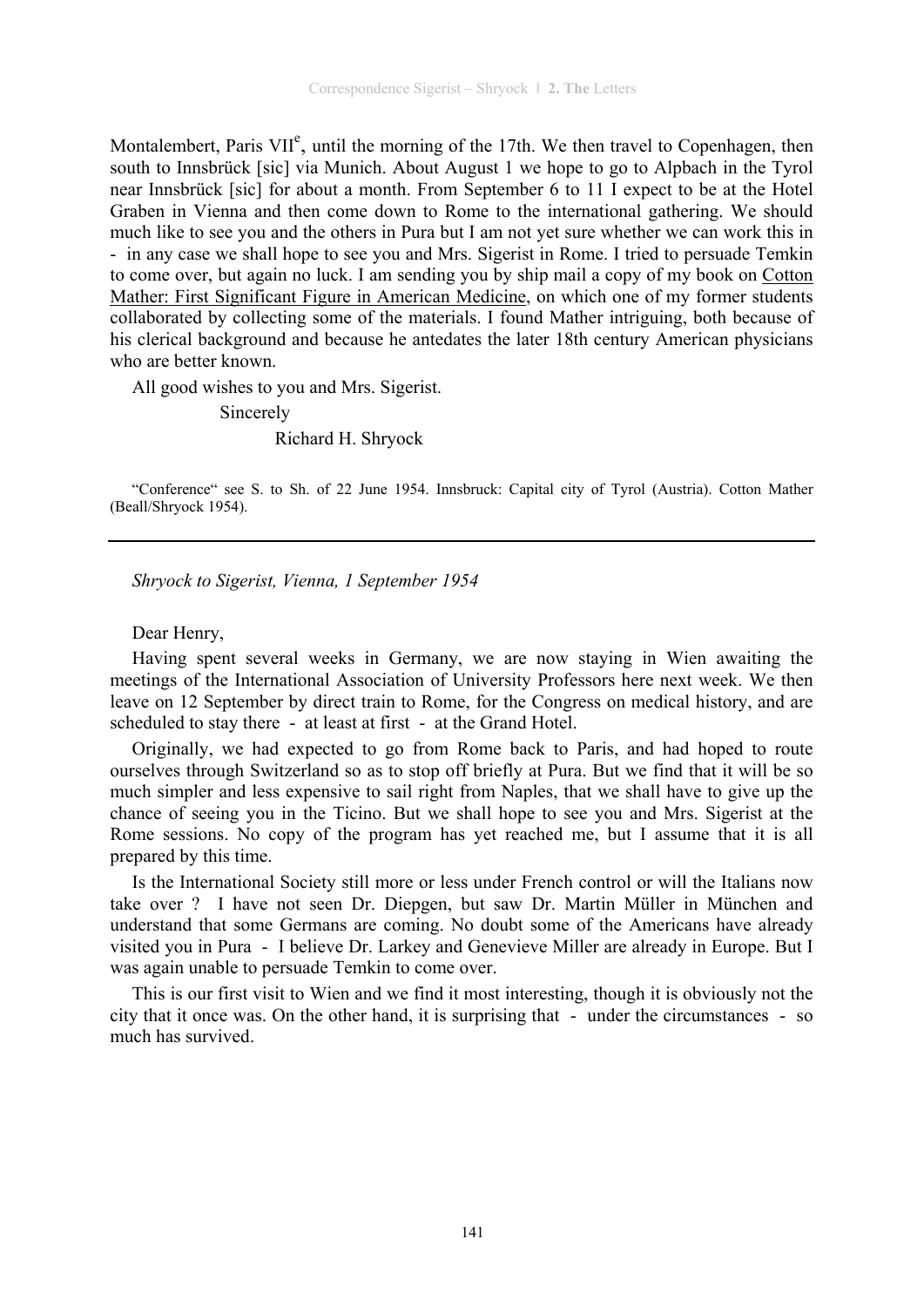With best wishes,

Sincerely,

#### Richard H. Shryock

Diepgen and Müller see Sh. to S. of 26 March 1940 and 10 August 1933, respectively.

*Shryock to Sigerist, Baltimore, 18 February 1955* 

Dear Henry:

I was most happy to receive your circular letter this morning indicating that you are now able to look forward to complete recovery and hope to resume your work very soon. These will indeed be , glad tidings of great joy', not only to your friends but also to all those who are devoted to medical history.

Temkin had shown me a recent letter which already indicated the fine progress which you are making. I do not suppose that anyone except the person involved can fully understand what such an illness means, but we can at least share the encouragement which recovery must bring to you and to your family.

There is nothing especially new to report here - the Annual Report for the Institute, which includes a summary of our Conference of last June, appears in the current issue of the Bulletin.

Last week I served as Chairman of a Conference on the History, Philosophy, and Sociology of Science which was called jointly by the American Philosophical Society and by the National Science Foundation. The indications are that the Foundation, a Federal agency with relatively large funds, will make its resources, fellowships, grants, etc. available to the three fields noted - a promising development in view of the drying up of support for most humanistic fields in this country. The Foundation will set up a consulting panel for these three areas.

With all good wishes.

Sincerely,

#### Richard H. Shryock

In September at the Rome congress S. was in good shape and performed as usual; then back at Pura he had a stroke on 18 October which resulted in partial paralysis and aphasia and in prolonged hospitalization. The "circular letter" reads: "TO ALL MY FRIENDS IN MANY LANDS

who have expressed their love and sympathy during my illness I tender my most heartfelt thanks.

I am home again in Casa Serena and I am able to look forward to a complete recovery, and I hope to resume my work very soon.

Henry E. Sigerist"

Sh.'s Annual Report (Shryock 1954). "Conference" see S. to Sh. of 22 June 1954 and (Shryock 1954).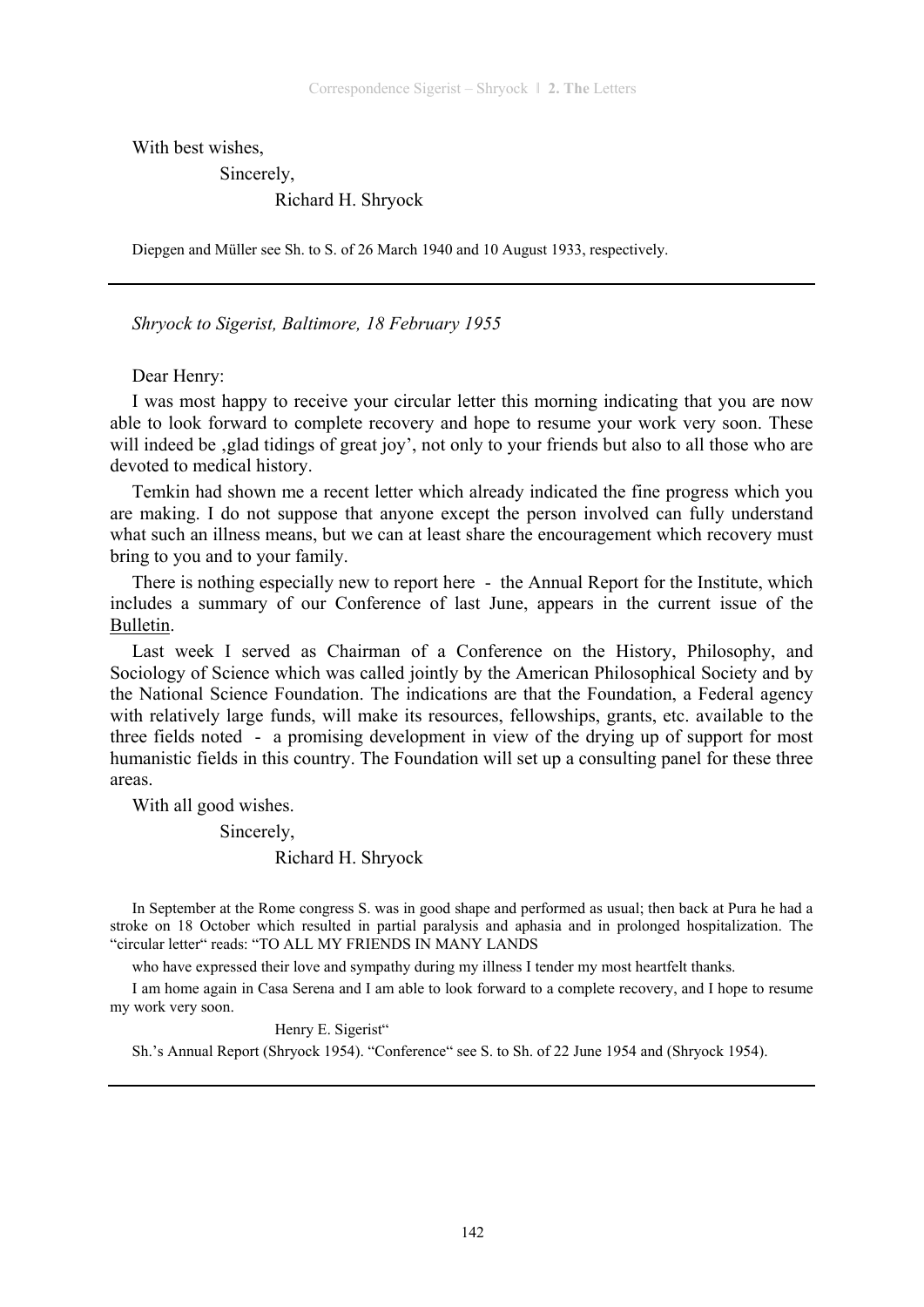#### *Shryock to Sigerist, Baltimore, 22 June 1956*

#### Dear Henry:

First, my belated thanks for the reprints you kindly forwarded during the winter. I read these with great interest like always - expecially [sic] those on "Science and History" and on "What Medicine has Contributed to ... Civilization." I also enjoyed the paper on "Medical History in Medical Education," which I shall keep at hand for reference.

Several of us over here published papers on this same theme last year and you may have seen those by Ilza Veith and by Genevieve Miller. Mine was solicited by the U of P Medical Bulletin and I probably sent you a copy of this. Under separate cover, I am also sending one or two other reprints.

There are some signs, I believe, that medical history is slowly securing a little more serious attention in the U.S.A. Ackerknecht has edited a series of papers on the subject for the Journal of Medical Education. And it is encouraging that here at Hopkins in connection with plans for reorganization of the medical program, the Advisory Board has committed itself to requiring work in medical history - and in cultural anthropology - of all medical students.

You have doubtless heard from Temkin, who I believe hopes to visit you this summer. Rheva and I hope to come abroad in August but I am not sure whether we will be able to get to Switzerland.

The Institute has had a good though quiet year; and it is nice to have Edelstein back with us. The Rockefeller grants finally terminated two years ago, but we have succeeded in raising considerable additional funds for the endowment.

We are also having some success in interesting general historians in medical history - I shall have an article on this, re American history, in the October issue of the American Historical Review.

With all good wishes.

Sincerely,

Richard H. Shryock

"Science and History" (Sigerist 1955b). "What Medicine has Contributed.... (Sigerist 1955a). "Medical History in Medical Education" (Sigerist 1953). Veith and Ackerknecht see S. to Sh. of 10 March 1948. "U.of P. Medical Bulletin" (Shryock 1955). "Advisory Board" of the Faculty of Medicine. Edelstein see Sh. to S. of 25 April 1938. "American Historical Review" (Shryock 1956).

*Sigerist to Shryock, Pura, 29 August 1956* 

Dear Richard,

This is to extend to you and your wife a most cordial invitation to visit us in Pura in the interval between the two International Congresses.

I am sorry I never answered your very kind letter of June 22nd, but I have an enormous correspondence which is hard for me to tackle, especially now that my working capacity is reduced. I hope you will forgive me and come with Rheva to visit me in Pura.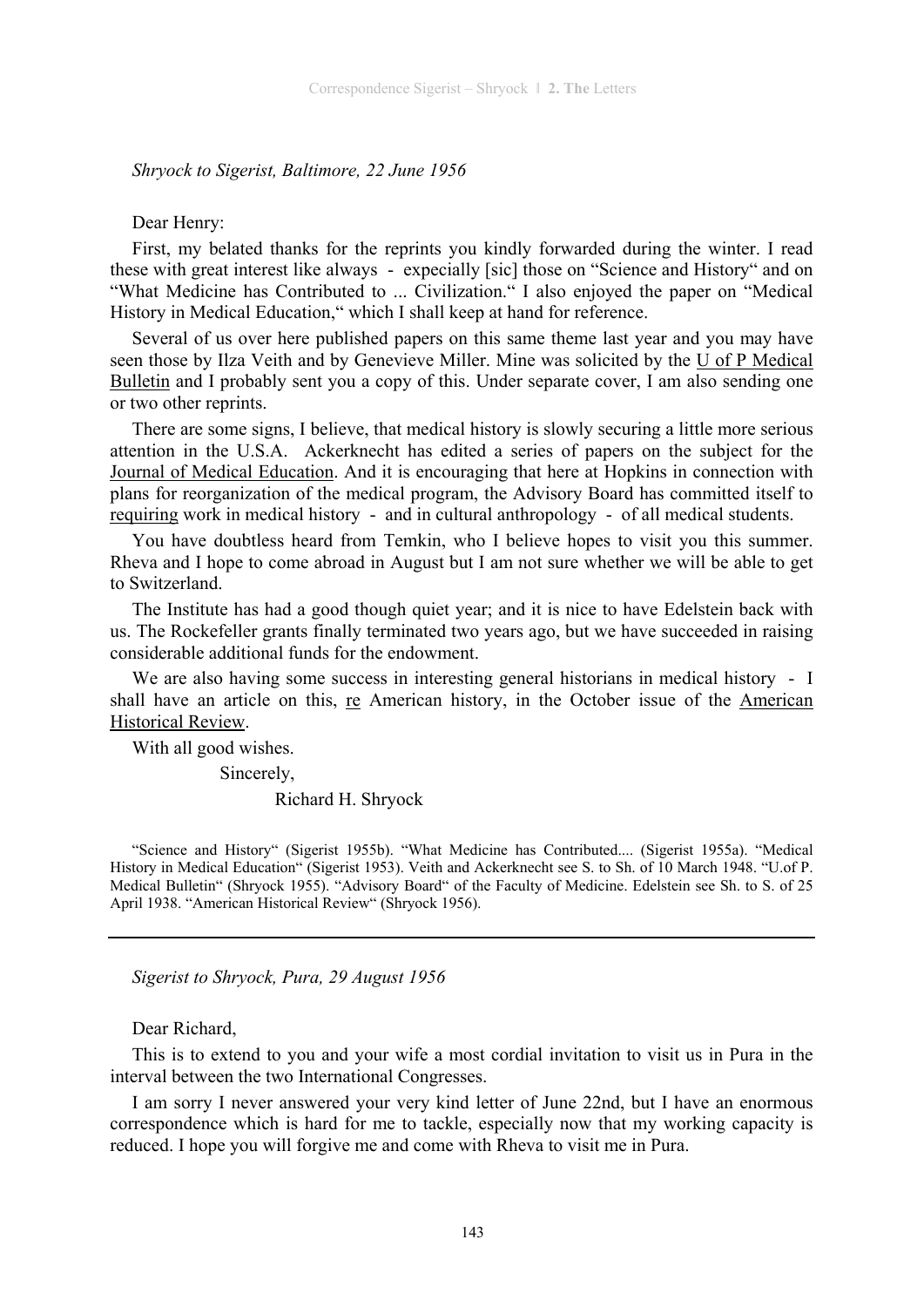# With warm wishes to you both, I am, Yours devotedly, Henry E. Sigerist

Two international congresses: In Florence and Milan. The letter was sent to Florence.

*Shryock to Sigerist, Amsterdam, 13 September 1956* 

#### Dear Henry,

Genevieve Miller gave me your kind note in Milano just the day before the end of the Congress there. We much appreciated your thought of us and truly wished we could have stopped off to see you in Pura. But we already had our reservations booked through to Amsterdam the next day, and had a tight schedule here until our sailing date tomorrow from Rotterdam to New York. Hence, to my sincere regret, it did not seem feasible to change our plans. We shall hope for better luck if we visit Europe again next summer.

A relatively large group attended the Milano meetings. We saw among the Americans there, besides Genevieve, Ilza Veith, John Fulton, and several others. Social events, such as dinners and trips, were well handled; but little effort was made to provide translations for the sessions themselves. No doubt you have already heard something of all this from American visitors at Pura. I think the History of Science group, (which included a medical section) is on the whole more serious than is the personnel which attends the International Society of the History of Medicine. But much could be done to improve the former's procedures.

There is much that I would have liked to have talked over with you, had it been possible to stop in Pura; for example, the plans which the Hopkins School of Medicine now has to require lectures in medical history. And I may have written you before that, after the Rockefeller grants to the Institute finally ceased, we were able to raise fairly substantial funds to add to the modest endowment. Perhaps Dr. Temkin also gave you some of the Hopkins news when he saw you last June. (Later, in early August, we ourselves encountered Temkin in Paris.) You doubtless know that Dr. Edelstein now lectures again at the Institute and that Mrs. Koudelka acts as Assistant Editor for the Bulletin, so that most of the Institute personnel continues to be the same as it was under your directorship.

I know that a large correspondence imposes burdens on you, but hope that you may when convenient find opportunity to send me a line in Baltimore. With all good wishes and our best regards to Mrs. Sigerist,

Sincerely,

Richard H. Shryock

"Milano": International Congress of the History of Science. "next summer" S. would no longer be alive. Veith and Koudelka see S. to Sh. of 10 March 1948 and 23 April 1952, respectively. Fulton and Edelstein see Sh. to S. of 2 January 1946 and 25 April 1938, respectively.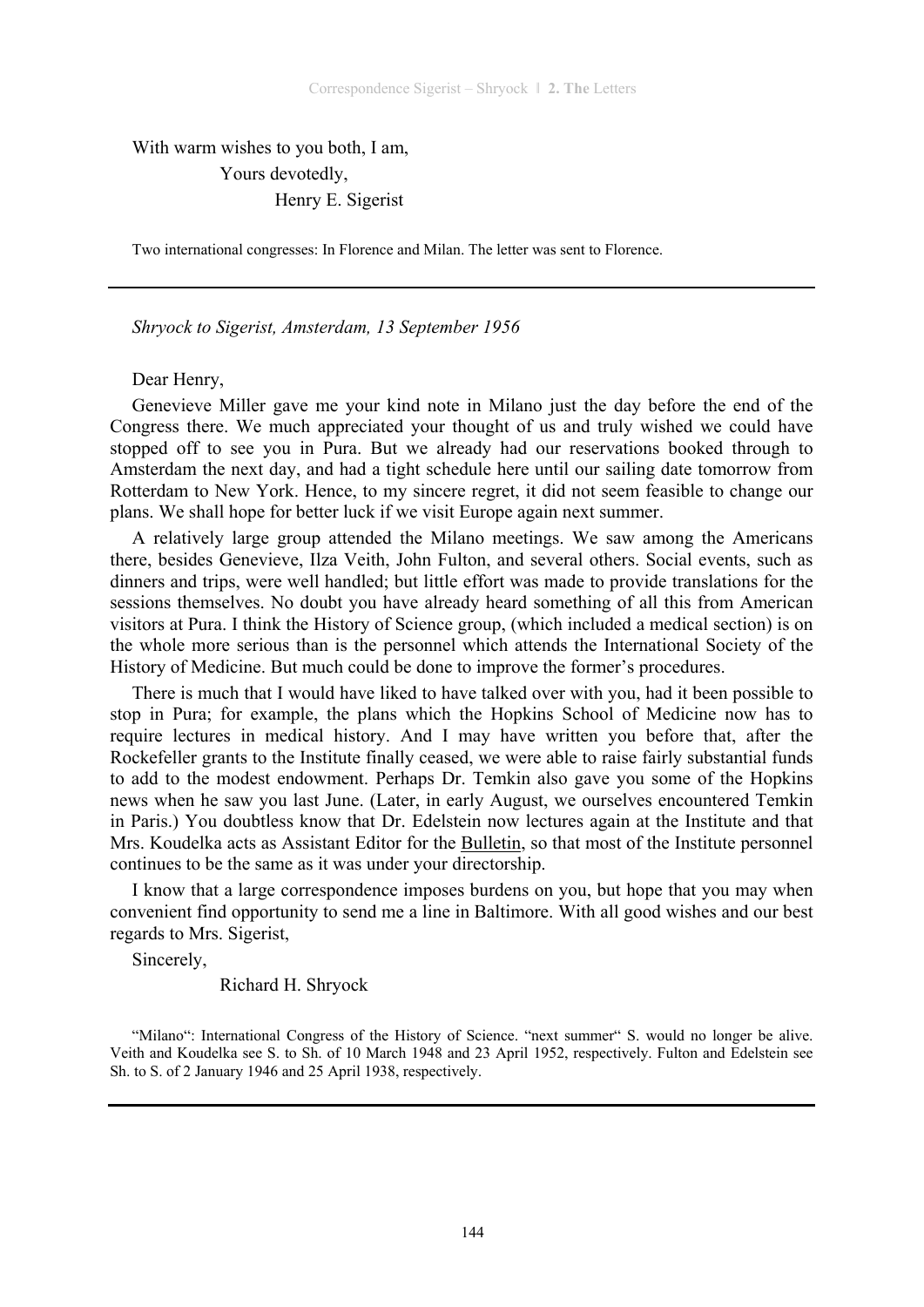### *Sigerist to Shryock, Pura, 18 September 1956*

#### Dear Richard,

I was disappointed not to have your visit, but I fully understand that you could not change your scheduled tour. You must plan for a visit in Pura when you come next summer.

I was delighted to hear that the Florence meeting was successful, of which the high spot seems to have been a visit to Vinci, but I agree with you that there is place for improvement in these International gatherings that are apt to degenerate into vanity fairs. I also agree with you that the History of Science group is much better than the History of Medicine Group.

That the Hopkins School of Medicine plans to require lectures in Medical History has my full approval. I did not have my lectures required and 80 per cent of the entering class attended them, but it is better to have 100 per cent attending these lectures. I didn't know that Rockefeller grants to the Institute had ceased, but I am glad that you succeeded in raising funds to the truly modest endowment. Yes, I heard through Dr. Temkin that Edelstein was giving lectures at the Institute, and Mrs. Koudelka was acting as Assistant Editor for the Bulletin.

As far as my own work is concerned, I can only report that my Heath Clark Lectures just came out, of which I am sending you a copy under separate cover. The third edition of my Grosse Aerzte was sold in 5,000 copies within three years, which necessitates a fourth edition which will include an additional biography of Dr. Welch and that of the surgeons August Bier and René Leriche. An American edition which will include additional biographies of the third and fourth editions will be published by the Beechhurst Press.

I wrote the lecture which I gave some years ago at Somerville College in Oxford about the Latin Medical Literature of the early middle ages, which will be published by the Oxford University Press. I wrote and corrected the German translation of the first volume of my History of Medicine which took me quite some time last summer, as it was quite complicated in that when German texts were available I had to quote these rather than English translations, as a result the German translation amounts to a second revised edition. The Italian translation of this volume is due to come out any moment. I have made little progress on the second volume, as my working capacity is seriously reduced, but I hope to deliver the manuscript next spring.

Well this brings you up-to-date. I apologise for my long silence and remain,

Yours very cordially,

### [Henry E. Sigerist]

"next summer" see Sh. to S. of 13 September 1956. Vinci near Florence, birthplace of Leonardo. Koudelka see S. to Sh. of 23 April 1952. Heath Clark Lectures (Sigerist 1956). *Grosse Aerzte* (Sigerist 1933b), 3rd German edition 1954, fourth edition 1959, American edition 1958 published by Doubleday. Welch see Sh. to S. of 3 May 1934. August Bier (1861-1949). René Leriche (1879-1955). Latin Medical Literature (Sigerist 1958). S.'s *History of Medicine*, vol. I (Sigerist 1951a), The German translation, vol. I and II (Sigerist 1963), an Italian translation does not appear to have materialized. The English vol. II was not quite completed at S.'s death and appeared posthumously in 1961.

This seems to be S.'s last letter to Sh.. S. died on 18 March 1957. In 1958 Sh. retired from his post in Baltimore and returned to Philadelphia.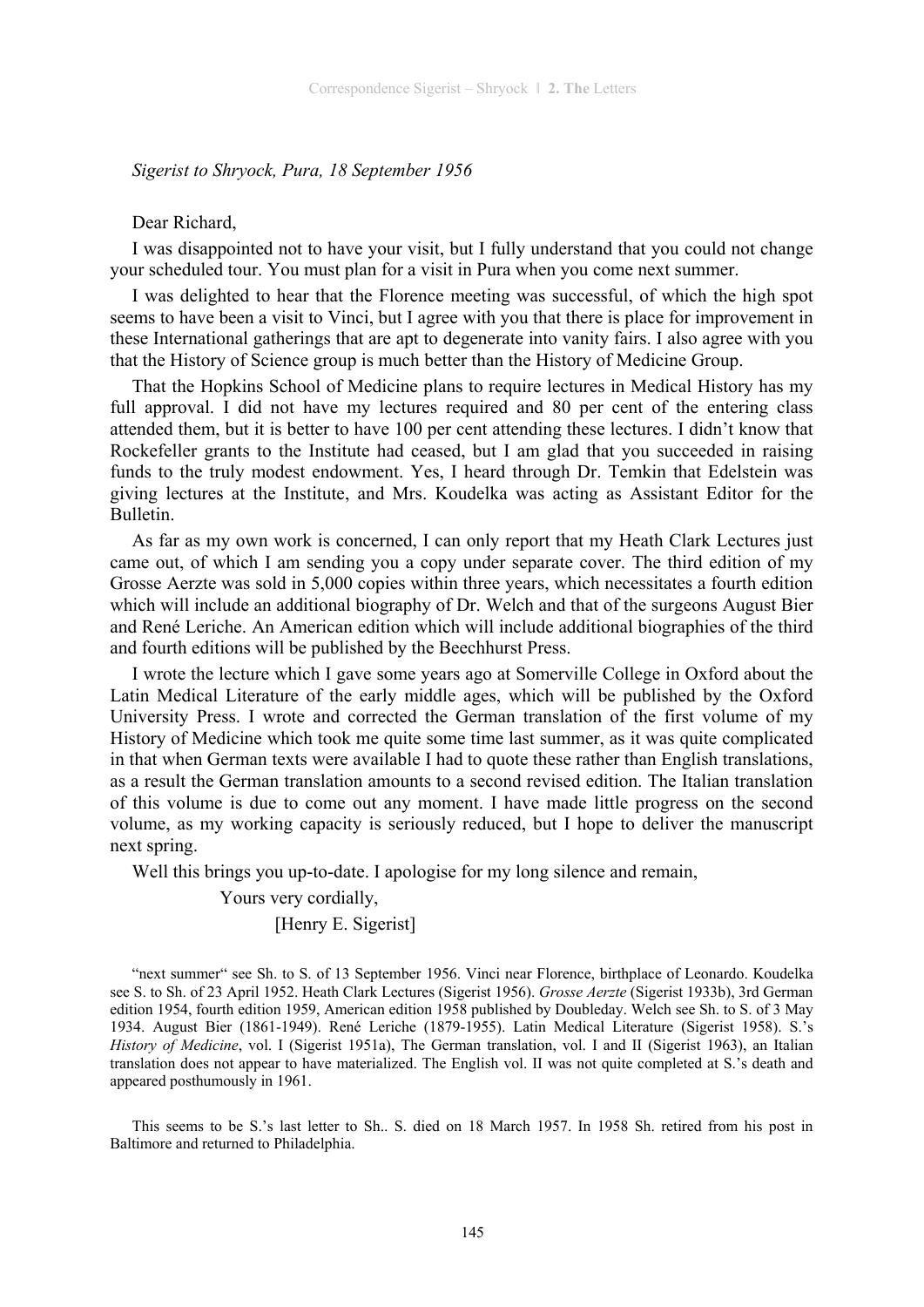# **3. Literature**

Ackerknecht, Erwin H.: *In memoriam Richard H. Shryock*. Clio Medica 7, 129-130, 1972.

- Beall Jr., Otho, T./Shryock, Richard H.: *The Reverend Cotton Mather, First Significant Figure In American Medicine*. Baltimore 1954.
- Bell, Whitfield J., Jr.: *Richard H. Shryock: Life and Work of a Historian*. J. Hist. Med. Allied Sci. 29, 15-31, 1974.
- Bickel, Marcel H.: *Henry E. Sigerist's Annual "Plans of Work"(1932-1955)*. Swiss J. Hist. Med. Sci. (Gesnerus) 71, 489-498, 1997.
- Castiglioni, Arturo: *Storia della Medicina*. Milan 1927.
- Celli, Angelo/Celli, Anna: *The History of Malaria in the Roman Campagna from Ancient Times*. London 1933.
- Celli, Angelo/Celli, Anna: *Quellen zur Geschichte der Malaria in Italien und ihrer Bedeutung für die deutschen Kaiserzüge des Mittelalters*. Berlin 1935.
- Corner, George W.: *The autobiography of Benjamin Rush; his "Travels through Life" together with his Commonplace Book for 1789-1813.* Philadelphia 1948.
- Curti, Merle: *The Historical Scholarship of Richard H. Shryock*. J. Hist Med. Allied Sci. 29, 7-14, 1974.
- Diepgen, Paul: *Geschichte der Medizin*. (3 volumes), Berlin 1949.
- Edelstein, Ludwig: *The Hippocratic Oath*. Baltimore 1943.
- Edelstein, Ludwig/Edelstein Emma J.: *Asclepius; a collection and interpretation of the testimonies*. Baltimore 1945.
- Eisenschiml, Otto: *The Case of A.L ---, Aged 56*. Chicago 1943.
- Fishbein, Morris/Bierring, Walter L.: *History of the American Medical Association, 1847- 1947*. Philadelphia 1947.
- Fulton, John F.: *Yale University School of Medicine. Report of the Historical Library 1949- 1950*. New Haven 1950.
- Galdston, Iago/Temkin, Owsei/Shryock, Richard H.: *Committee on the Teaching of Medical History. Statement of the Editorial Sub-Committee*. Bull. Hist. Med. 25, 571-577, 1951.
- Garrison, Fielding H.: *An Introduction to the History of Medicine*. Philadelphia/London 1913.
- Gnudi, Martha T./Webster, Jerome: *The Life and Times of Gaspare Tagliacozzi, Surgeon of Bologna, 1545-1599*. New York 1950.
- Himes, Norman E.: *Medical History of Contraception*. Baltimore 1936.
- Kuhlmann, A. F.: *Neglected Categories of Research Materials Bearing upon Social Aspects Of Medicine*. Social Forces 14, 373-381, 1936.
- Labat, René, ed.: *Traité Akkadien de Diagnostics et Pronostics Médicaux*. Paris 1951.
- Laignel-Lavastine, P. M. Maxime, ed.: *Histoire générale de la médecine, de la pharmacie, de l'art dentaire et de l'art vétérinaire*. (3 volumes) Paris 1936.
- Lazenby, Elizabeth, ed.: (*Bede, the Venerable's) De minutione sanguinis sive de phlebotomia*. 1993 ?
- Miller, Genevieve, ed.: *Bibliography of the History of Medicine of the United States and Canada, 1942*. Bull. Hist. Med. 13, 643-687, 1943.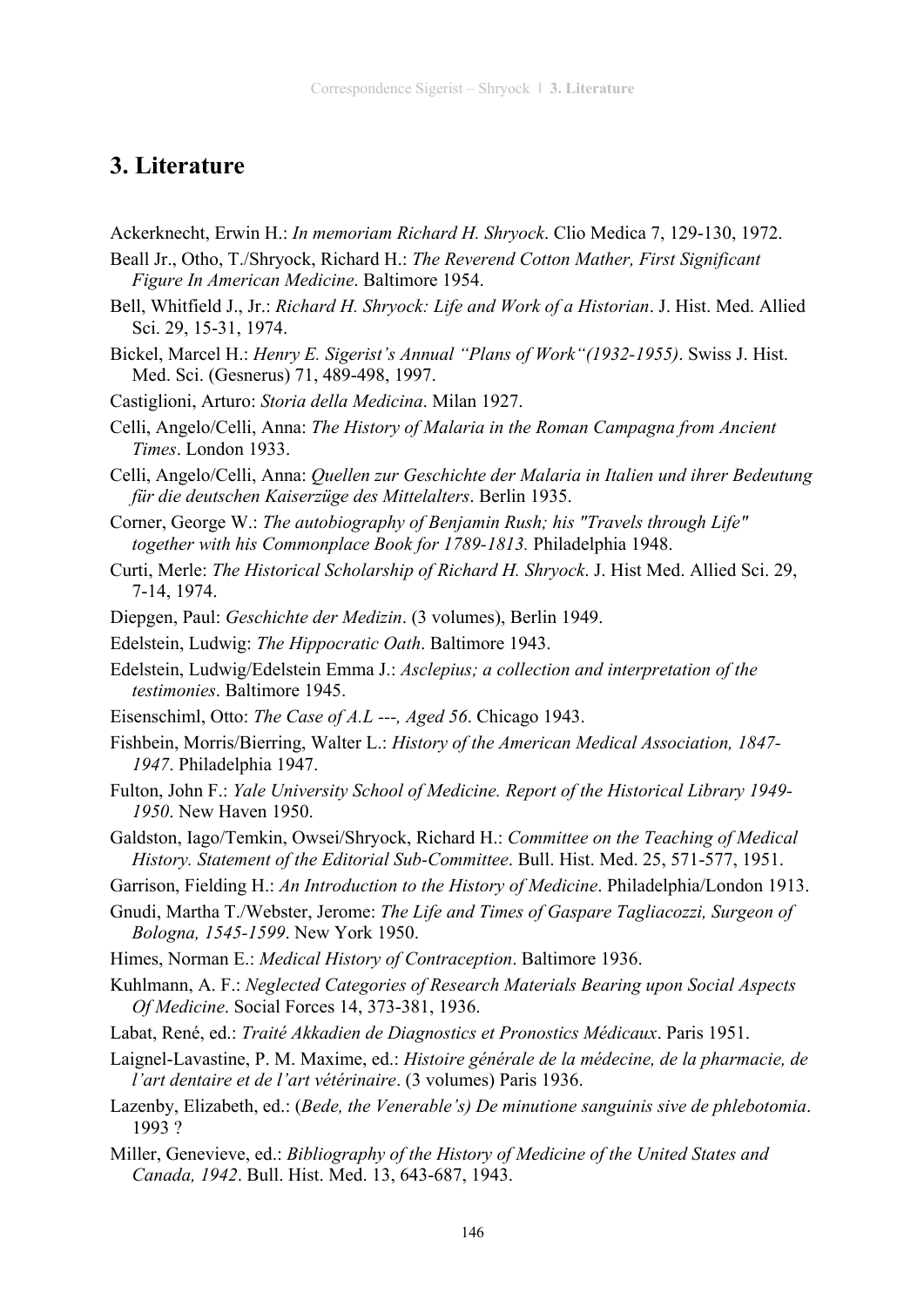- Miller, Genevieve, ed.: *Letters of Edward Jenner and other documents concerning the early history of vaccination : from the Henry Barton Jacobs Collection in the William H. Welch Medical Library*. Baltimore 1983.
- Neuburger, Max: *British and German Psychiatry in the Second Half of the Eighteenth and the Early Nineteenth Century*. Bull. Hist. Med. 18, 121-145, 1945a.
- Neuburger, Max: *Some Relations Between British and German Medicine in the First Half of The Eighteenth Century*. Bull. Hist. Med. 17, 217-228, 1945b.
- O. N.: *History in a Tea Wagon*. Time Magazine 30 January 1939, p. 51-53.
- Peyer, Bernhard: *Goethes Wirbeltheorie des Schädels*. Zurich 1950.
- Risse, Guenter B.: *Introduction* (to Shryock Symposium). J. Hist. Med. Allied Sci. 29, 4-6, 1974.
- Rosen, George: *History of Miners' Disease, a Medical and Social Interpretation*. New York 1943.
- Rosen, George: *The Specialization of Medicine with Particular Reference to Ophthalmology*. New York 1944.
- Rösslin, Eucharius: *Der Rosengarten*. 1513.
- Shryock, Richard H.: *Sylvester Graham and the Popular Health Movement, 1830-1870*. Miss. Valley hist. Rev. 18, 172-183, 1931.
- Shryock, Richard H.: *The Development of Modern Medicine: An Interpretation of the Social and Scientific Factors Involved*. Philadelphia 1936a.
- Shryock, Richard H.: *Medical Sources and the Social Historian*. Am. Hist. Rev. 41, 458-473, 1936b.
- Shryock, Richard H.: *The Historian looks at Medicine*. Bull. Hist. Med. 5, 887-894, 1937.
- Shryock, Richard H.: *Factors Affecting Medical Research in the United States, 1800-1900*. Bull. Soc. med. Hist., Chicago 5, 1-18, 1943a.
- Shryock, Richard H.: *American Historiography: A Critical Analysis and a Program*. Proc. Am. Phil. Soc. 87, 35-46, 1943b.
- Shryock, Richard H.:*The Beginnings: From Colonial Days To the Foundation of the American Psychiatric Association*. In: American Psychiatric Association, "One Hundered Years of American Psychiatry". New York 1944a, 1-28.
- Shryock, Richard H.: *"The Case of A.L. ---, Aged 56", Chicago 1943* (Review). Bull. Hist. Med. 16, 218-219, 1944b.
- Shryock, Richard H.: *The Need for Studies in the History of American Science*. Isis 35, 19-13, 1944c.
- Shryock, Richard H.: *American Medical Research: Past and Present*. New York 1947.
- Shryock, Richard H.: *The Relation of Medicine to Society in the 1840s*. In: I. Galdston, ed. "Social Medicine: Its Derivations and Objectives". New York 1949.
- Shryock, Richard H.: *Report of the Activities of the Institute of the History of Medicine of the Johns Hopkins University During the Academic Year 1949-1950*. Bull. Hist. Med. 24, 586- 588, 1950a.
- Shryock, Richard H.: *Changing Perspectives in Local History*. N.Y. Hist. 31, 243-258, 1950b.
- Shryock, Richard H.: *Report of the Activities of the Institute of the History of Medicine of the Johns Hopkins University During the Academic Year 1950-1951*. Bull. Hist. Med. 25, 585- 589, 1951.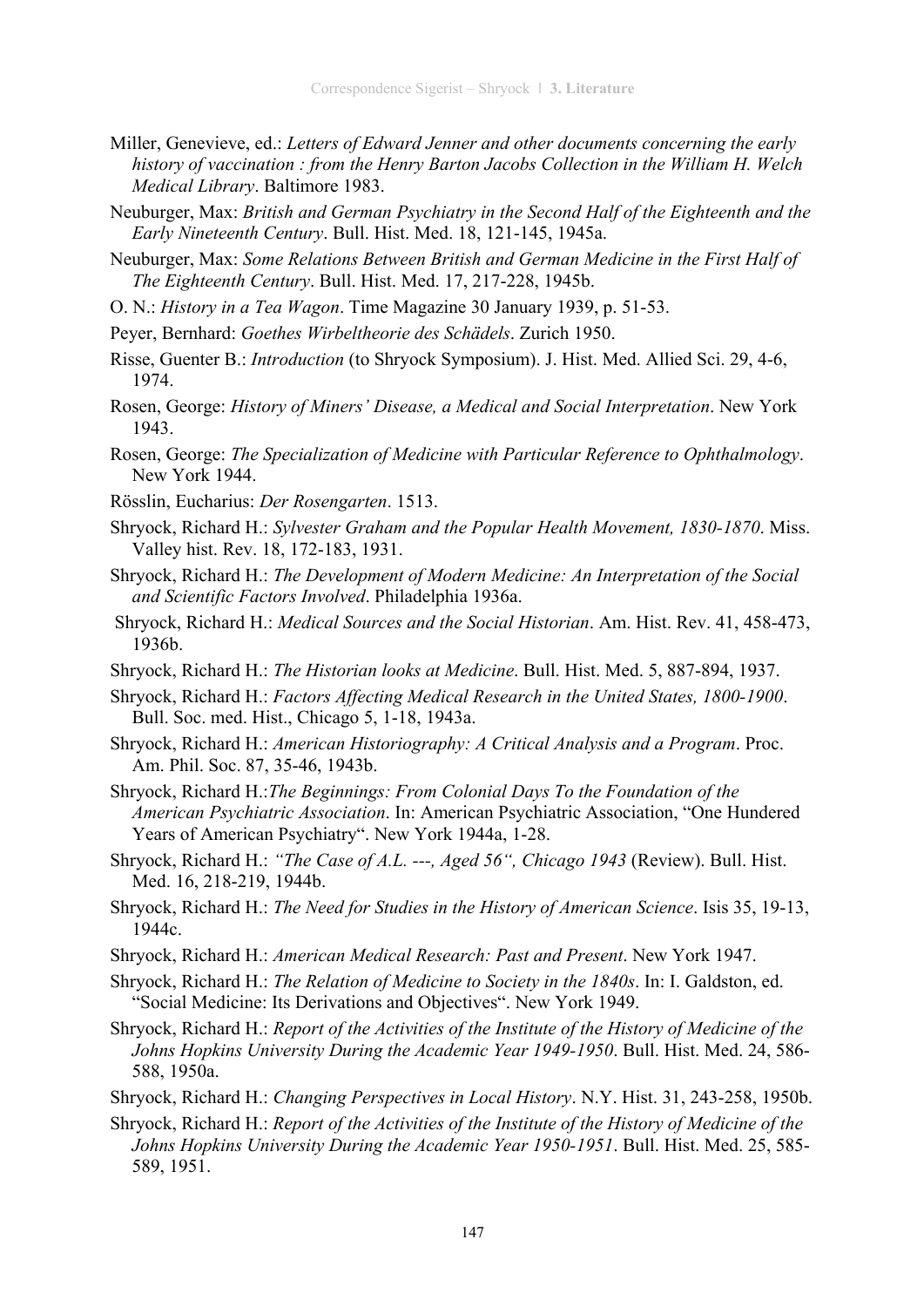- Shryock, Richard H.: *The Academic Profession in the United States*. Bull. Am. Ass. Univ. Professors 38, 32-70, 1952.
- Shryock, Richard H.: *The Unique Influence of The Johns Hopkins University on American Medicine*. Acta hist. Sci. nat. med. (Copenhagen) 10, 1953a.
- Shryock, Richard H.: *The Interplay of Social and Internal Factors in Modern Medicine. An Historical Analysis*. Centaurus 3, 107-125, 1953b.
- Shryock, Richard H.: *Report of the Activities of the Institute of the History of Medicine of the Johns Hopkins University During the Academic Year 1953-1954.* Bull. Hist. Med. 28, 555- 565, 1954.
- Shryock, Richard H.: *The Role of Medical History in Medical Education*. Univ. Penn. Med. Bull. 4; 3-5, 6, 7, 8, 9-10, 12-13; 1955.
- Shryock, Richard H.: *The Significance of Medical History in American History*. Am. Hist. Rev. 62,81-91, 1956.
- Shryock, Richard H.: *National Tuberculosis Association, 1904-1954; a Study of the Voluntary Health Movement in the United States*. New York 1957.
- Sigerist, Henry E.: *Zur Geschichte der epidemischen Grippe*. Neue Zürcher Zeitung 29 October 1918.
- Sigerist, Henry H.: *Probleme der medizinischen Historiographie*. Arch. Gesch. Med. 24, 1- 18, 1931a.
- Sigerist, Henry E.: *Die ärztliche Kosmetik im Wandel der Jahrhunderte*. Med. Welt. 1696- 1697, 1732-1733, 1765-1766, 1931b.
- Sigerist, Henry E.: *The Physician's Profession through the Ages*. Bull. N.Y. Acad. Med. 2nd series, 9, 661-676, 1933a.
- Sigerist, Henry E.: *Great Doctors. A Biographical History of Medicine.* London 1933b.
- Sigerist, Henry E.: *Amerika und die Medizin*. Leipzig 1933c. (*American Medicine*. New York 1934.
- Sigerist, Henry E.: *The Medical Literature of the Early Middle Ages. A Program and a Report of a Summer of Research in Italy*. Bull. Hist. Med. 2, 26-50, 1934.
- Sigerist, Henry E.: *Surgery at the Time of the Introduction of Antisepsis*. J. Mo. Med. Ass. 32, 169-176, 1935.
- Sigerist, Henry E.: *The History of Medicine and the History of Science. An Open Letter to George Sarton, editor of "Isis"*. Bull. Hist. Med. 4, 1-13, 1936.
- Sigerist, Henry E.: *Socialized Medicine in the Soviet Union*. New York 1937a.
- Sigerist, Henry E. *Why Academies were Founded*. Trans. Coll. Phycns. Philad. 4 (suppl), 83- 88, 1937b.
- Sigerist, Henry E.: *The Development of Medicine and its Trends in the United States, 1636- 1936*. New Engl. J. Med. 325-328, 1938a.
- Sigerist, Henry E.: *Report of the Activities of the Institute of the History of Medicine of the Johns Hopkins University During the Academic Year 1937-1938*. Bull. Hist. Med. 6, 858- 879, 1938b.
- Sigerist, Henry E.: *A physician's Impression of South Africa*. Bull. Hist. Med. 8, 22-27, 1940a.
- Sigerist, Henry E.: *Report of the Activities of the Institute of the History of Medicine of the Johns Hopkins University During the Academic Year 1939-1940*. Bull. Hist. Med. 8, 1127- 1134, 1940b.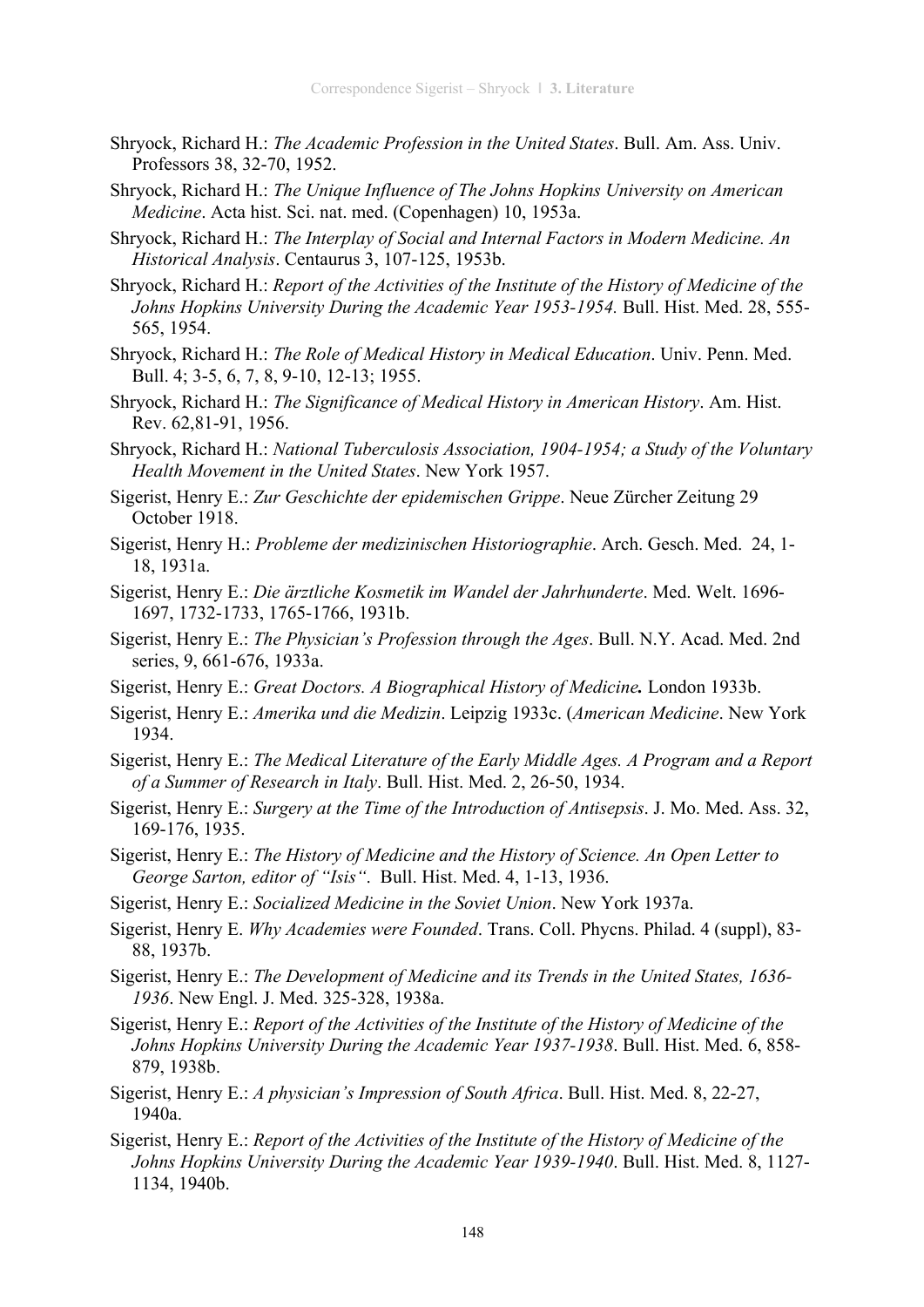Sigerist, Henry H.: *Medicine and Human Welfare*. New Haven 1941a.

- Sigerist, Henry E.: *Medieval Medicine*. In: "University of Pennsylvania Bicentennial Conference: Studies in the History of Science". Philadelphia 1941b.
- Sigerist, Henry E.: *The Johns Hopkins Institute of the History of Medicine During the Academic Year 1940-1941*. Bull. Hist. Med. 10, 364-416, 1941c.
- Sigerist, Henry E.: *Preface to Transactions of the 18th Annual Meeting of the American Association of the History of Medicine*. Bull. Hist. Med. 12, 135-136, 1942.
- Sigerist, Henry E.: *Civilization and Disease*. Ithaca, NY 1943a.
- Sigerist, Henry E.: *The University's Dilemma*. Bull. Hist. Med. 14, 1-13, 1943b.
- Sigerist, Henry E.: *A Tribute to Max Neuburger on the Occasion of his 75th Birthday*. Bull. Hist. Med. 14, 417-420, 1943c.
- Sigerist, Henry E.: *Psychiatry in Europe at the Middle of the Nineteenth Century*. In: American Psychiatric Association, "One Hundered Years of American Psychiatry". New York 1944a, 29-43.
- Sigerist, Henry E.: *Foreword to William Frederick Norwood, "Medical Education in the United States before the Civil War"*. Philadelphia 1944b.
- Sigerist, Henry E.: *Epistola dedicatoria. To Arturo Castiglioni on his Seventieth Birthday*. Bull. Hist. Med. Suppl. 3, 1-7, 1944c.
- Sigerist, Henry E.: *Medical Care for All the People*. Canad. J. publ. Health 35, 253-267, 1944d.
- Sigerist, Henry E.: *American Truffles. A Thanksgiving Fantasia*. Bull. Hist. Med. 16, 402- 409, 1944e.
- Sigerist, Henry E.:*The Need for an Institute of the History of Medicine in India*. Bull. Hist. Med. 17, 113-126, 1945.
- Sigerist, Henry E.: *Review of Morris Fishbein, "A History of the American Medical Association 1847 to 1947"*. Bull. Hist. Med. 22, 723-724, 1948a.
- Sigerist, Henry E.: Letter to E. H. Ackerknecht of 2 August 1948b.
- Sigerist, Henry E.: *Letter from Pura*. Bull. Hist. Med. 24, 77-83, 1950a.
- Sigerist, Henry E., ed.: *Letters of Jean de Carro to Alexandre Marcet, 1794-1817*. (Supplement 12 of the Bull. Hist. Med.). Baltimore 1950b.
- Sigerist, Henry E.: *Die Zürcher Medizingeschichtliche Sammlung*. Neue Zürcher Zeitung 22 September 1950c.
- Sigerist, Henry E.: *A History of Medicine*. (Volumes 1 and 2). New York 1951a and 1962.
- Sigerist, Henry E.: *Reviews of R. H. Shryock, "The Development of Modern Medicine"(1947) and "American Medical Research"(1947)*. Bull. Hist. Med. 25, 193-195, 1951b.
- Sigerist, Henry E.: *The Autonomy of the History of Medicine and its Place in the University*. Acta med. scand. Supl.266, 109-113, 1952.
- Sigerist, Henry E.: *Medical History in Medical Education*. Practitioner 171, 188-194, 1953.
- Sigerist, Henry E.: *Review of Richard H. Shryock: "The Unique Influence of the Johns Hopkins University on American Medicine"*. Isis 45, 208-209, 1954.
- Sigerist, Henry E.: *What Medicine has Contributed to the Progress of Civilization*. Int. Rec. Med. 168, 383-391, 1955a.
- Sigerist, Henry E.: *Science and History*. In: "Lectures on the Scientific Basis of Medicine". 3, 1-16, 1955b (London).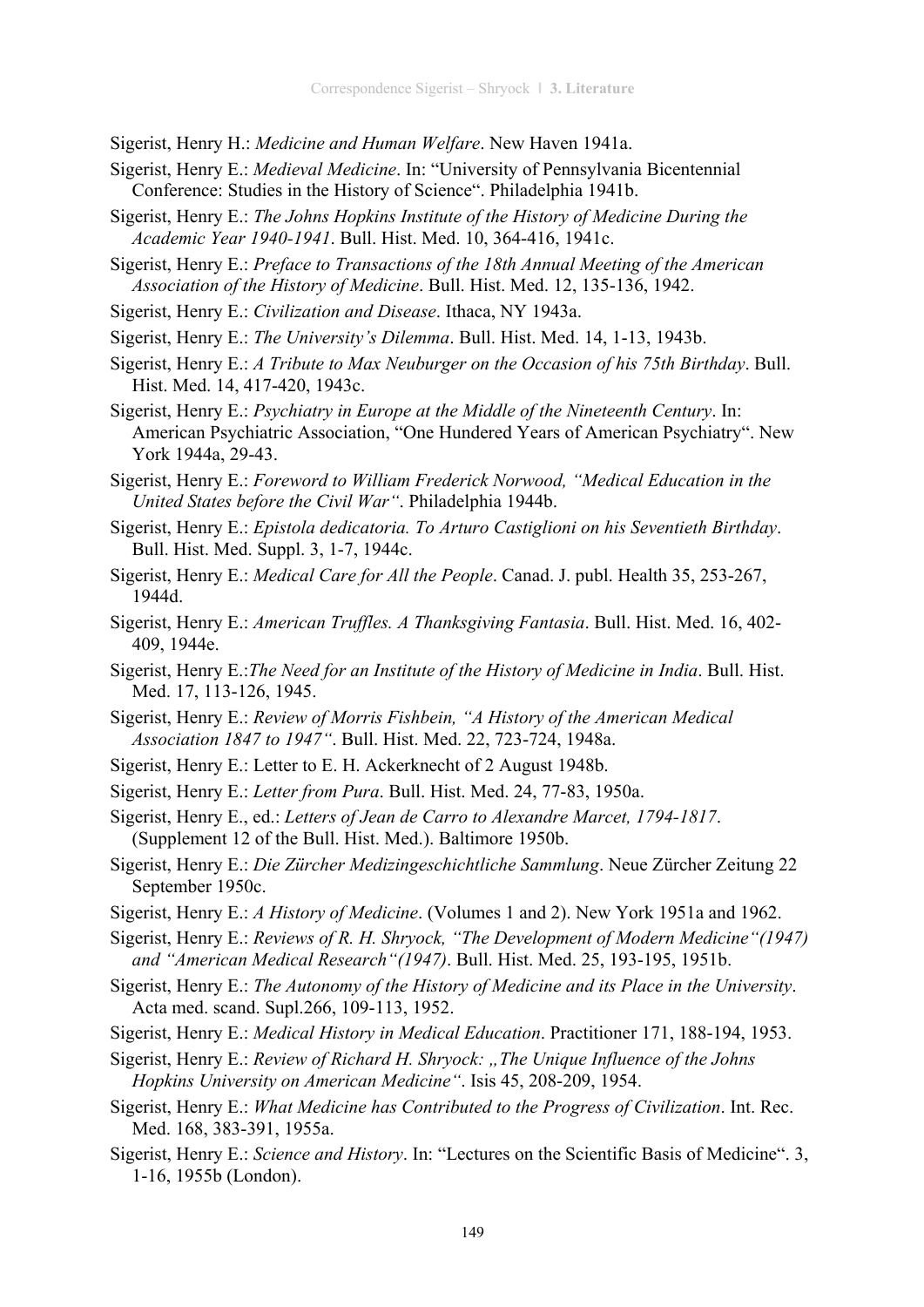Sigerist, Henry E.: *Landmarks in the History of Hygiene*. London etc. 1956.

- Sigerist, Henry E.:*The Latin Medical Literature of the Early Middle Ages*. J. Hist. Med. Allied Sci. 13, 127-146, 1958.
- Sigerist, Henry E.: *Anfänge der Medizin*. Zurich 1963.
- Stevenson, Lloyd G.: *A Salute to Richard Shryock*. J. Hist. Med. Allied Sci. 1-15, 1968.
- Temkin, Owsei: *Richard Harrison Shryock 1893-1972*. J. Hist. Med. Allied Sci. 23, 1-15, 1968.
- Temkin, Owsei: *Richard Harrison Shryock, 1893-1972*. J. Hist. Med. Allied Sci. 27, 131-132, 1972.
- Underwood, E. Ashworth: *Science Medicine and History. Written in Honour of Charles Singer*. 2 volumes. London etc. 1953.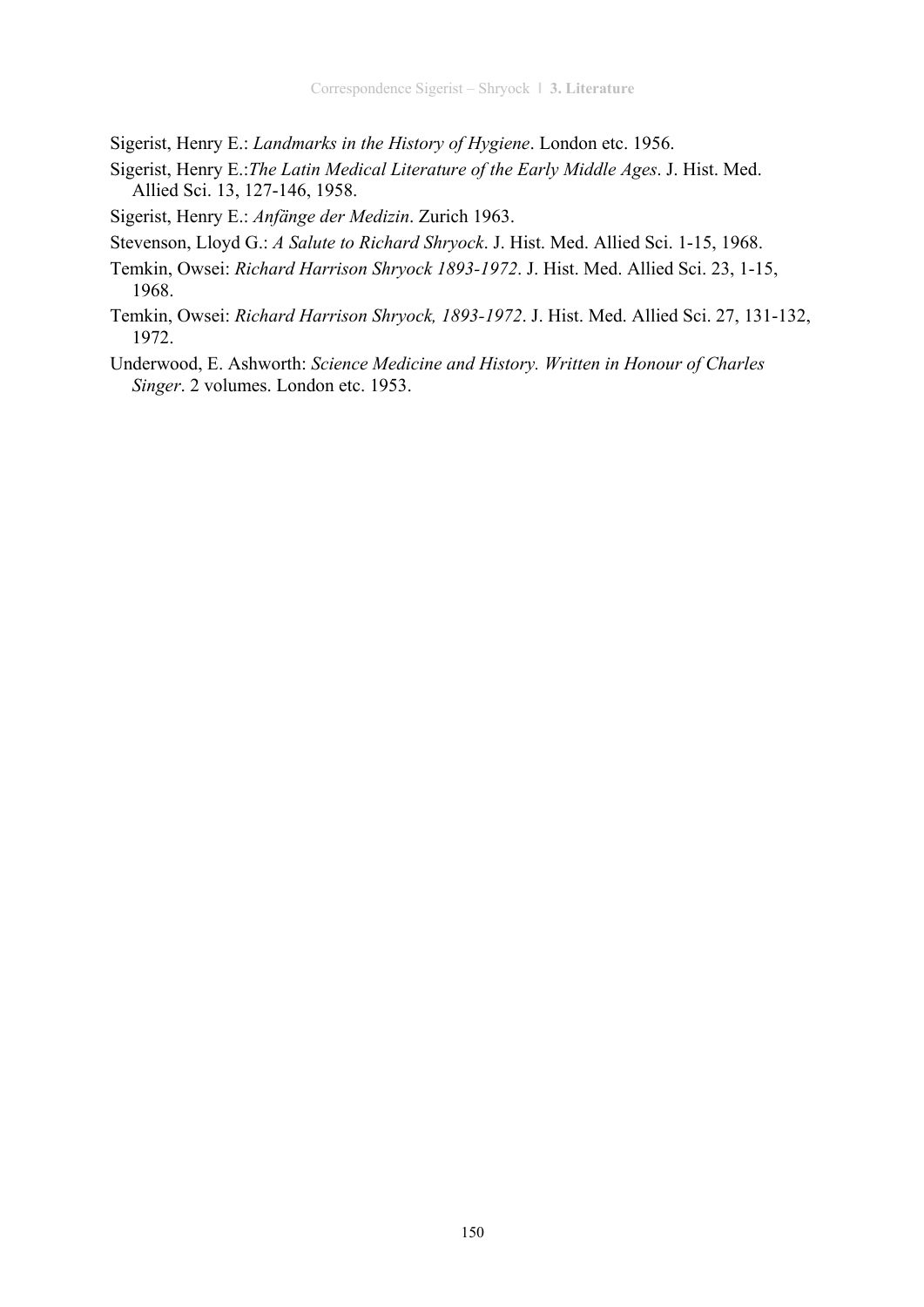# **4. Name Index**

(First mention only)

Abel, John J. SSh 13.5.49 Ackerknecht, Erwin H. SSh 10.3.48 Artelt, Walter ShS 4.10.51 Artelt-Heischkel, Edith see Heischkel Barry, Frederick ShS 14.10.38 Bede, The Venerable SSh 3.11.53 Beeson, Jack SSh 10.3.48 Bell, Whitfield J., Jr. ShS 29.5.41 Bier, August SSh 18.9.56 Bismarck, Otto von SSh 27.2.47 Blanton, Wyndham B. SSh 27.6.41 Bourne ShS 6.3.36 Bowman, Isaiah ShS 1.3.48 Brasch, F.E.ShS 17.8.36 Bronk, Detlev W. ShS 7.5.49 Brown, Pauline SSh 18.8.36 Buess, Heinrich ShS 1.9.51 Bunche, Ralph J. ShS 28.2.39 Carro, Jean de SSh 25.10.49 Castiglioni, Arturo ShS 1.6.42 Celli-Fraentzel, Anna SSh 5.3.36 Cherniss, Harold F. ShS 1.6.42 Chesney, Alan M. SSh 10.3.48 Cohen, I. Bernard ShS 24.10.52 Conkling ShS 18.10.38 Corner, George Washington SSh 25.10.49 Curti, Merle ShS 1.6.42 Darmstaedter, Ernst ShS 10.8.33 Deutsch, Albert ShS 1.12.41 Devitt, Betty ShS 1.12.41 Diels, Hermann SSh 18.5.42 Diepgen, Paul ShS 26.3.40 Dittrick, Howard SSh 27.6.41 Durand, Dana ShS 11.1.40 Durling, Evelyn ShS 8.5.52 Edelstein, Ludwig ShS 25.4.38 Edelstein, Emma J. SSh 18.5.42 Eisenschiml, Otto SSh 4.1.44 Elliott, Jabez H. SSh 27.6.41

Fishbein, Morris SSh 19.5.48 Fracastoro, Girolamo SSh 3.11.53 Francis, William W. SSh 27.6.41 Frank, Johann Peter SSh 27.2.47 Fulton, John F. ShS 2.1.46 Galdston, Iago ShS 28.8.41 Galen SSh 8.2.52 Garrison, Fielding H. SSh 3.4.33 Geiser (Prof.) ShS 4.4.41 Gnudi, Martha T. SSh 23.4.52 Goldschmid, Edgar ShS 16.4.52 Gomoiu, Victor SSh 8.11.47 Goodchild (Dr.) ShS 1.6.42 Gordon, Benjamin L. ShS 16.3.36 Gottschalk SSh 15.7.52 Gotwald, Barbara SSh 17.8.49 Gotwald, Jack SSh 17.8.49 Gotwald (Miss) SSh 17.8.49 Graham, Sylvester ShS 10.8.33 Gregg, Alan ShS 16.3.48 Grmek, Mirko D. SSh 8.10.52 Guerlac, Henry SSh 17.8.49 Guiart, Jules SSh 8.11.47 Hall ShS 17.7.41 Harvey, William ShS 9.12.41 Heischkel, Edith ShS 4.10.51 Himes, Norman E. ShS 25.8.36 Hume, Edward H. ShS 7.5.49 Ingerslev, E. SSh 8.2.52 Jackson, Samuel ShS 28.2.47 Jacobs, Henry Barton SSh 25.10.49 Jenner, Edward SSh 25.10.49 Kareling, Carl ShS 1.6.42 Karpinski, Louis C. ShS 16.1.40 Koudelka, Janet SSh 23.4.52 Koyré, Alexandre ShS 27.10.51 Krumbhaar, Edward B. ShS 30.5.40 Krusé, Cornelius W. ShS 14.8.47 Kuhlman, A.F. ShS 29.4.36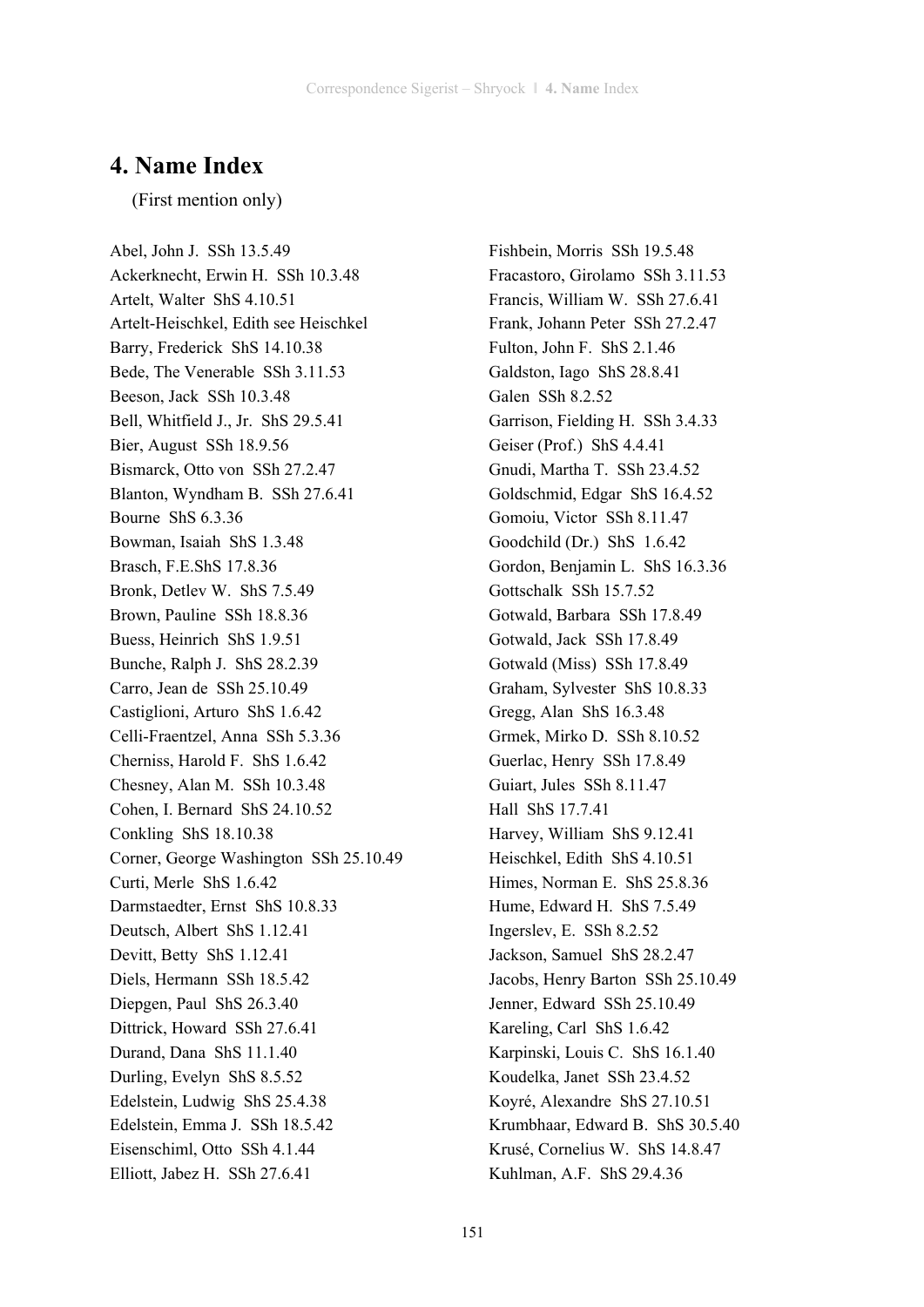Kühlwein SSh 3.11.53 Kuhn, Robert ShS 20.1.39 Labat, René ShS 16.4.52 Laignel-Lavastine, P. M. Maxime SSh 8.11.47 Larkey, Sanford V. ShS 16.3.36 Leake, Chauncey D. ShS 17.8.36 Leaman SSh 17.12.40 Leeuwenhoek, Antony van SSh 12.12.41 Lehmann, J. F. SSh 8.2.52 Leland, Waldo ShS 25.4.44 Leriche, René SSh 18.9.56 Lilley, S. SSh 3.11.53 Lincoln, Abraham SSh 4.1.44 Lingelbach, William E. ShS 18.1.40 Long, Esmond R. ShS 6.1.41 Luckhardt, Arno B. ShS 26.11.41 Macht, David I. SSh 13.5.49 MacKinney, Loren SSh 22.12.33 Maggs, Douglas B. ShS 3.1.39 Marcet, Alexandre SSh 25.10.49 Marrow, Glenn ShS 16.3.48 Marshall (Miss) SSh 18.8.36 McDaniel, Walton B. ShS 23.10.44 Miller, Genevieve ShS 29.5.41 Morison, Samel E. ShS 9.5.38 Müller, Martin ShS 10.8.33 Needham, Joseph SSh 11.7.50 Nettels, Curtis P. ShS 13.6.41 Neuburger, Max ShS 20.12.45 Nicolson, Marjorie Hope ShS 14.3.41 Nock, Albert J. ShS 1.6.42 Norwood, William F. ShS 25.4.44 O'Malley, Charles D. SSh 15.7.52 O'Malley (Mrs.) SSh 15.7.52 Osler, William ShS 30.5.40 Packard, Francis R. ShS 20.12.40 Parsons, Talcott SSh 19.3.36 Pavlov, Ivan P. SSh 8.2.52 Pazzini, Adalberto SSh 3.11.53 Pellegrini, Francesco SSh 3.11.53 Peyer, Bernhard ShS 28.2.50 Pierce, Bessie L. ShS 5.2.41 Pogo, A. ShS 28.8.41 Radbill, Samuel X. ShS 24.10.52 Ramon y Cajal, Santiago SSh 8.2.52

Ranke, Hermann ShS 15.9.38 Reed, Lowell J. SSh 10.3.48 Riesman, David, Sr. ShS 20.12.40 Riess, Ernst ShS 21.9.42 Robinson, D.M. ShS 1.6.42 Rosen, George ShS 18.4.42 Rösslin, Eucharius SSh 8.2.52 Rousseau, Jean-Jacques SSh 27.2.47 Rush, Benjamin ShS 20.12.45 Sabin ShS 1.6.42 Sarton, George ShS 30.1.36 Sayers, R.R. ShS 22.4.42 Schullian, Dorothy M. SSh 8.10.52 Schultz, Adolph SSh 8.2.52 Schuman, Henry SSh 25.10.49 Shands, Alfred R. ShS 3.5,34 Shryock, Rheva (wife) ShS 15.12.33 Shryock, Jr. (son) ShS 28.2.47 Sigerist, Emma (mother) SSh 25.10.47 Sigerist, Emmy (wife) ShS 3.10.47 Sigerist, Erica (daughter) ShS 3.10.47 Sigerist, Nora SSh 10.3.48 Singer, Charles ShS 27.3.51 Stampar, Andrija SSh 8.10.52 Stimson, Dorothy ShS 9.5.38 Strebbins, Ernest L. SSh 10.3.48 Sudhoff, Karl SSh 4.11.49 Tagliacozzi, Gaspare SSh 23.4.52 Temkin, Owsei ShS 25.4.38 Trebing, Hope M. SSh 26.7.41 Trent, Josiah C. ShS 7.1.47 Tricot-Royer, Jean-Joseph SSh 8.11.47 Turner, Relph ShS 12.9.52 Ulich, Robert SSh 10.3.48 Underwood, E. Ashworth SSh 8.2.52 Van Schevensteen, A.F.C. SSh 8.11.47 Veith, Ilza SSh 10.3.48 Vesalius, Andreas ShS 29.10.43 Viets, Henry ShS 25.10.38 Virchow, Rudolf SSh 27.2.47 Webster, Jerome SSh 23.4.52 Weinberger (Dr.) ShS 1.6.42 Welch, William H. ShS 3.5.34 White, Lynn T. ShS 11.1.40 Wickersheimer, Ernest ShS 4.10.51